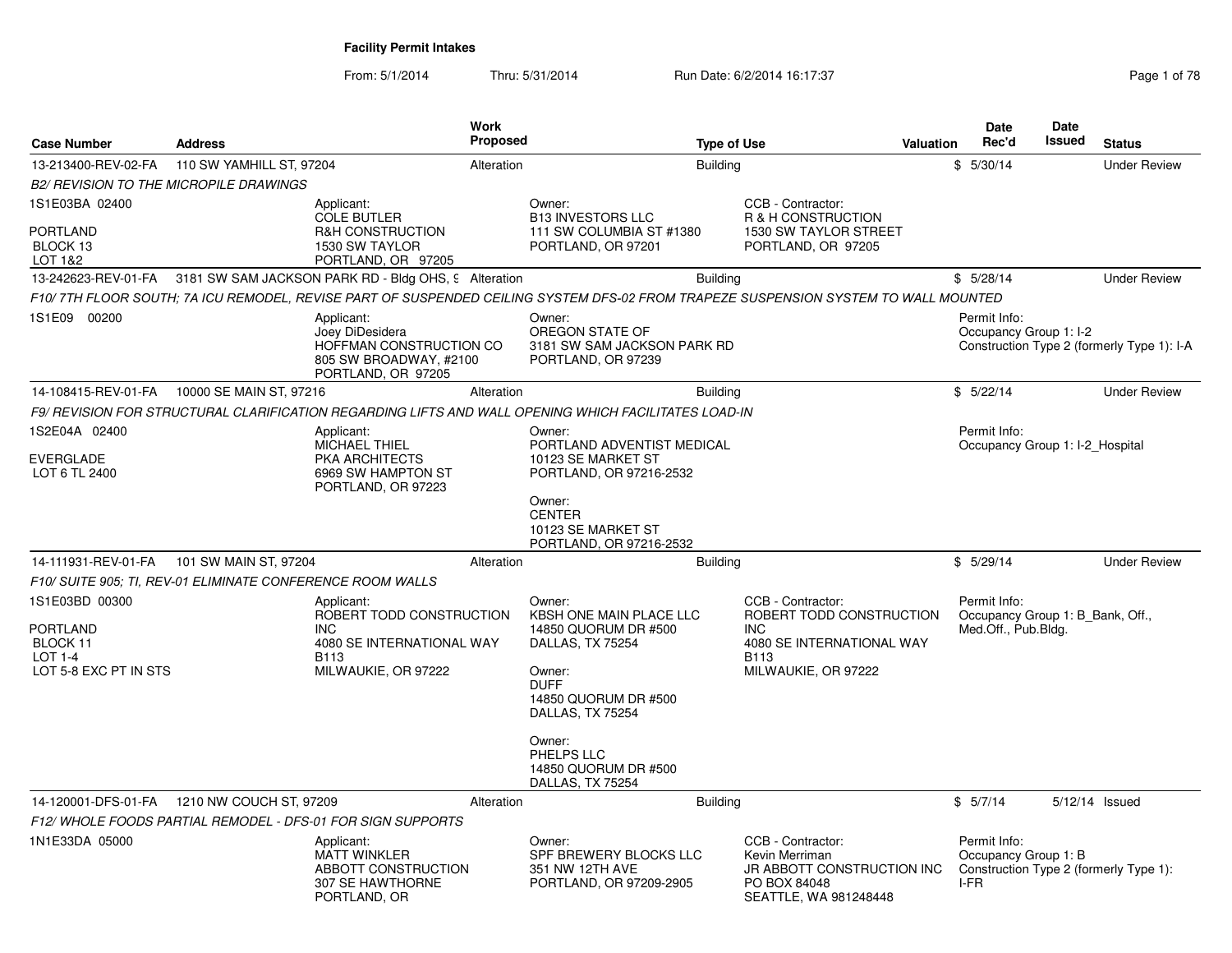From: 5/1/2014

Thru: 5/31/2014 Run Date: 6/2/2014 16:17:37 Rage 2 of 78

| <b>Case Number</b>                                                                                        | <b>Address</b>                                         |                                                                                                                            | <b>Work</b><br>Proposed |                                                                                                                                                                                   | <b>Type of Use</b>              |                                                                                                             | Valuation        | Date<br>Rec'd                                | Date<br>Issued                   | <b>Status</b>                          |
|-----------------------------------------------------------------------------------------------------------|--------------------------------------------------------|----------------------------------------------------------------------------------------------------------------------------|-------------------------|-----------------------------------------------------------------------------------------------------------------------------------------------------------------------------------|---------------------------------|-------------------------------------------------------------------------------------------------------------|------------------|----------------------------------------------|----------------------------------|----------------------------------------|
| 14-120001-REV-01-FA                                                                                       | 1210 NW COUCH ST, 97209                                |                                                                                                                            | Alteration              |                                                                                                                                                                                   | <b>Building</b>                 |                                                                                                             |                  | \$49,000 5/29/14                             |                                  | <b>Under Review</b>                    |
|                                                                                                           |                                                        |                                                                                                                            |                         | F10/ REVISION TO RENOVATE EMPLOYEE RESTROOMS AT MEZZANINE LEVEL, RECONFIGURE WALLS, DOOR, CEILING, ELEC, PLBG                                                                     |                                 |                                                                                                             |                  |                                              |                                  |                                        |
| 1N1E33DA 05000                                                                                            |                                                        | Applicant:<br><b>MATTHEW BRAY</b><br><b>GBD ARCHITECTS</b><br>1120 NW COUCH ST<br>PORTLAND OR 97205                        |                         | Owner:<br>SPF BREWERY BLOCKS LLC<br>351 NW 12TH AVE<br>PORTLAND, OR 97209-2905                                                                                                    | Kevin Merriman<br>PO BOX 84048  | CCB - Contractor:<br>JR ABBOTT CONSTRUCTION INC<br>SEATTLE, WA 981248448                                    |                  | Permit Info:<br>Occupancy Group 1: B<br>I-FR |                                  | Construction Type 2 (formerly Type 1): |
| 14-143263-REV-01-FA                                                                                       | 530 SW 5TH AVE, 97204                                  |                                                                                                                            | Alteration              |                                                                                                                                                                                   | Building                        |                                                                                                             |                  | \$5/20/14                                    |                                  | <b>Under Review</b>                    |
|                                                                                                           | F15/ SUITE 1124: REV-01 MAKE THE RECEPTION AREA LARGER |                                                                                                                            |                         |                                                                                                                                                                                   |                                 |                                                                                                             |                  |                                              |                                  |                                        |
| 1N1E34CD 09600<br>PORTLAND<br>BLOCK 63<br>LOT 5&6<br><b>HISTORIC PROPERTY</b><br>POTENTIAL ADDITIONAL TAX |                                                        | Applicant:<br><b>DANIEL YOUNG</b><br><b>OREGON BUSINESS</b><br><b>ARCHITECTURE</b><br>PO BOX 80301<br>PORTLAND, OR 97280   |                         | Owner:<br>RGOF YEON BUILDING LLC<br>551 FIFTH AVE 23RD FLOOR<br>NEW YORK, NY 10176                                                                                                | <b>PO BOX 416</b>               | CCB - Contractor:<br>5D CONTRACTORS LLC<br>CORBETT, OR 97019                                                |                  | Permit Info:<br>Med.Off., Pub.Bldg.          | Occupancy Group 1: B_Bank, Off., |                                        |
| 14-150870-REV-01-FA                                                                                       | 805 SW BROADWAY, 97205                                 |                                                                                                                            | Alteration              |                                                                                                                                                                                   | Building                        |                                                                                                             |                  | \$5/7/14                                     |                                  | 5/15/14 Issued                         |
|                                                                                                           | F7/ SUITE 480/ REVISE PLANS FOR SERVER ROOM            |                                                                                                                            |                         |                                                                                                                                                                                   |                                 |                                                                                                             |                  |                                              |                                  |                                        |
| 1S1E03BB 04400<br><b>PORTLAND</b><br>BLOCK 210<br>$LOT 1-8$<br>DEFERRED ADDITIONAL TAX LIABILITY          |                                                        | Applicant:<br>ANNE KAREL<br>FFA ARCHITECTURE AND<br><b>INTERIORS</b><br>520 SW YAMHILL ST, SUITE 900<br>PORTLAND, OR 97204 |                         | Owner:<br>FOX TOWER L L C<br>805 SW BROADWAY #2020<br>PORTLAND, OR 97205                                                                                                          | <b>INC</b><br><b>PO BOX 455</b> | CCB - Contractor:<br><b>FRANK WHITE</b><br>JOHNSON PROJECT SOLUTIONS<br>LAKE OSWEGO, OR 97034               |                  |                                              |                                  |                                        |
| 14-151181-000-00-FA                                                                                       | 5025 SE 28TH AVE, 97202                                |                                                                                                                            | Alteration              |                                                                                                                                                                                   | <b>Building</b>                 |                                                                                                             | \$144,000 5/1/14 |                                              |                                  | 5/19/14 Issued                         |
|                                                                                                           |                                                        |                                                                                                                            |                         | F11/ DIGITAL UPGRADE; REMOVE SOME WALLS, DOORS, ADD BACK AND RECONFIGURE FOR NEW X-RAY ROOMS AND EQUIPMENT LOCATIONS, PATCH, PAINT, CEILING, ELEC, PLBG                           |                                 |                                                                                                             |                  |                                              |                                  |                                        |
| 1S1E13BC 04800                                                                                            |                                                        | Applicant:<br><b>CAROL GOSS</b><br>SODERSTROM ARCHITECTS<br>1200 NW NAITO PKW SUITE 410<br>PORTLAND OR 97209               |                         | Owner:<br>KAISER FOUNDATION HEALTH<br>500 NE MULTNOMAH ST #100<br>PORTLAND, OR 97232-2099<br>Owner:<br>PLAN OF THE NORTHWEST                                                      |                                 | CCB - Contractor:<br><b>STEVE BARTELL</b><br>P & C CONSTRUCTION CO<br>2133 NW YORK ST<br>PORTLAND, OR 97210 |                  |                                              |                                  |                                        |
|                                                                                                           |                                                        |                                                                                                                            |                         | 500 NE MULTNOMAH ST #100<br>PORTLAND, OR 97232-2099                                                                                                                               |                                 |                                                                                                             |                  |                                              |                                  |                                        |
| 14-151182-000-00-FA                                                                                       | 409 SW 11TH AVE, 97205                                 |                                                                                                                            | Alteration              |                                                                                                                                                                                   | <b>Building</b>                 |                                                                                                             | \$75,000 5/1/14  |                                              |                                  | 5/14/14 Issued                         |
|                                                                                                           |                                                        |                                                                                                                            |                         | F11/ INTERIOR REMODEL OF 17 HOTEL ROOMS: 116,117, 216, 217, 218 316, 317, 318, 416, 417, 418, 516, 517, 518, 616, 617 & 618. NO CHANGES TO COMMON AREAS, NO STRUCTURAL MODS, REPL |                                 |                                                                                                             |                  |                                              |                                  |                                        |
| 1N1E33DD 02000<br><b>PORTLAND</b><br>BLOCK 255                                                            |                                                        | Applicant:<br><b>Bill Bailey</b><br>WATERLEAF ARCHITECTURE<br>419 SW 11TH #200                                             |                         | Owner:<br>PETER A NATHAN<br>2455 NW MARSHALL ST #1<br>PORTLAND, OR 97210                                                                                                          |                                 | CCB - Contractor:<br>SKYLINE INTERIORS INC<br>909 SW WASHINGTON<br>PORTLAND OR 972052821                    |                  |                                              |                                  |                                        |
| LOT 182                                                                                                   |                                                        | PORTLAND OR 97205                                                                                                          |                         |                                                                                                                                                                                   |                                 |                                                                                                             |                  |                                              |                                  |                                        |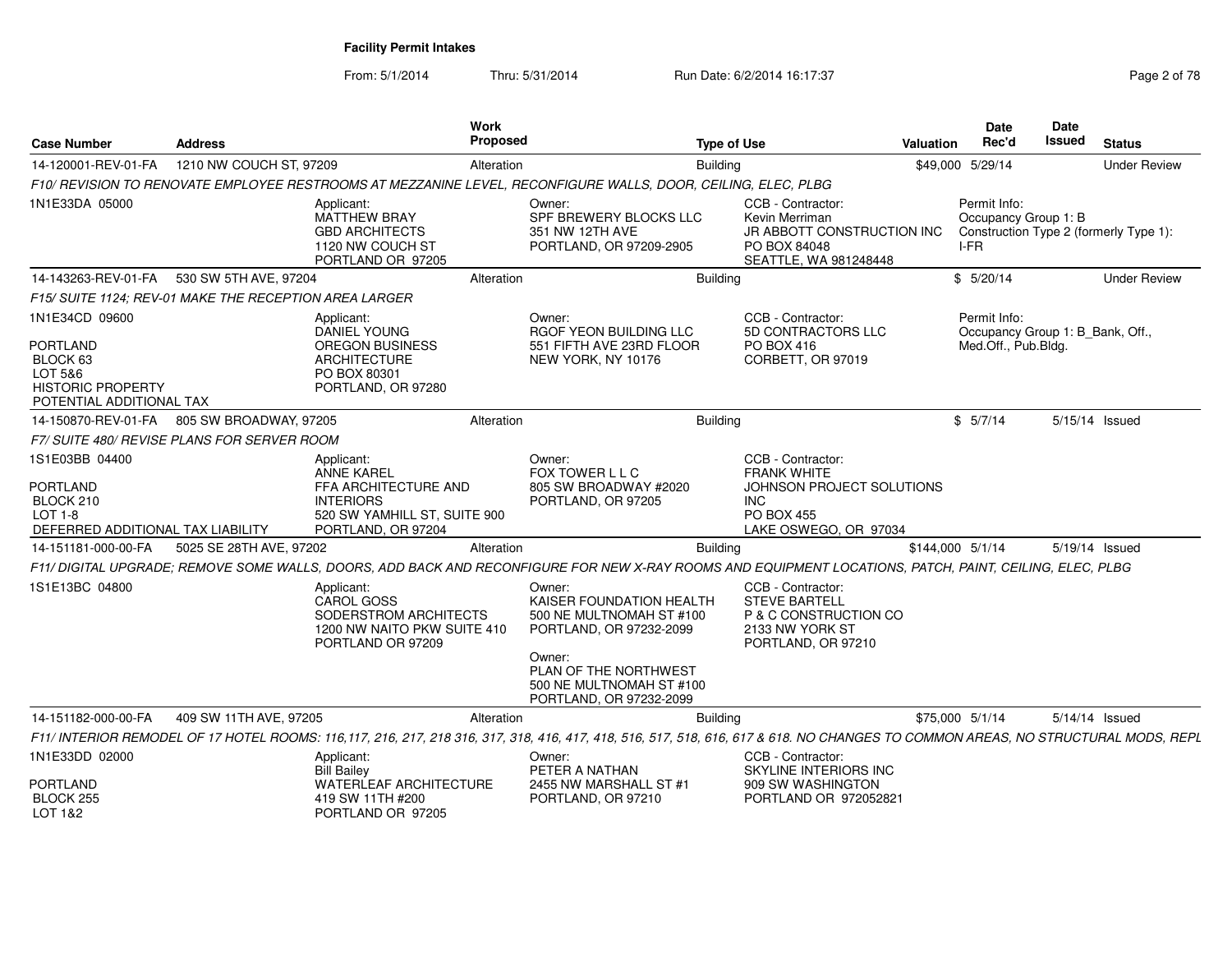From: 5/1/2014Thru: 5/31/2014 Run Date: 6/2/2014 16:17:37 Rege 3 of 78

|                                    |                              | Work                                                                                                                                                           |                                                                                                                                                                                                                                       |                                                                                                                             |                  | <b>Date</b>                                        | Date   |                                             |
|------------------------------------|------------------------------|----------------------------------------------------------------------------------------------------------------------------------------------------------------|---------------------------------------------------------------------------------------------------------------------------------------------------------------------------------------------------------------------------------------|-----------------------------------------------------------------------------------------------------------------------------|------------------|----------------------------------------------------|--------|---------------------------------------------|
| <b>Case Number</b>                 | <b>Address</b>               | Proposed                                                                                                                                                       |                                                                                                                                                                                                                                       | <b>Type of Use</b>                                                                                                          | Valuation        | Rec'd                                              | Issued | <b>Status</b>                               |
| 14-151644-000-00-FA                | 1131 SW MONTGOMERY ST, 97201 | Alteration                                                                                                                                                     | <b>Building</b>                                                                                                                                                                                                                       |                                                                                                                             | \$385,000 5/1/14 |                                                    |        | <b>Under Review</b>                         |
|                                    |                              | F2/ ROOF REPLACEMENT AND VOLUNTARY PARTIAL ROOF-RELATED SEISMIC UPGRADE                                                                                        |                                                                                                                                                                                                                                       |                                                                                                                             |                  |                                                    |        |                                             |
| 1S1E04AD 08800                     |                              | Applicant:<br><b>MARK FUJI</b><br><b>PSU FACILITIES</b><br>617 SW MONTGOMERY ST<br>PORTLAND OR 97201                                                           | Owner:<br>OREGON STATE OF (BOARD OF<br><b>PO BOX 751</b><br>PORTLAND, OR 97207<br>Owner:<br>HIGHER EDUCATION<br>PO BOX 751<br>PORTLAND, OR 97207                                                                                      | CCB - Contractor:<br>SNYDER ROOFING OF OREGON<br><b>LLC</b><br>PO BOX 23819<br>TIGARD OR 97281                              |                  | Permit Info:<br>Occupancy Group 1: R1<br>$III-1HR$ |        | Construction Type 2 (formerly Type 1):      |
| 14-151838-000-00-FA                | 15311 NE AIRPORT WAY, 97230  | Alteration                                                                                                                                                     | <b>Building</b>                                                                                                                                                                                                                       |                                                                                                                             | \$128,000 5/2/14 |                                                    |        | 5/13/14 Under Inspection                    |
|                                    |                              | B2/ BUILDING 2: HIGH PILE STORAGE RACKING FOR FUTURE HYDROPONICS TENANT                                                                                        |                                                                                                                                                                                                                                       |                                                                                                                             |                  |                                                    |        |                                             |
| 1N2E24 01400                       |                              | Applicant:<br>JOE GEORGE<br><b>HYDROFARM</b><br>2249 SOUTH MCDOWELL EAST<br>PETALUMA, CA 94954                                                                 | Owner:<br>PROLOGIS TLF (PORTLAND) LLC<br>851 SW 6TH AVE #1200<br>PORTLAND, OR 97204                                                                                                                                                   | CCB - Contractor:<br>VANOSDEL CONSTRUCTION<br>PO BOX 1057<br>BATTLEGROUND, WA 98604                                         |                  |                                                    |        |                                             |
| 14-151988-000-00-FA                | 8530 NE ALDERWOOD RD, 97220  | Alteration                                                                                                                                                     | <b>Building</b>                                                                                                                                                                                                                       |                                                                                                                             | \$140,000 5/2/14 |                                                    |        | 5/13/14 Under Inspection                    |
|                                    |                              | F4/ TI; REMOVE PARTITION WALL, ADD NEW FOR OFFICE, SECURE PRODUCTION AREA, DOORS, RELITE, CEILING, STRUCTURAL MOD FOR NEW RTU, ELEC                            |                                                                                                                                                                                                                                       |                                                                                                                             |                  |                                                    |        |                                             |
| 1N2E16B 02100                      |                              | Applicant:<br><b>LINDA SMITH</b><br>TI DESIGN GROUP<br>PO BOX 6<br>BEAVERTON OR 97075                                                                          | Owner:<br>PORT OF PORTLAND (LEASED<br>PO BOX 320099<br>ALEXANDRIA, VA 22320-4099<br>Owner:<br>NEW TOWER TRUST CO (PHASE<br>$\mathsf{II}$<br>PO BOX 320099<br>ALEXANDRIA, VA 22320-4099<br>Owner:<br><b>PTA K#111</b><br>PO BOX 320099 | CCB - Contractor:<br>JAEGER AND ERWERT<br><b>CONTRACTOR</b><br>601 S MCLOUGHLIN BLVD<br>OREGON CITY, OR 97045               |                  |                                                    |        |                                             |
|                                    |                              |                                                                                                                                                                | ALEXANDRIA, VA 22320-4099                                                                                                                                                                                                             |                                                                                                                             |                  |                                                    |        |                                             |
| 14-152266-000-00-FA                | 816 SW 1ST AVE               | Alteration                                                                                                                                                     | <b>Building</b>                                                                                                                                                                                                                       |                                                                                                                             | \$7,000 5/2/14   |                                                    |        | 5/7/14 Under Inspection                     |
|                                    |                              | F4/ 1ST FLOOR, OPEN AREA; SOME PARTITIONS TO CREATE LOBBY, OFFICES, DOORS, PAY WINDOW, INTERIOR WINDOW, CEILING, ELEC                                          |                                                                                                                                                                                                                                       |                                                                                                                             |                  |                                                    |        |                                             |
| 1S1E03BA 01800                     |                              | Applicant:<br><b>Thomas Ellicott</b><br>BEARDSLEY BLDG. DEV.<br>115 SW Ash, #500<br>Portland, OR 97204                                                         | Owner:<br><b>FOUNTAIN VILLAGE</b><br><b>DEVELOPMENT</b><br>115 SW ASH ST #500<br>PORTLAND, OR 97204-3575                                                                                                                              | CCB - Contractor:<br>TRANTEL HEATING & COOLING IN Occupancy Group 1: B_Bank, Off.<br>2616 SE 17TH AVE<br>PORTLAND, OR 97202 |                  | Permit Info:<br>Med.Off., Pub.Bldg.                |        |                                             |
| 14-152691-000-00-FA                | 4650 SW MACADAM AVE, 97201   | Alteration                                                                                                                                                     | <b>Building</b>                                                                                                                                                                                                                       |                                                                                                                             | \$648,064 5/5/14 |                                                    |        | <b>Under Review</b>                         |
|                                    |                              | F4/TI WORK 2ND,3RD,4TH FLOOR; MOST WORK ON 2ND FLR, PARTITION WALL REMOVAL, DOORS, ADD BACK TO CREATE HALLWAY, OFFICES, CONFERENCE ROOM, BREAKROOM, DOORS, REL |                                                                                                                                                                                                                                       |                                                                                                                             |                  |                                                    |        |                                             |
| 1S1E15BA 00900<br>SECTION 15 1S 1E |                              | Applicant:<br>NARUMON DOODUANG<br><b>MACKENZIE</b>                                                                                                             | Owner:<br>PCC JOHNS LANDING LLC<br>4650 SW MACADAM AVE #440                                                                                                                                                                           | CCB - Contractor:<br>R & H CONSTRUCTION<br>1530 SW TAYLOR STREET                                                            |                  | Permit Info:<br>Occupancy Group 1: B               |        | Construction Type 2 (formerly Type 1): II-A |
| TL 900 1.00 ACRES                  |                              | 1515 SE WATER AVE<br>PORTLAND, OR 97214                                                                                                                        | PORTLAND, OR 97239-4262                                                                                                                                                                                                               | PORTLAND, OR 97205                                                                                                          |                  |                                                    |        |                                             |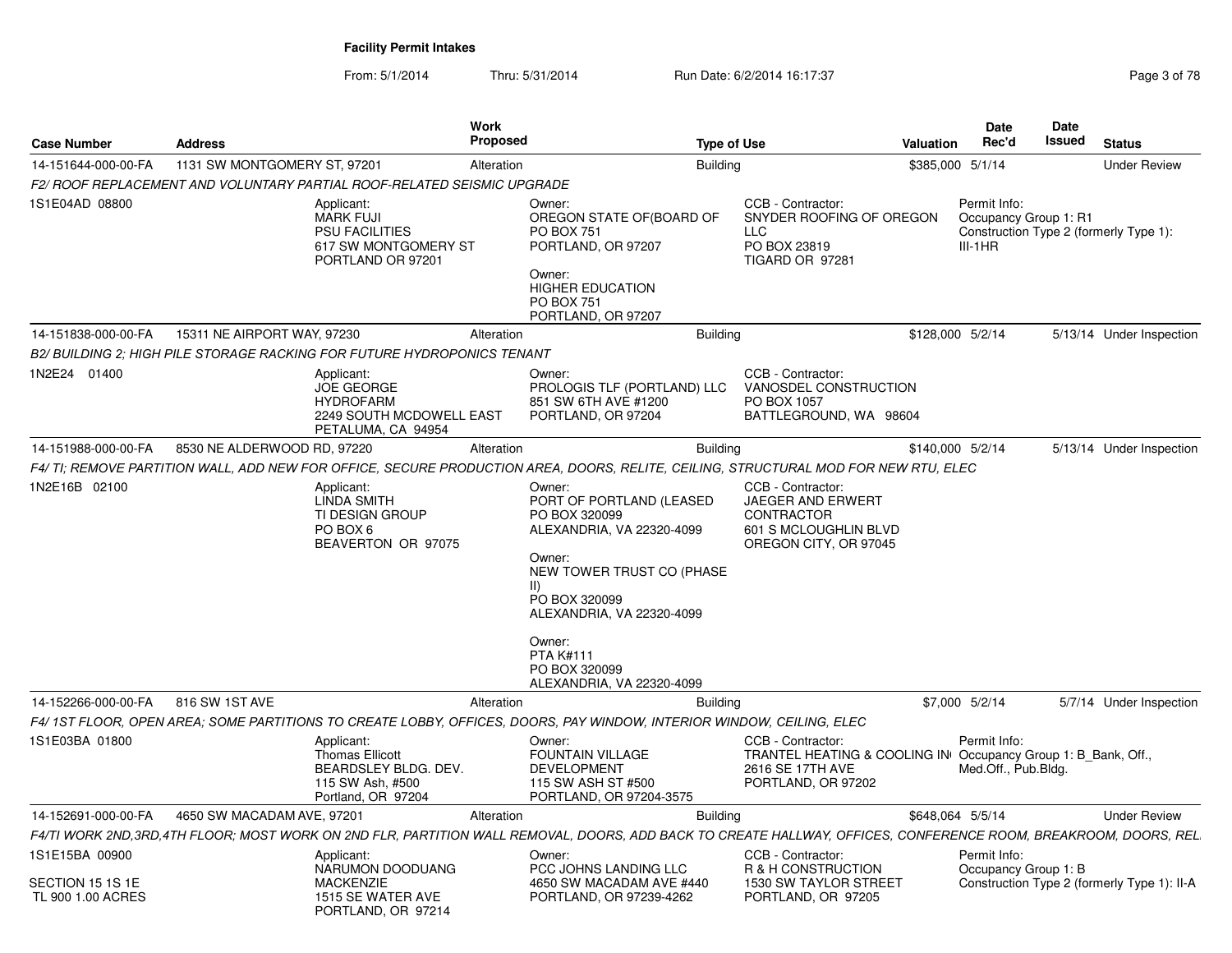From: 5/1/2014Thru: 5/31/2014 Run Date: 6/2/2014 16:17:37 Rege 4 of 78

| <b>Case Number</b>                                              | <b>Address</b>                  |                                                                                                                                                               | <b>Work</b><br><b>Proposed</b> |                                                                                                                                             | <b>Type of Use</b> |                                                                                                                                                         | Valuation        | <b>Date</b><br>Rec'd                             | Date<br>Issued | <b>Status</b>                                |
|-----------------------------------------------------------------|---------------------------------|---------------------------------------------------------------------------------------------------------------------------------------------------------------|--------------------------------|---------------------------------------------------------------------------------------------------------------------------------------------|--------------------|---------------------------------------------------------------------------------------------------------------------------------------------------------|------------------|--------------------------------------------------|----------------|----------------------------------------------|
| 14-152726-000-00-FA<br>F4/ RACKING                              | 12000 SW 49TH AVE, 97219        |                                                                                                                                                               | Alteration                     |                                                                                                                                             | <b>Building</b>    |                                                                                                                                                         |                  | \$12,000 5/5/14                                  |                | <b>Under Review</b>                          |
| 1S1E31D 00200                                                   |                                 | Applicant:<br><b>KEVIN DEAN</b><br>RAYMOND HANDLING<br>3148 NE 181ST AVE<br>PORTLAND, OR 9797230                                                              |                                | Owner:<br>PORTLAND COMMUNITY<br><b>COLLEGE DIST</b><br>PO BOX 6119<br>ALOHA, OR 97007-0119                                                  |                    | CCB - Contractor:<br>LARA<br>RAYMOND HANDLING CONCEPTS Moderate Hazard, Warehouse<br>CORP ORE*<br>14811 NE AIRPORT WAY STE 100<br>PORTLAND, OR 97230    |                  | Permit Info:<br>Occupancy Group 1: S-1_Storage - |                | Construction Type 2 (formerly Type 1): II-B  |
| 14-153089-000-00-FA                                             |                                 | 3181 SW SAM JACKSON PARK RD - Bldg DCH, 9 Alteration                                                                                                          |                                |                                                                                                                                             | <b>Building</b>    |                                                                                                                                                         |                  | \$627,000 5/6/14                                 |                | 5/15/14 Issued                               |
|                                                                 |                                 | F11/8TH FLOOR, OR #2 COMPLETE REMODEL, NEW SURGERY BOOM, ISOLATION PANEL, REPLACE EXISTING WINDOW WITH SCREENLINE WINDOW SYSTEM                               |                                |                                                                                                                                             |                    |                                                                                                                                                         |                  |                                                  |                |                                              |
| 1S1E09 00200                                                    |                                 | Applicant:<br><b>MARCUS MORGAN</b><br>PKA ARCHITECTS<br>6969 SW HAMPTON ST.<br>PORTLAND, OR 97239                                                             |                                | Owner:<br>OREGON STATE OF<br>3181 SW SAM JACKSON PARK RD HOFFMAN CONSTRUCTION CO<br>PORTLAND, OR 97239                                      |                    | CCB - Contractor:<br><b>THOMAS SMITH</b><br>OF OREGON<br>805 SW BROADWAY SUITE 2100<br>PORTLAND, OR 97205                                               |                  |                                                  |                |                                              |
| 14-153167-000-00-FA                                             | 1025 NW COUCH ST                |                                                                                                                                                               | Alteration                     |                                                                                                                                             | <b>Building</b>    |                                                                                                                                                         |                  | \$60,000 5/6/14                                  |                | 5/21/14 Issued                               |
|                                                                 |                                 | F9/ 1015 NW COUCH/ TI FOR EXISTING TENANT; REMOVE DRESSING ROOM DOORS, REPLACE WITH CURTAINS, LOW PARTITION WALLS, PATCH AND PAINT, FIXTURES, STOREFRONT WORK |                                |                                                                                                                                             |                    |                                                                                                                                                         |                  |                                                  |                |                                              |
| 1N1E34CB 40000                                                  |                                 | Applicant:<br><b>TAYLAN ORHON</b><br>RGLA SOLUTIONS, INC.<br>5100 RIVER RD. SUITE 125<br>SCHILLER PARK, IL 60176                                              |                                | Owner:<br><b>HENRY CONDOMINIUMS</b><br>1120 NW COUCH ST #600<br>PORTLAND, OR 97209<br>Owner:<br>OWNERS ASSOCIATION<br>1120 NW COUCH ST #600 |                    | CCB - Contractor:<br>J R Lennen Construction<br>1136 W Fremont St<br>STockton, CA 95203                                                                 |                  |                                                  |                |                                              |
|                                                                 |                                 |                                                                                                                                                               |                                | PORTLAND, OR 97209                                                                                                                          |                    |                                                                                                                                                         |                  |                                                  |                |                                              |
| 14-153184-000-00-FA<br>F11/ SUITE 203 4,577 SQ FT SHELL REMODEL | 412 NW COUCH ST, 97209          |                                                                                                                                                               | Alteration                     |                                                                                                                                             | <b>Building</b>    |                                                                                                                                                         |                  | \$11,000 5/6/14                                  |                | 5/12/14 Under Inspection                     |
| 1N1E34CA 11200                                                  |                                 | Applicant:<br>PETER NYLEN<br>RHIZA ARCHITECTURE & DESIGN<br>2127 N ALBINA AVE UNIT 203<br>PORTLAND OR 97227                                                   |                                | Owner:<br><b>GOLDSMITH HOLDINGS LLC</b><br>412 NW COUCH ST #220<br>PORTLAND, OR 97209                                                       |                    | CCB - Contractor:<br><b>CRAIG SANDAGE</b><br><b>MALIBU PACIFIC GENERAL</b><br><b>CONTRACTORS</b><br>735 NE JACKSON SCHOOL RD<br>HILLSBORO, OR 971242309 |                  |                                                  |                |                                              |
| 14-153196-000-00-FA                                             | 0615 SW PALATINE HILL RD, 97219 |                                                                                                                                                               | Alteration                     |                                                                                                                                             | <b>Building</b>    |                                                                                                                                                         | \$160,000 5/6/14 |                                                  |                | <b>Under Review</b>                          |
|                                                                 |                                 | F11/1ST FLOOR RENOVATION OF EXISTING PHOTO LAB, NEW SOFFIT, MINOR WALL CHANGES AND NEW ALU FRAME WINDOW                                                       |                                |                                                                                                                                             |                    |                                                                                                                                                         |                  |                                                  |                |                                              |
| 1S1E27D 00100                                                   |                                 | Applicant:                                                                                                                                                    |                                | Owner:                                                                                                                                      |                    | <b>Primary Contractor:</b>                                                                                                                              |                  | Permit Info:                                     |                |                                              |
| SECTION 27 1S 1E                                                |                                 | <b>LARRY ATCHISON</b><br>LEWIS & CLARK COLLEGE<br>TL 100 85.50 ACRES SPLIT LEVY (R709301280 0615 SW PALATINE HILL RD BOX<br>#76<br>PORTLAND OR 97219          |                                | LEWIS & CLARK COLLEGE<br>0615 SW PALATINE HILL RD MSC<br>31<br>PORTLAND, OR 97219                                                           |                    | TO BID                                                                                                                                                  |                  | Occupancy Group 1: B                             |                | Construction Type 2 (formerly Type 1): III-N |
|                                                                 |                                 |                                                                                                                                                               |                                | Owner:<br><b>BUSINESS OFFICE</b><br>0615 SW PALATINE HILL RD MSC<br>31<br>PORTLAND, OR 97219                                                |                    |                                                                                                                                                         |                  |                                                  |                |                                              |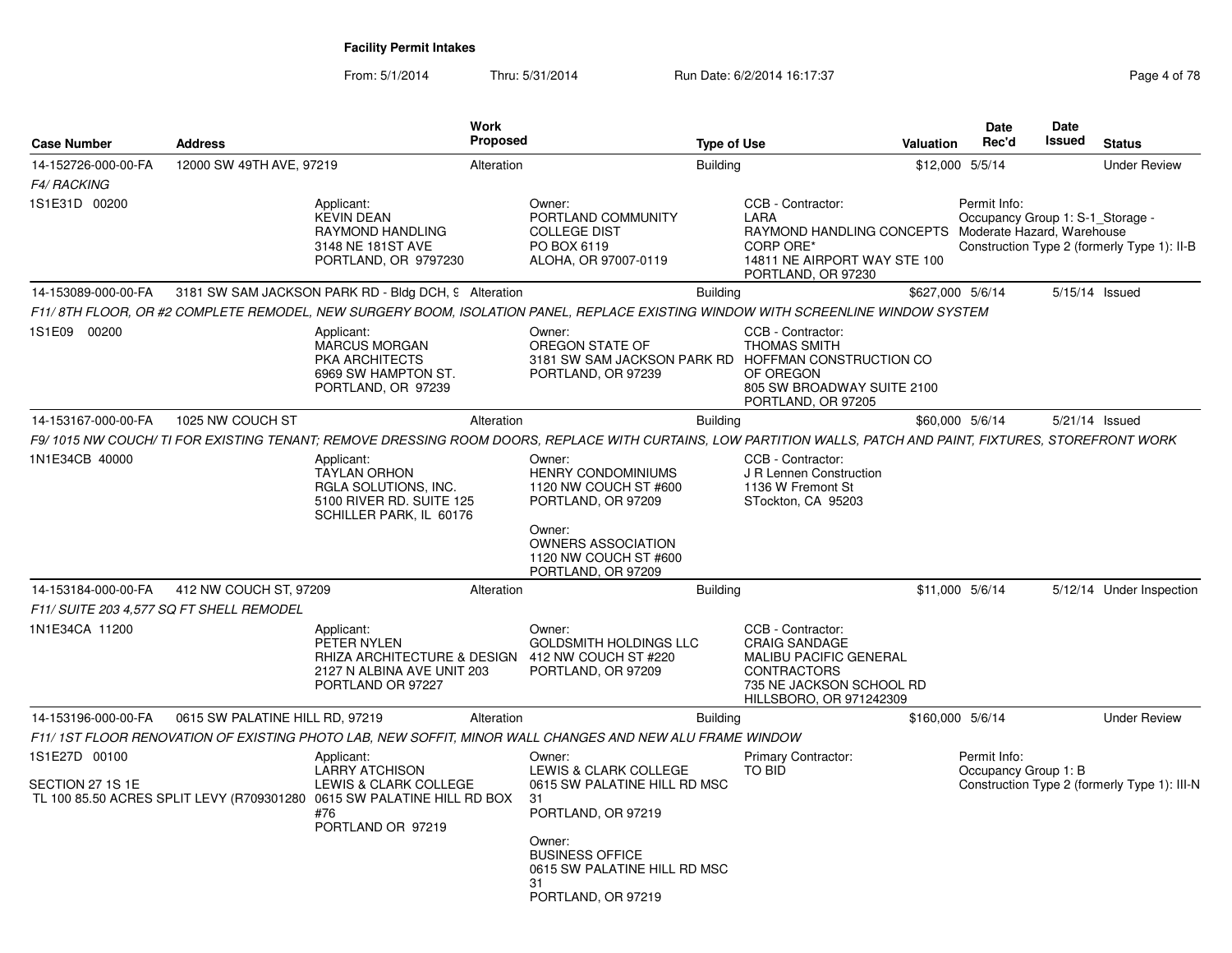From: 5/1/2014Thru: 5/31/2014 Run Date: 6/2/2014 16:17:37 Rege 5 of 78

| <b>Case Number</b>                                                 | <b>Address</b>                     |                                                                                                                | Work<br><b>Proposed</b> |                                                                                                                                                   | <b>Type of Use</b> |                                                                                                         | Valuation        | <b>Date</b><br>Rec'd                 | <b>Date</b><br>Issued | <b>Status</b>                              |
|--------------------------------------------------------------------|------------------------------------|----------------------------------------------------------------------------------------------------------------|-------------------------|---------------------------------------------------------------------------------------------------------------------------------------------------|--------------------|---------------------------------------------------------------------------------------------------------|------------------|--------------------------------------|-----------------------|--------------------------------------------|
| 14-153211-000-00-FA                                                | 3171 SW SAM JACKSON PARK RD, 97201 |                                                                                                                | Alteration              |                                                                                                                                                   | <b>Building</b>    |                                                                                                         | \$31,000 5/6/14  |                                      | 5/15/14 Issued        |                                            |
|                                                                    |                                    | F9/ 5TH FLOOR OFFICE # 5207 NEW WALL AND DOOR FOR NEW OFFICE SPACE                                             |                         |                                                                                                                                                   |                    |                                                                                                         |                  |                                      |                       |                                            |
| 1S1E09 00500                                                       |                                    | Applicant:                                                                                                     |                         | Owner:                                                                                                                                            |                    | CCB - Contractor:                                                                                       |                  |                                      |                       |                                            |
| SECTION 09 1S 1E<br>TL 500 7.41 ACRES                              |                                    | <b>JEROME KEYES</b><br><b>OHSU</b><br>3181 SW SAM JACKSON PARK<br>RD.<br>PORTLAND, OR 97239                    |                         | OREGON STATE OF<br>3181 SW SAM JACKSON PARK RD<br>PORTLAND, OR 97239                                                                              |                    | SCHAFFRAN CONSTRUCTION INC<br>16916 SE FRANKLIN<br>PORTLAND, OR 97236                                   |                  |                                      |                       |                                            |
| 14-153284-000-00-FA                                                | 837 SW 11TH AVE, 97205             |                                                                                                                | Alteration              |                                                                                                                                                   | <b>Building</b>    |                                                                                                         | \$70,000 5/6/14  |                                      | 5/30/14 Issued        |                                            |
|                                                                    |                                    |                                                                                                                |                         | B1/ PHASE 2/ 2ND FLOOR COMMON AREA, ELEVATOR, CORRIDOR & SUITE 200 IMPROVEMENTS, SELECT INTERIOR DEMO TO SUITE 625, 717 & 925                     |                    |                                                                                                         |                  |                                      |                       |                                            |
| 1S1E04AA 00400<br><b>PORTLAND</b><br>BLOCK 259<br>LOT 3&4          |                                    | Applicant:<br>Melynda Retallack<br><b>REDSIDE</b><br>P.O. BOX 42310<br>PORTLAND OR                             |                         | Owner:<br><b>EASTERN WESTERN</b><br><b>CORPORATION</b><br>PO BOX 3228<br>PORTLAND, OR 97208-3228                                                  |                    | CCB - Contractor:<br>Kevin<br><b>BARTEL CONTRACTING INC</b><br><b>PO BOX 160</b><br>GLADSTONE, OR 97027 |                  |                                      |                       |                                            |
| 14-153358-000-00-FA                                                | 111 SW 5TH AVE, 97204-3626         |                                                                                                                | Alteration              |                                                                                                                                                   | <b>Building</b>    |                                                                                                         | \$234,885 5/6/14 |                                      | 5/14/14 Issued        |                                            |
|                                                                    |                                    |                                                                                                                |                         | F2/42ND FLOOR: RELOCATE WORK STATIONS. REPLACE WITH WALLS. DOORS. RELITES FOR MULTIPLE OFFICES. FLOORING. CEILING. ELEC. FINISHES                 |                    |                                                                                                         |                  |                                      |                       |                                            |
| 1N1E34CD 01300                                                     |                                    | Applicant:<br><b>KENT POTTEBAUM</b><br><b>GBD ARCHITECTS</b><br>1120 NW COUCH, #300<br>PORTLAND OR 97209       |                         |                                                                                                                                                   |                    | CCB - Contractor:<br>RUSSELL CONSTRUCTION INC<br>20915 SW 105TH AVE<br>TUALATIN OR 97062                |                  | Permit Info:<br>Occupancy Group 1: B |                       | Construction Type 2 (formerly Type 1): I-A |
| 14-153530-000-00-FA                                                | 501 N DIXON ST, 97227              |                                                                                                                | Alteration              |                                                                                                                                                   | <b>Building</b>    |                                                                                                         | \$189,349 5/7/14 |                                      | 5/12/14 Issued        |                                            |
|                                                                    |                                    | B1/ COOLING TOWER UPGRADE, REPLACE 2 COOLING TOWERS WITH SAME SIZE AND PERFORMANCE                             |                         |                                                                                                                                                   |                    |                                                                                                         |                  |                                      |                       |                                            |
| 1N1E27DC 06600<br>ELIZABETH IRVINGS ADD<br><b>BLOCK 18 TL 6600</b> |                                    | Applicant:<br><b>EUGENE BREED</b><br><b>ARCTIC SHEET METAL</b><br>2310 NE COLUMBIA BLVD<br>PORTLAND, OR 97221  |                         | Owner:<br>SCHOOL DISTRICT NO 1(LEASED<br>PO BOX 3107<br>PORTLAND, OR 97208-3107                                                                   |                    | CCB - Contractor:<br>ARCTIC SHEET METAL INC<br>2310 NE COLUMBIA BLVD<br>PORTLAND, OR 97211-1965         |                  |                                      |                       |                                            |
|                                                                    |                                    |                                                                                                                |                         | Owner:<br>MULTNOMAH COUNTY<br>PO BOX 3107<br>PORTLAND, OR 97208-3107                                                                              |                    |                                                                                                         |                  |                                      |                       |                                            |
| 14-153801-000-00-FA                                                | 1825 SW BROADWAY, 97201            |                                                                                                                | Alteration              |                                                                                                                                                   | <b>Building</b>    |                                                                                                         | \$250,000 5/7/14 |                                      |                       | <b>Under Review</b>                        |
|                                                                    |                                    |                                                                                                                |                         | F13/ FLOORS 1-3 EAST HALL MECHANICAL VENTILATION AND INTERIOR REFINISH PROJECT, 1 HR SHAFT WALLS AND CEILING GRID SYSTEM FOR HVAC HALLWAY PROJECT |                    |                                                                                                         |                  |                                      |                       |                                            |
| 1S1E04DA 06300<br>PORTLAND<br>BLOCK 200<br>99.88% NONTAXABLE       |                                    | Applicant:<br><b>TOM ARNICH</b><br>PSU FACILITIES AND PLANNING<br><b>PO BOX 751</b><br>Portland, OR 97207-0751 |                         | Owner:<br>OREGON STATE OF (BRD HIGHER<br>ED)<br><b>PO BOX 751</b><br>PORTLAND, OR 97207-0751                                                      |                    |                                                                                                         |                  |                                      |                       |                                            |
| 14-153934-000-00-FA                                                | 3171 SW SAM JACKSON PARK RD, 97201 |                                                                                                                | Alteration              |                                                                                                                                                   | <b>Building</b>    |                                                                                                         |                  | \$7,500 5/7/14                       |                       | <b>Under Review</b>                        |
|                                                                    |                                    | B2/ FIRE ESCAPE STRUCTURAL TESTING, MULTNOMAH PAVILLION & EMMA JONES HALL                                      |                         |                                                                                                                                                   |                    |                                                                                                         |                  |                                      |                       |                                            |
| 1S1E09 00500<br>SECTION 09 1S 1E<br>TL 500 7.41 ACRES              |                                    | Applicant:<br><b>GREG MORLOCK</b><br><b>OHSU</b><br>3181 SW SAM JACKSON ROAD<br>PORTLAND, OR 97239             |                         | Owner:<br>OREGON STATE OF<br>3181 SW SAM JACKSON PARK RD<br>PORTLAND, OR 97239                                                                    |                    | <b>Primary Contractor:</b><br><b>TO BID</b>                                                             |                  |                                      |                       |                                            |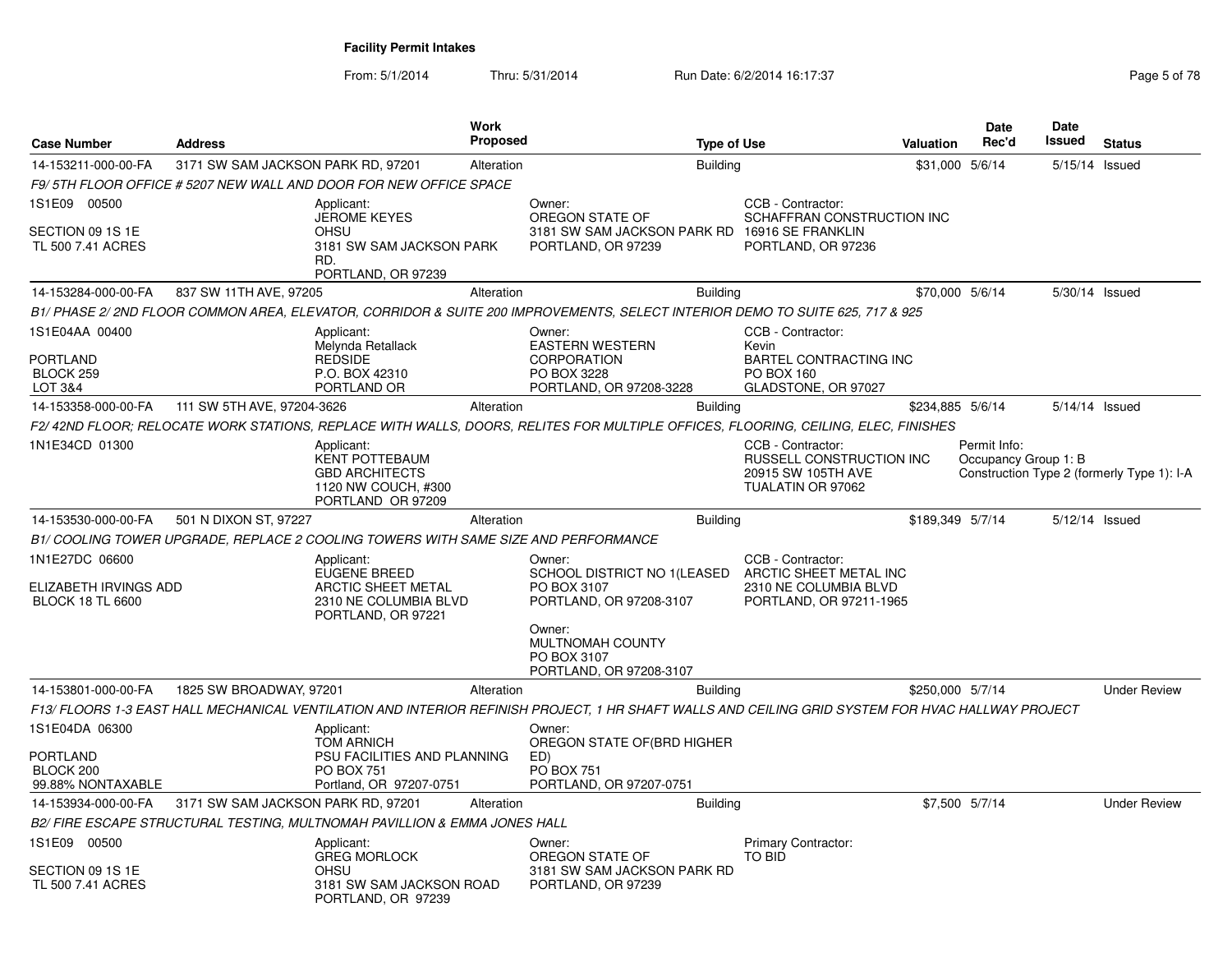From: 5/1/2014Thru: 5/31/2014 Run Date: 6/2/2014 16:17:37 Rege 6 of 78

| <b>Case Number</b>                                                                               | <b>Address</b>                     |                                                                                                                      | <b>Work</b><br><b>Proposed</b> | <b>Type of Use</b>                                                                                                                                          |                                                                                                                               | <b>Valuation</b> | Date<br>Rec'd                                   | Date<br><b>Issued</b> | <b>Status</b>                              |
|--------------------------------------------------------------------------------------------------|------------------------------------|----------------------------------------------------------------------------------------------------------------------|--------------------------------|-------------------------------------------------------------------------------------------------------------------------------------------------------------|-------------------------------------------------------------------------------------------------------------------------------|------------------|-------------------------------------------------|-----------------------|--------------------------------------------|
| 14-154015-000-00-FA                                                                              | 3161 SW SAM JACKSON PARK RD, 97201 |                                                                                                                      | Alteration                     | <b>Building</b>                                                                                                                                             |                                                                                                                               |                  | \$7,500 5/8/14                                  |                       | <b>Under Review</b>                        |
|                                                                                                  |                                    | B2/ FIRE ESCAPE STRUCTURAL TESTING, MULTNOMAH PAVILLION & EMMA JONES HALL                                            |                                |                                                                                                                                                             |                                                                                                                               |                  |                                                 |                       |                                            |
| 1S1E09 00600                                                                                     |                                    | Applicant:<br><b>GREG MORLOCK</b><br><b>OHSU</b><br>3181 SW SAM JACKSON ROAD<br>PORTLAND, OR 97239                   |                                | Owner:<br>OREGON STATE OF (MEDICAL<br><b>DEPT</b><br>3181 SW SAM JACKSON PARK RD<br>PORTLAND, OR 97239                                                      | <b>Primary Contractor:</b><br>TO BID                                                                                          |                  | Permit Info:<br>Occupancy Group 1: B<br>$V-1HR$ |                       | Construction Type 2 (formerly Type 1):     |
| 14-154262-000-00-FA                                                                              | 500 NE MULTNOMAH ST, 97232         |                                                                                                                      | Alteration                     | Building                                                                                                                                                    |                                                                                                                               | \$100,000 5/8/14 |                                                 |                       | 5/15/14 Issued                             |
|                                                                                                  |                                    |                                                                                                                      |                                | F4/ RELOCATE CREDIT UNION. 3RD FLOOR TO 2ND FLOOR. DEMO SOME WALLS. ADD BACK FOR WORK AREAS. OFFICES. TELLER AREAS. DOORS. RELITES. CEILING. ELEC. FINISHES |                                                                                                                               |                  |                                                 |                       |                                            |
| 1N1E35BB 02400<br>HOLLADAYS ADD<br>BLOCK 73&80 TL 2400                                           |                                    | Applicant:<br>WARREN TYLER<br>PKA ARCHITECTS<br>6969 SW HAMPTON ST<br>PORTLAND, OR 97210                             |                                | Owner:<br>KAISER FOUNDATION HEALTH<br>500 NE MULTNOMAH ST #100<br>PORTLAND, OR 97232-2099<br>Owner:<br>PLAN OF THE NORTHWEST<br>500 NE MULTNOMAH ST #100    | CCB - Contractor:<br><b>HOWARD S WRIGHT</b><br><b>CONSTRUCTORS LP</b><br>P.O. BOX 3764<br>SEATTLE, WA 98124                   |                  |                                                 |                       |                                            |
|                                                                                                  |                                    |                                                                                                                      |                                | PORTLAND, OR 97232-2099                                                                                                                                     |                                                                                                                               |                  |                                                 |                       |                                            |
| 14-154342-000-00-FA                                                                              | 111 SW COLUMBIA ST, 97258          |                                                                                                                      | Alteration                     | <b>Building</b>                                                                                                                                             |                                                                                                                               |                  | \$30,000 5/8/14                                 |                       | 5/16/14 Issued                             |
|                                                                                                  |                                    | B1/ SUITE 500 - REMODEL OPEN OFFICE AREA AND ADD WALL TO INCREASE STORAGE AREA                                       |                                |                                                                                                                                                             |                                                                                                                               |                  |                                                 |                       |                                            |
| 1S1E03BD 01700<br>PORTLAND<br>BLOCK 129<br>LOT 1-8                                               |                                    | Applicant:<br><b>DAVID BROWN</b><br><b>MELVIN MARK COMPANIES</b><br>111 SW COLUMBIA, STE 1380<br>PORTLAND OR 97201   |                                | Owner:<br><b>COLUMBIA SQUARE LLC</b><br>111 SW COLUMBIA ST #1380<br>PORTLAND, OR 97201-5845                                                                 | CCB - Contractor:<br>MELVIN MARK CONSTRUCTION C(Occupancy Group 1: B<br>111 SW COLUMBIA ST STE 1380<br>PORTLAND, OR 972015873 |                  | Permit Info:                                    |                       | Construction Type 2 (formerly Type 1): I-A |
| 14-154404-000-00-FA                                                                              | 0615 SW PALATINE HILL RD, 97219    |                                                                                                                      | Alteration                     | Building                                                                                                                                                    |                                                                                                                               |                  | \$22,556 5/8/14                                 |                       | 5/13/14 Issued                             |
|                                                                                                  |                                    | B1/ RECEPTION AREA RENOVATION, NEW DESK SYSTEM AND FINISHES                                                          |                                |                                                                                                                                                             |                                                                                                                               |                  |                                                 |                       |                                            |
| 1S1E27D 00100<br>SECTION 27 1S 1E<br>TL 100 85.50 ACRES SPLIT LEVY (R709301280 8037 SW 17THG AVE |                                    | Applicant:<br><b>REBECCA WINN</b><br>O'BRIEN CONSTRUCTORS, LLC<br>PORTLAND, OR 97219                                 |                                | Owner:<br>LEWIS & CLARK COLLEGE<br>0615 SW PALATINE HILL RD MSC<br>31<br>PORTLAND, OR 97219                                                                 | CCB - Contractor:<br>Pat O'Brien<br>O'BRIEN CONSTRUCTORS, LLC<br>8037 SW 17TH AVE<br>PORTLAND, OR 97219                       |                  | Permit Info:<br>Occupancy Group 1: A3<br>I-FR   |                       | Construction Type 2 (formerly Type 1):     |
|                                                                                                  |                                    |                                                                                                                      |                                | Owner:<br><b>BUSINESS OFFICE</b><br>0615 SW PALATINE HILL RD MSC<br>31<br>PORTLAND, OR 97219                                                                |                                                                                                                               |                  |                                                 |                       |                                            |
| 14-154979-000-00-FA                                                                              | 1300 SW 5TH AVE, 97201             |                                                                                                                      | Alteration                     | <b>Building</b>                                                                                                                                             |                                                                                                                               | \$150,000 5/9/14 |                                                 |                       | <b>Under Review</b>                        |
|                                                                                                  |                                    | F15/ T-21 CONVERT INTERIOR SPACE INTO 2 ADDITIONAL CONFERENCE/TRAINING ROOMS                                         |                                |                                                                                                                                                             |                                                                                                                               |                  |                                                 |                       |                                            |
| 1S1E03BC 01800<br>PORTLAND<br><b>BLOCK 148 TL 1800</b>                                           |                                    | Applicant:<br>RACHEL SCHUBERT<br><b>BAINBRIDGE DESIGN</b><br>319 SW WASHINGTON ST SUITE<br>914<br>PORTLAND, OR 97204 |                                | Owner:<br>FIRST INTERSTATE BANK OF OR<br>PO BOX 2609<br>CARLSBAD, CA 92018-2609                                                                             | Primary Contractor:<br><b>TO BID</b>                                                                                          |                  | Permit Info:<br>Occupancy Group 1: B            |                       | Construction Type 2 (formerly Type 1): I-A |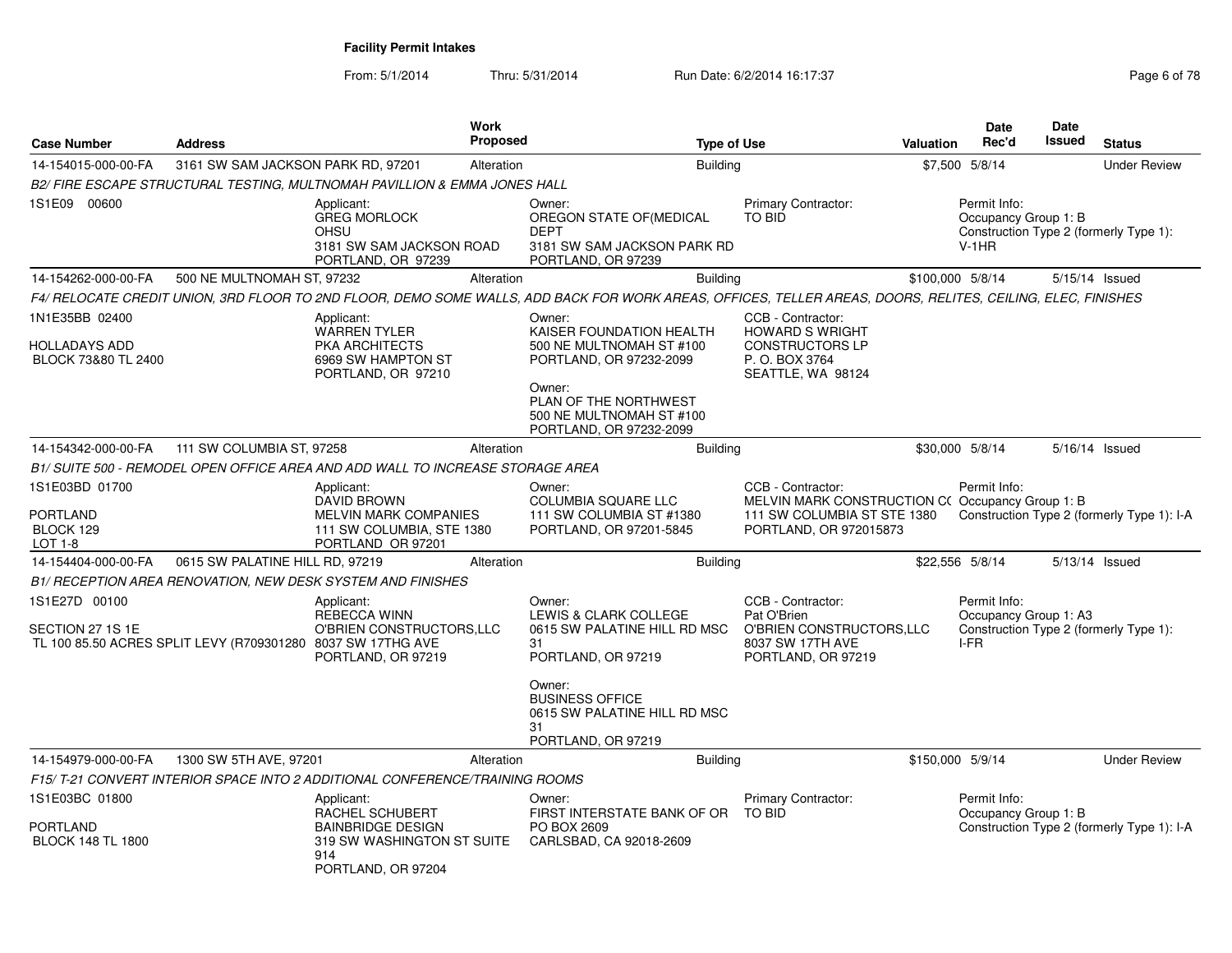From: 5/1/2014Thru: 5/31/2014 Run Date: 6/2/2014 16:17:37 Rege 7 of 78

| <b>Case Number</b>                                                                       | <b>Address</b>                                           |                                                                                                                     | <b>Work</b><br>Proposed |                                                                                                                                                                                                                        | <b>Type of Use</b> |                                                                                               | Valuation | <b>Date</b><br>Rec'd                         | Date<br>Issued | <b>Status</b>                               |
|------------------------------------------------------------------------------------------|----------------------------------------------------------|---------------------------------------------------------------------------------------------------------------------|-------------------------|------------------------------------------------------------------------------------------------------------------------------------------------------------------------------------------------------------------------|--------------------|-----------------------------------------------------------------------------------------------|-----------|----------------------------------------------|----------------|---------------------------------------------|
| 14-155302-000-00-FA                                                                      | 2801 N GANTENBEIN AVE, 97227                             |                                                                                                                     | Alteration              |                                                                                                                                                                                                                        | <b>Building</b>    |                                                                                               |           | \$125,000 5/12/14                            |                | <b>Under Review</b>                         |
|                                                                                          |                                                          | F13/ MAMMOGRAPHY DEPARTMENT RECONFIGURE AND REMODEL EXISTING SPACE                                                  |                         |                                                                                                                                                                                                                        |                    |                                                                                               |           |                                              |                |                                             |
| 1N1E27AC 01100                                                                           |                                                          | Applicant:                                                                                                          |                         | Owner:                                                                                                                                                                                                                 |                    | CCB - Contractor:                                                                             |           | Permit Info:                                 |                |                                             |
| ABENDS ADD<br>BLOCK 4<br>LOT 1-18 TL 1100                                                |                                                          | Dave Guthrie<br><b>ZGF Architects, LLP</b><br>1223 SW WashingtonSt. #200<br>Portland, OR 97205                      |                         | <b>EMANUEL HOSPITAL</b><br>1919 NW LOVEJOY ST<br>PORTLAND, OR 97209-1503                                                                                                                                               |                    | <b>SKANSKA USA</b><br>222 SW Columbia St., Suite 300<br>Portland, OR 97201                    |           | Occupancy Group 1: I-2                       |                | Construction Type 2 (formerly Type 1): I-A  |
| 14-155332-000-00-FA                                                                      | 4400 NE HALSEY ST - Bldg D                               |                                                                                                                     | Alteration              |                                                                                                                                                                                                                        | <b>Building</b>    |                                                                                               |           | \$200,000 5/12/14                            |                | 5/14/14 Issued                              |
|                                                                                          |                                                          |                                                                                                                     |                         | F11/ SUITE 289 - 7.745 SQ FT TI: REMOVE OFFICE PARTITION WALLS & DOORS. RECONFIGURE FOR MORE CUBICLE WORK SPACES                                                                                                       |                    |                                                                                               |           |                                              |                |                                             |
| 1N2E31BB 03401                                                                           |                                                          | Applicant:<br><b>RICK SANDERS</b><br>4400 NE HALSEY BLDG 1 SUITE<br>160<br>PORTLAND, OR 97213                       |                         | Owner:<br>DAVIS BUSINESS CENTER LLC<br>4400 NE HALSEY ST BLDG 2 #190<br>PORTLAND, OR 97213                                                                                                                             |                    | CCB - Contractor:<br>IN LINE COMMERCIAL CONST<br>PO BOX 5837<br>ALOHA, OR 97006               |           | Permit Info:<br>Occupancy Group 1: B<br>I-FR |                | Construction Type 2 (formerly Type 1):      |
| 14-155375-000-00-FA                                                                      | 1 SW COLUMBIA ST, 97201                                  |                                                                                                                     | Alteration              |                                                                                                                                                                                                                        | <b>Building</b>    |                                                                                               |           | \$9,250 5/12/14                              |                | 5/23/14 Issued                              |
|                                                                                          |                                                          | F13/ SUITE 430 SPOONER & MUCH PC 1,870 SQ FT NEW TENANT OFFICE REMODEL                                              |                         |                                                                                                                                                                                                                        |                    |                                                                                               |           |                                              |                |                                             |
| 1S1E03BD 01800                                                                           |                                                          | Applicant:<br><b>LINDSEY CARPENTER</b>                                                                              |                         | Owner:<br><b>UMPQUA PLAZA LLC</b>                                                                                                                                                                                      |                    | CCB - Contractor:<br><b>HOWARD S WRIGHT</b>                                                   |           | Permit Info:<br>Occupancy Group 1: B         |                |                                             |
| <b>PORTLAND</b><br>BLOCK 114<br>LOT 1-8                                                  |                                                          | 1515 SE WATER AVE<br>PORTLAND, OR 97214                                                                             |                         | 555 CALIFORNIA ST 49TH FL<br>SAN FRANCISCO, CA 94104                                                                                                                                                                   |                    | <b>CONSTRUCTORS LP</b><br>P. O. BOX 3764<br>SEATTLE, WA 98124                                 |           |                                              |                | Construction Type 2 (formerly Type 1): I-B  |
| 14-155469-000-00-FA                                                                      | 1730 SW SKYLINE BLVD, 97221                              |                                                                                                                     | Alteration              |                                                                                                                                                                                                                        | <b>Building</b>    |                                                                                               |           | \$2,500 5/12/14                              |                | 5/23/14 Issued                              |
|                                                                                          | <b>B1/ SUITE 125 ADD A WALL FOR A NEW PRIVATE OFFICE</b> |                                                                                                                     |                         |                                                                                                                                                                                                                        |                    |                                                                                               |           |                                              |                |                                             |
| 1S1E06CA 03700<br>SECTION 06 1S 1E<br>TL 3700 1.88 ACRES                                 |                                                          | Applicant:<br><b>MARK WOLFE</b><br>AMERICAN PROPERTY<br><b>MANAGEMENT</b><br>2510 NE MULTNOMAH<br>PORTLAND OR 97232 |                         | Owner:<br>WESTON INVESTMENT CO LLC<br>2154 NE BROADWAY RM 200<br>PORTLAND, OR 97232-1590                                                                                                                               |                    |                                                                                               |           | Permit Info:<br>Occupancy Group 1: B         |                | Construction Type 2 (formerly Type 1): II-N |
| 14-156009-000-00-FA                                                                      | 101 SW MAIN ST, 97204                                    |                                                                                                                     | Alteration              |                                                                                                                                                                                                                        | <b>Building</b>    |                                                                                               |           | \$407,500 5/13/14                            |                | 5/22/14 Issued                              |
|                                                                                          |                                                          |                                                                                                                     |                         | F13/11TH & 12TH FLOORS BALL JANIK EXISTING TENANT REMODEL, RECONFIGURE OFFICES, CONFERENCE ROOMS, WORK STATIONS AND RECEPTION AREA                                                                                     |                    |                                                                                               |           |                                              |                |                                             |
| 1S1E03BD 00300<br><b>PORTLAND</b><br>BLOCK 11<br><b>LOT 1-4</b><br>LOT 5-8 EXC PT IN STS |                                                          | Applicant:<br>JILL SABIN<br>Ankrom Moisan<br>6720 SW Macadam, #100<br>Portland, OR 97219                            |                         | Owner:<br>KBSH ONE MAIN PLACE LLC<br>14850 QUORUM DR #500<br>DALLAS, TX 75254<br>Owner:<br><b>DUFF</b><br>14850 QUORUM DR #500<br>DALLAS, TX 75254<br>Owner:<br>PHELPS LLC<br>14850 QUORUM DR #500<br>DALLAS, TX 75254 |                    | CCB - Contractor:<br>FORTIS CONSTRUCTION<br>1705 SW TAYLOR ST SUITE 200<br>PORTLAND, OR 97205 |           |                                              |                |                                             |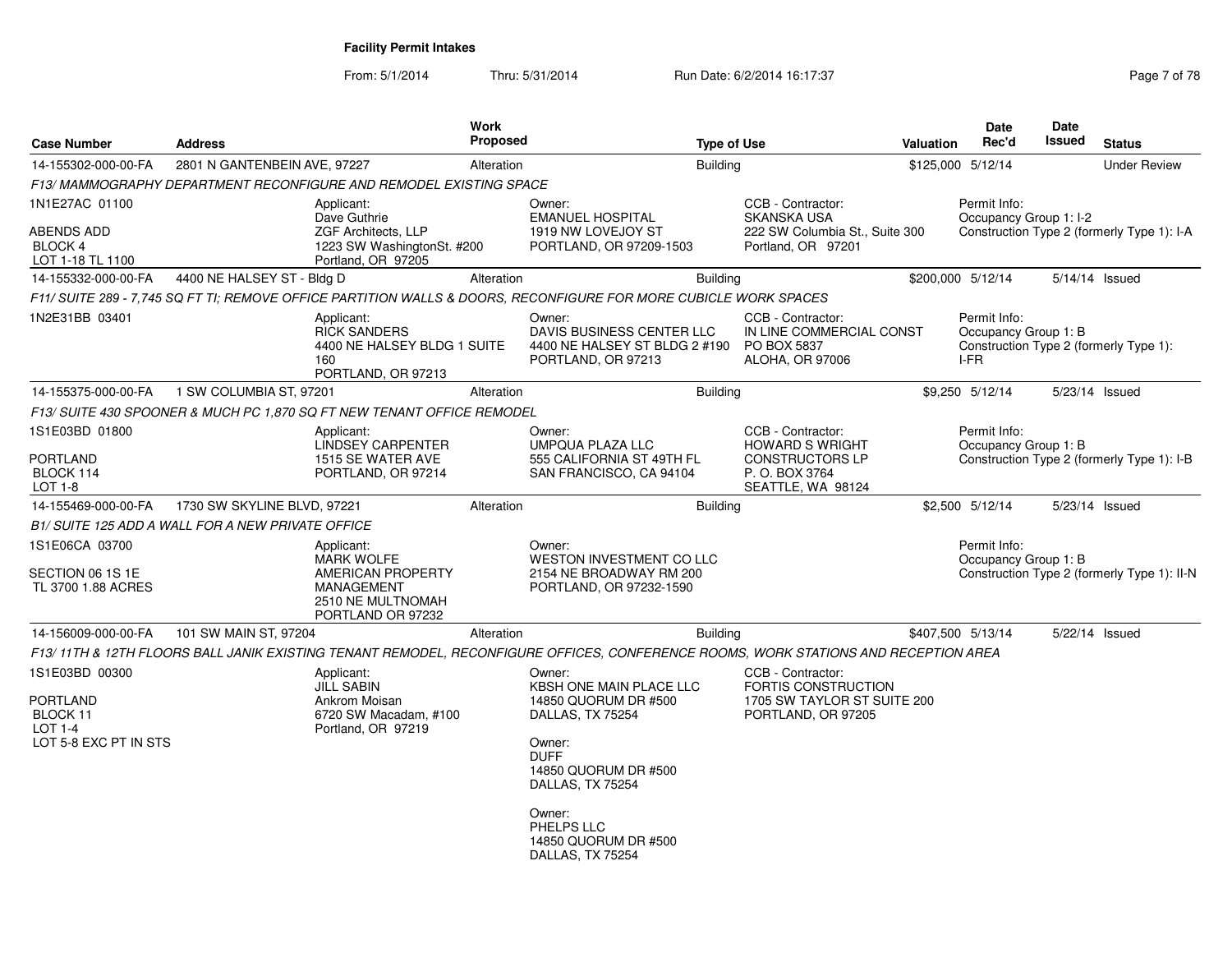From: 5/1/2014

Thru: 5/31/2014 Run Date: 6/2/2014 16:17:37 Rege 8 of 78

| <b>Case Number</b>                                                                        | <b>Address</b>                           |                                                                                                              | Work<br><b>Proposed</b> |                                                                                                                                                                   | <b>Type of Use</b> |                                                                                                            | <b>Valuation</b>  | <b>Date</b><br>Rec'd                  | <b>Date</b><br>Issued | <b>Status</b>                                                                      |
|-------------------------------------------------------------------------------------------|------------------------------------------|--------------------------------------------------------------------------------------------------------------|-------------------------|-------------------------------------------------------------------------------------------------------------------------------------------------------------------|--------------------|------------------------------------------------------------------------------------------------------------|-------------------|---------------------------------------|-----------------------|------------------------------------------------------------------------------------|
| 14-156268-000-00-FA                                                                       | 2801 N GANTENBEIN AVE, 97227             |                                                                                                              | Alteration              |                                                                                                                                                                   | Building           |                                                                                                            | \$715,000 5/13/14 |                                       |                       | <b>Under Review</b>                                                                |
|                                                                                           |                                          |                                                                                                              |                         | F11/ LEVEL 3 RANDALL PEDIATRIC PROCEDURE SUITES REMODEL INCLUDING 2 LARGE ENDOSCOPY PROCEDURE ROOMS AND 6 PRE/POST RECOVER ROOMS, HOUSEKEEPING ROOMS, CARL        |                    |                                                                                                            |                   |                                       |                       |                                                                                    |
| 1N1E27AC 00300                                                                            |                                          | Applicant:<br>SCOTT TARRANT                                                                                  |                         | Owner:<br><b>EMANUEL HOSPITAL</b>                                                                                                                                 |                    | CCB - Contractor:<br><b>SKANSKA USA</b>                                                                    |                   |                                       |                       |                                                                                    |
| ABENDS ADD<br>BLOCK <sub>3</sub><br>INC PT VAC STS LOT 1-16                               |                                          | ZGF ARCHITECTS, LLP<br>1223 SW WASHINGTON ST SUITE<br>200<br>PORTLAND, OR 97204                              |                         | 1919 NW LOVEJOY ST<br>PORTLAND, OR 97209-1503                                                                                                                     |                    | 222 SW Columbia St., Suite 300<br>Portland, OR 97201                                                       |                   |                                       |                       |                                                                                    |
| 14-156280-000-00-FA                                                                       | 1831 SW PARK AVE, 97201                  |                                                                                                              | Alteration              |                                                                                                                                                                   | Building           |                                                                                                            |                   | \$15,000 5/13/14                      |                       | 5/19/14 Issued                                                                     |
|                                                                                           | F1/FIRE ESCAPE TESTING for CERTIFICATION |                                                                                                              |                         |                                                                                                                                                                   |                    |                                                                                                            |                   |                                       |                       |                                                                                    |
| 1S1E04DA 06500<br><b>PORTLAND</b><br>BLOCK 229<br>LOT <sub>3</sub><br>INC PT VAC ST LOT 4 |                                          | Applicant:<br><b>DONIA BRADEN</b><br>NJP CONSTRUCTION, LLC<br>PO BOX 3804<br>TUALATIN, OR 97062              |                         | Owner:<br>OREGON STATE OF (BD OF<br><b>HIGHER EDUCATION</b><br><b>PO BOX 751</b><br>PORTLAND, OR 97207                                                            |                    | Primary Contractor:<br>TO BID                                                                              |                   | Permit Info:<br>Occupancy Group 1: R1 |                       | Construction Type 2 (formerly Type 1): III-N                                       |
|                                                                                           |                                          |                                                                                                              |                         | Owner:<br><b>CAMPUS PLANNING OFFICE</b><br><b>PO BOX 751</b><br>PORTLAND, OR 97207                                                                                |                    |                                                                                                            |                   |                                       |                       |                                                                                    |
| 14-156499-000-00-FA                                                                       | 2201 NE LLOYD BLVD, 97232                |                                                                                                              | Alteration              |                                                                                                                                                                   | <b>Building</b>    |                                                                                                            |                   | \$70,000 5/14/14                      |                       | 5/30/14 Issued                                                                     |
|                                                                                           |                                          |                                                                                                              |                         | F6/ SPACE F207; BRAGANZA; DEMO PRIOR TENANT MATERIAL, DOORWAY, GLASS STORE FRONT; TI FOR NEW TENANT, WALL W/SLIDING DOOR BETWEEN PREP&SALES AREA, SINKS, STEEL CI |                    |                                                                                                            |                   |                                       |                       |                                                                                    |
| 1N1E35BA 00101                                                                            |                                          | Applicant:<br>ELI NEWTON<br><b>BRAGANZA TEA</b><br>3620 NE 43RD ST.<br>VANCOUVER, WA 98661                   |                         | Owner:<br>CAPREF LLOYD CENTER LLC<br>2201 LLOYD CENTER<br>PORTLAND, OR 97232                                                                                      |                    | CCB - Contractor:<br>HALBERT CONSTRUCTION<br><b>SERVICES LLC</b><br>5618 NE 56TH ST<br>VANCOUVER, WA 98661 |                   | Permit Info:<br>Station               |                       | Occupancy Group 1: M Store, Service<br>Construction Type 2 (formerly Type 1): II-A |
| 14-156692-000-00-FA                                                                       | 3550 N INTERSTATE AVE, 97227             |                                                                                                              | Alteration              |                                                                                                                                                                   | <b>Building</b>    |                                                                                                            |                   | \$18,520 5/14/14                      |                       | 5/29/14 Issued                                                                     |
|                                                                                           |                                          | B1/ INSTALL FABRIC COVERED ENTRANCE CANOPY OVER THE NORTH ENTRANCE                                           |                         |                                                                                                                                                                   |                    |                                                                                                            |                   |                                       |                       |                                                                                    |
| 1N1E27BB 01700                                                                            |                                          | Applicant:<br>ANDREW SPEARING                                                                                |                         | Owner:<br>KAISER FOUNDATION HEALTH                                                                                                                                |                    | CCB - Contractor:<br>ANDREW SPEARING                                                                       |                   | Permit Info:<br>Occupancy Group 1: B  |                       |                                                                                    |
| <b>COOKS ADD</b><br>BLOCK 5&9&32 TL 1700                                                  |                                          | PIKE AWNING CO<br>7300 SW LANDMARK LN<br>PORTLAND, OR 972248029                                              |                         | 500 NE MULTNOMAH ST #100<br>PORTLAND, OR 97232-2031<br>Owner:                                                                                                     |                    | PIKE AWNING CO<br>7300 SW LANDMARK LN<br>PORTLAND, OR 972248029                                            |                   |                                       |                       | Construction Type 2 (formerly Type 1): II-B                                        |
|                                                                                           |                                          |                                                                                                              |                         | PLAN OF THE NORTHWEST<br>500 NE MULTNOMAH ST #100<br>PORTLAND, OR 97232-2031                                                                                      |                    |                                                                                                            |                   |                                       |                       |                                                                                    |
| 14-156805-000-00-FA                                                                       |                                          | 3181 SW SAM JACKSON PARK RD - Bldg MAC, 9 Alteration                                                         |                         |                                                                                                                                                                   | <b>Building</b>    |                                                                                                            | \$100,000 5/14/14 |                                       |                       | <b>Under Review</b>                                                                |
|                                                                                           |                                          |                                                                                                              |                         | F7/ RESEARCH STORES - REPLACE ROLL UP DOOR, UPGRADE EXISTING INFILL WALL WITH 1 HOUR CMU BLOCK WALL AND 45 MIN RATED DOOR                                         |                    |                                                                                                            |                   |                                       |                       |                                                                                    |
| 1S1E09 00200                                                                              |                                          | Applicant:<br><b>Gary Hartill</b><br>ORANGEWALL STUDIOS<br>240 N BROADWAY ST SUITE 202<br>PORTLAND, OR 97227 |                         | Owner:<br>OREGON STATE OF<br>3181 SW SAM JACKSON PARK RD 222 SW Columbia St., Suite 300<br>PORTLAND, OR 97239                                                     |                    | CCB - Contractor:<br><b>SKANSKA USA</b><br>Portland, OR 97201                                              |                   |                                       |                       |                                                                                    |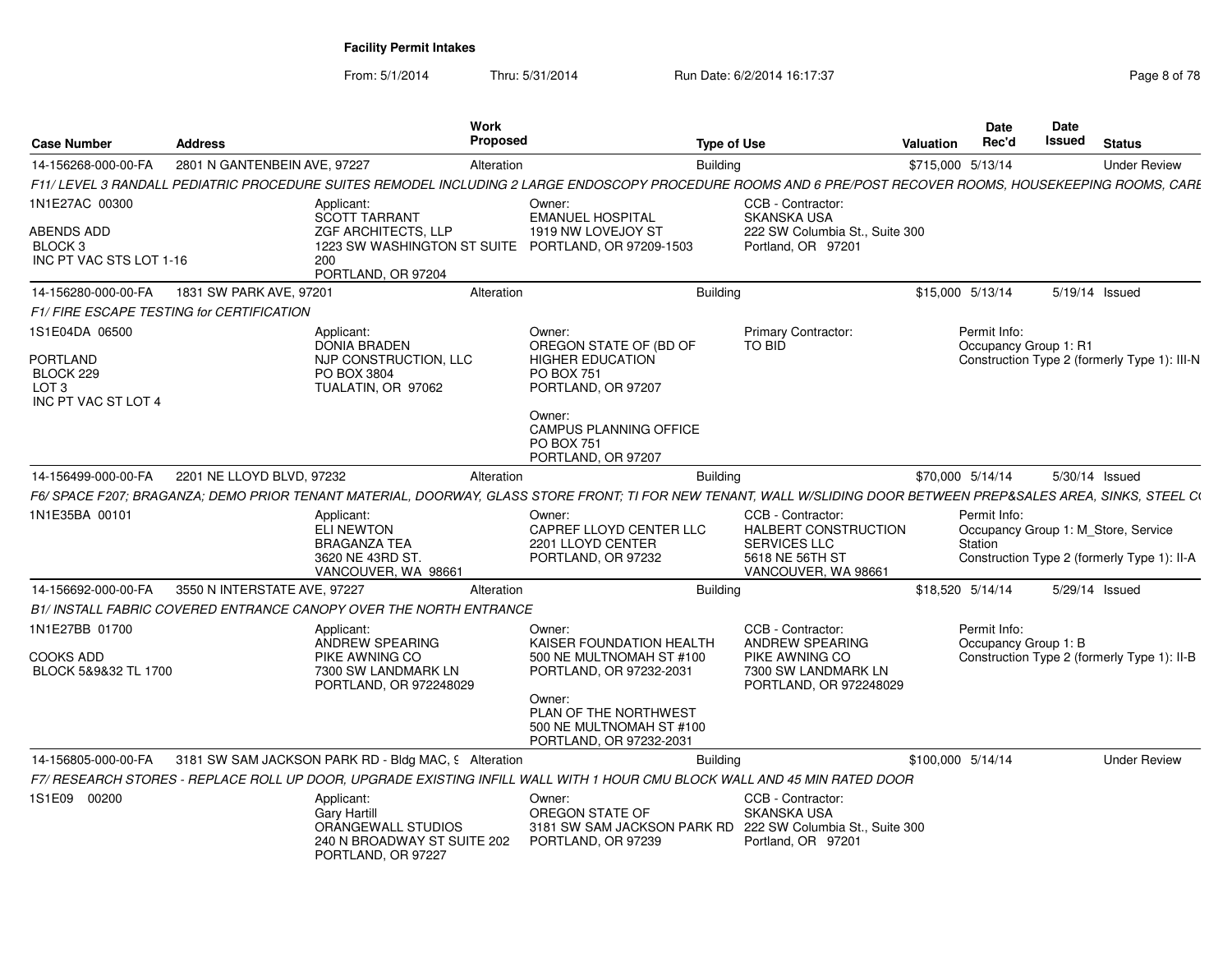From: 5/1/2014

Thru: 5/31/2014 Run Date: 6/2/2014 16:17:37 Rege 9 of 78

| <b>Case Number</b>                                                                                                                                                  | <b>Address</b>               |                                                                                                                   | <b>Work</b><br>Proposed |                                                                                                                                                                | <b>Type of Use</b>                                                                                                     | Valuation         | Date<br>Rec'd                                                           | Date<br>Issued | <b>Status</b>                                |
|---------------------------------------------------------------------------------------------------------------------------------------------------------------------|------------------------------|-------------------------------------------------------------------------------------------------------------------|-------------------------|----------------------------------------------------------------------------------------------------------------------------------------------------------------|------------------------------------------------------------------------------------------------------------------------|-------------------|-------------------------------------------------------------------------|----------------|----------------------------------------------|
| 14-156872-000-00-FA                                                                                                                                                 | 1025 SW WASHINGTON ST, 97205 |                                                                                                                   | Alteration              | <b>Building</b>                                                                                                                                                |                                                                                                                        | \$171,000 5/14/14 |                                                                         |                | <b>Under Review</b>                          |
|                                                                                                                                                                     |                              |                                                                                                                   |                         | F1/DEMO WORK, BASM'T, 1ST,2ND FLOOR: PARTITIONS, CORE AND SHELL IMPROVEMENTS, NEW STOREFRONT, NEW ADA ENTRANCE, REMODEL RESTROOMS, NEW CANOPY, ELEC, PLBG, FIN |                                                                                                                        |                   |                                                                         |                |                                              |
| 1N1E34CC 05100                                                                                                                                                      |                              | Applicant:<br><b>EMILY REFI</b><br><b>WATERLEAF ARCHITECTURE</b><br>419 SW 11TH AVE STE 200<br>PORTLAND, OR 97205 |                         | Owner:<br>1122 STARK INVESTMENT LLC<br>2455 NW MARSHALL ST #1<br>PORTLAND, OR 97210                                                                            | <b>Primary Contractor:</b><br><b>TO BID</b>                                                                            |                   |                                                                         |                |                                              |
| 14-157148-000-00-FA                                                                                                                                                 | 729 NE OREGON ST, 97232      |                                                                                                                   | Alteration              | <b>Building</b>                                                                                                                                                |                                                                                                                        | \$13,000 5/15/14  |                                                                         |                | 5/19/14 Under Inspection                     |
|                                                                                                                                                                     |                              |                                                                                                                   |                         | F7/ SUITE 102 ABLE MAINTENANCE REMODEL AND NEW DEMISING WALL TO SEPARATE SPACE INTO A SMALLER SUITE AND A VACANT SUITE                                         |                                                                                                                        |                   |                                                                         |                |                                              |
| 1N1E35BC 01600                                                                                                                                                      |                              | Applicant:                                                                                                        |                         | Owner:                                                                                                                                                         | CCB - Contractor:                                                                                                      |                   |                                                                         |                |                                              |
| <b>HOLLADAYS ADD</b><br>BLOCK 90<br>INC PT VAC ST LOT 5 EXC PT IN ST<br>INC PT VAC ST LOT 6-7<br>INC PT VAC STS LOT 8                                               |                              | <b>Whit Middlecoff</b><br><b>GBD Architects Inc</b><br>1120 NW Couch St, #300<br>Portland, OR 97209               |                         | AAT LLOYD DISTRICT LLC<br>11455 EL CAMINO REAL #200<br>SAN DIEGO, CA 92130-2047                                                                                | <b>LANGLEY INVESTMENT</b><br><b>PROPERTIES INC</b><br>825 NE MULTNOMAH ST STE 1275<br>PORTLAND, OR 97232               |                   |                                                                         |                |                                              |
| 14-157148-REV-01-FA 729 NE OREGON ST, 97232                                                                                                                         |                              |                                                                                                                   | Alteration              | Building                                                                                                                                                       |                                                                                                                        |                   | \$5/20/14                                                               | 5/21/14 Issued |                                              |
|                                                                                                                                                                     |                              | F7/ REVISION TO DEMISING WALL LOCATION, MOVE FARTHER INTO SUITE 102, INCREASE SIZE OF SUITE 160.                  |                         |                                                                                                                                                                |                                                                                                                        |                   |                                                                         |                |                                              |
| 1N1E35BC 01600<br><b>HOLLADAYS ADD</b><br>BLOCK 90<br>INC PT VAC ST LOT 5 EXC PT IN ST<br>INC PT VAC ST LOT 6-7<br>INC PT VAC STS LOT 8                             |                              | Applicant:<br>WHIT MIDDLECOFF<br><b>GBD ARCHITECTS</b><br>1120 NW COUCH SUITE 300<br>PORTLAND OR 97209            |                         | Owner:<br>AAT LLOYD DISTRICT LLC<br>11455 EL CAMINO REAL #200<br>SAN DIEGO, CA 92130-2047                                                                      | CCB - Contractor:<br><b>LANGLEY INVESTMENT</b><br>PROPERTIES INC<br>825 NE MULTNOMAH ST STE 1275<br>PORTLAND, OR 97232 |                   |                                                                         |                |                                              |
| 14-157401-000-00-FA                                                                                                                                                 |                              | 3181 SW SAM JACKSON PARK RD - Bldg BSC, 9 Alteration                                                              |                         | <b>Building</b>                                                                                                                                                |                                                                                                                        | \$70,000 5/15/14  |                                                                         |                | <b>Under Review</b>                          |
|                                                                                                                                                                     |                              | F7/2ND FLOOR MACHINE SHOP - DEMO AND ADD NEW INTERIOR WALLS & A 1 HR RATED DOOR                                   |                         |                                                                                                                                                                |                                                                                                                        |                   |                                                                         |                |                                              |
| 1S1E09 00200                                                                                                                                                        |                              | Applicant:<br><b>JEROME KEYES</b><br>OHSU<br>3181 SW Sam Jackson Park Rd<br>PORTLAND, OR 97239                    |                         | Owner:<br>OREGON STATE OF<br>3181 SW SAM JACKSON PARK RD HOFFMAN CONSTRUCTION CO<br>PORTLAND, OR 97239                                                         | CCB - Contractor:<br><b>THOMAS SMITH</b><br>OF OREGON<br>805 SW BROADWAY SUITE 2100<br>PORTLAND, OR 97205              |                   | Permit Info:<br>Occupancy Group 1: B                                    |                | Construction Type 2 (formerly Type 1): I-B   |
| 14-157402-000-00-FA                                                                                                                                                 | 123 NE 3RD AVE, 97232        |                                                                                                                   | Alteration              | <b>Building</b>                                                                                                                                                |                                                                                                                        | \$400,000 5/15/14 |                                                                         | 5/21/14 Issued |                                              |
|                                                                                                                                                                     |                              |                                                                                                                   |                         | F1/ TI, UPPER AND LOWER FLOOR; NEW WALL FOR OFFICE, BREAKROOM, CONFERENCE ROOM, PHONES, NEW STAIR AND GUARDRAIL BETWEEN FLOORS, GAS FIREPLACE, DOORS, RELITES, |                                                                                                                        |                   |                                                                         |                |                                              |
| 1N1E34DA 02800<br><b>EAST PORTLAND</b><br>BLOCK 68<br>INC PT VAC ST LOT 1&8<br>LOT 2&3&6&7<br>INC PT VAC ST LOT 4&5; HISTORIC<br>PROPERTY: POTENTIAL ADDITIONAL TAX |                              | Applicant:<br><b>BEN KING</b><br><b>STEM ARCHITECTURE</b><br>P O BOX 2124<br>PORTLAND, OR 97208                   |                         | Owner:<br>BRIDGEHEAD DEVELOPMENT LLC PATH CONSTRUCTION<br>1001 SE WATER AVE #120<br>PORTLAND, OR 97214-2147                                                    | CCB - Contractor:<br>5331 SW MACADAM AVE #258-110<br>PORTLAND, OR 97239                                                |                   | Permit Info:<br>Occupancy Group 1: B_Bank, Off.,<br>Med.Off., Pub.Bldg. |                | Construction Type 2 (formerly Type 1): III-A |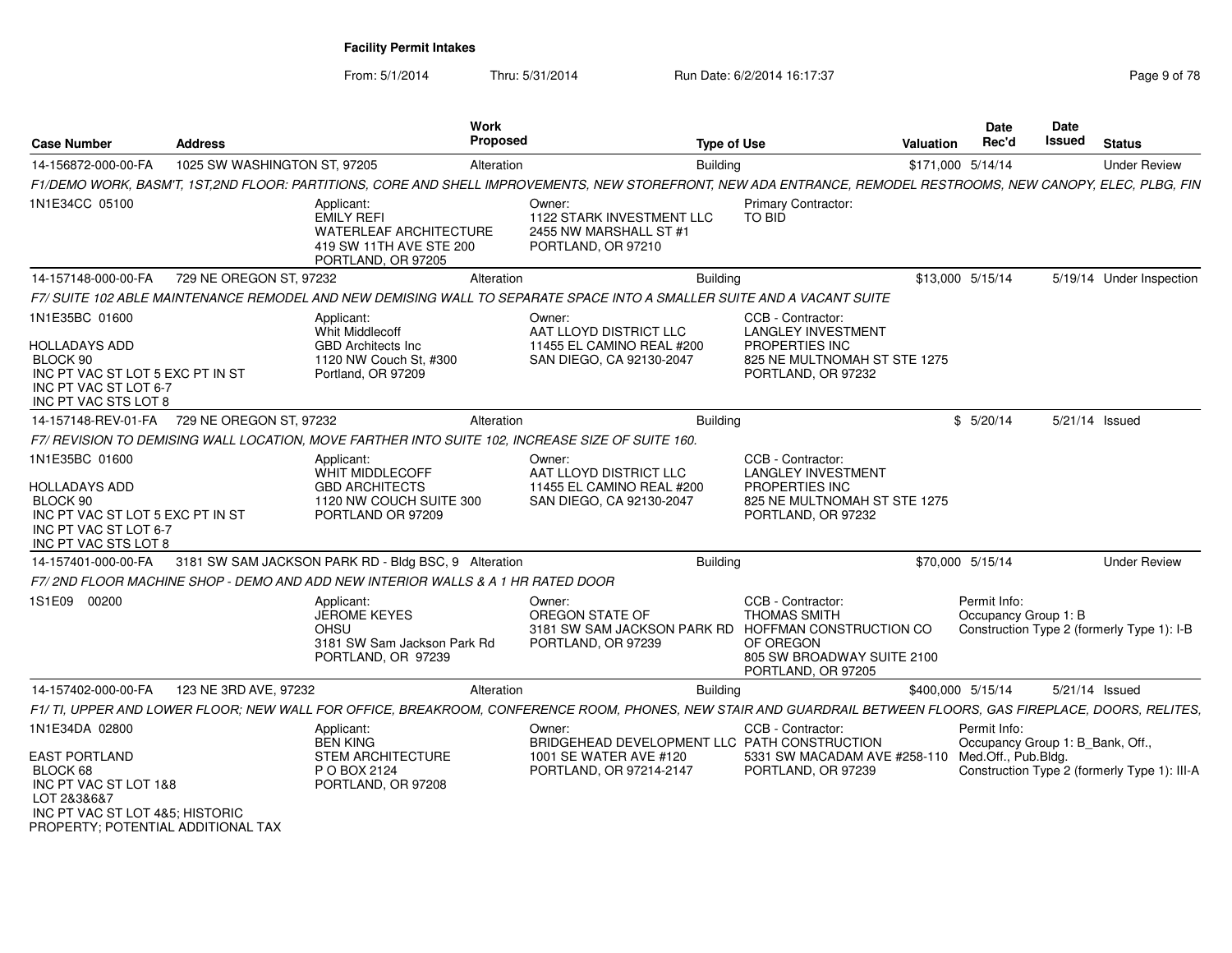From: 5/1/2014Thru: 5/31/2014 Run Date: 6/2/2014 16:17:37 Rege 10 of 78

| <b>Case Number</b>                                                                                             | <b>Address</b>                                        |                                                                                                                   | Work<br>Proposed |                                                                                                                                         | <b>Type of Use</b> |                                                                                                    | <b>Valuation</b> | Date<br>Rec'd                                | Date<br>Issued | <b>Status</b>                               |
|----------------------------------------------------------------------------------------------------------------|-------------------------------------------------------|-------------------------------------------------------------------------------------------------------------------|------------------|-----------------------------------------------------------------------------------------------------------------------------------------|--------------------|----------------------------------------------------------------------------------------------------|------------------|----------------------------------------------|----------------|---------------------------------------------|
| 14-157482-000-00-FA                                                                                            | 837 SW 11TH AVE, 97205                                |                                                                                                                   | Alteration       |                                                                                                                                         | <b>Building</b>    |                                                                                                    |                  | \$10,000 5/15/14                             | 5/23/14 Issued |                                             |
| <b>F6/2ND STORY SKYLIGHT REPLACEMENT</b>                                                                       |                                                       |                                                                                                                   |                  |                                                                                                                                         |                    |                                                                                                    |                  |                                              |                |                                             |
| 1S1E04AA 00400<br><b>PORTLAND</b>                                                                              |                                                       | Applicant:<br>Melynda Retallack<br><b>REDSIDE</b>                                                                 |                  | Owner:<br><b>EASTERN WESTERN</b><br><b>CORPORATION</b>                                                                                  |                    | CCB - Contractor:<br>Kevin<br><b>BARTEL CONTRACTING INC</b>                                        |                  |                                              |                |                                             |
| BLOCK 259<br>LOT 3&4                                                                                           |                                                       | P.O. BOX 42310<br>PORTLAND OR                                                                                     |                  | PO BOX 3228<br>PORTLAND, OR 97208-3228                                                                                                  |                    | <b>PO BOX 160</b><br>GLADSTONE, OR 97027                                                           |                  |                                              |                |                                             |
| 14-157930-000-00-FA                                                                                            | 111 SW 5TH AVE, 97204-3626                            |                                                                                                                   | Alteration       |                                                                                                                                         | <b>Building</b>    |                                                                                                    |                  | \$25,000 5/16/14                             | 5/20/14 Issued |                                             |
|                                                                                                                |                                                       |                                                                                                                   |                  | F1/T-18; REPLACE ENTRY DOOR WITH GLASS, REVERSE SWING, ADD DEMISING WALL, CREATE WAITING AREA, BREAKROOM, FLOORING, CEILING, ELEC, PLBG |                    |                                                                                                    |                  |                                              |                |                                             |
| 1N1E34CD 01300                                                                                                 |                                                       | Applicant:<br><b>MATT FITZGERALD</b><br><b>GBD ARCHITECTS INC</b><br>1120 NW Couch St. #300<br>Portland, OR 97209 |                  |                                                                                                                                         |                    | CCB - Contractor:<br>RUSSELL CONSTRUCTION INC<br>20915 SW 105TH AVE<br>TUALATIN OR 97062           |                  | Permit Info:<br>Occupancy Group 1: B         |                | Construction Type 2 (formerly Type 1): I-A  |
| 14-158042-000-00-FA                                                                                            | 638 SW 5TH AVE, 97204                                 |                                                                                                                   | Alteration       |                                                                                                                                         | <b>Building</b>    |                                                                                                    |                  | \$1,200 5/16/14                              | 5/19/14 Issued |                                             |
|                                                                                                                |                                                       | B2/ REPLACE APPROXIMATELY 15LF OF SHAFT BOARD DUE TO WATER DAMAGE.                                                |                  |                                                                                                                                         |                    |                                                                                                    |                  |                                              |                |                                             |
| 1S1E03BB 00100                                                                                                 |                                                       | Applicant:<br><b>CAM HANNA</b>                                                                                    |                  | Owner:<br>PEGG INVESTMENT CO                                                                                                            |                    | CCB - Contractor:<br><b>DAVID HALLIN</b>                                                           |                  |                                              |                |                                             |
| Legal Description: PORTLAND<br>BLOCK 62<br>LOT 5&6<br>HISTORIC PROPERTY 10 YR 2013<br>POTENTIAL ADDITIONAL TAX |                                                       | 315 SE 7TH AVE<br>PORTLAND OR 97214                                                                               |                  | 888 SW 5TH AVE<br>PORTLAND, OR 97204-2012                                                                                               |                    | <b>STANLEY C KENNEDY</b><br><b>ENTERPRISES INC</b><br>315 SE 7TH AVE<br>PORTLAND, OR 97214-1233    |                  |                                              |                |                                             |
| 14-158415-000-00-FA                                                                                            | 3800 SE 22ND AVE, 97202                               |                                                                                                                   | Alteration       |                                                                                                                                         | <b>Building</b>    |                                                                                                    |                  | \$15,000 5/19/14                             | 5/23/14 Issued |                                             |
|                                                                                                                |                                                       | F1/3RD FLOOR, ADD WALLS, DOORS TO CREATE TWO NEW OFFICES, ELEC,                                                   |                  |                                                                                                                                         |                    |                                                                                                    |                  |                                              |                |                                             |
| 1S1E11DA 04300                                                                                                 |                                                       | Applicant:<br><b>CRYSTAL EDWARDS</b>                                                                              |                  | Owner:<br>FRED MEYER STORES INC                                                                                                         |                    | CCB - Contractor:<br>Kevin Moisan                                                                  |                  | Permit Info:<br>Occupancy Group 1: B         |                |                                             |
| SECTION 11 1S 1E<br>TL 4300 5.37 ACRES                                                                         |                                                       | <b>WESTERN DESIGN GROUP</b><br>2300 EAST THIRD LOOP STE 110<br>VANCOUVER, WA 98661                                |                  | 1014 VINE ST 7TH FLOOR<br>CINCINNATI, OH 45202-1141                                                                                     |                    | <b>WESTERN CONSTRUCTION</b><br><b>SERVICES</b><br>2300 EAST THIRD LOOP #110<br>VANCOUVER, WA 98661 |                  |                                              |                | Construction Type 2 (formerly Type 1): II-A |
| 14-158466-000-00-FA                                                                                            | 501 SE HAWTHORNE BLVD, 97214                          |                                                                                                                   | Alteration       |                                                                                                                                         | <b>Building</b>    |                                                                                                    |                  | \$39,500 5/19/14                             | 5/21/14 Issued |                                             |
|                                                                                                                | B1/4TH FLOOR BREAK ROOM REMODEL AND EXPAND FLOOR AREA |                                                                                                                   |                  |                                                                                                                                         |                    |                                                                                                    |                  |                                              |                |                                             |
| 1S1E02BC 07200<br><b>HAWTHORNE PK</b><br>BLOCK 131                                                             |                                                       | Applicant:<br>ROBERT LILLY<br>401 N DIXON<br>PORTLAND, OR 97227                                                   |                  | Owner:<br>MULTNOMAH COUNTY(LEASED<br>401 N DIXON ST<br>PORTLAND, OR 97227-1865                                                          |                    | CCB - Contractor:<br><b>HAL DONKIN</b><br>DONKIN CONSTRUCTION CO<br>12153 SE FLAVEL ST             |                  | Permit Info:<br>Occupancy Group 1: B<br>I-FR |                | Construction Type 2 (formerly Type 1):      |
| LOT 1-5 EXC W 10'<br>LOT $6-8$                                                                                 |                                                       |                                                                                                                   |                  | Owner:<br><b>MULTIPLE TENANTS</b><br>401 N DIXON ST<br>PORTLAND, OR 97227-1865                                                          |                    | PORTLAND, OR 972665956                                                                             |                  |                                              |                |                                             |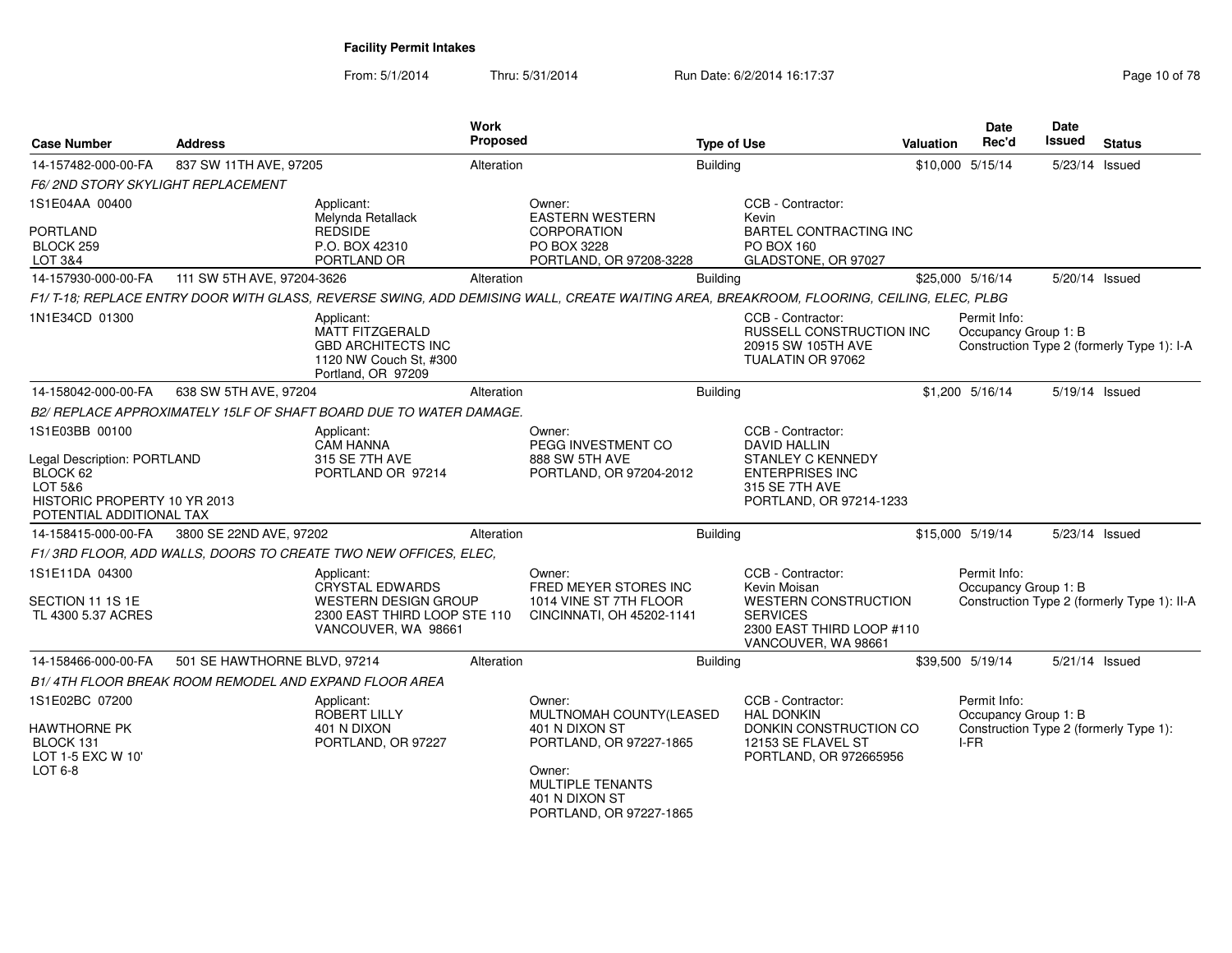From: 5/1/2014Thru: 5/31/2014 Run Date: 6/2/2014 16:17:37 Rege 11 of 78

| Work<br><b>Proposed</b><br><b>Case Number</b><br><b>Address</b>                                                                                                                                                                                                                    | <b>Type of Use</b>                                                                                                                                              | Valuation         | <b>Date</b><br>Rec'd                                                    | Date<br><b>Issued</b> | <b>Status</b>                               |
|------------------------------------------------------------------------------------------------------------------------------------------------------------------------------------------------------------------------------------------------------------------------------------|-----------------------------------------------------------------------------------------------------------------------------------------------------------------|-------------------|-------------------------------------------------------------------------|-----------------------|---------------------------------------------|
| 12000 SW 49TH AVE, 97219<br>14-158680-000-00-FA<br>Alteration                                                                                                                                                                                                                      | <b>Building</b>                                                                                                                                                 |                   | \$65,000 5/19/14                                                        |                       | 5/28/14 Issued                              |
| F6/SS-202 RENOVATION TO AN EXISTING CLASSROOM INCLUDING REMOVAL AND INFILL OF A DOOR AND RELITE                                                                                                                                                                                    |                                                                                                                                                                 |                   |                                                                         |                       |                                             |
| 1S1E31D 00200<br>Applicant:<br>Owner:<br><b>RYAN BURT</b><br><b>GBD ARCITECTS</b><br><b>COLLEGE DIST</b><br>PO BOX 6119<br>1120 NW COUCH ST SUITE 300<br>PORTLAND, OR 97209                                                                                                        | CCB - Contractor:<br>PORTLAND COMMUNITY<br><b>HOWARD S WRIGHT</b><br><b>CONSTRUCTORS LP</b><br>P.O. BOX 3764<br>ALOHA, OR 97007-0119<br>SEATTLE, WA 98124       |                   | Permit Info:<br>Occupancy Group 1: B                                    |                       | Construction Type 2 (formerly Type 1): II-B |
| 15311 NE AIRPORT WAY, 97230<br>14-158827-000-00-FA<br>Alteration                                                                                                                                                                                                                   | <b>Building</b>                                                                                                                                                 | \$106,000 5/19/14 |                                                                         |                       | <b>Under Review</b>                         |
| F1/DEMO PORTION OF WAREHOUSE OFFICES, ADD NEW OFFICE, DOORS, RELITES, NEW WALL SEPARATING OFFICE/WAREHOUSE, REMOVE DEMISING WALL, ADD EXTERIOR CONCRETE DRIN                                                                                                                       |                                                                                                                                                                 |                   |                                                                         |                       |                                             |
| 1N2E24 01400<br>Applicant:<br>Owner:<br><b>RYAN WESTON</b><br><b>GROUP MACKENZIE</b><br>1515 SE WATER AVE, #100<br>PORTLAND, OR 97204<br>PORTLAND, OR 97214                                                                                                                        | CCB - Contractor:<br>VANOSDEL CONSTRUCTION<br>PROLOGIS TLF (PORTLAND) LLC<br>851 SW 6TH AVE #1200<br>PO BOX 1057<br>BATTLEGROUND, WA 98604                      |                   |                                                                         |                       |                                             |
| 14-159093-000-00-FA<br>1120 NW COUCH ST, 97209<br>Alteration                                                                                                                                                                                                                       | <b>Building</b>                                                                                                                                                 | \$250,000 5/20/14 |                                                                         |                       | <b>Under Review</b>                         |
| F14/5TH FLOOR RAYMOND JAMES 5.489 SQ FT NEW TENANT REMODEL, REMOVE AND ADD PARTITION WALLS FOR PRIVATE OFFICES, CONFERENCE ROOM AND BREAK ROOM                                                                                                                                     |                                                                                                                                                                 |                   |                                                                         |                       |                                             |
| 1N1E33DA 04900<br>Applicant:<br>Owner:<br><b>KENT POTTEBAUM</b><br><b>GBD ARCHITECTS INC</b><br>PO BOX 320099<br>1120 NW COUCH SUITE 300<br>PORTLAND OR 97209                                                                                                                      | <b>Primary Contractor:</b><br>MEPT BREWERY BLOCK 2 LLC<br><b>TO BID</b><br>ALEXANDRIA, VA 22320-0156                                                            |                   | Permit Info:<br>Occupancy Group 1: B_Bank, Off.,<br>Med.Off., Pub.Bldg. |                       | Construction Type 2 (formerly Type 1): II-A |
| 6936 N FATHOM ST, 97217<br>14-159260-000-00-FA<br>Alteration                                                                                                                                                                                                                       | <b>Building</b>                                                                                                                                                 |                   | \$80,000 5/20/14                                                        |                       | <b>Under Review</b>                         |
| B1/ NEW PLATFORMS IN MANUFACTURING PLANT INSTALLED ON EXISTING COLUMNS FOR INTERNAL FUTURE MAP'S EQUIPMENT CABINETS                                                                                                                                                                |                                                                                                                                                                 |                   |                                                                         |                       |                                             |
| 1N1E17B 00200<br>Applicant:<br>Owner:<br><b>ADAM KIRKWOOD</b><br>SECTION 17 1N 1E<br><b>COCHRAN INC</b><br>PO BOX 3820<br>7550 SW TECH CENTER DR.<br>TL 200 24.90 ACRES<br>LAND & IMPS SEE R646162 (R941170881)<br><b>SUITE 220</b><br>FOR MACH & EQUIP<br><b>TIGARD, OR 97223</b> | CCB - Contractor:<br>FREIGHTLINER CORPORATION<br>COCHRAN INC/BROADWAY<br><b>ELECTRIC</b><br>PORTLAND, OR 97208-3820<br>626 SE MAIN ST<br>PORTLAND, OR 972140000 |                   |                                                                         |                       |                                             |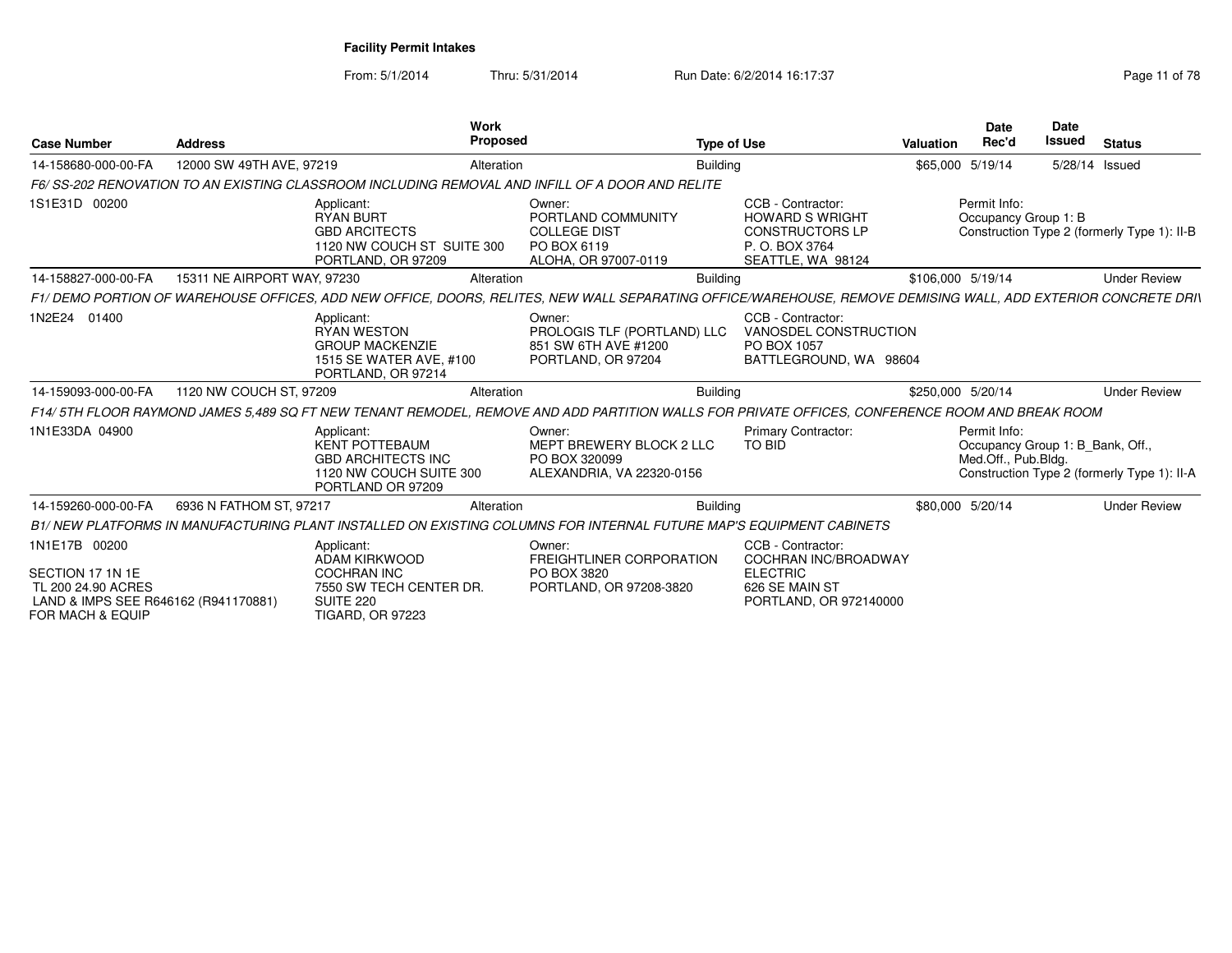From: 5/1/2014Thru: 5/31/2014 Run Date: 6/2/2014 16:17:37 Rege 12 of 78

| <b>Case Number</b>                                                  | <b>Address</b>                                                                | <b>Work</b><br><b>Proposed</b>                                                                             | <b>Type of Use</b>                                                                                                                | <b>Valuation</b>                                                                                            | <b>Date</b><br>Rec'd                 | Date<br><b>Issued</b> | <b>Status</b>                               |
|---------------------------------------------------------------------|-------------------------------------------------------------------------------|------------------------------------------------------------------------------------------------------------|-----------------------------------------------------------------------------------------------------------------------------------|-------------------------------------------------------------------------------------------------------------|--------------------------------------|-----------------------|---------------------------------------------|
| 14-159823-000-00-FA                                                 | 3505 SW US VETERANS HOSPITAL RD                                               | Alteration                                                                                                 | <b>Building</b>                                                                                                                   |                                                                                                             | \$11,000 5/21/14                     | 5/27/14 Issued        |                                             |
|                                                                     | B1/5TH FLOOR NEW ACOUSTICAL CEILING INSTALLATION                              |                                                                                                            |                                                                                                                                   |                                                                                                             |                                      |                       |                                             |
| 1S1E09 00200 A1                                                     | Applicant:<br><b>JEROME KEYES</b><br>OHSU                                     | 3181 SW Sam Jackson Park Rd<br>PORTLAND, OR 97239                                                          | Owner:<br>OREGON STATE OF (LEASED<br>3181 SW SAM JACKSON PARK RD<br>PORTLAND, OR 97239-3098                                       |                                                                                                             |                                      |                       |                                             |
|                                                                     |                                                                               |                                                                                                            | Owner:<br>OHSU - SPACE PLANNING<br>3181 SW SAM JACKSON PARK RD<br>PORTLAND, OR 97239-3098                                         |                                                                                                             |                                      |                       |                                             |
|                                                                     |                                                                               |                                                                                                            | Owner:<br><b>MGMT</b><br>3181 SW SAM JACKSON PARK RD<br>PORTLAND, OR 97239-3098                                                   |                                                                                                             |                                      |                       |                                             |
|                                                                     |                                                                               |                                                                                                            | Owner:<br>MAIL STOP PP22E<br>3181 SW SAM JACKSON PARK RD<br>PORTLAND, OR 97239-3098                                               |                                                                                                             |                                      |                       |                                             |
| 14-159859-000-00-FA                                                 | 1001 SW 5TH AVE, 97204                                                        | Alteration                                                                                                 | <b>Building</b>                                                                                                                   |                                                                                                             | \$7,000 5/21/14                      | 5/27/14 Final         |                                             |
|                                                                     | B1/ SUITE 1100 REGUS/GOOGLE, REMOVE A PARTIAL WALL BETWEEN OFFICE 1184 & 1183 |                                                                                                            |                                                                                                                                   |                                                                                                             |                                      |                       |                                             |
| 1S1E03BB 00800                                                      | Applicant:<br><b>FRANK WHITE</b>                                              |                                                                                                            | Owner:<br>OR-CONGRESS CENTER LP                                                                                                   | CCB - Contractor:<br><b>FRANK WHITE</b>                                                                     | Permit Info:<br>Occupancy Group 1: B |                       |                                             |
| <b>PORTLAND</b><br>BLOCK 169<br>LOT 1-8<br>SEE R246278 (R667717341) | 919 SW TAYLOR                                                                 | PORTLAND, OR 97205                                                                                         | 235 MONTGOMERY ST 16TH<br><b>FLOOR</b><br>SAN FRANCISCO, CA 94104-3104                                                            | JOHNSON PROJECT SOLUTIONS<br><b>INC</b><br><b>PO BOX 455</b><br>LAKE OSWEGO, OR 97034                       |                                      |                       | Construction Type 2 (formerly Type 1): I-A  |
| 14-160321-000-00-FA                                                 | 705 N KILLINGSWORTH ST, 97217                                                 | Alteration                                                                                                 | Building                                                                                                                          |                                                                                                             | \$200,000 5/22/14                    | 5/30/14 Issued        |                                             |
|                                                                     |                                                                               |                                                                                                            | B1/TEB CLASSROOM REMODEL, PATCH & REPAIR WALLS & FLOORS, NEW CORNER WALL FOR SPRINKLER SYSTEM, PARTIAL SUSPENDED ACT GRID CEILING |                                                                                                             |                                      |                       |                                             |
| 1N1E15CD 12300                                                      | Applicant:                                                                    | NANCY MERRYMAN<br><b>MERRYMAN BARNES</b><br>ARCHITECTS, INC.<br>1231 NW HOYT ST #403<br>PORTLAND, OR 97210 | Owner:<br>PORTLAND COMMUNITY<br><b>COLLEGE DIST</b><br>PO BOX 6119<br>ALOHA, OR 97007-0119<br>Owner:                              | CCB - Contractor:<br>ART CORTEZ CONSTRUCTION INC Occupancy Group 1: B<br>PO BOX 11095<br>PORTLAND, OR 97211 | Permit Info:                         |                       | Construction Type 2 (formerly Type 1): II-B |
|                                                                     |                                                                               |                                                                                                            | PROCUREMENT AND RISK SVCS<br>PO BOX 6119<br>ALOHA, OR 97007-0119                                                                  |                                                                                                             |                                      |                       |                                             |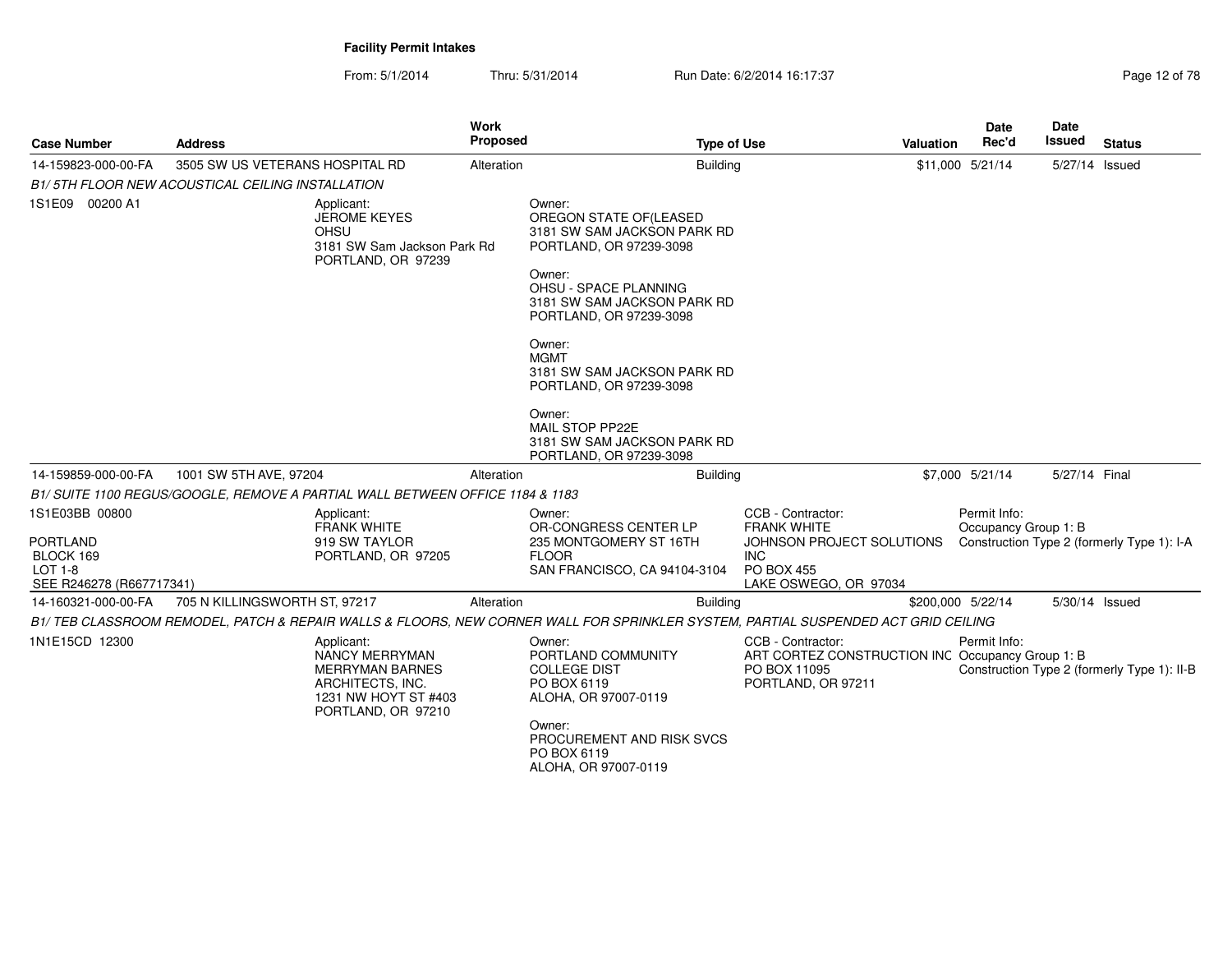From: 5/1/2014Thru: 5/31/2014 Run Date: 6/2/2014 16:17:37 Rege 13 of 78

| <b>Case Number</b>                                             | <b>Address</b>                |                                                                                                                                      | <b>Work</b><br><b>Proposed</b> |                                                                                                                                                                                    | <b>Type of Use</b>                                                                                                       | Valuation                                        | <b>Date</b><br>Rec'd                   | Date<br><b>Issued</b> | <b>Status</b>                               |
|----------------------------------------------------------------|-------------------------------|--------------------------------------------------------------------------------------------------------------------------------------|--------------------------------|------------------------------------------------------------------------------------------------------------------------------------------------------------------------------------|--------------------------------------------------------------------------------------------------------------------------|--------------------------------------------------|----------------------------------------|-----------------------|---------------------------------------------|
| 14-160358-000-00-FA                                            | 705 N KILLINGSWORTH ST, 97217 |                                                                                                                                      | Alteration                     | <b>Building</b>                                                                                                                                                                    |                                                                                                                          | \$100,000 5/22/14                                |                                        |                       | 5/30/14 Issued                              |
|                                                                |                               |                                                                                                                                      |                                | B1/ JH CLASSROOM REMODEL, REMOVE, PATCH & REPAIR WALLS & FLOORS, PARTIAL SUSPENDED ACT GRID CEILING                                                                                |                                                                                                                          |                                                  |                                        |                       |                                             |
| 1N1E15CD 12300<br><b>WEST PIEDMONT</b><br>BLOCK 3<br>LOT 10-16 |                               | Applicant:<br><b>NANCY MERRYMAN</b><br><b>MERRYMAN BARNES</b><br>ARCHITECTS, INC.<br>1231 NW HOYT ST #403                            |                                | Owner:<br>PORTLAND COMMUNITY<br><b>COLLEGE DIST</b><br>PO BOX 6119<br>ALOHA, OR 97007-0119                                                                                         | CCB - Contractor:<br>PO BOX 11095<br>PORTLAND, OR 97211                                                                  | ART CORTEZ CONSTRUCTION INC Occupancy Group 1: B | Permit Info:                           |                       | Construction Type 2 (formerly Type 1): II-B |
| E 77' OF LOT 17&18                                             |                               | PORTLAND, OR 97210                                                                                                                   |                                | Owner:<br>PROCUREMENT AND RISK SVCS<br>PO BOX 6119<br>ALOHA, OR 97007-0119                                                                                                         |                                                                                                                          |                                                  |                                        |                       |                                             |
| 14-160399-000-00-FA                                            | 26 SW SALMON ST, 97204        |                                                                                                                                      | Alteration                     | <b>Building</b>                                                                                                                                                                    |                                                                                                                          | \$525,000 5/22/14                                |                                        |                       | <b>Under Review</b>                         |
|                                                                |                               |                                                                                                                                      |                                | F2/4TH FLOOR TI: NEW CLERESTORY WALLS. NEW GLASS WALLS. OPERABLE WALL. DOORS. RELITES FOR NEW OFFICES. CONFERENCE ROOMS. TRAINING. BREAKROOM. CEILING. ELEC. PLI                   |                                                                                                                          |                                                  |                                        |                       |                                             |
| 1S1E03BD 00200<br><b>PORTLAND</b><br>BLOCK 6<br>LOT 1-8        |                               | Applicant:<br><b>CRAIG GEARHEART</b><br>2344 NW 24TH AVE<br>PORTLAND, OR 97210                                                       |                                | Owner:<br>IEH PORTLAND LLC<br>121 SW SALMON ST 1WTC0402<br>PORTLAND, OR 97204-2901                                                                                                 | CCB - Contractor:<br><b>MARK BECKIUS</b><br><b>REIMERS &amp; JOLIVETTE INC</b><br>2344 NW 24TH AVE<br>Portland, OR 97210 |                                                  |                                        |                       |                                             |
|                                                                | 111 SW 5TH AVE, 97204-3626    |                                                                                                                                      |                                |                                                                                                                                                                                    |                                                                                                                          |                                                  |                                        |                       |                                             |
| 14-160548-000-00-FA                                            |                               |                                                                                                                                      | Alteration                     | <b>Building</b><br>F2/ SUITE 3200; REMOVE MOST PARTITIONS, DOORS, ADD BACK FOR OFFICES, CONFERENCE ROOM, BREAKROOM, ENCLAVES, ASSEMBLY, REFUGE ROOMS, RECEPTION AREA, DOORS, RELIT |                                                                                                                          | \$727,000 5/22/14                                |                                        |                       | <b>Under Review</b>                         |
| 1N1E34CD 01300                                                 |                               | Applicant:<br>NICOLE BEKKEN<br>FFA ARCHITECTURE & INTERIORS<br>520 SW Yamhill St. Ste 900<br>Portland, OR 97204                      |                                |                                                                                                                                                                                    | CCB - Contractor:<br>RUSSELL CONSTRUCTION INC<br>20915 SW 105TH AVE<br>TUALATIN OR 97062                                 |                                                  | Permit Info:<br>Occupancy Group 1: B   |                       | Construction Type 2 (formerly Type 1): I-A  |
| 14-160820-000-00-FA                                            | 12470 NE MARX ST, 97230       |                                                                                                                                      | Alteration                     | <b>Building</b>                                                                                                                                                                    |                                                                                                                          |                                                  | \$62,300 5/23/14                       |                       | <b>Under Review</b>                         |
|                                                                |                               |                                                                                                                                      |                                | F2/ TI, NEW TENANT; REMOVE A COUPLE WALLS TO INCREASE WAREHOUSE SPACE, ADD A COUPLE IN OFFICE AREA FOR CONFERENCE ROOM, OFFICE, IT ROOM, SEAL CONCRETE FLOOR, CI                   |                                                                                                                          |                                                  |                                        |                       |                                             |
| 1N2E23BC 00500                                                 |                               | Applicant:<br>Ryan McGuire<br>Pacific Realty Associates, LP<br>(PacTrust)<br>15350 SW Sequoia Parkway, Ste. 30<br>Portland, OR 97224 |                                | Owner:<br>PACIFIC REALTY ASSOCIATES<br>15350 SW SEQUOIA PKWY #300<br>TIGARD, OR 97224-7175<br>Owner:<br>LTD PARTNERSHIP<br>15350 SW SEQUOIA PKWY #300<br>TIGARD, OR 97224-7175     | CCB - Contractor:<br><b>STEVE ADAMS</b><br>DURUS CONSTRUCTION<br>15806 UPPER BOONES FERRY RD<br>LAKE OSWEGO, OR 97035    |                                                  |                                        |                       |                                             |
| 14-161450-000-00-FA                                            | 2801 N GANTENBEIN AVE, 97227  |                                                                                                                                      | Alteration                     | <b>Building</b>                                                                                                                                                                    |                                                                                                                          | \$500,000 5/27/14                                |                                        |                       | <b>Under Review</b>                         |
|                                                                |                               |                                                                                                                                      |                                | F2/WEST WING, INTERIOR REMODEL CARDIAC OR, REMOVE, REPLACE WALLS, DOORS, BIPLANE, EQUIPMENT, CEILING, ELEC, FINISHES, ETC                                                          |                                                                                                                          |                                                  |                                        |                       |                                             |
| 1N1E27AC 01100                                                 |                               | Applicant:<br>Dave Guthrie                                                                                                           |                                | Owner:<br><b>EMANUEL HOSPITAL</b>                                                                                                                                                  | CCB - Contractor:<br><b>SKANSKA USA</b>                                                                                  |                                                  | Permit Info:<br>Occupancy Group 1: I-2 |                       |                                             |
| ABENDS ADD<br>BLOCK 4<br>LOT 1-18 TL 1100                      |                               | ZGF Architects, LLP<br>1223 SW WashingtonSt. #200<br>Portland, OR 97205                                                              |                                | 1919 NW LOVEJOY ST<br>PORTLAND, OR 97209-1503                                                                                                                                      | 222 SW Columbia St., Suite 300<br>Portland, OR 97201                                                                     |                                                  |                                        |                       | Construction Type 2 (formerly Type 1): I-A  |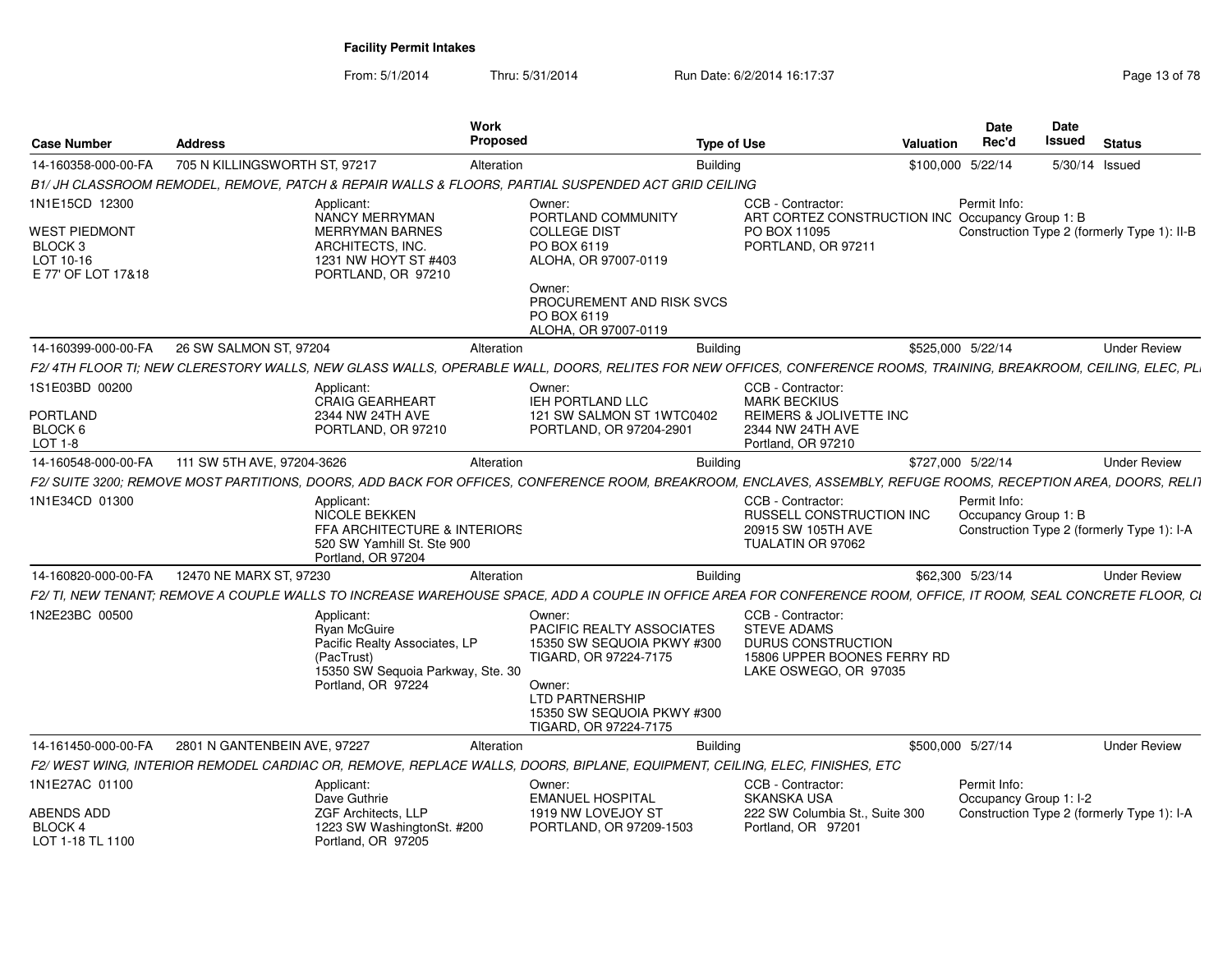From: 5/1/2014Thru: 5/31/2014 Run Date: 6/2/2014 16:17:37 Research 2010 14:078

| <b>Case Number</b>                                         | <b>Address</b>                                                                                                                                                      | Work<br>Proposed |                                                                                                        | <b>Type of Use</b>                                                                       | Valuation | <b>Date</b><br>Rec'd                  | Date<br>Issued | <b>Status</b>                                |
|------------------------------------------------------------|---------------------------------------------------------------------------------------------------------------------------------------------------------------------|------------------|--------------------------------------------------------------------------------------------------------|------------------------------------------------------------------------------------------|-----------|---------------------------------------|----------------|----------------------------------------------|
| 14-161711-000-00-FA                                        | 6500 SW MACADAM AVE - Unit 300, 97201                                                                                                                               | Alteration       | <b>Building</b>                                                                                        |                                                                                          |           | \$35,000 5/27/14                      |                | <b>Under Review</b>                          |
|                                                            | F5/ SUITE 160 SEASONS HOSPICE ADD NEW OFFICES AND RELOCATE BREAK ROOM SINK                                                                                          |                  |                                                                                                        |                                                                                          |           |                                       |                |                                              |
| 1S1E15DC 00400                                             | Applicant:<br><b>MARK WOLFE</b>                                                                                                                                     |                  | Owner:<br>WESTON INVESTMENT CO LLC                                                                     |                                                                                          |           | Permit Info:<br>Occupancy Group 1: B  |                |                                              |
| SOUTHERN PORTLAND<br>BLOCK <sub>6</sub><br>LOT 9-18 TL 400 | AMERICAN PROPERTY<br><b>MANAGEMENT</b><br>2510 NE MULTNOMAH<br>PORTLAND OR 97232                                                                                    |                  | 2154 NE BROADWAY RM 200<br>PORTLAND, OR 97232-1590                                                     |                                                                                          |           | $II-1HR$                              |                | Construction Type 2 (formerly Type 1):       |
| 14-161843-000-00-FA                                        | 9320 SW BARBUR BLVD, 97219                                                                                                                                          | Alteration       | <b>Building</b>                                                                                        |                                                                                          |           | \$10,000 5/28/14                      |                | <b>Under Review</b>                          |
|                                                            | F5/2ND FLOOR POWER ENGINEERS EXPANSION, ADD WALLS FOR NEW OFFICE AND CONFERENCE ROOM                                                                                |                  |                                                                                                        |                                                                                          |           |                                       |                |                                              |
| 1S1E29AC 00600<br>WERLOCK                                  | Applicant:<br><b>MARK WOLFE</b><br>AMERICAN PROPERTY                                                                                                                |                  | Owner:<br>WESTON INVESTMENT CO LLC<br>2154 NE BROADWAY RM 200                                          |                                                                                          |           | Permit Info:<br>Occupancy Group 1: B  |                | Construction Type 2 (formerly Type 1): III-B |
| LOT 2-6&A TL 600                                           | <b>MANAGEMENT</b><br>2510 NE MULTNOMAH<br>PORTLAND OR 97232                                                                                                         |                  | PORTLAND, OR 97232-1590                                                                                |                                                                                          |           |                                       |                |                                              |
| 14-162236-000-00-FA                                        | 1609 SW PARK AVE, 97201                                                                                                                                             | Alteration       | Building                                                                                               |                                                                                          |           | \$27,000 5/28/14                      |                | <b>Under Review</b>                          |
|                                                            | <b>F1/FIRE ESCAPE TESTING FOR CERTIFICATION</b>                                                                                                                     |                  |                                                                                                        |                                                                                          |           |                                       |                |                                              |
| 1S1E04AD 07400<br><b>PORTLAND</b><br>BLOCK 227<br>LOT 1&2  | Applicant:<br><b>DONIA BRADEN</b><br>NJP CONSTRUCTION, LLC<br>PO BOX 3804<br>TUALATIN, OR 97062                                                                     |                  | Owner:<br>OREGON STATE OF (BD OF<br><b>HIGHER EDUCATION</b><br><b>PO BOX 751</b><br>PORTLAND, OR 97207 | Primary Contractor:<br>TO BID                                                            |           | Permit Info:<br>Occupancy Group 1: R1 |                | Construction Type 2 (formerly Type 1): III-N |
|                                                            |                                                                                                                                                                     |                  | Owner:<br>CAMPUS PLANNING OFFICE<br><b>PO BOX 751</b><br>PORTLAND, OR 97207                            |                                                                                          |           |                                       |                |                                              |
| 14-162536-000-00-FA                                        | 111 SW 5TH AVE, 97204-3626                                                                                                                                          | Alteration       | <b>Building</b>                                                                                        |                                                                                          |           | \$25,000 5/29/14                      |                | $6/2/14$ Issued                              |
|                                                            | F5/38TH FLOOR; TI, REMOVE WALLS, ADD & RECONFIGURE FOR OFFICES, DOORS, RELITES, CEILING, ADD WALL TO CLOSE ONE END OF HALLWAY FOR TENANT SEPARATION, ELEC, FINISHES |                  |                                                                                                        |                                                                                          |           |                                       |                |                                              |
| 1N1E34CD 01300                                             | Applicant:<br><b>MATT FITZGERALD</b><br><b>GBD ARCHITECTS INC</b><br>1120 NW Couch St. #300<br>Portland, OR 97209                                                   |                  |                                                                                                        | CCB - Contractor:<br>RUSSELL CONSTRUCTION INC<br>20915 SW 105TH AVE<br>TUALATIN OR 97062 |           | Permit Info:<br>Occupancy Group 1: B  |                | Construction Type 2 (formerly Type 1): I-A   |
| 14-162611-000-00-FA                                        | 2545 SW TERWILLIGER BLVD, 97201                                                                                                                                     | Alteration       | <b>Building</b>                                                                                        |                                                                                          |           | \$47,800 5/29/14                      |                | $6/2/14$ Issued                              |
|                                                            | B1/ COMPLETE OVERHAUL/ REMODEL OF APARTMENT #1114. REPLACE ALL PLUMBING FIXTURES, PATCH/ REPAIR WALLS & FINISHES, MECHANICALVENTING AND ELECTRICAL PANEL            |                  |                                                                                                        |                                                                                          |           |                                       |                |                                              |
| 1S1E09AA 00200                                             | Applicant:<br>Ken McKinney                                                                                                                                          |                  | Owner:<br>TERWILLIGER PLAZA INC                                                                        | CCB - Contractor:<br><b>SCOTT KASTENGREN</b>                                             |           | Permit Info:<br>Occupancy Group 1: R1 |                |                                              |
| SECTION 09 1S 1E<br>TL 200 3.09 ACRES                      | <b>Terwilliger Plaza</b><br>2545 SW Terwilliger Blvd<br>Portland, OR 97201                                                                                          |                  | 2545 SW TERWILLIGER BLVD<br>PORTLAND, OR 97201-6302                                                    | MOSS PROPERTIES INC<br>2216 ne 17th<br>PORTLAND, OR 97212                                |           |                                       |                | Construction Type 2 (formerly Type 1): I-A   |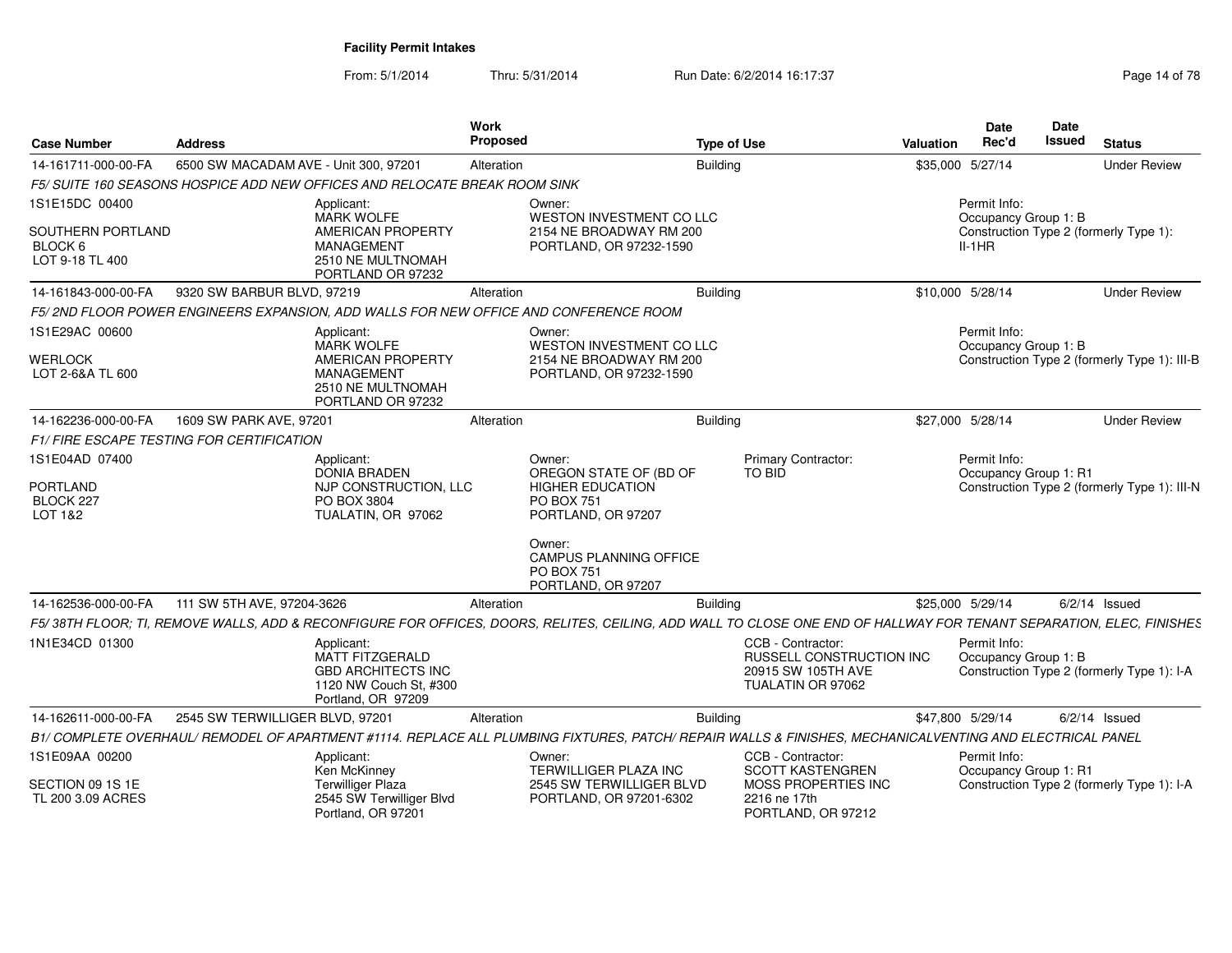From: 5/1/2014

Thru: 5/31/2014 Run Date: 6/2/2014 16:17:37 Rege 15 of 78

| <b>Case Number</b>                                                                                                  | <b>Address</b>                                                | <b>Work</b><br>Proposed                                                                                                                                       |                                                                                                                                                                                                  | <b>Type of Use</b> |                                                                                                      | <b>Valuation</b>    | <b>Date</b><br>Rec'd                 | Date<br>Issued | <b>Status</b>                                                                   |
|---------------------------------------------------------------------------------------------------------------------|---------------------------------------------------------------|---------------------------------------------------------------------------------------------------------------------------------------------------------------|--------------------------------------------------------------------------------------------------------------------------------------------------------------------------------------------------|--------------------|------------------------------------------------------------------------------------------------------|---------------------|--------------------------------------|----------------|---------------------------------------------------------------------------------|
| 14-162625-000-00-FA                                                                                                 | 308 SW 2ND AVE, 97204                                         | Alteration                                                                                                                                                    |                                                                                                                                                                                                  | <b>Building</b>    |                                                                                                      | \$2,700,000 5/29/14 |                                      |                | <b>Under Review</b>                                                             |
|                                                                                                                     |                                                               | F14/5TH & 6TH FLOOR NEW TENANT COMPLETE REMODEL, NEW WALLS, KITCHEN, GYM, PRIVATE AND OPEN OFFICES, CONFERENCE ROOMS, WALL SOFFITS AND 2 NEW NON EGRESS STAIR |                                                                                                                                                                                                  |                    |                                                                                                      |                     |                                      |                |                                                                                 |
| 1N1E34CD 04600                                                                                                      |                                                               | Applicant:<br>DEREK DE VILLE<br>THA ARCHITECTURE<br>733 SW OAK STREET<br>PORTLAND, OR 97232                                                                   | Owner:<br>NGP DUNCAN PLAZA<br>PO BOX 4900 DEPT #360<br>SCOTTSDALE, AZ 85261-4900<br>Owner:<br>PORTLAND LLC<br>PO BOX 4900 DEPT #360<br>SCOTTSDALE, AZ 85261-4900                                 |                    | CCB - Contractor:<br>SWINERTON BUILDERS INC<br>260 TOWNSEND ST<br>SAN FRANCISCO, CA 94107            |                     | Permit Info:                         |                | Occupancy Group 1: A-2 Restaurant<br>Construction Type 2 (formerly Type 1): I-A |
| 14-162653-000-00-FA                                                                                                 | 3030 SW MOODY AVE, 97201                                      | Alteration                                                                                                                                                    |                                                                                                                                                                                                  | <b>Building</b>    |                                                                                                      |                     | \$183.000 5/29/14                    |                | <b>Under Review</b>                                                             |
|                                                                                                                     |                                                               | F14/ OHSU TENANT REMODEL, 4102 SQ FT 1ST FLOOR AND 10,045 SQ FT 2ND FLOOR REMODEL WORK, NEW WALLS, DOORS, RELITES AND FINISHES                                |                                                                                                                                                                                                  |                    |                                                                                                      |                     |                                      |                |                                                                                 |
| 1S1E10 00400<br>SECTION 10 1S 1E<br>TL 400 2.77 ACRES                                                               |                                                               | Applicant:<br><b>SUZIE HONG</b><br><b>MACKENZIE</b><br>1515 SW WATER AVE<br>PORTLAND, OR 97214                                                                | Owner:<br>3030 PROPERTY LLC<br>3121 SW MOODY AVE<br>PORTLAND, OR 97239                                                                                                                           |                    | CCB - Contractor:<br>IN LINE COMMERCIAL CONST<br>PO BOX 5837<br><b>ALOHA, OR 97006</b>               |                     |                                      |                |                                                                                 |
| 14-162694-000-00-FA                                                                                                 | 6936 N FATHOM ST, 97217                                       | Alteration                                                                                                                                                    |                                                                                                                                                                                                  | <b>Building</b>    |                                                                                                      |                     | \$4,000 5/29/14                      |                | <b>Under Review</b>                                                             |
|                                                                                                                     |                                                               | B2/ RELOCATE EXISTING RACKS WITHIN AREA 'A' & 'B' AS SHOWN ON KEY PLAN                                                                                        |                                                                                                                                                                                                  |                    |                                                                                                      |                     |                                      |                |                                                                                 |
| 1N1E17B 00200<br>SECTION 17 1N 1E<br>TL 200 24.90 ACRES<br>LAND & IMPS SEE R646162 (R941170881)<br>FOR MACH & EQUIP |                                                               | Applicant:<br><b>JAMES MCGREW</b><br>TWENTY TEN ENGINEERING, LLC<br>PO BOX 28328<br>PORTLAND, OR 97228                                                        | Owner:<br>FREIGHTLINER CORPORATION<br>PO BOX 3820<br>PORTLAND, OR 97208-3820                                                                                                                     |                    |                                                                                                      |                     |                                      |                |                                                                                 |
| 14-162723-000-00-FA                                                                                                 | 1500 SW 1ST AVE, 97201                                        | Alteration                                                                                                                                                    |                                                                                                                                                                                                  | <b>Building</b>    |                                                                                                      |                     | \$45,000 5/29/14                     |                | <b>Under Review</b>                                                             |
|                                                                                                                     |                                                               | F10/ SUITE 940 RR DONNELLEY TI, REMOVE AND ADD WALLS FOR TENANT REMODEL                                                                                       |                                                                                                                                                                                                  |                    |                                                                                                      |                     |                                      |                |                                                                                 |
| 1S1E03CA 00600<br><b>PORTLAND</b>                                                                                   |                                                               | Applicant:<br><b>DAVID BROWN</b><br><b>MELVIN MARK COMPANIES</b>                                                                                              | Owner:<br><b>URBAN OFFICE</b><br>111 SW COLUMBIA ST #1380                                                                                                                                        |                    | CCB - Contractor:<br>MELVIN MARK CONSTRUCTION C(Occupancy Group 1: B)<br>111 SW COLUMBIA ST STE 1380 |                     | Permit Info:                         |                | Construction Type 2 (formerly Type 1): I-A                                      |
| <b>BLOCK 116 TL 600</b>                                                                                             |                                                               | 111 SW COLUMBIA, STE 1380<br>PORTLAND OR 97201                                                                                                                | PORTLAND, OR 97201-5845<br>Owner:<br><b>PARKING</b><br>111 SW COLUMBIA ST #1380<br>PORTLAND, OR 97201-5845<br>Owner:<br><b>FACILITIES</b><br>111 SW COLUMBIA ST #1380<br>PORTLAND, OR 97201-5845 |                    | PORTLAND, OR 972015873                                                                               |                     |                                      |                |                                                                                 |
| 14-163251-000-00-FA                                                                                                 | 12000 SW 49TH AVE, 97219                                      | Alteration                                                                                                                                                    |                                                                                                                                                                                                  | <b>Building</b>    |                                                                                                      |                     | \$40,000 5/30/14                     |                | <b>Under Review</b>                                                             |
|                                                                                                                     | <b>B1/ CC - 1ST FLOOR MENS RESTROOM REPAIR AND RENOVATION</b> |                                                                                                                                                               |                                                                                                                                                                                                  |                    |                                                                                                      |                     |                                      |                |                                                                                 |
| 1S1E31D 00200                                                                                                       |                                                               | Applicant:<br><b>JEFF BRANDT</b><br><b>PCC</b><br>12000 SW 49TH AVE<br>PORTLAND, OR 97219                                                                     | Owner:<br>PORTLAND COMMUNITY<br><b>COLLEGE DIST</b><br>PO BOX 6119<br>ALOHA, OR 97007-0119                                                                                                       |                    | CCB - Contractor:<br>SKYLINE INTERIORS INC<br>909 SW WASHINGTON<br>PORTLAND OR 972052821             |                     | Permit Info:<br>Occupancy Group 1: B |                | Construction Type 2 (formerly Type 1): I-B                                      |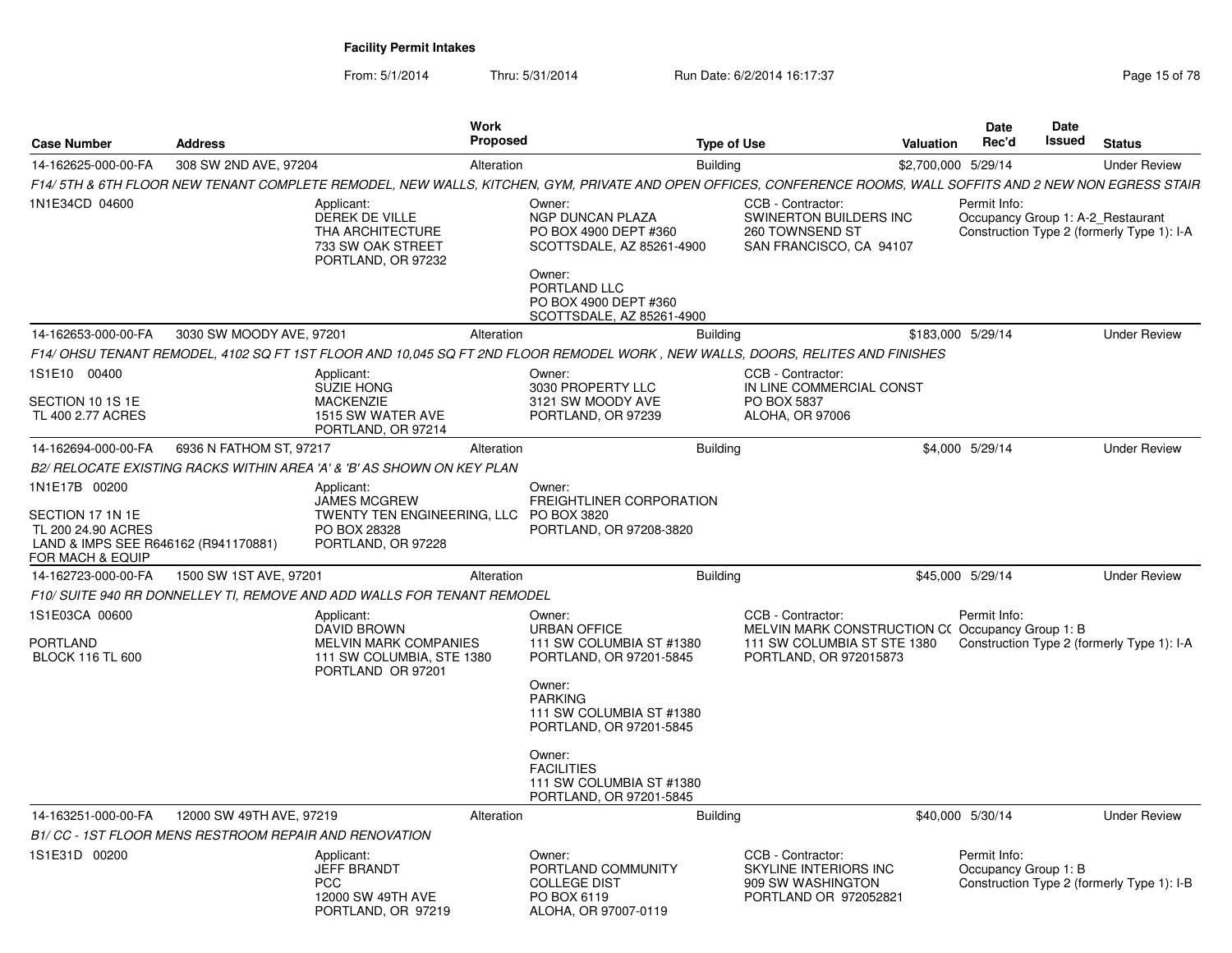From: 5/1/2014

Thru: 5/31/2014 Run Date: 6/2/2014 16:17:37 Rege 16 of 78

| <b>Case Number</b>                             | <b>Address</b>          | Work<br><b>Proposed</b>                                                                                                                                               |                                                                                     | <b>Type of Use</b> |                                                                                                            | Valuation         | Date<br>Rec'd                                | Date<br>Issued | <b>Status</b>                               |
|------------------------------------------------|-------------------------|-----------------------------------------------------------------------------------------------------------------------------------------------------------------------|-------------------------------------------------------------------------------------|--------------------|------------------------------------------------------------------------------------------------------------|-------------------|----------------------------------------------|----------------|---------------------------------------------|
| 14-163358-000-00-FA                            | 538 SW 6TH AVE, 97204   | Alteration                                                                                                                                                            |                                                                                     | <b>Building</b>    |                                                                                                            | \$27,000 5/30/14  |                                              |                | <b>Under Review</b>                         |
|                                                |                         | B1/ SUITES 820 & 830 - RECONFIGURE NON-STRUCTURAL PARTITION WALLS. NEW GLAZING, FINISHES, PATCH/ REPAIR CEILING AND LIGHTING AS NEEDED. CREATE TWO OFFICES, EXPAND OI |                                                                                     |                    |                                                                                                            |                   |                                              |                |                                             |
| 1N1E34CC 07900<br>PORTLAND                     |                         | Applicant:<br>COMMERCIAL CONTRACTORS<br>1265 S 35TH PL                                                                                                                | Owner:<br>PORTLAND CASCADE BUILDING<br>LLC                                          |                    | CCB - Contractor:<br>COMMERCIAL CONTRACTORS<br>1265 S 35TH PL                                              |                   |                                              |                |                                             |
| BLOCK 174<br>LOT 5&6                           |                         | RIDGEFIELD WA 98642                                                                                                                                                   | 166 KINGS HIGHWAY N<br>WESTPORT, CT 06880-2423                                      |                    | RIDGEFIELD WA 98642                                                                                        |                   |                                              |                |                                             |
| 14-163396-000-00-FA                            | 920 SW 6TH AVE, 97204   | Alteration                                                                                                                                                            |                                                                                     | <b>Building</b>    |                                                                                                            | \$100,000 5/30/14 |                                              |                | <b>Under Review</b>                         |
|                                                |                         | F10/2ND FLOOR TI; REMOVE/ADD RECONFIGURE PARTITION WALLS, OFFICES, CONFERENCE ROOMS, BREAK ROOMS, DOORS, RELITES, CEILING, LONG WALL FOR TENANT SEPARATION, ELE       |                                                                                     |                    |                                                                                                            |                   |                                              |                |                                             |
| 1S1E03BB 01000                                 |                         | Applicant:<br><b>ARON FAEGRE</b>                                                                                                                                      | Owner:<br>PUBLIC SERVICE BUILDING LLC                                               |                    | CCB - Contractor:<br><b>CRAIG SANDAGE</b>                                                                  |                   |                                              |                |                                             |
| <b>PORTLAND</b><br>BLOCK 170<br>LOT 5-8        |                         | 520 SW YAMHILL ST<br>PORTLAND, OR 97204                                                                                                                               | 920 SW 6TH AVE STE 223<br>PORTLAND, OR 97204                                        |                    | <b>MALIBU PACIFIC GENERAL</b><br><b>CONTRACTORS</b><br>735 NE JACKSON SCHOOL RD<br>HILLSBORO, OR 971242309 |                   |                                              |                |                                             |
| 14-151569-000-00-FA                            | 805 SW BROADWAY, 97205  | Alteration                                                                                                                                                            |                                                                                     | Electrical         |                                                                                                            |                   | \$5/1/14                                     | 5/1/14 Final   |                                             |
|                                                |                         | #900 LP Cat 6 Cable - Install (2) CAT6 Cables in Office Space, Install (3) wireless access points                                                                     |                                                                                     |                    |                                                                                                            |                   |                                              |                |                                             |
| 1S1E03BB 04400                                 |                         | Applicant:<br>COCHRAN INC. dba BROADWAY                                                                                                                               | Owner:<br>FOX TOWER L L C                                                           |                    |                                                                                                            |                   |                                              |                |                                             |
| <b>PORTLAND</b><br>BLOCK 210                   |                         | <b>ELECTRIC</b><br>7550 SW TECH CENTER DR STE                                                                                                                         | 805 SW BROADWAY #2020<br>PORTLAND, OR 97205                                         |                    |                                                                                                            |                   |                                              |                |                                             |
| $LOT 1-8$<br>DEFERRED ADDITIONAL TAX LIABILITY |                         | 220<br>TIGARD OR 97223-8061                                                                                                                                           |                                                                                     |                    |                                                                                                            |                   |                                              |                |                                             |
| 14-151580-000-00-FA                            | 1125 NW COUCH ST, 97209 | Alteration                                                                                                                                                            |                                                                                     | Electrical         |                                                                                                            |                   | \$5/1/14                                     |                | $5/1/14$ Issued                             |
|                                                |                         | 8th fl M Financial Group Expansion - HVAC controlspr# M FINANCIAL/LEV 8 EXP                                                                                           |                                                                                     |                    |                                                                                                            |                   |                                              |                |                                             |
| 1N1E33DA 04800                                 |                         | Applicant:<br>SIEMENS INDUSTRY INC.<br>15201 NW GREENBRIER PKWY<br>STE A4<br>BEAVERTON OR 97006-5720                                                                  | Owner:<br>SPF BREWERY BLOCKS LLC<br>351 NW 12TH AVE<br>PORTLAND, OR 97209-2905      |                    |                                                                                                            |                   | Permit Info:<br>Occupancy Group 1: B<br>I-FR |                | Construction Type 2 (formerly Type 1):      |
| 14-151595-000-00-FA                            | 514 SW 6TH AVE, 97204   | Alteration                                                                                                                                                            |                                                                                     | Electrical         |                                                                                                            |                   | \$5/1/14                                     |                | $5/9/14$ Issued                             |
|                                                |                         | power - 1ST FLOOR, REMOVE WALL, DOOR, ONE RESTROOM, CREATE OPEN OFFICE, ONE UNISEX RESTROOM, RECEPTION AREA, CONFERENCE ROOM W/RELITE WALL, ELEC, PLBG, FINISHES      |                                                                                     |                    |                                                                                                            |                   |                                              |                |                                             |
| 1N1E34CC 07800                                 |                         | Applicant:<br>DYNALECTRIC CO.                                                                                                                                         | Owner:<br><b>BANK OF CALIFORNIA</b>                                                 |                    |                                                                                                            |                   | Permit Info:<br>Occupancy Group 1: B         |                |                                             |
| <b>PORTLAND</b><br>LOT 7 BLOCK 174             |                         | 5711 SW HOOD AVE.<br>PORTLAND OR 97239-3716                                                                                                                           | 121 SW MORRISON ST #200<br>PORTLAND, OR 97204                                       |                    |                                                                                                            |                   |                                              |                | Construction Type 2 (formerly Type 1): II-B |
|                                                |                         |                                                                                                                                                                       | Owner:<br><b>EXCHANGE BUILDING</b><br>121 SW MORRISON ST #200<br>PORTLAND, OR 97204 |                    |                                                                                                            |                   |                                              |                |                                             |
| 14-151791-000-00-FA                            | 3800 SE 22ND AVE, 97202 | Alteration                                                                                                                                                            |                                                                                     | Electrical         |                                                                                                            |                   | \$5/2/14                                     |                | 5/2/14 Under Inspection                     |
|                                                |                         | power - 1ST FLOOR; OFFICE REMODEL, REMOVE SOME OFFICE PARTITION WALLS, DOORS, INSTALL LONG WALL TO CREATE LARGE OPEN OFFICE, DOORS, RELITES, CEILING, ELEC            |                                                                                     |                    |                                                                                                            |                   |                                              |                |                                             |
| 1S1E11DA 04300                                 |                         | Applicant:<br>CHRISTENSON ELECTRIC INC.                                                                                                                               | Owner:<br>FRED MEYER STORES INC                                                     |                    |                                                                                                            |                   | Permit Info:<br>Occupancy Group 1: B         |                |                                             |
| SECTION 11 1S 1E<br>TL 4300 5.37 ACRES         |                         | 111 SW COLUMBIA ST. STE 480<br>PORTLAND OR 97201-5838                                                                                                                 | 1014 VINE ST 7TH FLOOR<br>CINCINNATI, OH 45202-1141                                 |                    |                                                                                                            |                   |                                              |                | Construction Type 2 (formerly Type 1): II-A |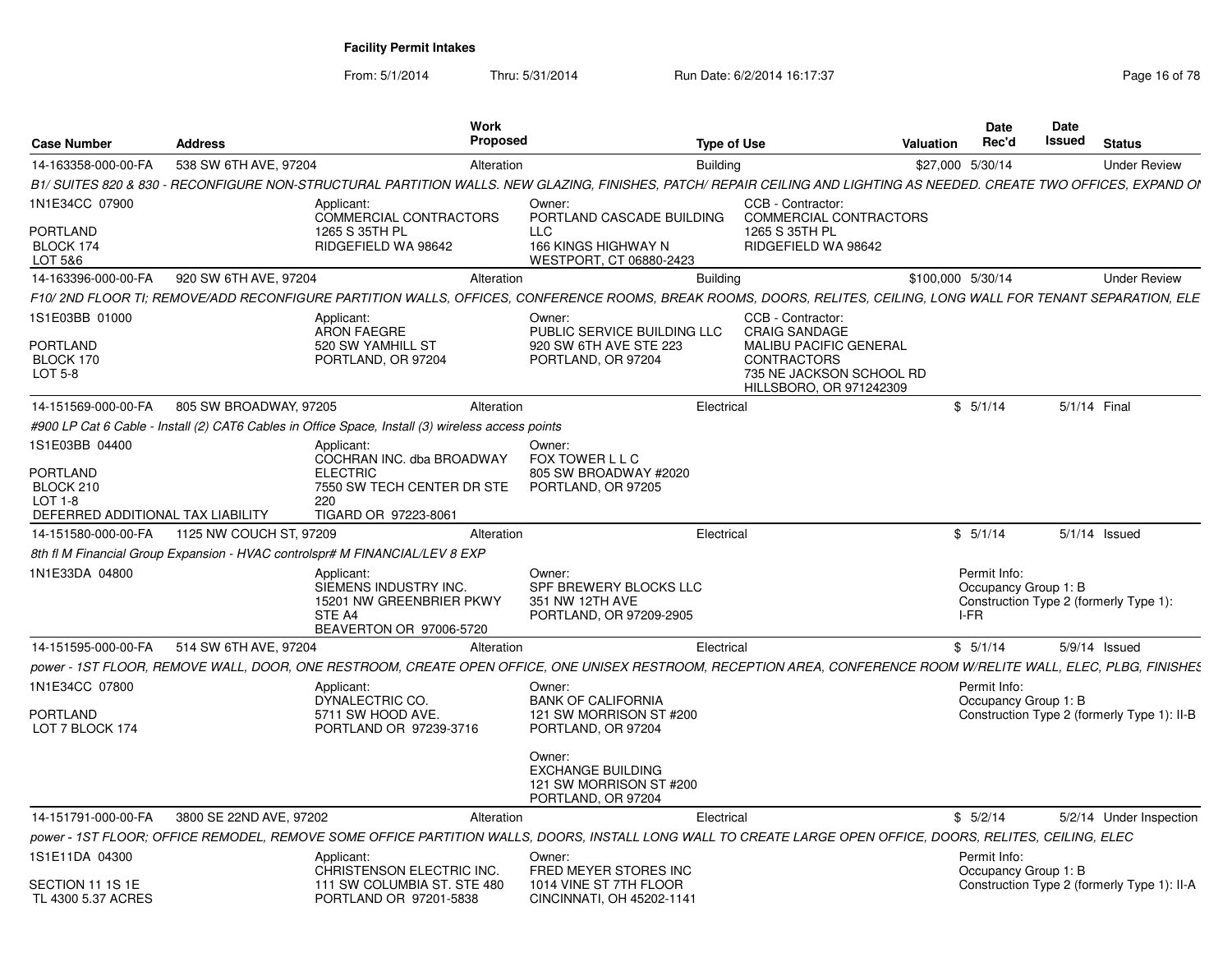From: 5/1/2014Thru: 5/31/2014 Run Date: 6/2/2014 16:17:37 Rege 17 of 78

| <b>Case Number</b>                                                    | <b>Address</b>                | Work                                                                                    | Proposed                                                                                                                                                                 | <b>Type of Use</b> | <b>Valuation</b> | <b>Date</b><br>Rec'd                                                    | Date<br>Issued | <b>Status</b>                              |
|-----------------------------------------------------------------------|-------------------------------|-----------------------------------------------------------------------------------------|--------------------------------------------------------------------------------------------------------------------------------------------------------------------------|--------------------|------------------|-------------------------------------------------------------------------|----------------|--------------------------------------------|
| 14-151817-000-00-FA                                                   | 3805 SE HAWTHORNE BLVD, 97214 |                                                                                         | Alteration                                                                                                                                                               | Electrical         |                  | \$5/2/14                                                                |                | <b>Under Review</b>                        |
|                                                                       |                               |                                                                                         | power - TI; NEW ROOFING, NEW SIDING WORK, NEW PARAPET CAP, REMOVE/ REINSTALL WINDOWS, PAINT - sign, etc.                                                                 |                    |                  |                                                                         |                |                                            |
| 1S1E01AD 22600                                                        |                               |                                                                                         | Owner:<br>FRED MEYER STORES INC                                                                                                                                          |                    |                  | Permit Info:<br>Occupancy Group 1: B                                    |                |                                            |
| SUNNYSIDE ADD<br>BLOCK 1&2 TL 22600                                   |                               |                                                                                         | 1014 VINE ST 7TH FLOOR<br>CINCINNATI, OH 45202-1141                                                                                                                      |                    |                  |                                                                         |                | Construction Type 2 (formerly Type 1): V-N |
| 14-152059-000-00-FA                                                   | 3905 SE 91ST AVE, 97266       |                                                                                         | Alteration                                                                                                                                                               | Electrical         |                  | \$5/2/14                                                                |                | <b>Under Review</b>                        |
|                                                                       |                               |                                                                                         | power - MARSHALL HS INTERIOR REMODEL, NEW PARTITION WALLS, SCIENCE & HOME ED CLASSROOM UPGRADES, NEW FINISHES AND HARDWARE -upgrade classrooms, food area, small kitchen |                    |                  |                                                                         |                |                                            |
| 1S2E09 00200                                                          |                               |                                                                                         | Owner:                                                                                                                                                                   |                    |                  |                                                                         |                |                                            |
| SECTION 09 1S 2E<br>TL 200 23.86 ACRES                                |                               |                                                                                         | SCHOOL DISTRICT NO 1<br>PO BOX 3107<br>PORTLAND, OR 97208-3107                                                                                                           |                    |                  |                                                                         |                |                                            |
| 14-152064-000-00-FA                                                   | 3905 SE 91ST AVE, 97266       |                                                                                         | Alteration                                                                                                                                                               | Electrical         |                  | \$5/2/14                                                                |                | <b>Under Review</b>                        |
|                                                                       |                               |                                                                                         | voice/data/intercom - MARSHALL HS INTERIOR REMODEL, NEW PARTITION WALLS, SCIENCE & HOME ED CLASSROOM UPGRADES, NEW FINISHES AND HARDWARE                                 |                    |                  |                                                                         |                |                                            |
| 1S2E09 00200                                                          |                               |                                                                                         | Owner:<br>SCHOOL DISTRICT NO 1                                                                                                                                           |                    |                  |                                                                         |                |                                            |
| SECTION 09 1S 2E<br>TL 200 23.86 ACRES                                |                               |                                                                                         | PO BOX 3107<br>PORTLAND, OR 97208-3107                                                                                                                                   |                    |                  |                                                                         |                |                                            |
| 14-152221-000-00-FA                                                   | 1621 SW 1ST AVE, 97201        |                                                                                         | Alteration                                                                                                                                                               | Electrical         |                  | \$5/2/14                                                                | 5/2/14 Final   |                                            |
| 6th fl Cambia Health TI - voice/data                                  |                               |                                                                                         |                                                                                                                                                                          |                    |                  |                                                                         |                |                                            |
| 1S1E03CB 00700                                                        |                               | Applicant:<br>CACHE VALLEY ELECTRIC CO.<br>6200 SW ARCTIC DR<br>BEAVERTON OR 97005-9447 |                                                                                                                                                                          |                    |                  | Permit Info:<br>Occupancy Group 1: B                                    |                | Construction Type 2 (formerly Type 1): I-B |
| 14-152225-000-00-FA                                                   | 1621 SW 1ST AVE, 97201        |                                                                                         | Alteration                                                                                                                                                               | Electrical         |                  | \$5/2/14                                                                | 5/2/14 Final   |                                            |
| 2nd fl Cafe Remodel - voice/data/pos                                  |                               |                                                                                         |                                                                                                                                                                          |                    |                  |                                                                         |                |                                            |
| 1S1E03CB 00700                                                        |                               | Applicant:<br>CACHE VALLEY ELECTRIC CO.<br>6200 SW ARCTIC DR<br>BEAVERTON OR 97005-9447 |                                                                                                                                                                          |                    |                  | Permit Info:<br>Occupancy Group 1: B_Bank, Off.,<br>Med.Off., Pub.Bldg. |                | Construction Type 2 (formerly Type 1): I-B |
| 14-152238-000-00-FA                                                   | 1000 SW BROADWAY, 97205       |                                                                                         | Alteration                                                                                                                                                               | Electrical         |                  | \$5/2/14                                                                |                | $5/2/14$ Issued                            |
| #1150 Fiber to 9th fl riser                                           |                               |                                                                                         |                                                                                                                                                                          |                    |                  |                                                                         |                |                                            |
| 1S1E03BB 02400                                                        |                               | Applicant:<br>APPLIED TECHNICAL SYSTEMS                                                 | Owner:<br>ONE THOUSAND BROADWAY                                                                                                                                          |                    |                  |                                                                         |                |                                            |
| PORTLAND<br>BLOCK 182<br>LOT 5-8                                      |                               | INC.<br>7015 SW McEWAN RD<br>LAKE OSWEGO OR 97035-7830                                  | <b>BLDG LTD PARTNERSHIP</b><br>805 SW BROADWAY STE 2020<br>PORTLAND, OR 97205                                                                                            |                    |                  |                                                                         |                |                                            |
| 14-152247-000-00-FA                                                   | 805 SW BROADWAY, 97205        |                                                                                         | Alteration                                                                                                                                                               | Electrical         |                  | \$5/2/14                                                                |                | $5/2/14$ Issued                            |
| #580 Mag Lock - access control                                        |                               |                                                                                         |                                                                                                                                                                          |                    |                  |                                                                         |                |                                            |
| 1S1E03BB 04400                                                        |                               | Applicant:                                                                              | Owner:                                                                                                                                                                   |                    |                  |                                                                         |                |                                            |
| PORTLAND<br>BLOCK 210<br>LOT 1-8<br>DEFERRED ADDITIONAL TAX LIABILITY |                               | POINT MONITOR CORP.<br>5863 LAKEVIEW BLVD #100<br>LAKE OSWEGO, OR 97035-7058            | FOX TOWER L L C<br>805 SW BROADWAY #2020<br>PORTLAND, OR 97205                                                                                                           |                    |                  |                                                                         |                |                                            |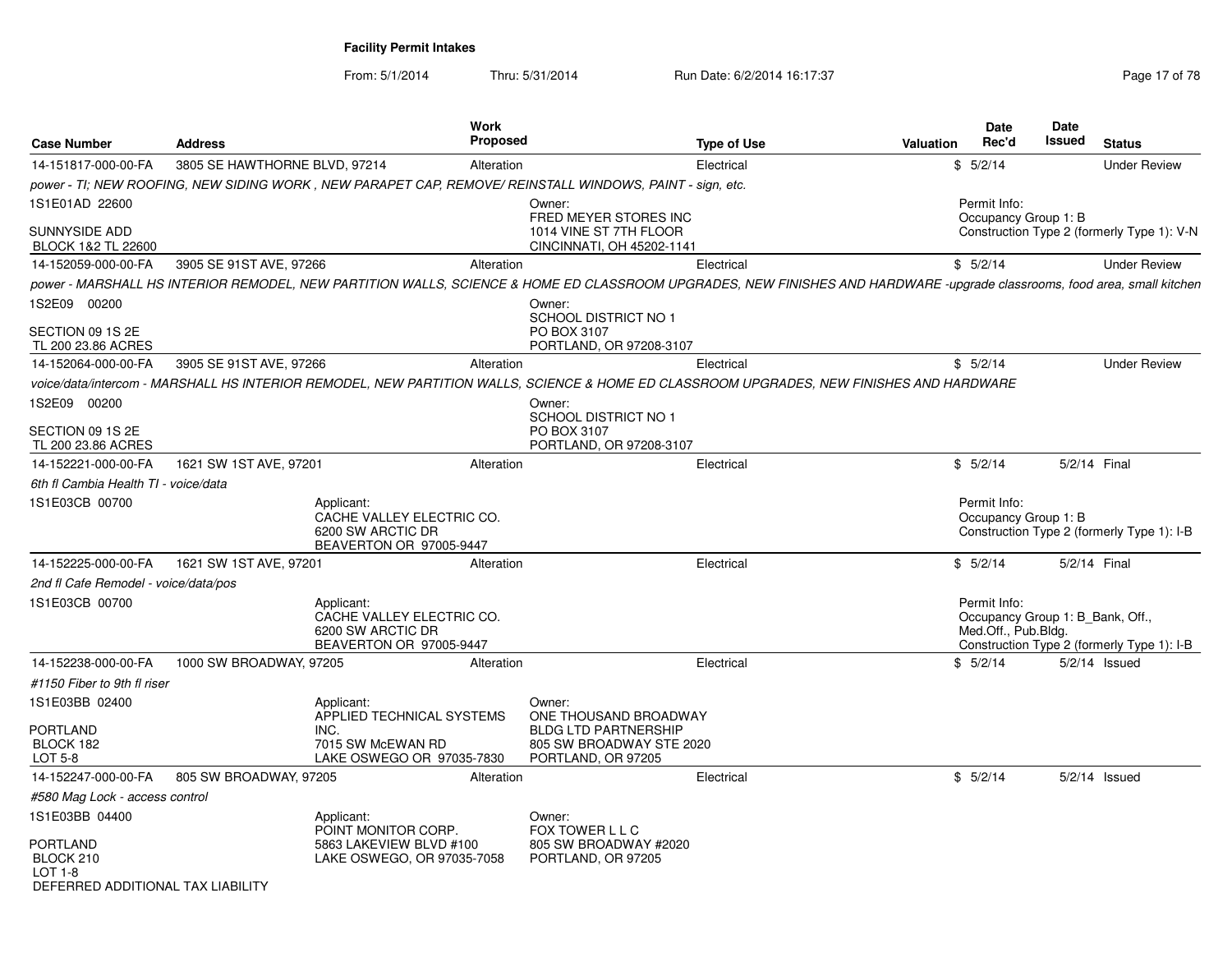From: 5/1/2014Thru: 5/31/2014 Run Date: 6/2/2014 16:17:37 Rege 18 of 78

| <b>Case Number</b>                                                                               | <b>Address</b>                                        |                                                                                                                         | <b>Work</b><br><b>Proposed</b> |                                                                                                                                                         | <b>Type of Use</b> | Valuation | <b>Date</b><br>Rec'd                         | <b>Date</b><br>Issued | <b>Status</b>                               |
|--------------------------------------------------------------------------------------------------|-------------------------------------------------------|-------------------------------------------------------------------------------------------------------------------------|--------------------------------|---------------------------------------------------------------------------------------------------------------------------------------------------------|--------------------|-----------|----------------------------------------------|-----------------------|---------------------------------------------|
| 14-152401-000-00-FA                                                                              | 1300 SW 6TH AVE, 97201                                |                                                                                                                         | Alteration                     |                                                                                                                                                         | Electrical         |           | \$5/5/14                                     |                       | <b>Under Review</b>                         |
|                                                                                                  |                                                       |                                                                                                                         |                                | power - 1ST FLOOR, ADD WALLS TO CREATE SEPARATE STORAGE ROOMS, JANITORIAL ROOMS IN STORAGE AREA, TWO FLOOR MOP SINKS, CEILING, ELEC, PLBG               |                    |           |                                              |                       |                                             |
| 1S1E03BC 01900<br><b>PORTLAND</b><br>BLOCK 166<br>LOT 1-8                                        |                                                       |                                                                                                                         |                                | Owner:<br>ERICKSON REALTY LTD<br>4900 SW GRIFFITH DR STE 133<br>BEAVERTON, OR 97005                                                                     |                    |           | Permit Info:<br>Occupancy Group 1: B<br>I-FR |                       | Construction Type 2 (formerly Type 1):      |
| 14-152450-000-00-FA                                                                              | 805 SW BROADWAY, 97205                                |                                                                                                                         | Alteration                     |                                                                                                                                                         | Electrical         |           | \$5/5/14                                     |                       | 5/16/14 Under Inspection                    |
|                                                                                                  | #480 Frank Crystal New Conf Room & Break Room - power |                                                                                                                         |                                |                                                                                                                                                         |                    |           |                                              |                       |                                             |
| 1S1E03BB 04400<br><b>PORTLAND</b><br>BLOCK 210<br>$LOT 1-8$<br>DEFERRED ADDITIONAL TAX LIABILITY |                                                       | Applicant:<br>DYNALECTRIC CO.<br>5711 SW HOOD AVE.<br>PORTLAND OR 97239-3716                                            |                                | Owner:<br>FOX TOWER L L C<br>805 SW BROADWAY #2020<br>PORTLAND, OR 97205                                                                                |                    |           |                                              |                       |                                             |
| 14-152464-000-00-FA                                                                              | 321 SW SALMON ST, 97204                               |                                                                                                                         | Alteration                     |                                                                                                                                                         | Electrical         |           | \$5/5/14                                     |                       | 5/12/14 Under Inspection                    |
| Golfclubs.com TI - power                                                                         |                                                       |                                                                                                                         |                                |                                                                                                                                                         |                    |           |                                              |                       |                                             |
| 1S1E03BA 06700                                                                                   |                                                       | Applicant:<br>HUGHES ELECTRICAL<br>CONTRACTORS INC.<br>10490 NW JACKSON QUARRY RD<br>HILLSBORO, OR 97124-8184           |                                | Owner:<br>STANDARD INS CO<br>PO BOX 711<br>PORTLAND, OR 97204                                                                                           |                    |           |                                              |                       |                                             |
| 14-152712-000-00-FA                                                                              | 1300 SW 5TH AVE, 97201                                |                                                                                                                         | Alteration                     |                                                                                                                                                         | Electrical         |           | \$5/5/14                                     |                       | $5/5/14$ Issued                             |
|                                                                                                  | 13TH FLOOR DEMO & ASBESTOS ABATEMENT - HVAC controls  |                                                                                                                         |                                |                                                                                                                                                         |                    |           |                                              |                       |                                             |
| 1S1E03BC 01800<br><b>PORTLAND</b><br><b>BLOCK 148 TL 1800</b>                                    |                                                       | Applicant:<br><b>INC</b><br>740 N KNOTT ST<br>PORTLAND, OR 97227-2099                                                   |                                | Owner:<br>STREIMER SHEET METAL WORKS FIRST INTERSTATE BANK OF OR<br>PO BOX 2609<br>CARLSBAD, CA 92018-2609                                              |                    |           | Permit Info:<br>Occupancy Group 1: B         |                       | Construction Type 2 (formerly Type 1): I-A  |
| 14-152731-000-00-FA                                                                              | 111 SW 5TH AVE, 97204-3626                            |                                                                                                                         | Alteration                     |                                                                                                                                                         | Electrical         |           | \$5/5/14                                     |                       | 5/6/14 Under Inspection                     |
| <b>TRUE Private Wealth Advisors - power</b>                                                      |                                                       |                                                                                                                         |                                |                                                                                                                                                         |                    |           |                                              |                       |                                             |
| 1N1E34CD 01300                                                                                   |                                                       | Applicant:<br>COCHRAN INC. dba BROADWAY<br><b>ELECTRIC</b><br>7550 SW TECH CENTER DR STE<br>220<br>TIGARD OR 97223-8061 |                                |                                                                                                                                                         |                    |           | Permit Info:<br>Occupancy Group 1: B         |                       | Construction Type 2 (formerly Type 1): I-A  |
| 14-152770-000-00-FA                                                                              | 514 SW 6TH AVE, 97204                                 |                                                                                                                         | Alteration                     |                                                                                                                                                         | Electrical         |           | \$5/5/14                                     |                       | 5/9/14 Under Inspection                     |
|                                                                                                  |                                                       |                                                                                                                         |                                | power - 2ND FLOOR, REMOVE WALLS, DOORS, RELITES, STAIRS, RECONFIGURE TO ADD MULTIPLE OFFICES, CONFERENCE ROOM, BREAKROOM, IT ROOM, ELEC, PLBG, FINISHES |                    |           |                                              |                       |                                             |
| 1N1E34CC 07800                                                                                   |                                                       | Applicant:<br>DYNALECTRIC CO.                                                                                           |                                | Owner:<br><b>BANK OF CALIFORNIA</b>                                                                                                                     |                    |           | Permit Info:<br>Occupancy Group 1: B         |                       |                                             |
| <b>PORTLAND</b><br>LOT 7 BLOCK 174                                                               |                                                       | 5711 SW HOOD AVE.<br>PORTLAND OR 97239-3716                                                                             |                                | 121 SW MORRISON ST #200<br>PORTLAND, OR 97204                                                                                                           |                    |           |                                              |                       | Construction Type 2 (formerly Type 1): II-B |
|                                                                                                  |                                                       |                                                                                                                         |                                | Owner:<br><b>EXCHANGE BUILDING</b><br>121 SW MORRISON ST #200<br>PORTLAND, OR 97204                                                                     |                    |           |                                              |                       |                                             |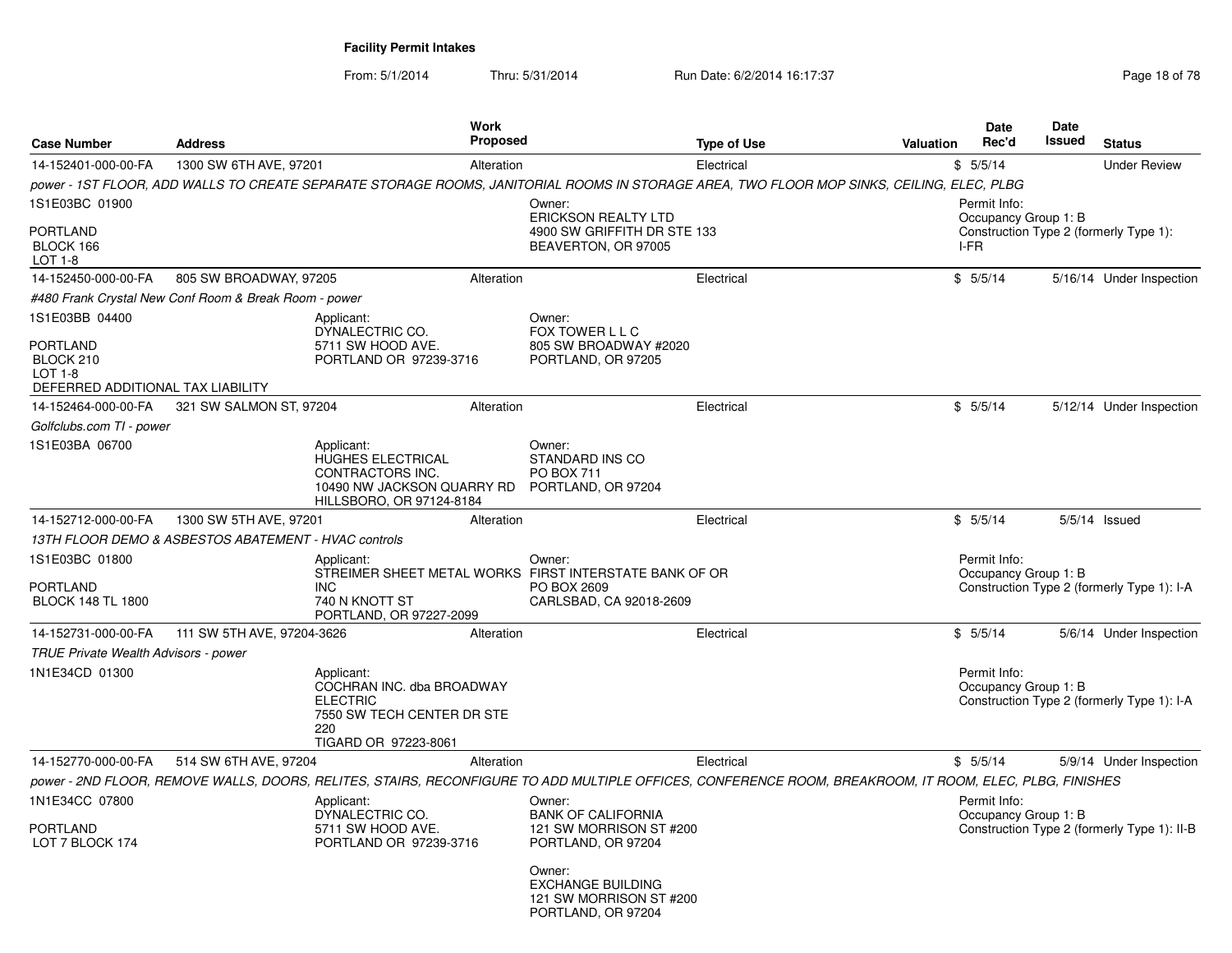From: 5/1/2014Thru: 5/31/2014 Run Date: 6/2/2014 16:17:37 Rege 19 of 78

|                                                              |                              | Work<br><b>Proposed</b>                                                                                                                                                               |                                                                                        |                    | Valuation | Date<br>Rec'd                                     | <b>Date</b><br>Issued |                                             |
|--------------------------------------------------------------|------------------------------|---------------------------------------------------------------------------------------------------------------------------------------------------------------------------------------|----------------------------------------------------------------------------------------|--------------------|-----------|---------------------------------------------------|-----------------------|---------------------------------------------|
| <b>Case Number</b>                                           | <b>Address</b>               |                                                                                                                                                                                       |                                                                                        | <b>Type of Use</b> |           |                                                   |                       | <b>Status</b>                               |
| 14-152778-000-00-FA                                          | 514 SW 6TH AVE, 97204        | Alteration                                                                                                                                                                            |                                                                                        | Electrical         |           | \$5/5/14                                          |                       | 5/5/14 Under Inspection                     |
| 1N1E34CC 07800                                               |                              | hvac stat - 2ND FLOOR, REMOVE WALLS, DOORS, RELITES, STAIRS, RECONFIGURE TO ADD MULTIPLE OFFICES, CONFERENCE ROOM, BREAKROOM, IT ROOM, ELEC, PLBG, FINISHES<br>Applicant:<br>OHAC INC | Owner:<br><b>BANK OF CALIFORNIA</b>                                                    |                    |           | Permit Info:<br>Occupancy Group 1: B              |                       |                                             |
| PORTLAND<br>LOT 7 BLOCK 174                                  |                              | 19300 SW 118TH AVE<br><b>TUALATIN OR 97062-7293</b>                                                                                                                                   | 121 SW MORRISON ST #200<br>PORTLAND, OR 97204                                          |                    |           |                                                   |                       | Construction Type 2 (formerly Type 1): II-B |
|                                                              |                              |                                                                                                                                                                                       | Owner:<br><b>EXCHANGE BUILDING</b><br>121 SW MORRISON ST #200<br>PORTLAND, OR 97204    |                    |           |                                                   |                       |                                             |
| 14-152943-000-00-FA                                          | 1849 SW SALMON ST, 97205     | Alteration                                                                                                                                                                            |                                                                                        | Electrical         |           | \$5/6/14                                          |                       | <b>Under Review</b>                         |
| 50M Pool Renovation - power                                  |                              |                                                                                                                                                                                       |                                                                                        |                    |           |                                                   |                       |                                             |
| 1N1E33DC 05800                                               |                              |                                                                                                                                                                                       | Owner:<br>MULTNOMAH AMATEUR                                                            |                    |           | Permit Info:<br>Occupancy Group 1: A-3 Assembly - |                       |                                             |
| SECTION 33 1N 1E<br>TL 5800 2.82 ACRES                       |                              |                                                                                                                                                                                       | ATHLETIC CLUB<br>1849 SW SALMON ST<br>PORTLAND, OR 97205-1726                          |                    |           | General                                           |                       | Construction Type 2 (formerly Type 1): I-A  |
| 14-153021-000-00-FA                                          | 1001 SW 5TH AVE, 97204       | Alteration                                                                                                                                                                            |                                                                                        | Electrical         |           | \$5/6/14                                          |                       | 5/6/14 Final                                |
| 11th fl Google Room #19 - power                              |                              |                                                                                                                                                                                       |                                                                                        |                    |           |                                                   |                       |                                             |
| 1S1E03BB 00800                                               |                              | Applicant:<br>COCHRAN INC. dba BROADWAY                                                                                                                                               | Owner:<br>OR-CONGRESS CENTER LP                                                        |                    |           | Permit Info:<br>Occupancy Group 1: B              |                       |                                             |
| PORTLAND<br>BLOCK 169<br>LOT 1-8<br>SEE R246278 (R667717341) |                              | <b>ELECTRIC</b><br>7550 SW TECH CENTER DR STE<br>220<br>TIGARD OR 97223-8061                                                                                                          | 235 MONTGOMERY ST 16TH<br><b>FLOOR</b><br>SAN FRANCISCO, CA 94104-3104                 |                    |           |                                                   |                       | Construction Type 2 (formerly Type 1): I-A  |
| 14-153364-000-00-FA                                          | 3550 N INTERSTATE AVE, 97227 | Alteration                                                                                                                                                                            |                                                                                        | Electrical         |           | \$5/6/14                                          |                       | 5/6/14 Final                                |
|                                                              |                              | East Interstate Campus: Install (4) 2-data cable locations, & 15 single cable, add 24 pair cables to each TR                                                                          |                                                                                        |                    |           |                                                   |                       |                                             |
| 1N1E27BB 01700                                               |                              | Applicant:<br>COCHRAN INC. dba BROADWAY                                                                                                                                               | Owner:<br>KAISER FOUNDATION HEALTH                                                     |                    |           | Permit Info:                                      |                       |                                             |
| <b>COOKS ADD</b>                                             |                              | <b>ELECTRIC</b>                                                                                                                                                                       | 500 NE MULTNOMAH ST #100                                                               |                    |           | Occupancy Group 1: B                              |                       | Construction Type 2 (formerly Type 1): II-B |
| BLOCK 5&9&32 TL 1700                                         |                              | 7550 SW TECH CENTER DR STE<br>220                                                                                                                                                     | PORTLAND, OR 97232-2031                                                                |                    |           |                                                   |                       |                                             |
|                                                              |                              | TIGARD OR 97223-8061                                                                                                                                                                  | Owner:<br>PLAN OF THE NORTHWEST<br>500 NE MULTNOMAH ST #100<br>PORTLAND, OR 97232-2031 |                    |           |                                                   |                       |                                             |
| 14-153503-000-00-FA                                          | 3600 N INTERSTATE AVE, 97227 | Alteration                                                                                                                                                                            |                                                                                        | Electrical         |           | \$5/7/14                                          |                       | 5/7/14 Final                                |
|                                                              |                              | data - INTERSTATE RADIATION KAISER = INSTALL 2 DOUBLE DATA LOCATIONS AND 16 SINGLE DATA LOCATIONS THROUGHOUT -data                                                                    |                                                                                        |                    |           |                                                   |                       |                                             |
| 1N1E22CC 13200                                               |                              | Applicant:<br>COCHRAN INC. dba BROADWAY                                                                                                                                               | Owner:<br>KAISER FOUNDATION HEALTH                                                     |                    |           |                                                   |                       |                                             |
| <b>MULTNOMAH</b><br>BLOCK 31                                 |                              | <b>ELECTRIC</b><br>7550 SW TECH CENTER DR STE                                                                                                                                         | 500 NE MULTNOMAH ST #100<br>PORTLAND, OR 97232-2031                                    |                    |           |                                                   |                       |                                             |
| LOT 1-16 TL 13200                                            |                              | 220<br>TIGARD OR 97223-8061                                                                                                                                                           | Owner:<br>PLAN OF THE NORTHWEST<br>500 NE MULTNOMAH ST #100<br>PORTLAND, OR 97232-2031 |                    |           |                                                   |                       |                                             |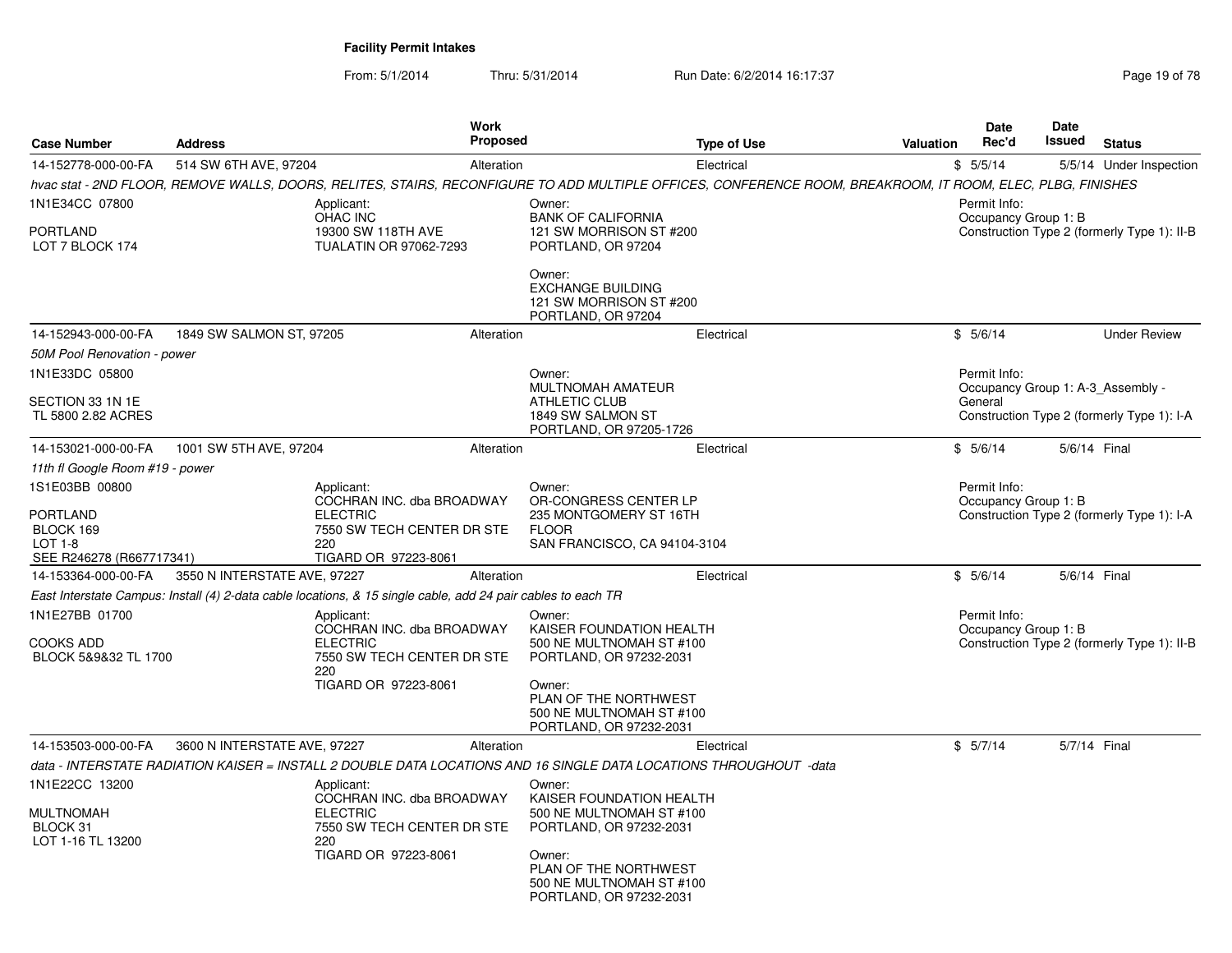From: 5/1/2014Thru: 5/31/2014 Run Date: 6/2/2014 16:17:37 Rege 20 of 78

| <b>Case Number</b>                                                             | <b>Address</b>                                        | Work<br><b>Proposed</b>                                                                                                    |                                                                                              | <b>Type of Use</b> | <b>Valuation</b> | Date<br>Rec'd           | <b>Date</b><br><b>Issued</b>                                      | <b>Status</b>           |  |
|--------------------------------------------------------------------------------|-------------------------------------------------------|----------------------------------------------------------------------------------------------------------------------------|----------------------------------------------------------------------------------------------|--------------------|------------------|-------------------------|-------------------------------------------------------------------|-------------------------|--|
| 14-153526-000-00-FA                                                            | 3325 N INTERSTATE AVE, 97227                          | Alteration                                                                                                                 |                                                                                              | Electrical         |                  | \$5/7/14                | 5/7/14 Final                                                      |                         |  |
|                                                                                |                                                       | INSTALL ONE 2-DATA LOCATION AND THREE 2-DATA LOCATIONS THROUGHOUT                                                          |                                                                                              |                    |                  |                         |                                                                   |                         |  |
| 1N1E27BB 02400                                                                 |                                                       | Applicant:                                                                                                                 | Owner:                                                                                       |                    |                  |                         |                                                                   |                         |  |
| COOKS 2ND ADD<br><b>BLOCK 2-4 TL 2400</b>                                      |                                                       | COCHRAN INC. dba BROADWAY<br><b>ELECTRIC</b><br>7550 SW TECH CENTER DR STE<br>220                                          | KAISER FOUNDATION HEALTH<br>500 NE MULTNOMAH ST #100<br>PORTLAND, OR 97232-2031              |                    |                  |                         |                                                                   |                         |  |
|                                                                                |                                                       | TIGARD OR 97223-8061                                                                                                       | Owner:<br>PLAN OF THE NORTHWEST<br>500 NE MULTNOMAH ST #100<br>PORTLAND, OR 97232-2031       |                    |                  |                         |                                                                   |                         |  |
| 14-153803-000-00-FA                                                            |                                                       | 3181 SW SAM JACKSON PARK RD - Bldg MRB, 9 Alteration                                                                       |                                                                                              | Electrical         |                  | \$5/7/14                |                                                                   | 5/7/14 Under Inspection |  |
| MRB #243 & #270 Remodel - power                                                |                                                       |                                                                                                                            |                                                                                              |                    |                  |                         |                                                                   |                         |  |
| 1S1E09 00200                                                                   |                                                       | Applicant:<br>DYNALECTRIC CO.<br>5711 SW HOOD AVE.<br>PORTLAND OR 97239-3716                                               | Owner:<br>OREGON STATE OF<br>3181 SW SAM JACKSON PARK RD<br>PORTLAND, OR 97239               |                    |                  |                         |                                                                   |                         |  |
| 14-153845-000-00-FA                                                            | 0615 SW PALATINE HILL RD, 97219                       | Alteration                                                                                                                 |                                                                                              | Electrical         |                  | \$5/7/14                | 5/20/14 Issued                                                    |                         |  |
| Men's Locker Room Remodel - power                                              |                                                       |                                                                                                                            |                                                                                              |                    |                  |                         |                                                                   |                         |  |
| 1S1E27D 00100<br>SECTION 27 1S 1E                                              |                                                       | Applicant:<br>IES COMMERCIAL INC.<br>16135 SW 74TH AVE.<br>TL 100 85.50 ACRES SPLIT LEVY (R709301280 TIGARD, OR 97224-7994 | Owner:<br>LEWIS & CLARK COLLEGE<br>0615 SW PALATINE HILL RD MSC<br>31<br>PORTLAND, OR 97219  |                    |                  | Permit Info:<br>$II-FR$ | Occupancy Group 1: A2.1<br>Construction Type 2 (formerly Type 1): |                         |  |
|                                                                                |                                                       |                                                                                                                            | Owner:<br><b>BUSINESS OFFICE</b><br>0615 SW PALATINE HILL RD MSC<br>31<br>PORTLAND, OR 97219 |                    |                  |                         |                                                                   |                         |  |
| 14-153972-000-00-FA                                                            | 3303 SW BOND AVE, 97201                               | Alteration                                                                                                                 |                                                                                              | Electrical         |                  | \$5/8/14                | 5/8/14 Final                                                      |                         |  |
|                                                                                | 3rd fl Ultrasound Remodel & Equipment Upgrade - power |                                                                                                                            |                                                                                              |                    |                  |                         |                                                                   |                         |  |
| 1S1E10AC 00500                                                                 |                                                       | Applicant:<br>DYNALECTRIC CO.<br>5711 SW HOOD AVE.<br>PORTLAND OR 97239-3716                                               |                                                                                              |                    |                  |                         |                                                                   |                         |  |
| 14-153974-000-00-FA                                                            | 6936 N FATHOM ST, 97217                               | Alteration                                                                                                                 |                                                                                              | Electrical         |                  | \$5/8/14                | 5/8/14 Final                                                      |                         |  |
|                                                                                |                                                       | power - Installation of New Data Network - panel and circuitsPR# TMP0082013                                                |                                                                                              |                    |                  |                         |                                                                   |                         |  |
| 1N1E17B 00200<br>SECTION 17 1N 1E                                              |                                                       | Applicant:<br>CHRISTENSON ELECTRIC INC.<br>111 SW COLUMBIA ST. STE 480                                                     | Owner:<br>FREIGHTLINER CORPORATION<br>PO BOX 3820                                            |                    |                  |                         |                                                                   |                         |  |
| TL 200 24.90 ACRES<br>LAND & IMPS SEE R646162 (R941170881)<br>FOR MACH & EQUIP |                                                       | PORTLAND OR 97201-5838                                                                                                     | PORTLAND, OR 97208-3820                                                                      |                    |                  |                         |                                                                   |                         |  |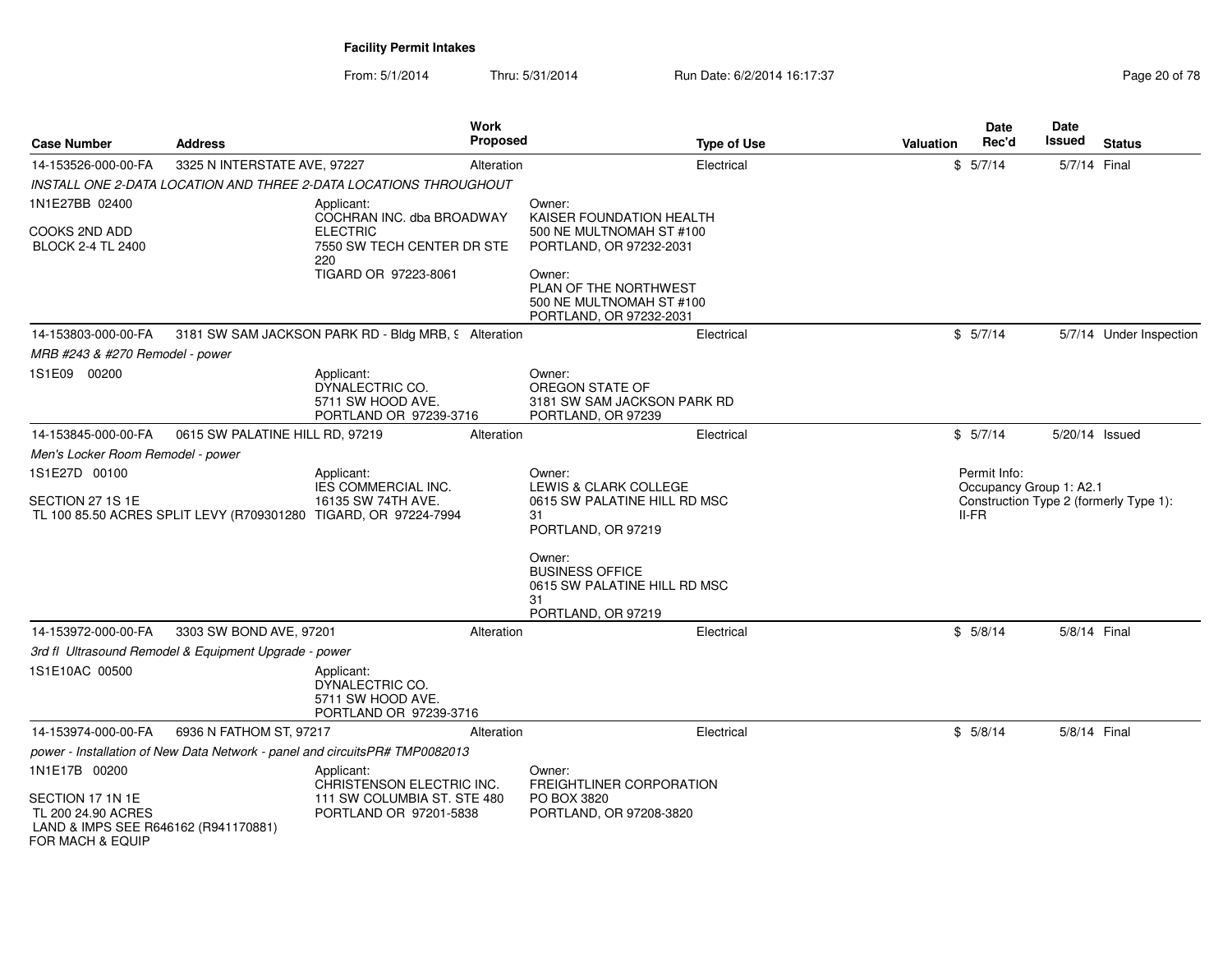From: 5/1/2014Thru: 5/31/2014 Run Date: 6/2/2014 16:17:37 Rege 21 of 78

| <b>Case Number</b>                                                                                                                    | <b>Address</b>                                          | <b>Work</b><br>Proposed                                                                  | <b>Type of Use</b>                                                                                                                                                                                                                                                                                                                                                                                                 | <b>Valuation</b> | <b>Date</b><br>Rec'd                   | <b>Date</b><br>Issued | <b>Status</b>                                |
|---------------------------------------------------------------------------------------------------------------------------------------|---------------------------------------------------------|------------------------------------------------------------------------------------------|--------------------------------------------------------------------------------------------------------------------------------------------------------------------------------------------------------------------------------------------------------------------------------------------------------------------------------------------------------------------------------------------------------------------|------------------|----------------------------------------|-----------------------|----------------------------------------------|
| 14-154005-000-00-FA                                                                                                                   | 333 SW 5TH AVE, 97204                                   | Alteration                                                                               | Electrical                                                                                                                                                                                                                                                                                                                                                                                                         |                  | \$5/8/14                               |                       | 5/9/14 Issued                                |
|                                                                                                                                       |                                                         | access - BASEMENT LOCKER ROOM REMODEL, RECONFIGURE BATHRROMS, SHOWERS AND JANITOR CLOSET |                                                                                                                                                                                                                                                                                                                                                                                                                    |                  |                                        |                       |                                              |
| 1N1E34CD 06800<br><b>PORTLAND</b><br>BLOCK 82<br>S 0.56' OF LOT 2<br>LOT 3&4<br>HISTORIC PROPERTY; POTENTIAL<br><b>ADDITIONAL TAX</b> |                                                         | Applicant:<br>PIXEL LLC<br>4647 SW HUBER ST<br>PORTLAND, OR 97219                        | Owner:<br>OTB LLC<br>2712 SE 20TH AVE<br>PORTLAND, OR 97202-2231                                                                                                                                                                                                                                                                                                                                                   |                  |                                        |                       |                                              |
| 14-154032-000-00-FA                                                                                                                   |                                                         | 3181 SW SAM JACKSON PARK RD - Bldg OHS, 9 Alteration                                     | Electrical                                                                                                                                                                                                                                                                                                                                                                                                         |                  | \$5/8/14                               |                       | <b>Under Review</b>                          |
|                                                                                                                                       | phase II 5B Recovery Remodel 8 patient rooms - power    |                                                                                          |                                                                                                                                                                                                                                                                                                                                                                                                                    |                  |                                        |                       |                                              |
| 1S1E09 00200                                                                                                                          |                                                         |                                                                                          | Owner:<br>OREGON STATE OF<br>3181 SW SAM JACKSON PARK RD<br>PORTLAND, OR 97239                                                                                                                                                                                                                                                                                                                                     |                  | Permit Info:<br>Occupancy Group 1: I-2 |                       | Construction Type 2 (formerly Type 1): I-A   |
| 14-154256-000-00-FA                                                                                                                   | 8530 NE ALDERWOOD RD, 97220                             | Alteration                                                                               | Electrical                                                                                                                                                                                                                                                                                                                                                                                                         |                  | \$5/8/14                               |                       | 5/8/14 Under Inspection                      |
| 1N2E16B 02100                                                                                                                         |                                                         | Applicant:<br>WEST SIDE ELECTRIC CO INC.<br>1834 SE 8TH AVE.<br>PORTLAND, OR 97214       | power - REMOVE PARTITION WALL, ADD NEW FOR OFFICE, SECURE PRODUCTION AREA, DOORS, RELITE, CEILING, STRUCTURAL MOD FOR NEW RTU, ELEC -480V panel for equipment<br>Owner:<br>PORT OF PORTLAND (LEASED<br>PO BOX 320099<br>ALEXANDRIA, VA 22320-4099<br>Owner:<br>NEW TOWER TRUST CO (PHASE<br>PO BOX 320099<br>ALEXANDRIA, VA 22320-4099<br>Owner:<br><b>PTA K#111</b><br>PO BOX 320099<br>ALEXANDRIA, VA 22320-4099 |                  |                                        |                       |                                              |
| 14-154546-000-00-FA                                                                                                                   | 5400 N BASIN AVE, 97217                                 | Alteration                                                                               | Electrical                                                                                                                                                                                                                                                                                                                                                                                                         |                  | \$5/8/14                               |                       | 5/8/14 Issued                                |
|                                                                                                                                       | power - 2nd FLOOR - UPGRADE TRAINING ROOM LIGHTS TO LED |                                                                                          |                                                                                                                                                                                                                                                                                                                                                                                                                    |                  |                                        |                       |                                              |
| 1N1E21B 00100<br>SECTION 21 1N 1E<br>TL 100 6.34 ACRES<br>LAND & IMPS SEE R646184 (R941210561)<br>FOR MACH & EQUIP                    |                                                         | Applicant:<br>HEIL ELECTRIC CO.<br>8425 SE STARK ST<br>PORTLAND OR 97216-1137            | Owner:<br>FREIGHTLINER CORPORATION<br>PO BOX 3820<br>PORTLAND, OR 97208-3820                                                                                                                                                                                                                                                                                                                                       |                  | Permit Info:<br>Occupancy Group 1: B   |                       | Construction Type 2 (formerly Type 1): III-N |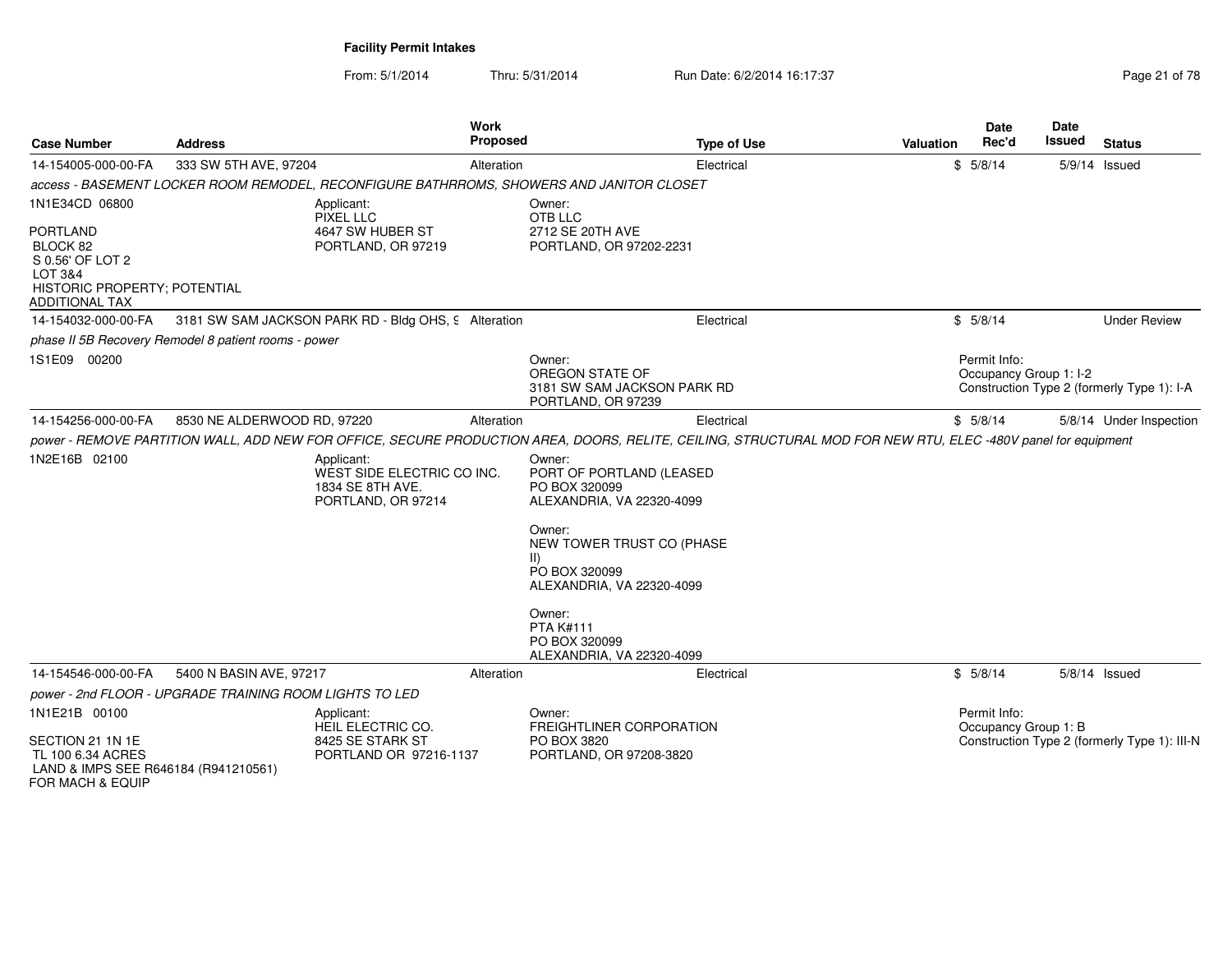From: 5/1/2014Thru: 5/31/2014 Run Date: 6/2/2014 16:17:37 Rege 22 of 78

| <b>Case Number</b>                                     | <b>Address</b>                                         | <b>Work</b><br><b>Proposed</b>                                                                                                                              |                                                                     | <b>Type of Use</b>                                                                                              |                                                                                           | Valuation | Date<br>Rec'd                        | <b>Date</b><br>Issued | <b>Status</b>                               |
|--------------------------------------------------------|--------------------------------------------------------|-------------------------------------------------------------------------------------------------------------------------------------------------------------|---------------------------------------------------------------------|-----------------------------------------------------------------------------------------------------------------|-------------------------------------------------------------------------------------------|-----------|--------------------------------------|-----------------------|---------------------------------------------|
| 14-154645-000-00-FA                                    | 3550 N INTERSTATE AVE, 97227                           | Alteration                                                                                                                                                  |                                                                     | Electrical                                                                                                      |                                                                                           |           | \$5/8/14                             | 5/8/14 Final          |                                             |
| pwr - KAISER EAST-                                     | REMODEL EXAM ROOM #2055-pwr                            |                                                                                                                                                             |                                                                     |                                                                                                                 |                                                                                           |           |                                      |                       |                                             |
| 1N1E27BB 01700<br>COOKS ADD<br>BLOCK 5&9&32 TL 1700    |                                                        | Applicant:<br><b>JRA INC</b><br>11860 SW GREENBURG ROAD<br><b>TIGARD, OR 97223</b>                                                                          | Owner:                                                              | KAISER FOUNDATION HEALTH<br>500 NE MULTNOMAH ST #100<br>PORTLAND, OR 97232-2031                                 | CCB - Contractor:<br><b>JRA INC</b><br>11860 SW GREENBURG ROAD<br><b>TIGARD, OR 97223</b> |           | Permit Info:<br>Occupancy Group 1: B |                       | Construction Type 2 (formerly Type 1): II-B |
|                                                        |                                                        |                                                                                                                                                             | Owner:                                                              | PLAN OF THE NORTHWEST<br>500 NE MULTNOMAH ST #100<br>PORTLAND, OR 97232-2031                                    |                                                                                           |           |                                      |                       |                                             |
| 14-154710-000-00-FA                                    | 538 SW 6TH AVE, 97204                                  | Alteration                                                                                                                                                  |                                                                     | Electrical                                                                                                      |                                                                                           |           | \$5/9/14                             |                       | 5/9/14 Issued                               |
|                                                        |                                                        | power - 10TH FLOOR: TI, REMOVE SOME WALLS, DOORS, ADD AND RECONFIGURE FOR OFFICES, CONFERENCE ROOM, BREAK ROOM, SOME OPEN OFFICE AREA, ELEC, PLBG, FINISHES |                                                                     |                                                                                                                 |                                                                                           |           |                                      |                       |                                             |
| 1N1E34CC 07900                                         |                                                        | Applicant:                                                                                                                                                  | Owner:                                                              |                                                                                                                 |                                                                                           |           |                                      |                       |                                             |
| PORTLAND                                               |                                                        | DYNALECTRIC CO.<br>5711 SW HOOD AVE.                                                                                                                        | LLC                                                                 | PORTLAND CASCADE BUILDING                                                                                       |                                                                                           |           |                                      |                       |                                             |
| BLOCK 174                                              |                                                        | PORTLAND OR 97239-3716                                                                                                                                      |                                                                     | 166 KINGS HIGHWAY N                                                                                             |                                                                                           |           |                                      |                       |                                             |
| LOT 5&6                                                |                                                        |                                                                                                                                                             |                                                                     | WESTPORT, CT 06880-2423                                                                                         |                                                                                           |           |                                      |                       |                                             |
| 14-154887-000-00-FA                                    | 8530 NE ALDERWOOD RD, 97220                            | Alteration                                                                                                                                                  |                                                                     | Electrical                                                                                                      |                                                                                           |           | \$5/9/14                             |                       | $5/9/14$ Issued                             |
|                                                        |                                                        | hvac stat - REMOVE PARTITION WALL, ADD NEW FOR OFFICE, SECURE PRODUCTION AREA, DOORS, RELITE, CEILING, STRUCTURAL MOD FOR NEW RTU, ELEC                     |                                                                     |                                                                                                                 |                                                                                           |           |                                      |                       |                                             |
| 1N2E16B 02100                                          |                                                        | Applicant:<br>MARK J HETTERVIG<br>PORTLAND MECHANICAL<br><b>CONTRACTORS</b><br>2000 SE HANNA HARVESTER DR<br>MILWAUKIE, OR 97222                            | Owner:<br>PO BOX 320099<br>Owner:<br>$\vert \vert$<br>PO BOX 320099 | PORT OF PORTLAND (LEASED<br>ALEXANDRIA, VA 22320-4099<br>NEW TOWER TRUST CO (PHASE<br>ALEXANDRIA, VA 22320-4099 |                                                                                           |           |                                      |                       |                                             |
|                                                        |                                                        |                                                                                                                                                             | Owner:<br><b>PTA K#111</b><br>PO BOX 320099                         | ALEXANDRIA, VA 22320-4099                                                                                       |                                                                                           |           |                                      |                       |                                             |
| 14-155040-000-00-FA                                    | 111 SW COLUMBIA ST, 97258                              | Alteration                                                                                                                                                  |                                                                     | Electrical                                                                                                      |                                                                                           |           | \$5/9/14                             |                       | 5/9/14 Under Inspection                     |
| 5th fl Marsh TI - power/voice/data                     |                                                        |                                                                                                                                                             |                                                                     |                                                                                                                 |                                                                                           |           |                                      |                       |                                             |
| 1S1E03BD 01700                                         |                                                        | Applicant:<br>CHRISTENSON ELECTRIC INC.                                                                                                                     | Owner:                                                              | <b>COLUMBIA SQUARE LLC</b>                                                                                      |                                                                                           |           | Permit Info:<br>Occupancy Group 1: B |                       |                                             |
| PORTLAND<br>BLOCK 129<br>LOT 1-8                       |                                                        | 111 SW COLUMBIA ST. STE 480<br>PORTLAND OR 97201-5838                                                                                                       |                                                                     | 111 SW COLUMBIA ST #1380<br>PORTLAND, OR 97201-5845                                                             |                                                                                           |           |                                      |                       | Construction Type 2 (formerly Type 1): I-A  |
| 14-155041-000-00-FA                                    | 14015 NE GLISAN ST, 97230                              | Alteration                                                                                                                                                  |                                                                     | Electrical                                                                                                      |                                                                                           |           | \$5/9/14                             |                       | 5/9/14 Under Inspection                     |
|                                                        | pwr - REPLACE CAN LIGHTS WITH LED; REPLACE EXIT SIGNS. |                                                                                                                                                             |                                                                     |                                                                                                                 |                                                                                           |           |                                      |                       |                                             |
| 1N2E35A 00200<br>SECTION 35 1N 2E<br>TL 200 4.50 ACRES |                                                        | Applicant:<br>CHERRY CITY ELECTRIC INC.<br>8100 NE ST JOHNS RD STE. D101<br>VANCOUVER WA 98665-2014                                                         | Owner:<br>600 NE GRAND AVE                                          | METRO(LEASED COURSE CO<br>PORTLAND, OR 97232-2736                                                               |                                                                                           |           |                                      |                       |                                             |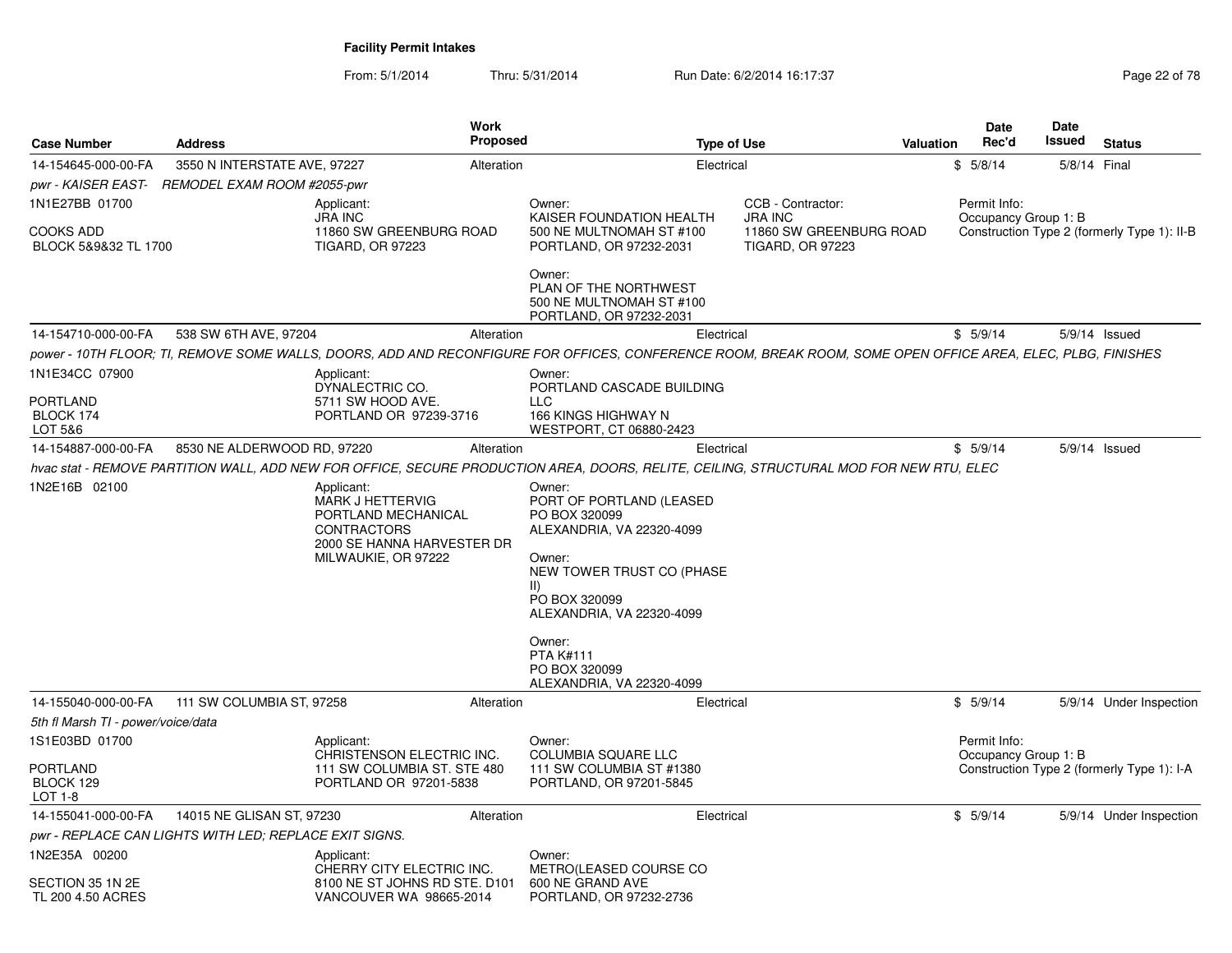From: 5/1/2014Thru: 5/31/2014 Run Date: 6/2/2014 16:17:37 Rege 23 of 78

| <b>Case Number</b>                                                                                                            | <b>Address</b>                  |                                                                                                                                                  | Work<br><b>Proposed</b> | <b>Type of Use</b>                                                                                                                                                                  |                                                                                                                                                   | Valuation | Date<br>Rec'd                                                           | Date<br>Issued | <b>Status</b>                                |
|-------------------------------------------------------------------------------------------------------------------------------|---------------------------------|--------------------------------------------------------------------------------------------------------------------------------------------------|-------------------------|-------------------------------------------------------------------------------------------------------------------------------------------------------------------------------------|---------------------------------------------------------------------------------------------------------------------------------------------------|-----------|-------------------------------------------------------------------------|----------------|----------------------------------------------|
| 14-155043-000-00-FA                                                                                                           | 14015 NE GLISAN ST, 97230       |                                                                                                                                                  | Alteration              | Electrical                                                                                                                                                                          |                                                                                                                                                   |           | \$5/9/14                                                                |                | 5/9/14 Under Inspection                      |
|                                                                                                                               |                                 | pwr & LE - PRO-SHOP & DRIVING RANGE: HVAC EQUIPMENT & BUILDING REWIRE-pwr & LE                                                                   |                         |                                                                                                                                                                                     |                                                                                                                                                   |           |                                                                         |                |                                              |
| 1N2E35A 00200<br>SECTION 35 1N 2E<br>TL 200 4.50 ACRES                                                                        |                                 | Applicant:<br>MARK ADAMS ELECTRIC, INC<br>PO BOX 2748<br>CLACKAMAS, OR 97015                                                                     |                         | Owner:<br>METRO(LEASED COURSE CO<br>600 NE GRAND AVE<br>PORTLAND, OR 97232-2736                                                                                                     | CCB - Contractor:<br>MARK ADAMS ELECTRIC, INC<br>PO BOX 2748<br>CLACKAMAS, OR 97015                                                               |           |                                                                         |                |                                              |
| 14-155044-000-00-FA                                                                                                           | 0615 SW PALATINE HILL RD, 97219 |                                                                                                                                                  | Alteration              | Electrical                                                                                                                                                                          |                                                                                                                                                   |           | \$5/9/14                                                                |                | 5/9/14 Issued                                |
|                                                                                                                               |                                 | TEMPLETON HEALTH CENTER RECEPTION AREA RENOVATION - power                                                                                        |                         |                                                                                                                                                                                     |                                                                                                                                                   |           |                                                                         |                |                                              |
| 1S1E27D 00100<br>SECTION 27 1S 1E                                                                                             |                                 | Applicant:<br>TEAM ELECTRIC CO.<br>9400 SE CLACKAMAS RD<br>TL 100 85.50 ACRES SPLIT LEVY (R709301280 CLACKAMAS OR 97015-9703                     |                         | Owner:<br>LEWIS & CLARK COLLEGE<br>0615 SW PALATINE HILL RD MSC<br>31<br>PORTLAND, OR 97219                                                                                         |                                                                                                                                                   |           | Permit Info:<br>Occupancy Group 1: A3<br>I-FR                           |                | Construction Type 2 (formerly Type 1):       |
|                                                                                                                               |                                 |                                                                                                                                                  |                         | Owner:<br><b>BUSINESS OFFICE</b><br>0615 SW PALATINE HILL RD MSC<br>31<br>PORTLAND, OR 97219                                                                                        |                                                                                                                                                   |           |                                                                         |                |                                              |
| 14-155053-000-00-FA                                                                                                           | 3500 N INTERSTATE AVE, 97227    |                                                                                                                                                  | Alteration              | Electrical                                                                                                                                                                          |                                                                                                                                                   |           | \$5/9/14                                                                |                | 5/9/14 Issued                                |
|                                                                                                                               |                                 | data (nurse call) - 2ND FLOOR, EYE PROCEDURE EXPANSION - data (nurse call)                                                                       |                         |                                                                                                                                                                                     |                                                                                                                                                   |           |                                                                         |                |                                              |
| 1N1E22CC 12100                                                                                                                |                                 | Applicant:<br>OREGON ELECTRIC<br><b>CONSTRUCTION INC/DBA</b><br>OREGON ELECTRIC GROUP<br>1709 SE 3RD AVE<br>PORTLAND, OR 97214-4547              |                         | Owner:<br>KAISER FOUNDATION HEALTH<br>500 NE MULTNOMAH ST #100<br>PORTLAND, OR 97232-2099<br>Owner:<br>PLAN OF THE NORTHWEST<br>500 NE MULTNOMAH ST #100<br>PORTLAND, OR 97232-2099 | CCB - Contractor:<br><b>OREGON ELECTRIC</b><br><b>CONSTRUCTION INC/DBA</b><br>OREGON ELECTRIC GROUP<br>1709 SE 3RD AVE<br>PORTLAND, OR 97214-4547 |           | Permit Info:<br>Occupancy Group 1: I-2                                  |                | Construction Type 2 (formerly Type 1): I-A   |
| 14-155090-000-00-FA                                                                                                           | 123 NE 3RD AVE, 97232           |                                                                                                                                                  | Alteration              | Electrical                                                                                                                                                                          |                                                                                                                                                   |           | \$5/9/14                                                                |                | 5/9/14 Issued                                |
|                                                                                                                               |                                 |                                                                                                                                                  |                         | data -SUITE 119 - WELOCALIZE, OFFICES, WORK ROOM, RECEPTION, CONFERENCE ROOM, BREAK ROOM, SERVER ROOM, OPEN OFFICE - data                                                           |                                                                                                                                                   |           |                                                                         |                |                                              |
| 1N1E34DA 02800<br><b>EAST PORTLAND</b><br>BLOCK 68<br>INC PT VAC ST LOT 1&8<br>LOT 2&3&6&7<br>INC PT VAC ST LOT 4&5: HISTORIC |                                 | Applicant:<br>TECHNOCOM INC/DBA LIVE WIRE<br>TECHNOLOGIES/ESP<br><b>TECHNOLOGIES</b><br>7929 SW Burns Way, Sutie F<br>WILSONVILLE, OR 97070-9205 |                         | Owner:<br>BRIDGEHEAD DEVELOPMENT LLC TECHNOCOM INC/DBA LIVE WIRE<br>1001 SE WATER AVE #120<br>PORTLAND, OR 97214-2147                                                               | CCB - Contractor:<br>TECHNOLOGIES/ESP<br><b>TECHNOLOGIES</b><br>7929 SW Burns Way, Sutie F<br>WILSONVILLE, OR 97070-9205                          |           | Permit Info:<br>Occupancy Group 1: B Bank, Off.,<br>Med.Off., Pub.Bldg. |                | Construction Type 2 (formerly Type 1): III-A |

INC PT VAC ST LOT 4&5; HISTORIC PROPERTY; POTENTIAL ADDITIONAL TAX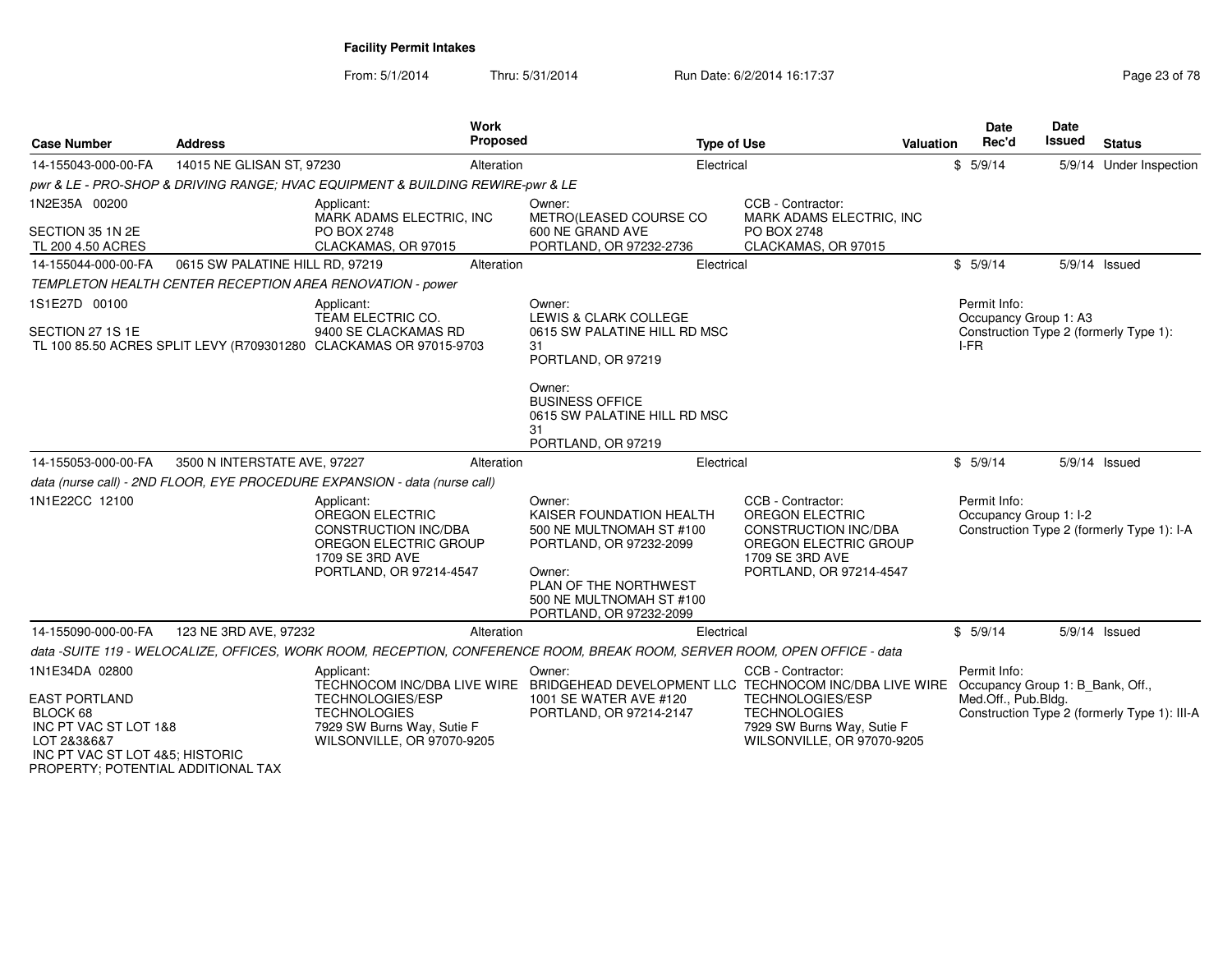From: 5/1/2014Thru: 5/31/2014 Run Date: 6/2/2014 16:17:37 Rege 24 of 78

| <b>Case Number</b>                                     | <b>Address</b>                            | Work<br><b>Proposed</b>                                                                                                                                           |                                                                                | <b>Type of Use</b> | <b>Valuation</b> | <b>Date</b><br>Rec'd                  | <b>Date</b><br><b>Issued</b> | <b>Status</b>                               |
|--------------------------------------------------------|-------------------------------------------|-------------------------------------------------------------------------------------------------------------------------------------------------------------------|--------------------------------------------------------------------------------|--------------------|------------------|---------------------------------------|------------------------------|---------------------------------------------|
| 14-155109-000-00-FA                                    | 421 SW 5TH AVE, 97204                     | Alteration                                                                                                                                                        |                                                                                | Electrical         |                  | \$5/9/14                              |                              | <b>Under Review</b>                         |
|                                                        |                                           | 6 LIKE FOR LIKE REPLACEMENT WSHP'S ON 1ST THRU 4TH FLOORS *** NO PLANS ***                                                                                        |                                                                                |                    |                  |                                       |                              |                                             |
| 1N1E34CC 04100                                         |                                           |                                                                                                                                                                   | Owner:                                                                         |                    |                  |                                       |                              |                                             |
| <b>PORTLAND</b><br>BLOCK 175<br><b>LOT 3&amp;4</b>     |                                           |                                                                                                                                                                   | MULTNOMAH COUNTY(LEASED<br>401 N DIXON ST<br>PORTLAND, OR 97227-1865           |                    |                  |                                       |                              |                                             |
| LAND & IMPS SEE R566916 (R667717901)<br>FOR OTHER IMPS |                                           |                                                                                                                                                                   | Owner:<br>JPMORGAN CHASE BANK NA<br>401 N DIXON ST<br>PORTLAND, OR 97227-1865  |                    |                  |                                       |                              |                                             |
| 14-155223-000-00-FA                                    | 501 N DIXON ST, 97227                     | Alteration                                                                                                                                                        |                                                                                | Electrical         |                  | \$5/12/14                             |                              | 5/12/14 Issued                              |
|                                                        |                                           | power - COOLING TOWER UPGRADE, REPLACE 2 COOLING TOWERS WITH SAME SIZE AND PERFORMANCE                                                                            |                                                                                |                    |                  |                                       |                              |                                             |
| 1N1E27DC 06600                                         |                                           | Applicant:<br>CAPITOL ELECTRIC CO INC.                                                                                                                            | Owner:<br>SCHOOL DISTRICT NO 1(LEASED                                          |                    |                  |                                       |                              |                                             |
| ELIZABETH IRVINGS ADD<br><b>BLOCK 18 TL 6600</b>       |                                           | 11401 NE MARX ST.<br>PORTLAND OR 97220-1041                                                                                                                       | PO BOX 3107<br>PORTLAND, OR 97208-3107                                         |                    |                  |                                       |                              |                                             |
|                                                        |                                           |                                                                                                                                                                   | Owner:<br>MULTNOMAH COUNTY<br>PO BOX 3107<br>PORTLAND, OR 97208-3107           |                    |                  |                                       |                              |                                             |
| 14-155236-000-00-FA                                    | 2545 SW TERWILLIGER BLVD, 97201           | Alteration                                                                                                                                                        |                                                                                | Electrical         |                  | \$5/12/14                             |                              | 5/12/14 Under Inspection                    |
|                                                        |                                           | pwr - APT 521; REMODEL, RECONFIGURE LAYOUT, REMOVE ONE BATHROOM, ADD WALL, FINISHES, ELEC                                                                         |                                                                                |                    |                  |                                       |                              |                                             |
| 1S1E09AA 00200<br>SECTION 09 1S 1E                     |                                           | Applicant:<br>STEELE ELECTRIC LLC<br>716 ROXE DR                                                                                                                  | Owner:<br><b>TERWILLIGER PLAZA INC</b><br>2545 SW TERWILLIGER BLVD             |                    |                  | Permit Info:<br>Occupancy Group 1: R1 |                              | Construction Type 2 (formerly Type 1): I-A  |
| TL 200 3.09 ACRES                                      |                                           | FOREST GROVE, OR 97116                                                                                                                                            | PORTLAND, OR 97201-6302                                                        |                    |                  |                                       |                              |                                             |
| 14-155263-000-00-FA                                    | 3800 SE 22ND AVE, 97202                   | Alteration                                                                                                                                                        |                                                                                | Electrical         |                  | \$5/12/14                             |                              | 5/12/14 Issued                              |
|                                                        |                                           | voice/data - 1ST FLOOR; OFFICE REMODEL, REMOVE SOME OFFICE PARTITION WALLS, DOORS, INSTALL LONG WALL TO CREATE LARGE OPEN OFFICE, DOORS, RELITES, CEILING, ELEC   |                                                                                |                    |                  |                                       |                              |                                             |
| 1S1E11DA 04300<br>SECTION 11 1S 1E                     |                                           | Applicant:<br>STONER ELECTRIC, INC.<br>1904 SE OCHOCO ST.                                                                                                         | Owner:<br>FRED MEYER STORES INC<br>1014 VINE ST 7TH FLOOR                      |                    |                  | Permit Info:<br>Occupancy Group 1: B  |                              | Construction Type 2 (formerly Type 1): II-A |
| TL 4300 5.37 ACRES                                     |                                           | MILWAUKIE OR 97222-7315                                                                                                                                           | CINCINNATI, OH 45202-1141                                                      |                    |                  |                                       |                              |                                             |
| 14-155284-000-00-FA                                    | 919 NE 19TH AVE, 97232                    | Alteration                                                                                                                                                        |                                                                                | Electrical         |                  | \$5/12/14                             |                              | 5/12/14 Under Inspection                    |
|                                                        |                                           | power - NEW PARTITION WALLS TO CREATE OFFICES, BREAKROOM, FILEROOM, MEETING ROOMS CLASSROOM, EXERCISE ROOM AND RECEPTION. INFILL CEILING GRID AND FINISHES AS RE( |                                                                                |                    |                  |                                       |                              |                                             |
| 1N1E35AC 00100                                         |                                           | Applicant:<br>BACHOFNER ELECTRIC, LLC.                                                                                                                            | Owner:<br>WESTON INVESTMENT CO LLC                                             |                    |                  | Permit Info:<br>Occupancy Group 1: B  |                              |                                             |
| <b>SULLIVANS ADD</b><br><b>BLOCK 36 TL 100</b>         |                                           | 12031 NE MARX ST.<br>PORTLAND OR 97220                                                                                                                            | 2154 NE BROADWAY RM 200<br>PORTLAND, OR 97232-1590                             |                    |                  |                                       |                              | Construction Type 2 (formerly Type 1): II-A |
| 14-155579-000-00-FA                                    |                                           | 3181 SW SAM JACKSON PARK RD - Bldg DCH, 9 Alteration                                                                                                              |                                                                                | Electrical         |                  | \$5/12/14                             |                              | <b>Under Review</b>                         |
|                                                        | 8TH FLOOR, OR #2 COMPLETE REMODEL - power |                                                                                                                                                                   |                                                                                |                    |                  |                                       |                              |                                             |
| 1S1E09 00200                                           |                                           |                                                                                                                                                                   | Owner:<br>OREGON STATE OF<br>3181 SW SAM JACKSON PARK RD<br>PORTLAND, OR 97239 |                    |                  |                                       |                              |                                             |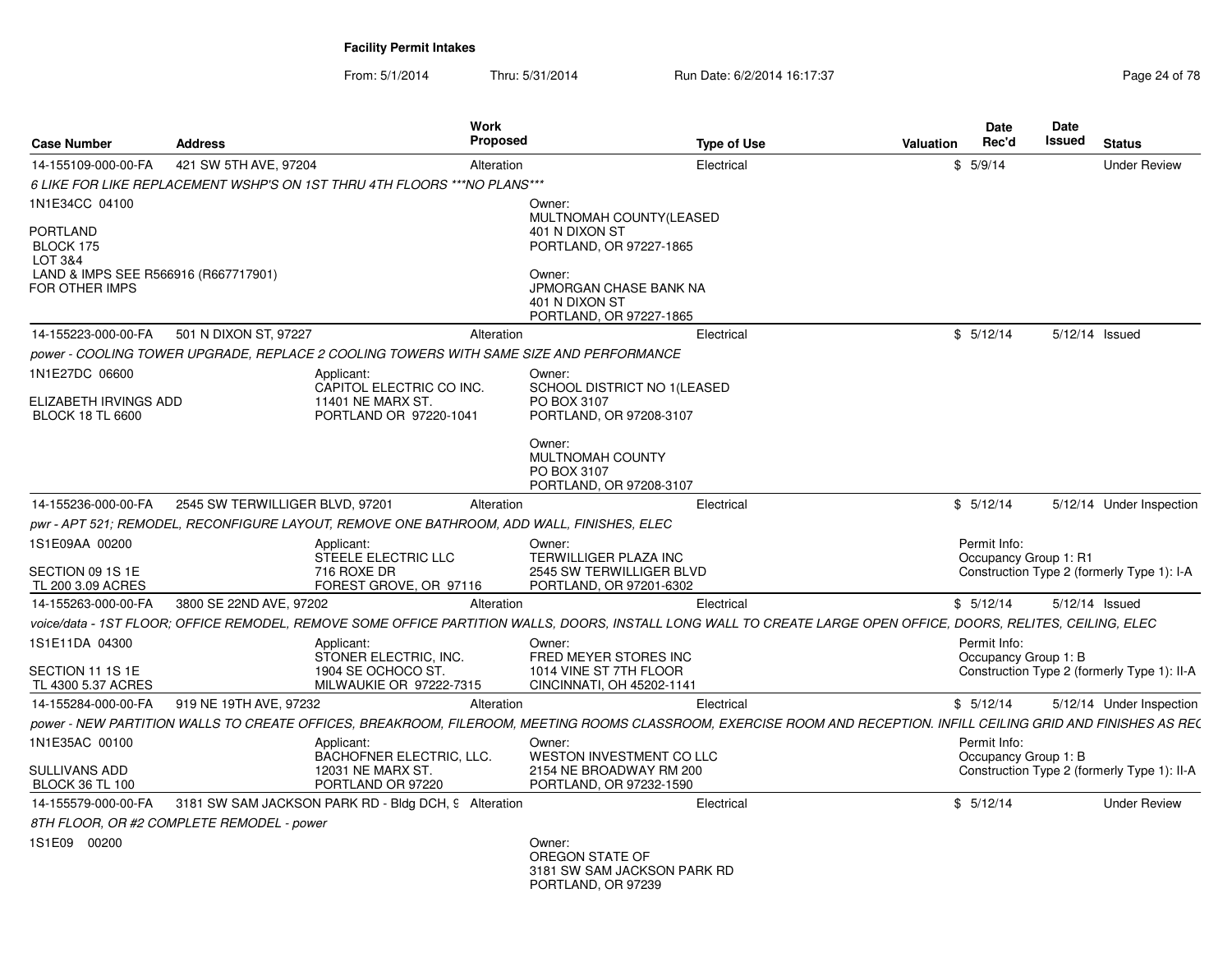From: 5/1/2014Thru: 5/31/2014 Run Date: 6/2/2014 16:17:37 Rege 25 of 78

| <b>Case Number</b>                                   | <b>Address</b>              |                                                                                                                   | Work<br>Proposed                                                                                           | <b>Type of Use</b>                                                                                                                                                  | <b>Date</b><br>Rec'd<br>Valuation      | Date<br>Issued<br><b>Status</b>            |
|------------------------------------------------------|-----------------------------|-------------------------------------------------------------------------------------------------------------------|------------------------------------------------------------------------------------------------------------|---------------------------------------------------------------------------------------------------------------------------------------------------------------------|----------------------------------------|--------------------------------------------|
| 14-155637-000-00-FA                                  | 816 SW 1ST AVE              |                                                                                                                   | Alteration                                                                                                 | Electrical                                                                                                                                                          | \$5/12/14                              | 5/23/14 Issued                             |
| 1st fl Wellness Ctr - power                          |                             |                                                                                                                   |                                                                                                            |                                                                                                                                                                     |                                        |                                            |
| 1S1E03BA 01800                                       |                             | Applicant:<br><b>BFP</b> Electric<br>28075 S Beavercreek rd<br>Mulino, OR 97042-9740                              | Owner:<br>FOUNTAIN VILLAGE<br><b>DEVELOPMENT</b><br>115 SW ASH ST #500<br>PORTLAND, OR 97204-3575          |                                                                                                                                                                     | Permit Info:<br>Med.Off., Pub.Bldg.    | Occupancy Group 1: B_Bank, Off.,           |
| 14-155644-000-00-FA  2545 SW TERWILLIGER BLVD, 97201 |                             |                                                                                                                   | Alteration                                                                                                 | Electrical                                                                                                                                                          | \$5/12/14                              | 5/12/14 Under Inspection                   |
|                                                      |                             |                                                                                                                   | data/com - APT 521; REMODEL, RECONFIGURE LAYOUT, REMOVE ONE BATHROOM, ADD WALL, FINISHES, ELEC, data/com   |                                                                                                                                                                     |                                        |                                            |
| 1S1E09AA 00200                                       |                             | Applicant:                                                                                                        | Owner:                                                                                                     |                                                                                                                                                                     | Permit Info:                           |                                            |
| SECTION 09 1S 1E<br>TL 200 3.09 ACRES                |                             | CABLE RUNNERS. (dba for PHILIP<br>J WHITE & TAMMY L WHITE)<br>10500 SW BOONES FERRY RD.<br>PORTLAND OR 97219-7721 | TERWILLIGER PLAZA INC<br>2545 SW TERWILLIGER BLVD<br>PORTLAND, OR 97201-6302                               |                                                                                                                                                                     | Occupancy Group 1: R1                  | Construction Type 2 (formerly Type 1): I-A |
| 14-155694-000-00-FA                                  | 520 NW DAVIS ST, 97209      |                                                                                                                   | Alteration                                                                                                 | Electrical                                                                                                                                                          | \$5/12/14                              | 5/12/14 Final                              |
|                                                      |                             |                                                                                                                   |                                                                                                            | voice/data - SUITE 200; REMOVE LOW WALL IN OPEN OFFICE AREA, ADD WALLS, DOOR FOR CONFERENCE ROOM - voice/data REPLACES 14-155313 ET                                 |                                        |                                            |
| 1N1E34CA 07300                                       |                             | Applicant:<br>PRO TECH POWER CORP<br>16470 ROBB MILL RD<br>DALLAS, OR 97338                                       | Owner:<br><b>TECHNOLOGY</b><br>412 NW COUCH ST #103<br>PORTLAND, OR 97209-3879<br>Owner:<br>ARTS BLOCK LLC | CCB - Contractor:<br>PRO TECH POWER CORP<br>16470 ROBB MILL RD<br>DALLAS, OR 97338                                                                                  |                                        |                                            |
|                                                      |                             |                                                                                                                   | 412 NW COUCH ST #103<br>PORTLAND, OR 97209-3879                                                            |                                                                                                                                                                     |                                        |                                            |
|                                                      |                             | 14-155793-000-00-FA 3181 SW SAM JACKSON PARK RD - Bldg OHS, 9 Alteration                                          |                                                                                                            | Electrical                                                                                                                                                          | \$5/13/14                              | 5/13/14 Final                              |
| 6A15 Receptacles - power                             |                             |                                                                                                                   |                                                                                                            |                                                                                                                                                                     |                                        |                                            |
| 1S1E09 00200                                         |                             | Applicant:<br>DYNALECTRIC CO.<br>5711 SW HOOD AVE.<br>PORTLAND OR 97239-3716                                      | Owner:<br>OREGON STATE OF<br>3181 SW SAM JACKSON PARK RD<br>PORTLAND, OR 97239                             |                                                                                                                                                                     | Permit Info:<br>Occupancy Group 1: I-2 | Construction Type 2 (formerly Type 1): I-A |
| 14-155823-000-00-FA                                  | 4650 SW MACADAM AVE, 97201  |                                                                                                                   | Alteration                                                                                                 | Electrical                                                                                                                                                          | \$5/13/14                              | 5/13/14 Under Inspection                   |
|                                                      |                             |                                                                                                                   |                                                                                                            | power/voice/data - PRECISION CASTPARTS - WORK 2ND,3RD,4TH FLOOR; MOST WORK ON 2ND FLR, PARTITION WALL REMOVAL, DOORS, ADD BACK TO CREATE HALLWAY, OFFICES, CONFEREN |                                        |                                            |
| 1S1E15BA 00900                                       |                             | Applicant:                                                                                                        | Owner:                                                                                                     |                                                                                                                                                                     | Permit Info:                           |                                            |
| SECTION 15 1S 1E                                     |                             | <b>IES COMMERCIAL INC.</b><br>16135 SW 74TH AVE.                                                                  | PCC JOHNS LANDING LLC<br>4650 SW MACADAM AVE #440                                                          |                                                                                                                                                                     | Occupancy Group 1: B                   | Construction Type 2 (formerly Type 1):     |
| TL 900 1.00 ACRES                                    |                             | TIGARD, OR 97224-7994                                                                                             | PORTLAND, OR 97239-4262                                                                                    |                                                                                                                                                                     | I-FR                                   |                                            |
| 14-155834-000-00-FA                                  | 319 SW WASHINGTON ST, 97204 |                                                                                                                   | Alteration                                                                                                 | Electrical                                                                                                                                                          | \$5/13/14                              | 5/13/14 Issued                             |
|                                                      |                             |                                                                                                                   |                                                                                                            | voice/data - SUITE 1200; DEMO/BUILD OUT; REMOVE SOME WALLS, RECONFIGURE FOR ADDITIONAL OFFICES, DOORS, RECEPTION AREA, BREAKROOM, CONFERENCE ROOM, CEILING, ELEC -  |                                        |                                            |
| 1N1E34CD 07800                                       |                             | Applicant:<br>CHRISTENSON ELECTRIC INC.<br>111 SW COLUMBIA ST. STE 480<br>PORTLAND OR 97201-5838                  | Owner:<br>THREE NINETEEN WASHINGTON<br><b>LLC</b><br>PO BOX 416<br>MANCHESTER, VT 05254                    |                                                                                                                                                                     | Permit Info:<br>Med.Off., Pub.Bldg.    | Occupancy Group 1: B_Bank, Off.,           |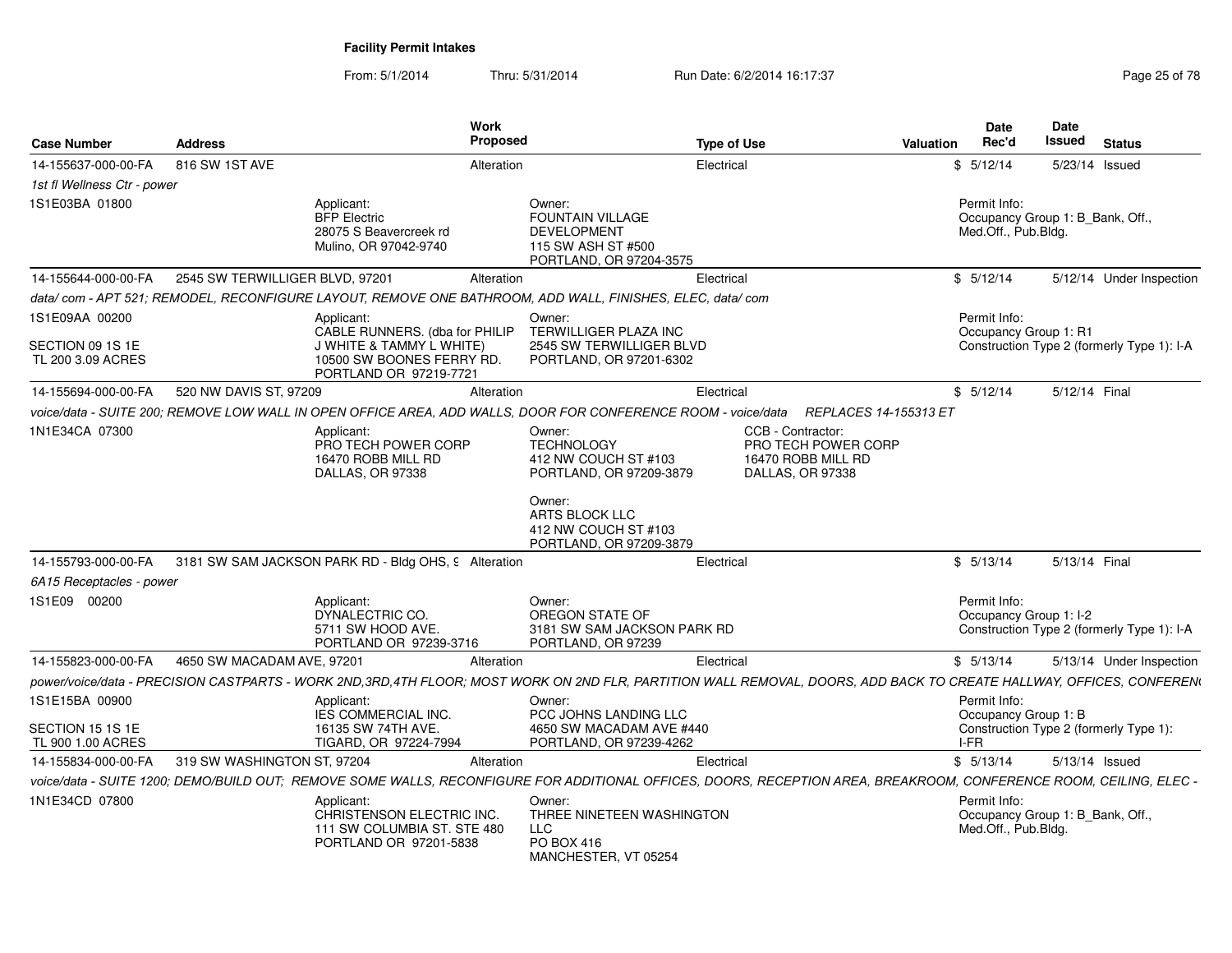From: 5/1/2014Thru: 5/31/2014 Run Date: 6/2/2014 16:17:37 Research 2010 178

| <b>Case Number</b>                                                                                | <b>Address</b>               | Work<br>Proposed                                                                                                                                                  |                                                                              | <b>Type of Use</b> |                                         | <b>Valuation</b> | Date<br>Rec'd                                           | <b>Date</b><br>Issued | <b>Status</b>                                |
|---------------------------------------------------------------------------------------------------|------------------------------|-------------------------------------------------------------------------------------------------------------------------------------------------------------------|------------------------------------------------------------------------------|--------------------|-----------------------------------------|------------------|---------------------------------------------------------|-----------------------|----------------------------------------------|
| 14-155837-000-00-FA                                                                               | 5400 N BASIN AVE, 97217      | Alteration                                                                                                                                                        |                                                                              | Electrical         |                                         |                  | \$5/13/14                                               |                       | 5/13/14 Issued                               |
|                                                                                                   |                              | audio visual - Hang (2) projectors and replace (1) projector in 2nd floor CAD conf room and (2) conference rooms. Upstairs Conference Rooms                       |                                                                              |                    |                                         |                  |                                                         |                       |                                              |
| 1N1E21B 00100                                                                                     |                              | Applicant:<br>COCHRAN INC. dba BROADWAY                                                                                                                           | Owner:<br>FREIGHTLINER CORPORATION                                           |                    |                                         |                  | Permit Info:<br>Occupancy Group 1: B                    |                       |                                              |
| SECTION 21 1N 1E<br>TL 100 6.34 ACRES<br>LAND & IMPS SEE R646184 (R941210561)<br>FOR MACH & EQUIP |                              | <b>ELECTRIC</b><br>7550 SW TECH CENTER DR STE<br>220<br>TIGARD OR 97223-8061                                                                                      | PO BOX 3820<br>PORTLAND, OR 97208-3820                                       |                    |                                         |                  |                                                         |                       | Construction Type 2 (formerly Type 1): III-N |
| 14-155950-000-00-FA                                                                               | 3905 SE 91ST AVE, 97266      | Alteration                                                                                                                                                        |                                                                              | Electrical         |                                         |                  | \$5/13/14                                               |                       | <b>Under Review</b>                          |
|                                                                                                   |                              | power - MARSHALL HS SITE IMPROVEMENTS FOR SAFETY, ACCESS AND SECURITY, NEW & EXISTING AREA REPAIR OF SITE SIDEWALKS & PAVING, NEW STRIPPING, LANDSCAPE IMPROVEMEN |                                                                              |                    |                                         |                  |                                                         |                       |                                              |
| 1S2E09 00200                                                                                      |                              |                                                                                                                                                                   |                                                                              |                    |                                         |                  |                                                         |                       |                                              |
| SECTION 09 1S 2E<br>TL 200 23.86 ACRES                                                            |                              |                                                                                                                                                                   |                                                                              |                    |                                         |                  |                                                         |                       |                                              |
| 14-156131-000-00-FA                                                                               | 26 SW SALMON ST, 97204       | Alteration                                                                                                                                                        |                                                                              | Electrical         |                                         |                  | \$5/13/14                                               |                       | <b>Under Review</b>                          |
|                                                                                                   |                              | voice / data - COMM ROOM, REMOVE PORTION OF WALL, ADD THREE WALLS TO ENLARGE ROOM, ELEC, voice data: cable tray installed, some racking,                          |                                                                              |                    |                                         |                  |                                                         |                       |                                              |
| 1S1E03BD 00200                                                                                    |                              |                                                                                                                                                                   | Owner:<br>IEH PORTLAND LLC                                                   |                    |                                         |                  |                                                         |                       |                                              |
| <b>PORTLAND</b>                                                                                   |                              |                                                                                                                                                                   | 121 SW SALMON ST                                                             |                    |                                         |                  |                                                         |                       |                                              |
| BLOCK 6<br>$LOT 1-8$                                                                              |                              |                                                                                                                                                                   | PORTLAND, OR 97204-2901                                                      |                    |                                         |                  |                                                         |                       |                                              |
| 14-156152-000-00-FA                                                                               | 123 NE 3RD AVE, 97232        | Alteration                                                                                                                                                        |                                                                              | Electrical         |                                         |                  | \$5/13/14                                               | 5/13/14 Final         |                                              |
|                                                                                                   |                              | voice/data - SUITE 016; TI, REMOVE SOME WALLS, RECONFIGURE FOR TWO LARGE WORK LABS, CEILING ELEC - voice/data                                                     |                                                                              |                    |                                         |                  |                                                         |                       |                                              |
| 1N1E34DA 02800                                                                                    |                              | Applicant:                                                                                                                                                        | Owner:                                                                       |                    | CCB - Contractor:                       |                  | Permit Info:                                            |                       |                                              |
|                                                                                                   |                              | TECHNOCOM INC/DBA LIVE WIRE BRIDGEHEAD DEVELOPMENT LLC TECHNOCOM INC/DBA LIVE WIRE                                                                                |                                                                              |                    |                                         |                  | Occupancy Group 1: B_Bank, Off.,                        |                       |                                              |
| <b>EAST PORTLAND</b><br>BLOCK 68                                                                  |                              | <b>TECHNOLOGIES/ESP</b><br><b>TECHNOLOGIES</b>                                                                                                                    | 1001 SE WATER AVE #120<br>PORTLAND, OR 97214-2147                            |                    | TECHNOLOGIES/ESP<br><b>TECHNOLOGIES</b> |                  | Med.Off., Pub.Bldg.                                     |                       | Construction Type 2 (formerly Type 1): III-A |
| INC PT VAC ST LOT 1&8                                                                             |                              | 7929 SW Burns Way, Sutie F                                                                                                                                        |                                                                              |                    | 7929 SW Burns Way, Sutie F              |                  |                                                         |                       |                                              |
| LOT 2&3&6&7                                                                                       |                              | WILSONVILLE, OR 97070-9205                                                                                                                                        |                                                                              |                    | WILSONVILLE, OR 97070-9205              |                  |                                                         |                       |                                              |
| INC PT VAC ST LOT 4&5; HISTORIC<br>PROPERTY: POTENTIAL ADDITIONAL TAX                             |                              |                                                                                                                                                                   |                                                                              |                    |                                         |                  |                                                         |                       |                                              |
| 14-156178-000-00-FA                                                                               | 1730 SW SKYLINE BLVD, 97221  | Alteration                                                                                                                                                        |                                                                              | Electrical         |                                         |                  | \$5/13/14                                               |                       | 5/13/14 Issued                               |
|                                                                                                   |                              | power - Asante Ministries - SUITE 125 ADD A WALL FOR A NEW PRIVATE OFFICE                                                                                         |                                                                              |                    |                                         |                  |                                                         |                       |                                              |
| 1S1E06CA 03700                                                                                    |                              | Applicant:                                                                                                                                                        | Owner:                                                                       |                    |                                         |                  | Permit Info:                                            |                       |                                              |
|                                                                                                   |                              | BACHOFNER ELECTRIC, LLC.                                                                                                                                          | WESTON INVESTMENT CO LLC                                                     |                    |                                         |                  | Occupancy Group 1: B                                    |                       |                                              |
| SECTION 06 1S 1E                                                                                  |                              | 12031 NE MARX ST.                                                                                                                                                 | 2154 NE BROADWAY RM 200                                                      |                    |                                         |                  |                                                         |                       | Construction Type 2 (formerly Type 1): II-N  |
| TL 3700 1.88 ACRES<br>14-156283-000-00-FA                                                         | 7201 N INTERSTATE AVE, 97217 | PORTLAND OR 97220<br>Alteration                                                                                                                                   | PORTLAND, OR 97232-1590                                                      | Electrical         |                                         |                  | \$5/13/14                                               | 5/13/14 Final         |                                              |
|                                                                                                   |                              | pwr PHASE 2 FINAL - 1ST & 2ND FLOOR RESTROOM REMODEL AND UPGRADES TO CURRENT ADA STANDARDS - pwr                                                                  |                                                                              |                    |                                         |                  |                                                         |                       |                                              |
| 1N1E16AA 00300                                                                                    |                              | Applicant:                                                                                                                                                        | Owner:                                                                       |                    |                                         |                  | Permit Info:                                            |                       |                                              |
| <b>WORLDS FAIR ADD</b>                                                                            |                              | COCHRAN INC. dba BROADWAY<br><b>ELECTRIC</b>                                                                                                                      | KAISER FOUNDATION HEALTH<br>500 NE MULTNOMAH ST #100                         |                    |                                         |                  | Occupancy Group 1: B Bank, Off.,<br>Med.Off., Pub.Bldg. |                       |                                              |
| BLOCK 1                                                                                           |                              | 7550 SW TECH CENTER DR STE                                                                                                                                        | PORTLAND, OR 97232-2031                                                      |                    |                                         |                  |                                                         |                       | Construction Type 2 (formerly Type 1): III-B |
| LOT 5-11<br>LOT 12 EXC PT IN ST                                                                   |                              | 220<br>TIGARD OR 97223-8061                                                                                                                                       | Owner:                                                                       |                    |                                         |                  |                                                         |                       |                                              |
| E 3.43' OF LOT 17&18                                                                              |                              |                                                                                                                                                                   | PLAN OF THE NORTHWEST<br>500 NE MULTNOMAH ST #100<br>PORTLAND, OR 97232-2031 |                    |                                         |                  |                                                         |                       |                                              |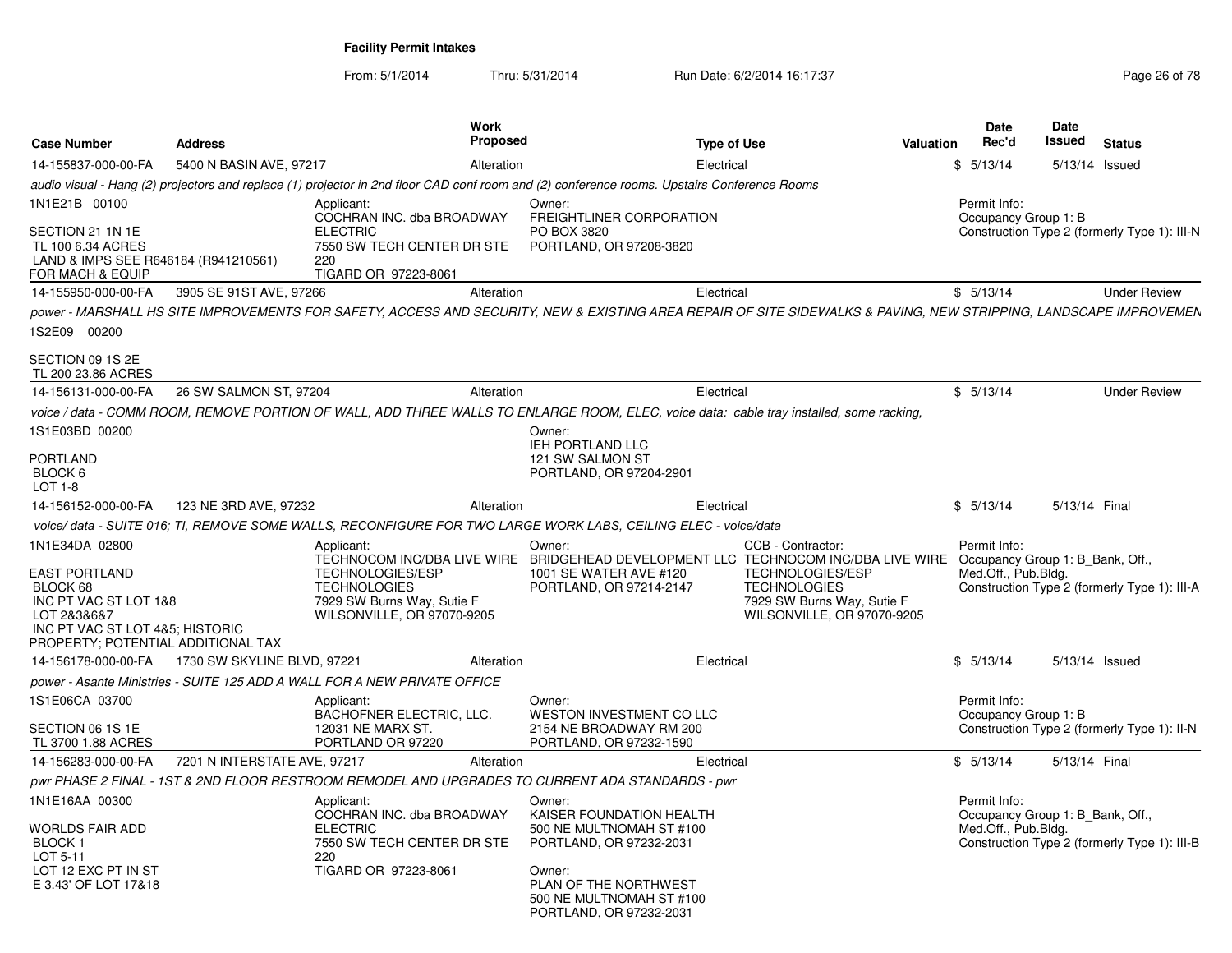From: 5/1/2014Thru: 5/31/2014 Run Date: 6/2/2014 16:17:37 Rege 27 of 78

| <b>Case Number</b>                                             | <b>Address</b>                                         | <b>Work</b><br>Proposed                                                                                                                                  |                                                                                          | Type of Use |                                                                                                                      | Valuation | <b>Date</b><br>Rec'd                                                    | <b>Date</b><br>Issued | <b>Status</b>                                |
|----------------------------------------------------------------|--------------------------------------------------------|----------------------------------------------------------------------------------------------------------------------------------------------------------|------------------------------------------------------------------------------------------|-------------|----------------------------------------------------------------------------------------------------------------------|-----------|-------------------------------------------------------------------------|-----------------------|----------------------------------------------|
| 14-156319-000-00-FA                                            | 319 SW WASHINGTON ST, 97204                            | Alteration                                                                                                                                               |                                                                                          | Electrical  |                                                                                                                      |           | \$5/13/14                                                               |                       | 5/13/14 Issued                               |
|                                                                |                                                        | pwr - SUITE 405-410; DEMO WORK, REMOVE A FEW WALLS, CARPETING, CEILING, REMOVE ONE WALL, ADD DOORWAY IN HALLWAY, PATCH AND PAINT, NEW CARPET; ELEC - pwr |                                                                                          |             |                                                                                                                      |           |                                                                         |                       |                                              |
| 1N1E34CD 07800                                                 |                                                        | Applicant:<br>CAPITOL ELECTRIC CO INC.<br>11401 NE MARX ST.<br>PORTLAND OR 97220-1041                                                                    | Owner:<br>THREE NINETEEN WASHINGTON<br><b>LLC</b><br>PO BOX 416<br>MANCHESTER, VT 05254  |             |                                                                                                                      |           | Permit Info:<br>Occupancy Group 1: B_Bank, Off.,<br>Med.Off., Pub.Bldg. |                       |                                              |
| 14-156408-000-00-FA                                            | 3050 SE DIVISION ST, 97202                             | Alteration                                                                                                                                               |                                                                                          | Electrical  |                                                                                                                      |           | \$5/14/14                                                               |                       | 5/14/14 Issued                               |
|                                                                | access - DOOR ACCESS TO PUBLIC AREA - 3 EXTERIOR DOORS |                                                                                                                                                          |                                                                                          |             |                                                                                                                      |           |                                                                         |                       |                                              |
| 1S1E12BA 06000<br>EAST PORTLAND HTS<br>BLOCK 6<br>LOT 1-4      |                                                        | Applicant:<br>POINT MONITOR CORP.<br>5863 LAKEVIEW BLVD #100<br>LAKE OSWEGO, OR 97035-7058                                                               | Owner:<br>ADG IIIA LLC<br>2314 NW SAVIER ST<br>PORTLAND, OR 97210-2514                   |             |                                                                                                                      |           | Permit Info:<br>Occupancy Group 1: B_Bank, Off.,<br>Med.Off., Pub.Bldg. |                       | Construction Type 2 (formerly Type 1): III-B |
| 14-156414-000-00-FA                                            |                                                        | 3181 SW SAM JACKSON PARK RD - Bldg BSC, 9 Alteration                                                                                                     |                                                                                          | Electrical  |                                                                                                                      |           | \$5/14/14                                                               |                       | 5/14/14 Under Inspection                     |
| RJH Trash Compactor by parking lot - power                     |                                                        |                                                                                                                                                          |                                                                                          |             |                                                                                                                      |           |                                                                         |                       |                                              |
| 1S1E09 00200                                                   |                                                        | Applicant:<br>DYNALECTRIC CO.<br>5711 SW HOOD AVE.<br>PORTLAND OR 97239-3716                                                                             | Owner:<br>OREGON STATE OF<br>3181 SW SAM JACKSON PARK RD<br>PORTLAND, OR 97239           |             |                                                                                                                      |           | Permit Info:<br>Occupancy Group 1: B                                    |                       | Construction Type 2 (formerly Type 1): I-B   |
| 14-156420-000-00-FA                                            | 520 NW DAVIS ST, 97209                                 | Alteration                                                                                                                                               |                                                                                          | Electrical  |                                                                                                                      |           | \$5/14/14                                                               |                       | 5/14/14 Issued                               |
|                                                                |                                                        | fire alarm wiring - SUITE 200; REMOVE LOW WALL IN OPEN OFFICE AREA, ADD WALLS, DOOR FOR CONFERENCE ROOM - fire alarm wiring                              |                                                                                          |             |                                                                                                                      |           |                                                                         |                       |                                              |
| 1N1E34CA 07300                                                 |                                                        | Applicant:<br>ADVANCED SECURITY & FIRE<br>2218 NE SUNRISE LN<br>HILLSBORO, OR 97124                                                                      | Owner:<br><b>TECHNOLOGY</b><br>412 NW COUCH ST #103<br>PORTLAND, OR 97209-3879<br>Owner: |             | CCB - Contractor:<br>DOV ENTERPRISES DBA<br>ADVANCED SECURITY AND FIRE<br>2218 NE SUNRISE LANE<br>HILLSBORO OR 97124 |           |                                                                         |                       |                                              |
|                                                                |                                                        |                                                                                                                                                          | ARTS BLOCK LLC<br>412 NW COUCH ST #103<br>PORTLAND, OR 97209-3879                        |             |                                                                                                                      |           |                                                                         |                       |                                              |
| 14-156433-000-00-FA                                            | 1825 SW BROADWAY, 97201                                | Alteration                                                                                                                                               |                                                                                          | Electrical  |                                                                                                                      |           | \$5/14/14                                                               |                       | <b>Under Review</b>                          |
|                                                                |                                                        | power - FLOORS 1-3 EAST HALL MECHANICAL VENTILATION AND INTERIOR REFINISH PROJECT, 1 HR SHAFT WALLS AND CEILING GRID SYSTEM FOR HVAC HALLWAY PROJECT     |                                                                                          |             |                                                                                                                      |           |                                                                         |                       |                                              |
| 1S1E04DA 06300                                                 |                                                        |                                                                                                                                                          | Owner:                                                                                   |             |                                                                                                                      |           |                                                                         |                       |                                              |
| PORTLAND<br>BLOCK 200<br>99.88% NONTAXABLE                     |                                                        |                                                                                                                                                          | OREGON STATE OF (BRD HIGHER<br>ED)<br><b>PO BOX 751</b><br>PORTLAND, OR 97207-0751       |             |                                                                                                                      |           |                                                                         |                       |                                              |
| 14-156637-000-00-FA                                            | 300 N WINNING ST, 97227                                | Alteration                                                                                                                                               |                                                                                          | Electrical  |                                                                                                                      |           | \$5/14/14                                                               |                       | 5/14/14 Issued                               |
|                                                                |                                                        | pwr-INSTALL ACOUSTICAL CEILING TILE SYSTEM IN ELEVATOR MECHANICAL ROOM -INCLUDES LIGHTING CHANGES - pwr                                                  |                                                                                          |             |                                                                                                                      |           |                                                                         |                       |                                              |
| 1N1E34AB 01200<br>MC MILLENS ADD<br>BLOCK 7&8&10-12&16 TL 1200 |                                                        | Applicant:<br>CHRISTENSON ELECTRIC INC.<br>111 SW COLUMBIA ST. STE 480<br>PORTLAND OR 97201-5838                                                         | Owner:<br>PORTLAND CITY OF<br>1120 SW 5TH AVE #1204<br>PORTLAND, OR 97204-1912           |             |                                                                                                                      |           |                                                                         |                       |                                              |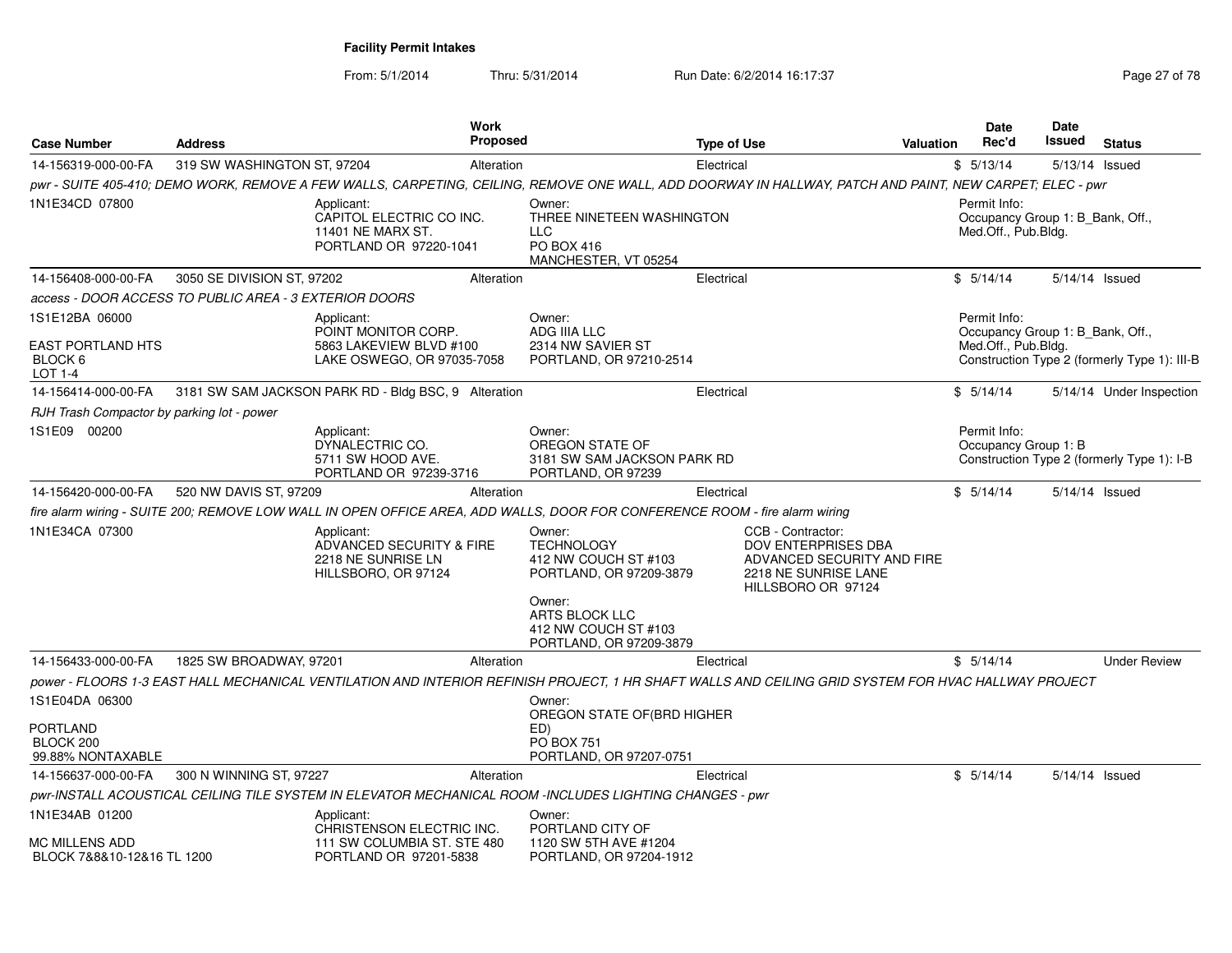From: 5/1/2014

Thru: 5/31/2014 Run Date: 6/2/2014 16:17:37 Rege 28 of 78

|                                                             |                              | Work<br><b>Proposed</b>                                                                                                                             |                                                                                                                                                                          |                    |           | <b>Date</b>                                                | Date<br>Issued         |                                            |
|-------------------------------------------------------------|------------------------------|-----------------------------------------------------------------------------------------------------------------------------------------------------|--------------------------------------------------------------------------------------------------------------------------------------------------------------------------|--------------------|-----------|------------------------------------------------------------|------------------------|--------------------------------------------|
| <b>Case Number</b>                                          | <b>Address</b>               |                                                                                                                                                     |                                                                                                                                                                          | <b>Type of Use</b> | Valuation | Rec'd                                                      |                        | <b>Status</b>                              |
| 14-156703-000-00-FA                                         | 1 N CENTER COURT ST, 97227   | Alteration                                                                                                                                          |                                                                                                                                                                          | Electrical         |           | \$5/14/14                                                  |                        | <b>Under Review</b>                        |
|                                                             |                              | pwr - BAR RENOVATION TO AFFECT 3RD THROUGH 5TH FLOORS: NEW SERVICE BAR, NEW INTERIOR FINISHINGS, ENCLOSE 2500 SQ FT OF OBSERVATION DECK, ELEC - pwr |                                                                                                                                                                          |                    |           |                                                            |                        |                                            |
| 1N1E34AB 00700                                              |                              |                                                                                                                                                     | Owner:<br>PORTLAND CITY OF(LEASED<br>1 CENTER CT #150<br>PORTLAND, OR 97227                                                                                              |                    |           | Permit Info:<br>Construction Type 2 (formerly Type 1): I-A |                        |                                            |
|                                                             |                              |                                                                                                                                                     | Owner:<br>PORTLAND ARENA MGMT LLC<br>1 CENTER CT #150<br>PORTLAND, OR 97227                                                                                              |                    |           |                                                            |                        |                                            |
| 14-156758-000-00-FA                                         | 2801 N GANTENBEIN AVE, 97227 | Alteration                                                                                                                                          |                                                                                                                                                                          | Electrical         |           | \$5/14/14                                                  |                        | 5/14/14 Issued                             |
|                                                             |                              | power - MAMMOGRAPHY DEPARTMENT RECONFIGURE AND REMODEL EXISTING SPACE                                                                               |                                                                                                                                                                          |                    |           |                                                            |                        |                                            |
| 1N1E27AC 01100<br>ABENDS ADD<br>BLOCK 4<br>LOT 1-18 TL 1100 |                              | Applicant:<br><b>OREGON ELECTRIC</b><br>CONSTRUCTION INC. /DBA<br>OREGON ELECTRIC GROUP.<br>1709 SE 3RD AVE.<br>PORTLAND OR 97214-4547              | Owner:<br><b>EMANUEL HOSPITAL</b><br>1919 NW LOVEJOY ST<br>PORTLAND, OR 97209-1503                                                                                       |                    |           | Permit Info:                                               | Occupancy Group 1: I-2 | Construction Type 2 (formerly Type 1): I-A |
| 14-156764-000-00-FA                                         | 837 SW 11TH AVE, 97205       | Alteration                                                                                                                                          |                                                                                                                                                                          | Electrical         |           | \$5/14/14                                                  |                        | <b>Under Review</b>                        |
|                                                             |                              | 2ND FL COMMON AREA & #200 IMPROVEMENTS, SELECT DEMO TO #625, 717 & 925 - power                                                                      |                                                                                                                                                                          |                    |           |                                                            |                        |                                            |
| 1S1E04AA 00400<br><b>PORTLAND</b><br>BLOCK 259<br>LOT 3&4   |                              |                                                                                                                                                     | Owner:<br><b>EASTERN WESTERN</b><br><b>CORPORATION</b><br>PO BOX 3228<br>PORTLAND, OR 97208-3228                                                                         |                    |           |                                                            |                        |                                            |
| 14-156989-000-00-FA                                         | 4400 NE HALSEY ST - Bldg D   | Alteration                                                                                                                                          |                                                                                                                                                                          | Electrical         |           | \$5/15/14                                                  |                        | 5/15/14 Issued                             |
| voice/data - SUITE 285 VOICE AND DATA CABLING               |                              |                                                                                                                                                     |                                                                                                                                                                          |                    |           |                                                            |                        |                                            |
| 1N2E31BB 03401                                              |                              | Applicant:<br>XTREME COMMUNICATIONS INC.<br><b>PO BOX 272</b><br>TROUTDALE OR 97060-0272                                                            | Owner:<br>DAVIS BUSINESS CENTER LLC<br>4400 NE HALSEY ST BLDG 2 #190<br>PORTLAND, OR 97213                                                                               |                    |           | Permit Info:<br>Occupancy Group 1: B<br>I-FR               |                        | Construction Type 2 (formerly Type 1):     |
| 14-157039-000-00-FA                                         | 1025 NW COUCH ST             | Alteration                                                                                                                                          |                                                                                                                                                                          | Electrical         |           | \$5/15/14                                                  |                        | 5/27/14 Issued                             |
| 1015 NW COUCH LUCY TI - power                               |                              |                                                                                                                                                     |                                                                                                                                                                          |                    |           |                                                            |                        |                                            |
| 1N1E34CB 40000                                              |                              | Applicant:<br>JC ELECTRIC INC.<br>118 NW 184TH ST.<br>RIDGEFIELD WA 98642-5766                                                                      | Owner:<br><b>HENRY CONDOMINIUMS</b><br>1120 NW COUCH ST #600<br>PORTLAND, OR 97209<br>Owner:<br><b>OWNERS ASSOCIATION</b><br>1120 NW COUCH ST #600<br>PORTLAND, OR 97209 |                    |           |                                                            |                        |                                            |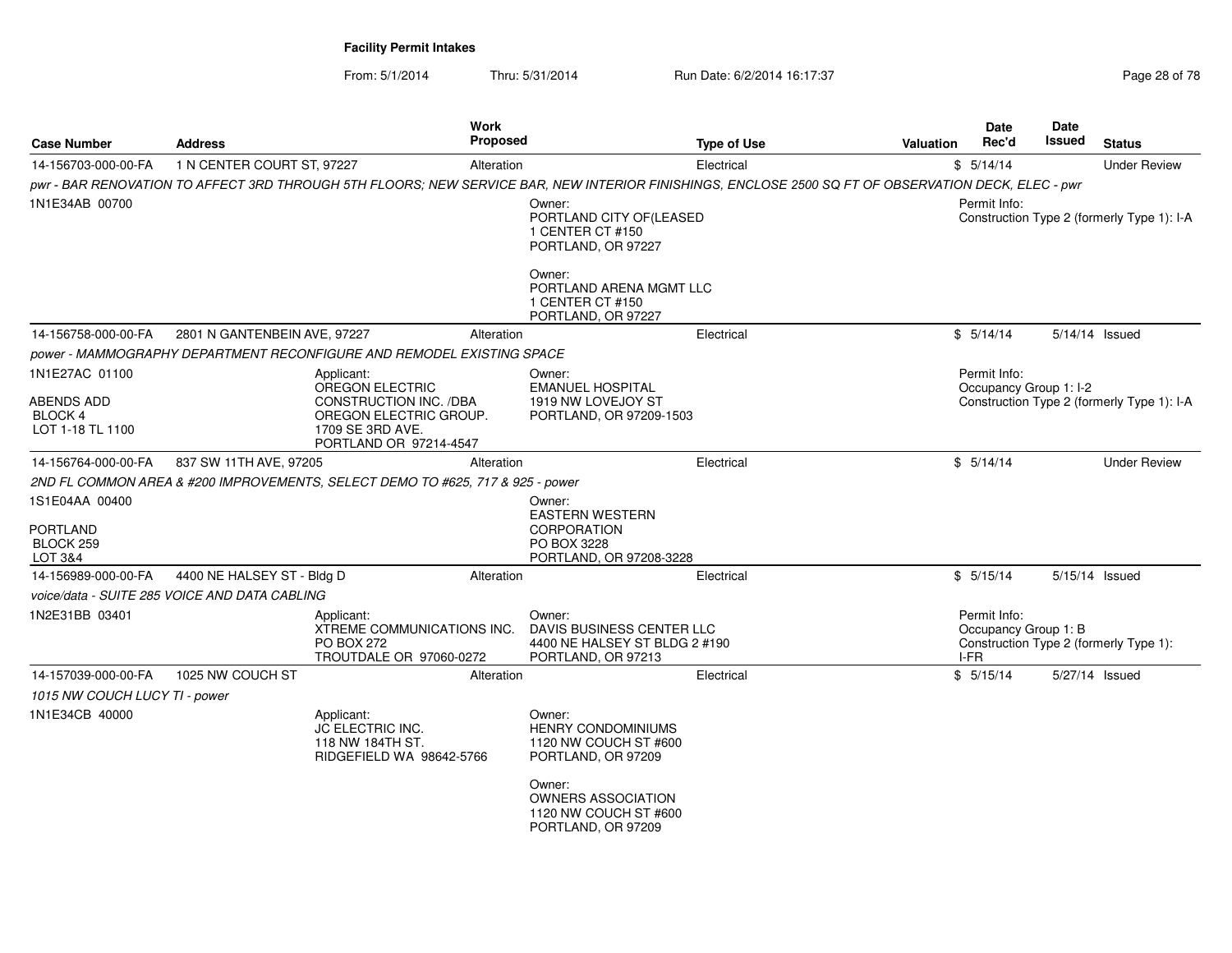From: 5/1/2014

Thru: 5/31/2014 Run Date: 6/2/2014 16:17:37 Rege 29 of 78

| <b>Case Number</b>                                                           | <b>Address</b>               | <b>Work</b><br><b>Proposed</b>                                                                                                                                                     |                                                                                                                                                                                     | <b>Type of Use</b>                            | <b>Valuation</b> | <b>Date</b><br>Rec'd | Date<br>Issued | <b>Status</b>       |
|------------------------------------------------------------------------------|------------------------------|------------------------------------------------------------------------------------------------------------------------------------------------------------------------------------|-------------------------------------------------------------------------------------------------------------------------------------------------------------------------------------|-----------------------------------------------|------------------|----------------------|----------------|---------------------|
| 14-157178-000-00-FA                                                          | 300 N WINNING ST, 97227      | Alteration                                                                                                                                                                         |                                                                                                                                                                                     | Electrical                                    |                  | \$5/15/14            | 5/15/14 Final  |                     |
|                                                                              |                              | LE control circuit - VMC - INSTALL NEW DOMESTIC WATER BOILER NEXT TO EXISTING DOMESTIC WATER BOILER IN MECHANICAL ROOM - LE control circuit for interlock                          |                                                                                                                                                                                     |                                               |                  |                      |                |                     |
| 1N1E34AB 01200                                                               |                              | Applicant:<br>MCKINSTRY ELECTRICAL LLC                                                                                                                                             | Owner:<br>PORTLAND CITY OF                                                                                                                                                          | CCB - Contractor:<br>MCKINSTRY ELECTRICAL LLC |                  |                      |                |                     |
| <b>MC MILLENS ADD</b><br>BLOCK 7&8&10-12&16 TL 1200                          |                              | PO BOX 24567<br>SEATTLE, WA 98124                                                                                                                                                  | 1120 SW 5TH AVE #1204<br>PORTLAND, OR 97204-1912                                                                                                                                    | PO BOX 24567<br>SEATTLE, WA 98124             |                  |                      |                |                     |
| 14-157336-000-00-FA                                                          | 3600 N INTERSTATE AVE, 97227 | Alteration                                                                                                                                                                         |                                                                                                                                                                                     | Electrical                                    |                  | \$5/15/14            |                | 5/15/14 Issued      |
| voip -CIN KPNS VOIP: ADD CABLING THROUGHOUT FACILITY - voip                  |                              |                                                                                                                                                                                    |                                                                                                                                                                                     |                                               |                  |                      |                |                     |
| 1N1E22CC 13200<br><b>MULTNOMAH</b><br>BLOCK 31<br>LOT 1-16 TL 13200          |                              | Applicant:<br>COCHRAN INC. dba BROADWAY<br><b>ELECTRIC</b><br>7550 SW TECH CENTER DR STE<br>220<br>TIGARD OR 97223-8061                                                            | Owner:<br>KAISER FOUNDATION HEALTH<br>500 NE MULTNOMAH ST #100<br>PORTLAND, OR 97232-2031<br>Owner:                                                                                 |                                               |                  |                      |                |                     |
|                                                                              |                              |                                                                                                                                                                                    | PLAN OF THE NORTHWEST<br>500 NE MULTNOMAH ST #100<br>PORTLAND, OR 97232-2031                                                                                                        |                                               |                  |                      |                |                     |
| 14-157369-000-00-FA                                                          | 3704 N INTERSTATE AVE, 97227 | Alteration                                                                                                                                                                         |                                                                                                                                                                                     | Electrical                                    |                  | \$5/15/14            |                | 5/15/14 Issued      |
|                                                                              |                              | voip - KAISER TOWN HALL BUILDING - INSTALL CABLING THROUGHOUT THE FACILITY TO SUPPORT VOIP MIGRATION - voip                                                                        |                                                                                                                                                                                     |                                               |                  |                      |                |                     |
| 1N1E22CC 11100<br><b>MULTNOMAH</b><br>BLOCK 30<br>INC PT VAC ALLEY LOT 14&16 |                              | Applicant:<br>COCHRAN INC. dba BROADWAY<br><b>ELECTRIC</b><br>7550 SW TECH CENTER DR STE<br>220<br>TIGARD OR 97223-8061                                                            | Owner:<br>KAISER FOUNDATION HEALTH<br>500 NE MULTNOMAH ST #100<br>PORTLAND, OR 97232-2031<br>Owner:<br>PLAN OF THE NORTHWEST<br>500 NE MULTNOMAH ST #100<br>PORTLAND, OR 97232-2031 |                                               |                  |                      |                |                     |
| 14-157387-000-00-FA                                                          | 409 SW 11TH AVE, 97205       | Alteration                                                                                                                                                                         |                                                                                                                                                                                     | Electrical                                    |                  | \$5/15/14            |                | <b>Under Review</b> |
| 1N1E33DD 02000                                                               |                              | pwr - INTERIOR REMODEL OF 17 HOTEL ROOMS: 116,117, 216, 217, 218 316, 317, 318, 416, 417, 418, 516, 517, 518, 616, 617 & 618. NO CHANGES TO COMMON AREAS, NO STRUCTURAL MODS, REP. | Owner:<br>PETER A NATHAN                                                                                                                                                            |                                               |                  |                      |                |                     |
| PORTLAND<br>BLOCK 255<br>LOT 1&2                                             |                              |                                                                                                                                                                                    | 2455 NW MARSHALL ST #1<br>PORTLAND, OR 97210                                                                                                                                        |                                               |                  |                      |                |                     |
| 14-157398-000-00-FA                                                          | 412 NW COUCH ST, 97209       | Alteration                                                                                                                                                                         |                                                                                                                                                                                     | Electrical                                    |                  | \$5/15/14            |                | 5/21/14 Issued      |
|                                                                              |                              | pwr -SUITE 203 4,577 SQ FT SHELL REMODEL; ADD EXIT EGRESS LIGHTING - pwr                                                                                                           |                                                                                                                                                                                     |                                               |                  |                      |                |                     |
| 1N1E34CA 11200                                                               |                              | Applicant:<br>JOHANSEN ELECTRIC INC.<br>10948 SE VALLEY VIEW TER.<br>HAPPY VALLEY OR 97086-9713                                                                                    | Owner:<br>GOLDSMITH HOLDINGS LLC<br>412 NW COUCH ST #220<br>PORTLAND, OR 97209                                                                                                      |                                               |                  |                      |                |                     |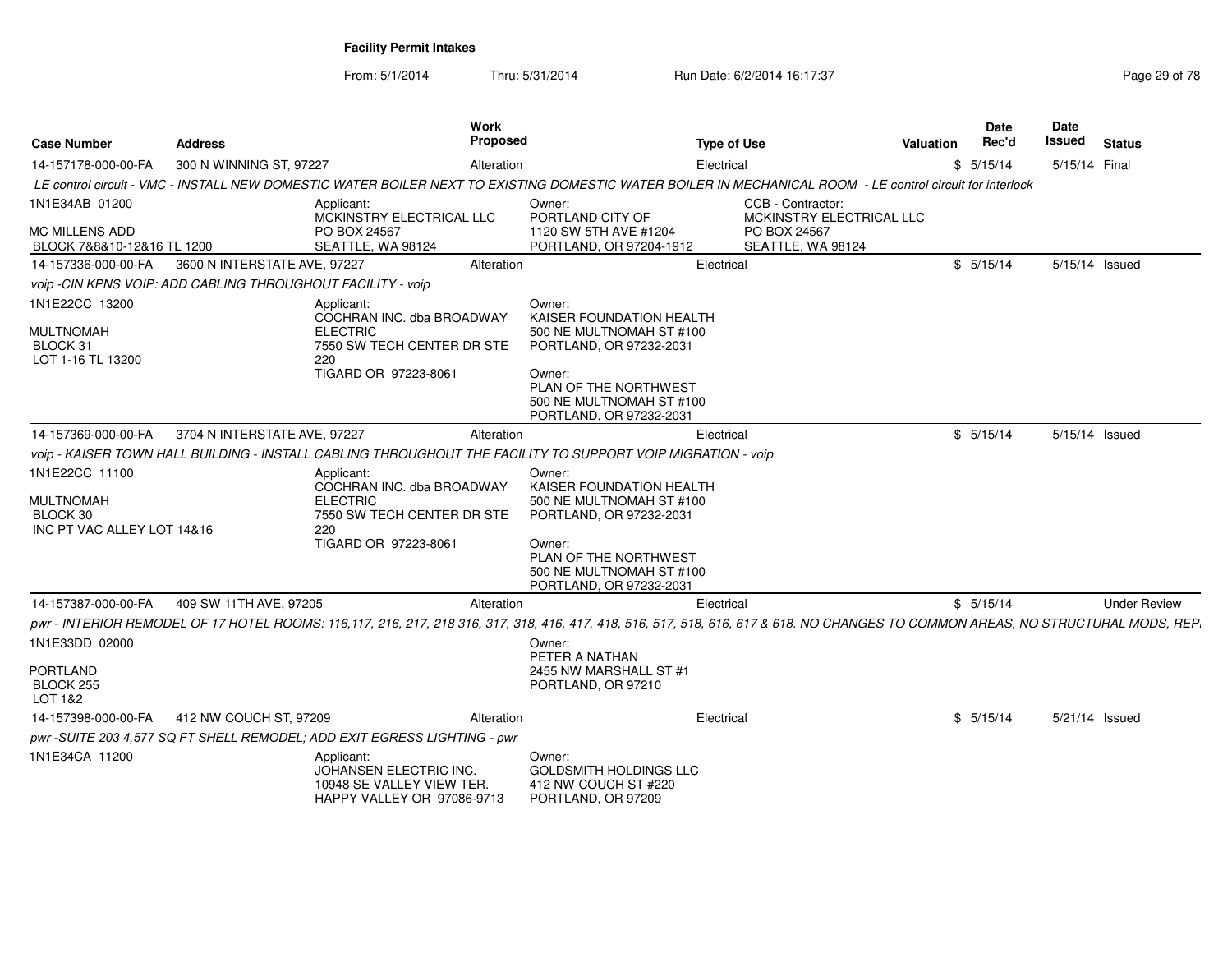From: 5/1/2014Thru: 5/31/2014 Run Date: 6/2/2014 16:17:37 Rege 30 of 78

| <b>Case Number</b>                                                                                                                                                  | <b>Address</b>                            | <b>Work</b><br><b>Proposed</b>                                                                                                                             |                                                                                                                                                                                     | <b>Type of Use</b>                                                                                                      | <b>Valuation</b> | Date<br>Rec'd                                                           | Date<br>Issued | <b>Status</b>                                |
|---------------------------------------------------------------------------------------------------------------------------------------------------------------------|-------------------------------------------|------------------------------------------------------------------------------------------------------------------------------------------------------------|-------------------------------------------------------------------------------------------------------------------------------------------------------------------------------------|-------------------------------------------------------------------------------------------------------------------------|------------------|-------------------------------------------------------------------------|----------------|----------------------------------------------|
| 14-157411-000-00-FA                                                                                                                                                 | 500 NE MULTNOMAH ST. 97232                | Alteration                                                                                                                                                 |                                                                                                                                                                                     | Electrical                                                                                                              |                  | \$5/15/14                                                               |                | 5/15/14 Issued                               |
|                                                                                                                                                                     |                                           | pwr - RELOCATE CREDIT UNION, 3RD FLOOR TO 2ND FLOOR, DEMO SOME WALLS, ADD BACK FOR WORK AREAS, OFFICES, TELLER AREAS, DOORS, RELITES, CEILING, ELEC, - pwr |                                                                                                                                                                                     |                                                                                                                         |                  |                                                                         |                |                                              |
| 1N1E35BB 02400<br>HOLLADAYS ADD<br>BLOCK 73&80 TL 2400                                                                                                              |                                           | Applicant:<br>ELECTRICAL CONSTRUCTION<br>CO. (a dba for EC COMPANY)<br>PO BOX 10286<br>PORTLAND OR 97296-0286                                              | Owner:<br>KAISER FOUNDATION HEALTH<br>500 NE MULTNOMAH ST #100<br>PORTLAND, OR 97232-2099<br>Owner:<br>PLAN OF THE NORTHWEST<br>500 NE MULTNOMAH ST #100<br>PORTLAND, OR 97232-2099 |                                                                                                                         |                  |                                                                         |                |                                              |
| 14-157431-000-00-FA                                                                                                                                                 | 123 NE 3RD AVE, 97232                     | Alteration                                                                                                                                                 |                                                                                                                                                                                     | Electrical                                                                                                              |                  | \$5/15/14                                                               | 5/15/14 Final  |                                              |
|                                                                                                                                                                     |                                           | fire alarm - SUITE 016: TI. REMOVE SOME WALLS. RECONFIGURE FOR TWO LARGE WORK LABS. CEILING ELEC                                                           |                                                                                                                                                                                     |                                                                                                                         |                  |                                                                         |                |                                              |
| 1N1E34DA 02800<br><b>EAST PORTLAND</b><br>BLOCK 68<br>INC PT VAC ST LOT 1&8<br>LOT 2&3&6&7<br>INC PT VAC ST LOT 4&5; HISTORIC<br>PROPERTY; POTENTIAL ADDITIONAL TAX |                                           | Applicant:<br>ALLIANT SYSTEMS LLC<br>1600 NW 167TH PL SUITE 330<br>BEAVERTON OR 97005                                                                      | Owner:<br>1001 SE WATER AVE #120<br>PORTLAND, OR 97214-2147                                                                                                                         | CCB - Contractor:<br>BRIDGEHEAD DEVELOPMENT LLC ALLIANT SYSTEMS LLC<br>1600 NW 167TH PL SUITE 330<br>BEAVERTON OR 97005 |                  | Permit Info:<br>Occupancy Group 1: B Bank, Off.,<br>Med.Off., Pub.Bldg. |                | Construction Type 2 (formerly Type 1): III-A |
| 14-157600-000-00-FA                                                                                                                                                 |                                           | 3181 SW SAM JACKSON PARK RD - Bldg BSC, 9 Alteration                                                                                                       |                                                                                                                                                                                     | Electrical                                                                                                              |                  | \$5/16/14                                                               |                | 5/16/14 Issued                               |
| 2ND FLOOR MACHINE SHOP - power                                                                                                                                      |                                           |                                                                                                                                                            |                                                                                                                                                                                     |                                                                                                                         |                  |                                                                         |                |                                              |
| 1S1E09 00200                                                                                                                                                        |                                           | Applicant:<br>DYNALECTRIC CO.<br>5711 SW HOOD AVE.<br>PORTLAND OR 97239-3716                                                                               | Owner:<br>OREGON STATE OF<br>3181 SW SAM JACKSON PARK RD<br>PORTLAND, OR 97239                                                                                                      |                                                                                                                         |                  | Permit Info:<br>Occupancy Group 1: B                                    |                | Construction Type 2 (formerly Type 1): I-B   |
| 14-157601-000-00-FA                                                                                                                                                 | 4400 NE HALSEY ST - Bldg D                | Alteration                                                                                                                                                 |                                                                                                                                                                                     | Electrical                                                                                                              |                  | \$5/16/14                                                               |                | 5/16/14 Issued                               |
| power - SUITE 285 CUBICLE RELOCATION                                                                                                                                |                                           |                                                                                                                                                            |                                                                                                                                                                                     |                                                                                                                         |                  |                                                                         |                |                                              |
| 1N2E31BB 03401                                                                                                                                                      |                                           | Applicant:<br>ELECTRICAL CONSTRUCTION<br>CO. (a dba for EC COMPANY)<br>PO BOX 10286<br>PORTLAND OR 97296-0286                                              | Owner:<br>DAVIS BUSINESS CENTER LLC<br>4400 NE HALSEY ST BLDG 2 #190<br>PORTLAND, OR 97213                                                                                          |                                                                                                                         |                  | Permit Info:<br>Occupancy Group 1: B<br>I-FR                            |                | Construction Type 2 (formerly Type 1):       |
| 14-157602-000-00-FA                                                                                                                                                 | 0615 SW PALATINE HILL RD, 97219           | Alteration                                                                                                                                                 |                                                                                                                                                                                     | Electrical                                                                                                              |                  | \$5/16/14                                                               |                | <b>Under Review</b>                          |
| 1st fl Photo Lab R&R - power<br>1S1E27D 00100                                                                                                                       |                                           |                                                                                                                                                            | Owner:                                                                                                                                                                              |                                                                                                                         |                  | Permit Info:                                                            |                |                                              |
| SECTION 27 1S 1E                                                                                                                                                    | TL 100 85.50 ACRES SPLIT LEVY (R709301280 |                                                                                                                                                            | LEWIS & CLARK COLLEGE<br>0615 SW PALATINE HILL RD MSC<br>31<br>PORTLAND, OR 97219                                                                                                   |                                                                                                                         |                  | Occupancy Group 1: B                                                    |                | Construction Type 2 (formerly Type 1): III-N |
|                                                                                                                                                                     |                                           |                                                                                                                                                            | Owner:<br><b>BUSINESS OFFICE</b><br>0615 SW PALATINE HILL RD MSC<br>31<br>PORTLAND, OR 97219                                                                                        |                                                                                                                         |                  |                                                                         |                |                                              |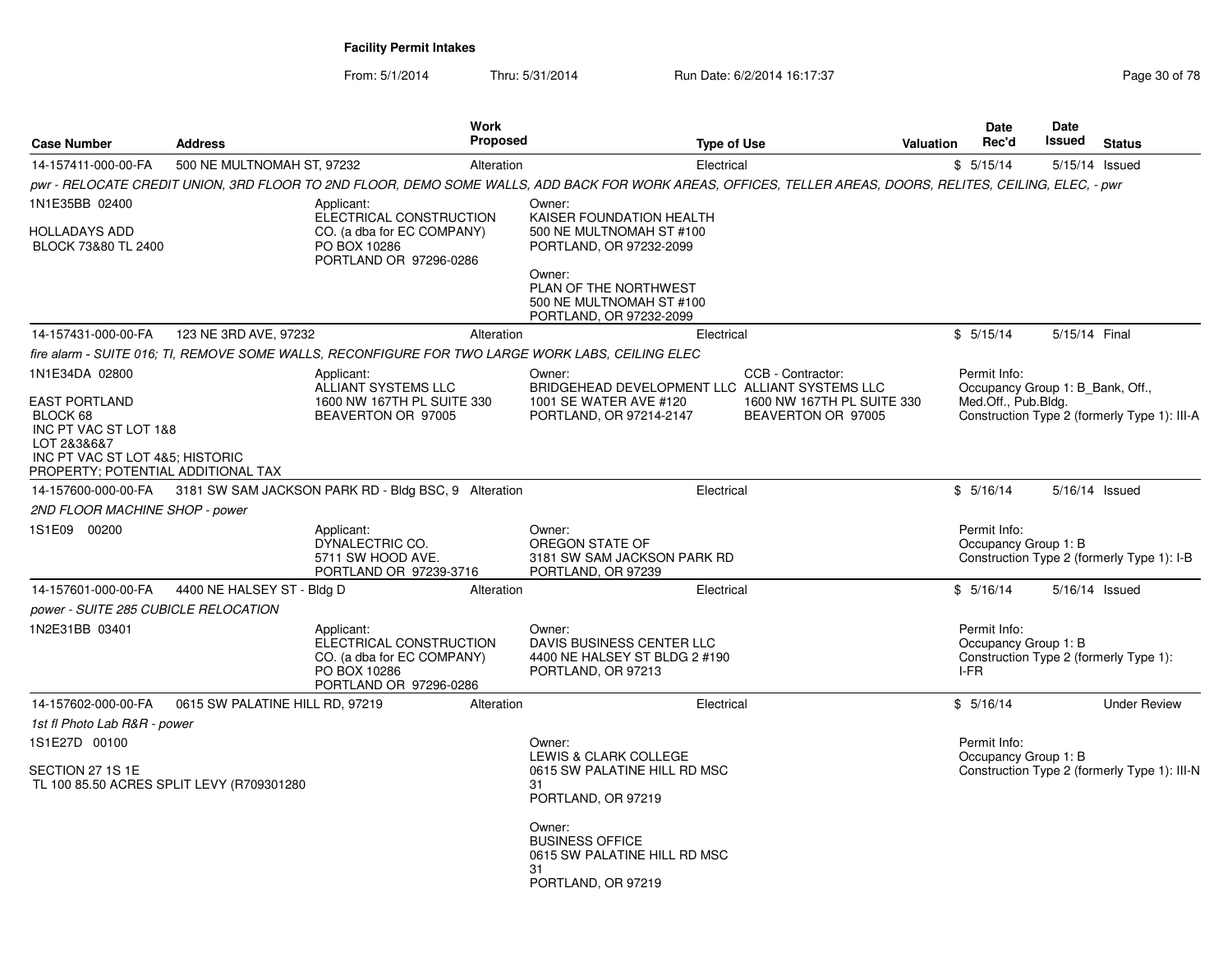From: 5/1/2014Thru: 5/31/2014 Run Date: 6/2/2014 16:17:37 Rege 31 of 78

| <b>Case Number</b>                            | <b>Address</b>                                                                                                                         | <b>Work</b><br><b>Proposed</b> |                                                                                | <b>Type of Use</b> | <b>Valuation</b> | Date<br>Rec'd                        | Date<br>Issued | <b>Status</b>                              |
|-----------------------------------------------|----------------------------------------------------------------------------------------------------------------------------------------|--------------------------------|--------------------------------------------------------------------------------|--------------------|------------------|--------------------------------------|----------------|--------------------------------------------|
| 14-157603-000-00-FA                           | 3181 SW SAM JACKSON PARK RD - Bldg MAC, 9 Alteration<br>RESEARCH STORES - REPLACE ROLL UP DOOR - access control                        |                                |                                                                                | Electrical         |                  | \$5/16/14                            |                | <b>Under Review</b>                        |
| 1S1E09 00200                                  |                                                                                                                                        |                                | Owner:<br>OREGON STATE OF<br>3181 SW SAM JACKSON PARK RD<br>PORTLAND, OR 97239 |                    |                  |                                      |                |                                            |
| 14-157604-000-00-FA                           | 101 SW MAIN ST, 97204                                                                                                                  | Alteration                     |                                                                                | Electrical         |                  | \$5/16/14                            |                | <b>Under Review</b>                        |
| 1S1E03BD 00300                                | power - 11TH & 12TH FLOORS BALL JANIK EXISTING TENANR REMODEL, RECONFIGURE OFFICES, CONFERENCE ROOMS, WORK STATIONS AND RECEPTION AREA |                                | Owner:                                                                         |                    |                  |                                      |                |                                            |
|                                               |                                                                                                                                        |                                | KBSH ONE MAIN PLACE LLC                                                        |                    |                  |                                      |                |                                            |
| <b>PORTLAND</b><br>BLOCK 11<br><b>LOT 1-4</b> |                                                                                                                                        |                                | 14850 QUORUM DR #500<br>DALLAS, TX 75254                                       |                    |                  |                                      |                |                                            |
| LOT 5-8 EXC PT IN STS                         |                                                                                                                                        |                                | Owner:<br><b>DUFF</b><br>14850 QUORUM DR #500<br>DALLAS, TX 75254              |                    |                  |                                      |                |                                            |
|                                               |                                                                                                                                        |                                | Owner:<br>PHELPS LLC<br>14850 QUORUM DR #500<br>DALLAS, TX 75254               |                    |                  |                                      |                |                                            |
| 14-157608-000-00-FA                           | 3181 SW SAM JACKSON PARK RD - Bldg BSC, 9 Alteration                                                                                   |                                |                                                                                | Electrical         |                  | \$5/16/14                            | 5/16/14 Final  |                                            |
| #4560 4-208v twist-loc receptacles - power    |                                                                                                                                        |                                |                                                                                |                    |                  |                                      |                |                                            |
| 1S1E09 00200                                  | Applicant:<br>DYNALECTRIC CO.<br>5711 SW HOOD AVE.<br>PORTLAND OR 97239-3716                                                           |                                | Owner:<br>OREGON STATE OF<br>3181 SW SAM JACKSON PARK RD<br>PORTLAND, OR 97239 |                    |                  | Permit Info:<br>Occupancy Group 1: B |                | Construction Type 2 (formerly Type 1): I-B |
| 14-157617-000-00-FA                           | 3171 SW SAM JACKSON PARK RD, 97201                                                                                                     | Alteration                     |                                                                                | Electrical         |                  | \$5/16/14                            |                | 5/16/14 Issued                             |
| #5207 New wall & Door - power                 |                                                                                                                                        |                                |                                                                                |                    |                  |                                      |                |                                            |
| 1S1E09 00500                                  | Applicant:<br>DYNALECTRIC CO.                                                                                                          |                                | Owner:<br>OREGON STATE OF                                                      |                    |                  |                                      |                |                                            |
| SECTION 09 1S 1E<br>TL 500 7.41 ACRES         | 5711 SW HOOD AVE.<br>PORTLAND OR 97239-3716                                                                                            |                                | 3181 SW SAM JACKSON PARK RD<br>PORTLAND, OR 97239                              |                    |                  |                                      |                |                                            |
| 14-157628-000-00-FA                           | 111 SW 5TH AVE, 97204-3626                                                                                                             | Alteration                     |                                                                                | Electrical         |                  | \$5/16/14                            |                | <b>Under Review</b>                        |
| 42nd fl TI - power                            |                                                                                                                                        |                                |                                                                                |                    |                  |                                      |                |                                            |
| 1N1E34CD 01300                                |                                                                                                                                        |                                |                                                                                |                    |                  | Permit Info:<br>Occupancy Group 1: B |                | Construction Type 2 (formerly Type 1): I-A |
| 14-157641-000-00-FA                           | 1 SW COLUMBIA ST, 97201                                                                                                                | Alteration                     |                                                                                | Electrical         |                  | \$5/16/14                            |                | <b>Under Review</b>                        |
| #430 Spooner & Much PC TI - power             |                                                                                                                                        |                                |                                                                                |                    |                  |                                      |                |                                            |
| 1S1E03BD 01800                                |                                                                                                                                        |                                | Owner:<br><b>UMPQUA PLAZA LLC</b>                                              |                    |                  | Permit Info:<br>Occupancy Group 1: B |                |                                            |
| <b>PORTLAND</b><br>BLOCK 114<br>LOT 1-8       |                                                                                                                                        |                                | 555 CALIFORNIA ST 49TH FL<br>SAN FRANCISCO, CA 94104                           |                    |                  |                                      |                | Construction Type 2 (formerly Type 1): I-B |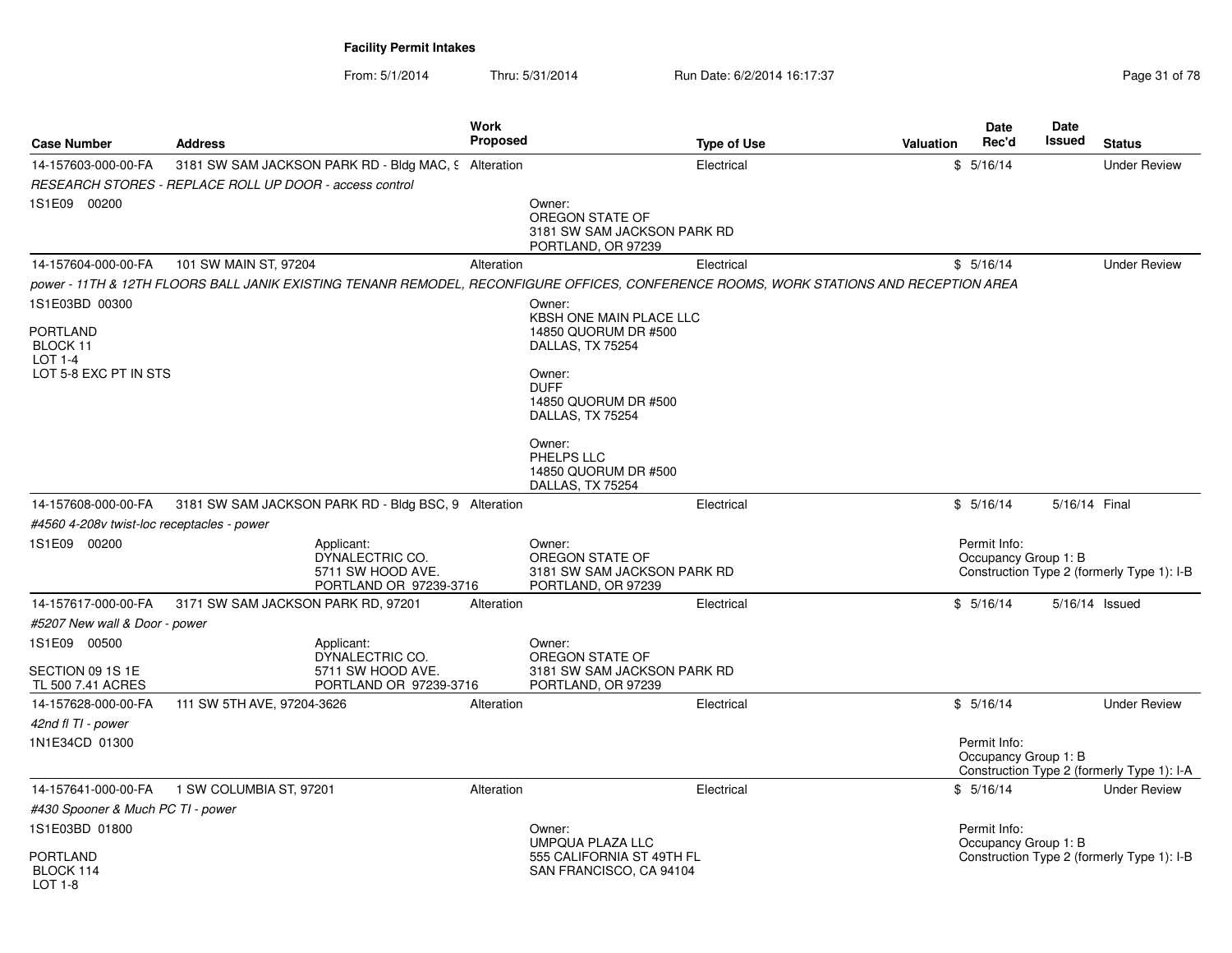From: 5/1/2014

Thru: 5/31/2014 Run Date: 6/2/2014 16:17:37 Rege 32 of 78

| <b>Case Number</b>                                    | Address                                                                                                                                                           | Work<br><b>Proposed</b>                                                        | <b>Type of Use</b>                                         | Valuation | <b>Date</b><br>Rec'd                 | Date<br><b>Issued</b> | <b>Status</b>                                                                      |
|-------------------------------------------------------|-------------------------------------------------------------------------------------------------------------------------------------------------------------------|--------------------------------------------------------------------------------|------------------------------------------------------------|-----------|--------------------------------------|-----------------------|------------------------------------------------------------------------------------|
| 14-157660-000-00-FA                                   | 2201 NE LLOYD BLVD, 97232                                                                                                                                         | Alteration                                                                     | Electrical                                                 |           | \$5/16/14                            |                       | <b>Under Review</b>                                                                |
|                                                       | power - SPACE F207; BRAGANZA; DEMO PRIOR TENANT MATERIAL, DOORWAY, GLASS STORE FRONT; TI FOR NEW TENANT, WALL W/SLIDING DOOR BETWEEN PREP&SALES AREA, SINKS, STEE |                                                                                |                                                            |           |                                      |                       |                                                                                    |
| 1N1E35BA 00101                                        |                                                                                                                                                                   | Owner:<br>CAPREF LLOYD CENTER LLC<br>2201 LLOYD CENTER<br>PORTLAND, OR 97232   |                                                            |           | Permit Info:<br>Station              |                       | Occupancy Group 1: M Store, Service<br>Construction Type 2 (formerly Type 1): II-A |
| 14-157730-000-00-FA                                   | 4400 NE HALSEY ST - Bldg D                                                                                                                                        | Alteration                                                                     | Electrical                                                 |           | \$5/16/14                            |                       | 5/16/14 Issued                                                                     |
|                                                       | power - SUITE 289 - 7.745 SQ FT TI: REMOVE OFFICE PARTITION WALLS & DOORS. RECONFIGURE FOR MORE CUBICLE WORK SPACES                                               |                                                                                |                                                            |           |                                      |                       |                                                                                    |
| 1N2E31BB 03401                                        | Applicant:<br>COCHRAN INC. dba BROADWAY<br><b>ELECTRIC</b><br>7550 SW TECH CENTER DR STE<br>220<br>TIGARD OR 97223-8061                                           | Owner:<br>PORTLAND, OR 97213                                                   | DAVIS BUSINESS CENTER LLC<br>4400 NE HALSEY ST BLDG 2 #190 | I-FR      | Permit Info:<br>Occupancy Group 1: B |                       | Construction Type 2 (formerly Type 1):                                             |
| 14-158010-000-00-FA                                   | 1210 NW COUCH ST, 97209                                                                                                                                           | Alteration                                                                     | Electrical                                                 |           | \$5/16/14                            |                       | 5/16/14 Final                                                                      |
|                                                       | Whole Foods remodel - power monitoring equipment                                                                                                                  |                                                                                |                                                            |           |                                      |                       |                                                                                    |
| 1N1E33DA 05000                                        | Applicant:<br>WYTEK CONTROLS, INC.<br>19255 SW TETON AVE.<br>PO BOX 2510<br>TUALATIN OR 97062-2510                                                                | Owner:<br>SPF BREWERY BLOCKS LLC<br>351 NW 12TH AVE<br>PORTLAND, OR 97209-2905 |                                                            | I-FR      | Permit Info:<br>Occupancy Group 1: B |                       | Construction Type 2 (formerly Type 1):                                             |
| 14-158290-000-00-FA                                   | 3181 SW SAM JACKSON PARK RD - Bldg DCH, 9 Alteration                                                                                                              |                                                                                | Electrical                                                 |           | \$5/19/14                            | 5/19/14 Final         |                                                                                    |
|                                                       | New receptacle outlet inside door at DCH Dock 14 - power                                                                                                          |                                                                                |                                                            |           |                                      |                       |                                                                                    |
| 1S1E09 00200                                          | Applicant:<br>DYNALECTRIC CO.<br>5711 SW HOOD AVE.<br>PORTLAND OR 97239-3716                                                                                      | Owner:<br>OREGON STATE OF<br>PORTLAND, OR 97239                                | 3181 SW SAM JACKSON PARK RD                                |           |                                      |                       |                                                                                    |
| 14-158352-000-00-FA                                   | 3171 SW SAM JACKSON PARK RD, 97201                                                                                                                                | Alteration                                                                     | Electrical                                                 |           | \$5/19/14                            |                       | 5/19/14 Final                                                                      |
| #1110 TV Receptacle - power                           |                                                                                                                                                                   |                                                                                |                                                            |           |                                      |                       |                                                                                    |
| 1S1E09 00500<br>SECTION 09 1S 1E<br>TL 500 7.41 ACRES | Applicant:<br>DYNALECTRIC CO.<br>5711 SW HOOD AVE.<br>PORTLAND OR 97239-3716                                                                                      | Owner:<br>OREGON STATE OF<br>PORTLAND, OR 97239                                | 3181 SW SAM JACKSON PARK RD                                |           |                                      |                       |                                                                                    |
| 14-158517-000-00-FA                                   | 1300 SW 6TH AVE, 97201                                                                                                                                            | Alteration                                                                     | Electrical                                                 |           | \$5/19/14                            |                       | 5/20/14 Issued                                                                     |
|                                                       | fire alarm - MAIN LEVEL EXPAND EXERCISE AREA WITH NEW 2208 SQ FT HIGH INTENSITY TRAINING (H.I.T.) AREA WITH SEPARATE SHOWERS & LOCKER AREA                        |                                                                                |                                                            |           |                                      |                       |                                                                                    |
| 1S1E03BC 01900                                        | Applicant:                                                                                                                                                        | Owner:                                                                         |                                                            |           | Permit Info:                         |                       |                                                                                    |
| PORTLAND<br>BLOCK 166<br>LOT 1-8                      | ACTION TECHNOLOGY SYSTEMS<br>LLC.<br>835 SE 17TH AVE.<br>PORTLAND OR 97214                                                                                        | ERICKSON REALTY LTD<br>BEAVERTON, OR 97005                                     | 4900 SW GRIFFITH DR STE 133                                | I-FR      | Occupancy Group 1: B                 |                       | Construction Type 2 (formerly Type 1):                                             |
| 14-158548-000-00-FA                                   | 1015 NW 22ND AVE, 97210                                                                                                                                           | Alteration                                                                     | Electrical                                                 |           | \$5/19/14                            |                       | <b>Under Review</b>                                                                |
|                                                       | power - BOILER REPLACEMENT PROJECT, REPLACE 3 BOILERS WITH FULL REDUNDANCY, NEW FUEL TANKS IN NEW LOCATION, NEW FUEL PUMP ROOM LOCATED IN MECH ROOM, REMOVE OL    |                                                                                |                                                            |           |                                      |                       |                                                                                    |
| 1N1E33BA 07800                                        |                                                                                                                                                                   | Owner:                                                                         | <b>GOOD SAMARITAN HOSPITAL</b>                             |           |                                      |                       |                                                                                    |
| <b>COUCHS ADD</b><br>TL 7800 BLOCK 304                |                                                                                                                                                                   | 1919 NW LOVEJOY ST<br>PORTLAND, OR 97209                                       |                                                            |           |                                      |                       |                                                                                    |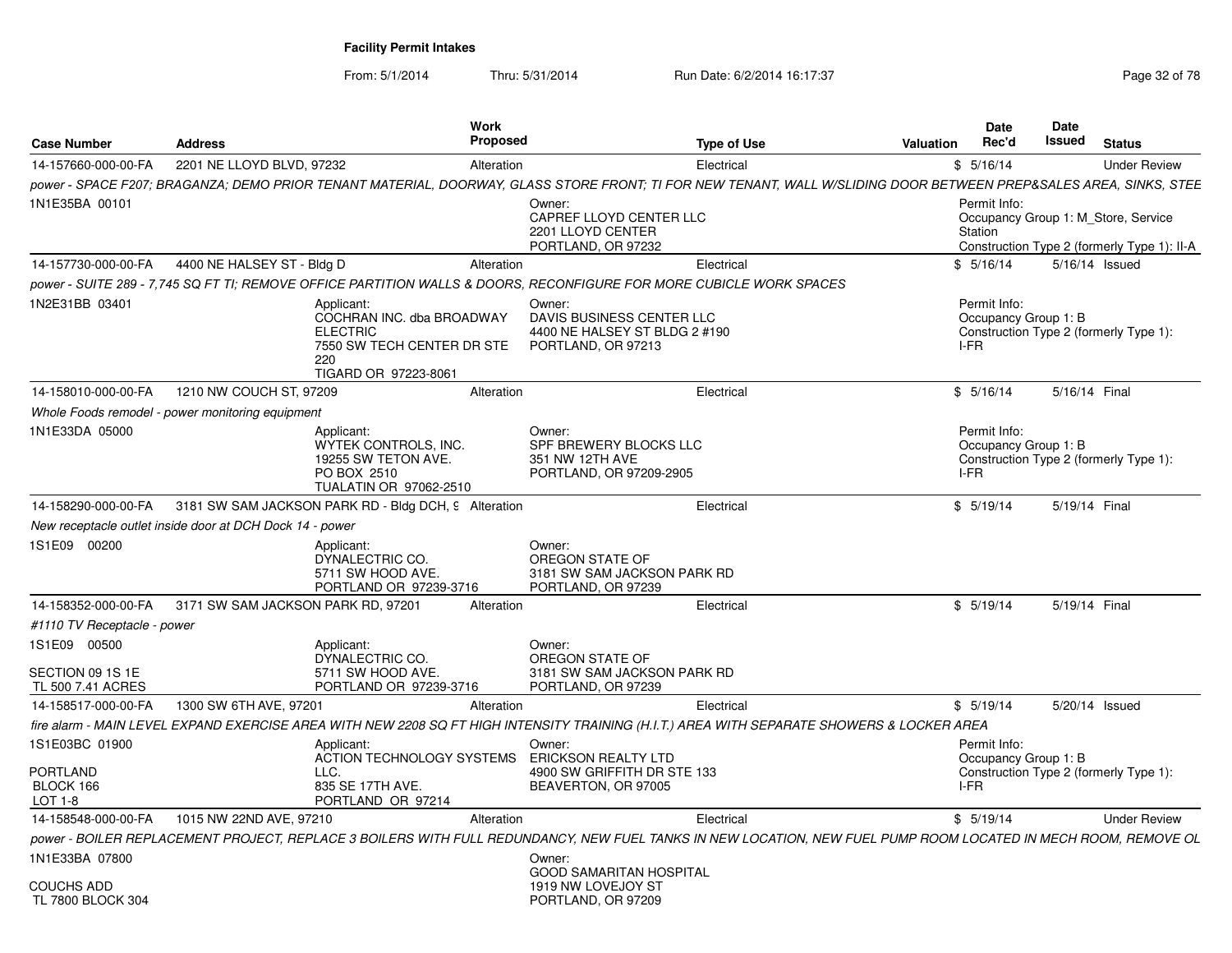From: 5/1/2014Thru: 5/31/2014 Run Date: 6/2/2014 16:17:37 Rege 33 of 78

| <b>Case Number</b>                                                                                                                                | <b>Address</b>              | Work<br><b>Proposed</b>                                                                  |                                                                                            | <b>Type of Use</b>                                                                                                                                                  | Valuation | <b>Date</b><br>Rec'd                                    | <b>Date</b><br>Issued | <b>Status</b>                                                                   |
|---------------------------------------------------------------------------------------------------------------------------------------------------|-----------------------------|------------------------------------------------------------------------------------------|--------------------------------------------------------------------------------------------|---------------------------------------------------------------------------------------------------------------------------------------------------------------------|-----------|---------------------------------------------------------|-----------------------|---------------------------------------------------------------------------------|
| 14-158622-000-00-FA                                                                                                                               | 1900 SW SALMON ST, 97205    | Alteration                                                                               |                                                                                            | Electrical                                                                                                                                                          |           | \$5/19/14                                               |                       | 5/19/14 Under Inspection                                                        |
| Fire Pump Upgrade - power                                                                                                                         |                             |                                                                                          |                                                                                            |                                                                                                                                                                     |           |                                                         |                       |                                                                                 |
| 1N1E33CD 09200                                                                                                                                    |                             | Applicant:<br>TICE ELECTRIC CO.<br>5405 N Lagoon Ave.<br>PORTLAND OR 97217-7637          | Owner:<br>MULTNOMAH ATHLETIC CLUB<br>1849 SW SALMON ST<br>PORTLAND, OR 97205-1726          |                                                                                                                                                                     |           | Permit Info:<br>General                                 |                       | Occupancy Group 1: A-3 Assembly -<br>Construction Type 2 (formerly Type 1): I-A |
| 14-158795-000-00-FA                                                                                                                               | 123 NE 3RD AVE, 97232       | Alteration                                                                               |                                                                                            | Electrical                                                                                                                                                          |           | \$5/19/14                                               | 5/19/14 Issued        |                                                                                 |
|                                                                                                                                                   |                             |                                                                                          |                                                                                            | UPPER AND LOWER FLOOR; NEW WALL FOR OFFICE, BREAKROOM, CONFERENCE ROOM, PHONES, NEW STAIR AND GUARDRAIL BETWEEN FLOORS, GAS FIREPLACE, DOORS, RELITES, OPEN         |           |                                                         |                       |                                                                                 |
| 1N1E34DA 02800                                                                                                                                    |                             | Applicant:                                                                               | Owner:                                                                                     | CCB - Contractor:                                                                                                                                                   |           | Permit Info:                                            |                       |                                                                                 |
| <b>EAST PORTLAND</b><br>BLOCK 68<br>INC PT VAC ST LOT 1&8<br>LOT 2&3&6&7<br>INC PT VAC ST LOT 4&5; HISTORIC<br>PROPERTY; POTENTIAL ADDITIONAL TAX |                             | DBA WRIGHT 1 ELECTRIC and<br>THREE PHASE ELECTRIC<br>5618 SE 135TH<br>PORTLAND OR 97236  | 1001 SE WATER AVE #120<br>PORTLAND, OR 97214-2147                                          | BRIDGEHEAD DEVELOPMENT LLC DBA WRIGHT 1 ELECTRIC and<br>THREE PHASE ELECTRIC<br>5618 SE 135TH<br>PORTLAND OR 97236                                                  |           | Occupancy Group 1: B Bank, Off.,<br>Med.Off., Pub.Bldg. |                       | Construction Type 2 (formerly Type 1): III-A                                    |
| 14-158801-000-00-FA                                                                                                                               | 123 NE 3RD AVE, 97232       | Alteration                                                                               |                                                                                            | Electrical                                                                                                                                                          |           | \$5/19/14                                               |                       | 5/19/14 Under Inspection                                                        |
|                                                                                                                                                   |                             |                                                                                          |                                                                                            | fire alarm wiring - TI, UPPER AND LOWER FLOOR; NEW WALL FOR OFFICE, BREAKROOM, CONFERENCE ROOM, PHONES, NEW STAIR AND GUARDRAIL BETWEEN FLOORS, GAS FIREPLACE, DOO. |           |                                                         |                       |                                                                                 |
| 1N1E34DA 02800                                                                                                                                    |                             | Applicant:<br>POINT MONITOR CORP                                                         | Owner:                                                                                     | CCB - Contractor:<br>BRIDGEHEAD DEVELOPMENT LLC POINT MONITOR CORP                                                                                                  |           | Permit Info:<br>Occupancy Group 1: B Bank, Off.,        |                       |                                                                                 |
| <b>EAST PORTLAND</b><br>BLOCK 68<br>INC PT VAC ST LOT 1&8<br>LOT 2&3&6&7<br>INC PT VAC ST LOT 4&5; HISTORIC<br>PROPERTY; POTENTIAL ADDITIONAL TAX |                             | 5863 lakeview blvd<br>lake oswego or 97035                                               | 1001 SE WATER AVE #120<br>PORTLAND, OR 97214-2147                                          | 5863 lakeview blvd<br>lake oswego or 97035                                                                                                                          |           | Med.Off., Pub.Bldg.                                     |                       | Construction Type 2 (formerly Type 1): III-A                                    |
| 14-159183-000-00-FA                                                                                                                               | 100 SW MAIN ST, 97204       | Alteration                                                                               |                                                                                            | Electrical                                                                                                                                                          |           | \$5/20/14                                               | 5/20/14 Final         |                                                                                 |
|                                                                                                                                                   |                             |                                                                                          |                                                                                            | hvac - 13TH & 16TH FLOOR INTERFACE. DEMO OF WALLS, DOORS, CASEWORK AND FINISHES. NEW WALLS, DOORS, RE-LITES, ELECTRICAL, LIGHTING AND CASEWORK                      |           |                                                         |                       |                                                                                 |
| 1S1E03BD 00600<br><b>PORTLAND</b><br>BLOCK 10<br>LOT 1 EXC PT IN STS<br>LOT 2-8 EXC PT IN ST                                                      |                             | Applicant:<br>ALLIANT SYSTEMS LLC.<br>1600 NW 167TH PL, SUITE 330<br>BEAVERTON, OR 97005 | Owner:<br>AAT OREGON OFFICE I LLC<br>11455 EL CAMINO REAL #200<br>SAN DIEGO, CA 92130-2047 |                                                                                                                                                                     |           |                                                         |                       |                                                                                 |
| 14-159294-000-00-FA                                                                                                                               | 15311 NE AIRPORT WAY, 97230 | Alteration                                                                               |                                                                                            | Electrical                                                                                                                                                          |           | \$5/20/14                                               |                       | 5/20/14 Under Inspection                                                        |
|                                                                                                                                                   |                             |                                                                                          |                                                                                            | power - DEMO PORTION OF WAREHOUSE OFFICES, ADD NEW OFFICE, DOORS, RELITES, NEW WALL SEPARATING OFFICE/WAREHOUSE, REMOVE DEMISING WALL, ADD EXTERIOR CONCRETE I      |           |                                                         |                       |                                                                                 |
| 1N2E24 01400                                                                                                                                      |                             | Applicant:<br><b>ERTELL ELECTRIC.</b><br><b>PO BOX 279</b><br>FOREST GROVE OR 97116-0279 | Owner:<br>PROLOGIS TLF (PORTLAND) LLC<br>851 SW 6TH AVE #1200<br>PORTLAND, OR 97204        |                                                                                                                                                                     |           |                                                         |                       |                                                                                 |
| 14-159445-000-00-FA                                                                                                                               |                             | 3181 SW SAM JACKSON PARK RD - Bldg DCH, 9 Alteration                                     |                                                                                            | Electrical                                                                                                                                                          |           | \$5/21/14                                               | 5/21/14 Final         |                                                                                 |
| Decon room 208v Receptacle outlet - power                                                                                                         |                             |                                                                                          |                                                                                            |                                                                                                                                                                     |           |                                                         |                       |                                                                                 |
| 1S1E09 00200                                                                                                                                      |                             | Applicant:<br>DYNALECTRIC CO.<br>5711 SW HOOD AVE.<br>PORTLAND OR 97239-3716             | Owner:<br>OREGON STATE OF<br>3181 SW SAM JACKSON PARK RD<br>PORTLAND, OR 97239             |                                                                                                                                                                     |           |                                                         |                       |                                                                                 |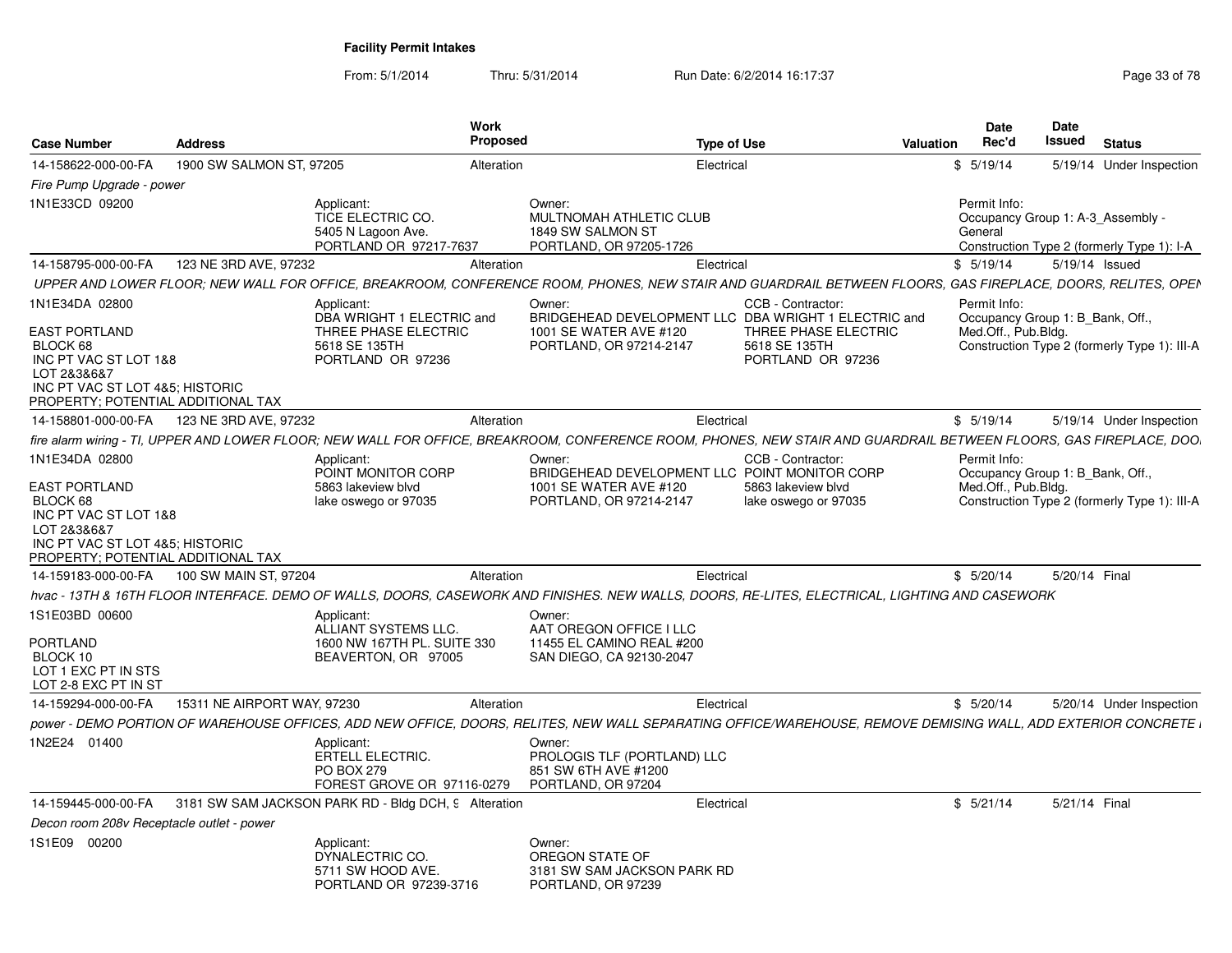From: 5/1/2014Thru: 5/31/2014 Run Date: 6/2/2014 16:17:37 Rege 34 of 78

| <b>Case Number</b>                                            | <b>Address</b>                      | Work                                                                                                                                                                 | <b>Proposed</b>                                                                                | <b>Type of Use</b> | Valuation | <b>Date</b><br>Rec'd                         | Date<br>Issued | <b>Status</b>                               |
|---------------------------------------------------------------|-------------------------------------|----------------------------------------------------------------------------------------------------------------------------------------------------------------------|------------------------------------------------------------------------------------------------|--------------------|-----------|----------------------------------------------|----------------|---------------------------------------------|
| 14-159456-000-00-FA                                           | 3171 SW SAM JACKSON PARK RD, 97201  |                                                                                                                                                                      |                                                                                                |                    |           | \$5/21/14                                    | 5/21/14 Final  |                                             |
|                                                               |                                     | Alteration                                                                                                                                                           |                                                                                                | Electrical         |           |                                              |                |                                             |
| 4th fl surgery Neptune receptacle - power<br>1S1E09 00500     |                                     | Applicant:                                                                                                                                                           | Owner:                                                                                         |                    |           |                                              |                |                                             |
| SECTION 09 1S 1E<br>TL 500 7.41 ACRES                         |                                     | DYNALECTRIC CO.<br>5711 SW HOOD AVE.<br>PORTLAND OR 97239-3716                                                                                                       | OREGON STATE OF<br>3181 SW SAM JACKSON PARK RD<br>PORTLAND, OR 97239                           |                    |           |                                              |                |                                             |
| 14-159459-000-00-FA                                           | 3171 SW SAM JACKSON PARK RD, 97201  |                                                                                                                                                                      | Alteration                                                                                     | Electrical         |           | \$5/21/14                                    | 5/21/14 Final  |                                             |
| 4th fl surgery Omni Cell quad receptacle                      |                                     |                                                                                                                                                                      |                                                                                                |                    |           |                                              |                |                                             |
| 1S1E09 00500                                                  |                                     | Applicant:                                                                                                                                                           | Owner:                                                                                         |                    |           |                                              |                |                                             |
| SECTION 09 1S 1E<br>TL 500 7.41 ACRES                         |                                     | DYNALECTRIC CO.<br>5711 SW HOOD AVE.<br>PORTLAND OR 97239-3716                                                                                                       | OREGON STATE OF<br>3181 SW SAM JACKSON PARK RD<br>PORTLAND, OR 97239                           |                    |           |                                              |                |                                             |
| 14-159463-000-00-FA                                           |                                     | 3181 SW SAM JACKSON PARK RD - Bldg BSC, 9 Alteration                                                                                                                 |                                                                                                | Electrical         |           | \$5/21/14                                    | 5/21/14 Final  |                                             |
| #3368, 3331, 7361 receptacle outlets - power                  |                                     |                                                                                                                                                                      |                                                                                                |                    |           |                                              |                |                                             |
| 1S1E09 00200                                                  |                                     | Applicant:<br>DYNALECTRIC CO.<br>5711 SW HOOD AVE.<br>PORTLAND OR 97239-3716                                                                                         | Owner:<br>OREGON STATE OF<br>3181 SW SAM JACKSON PARK RD<br>PORTLAND, OR 97239                 |                    |           | Permit Info:<br>Occupancy Group 1: B         |                | Construction Type 2 (formerly Type 1): I-B  |
| 14-159747-000-00-FA                                           | 720 SW WASHINGTON ST, 97205         | Alteration                                                                                                                                                           |                                                                                                | Electrical         |           | \$5/21/14                                    |                | 5/21/14 Issued                              |
|                                                               |                                     | voice/data - SUITE750; REMOVE SOME PARTITION WALLS AT SW END, ADD BACK FOR OFFICES, BREAK ROOM, CONFERENCE ROOM, CONSULTATION ROOMS, OPEN OFFICE, CEILING, ELEC, PLI |                                                                                                |                    |           |                                              |                |                                             |
| 1N1E34CC 06600<br><b>PORTLAND</b><br>BLOCK 213<br>LOT 1&2&7&8 |                                     | Applicant:<br>HATFIELD COMMUNICATIONS<br>LLC.<br>P.O. BOX 83825<br>PORTLAND OR 97283-0825                                                                            | Owner:<br><b>GPO MORGAN LLC</b><br>522 SW 5TH AVE #1105<br>PORTLAND, OR 97204                  |                    |           |                                              |                |                                             |
| 14-159781-000-00-FA                                           | 1650 NW NAITO PKY - Unit 304, 97209 | Alteration                                                                                                                                                           |                                                                                                | Electrical         |           | \$5/21/14                                    | 5/21/14 Final  |                                             |
|                                                               |                                     | voice/data - 3RD FLOOR LEGACY CLINICAL INFORMATION/TRAINING CENTER COMPLETE 14.377 SQ FT REMODEL OF EXISTING TENANT. REMOVE EXISTING WALLS AND RECONFIGURE OFFICE S  |                                                                                                |                    |           |                                              |                |                                             |
| 1N1E28DD 00400<br><b>WATSONS ADD</b><br>LOT 1-10 TL 400       |                                     | Applicant:<br>SERVICE COMMUNICATIONS INC.<br>4120 SE INTERNATIONAL WAY<br>SUITE A-109<br>MILWAUKIE, OR 97222                                                         | Owner:<br>THE REALTY ASSOCIATES<br>1301 DOVE ST #860<br>NEWPORT BEACH, CA 92660                |                    |           | Permit Info:<br>Occupancy Group 1: B<br>I-FR |                | Construction Type 2 (formerly Type 1):      |
|                                                               |                                     |                                                                                                                                                                      | Owner:<br>FUND IX LP<br>1301 DOVE ST #860<br>NEWPORT BEACH, CA 92660                           |                    |           |                                              |                |                                             |
| 14-160078-000-00-FA                                           | 514 SW 6TH AVE, 97204               | Alteration                                                                                                                                                           |                                                                                                | Electrical         |           | \$5/22/14                                    |                | 5/22/14 Under Inspection                    |
|                                                               |                                     | voice/data - 2ND FLOOR, REMOVE WALLS, DOORS, RELITES, STAIRS, RECONFIGURE TO ADD MULTIPLE OFFICES, CONFERENCE ROOM, BREAKROOM, IT ROOM, ELEC, PLBG, FINISHES         |                                                                                                |                    |           |                                              |                |                                             |
| 1N1E34CC 07800<br>PORTLAND<br>LOT 7 BLOCK 174                 |                                     | Applicant:<br>HATFIELD COMMUNICATIONS<br>LLC.<br>P.O. BOX 83825<br>PORTLAND OR 97283-0825                                                                            | Owner:<br><b>BANK OF CALIFORNIA</b><br>121 SW MORRISON ST #200<br>PORTLAND, OR 97204<br>Owner: |                    |           | Permit Info:<br>Occupancy Group 1: B         |                | Construction Type 2 (formerly Type 1): II-B |
|                                                               |                                     |                                                                                                                                                                      | <b>EXCHANGE BUILDING</b><br>121 SW MORRISON ST #200<br>PORTLAND, OR 97204                      |                    |           |                                              |                |                                             |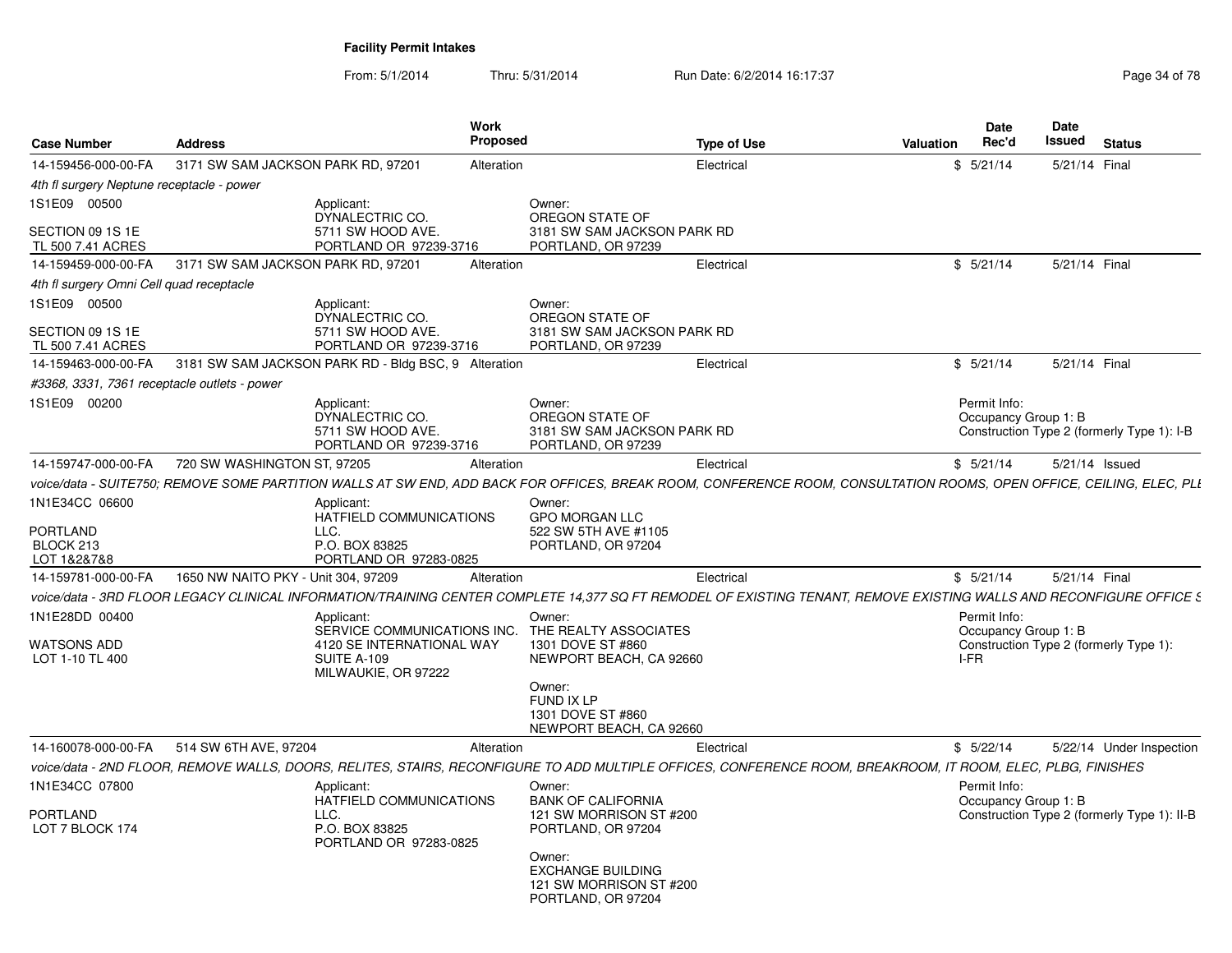From: 5/1/2014Thru: 5/31/2014 Run Date: 6/2/2014 16:17:37 Rege 35 of 78

| <b>Case Number</b>                                                                                               | <b>Address</b>                                           | <b>Work</b><br><b>Proposed</b>                                                                                                                               |                                                                                                                                                                                  | <b>Type of Use</b> | <b>Valuation</b> | Date<br>Rec'd                                                           | Date<br>Issued | <b>Status</b>                               |
|------------------------------------------------------------------------------------------------------------------|----------------------------------------------------------|--------------------------------------------------------------------------------------------------------------------------------------------------------------|----------------------------------------------------------------------------------------------------------------------------------------------------------------------------------|--------------------|------------------|-------------------------------------------------------------------------|----------------|---------------------------------------------|
| 14-160190-000-00-FA                                                                                              | 530 SW 5TH AVE, 97204                                    | Alteration                                                                                                                                                   |                                                                                                                                                                                  | Electrical         |                  | \$5/22/14                                                               | 5/22/14 Issued |                                             |
|                                                                                                                  |                                                          | voice/data - SUITE 900 RALLY MARKETING 2728 SQ FT NEW TENANT REMODEL, NEW WALLS FOR OFFICES, CONFERENCE ROOM, BREAK & SERVER ROOMS                           |                                                                                                                                                                                  |                    |                  |                                                                         |                |                                             |
| 1N1E34CD 09600<br><b>PORTLAND</b><br>BLOCK 63<br>LOT 5&6<br><b>HISTORIC PROPERTY</b><br>POTENTIAL ADDITIONAL TAX |                                                          | Applicant:<br>HATFIELD COMMUNICATIONS<br>LLC.<br>P.O. BOX 83825<br>PORTLAND OR 97283-0825                                                                    | Owner:<br>RGOF YEON BUILDING LLC<br>551 FIFTH AVE 23RD FLOOR<br>NEW YORK, NY 10176                                                                                               |                    |                  | Permit Info:<br>Occupancy Group 1: B Bank, Off.,<br>Med.Off., Pub.Bldg. |                |                                             |
| 14-160585-000-00-FA                                                                                              | 514 SW 6TH AVE, 97204                                    | Alteration                                                                                                                                                   |                                                                                                                                                                                  | Electrical         |                  | \$5/23/14                                                               | 5/23/14 Issued |                                             |
|                                                                                                                  |                                                          | fire alarm - 2ND FLOOR, REMOVE WALLS, DOORS, RELITES, STAIRS, RECONFIGURE TO ADD MULTIPLE OFFICES, CONFERENCE ROOM, BREAKROOM, IT ROOM, ELEC, PLBG, FINISHES |                                                                                                                                                                                  |                    |                  |                                                                         |                |                                             |
| 1N1E34CC 07800<br>PORTLAND<br>LOT 7 BLOCK 174                                                                    |                                                          | Applicant:<br>POINT MONITOR CORP.<br>5863 LAKEVIEW BLVD #100<br>LAKE OSWEGO, OR 97035-7058                                                                   | Owner:<br><b>BANK OF CALIFORNIA</b><br>121 SW MORRISON ST #200<br>PORTLAND, OR 97204<br>Owner:<br><b>EXCHANGE BUILDING</b><br>121 SW MORRISON ST #200<br>PORTLAND, OR 97204      |                    |                  | Permit Info:<br>Occupancy Group 1: B                                    |                | Construction Type 2 (formerly Type 1): II-B |
| 14-160588-000-00-FA                                                                                              | 1211 SW 5TH AVE, 97204                                   | Alteration                                                                                                                                                   |                                                                                                                                                                                  | Electrical         |                  | \$5/23/14                                                               | 5/23/14 Issued |                                             |
|                                                                                                                  |                                                          | power UPS - 10TH & 11TH FLOOR PERKINS TI COMPLETE OFFICE REMODEL AND EXPANSION W/STAIR BETWEEN FLOORS - Install new UPS and Panel                            |                                                                                                                                                                                  |                    |                  |                                                                         |                |                                             |
| 1S1E03BC 00900<br><b>PORTLAND</b><br>BLOCK 167<br><b>LOT 1-8</b>                                                 |                                                          | Applicant:<br>COCHRAN INC. dba BROADWAY<br><b>ELECTRIC</b><br>7550 SW TECH CENTER DR STE<br>220<br>TIGARD OR 97223-8061                                      | Owner:<br>PACWEST CENTER LLC<br>1211 SW 5TH AVE #2230<br>PORTLAND, OR 97204                                                                                                      |                    |                  |                                                                         |                |                                             |
| 14-160653-000-00-FA                                                                                              | 100 SW MAIN ST, 97204                                    | Alteration                                                                                                                                                   |                                                                                                                                                                                  | Electrical         |                  | \$5/23/14                                                               | 5/23/14 Issued |                                             |
|                                                                                                                  |                                                          | power - 5TH FLOOR DEA TENANT - ADD INLINE BOOSTER EXHAUST FAN                                                                                                |                                                                                                                                                                                  |                    |                  |                                                                         |                |                                             |
| 1S1E03BD 00600<br><b>PORTLAND</b><br>BLOCK 10<br>LOT 1 EXC PT IN STS<br>LOT 2-8 EXC PT IN ST                     |                                                          | Applicant:<br>CAPITOL ELECTRIC CO INC.<br>11401 NE MARX ST.<br>PORTLAND OR 97220-1041                                                                        | Owner:<br>AAT OREGON OFFICE I LLC<br>11455 EL CAMINO REAL #200<br>SAN DIEGO, CA 92130-2047                                                                                       |                    |                  |                                                                         |                |                                             |
| 14-160658-000-00-FA                                                                                              | 4805 NE GLISAN ST, 97213                                 | Alteration                                                                                                                                                   |                                                                                                                                                                                  | Electrical         |                  | \$5/23/14                                                               | 5/23/14 Issued |                                             |
|                                                                                                                  | power - J-WING 6TH FLOOR SF-4 CHILLED WATER COIL UPGRADE |                                                                                                                                                              |                                                                                                                                                                                  |                    |                  |                                                                         |                |                                             |
| 1N2E31BD 04100<br>SECTION 31 1N 2E<br>TL 4100 9.54 ACRES                                                         |                                                          | Applicant:<br>OREGON ELECTRIC<br>CONSTRUCTION INC. /DBA<br>OREGON ELECTRIC GROUP.<br>1709 SE 3RD AVE.<br>PORTLAND OR 97214-4547                              | Owner:<br>PROVIDENCE HEALTH<br>4400 NE HALSEY ST BLDG 2 #190<br>PORTLAND, OR 97213-1545<br>Owner:<br>SERVICES-OREGON<br>4400 NE HALSEY ST BLDG 2 #190<br>PORTLAND, OR 97213-1545 |                    |                  |                                                                         |                |                                             |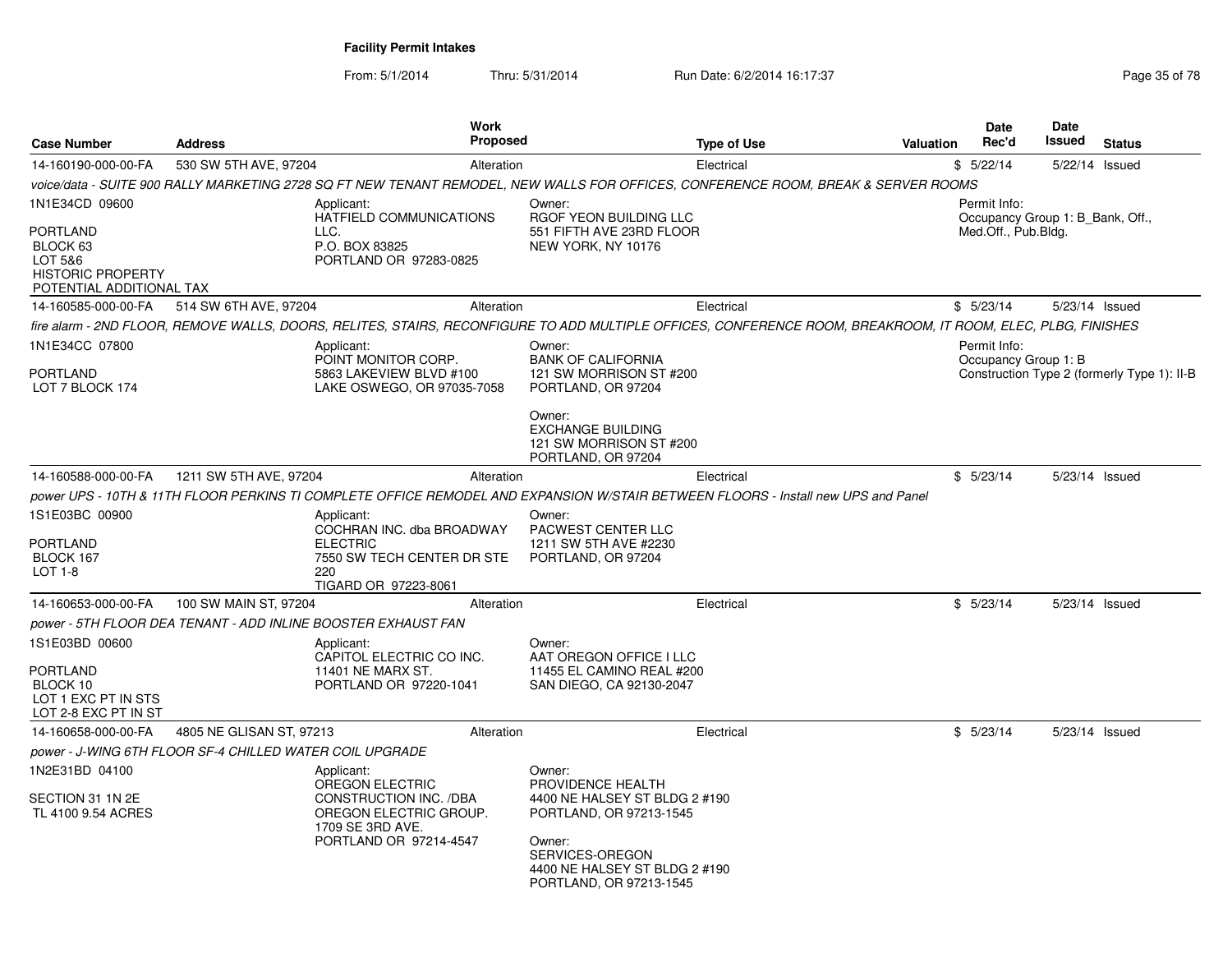From: 5/1/2014Thru: 5/31/2014 Run Date: 6/2/2014 16:17:37 Research 2010 178

| <b>Case Number</b>                      | <b>Address</b>                  | Work<br>Proposed                                                             |                                                                                                       | <b>Type of Use</b> | Valuation | <b>Date</b><br>Rec'd                   | Date<br>Issued | <b>Status</b>                              |
|-----------------------------------------|---------------------------------|------------------------------------------------------------------------------|-------------------------------------------------------------------------------------------------------|--------------------|-----------|----------------------------------------|----------------|--------------------------------------------|
| 14-160962-000-00-FA                     | 1022 SW SALMON ST, 97205        | Alteration                                                                   |                                                                                                       | Electrical         |           | \$5/23/14                              | 5/23/14 Final  |                                            |
| power/voice/data - NEW WORK STATIONS    |                                 |                                                                              |                                                                                                       |                    |           |                                        |                |                                            |
| 1S1E04AA 02700                          |                                 | Applicant:<br>COCHRAN INC. dba BROADWAY                                      | Owner:<br>1022 SW SALMON LLC                                                                          |                    |           | Permit Info:<br>Occupancy Group 1: B   |                |                                            |
| <b>PORTLAND</b><br>BLOCK 248<br>LOT 7&8 |                                 | <b>ELECTRIC</b><br>7550 SW TECH CENTER DR STE<br>220<br>TIGARD OR 97223-8061 | 1121 SW SALMON ST<br>PORTLAND, OR 97205                                                               |                    |           | $II-1HR$                               |                | Construction Type 2 (formerly Type 1):     |
| 14-160967-000-00-FA                     | 840 SW GAINES ST, 97201         | Alteration                                                                   |                                                                                                       | Electrical         |           | \$5/23/14                              | 5/23/14 Final  |                                            |
| #151 Receptacle outlets - power         |                                 |                                                                              |                                                                                                       |                    |           |                                        |                |                                            |
| 1S1E09DB 03200                          |                                 | Applicant:<br>DYNALECTRIC CO.                                                | Owner:<br>OREGON STATE OF                                                                             |                    |           |                                        |                |                                            |
| SECTION 09 1S 1E<br>TL 3200 1.63 ACRES  |                                 | 5711 SW HOOD AVE.<br>PORTLAND OR 97239-3716                                  | (U OF O MEDICAL SCHOOL STATE<br><b>HIGHWAY</b><br>SALEM, OR 97310-0001                                |                    |           |                                        |                |                                            |
| 14-160974-000-00-FA                     | 808 SW CAMPUS DR, 97201         | Alteration                                                                   |                                                                                                       | Electrical         |           | \$5/23/14                              | 5/23/14 Final  |                                            |
| #7178 receptacle outlet - power         |                                 |                                                                              |                                                                                                       |                    |           |                                        |                |                                            |
| 1S1E09 00600                            |                                 | Applicant:<br>DYNALECTRIC CO.<br>5711 SW HOOD AVE.<br>PORTLAND OR 97239-3716 | Owner:<br>OREGON STATE OF(MEDICAL<br><b>DEPT</b><br>3181 SW SAM JACKSON PARK RD<br>PORTLAND, OR 97239 |                    |           |                                        |                |                                            |
| 14-160981-000-00-FA                     | 3375 SW TERWILLIGER BLVD, 97201 | Alteration                                                                   |                                                                                                       | Electrical         |           | \$5/23/14                              | 5/23/14 Final  |                                            |
| #2130 Break Room receptacles - power    |                                 |                                                                              |                                                                                                       |                    |           |                                        |                |                                            |
| 1S1E09 00200                            |                                 | Applicant:<br>DYNALECTRIC CO.<br>5711 SW HOOD AVE.<br>PORTLAND OR 97239-3716 | Owner:<br>OREGON STATE OF<br>3181 SW SAM JACKSON PARK RD<br>PORTLAND, OR 97239                        |                    |           | Permit Info:<br>Occupancy Group 1: B   |                | Construction Type 2 (formerly Type 1): I-A |
| 14-160990-000-00-FA                     |                                 | 3181 SW SAM JACKSON PARK RD - Bldg OPC, 9 Alteration                         |                                                                                                       | Electrical         |           | \$5/23/14                              | 5/23/14 Final  |                                            |
| #3326 SJH remodel - power               |                                 |                                                                              |                                                                                                       |                    |           |                                        |                |                                            |
| 1S1E09 00200                            |                                 | Applicant:<br>DYNALECTRIC CO.<br>5711 SW HOOD AVE.<br>PORTLAND OR 97239-3716 | Owner:<br>OREGON STATE OF<br>3181 SW SAM JACKSON PARK RD<br>PORTLAND, OR 97239                        |                    |           | Permit Info:<br>Occupancy Group 1: I-2 |                | Construction Type 2 (formerly Type 1): I-A |
| 14-161207-000-00-FA                     | 1 SW COLUMBIA ST, 97201         | Alteration                                                                   |                                                                                                       | Electrical         |           | \$5/27/14                              | 5/27/14 Issued |                                            |
| #430 Spooner & Much PC TI - voice/data  |                                 |                                                                              |                                                                                                       |                    |           |                                        |                |                                            |
| 1S1E03BD 01800                          |                                 | Applicant:<br><b>CAPITOL DATA &amp;</b>                                      | Owner:<br><b>UMPQUA PLAZA LLC</b>                                                                     |                    |           | Permit Info:<br>Occupancy Group 1: B   |                |                                            |
| <b>PORTLAND</b><br>BLOCK 114<br>LOT 1-8 |                                 | COMMUNICATIONS INC.<br>11401 NE MARX ST.<br>PORTLAND, OR 97220-1041          | 555 CALIFORNIA ST 49TH FL<br>SAN FRANCISCO, CA 94104                                                  |                    |           |                                        |                | Construction Type 2 (formerly Type 1): I-B |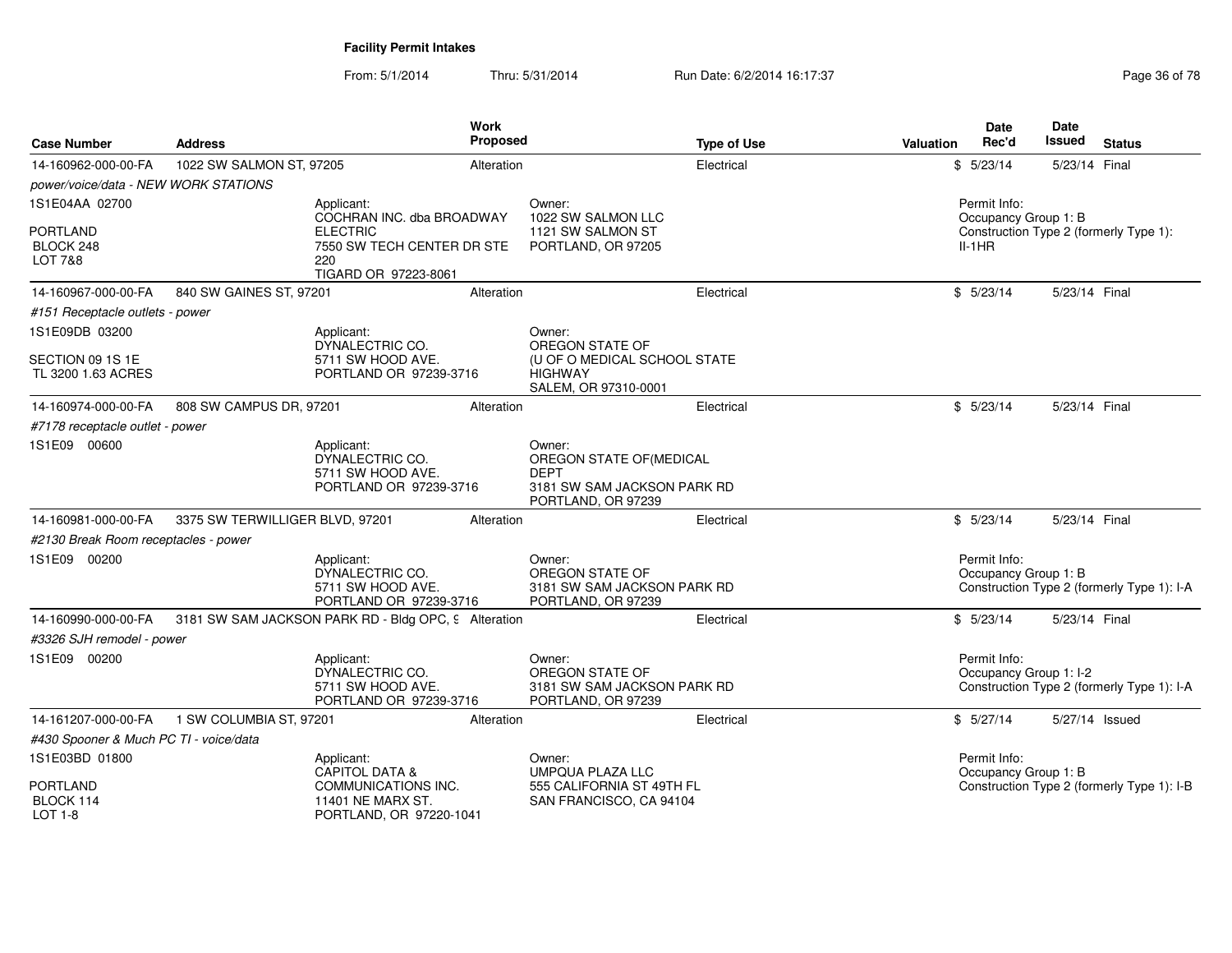From: 5/1/2014Thru: 5/31/2014 Run Date: 6/2/2014 16:17:37 Rege 37 of 78

| <b>Case Number</b>                                                                                             | <b>Address</b>               | Work<br>Proposed                                                                                                        |                                                                                                                                                                                     | <b>Type of Use</b>                                                                                                                                                  | Valuation | <b>Date</b><br>Rec'd                         | Date<br>Issued | <b>Status</b>                              |
|----------------------------------------------------------------------------------------------------------------|------------------------------|-------------------------------------------------------------------------------------------------------------------------|-------------------------------------------------------------------------------------------------------------------------------------------------------------------------------------|---------------------------------------------------------------------------------------------------------------------------------------------------------------------|-----------|----------------------------------------------|----------------|--------------------------------------------|
| 14-161335-000-00-FA                                                                                            | 729 NE OREGON ST, 97232      | Alteration                                                                                                              |                                                                                                                                                                                     | Electrical                                                                                                                                                          |           | \$5/27/14                                    |                | <b>Under Review</b>                        |
|                                                                                                                |                              |                                                                                                                         |                                                                                                                                                                                     | power - SUITE 102 ABLE MAINTENANCE REMODEL AND NEW DEMISING WALL TO SEPARATE SPACE INTO A SMALLER SUITE AND A VACANT SUITE                                          |           |                                              |                |                                            |
| 1N1E35BC 01600                                                                                                 |                              |                                                                                                                         | Owner:                                                                                                                                                                              |                                                                                                                                                                     |           |                                              |                |                                            |
| HOLLADAYS ADD<br>BLOCK 90<br>INC PT VAC ST LOT 5 EXC PT IN ST<br>INC PT VAC ST LOT 6-7<br>INC PT VAC STS LOT 8 |                              |                                                                                                                         | AAT LLOYD DISTRICT LLC<br>11455 EL CAMINO REAL #200<br>SAN DIEGO, CA 92130-2047                                                                                                     |                                                                                                                                                                     |           |                                              |                |                                            |
| 14-161538-000-00-FA                                                                                            | 5050 NE HOYT ST, 97213       | Alteration                                                                                                              |                                                                                                                                                                                     | Electrical                                                                                                                                                          |           | \$5/27/14                                    |                | <b>Under Review</b>                        |
|                                                                                                                |                              |                                                                                                                         |                                                                                                                                                                                     | voice/data - SUITE 230: COMPLETE DEMO. REMOVE ALL WALLS. DOORS. FIXTURES. RECONFIGURE FOR NEW OFFICES. EXAM ROOMS. RESTROOMS. RECEPTION AREAS. STORAGE. DOORS. RE   |           |                                              |                |                                            |
| 1N2E31BD 03800<br><b>CENTER ADD</b><br>BLOCK <sub>3</sub><br>LOT 1-7 INC PT VAC ST<br>LOT 20-26 EXC PT IN ST   |                              |                                                                                                                         | Owner:<br>PROVIDENCE HEALTH<br>4400 NE HALSEY ST BLDG 2 #190<br>PORTLAND, OR 97213-1545<br>Owner:<br>SERVICES-OREGON<br>4400 NE HALSEY ST BLDG 2 #190<br>PORTLAND, OR 97213-1545    |                                                                                                                                                                     |           | Permit Info:<br>Occupancy Group 1: B<br>I-FR |                | Construction Type 2 (formerly Type 1):     |
| 14-161635-000-00-FA                                                                                            | 1100 SW 6TH AVE, 97204       | Alteration                                                                                                              |                                                                                                                                                                                     | Electrical                                                                                                                                                          |           | \$5/27/14                                    | 5/27/14 Final  |                                            |
| 12th fl Remodel - access control                                                                               |                              |                                                                                                                         |                                                                                                                                                                                     |                                                                                                                                                                     |           |                                              |                |                                            |
| 1S1E03BB 00700                                                                                                 |                              | Applicant:                                                                                                              | Owner:                                                                                                                                                                              |                                                                                                                                                                     |           | Permit Info:                                 |                |                                            |
| PORTLAND<br>BLOCK 168<br>LOT 1-8 TL 700                                                                        |                              | ARONSON SECURITY GROUP INC. STANDARD INSURANCE CO<br>8089 SW CIRRUS DR.<br>BEAVERTON OR 97008-5989                      | <b>PO BOX 711</b><br>PORTLAND, OR 97204                                                                                                                                             |                                                                                                                                                                     |           | Occupancy Group 1: B<br>I-FR                 |                | Construction Type 2 (formerly Type 1):     |
| 14-161818-000-00-FA                                                                                            | 825 NE MULTNOMAH ST - Unit   | Alteration                                                                                                              |                                                                                                                                                                                     | Electrical                                                                                                                                                          |           | \$5/28/14                                    | 5/28/14 Issued |                                            |
|                                                                                                                |                              |                                                                                                                         |                                                                                                                                                                                     | access - 13TH & 14TH FLOORS. FAMILY CARE: REMOVE ALL PARTITIONS. DOORS. FIXTURES. FLOORING. RECONFIGURE WALLS. DOORS. FOR OFFICES. RECEPTION. CONFERENCE ROOM. LOUI |           |                                              |                |                                            |
| 1N1E35BB 90002                                                                                                 |                              | Applicant:<br>PROTEC INC.                                                                                               | Owner:<br>PACIFICORP                                                                                                                                                                |                                                                                                                                                                     |           |                                              |                |                                            |
| LLOYD CENTER TOWER CONDOMINIUM<br>LOT <sub>1</sub><br><b>DEPT OF REVENUE</b>                                   |                              | 720 NE FLANDERS ST.<br>PORTLAND OR 97232-2763                                                                           | 700 NE MULTNOMAH ST 7TH FLR<br>PORTLAND, OR 97232                                                                                                                                   |                                                                                                                                                                     |           |                                              |                |                                            |
| 14-161974-000-00-FA                                                                                            | 3500 N INTERSTATE AVE, 97227 | Alteration                                                                                                              |                                                                                                                                                                                     | Electrical                                                                                                                                                          |           | \$5/28/14                                    | 5/28/14 Issued |                                            |
|                                                                                                                |                              | Kaiser INT - Cabling to support VOIP conversion throughout building - voice/data                                        |                                                                                                                                                                                     |                                                                                                                                                                     |           |                                              |                |                                            |
| 1N1E22CC 12100                                                                                                 |                              | Applicant:<br>COCHRAN INC. dba BROADWAY<br><b>ELECTRIC</b><br>7550 SW TECH CENTER DR STE<br>220<br>TIGARD OR 97223-8061 | Owner:<br>KAISER FOUNDATION HEALTH<br>500 NE MULTNOMAH ST #100<br>PORTLAND, OR 97232-2099<br>Owner:<br>PLAN OF THE NORTHWEST<br>500 NE MULTNOMAH ST #100<br>PORTLAND, OR 97232-2099 |                                                                                                                                                                     |           | Permit Info:<br>Occupancy Group 1: I-2       |                | Construction Type 2 (formerly Type 1): I-A |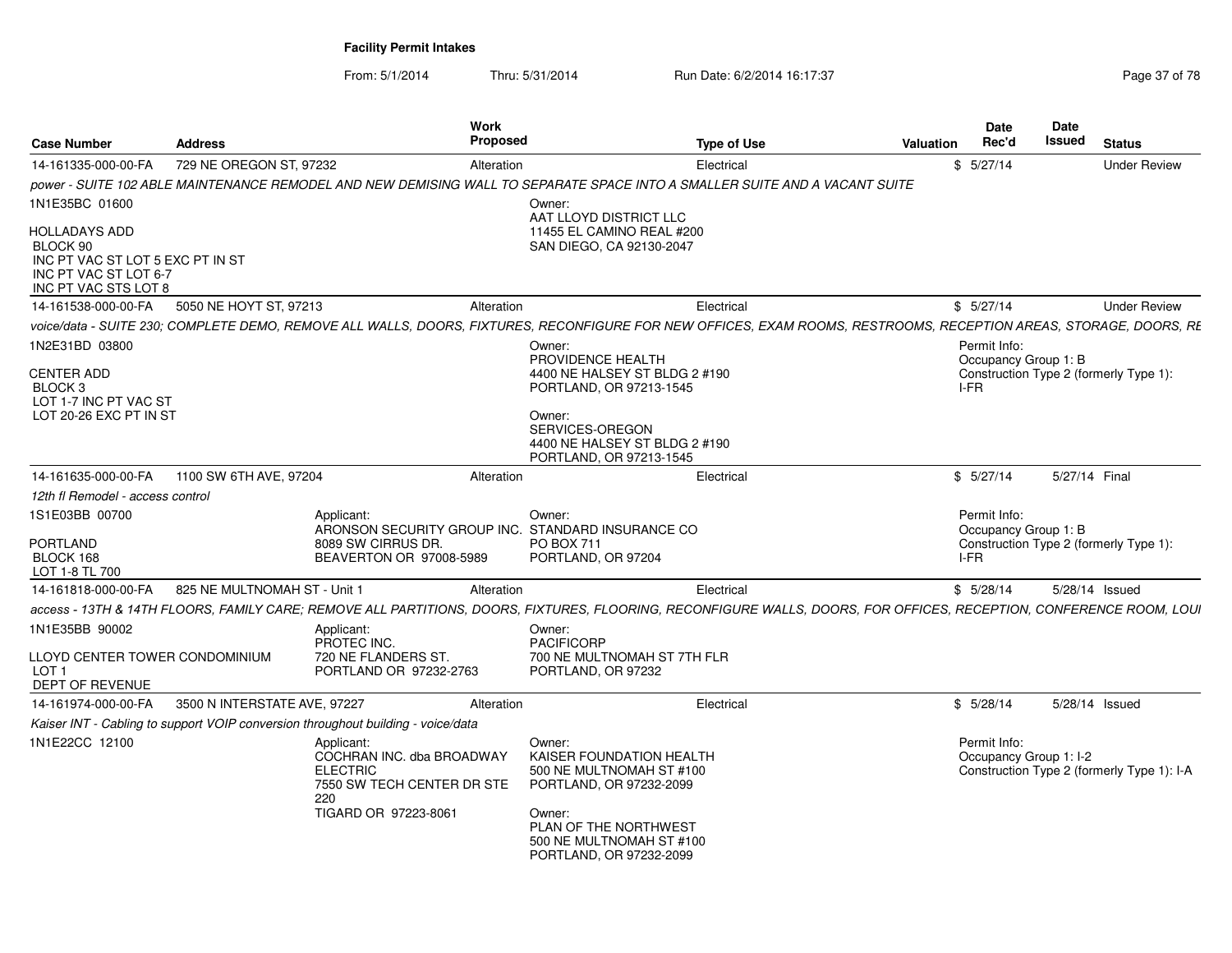From: 5/1/2014Thru: 5/31/2014 Run Date: 6/2/2014 16:17:37 Rege 38 of 78

| <b>Case Number</b>                                          | Address                                                              | <b>Work</b><br>Proposed                                                                |                                                                                            | <b>Type of Use</b> | <b>Valuation</b> | <b>Date</b><br>Rec'd                   | Date<br>Issued                                   | <b>Status</b>                               |
|-------------------------------------------------------------|----------------------------------------------------------------------|----------------------------------------------------------------------------------------|--------------------------------------------------------------------------------------------|--------------------|------------------|----------------------------------------|--------------------------------------------------|---------------------------------------------|
| 14-161985-000-00-FA                                         | 4380 SW MACADAM AVE, 97201                                           | Alteration                                                                             |                                                                                            | Electrical         |                  | \$5/28/14                              | 5/28/14 Final                                    |                                             |
|                                                             | #560 Alpine Mortgage - Cat 6 cabling from MPOE to suite - voice/data |                                                                                        |                                                                                            |                    |                  |                                        |                                                  |                                             |
| 1S1E10DC 00800<br>SECTION 10 1S 1E                          |                                                                      | Applicant:<br>COCHRAN INC. dba BROADWAY<br><b>ELECTRIC</b>                             | Owner:<br><b>RIVER FORUM LLC</b><br>235 MONTGOMERY ST FL 16                                |                    |                  | Permit Info:<br>Occupancy Group 1: B   |                                                  | Construction Type 2 (formerly Type 1): II-A |
| TL 800 3.18 ACRES<br>DEFERRAL-POTENTIAL ADDITIONAL TAX      |                                                                      | 7550 SW TECH CENTER DR STE<br>220<br>TIGARD OR 97223-8061                              | SAN FRANCISCO, CA 94104                                                                    |                    |                  |                                        |                                                  |                                             |
| 14-162140-000-00-FA                                         | 507 NE 47TH AVE, 97213                                               | Alteration                                                                             |                                                                                            | Electrical         |                  | \$5/28/14                              | 5/28/14 Issued                                   |                                             |
| power - 507 Medical Office Bldg. Suite 102                  |                                                                      |                                                                                        |                                                                                            |                    |                  |                                        |                                                  |                                             |
| 1N2E31BC 06200                                              |                                                                      | Applicant:<br>COCHRAN INC. dba BROADWAY                                                | Owner:<br>PROVIDENCE HEALTH                                                                |                    |                  |                                        |                                                  |                                             |
| <b>MAPLE HILL PL</b><br><b>BLOCK1</b><br>LOT $6-8$          |                                                                      | <b>ELECTRIC</b><br>7550 SW TECH CENTER DR STE<br>220                                   | 4400 NE HALSEY ST BLDG 2 #190<br>PORTLAND, OR 97213-1545                                   |                    |                  |                                        |                                                  |                                             |
|                                                             |                                                                      | TIGARD OR 97223-8061                                                                   | Owner:<br>SERVICES-OREGON<br>4400 NE HALSEY ST BLDG 2 #190<br>PORTLAND, OR 97213-1545      |                    |                  |                                        |                                                  |                                             |
| 14-162151-000-00-FA                                         |                                                                      | 3181 SW SAM JACKSON PARK RD - Bldg OHS, 9 Alteration                                   |                                                                                            | Electrical         |                  | \$5/28/14                              | 5/28/14 Issued                                   |                                             |
|                                                             | 2ND FL SOUTH RESPIRATION THERAPY REPL AIR HANDLER - power            |                                                                                        |                                                                                            |                    |                  |                                        |                                                  |                                             |
| 1S1E09 00200                                                |                                                                      | Applicant:<br>DYNALECTRIC CO.<br>5711 SW HOOD AVE.<br>PORTLAND OR 97239-3716           | Owner:<br>OREGON STATE OF<br>3181 SW SAM JACKSON PARK RD<br>PORTLAND, OR 97239             |                    |                  | Permit Info:<br>Occupancy Group 1: I-2 |                                                  | Construction Type 2 (formerly Type 1): I-A  |
| 14-162170-000-00-FA                                         | 921 SW 6TH AVE, 97205                                                | Alteration                                                                             |                                                                                            | Electrical         |                  | \$5/28/14                              | 5/28/14 Issued                                   |                                             |
|                                                             |                                                                      | power - MECHANICAL ROOM - REMOVE AND REPLACE AIR HANDLERS 5, 6 & 7PR#91213/AIR HANDLER |                                                                                            |                    |                  |                                        |                                                  |                                             |
| 1S1E03BB 02300<br><b>PORTLAND</b><br>BLOCK 181<br>$LOT 1-8$ |                                                                      | Applicant:<br>RITE WAY ELECTRIC INC<br>2904 3 LKS RD<br>ALBANY, OR 97321               | Owner:<br><b>WALTON PORTLAND HOLDINGS</b><br>900 N MICHIGAN AVE #1900<br>CHICAGO, IL 60611 |                    |                  |                                        |                                                  |                                             |
|                                                             |                                                                      |                                                                                        | Owner:<br>VI LLC<br>900 N MICHIGAN AVE #1900<br>CHICAGO, IL 60611                          |                    |                  |                                        |                                                  |                                             |
| 14-162188-000-00-FA                                         | 111 SW 5TH AVE, 97204-3626                                           | Alteration                                                                             |                                                                                            | Electrical         |                  | \$5/28/14                              |                                                  | <b>Under Review</b>                         |
| T-18 On Fulfillment TI - power                              |                                                                      |                                                                                        |                                                                                            |                    |                  |                                        |                                                  |                                             |
| 1N1E34CD 01300                                              |                                                                      |                                                                                        |                                                                                            |                    |                  | Permit Info:                           | $\sim$ $\sim$ $\sim$ $\sim$ $\sim$ $\sim$ $\sim$ |                                             |

Occupancy Group 1: B Construction Type 2 (formerly Type 1): I-A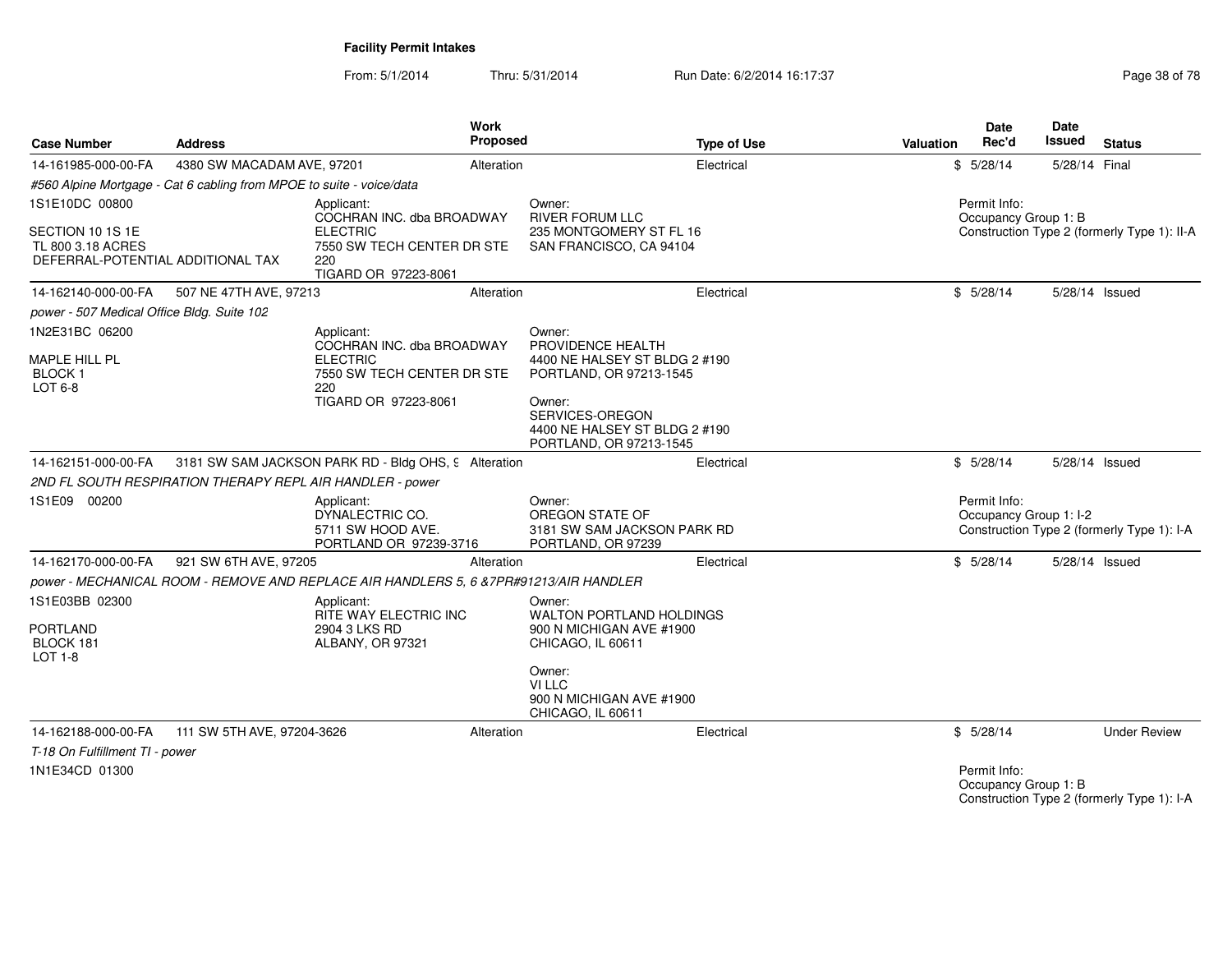From: 5/1/2014Thru: 5/31/2014 Run Date: 6/2/2014 16:17:37 Rege 39 of 78

|                                                       |                                 |                                                                                                         | Work       |                                                                                            |                    |           | Date                 | Date                                                                                                                                                              |
|-------------------------------------------------------|---------------------------------|---------------------------------------------------------------------------------------------------------|------------|--------------------------------------------------------------------------------------------|--------------------|-----------|----------------------|-------------------------------------------------------------------------------------------------------------------------------------------------------------------|
| <b>Case Number</b>                                    | <b>Address</b>                  |                                                                                                         | Proposed   |                                                                                            | <b>Type of Use</b> | Valuation | Rec'd                | Issued<br>Status                                                                                                                                                  |
| 14-162193-000-00-FA                                   | 3505 SW US VETERANS HOSPITAL RD |                                                                                                         | Alteration |                                                                                            | Electrical         |           | \$5/28/14            | 5/28/14 Issued                                                                                                                                                    |
| 5TH FL NEW CEILING - power                            |                                 |                                                                                                         |            |                                                                                            |                    |           |                      |                                                                                                                                                                   |
| 1S1E09 00200 A1                                       |                                 | Applicant:<br>DYNALECTRIC CO.<br>5711 SW HOOD AVE.<br>PORTLAND OR 97239-3716                            |            | Owner:<br>OREGON STATE OF(LEASED<br>3181 SW SAM JACKSON PARK RD<br>PORTLAND, OR 97239-3098 |                    |           |                      |                                                                                                                                                                   |
|                                                       |                                 |                                                                                                         |            | Owner:<br>OHSU - SPACE PLANNING<br>3181 SW SAM JACKSON PARK RD<br>PORTLAND, OR 97239-3098  |                    |           |                      |                                                                                                                                                                   |
|                                                       |                                 |                                                                                                         |            | Owner:<br><b>MGMT</b><br>3181 SW SAM JACKSON PARK RD<br>PORTLAND, OR 97239-3098            |                    |           |                      |                                                                                                                                                                   |
|                                                       |                                 |                                                                                                         |            | Owner:<br>MAIL STOP PP22E<br>3181 SW SAM JACKSON PARK RD<br>PORTLAND, OR 97239-3098        |                    |           |                      |                                                                                                                                                                   |
| 14-162414-000-00-FA 4650 SW MACADAM AVE, 97201        |                                 |                                                                                                         | Alteration |                                                                                            | Electrical         |           | \$5/29/14            | 5/29/14 Issued                                                                                                                                                    |
|                                                       |                                 |                                                                                                         |            |                                                                                            |                    |           |                      | telecom - PRECISION CASTPARTS - WORK 2ND,3RD,4TH FLOOR; MOST WORK ON 2ND FLR, PARTITION WALL REMOVAL, DOORS, ADD BACK TO CREATE HALLWAY, OFFICES, CONFERENCE ROOM |
| 1S1E15BA 00900                                        |                                 | Applicant:                                                                                              |            | Owner:                                                                                     |                    |           | Permit Info:         |                                                                                                                                                                   |
| SECTION 15 1S 1E<br>TL 900 1.00 ACRES                 |                                 | STONER ELECTRIC. INC.<br>1904 SE OCHOCO ST.<br>MILWAUKIE OR 97222-7315                                  |            | PCC JOHNS LANDING LLC<br>4650 SW MACADAM AVE #440<br>PORTLAND, OR 97239-4262               |                    |           | Occupancy Group 1: B | Construction Type 2 (formerly Type 1): II-A                                                                                                                       |
| 14-162415-000-00-FA                                   | 705 N KILLINGSWORTH ST, 97217   |                                                                                                         | Alteration |                                                                                            | Electrical         |           | \$5/29/14            | 5/30/14 Issued                                                                                                                                                    |
|                                                       |                                 | power - JH CLASSROOM REMODEL, REMOVE, PATCH & REPAIR WALLS & FLOORS, PARTIAL SUSPENDED ACT GRID CEILING |            |                                                                                            |                    |           |                      |                                                                                                                                                                   |
| 1N1E15CD 12300                                        |                                 | Applicant:                                                                                              |            | Owner:                                                                                     |                    |           | Permit Info:         |                                                                                                                                                                   |
| <b>WEST PIEDMONT</b>                                  |                                 | ONEILL ELECTRIC INC.<br>4444 SE 27TH AVE                                                                |            | PORTLAND COMMUNITY<br><b>COLLEGE DIST</b>                                                  |                    |           | Occupancy Group 1: B | Construction Type 2 (formerly Type 1): II-B                                                                                                                       |
| BLOCK <sub>3</sub><br>LOT 10-16<br>E 77' OF LOT 17&18 |                                 | PORTLAND OR 97202-3608                                                                                  |            | PO BOX 6119<br>ALOHA, OR 97007-0119                                                        |                    |           |                      |                                                                                                                                                                   |
|                                                       |                                 |                                                                                                         |            | Owner:<br>PROCUREMENT AND RISK SVCS<br>PO BOX 6119<br>ALOHA, OR 97007-0119                 |                    |           |                      |                                                                                                                                                                   |
| 14-162824-000-00-FA 501 N DIXON ST, 97227             |                                 |                                                                                                         | Alteration |                                                                                            | Electrical         |           | \$5/29/14            | 5/29/14 Issued                                                                                                                                                    |
|                                                       |                                 |                                                                                                         |            |                                                                                            |                    |           |                      | power - REPLACE 4 EVAPORATORS - REPAIR DRIVE-IN FREEZER - DISCONNECT POWER TO FREEZER, INSALL NEW, INSTALL SECTION OF SEF-REGULATING HEAT TRACE FOR NEW EVAPORATC |
|                                                       |                                 |                                                                                                         |            | Owner:                                                                                     |                    |           |                      |                                                                                                                                                                   |
| 1N1E27DC 06600                                        |                                 | Applicant:<br>FIVE STAR ELECTRIC INC.                                                                   |            | SCHOOL DISTRICT NO 1 (LEASED                                                               |                    |           |                      |                                                                                                                                                                   |
| ELIZABETH IRVINGS ADD                                 |                                 | 756 SW BAILEY AVE                                                                                       |            | PO BOX 3107                                                                                |                    |           |                      |                                                                                                                                                                   |
| <b>BLOCK 18 TL 6600</b>                               |                                 | HILLSBORO OR 97123                                                                                      |            | PORTLAND, OR 97208-3107                                                                    |                    |           |                      |                                                                                                                                                                   |
|                                                       |                                 |                                                                                                         |            | Owner:<br>MULTNOMAH COUNTY<br>PO BOX 3107                                                  |                    |           |                      |                                                                                                                                                                   |
|                                                       |                                 |                                                                                                         |            | PORTLAND, OR 97208-3107                                                                    |                    |           |                      |                                                                                                                                                                   |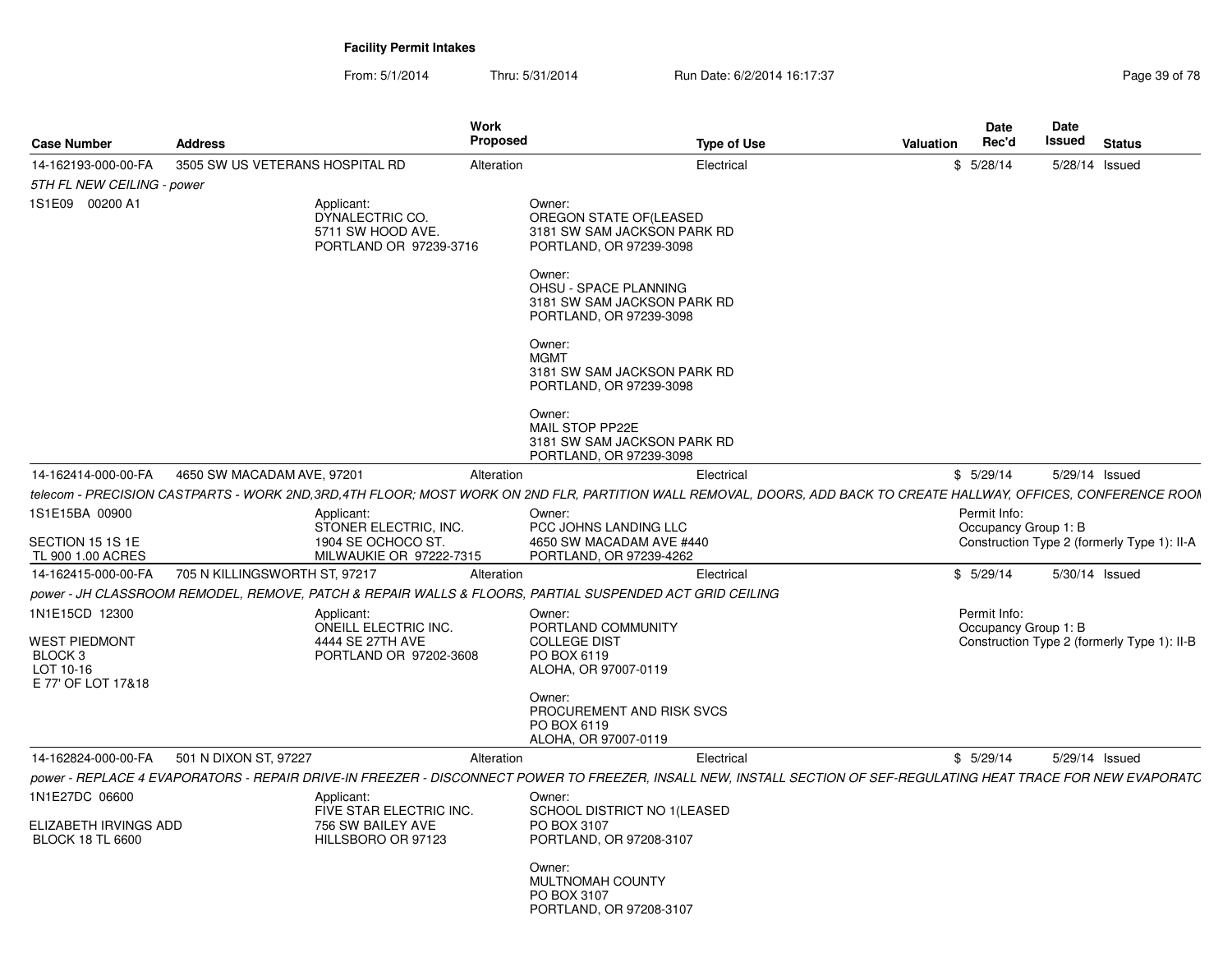| <b>Case Number</b>                                                                                                                                                  | <b>Address</b>                | Work<br>Proposed                                                                                      | <b>Type of Use</b>                                                                                                                                                                                                                                                                                                                                                                                                    | <b>Valuation</b> | <b>Date</b><br>Rec'd                                                    | <b>Date</b><br>Issued | <b>Status</b>                                |
|---------------------------------------------------------------------------------------------------------------------------------------------------------------------|-------------------------------|-------------------------------------------------------------------------------------------------------|-----------------------------------------------------------------------------------------------------------------------------------------------------------------------------------------------------------------------------------------------------------------------------------------------------------------------------------------------------------------------------------------------------------------------|------------------|-------------------------------------------------------------------------|-----------------------|----------------------------------------------|
| 14-162829-000-00-FA                                                                                                                                                 | 26 SW SALMON ST, 97204        | Alteration                                                                                            | Electrical                                                                                                                                                                                                                                                                                                                                                                                                            |                  | \$5/29/14                                                               |                       | 5/29/14 Under Inspection                     |
|                                                                                                                                                                     |                               |                                                                                                       | power, fire alarm- 4TH FLOOR TI; NEW CLERESTORY WALLS, NEW GLASS WALLS, OPERABLE WALL, DOORS, RELITES FOR NEW OFFICES, CONFERENCE ROOMS, TRAINING, BREAKROOM, CEILII                                                                                                                                                                                                                                                  |                  |                                                                         |                       |                                              |
| 1S1E03BD 00200                                                                                                                                                      |                               | Applicant:<br>OREGON ELECTRIC                                                                         | Owner:<br>IEH PORTLAND LLC                                                                                                                                                                                                                                                                                                                                                                                            |                  |                                                                         |                       |                                              |
| PORTLAND<br>BLOCK 6<br>LOT 1-8                                                                                                                                      |                               | <b>CONSTRUCTION INC. /DBA</b><br>OREGON ELECTRIC GROUP.<br>1709 SE 3RD AVE.<br>PORTLAND OR 97214-4547 | 121 SW SALMON ST 1WTC0402<br>PORTLAND, OR 97204-2901                                                                                                                                                                                                                                                                                                                                                                  |                  |                                                                         |                       |                                              |
| 14-162868-000-00-FA                                                                                                                                                 | 26 SW SALMON ST, 97204        | Alteration                                                                                            | Electrical                                                                                                                                                                                                                                                                                                                                                                                                            |                  | \$5/29/14                                                               |                       | 5/29/14 Issued                               |
| voice/data - Issue Christenson - voice/data                                                                                                                         |                               |                                                                                                       |                                                                                                                                                                                                                                                                                                                                                                                                                       |                  |                                                                         |                       |                                              |
| 1S1E03BD 00200                                                                                                                                                      |                               | Applicant:<br>CHRISTENSON ELECTRIC INC.                                                               | Owner:<br><b>IEH PORTLAND LLC</b>                                                                                                                                                                                                                                                                                                                                                                                     |                  |                                                                         |                       |                                              |
| <b>PORTLAND</b><br>BLOCK 6<br>LOT 1-8                                                                                                                               |                               | 111 SW COLUMBIA ST. STE 480<br>PORTLAND OR 97201-5838                                                 | 121 SW SALMON ST 1WTC0402<br>PORTLAND, OR 97204-2901                                                                                                                                                                                                                                                                                                                                                                  |                  |                                                                         |                       |                                              |
| 14-162871-000-00-FA                                                                                                                                                 | 26 SW SALMON ST, 97204        | Alteration                                                                                            | Electrical                                                                                                                                                                                                                                                                                                                                                                                                            |                  | \$5/29/14                                                               | 5/29/14 Issued        |                                              |
| 1S1E03BD 00200<br>PORTLAND<br>BLOCK 6<br>LOT 1-8<br>14-163009-000-00-FA                                                                                             | 705 N KILLINGSWORTH ST, 97217 | Applicant:<br>TICE ELECTRIC CO.<br>5405 N Lagoon Ave.<br>PORTLAND OR 97217-7637<br>Alteration         | hvac - 4TH FLOOR TI; NEW CLERESTORY WALLS, NEW GLASS WALLS, OPERABLE WALL, DOORS, RELITES FOR NEW OFFICES, CONFERENCE ROOMS, TRAINING, BREAKROOM, CEILING, ELEC,<br>Owner:<br><b>IEH PORTLAND LLC</b><br>121 SW SALMON ST 1WTC0402<br>PORTLAND, OR 97204-2901<br>Electrical<br>power - TEB CLASSROOM REMODEL, PATCH & REPAIR WALLS & FLOORS, NEW CORNER WALL FOR SPRINKLER SYSTEM, PARTIAL SUSPENDED ACT GRID CEILING |                  | \$5/30/14                                                               |                       | 5/30/14 Issued                               |
| 1N1E15CD 12300                                                                                                                                                      |                               | Applicant:<br>ONEILL ELECTRIC INC.<br>4444 SE 27TH AVE<br>PORTLAND OR 97202-3608                      | Owner:<br>PORTLAND COMMUNITY<br><b>COLLEGE DIST</b><br>PO BOX 6119<br>ALOHA, OR 97007-0119<br>Owner:<br>PROCUREMENT AND RISK SVCS<br>PO BOX 6119<br>ALOHA, OR 97007-0119                                                                                                                                                                                                                                              |                  | Permit Info:<br>Occupancy Group 1: B                                    |                       | Construction Type 2 (formerly Type 1): II-B  |
| 14-163011-000-00-FA                                                                                                                                                 | 123 NE 3RD AVE, 97232         | Alteration                                                                                            | Electrical                                                                                                                                                                                                                                                                                                                                                                                                            |                  | \$5/30/14                                                               |                       | 5/30/14 Issued                               |
|                                                                                                                                                                     |                               |                                                                                                       | hvac controls - - TI, UPPER AND LOWER FLOOR; NEW WALL FOR OFFICE, BREAKROOM, CONFERENCE ROOM, PHONES, NEW STAIR AND GUARDRAIL BETWEEN FLOORS, GAS FIREPLACE, DOOR                                                                                                                                                                                                                                                     |                  |                                                                         |                       |                                              |
| 1N1E34DA 02800<br><b>EAST PORTLAND</b><br>BLOCK 68<br>INC PT VAC ST LOT 1&8<br>LOT 2&3&6&7<br>INC PT VAC ST LOT 4&5; HISTORIC<br>PROPERTY; POTENTIAL ADDITIONAL TAX |                               | Applicant:<br>ALLIANT SYSTEMS LLC.<br>1600 NW 167TH PL, SUITE 330<br>BEAVERTON, OR 97005              | Owner:<br>BRIDGEHEAD DEVELOPMENT LLC<br>1001 SE WATER AVE #120<br>PORTLAND, OR 97214-2147                                                                                                                                                                                                                                                                                                                             |                  | Permit Info:<br>Occupancy Group 1: B_Bank, Off.,<br>Med.Off., Pub.Bldg. |                       | Construction Type 2 (formerly Type 1): III-A |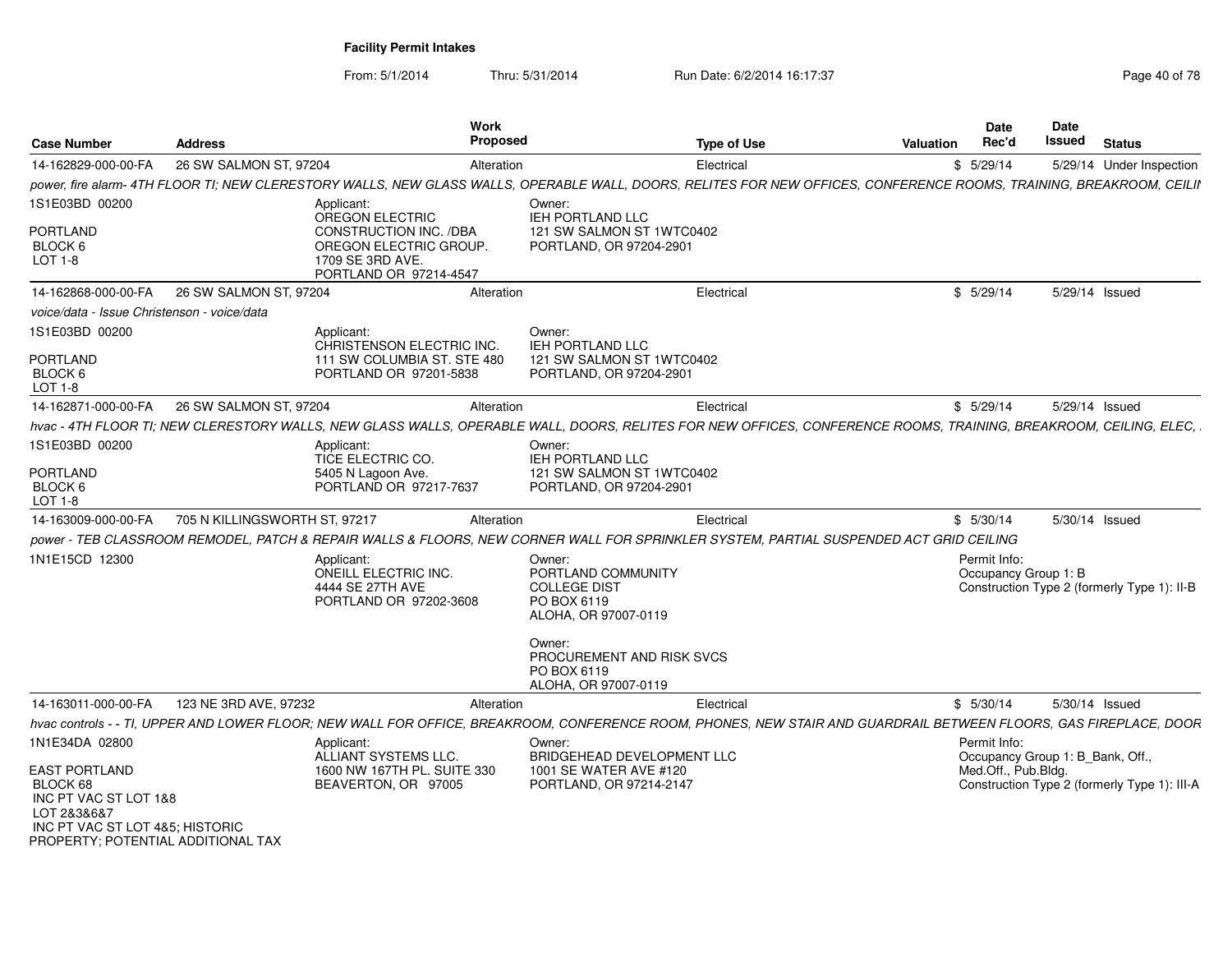| <b>Case Number</b>                                                                                                                                                  | <b>Address</b>                                                | <b>Work</b><br>Proposed                                                                                                                                           |                                                                                           | <b>Type of Use</b> | <b>Valuation</b> | <b>Date</b><br>Rec'd                                                    | Date<br>Issued | <b>Status</b>                                |
|---------------------------------------------------------------------------------------------------------------------------------------------------------------------|---------------------------------------------------------------|-------------------------------------------------------------------------------------------------------------------------------------------------------------------|-------------------------------------------------------------------------------------------|--------------------|------------------|-------------------------------------------------------------------------|----------------|----------------------------------------------|
| 14-163013-000-00-FA                                                                                                                                                 | 123 NE 3RD AVE, 97232                                         | Alteration                                                                                                                                                        |                                                                                           | Electrical         |                  | \$5/30/14                                                               | 5/30/14 Final  |                                              |
|                                                                                                                                                                     |                                                               | hvac stats - SUITE 119; NEW WALLS, DOORS, RELITES, FOR OFFICES, WORK ROOM, RECEPTION, CONFERENCE ROOM, BREAK ROOM, SERVER ROOM, OPEN OFFICE, CEILING, ELEC,       |                                                                                           |                    |                  |                                                                         |                |                                              |
| 1N1E34DA 02800                                                                                                                                                      |                                                               | Applicant:<br>ALLIANT SYSTEMS LLC.                                                                                                                                | Owner:<br>BRIDGEHEAD DEVELOPMENT LLC                                                      |                    |                  | Permit Info:<br>Occupancy Group 1: B Bank, Off.,                        |                |                                              |
| EAST PORTLAND<br>BLOCK 68<br>INC PT VAC ST LOT 1&8<br>LOT 2&3&6&7<br>INC PT VAC ST LOT 4&5; HISTORIC<br>PROPERTY; POTENTIAL ADDITIONAL TAX                          |                                                               | 1600 NW 167TH PL. SUITE 330<br>BEAVERTON, OR 97005                                                                                                                | 1001 SE WATER AVE #120<br>PORTLAND, OR 97214-2147                                         |                    |                  | Med.Off., Pub.Bldg.                                                     |                | Construction Type 2 (formerly Type 1): III-A |
| 14-163014-000-00-FA                                                                                                                                                 | 123 NE 3RD AVE, 97232                                         | Alteration                                                                                                                                                        |                                                                                           | Electrical         |                  | \$5/30/14                                                               | 5/30/14 Final  |                                              |
|                                                                                                                                                                     |                                                               | hvac stat - SUITE 016; TI, WELOCALIZE REMOVE SOME WALLS, RECONFIGURE FOR TWO LARGE WORK LABS, CEILING ELEC                                                        |                                                                                           |                    |                  |                                                                         |                |                                              |
| 1N1E34DA 02800<br><b>EAST PORTLAND</b><br>BLOCK 68<br>INC PT VAC ST LOT 1&8<br>LOT 2&3&6&7<br>INC PT VAC ST LOT 4&5; HISTORIC<br>PROPERTY; POTENTIAL ADDITIONAL TAX |                                                               | Applicant:<br>ALLIANT SYSTEMS LLC.<br>1600 NW 167TH PL. SUITE 330<br>BEAVERTON, OR 97005                                                                          | Owner:<br>BRIDGEHEAD DEVELOPMENT LLC<br>1001 SE WATER AVE #120<br>PORTLAND, OR 97214-2147 |                    |                  | Permit Info:<br>Occupancy Group 1: B_Bank, Off.,<br>Med.Off., Pub.Bldg. |                | Construction Type 2 (formerly Type 1): III-A |
| 14-163073-000-00-FA                                                                                                                                                 | 805 SW BROADWAY, 97205                                        | Alteration                                                                                                                                                        |                                                                                           | Electrical         |                  | \$5/30/14                                                               |                | 5/30/14 Issued                               |
|                                                                                                                                                                     | #480 Frank Crystal New Conf Room & Break Room - Relocate Data |                                                                                                                                                                   |                                                                                           |                    |                  |                                                                         |                |                                              |
| 1S1E03BB 04400<br>PORTLAND<br>BLOCK 210<br>LOT 1-8<br>DEFERRED ADDITIONAL TAX LIABILITY                                                                             |                                                               | Applicant:<br>WEST COAST BUSINESS<br>COMMUNICATIONS INC.<br>PO BOX 33770<br>PORTLAND OR 97292-3770                                                                | Owner:<br>FOX TOWER L L C<br>805 SW BROADWAY #2020<br>PORTLAND, OR 97205                  |                    |                  |                                                                         |                |                                              |
| 14-163412-000-00-FA                                                                                                                                                 | 1025 SW WASHINGTON ST, 97205                                  | Alteration                                                                                                                                                        |                                                                                           | Electrical         |                  | \$5/30/14                                                               |                | <b>Under Review</b>                          |
|                                                                                                                                                                     |                                                               | power - DEMO WORK. BASM'T. 1ST.2ND FLOOR: PARTITIONS. CORE AND SHELL IMPROVEMENTS. NEW STOREFRONT. NEW ADA ENTRANCE. REMODEL RESTROOMS. NEW CANOPY. ELEC. PLBG    |                                                                                           |                    |                  |                                                                         |                |                                              |
| 1N1E34CC 05100                                                                                                                                                      |                                                               |                                                                                                                                                                   | Owner:<br>1122 STARK INVESTMENT LLC<br>2455 NW MARSHALL ST #1<br>PORTLAND, OR 97210       |                    |                  |                                                                         |                |                                              |
| 14-163415-000-00-FA                                                                                                                                                 | 1025 SW WASHINGTON ST, 97205                                  | Alteration                                                                                                                                                        |                                                                                           | Electrical         |                  | \$5/30/14                                                               |                | 5/30/14 Issued                               |
|                                                                                                                                                                     |                                                               | fire alarm - DEMO WORK, BASM'T, 1ST,2ND FLOOR: PARTITIONS, CORE AND SHELL IMPROVEMENTS, NEW STOREFRONT, NEW ADA ENTRANCE, REMODEL RESTROOMS, NEW CANOPY, ELEC, PL |                                                                                           |                    |                  |                                                                         |                |                                              |
| 1N1E34CC 05100                                                                                                                                                      |                                                               | Applicant:<br>ACTION TECHNOLOGY SYSTEMS<br>LLC.<br>835 SE 17TH AVE.<br>PORTLAND OR 97214                                                                          | Owner:<br>1122 STARK INVESTMENT LLC<br>2455 NW MARSHALL ST #1<br>PORTLAND, OR 97210       |                    |                  |                                                                         |                |                                              |
| 14-163470-000-00-FA                                                                                                                                                 | 1210 NW COUCH ST, 97209                                       | Alteration                                                                                                                                                        |                                                                                           | Electrical         |                  | \$5/30/14                                                               |                | <b>Under Review</b>                          |
| RENOVATE EMPLOYEE RESTROOMS - power                                                                                                                                 |                                                               |                                                                                                                                                                   |                                                                                           |                    |                  |                                                                         |                |                                              |
| 1N1E33DA 05000                                                                                                                                                      |                                                               |                                                                                                                                                                   | Owner:<br>SPF BREWERY BLOCKS LLC<br>351 NW 12TH AVE<br>PORTLAND, OR 97209-2905            |                    |                  | Permit Info:<br>Occupancy Group 1: B<br>I-FR                            |                | Construction Type 2 (formerly Type 1):       |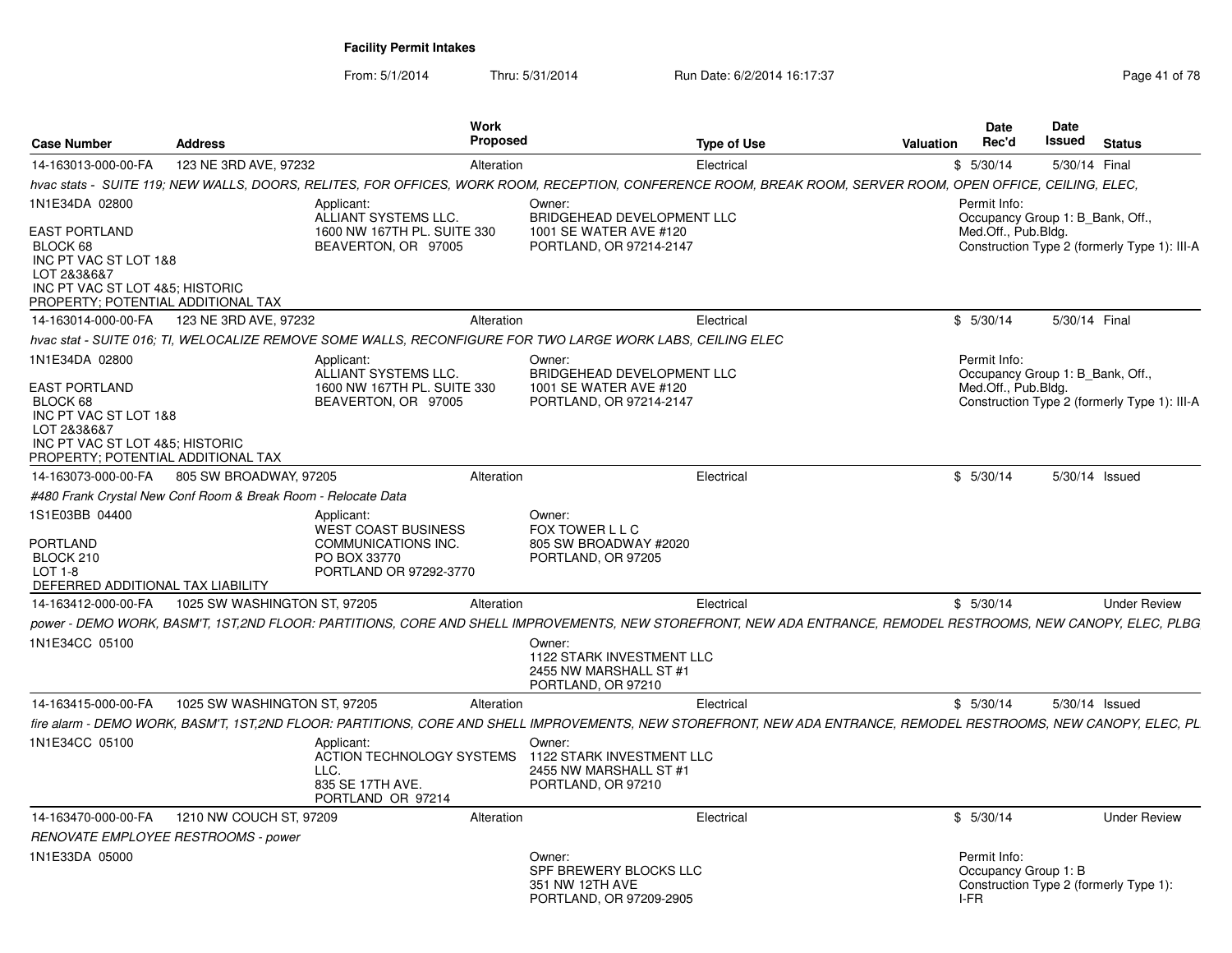| <b>Case Number</b>                                    | <b>Address</b>                                                                                                                                                     | <b>Work</b><br>Proposed                                                         |                                                                                            | <b>Type of Use</b> | <b>Valuation</b> | <b>Date</b><br>Rec'd                  | Date<br>Issued | <b>Status</b>                               |
|-------------------------------------------------------|--------------------------------------------------------------------------------------------------------------------------------------------------------------------|---------------------------------------------------------------------------------|--------------------------------------------------------------------------------------------|--------------------|------------------|---------------------------------------|----------------|---------------------------------------------|
| 14-163589-000-00-FA                                   | 4805 NE GLISAN ST, 97213                                                                                                                                           | Alteration                                                                      |                                                                                            | Electrical         |                  | \$5/31/14                             | 5/31/14 Issued |                                             |
|                                                       | power - PPMC 4R UPGRADES - UPGRADE ELECTRICAL SYSTEM THROUGHOUT. REMOVE EXISTING CEILING OF NURSE STATIONS AND REPLACE                                             |                                                                                 |                                                                                            |                    |                  |                                       |                |                                             |
| 1N2E31BD 04100                                        | Applicant:<br>TICE ELECTRIC CO.                                                                                                                                    |                                                                                 | Owner:<br>PROVIDENCE HEALTH                                                                |                    |                  |                                       |                |                                             |
| SECTION 31 1N 2E<br>TL 4100 9.54 ACRES                | 5405 N Lagoon Ave.                                                                                                                                                 | PORTLAND OR 97217-7637                                                          | 4400 NE HALSEY ST BLDG 2 #190<br>PORTLAND, OR 97213-1545                                   |                    |                  |                                       |                |                                             |
|                                                       |                                                                                                                                                                    |                                                                                 | Owner:<br>SERVICES-OREGON<br>4400 NE HALSEY ST BLDG 2 #190<br>PORTLAND, OR 97213-1545      |                    |                  |                                       |                |                                             |
| 14-163590-000-00-FA                                   | 2545 SW TERWILLIGER BLVD, 97201                                                                                                                                    | Alteration                                                                      |                                                                                            | Electrical         |                  | \$5/31/14                             | 5/31/14 Issued |                                             |
|                                                       | power - COMPLETE OVERHAUL/ REMODEL OF APARTMENT #1114. REPLACE ALL PLUMBING FIXTURES, PATCH/ REPAIR WALLS & FINISHES, MECHANICALVENTING AND ELECTRICAL PANEL       |                                                                                 |                                                                                            |                    |                  |                                       |                |                                             |
| 1S1E09AA 00200                                        | Applicant:                                                                                                                                                         | STEELE ELECTRIC LLC                                                             | Owner:<br><b>TERWILLIGER PLAZA INC</b>                                                     |                    |                  | Permit Info:<br>Occupancy Group 1: R1 |                |                                             |
| SECTION 09 1S 1E<br>TL 200 3.09 ACRES                 | 716 ROXE DR                                                                                                                                                        | FOREST GROVE, OR 97116                                                          | 2545 SW TERWILLIGER BLVD<br>PORTLAND, OR 97201-6302                                        |                    |                  |                                       |                | Construction Type 2 (formerly Type 1): I-A  |
| 14-163591-000-00-FA                                   | 2545 SW TERWILLIGER BLVD, 97201                                                                                                                                    | Alteration                                                                      |                                                                                            | Electrical         |                  | \$5/31/14                             | 5/31/14 Issued |                                             |
|                                                       | low voltage - COMPLETE OVERHAUL/ REMODEL OF APARTMENT #1114. REPLACE ALL PLUMBING FIXTURES, PATCH/ REPAIR WALLS & FINISHES, MECHANICALVENTING AND ELECTRICAL PANEL |                                                                                 |                                                                                            |                    |                  |                                       |                |                                             |
| 1S1E09AA 00200                                        | Applicant:                                                                                                                                                         | CABLE RUNNERS. (dba for PHILIP                                                  | Owner:<br>TERWILLIGER PLAZA INC                                                            |                    |                  | Permit Info:<br>Occupancy Group 1: R1 |                |                                             |
| SECTION 09 1S 1E<br>TL 200 3.09 ACRES                 |                                                                                                                                                                    | J WHITE & TAMMY L WHITE)<br>10500 SW BOONES FERRY RD.<br>PORTLAND OR 97219-7721 | 2545 SW TERWILLIGER BLVD<br>PORTLAND, OR 97201-6302                                        |                    |                  |                                       |                | Construction Type 2 (formerly Type 1): I-A  |
| 14-163592-000-00-FA                                   | 12000 SW 49TH AVE, 97219                                                                                                                                           | Alteration                                                                      |                                                                                            | Electrical         |                  | \$5/31/14                             | 5/31/14 Issued |                                             |
|                                                       | power - SS-202 RENOVATION TO AN EXISTING CLASSROOM INCLUDING REMOVAL AND INFILL OF A DOOR AND RELITE                                                               |                                                                                 |                                                                                            |                    |                  |                                       |                |                                             |
| 1S1E31D 00200                                         | Applicant:<br>PO BOX 10286                                                                                                                                         | ELECTRICAL CONSTRUCTION<br>CO. (a dba for EC COMPANY)<br>PORTLAND OR 97296-0286 | Owner:<br>PORTLAND COMMUNITY<br><b>COLLEGE DIST</b><br>PO BOX 6119<br>ALOHA, OR 97007-0119 |                    |                  | Permit Info:<br>Occupancy Group 1: B  |                | Construction Type 2 (formerly Type 1): II-B |
| 14-163593-000-00-FA                                   | 501 SE HAWTHORNE BLVD, 97214                                                                                                                                       | Alteration                                                                      |                                                                                            | Electrical         |                  | \$5/31/14                             | 5/31/14 Issued |                                             |
|                                                       | power - 4TH FLOOR BREAK ROOM REMODEL AND EXPAND FLOOR AREA                                                                                                         |                                                                                 |                                                                                            |                    |                  |                                       |                |                                             |
| 1S1E02BC 07200                                        | Applicant:                                                                                                                                                         | NEC NORTHWEST ELECTRICAL                                                        | Owner:<br>MULTNOMAH COUNTY(LEASED                                                          |                    |                  | Permit Info:<br>Occupancy Group 1: B  |                |                                             |
| <b>HAWTHORNE PK</b><br>BLOCK 131<br>LOT 1-5 EXC W 10' |                                                                                                                                                                    | CONTRACTORS CORP.<br>BEAVERTON OR 97005-1393                                    | 401 N DIXON ST<br>2850 SW CEDAR HILLS BLVD. #31! PORTLAND, OR 97227-1865                   |                    |                  | I-FR                                  |                | Construction Type 2 (formerly Type 1):      |
| $LOT6-8$                                              |                                                                                                                                                                    |                                                                                 | Owner:<br><b>MULTIPLE TENANTS</b><br>401 N DIXON ST<br>PORTLAND, OR 97227-1865             |                    |                  |                                       |                |                                             |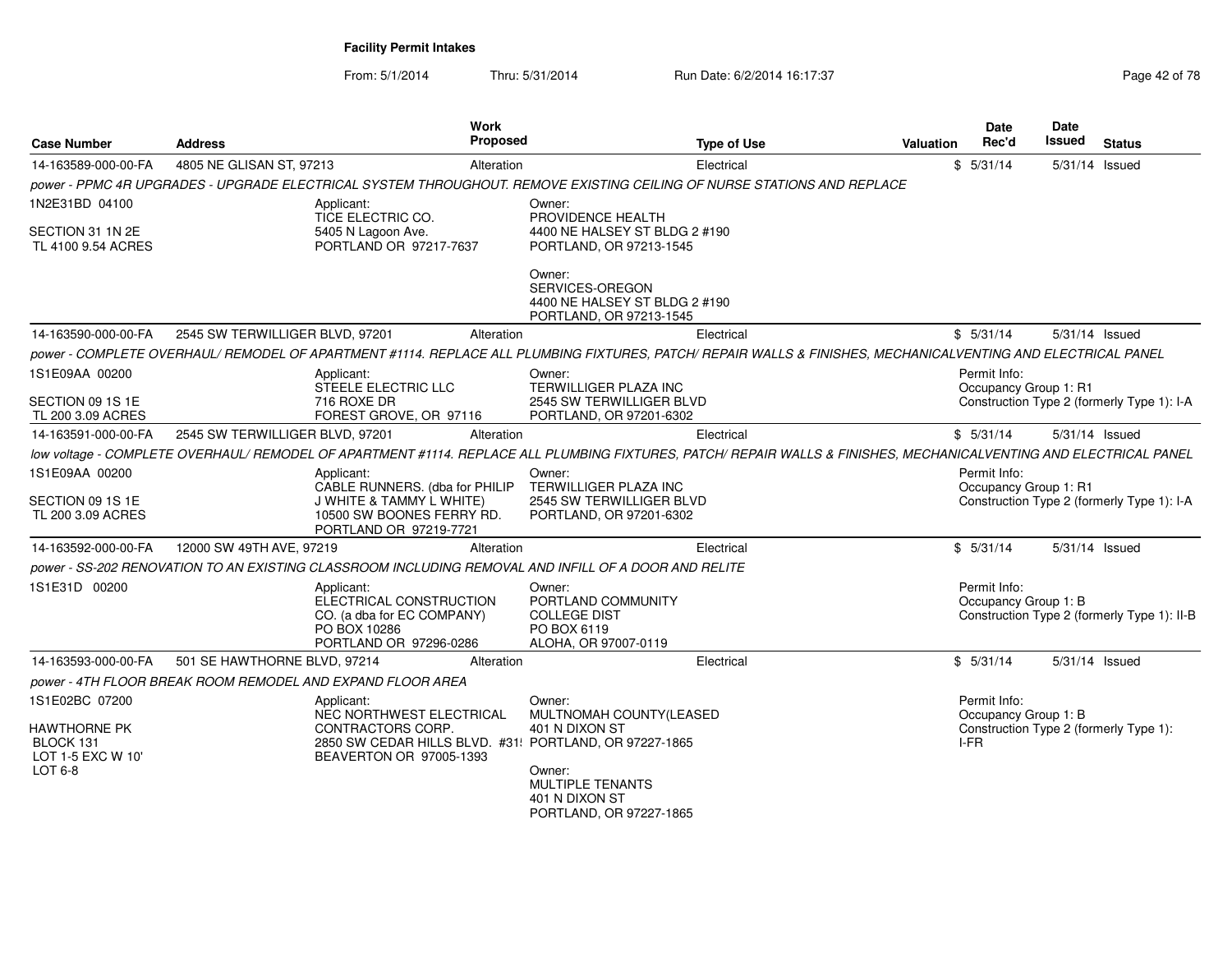From: 5/1/2014Thru: 5/31/2014 Run Date: 6/2/2014 16:17:37 Rege 43 of 78

| <b>Case Number</b>                                                  | <b>Address</b>                              | <b>Work</b><br><b>Proposed</b>                                                                                                                                           |                                                                                                     | <b>Type of Use</b> | Valuation | <b>Date</b><br>Rec'd                 | Date<br>Issued                   | <b>Status</b>                               |
|---------------------------------------------------------------------|---------------------------------------------|--------------------------------------------------------------------------------------------------------------------------------------------------------------------------|-----------------------------------------------------------------------------------------------------|--------------------|-----------|--------------------------------------|----------------------------------|---------------------------------------------|
| 14-163594-000-00-FA                                                 | 12710 SE DIVISION ST, 97236                 | Alteration                                                                                                                                                               |                                                                                                     | Electrical         |           | \$5/31/14                            | 5/31/14                          | Issued                                      |
|                                                                     |                                             | power - INSTALL 47 VAV'S ON THE EXISTING RTU'S, RE-BALANCE, ETC - New panel and VAV circuits                                                                             |                                                                                                     |                    |           |                                      |                                  |                                             |
| 1S2E11BA 11400                                                      |                                             | Applicant:<br><b>EAGLE ELECTRIC LLC</b>                                                                                                                                  | Owner:<br><b>MULTNOMAH COUNTY</b>                                                                   |                    |           | Permit Info:<br>Occupancy Group 1: B |                                  |                                             |
| SECTION 11 1S 2E<br>TL 11400 3.30 ACRES<br>POTENTIAL ADDITIONAL TAX |                                             | PO BOX 931<br>ST HELENS OR 97051                                                                                                                                         | 401 N DIXON ST<br>PORTLAND, OR 97227-1865                                                           |                    |           |                                      |                                  | Construction Type 2 (formerly Type 1): II-N |
| 14-163595-000-00-FA                                                 | 538 SW 6TH AVE, 97204                       | Alteration                                                                                                                                                               |                                                                                                     | Electrical         |           | \$5/31/14                            |                                  | 5/31/14 Issued                              |
|                                                                     |                                             | power - SUITES 820 & 830 - RECONFIGURE NON-STRUCTURAL PARTITION WALLS. NEW GLAZING, FINISHES, PATCH/ REPAIR CEILING AND LIGHTING AS NEEDED. CREATE TWO OFFICES, EXPANI   |                                                                                                     |                    |           |                                      |                                  |                                             |
| 1N1E34CC 07900<br>PORTLAND<br>BLOCK 174<br>LOT 5&6                  |                                             | Applicant:<br>DYNALECTRIC CO.<br>5711 SW HOOD AVE.<br>PORTLAND OR 97239-3716                                                                                             | Owner:<br>PORTLAND CASCADE BUILDING<br><b>LLC</b><br>166 KINGS HIGHWAY N<br>WESTPORT, CT 06880-2423 |                    |           |                                      |                                  |                                             |
| 14-163596-000-00-FA                                                 | 538 SW 6TH AVE, 97204                       | Alteration                                                                                                                                                               |                                                                                                     | Electrical         |           | \$5/31/14                            |                                  | 5/31/14 Issued                              |
|                                                                     |                                             | hvac stats - SUITES 820 & 830 - RECONFIGURE NON-STRUCTURAL PARTITION WALLS. NEW GLAZING, FINISHES, PATCH/ REPAIR CEILING AND LIGHTING AS NEEDED. CREATE TWO OFFICES, EXF |                                                                                                     |                    |           |                                      |                                  |                                             |
| 1N1E34CC 07900                                                      |                                             | Applicant:<br>OREGON HEATING & AC. (dba for                                                                                                                              | Owner:<br>PORTLAND CASCADE BUILDING                                                                 |                    |           |                                      |                                  |                                             |
| <b>PORTLAND</b><br>BLOCK 174                                        |                                             | OHAC INC.)<br>P.O. BOX 397                                                                                                                                               | <b>LLC</b><br>166 KINGS HIGHWAY N                                                                   |                    |           |                                      |                                  |                                             |
| LOT 5&6                                                             |                                             | DUNDEE OR 97115-0241<br>503) 691-8556 e                                                                                                                                  | WESTPORT, CT 06880-2423                                                                             |                    |           |                                      |                                  |                                             |
| 14-163597-000-00-FA                                                 | 3800 SE 22ND AVE, 97202                     | Alteration                                                                                                                                                               |                                                                                                     | Electrical         |           | \$5/31/14                            |                                  | <b>Under Review</b>                         |
|                                                                     |                                             | power - 3RD FLOOR, ADD WALLS, DOORS TO CREATE TWO NEW OFFICES, ELEC.                                                                                                     |                                                                                                     |                    |           |                                      |                                  |                                             |
| 1S1E11DA 04300                                                      |                                             |                                                                                                                                                                          | Owner:                                                                                              |                    |           | Permit Info:                         |                                  |                                             |
| SECTION 11 1S 1E<br>TL 4300 5.37 ACRES                              |                                             |                                                                                                                                                                          | FRED MEYER STORES INC<br>1014 VINE ST 7TH FLOOR<br>CINCINNATI, OH 45202-1141                        |                    |           | Occupancy Group 1: B                 |                                  | Construction Type 2 (formerly Type 1): II-A |
| 14-163598-000-00-FA                                                 | 617 SW MONTGOMERY ST, 97201                 | Alteration                                                                                                                                                               |                                                                                                     | Electrical         |           | \$5/31/14                            |                                  | <b>Under Review</b>                         |
|                                                                     | power - USB WOODSHOP DUST COLLECTION SYSTEM |                                                                                                                                                                          |                                                                                                     |                    |           |                                      |                                  |                                             |
| 1S1E04DA 06100                                                      |                                             |                                                                                                                                                                          | Owner:<br>OREGON STATE OF (BD OF                                                                    |                    |           |                                      |                                  |                                             |
| PORTLAND<br>BLOCK 189                                               |                                             |                                                                                                                                                                          | <b>HIGHER EDUCATION</b><br><b>PO BOX 751</b>                                                        |                    |           |                                      |                                  |                                             |
| LOT 3&4                                                             |                                             |                                                                                                                                                                          | PORTLAND, OR 97207                                                                                  |                    |           |                                      |                                  |                                             |
|                                                                     |                                             |                                                                                                                                                                          | Owner:<br><b>CAMPUS PLANNING OFFICE</b><br><b>PO BOX 751</b><br>PORTLAND, OR 97207                  |                    |           |                                      |                                  |                                             |
| 14-163599-000-00-FA                                                 | 1120 NW COUCH ST, 97209                     | Alteration                                                                                                                                                               |                                                                                                     | Electrical         |           | \$5/31/14                            |                                  | <b>Under Review</b>                         |
|                                                                     |                                             | power - 5TH FLOOR RAYMOND JAMES 5.489 SQ FT NEW TENANT REMODEL, REMOVE AND ADD PARTITION WALLS FOR PRIVATE OFFICES, CONFERENCE ROOM AND BREAK ROOM                       |                                                                                                     |                    |           |                                      |                                  |                                             |
| 1N1E33DA 04900                                                      |                                             |                                                                                                                                                                          | Owner:<br>MEPT BREWERY BLOCK 2 LLC<br>PO BOX 320099<br>ALEXANDRIA, VA 22320-0156                    |                    |           | Permit Info:<br>Med.Off., Pub.Bldg.  | Occupancy Group 1: B Bank, Off., | Construction Type 2 (formerly Type 1): II-A |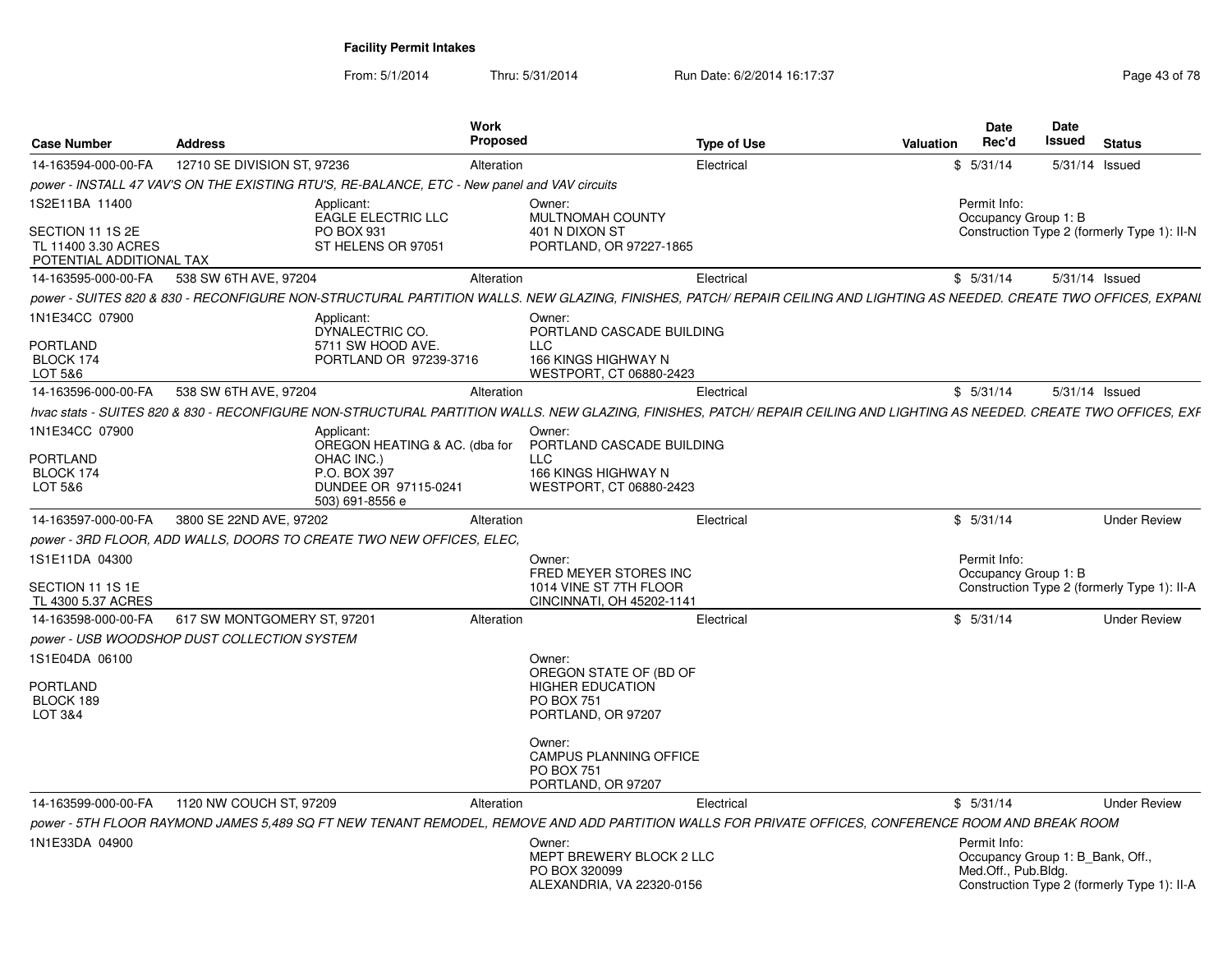| <b>Case Number</b>                                                            | <b>Address</b>                        | Work<br>Proposed                                                                                                                   |                                                                                          | <b>Type of Use</b> | <b>Valuation</b> | Date<br>Rec'd                                    | <b>Date</b><br><b>Issued</b> | <b>Status</b>                                |
|-------------------------------------------------------------------------------|---------------------------------------|------------------------------------------------------------------------------------------------------------------------------------|------------------------------------------------------------------------------------------|--------------------|------------------|--------------------------------------------------|------------------------------|----------------------------------------------|
| 14-163600-000-00-FA                                                           | 6500 SW MACADAM AVE - Unit 300, 97201 | Alteration                                                                                                                         |                                                                                          | Electrical         |                  | \$5/31/14                                        |                              | 5/31/14 Issued                               |
|                                                                               |                                       | power - SUITE 160 SEASONS HOSPICE ADD NEW OFFICES AND RELOCATE BREAK ROOM SINK                                                     |                                                                                          |                    |                  |                                                  |                              |                                              |
| 1S1E15DC 00400<br>SOUTHERN PORTLAND<br>BLOCK 6<br>LOT 9-18 TL 400             |                                       | Applicant:<br>BACHOFNER ELECTRIC, LLC.<br>12031 NE MARX ST.<br>PORTLAND OR 97220                                                   | Owner:<br>WESTON INVESTMENT CO LLC<br>2154 NE BROADWAY RM 200<br>PORTLAND, OR 97232-1590 |                    |                  | Permit Info:<br>Occupancy Group 1: B<br>$II-1HR$ |                              | Construction Type 2 (formerly Type 1):       |
| 14-163601-000-00-FA                                                           | 3030 SW MOODY AVE, 97201              | Alteration                                                                                                                         |                                                                                          | Electrical         |                  | \$5/31/14                                        |                              | <b>Under Review</b>                          |
|                                                                               |                                       | power - OHSU TENANT REMODEL, 4102 SQ FT 1ST FLOOR AND 10,045 SQ FT 2ND FLOOR REMODEL WORK , NEW WALLS, DOORS, RELITES AND FINISHES |                                                                                          |                    |                  |                                                  |                              |                                              |
| 1S1E10 00400                                                                  |                                       |                                                                                                                                    | Owner:<br>3030 PROPERTY LLC                                                              |                    |                  |                                                  |                              |                                              |
| SECTION 10 1S 1E<br>TL 400 2.77 ACRES                                         |                                       |                                                                                                                                    | 3121 SW MOODY AVE<br>PORTLAND, OR 97239                                                  |                    |                  |                                                  |                              |                                              |
| 14-163610-000-00-FA                                                           | 9320 SW BARBUR BLVD, 97219            | Alteration                                                                                                                         |                                                                                          | Electrical         |                  | \$5/31/14                                        |                              | 5/31/14 Issued                               |
|                                                                               |                                       | power - 2ND FLOOR POWER ENGINEERS EXPANSION, ADD WALLS FOR NEW OFFICE AND CONFERENCE ROOM                                          |                                                                                          |                    |                  |                                                  |                              |                                              |
| 1S1E29AC 00600<br><b>WERLOCK</b>                                              |                                       | Applicant:<br>BACHOFNER ELECTRIC, LLC.<br>12031 NE MARX ST.                                                                        | Owner:<br>WESTON INVESTMENT CO LLC<br>2154 NE BROADWAY RM 200                            |                    |                  | Permit Info:<br>Occupancy Group 1: B             |                              | Construction Type 2 (formerly Type 1): III-B |
| LOT 2-6&A TL 600                                                              |                                       | PORTLAND OR 97220                                                                                                                  | PORTLAND, OR 97232-1590                                                                  |                    |                  |                                                  |                              |                                              |
| 14-151139-000-00-FA                                                           | 1125 NW COUCH ST, 97209               | Alteration                                                                                                                         |                                                                                          | <b>Fire Alarms</b> |                  | \$6,500 5/1/14                                   |                              | $5/1/14$ Issued                              |
|                                                                               |                                       | 8th floor- Alteration to the Fire Alarm for T.I.- 19 devices total3 Strobes7 Speaker/Strobes9 Smoke Dectetors                      |                                                                                          |                    |                  |                                                  |                              |                                              |
| 1N1E33DA 04800                                                                |                                       | Applicant:<br><b>EC COMPANY</b><br>PO BOX 10286<br>PORTLAND OR 97296                                                               | Owner:<br>SPF BREWERY BLOCKS LLC<br>351 NW 12TH AVE<br>PORTLAND, OR 97209-2905           |                    |                  | Permit Info:<br>Occupancy Group 1: B<br>I-FR     |                              | Construction Type 2 (formerly Type 1):       |
| 14-151143-000-00-FA                                                           | 1100 SW 6TH AVE, 97204                | Alteration                                                                                                                         |                                                                                          | <b>Fire Alarms</b> |                  | \$8,000 5/1/14                                   |                              | 5/1/14 Issued                                |
|                                                                               |                                       | Suite #1214- Relocate and add Fire Alarm notification for T.I.- 8 devices total                                                    |                                                                                          |                    |                  |                                                  |                              |                                              |
| 1S1E03BB 00700<br><b>PORTLAND</b><br>BLOCK 168<br>LOT 1-8 TL 700              |                                       | Applicant:<br>Hughes Electric<br>10490 NW Jackson Quarry Rd.<br>Hillsboro, OR 97124                                                | Owner:<br>STANDARD INSURANCE CO<br><b>PO BOX 711</b><br>PORTLAND, OR 97204               |                    |                  | Permit Info:<br>Occupancy Group 1: B<br>I-FR     |                              | Construction Type 2 (formerly Type 1):       |
| 14-151147-000-00-FA                                                           | 1100 SW 6TH AVE, 97204                | Alteration                                                                                                                         |                                                                                          | Fire Alarms        |                  | \$4,000 5/1/14                                   |                              | $5/1/14$ Issued                              |
| Suite #1402- Alterations to Fire Alarm notification for T.I.-3 devices total. |                                       |                                                                                                                                    |                                                                                          |                    |                  |                                                  |                              |                                              |
| 1S1E03BB 00700                                                                |                                       | Applicant:<br><b>Hughes Electric</b>                                                                                               | Owner:<br>STANDARD INSURANCE CO                                                          |                    |                  | Permit Info:<br>Occupancy Group 1: B             |                              |                                              |
| <b>PORTLAND</b><br>BLOCK 168<br>LOT 1-8 TL 700                                |                                       | 10490 NW Jackson Quarry Rd.<br>Hillsboro, OR 97124                                                                                 | <b>PO BOX 711</b><br>PORTLAND, OR 97204                                                  |                    |                  | I-FR                                             |                              | Construction Type 2 (formerly Type 1):       |
| 14-151162-000-00-FA                                                           | 1211 SW 5TH AVE, 97204                | Alteration                                                                                                                         |                                                                                          | Fire Alarms        |                  | $$1,800$ $5/1/14$                                |                              | $5/1/14$ Issued                              |
| Suite #2800- alteration to Fire Alarm for T.I.- 6 speaker/strobes total       |                                       |                                                                                                                                    |                                                                                          |                    |                  |                                                  |                              |                                              |
| 1S1E03BC 00900                                                                |                                       | Applicant:<br><b>CHRISTENSON ELECTRIC</b>                                                                                          | Owner:<br>PACWEST CENTER LLC                                                             |                    |                  | Permit Info:<br>Occupancy Group 1: B Bank, Off., |                              |                                              |
| PORTLAND<br>BLOCK 167<br><b>LOT 1-8</b>                                       |                                       | 111 SW COLUMBIA ST #480<br>PORTLAND, OR 97201                                                                                      | 1211 SW 5TH AVE #2230<br>PORTLAND, OR 97204                                              |                    |                  | Med.Off., Pub.Bldg.                              |                              |                                              |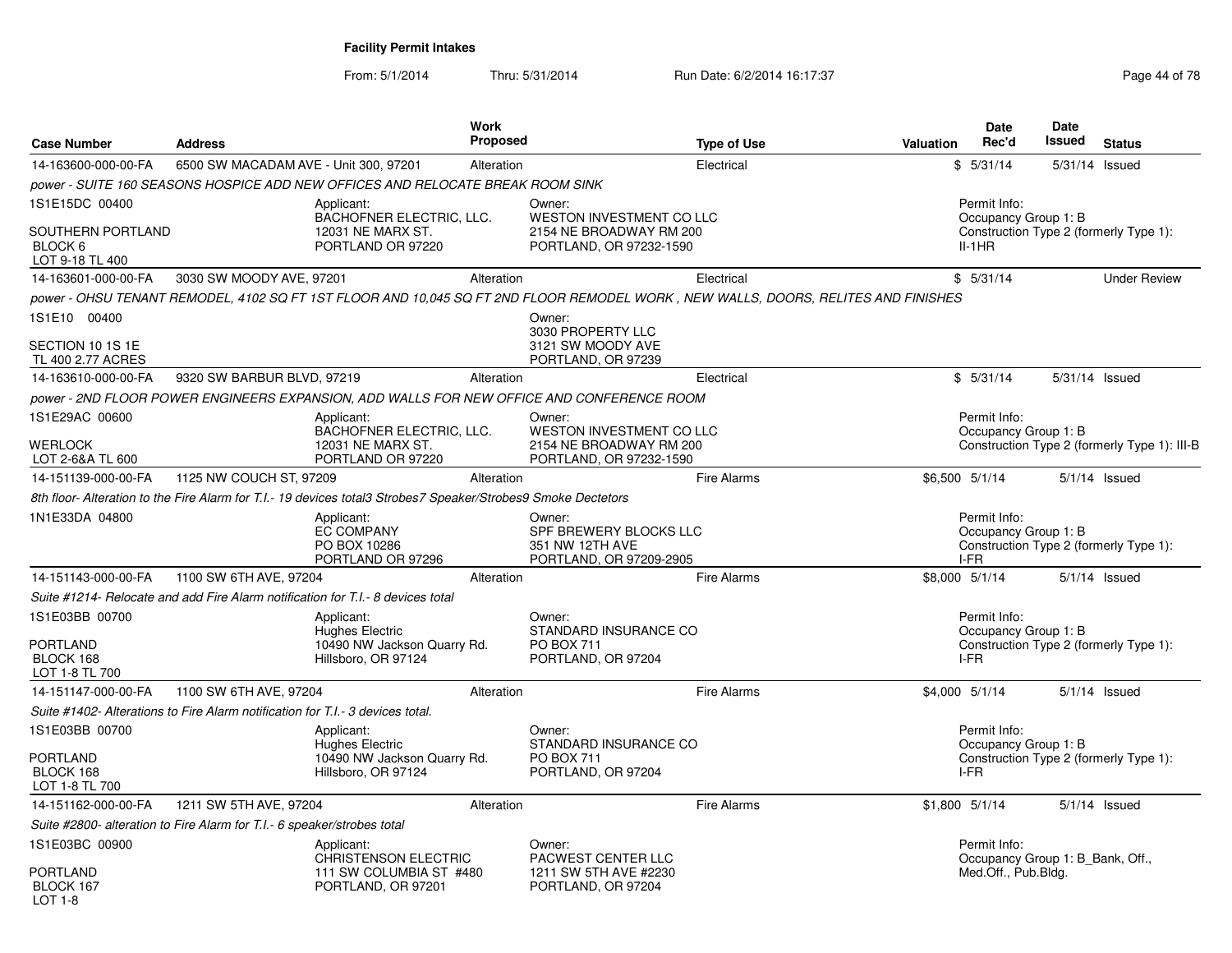From: 5/1/2014Thru: 5/31/2014 Run Date: 6/2/2014 16:17:37 Rege 45 of 78

| <b>Case Number</b>                                                                  | <b>Address</b>                                                                  |                                                                                                                                                                  | <b>Work</b><br><b>Proposed</b> |                                                                                | <b>Type of Use</b> | Valuation | <b>Date</b><br>Rec'd                   | <b>Date</b><br>Issued | <b>Status</b>                              |
|-------------------------------------------------------------------------------------|---------------------------------------------------------------------------------|------------------------------------------------------------------------------------------------------------------------------------------------------------------|--------------------------------|--------------------------------------------------------------------------------|--------------------|-----------|----------------------------------------|-----------------------|--------------------------------------------|
| 14-152949-000-00-FA                                                                 | 805 SW BROADWAY, 97205                                                          |                                                                                                                                                                  | Alteration                     |                                                                                | <b>Fire Alarms</b> |           | $$1$ 5/6/14                            |                       | $5/6/14$ Issued                            |
|                                                                                     | maglock access control system on 1 door unlocks with fire alarm.--1 plan        |                                                                                                                                                                  |                                |                                                                                |                    |           |                                        |                       |                                            |
| 1S1E03BB 04400                                                                      |                                                                                 | Applicant:<br>POINT MONITOR CORP                                                                                                                                 |                                | Owner:<br>FOX TOWER L L C                                                      |                    |           |                                        |                       |                                            |
| <b>PORTLAND</b><br>BLOCK 210<br><b>LOT 1-8</b><br>DEFERRED ADDITIONAL TAX LIABILITY |                                                                                 | 5863 lakeview blyd<br>lake oswego or 97035                                                                                                                       |                                | 805 SW BROADWAY #2020<br>PORTLAND, OR 97205                                    |                    |           |                                        |                       |                                            |
| 14-153056-000-00-FA                                                                 | 1515 SW 5TH AVE, 97201                                                          |                                                                                                                                                                  | Alteration                     |                                                                                | <b>Fire Alarms</b> |           | $$1$ $5/6/14$                          | 5/6/14 Final          |                                            |
|                                                                                     |                                                                                 | relocating of strobes existing and remounting of speakers to ceiling---no plans                                                                                  |                                |                                                                                |                    |           |                                        |                       |                                            |
| 1S1E03BC 03700                                                                      |                                                                                 | Applicant:<br>STAR FIRE AND SECURITY                                                                                                                             |                                | Owner:<br><b>WESTON INVESTMENT CO LLC</b>                                      |                    |           | Permit Info:<br>Occupancy Group 1: B   |                       |                                            |
| <b>PORTLAND</b><br>BLOCK 164<br><b>LOT 1-8</b>                                      | 38954 PROCTOR BLVD #306<br>SANDY, OR 97055<br>DEFERRED ADDITIONAL TAX LIABILITY |                                                                                                                                                                  |                                | 2154 NE BROADWAY RM 200<br>PORTLAND, OR 97232-1590                             |                    |           | I-FR                                   |                       | Construction Type 2 (formerly Type 1):     |
| 14-154323-000-00-FA                                                                 | 3303 SW BOND AVE, 97201                                                         |                                                                                                                                                                  | Alteration                     |                                                                                | <b>Fire Alarms</b> |           | $$1$ 5/8/14                            | 5/13/14 Final         |                                            |
|                                                                                     |                                                                                 | ALARM - ALTERATIONS TO THE EXISTING FIRE ALARM SYSTEM TO SUPPORT TI ON THE 6TH FLOOR                                                                             |                                |                                                                                |                    |           |                                        |                       |                                            |
| 1S1E10AC 00500                                                                      |                                                                                 | Applicant:<br>Gary Hatch<br>DYNALECTRIC CO<br>5805 SW Hood Ave<br>Portland, OR 97239                                                                             |                                |                                                                                |                    |           |                                        |                       |                                            |
| 14-154434-000-00-FA                                                                 | 700 SW 5TH AVE                                                                  |                                                                                                                                                                  | Alteration                     |                                                                                | <b>Fire Alarms</b> |           | $$1$ 5/8/14                            |                       | $5/8/14$ Issued                            |
|                                                                                     | modify fire system for suite remodel---3 sets of plans                          |                                                                                                                                                                  |                                |                                                                                |                    |           |                                        |                       |                                            |
| 1S1E03BB1 90001                                                                     |                                                                                 | Applicant:<br><b>PAUL SIEFER</b><br>SIGNALING SYSTEM SOLUTIONS<br>INC (SSS CORP)<br>13504 NE 84TH ST, SUITE 103-160 CHICAGO, IL 60661-7905<br>VANCOUVER WA 98682 |                                | Owner:<br>PIONEER PLACE LIMITED<br>PARTNERSHIP<br>PO BOX 617905                |                    |           | Permit Info:<br>Occupancy Group 1: M   |                       | Construction Type 2 (formerly Type 1): I-A |
| 14-155319-000-00-FA                                                                 |                                                                                 | 3181 SW SAM JACKSON PARK RD - Bldg OPC, 9 Alteration                                                                                                             |                                |                                                                                | <b>Fire Alarms</b> |           | \$6,068 5/12/14                        | 5/12/14 Issued        |                                            |
|                                                                                     | Basement-Alterations to Fire Alarm for T.I.- 7 devices total                    |                                                                                                                                                                  |                                |                                                                                |                    |           |                                        |                       |                                            |
| 1S1E09 00200                                                                        |                                                                                 | Applicant:<br>DYNALECTRIC CO<br>5711 SW Hood Ave<br>PORTLAND, OR 97239                                                                                           |                                | Owner:<br>OREGON STATE OF<br>3181 SW SAM JACKSON PARK RD<br>PORTLAND, OR 97239 |                    |           | Permit Info:<br>Occupancy Group 1: I-2 |                       | Construction Type 2 (formerly Type 1): I-A |
| 14-155331-000-00-FA                                                                 |                                                                                 | 3181 SW SAM JACKSON PARK RD - Bldg DCH, 9 Alteration                                                                                                             |                                |                                                                                | <b>Fire Alarms</b> |           | \$2,897 5/12/14                        | 5/12/14 Issued        |                                            |
|                                                                                     | 4th floor elevator lobby- alterations to Fire Alarm system for T.I.- 1 device   |                                                                                                                                                                  |                                |                                                                                |                    |           |                                        |                       |                                            |
| 1S1E09 00200                                                                        |                                                                                 | Applicant:<br>DYNALECTRIC CO<br>5711 SW Hood Ave<br>PORTLAND, OR 97239                                                                                           |                                | Owner:<br>OREGON STATE OF<br>3181 SW SAM JACKSON PARK RD<br>PORTLAND, OR 97239 |                    |           |                                        |                       |                                            |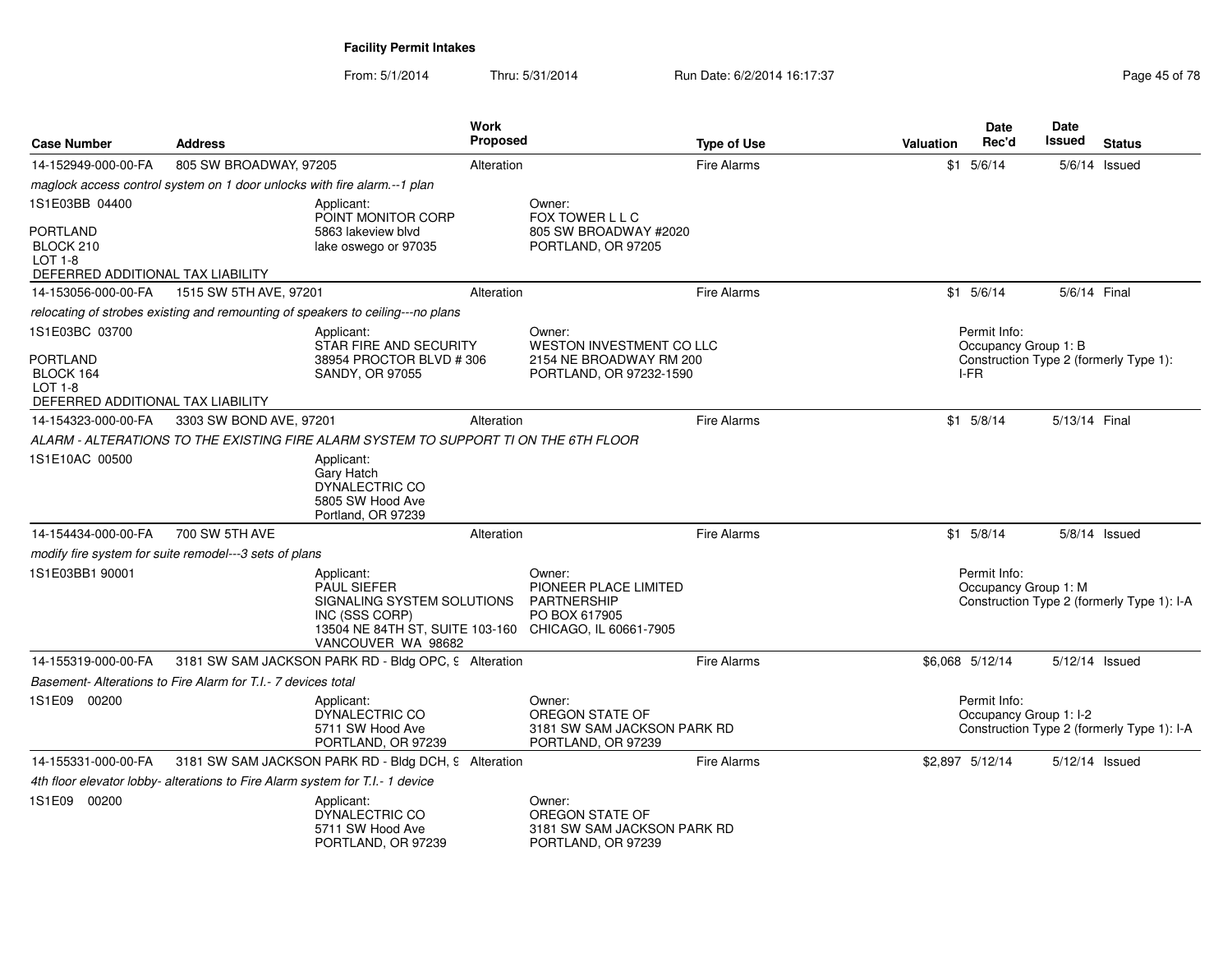| <b>Case Number</b>                                                                         | <b>Address</b>                                                             |                                                                                  | <b>Work</b><br>Proposed |                                                                                                                                       | <b>Type of Use</b> | <b>Valuation</b> | <b>Date</b><br>Rec'd                 | Date<br><b>Issued</b> | <b>Status</b>                          |
|--------------------------------------------------------------------------------------------|----------------------------------------------------------------------------|----------------------------------------------------------------------------------|-------------------------|---------------------------------------------------------------------------------------------------------------------------------------|--------------------|------------------|--------------------------------------|-----------------------|----------------------------------------|
| 14-155345-000-00-FA                                                                        | 720 SW WASHINGTON ST, 97205                                                |                                                                                  | Alteration              |                                                                                                                                       | <b>Fire Alarms</b> |                  | $$1$ $5/12/14$                       | 5/12/14 Final         |                                        |
|                                                                                            | Suite #750- Alterations to the Fire Alarm system for T.I.- 4 devices total |                                                                                  |                         |                                                                                                                                       |                    |                  |                                      |                       |                                        |
| 1N1E34CC 06600                                                                             |                                                                            | Applicant:<br>ADVANCED ALARM SYSTEMS INC GPO MORGAN LLC                          |                         | Owner:                                                                                                                                |                    |                  |                                      |                       |                                        |
| <b>PORTLAND</b><br>BLOCK 213<br>LOT 1&2&7&8                                                |                                                                            | 1030 NW CORPORATE DRIVE<br>TROUTDALE OR 97060                                    |                         | 522 SW 5TH AVE #1105<br>PORTLAND, OR 97204                                                                                            |                    |                  |                                      |                       |                                        |
| 14-156006-000-00-FA                                                                        | 825 NE MULTNOMAH ST - Unit 1                                               |                                                                                  | Alteration              |                                                                                                                                       | <b>Fire Alarms</b> |                  | $$1$ $5/13/14$                       | 5/13/14 Issued        |                                        |
| maintain current alarm system --3 sets of plans                                            |                                                                            |                                                                                  |                         |                                                                                                                                       |                    |                  |                                      |                       |                                        |
| 1N1E35BB 90002                                                                             |                                                                            | Applicant:                                                                       |                         |                                                                                                                                       |                    |                  |                                      |                       |                                        |
| LLOYD CENTER TOWER CONDOMINIUM<br>LOT <sub>1</sub><br>DEPT OF REVENUE                      |                                                                            | CHRISTENSON ELECTRIC INC<br>111 SW COLUMBIA, SUITE 480<br>PORTLAND, OR 97201     |                         |                                                                                                                                       |                    |                  |                                      |                       |                                        |
| 14-156196-000-00-FA                                                                        | 500 NE MULTNOMAH ST, 97232                                                 |                                                                                  | Alteration              |                                                                                                                                       | <b>Fire Alarms</b> |                  | $$1 \quad 5/13/14$                   | 5/13/14 Issued        |                                        |
|                                                                                            | 1st floor- Modifcation to Fire Alarm for T.I.- 19 devices total            |                                                                                  |                         |                                                                                                                                       |                    |                  |                                      |                       |                                        |
| 1N1E35BB 02400                                                                             |                                                                            | Applicant:                                                                       |                         | Owner:                                                                                                                                |                    |                  |                                      |                       |                                        |
| <b>HOLLADAYS ADD</b><br>BLOCK 73&80 TL 2400                                                |                                                                            | SIEMENS INDUSTRY INC<br>15201 NW GREENBRIER PKWY<br>STE A4<br>BEAVERTON OR 97006 |                         | KAISER FOUNDATION HEALTH<br>500 NE MULTNOMAH ST #100<br>PORTLAND, OR 97232-2099                                                       |                    |                  |                                      |                       |                                        |
|                                                                                            |                                                                            |                                                                                  |                         | Owner:<br>PLAN OF THE NORTHWEST<br>500 NE MULTNOMAH ST #100<br>PORTLAND, OR 97232-2099                                                |                    |                  |                                      |                       |                                        |
| 14-156200-000-00-FA                                                                        | 5050 NE HOYT ST, 97213                                                     |                                                                                  | Alteration              |                                                                                                                                       | <b>Fire Alarms</b> |                  | \$11,626 5/13/14                     | 5/13/14 Issued        |                                        |
|                                                                                            | Suite #230- Alterations to Fire Alarm for T.I.- 16 devices total           |                                                                                  |                         |                                                                                                                                       |                    |                  |                                      |                       |                                        |
| 1N2E31BD 03800                                                                             |                                                                            | Applicant:<br><b>COCHRAN INC</b>                                                 |                         | Owner:<br>PROVIDENCE HEALTH                                                                                                           |                    |                  | Permit Info:<br>Occupancy Group 1: B |                       |                                        |
| <b>CENTER ADD</b><br>BLOCK <sub>3</sub><br>LOT 1-7 INC PT VAC ST<br>LOT 20-26 EXC PT IN ST |                                                                            | 7550 SW TECH CENTER DRIVE<br><b>TIGARD OR 97223</b>                              |                         | 4400 NE HALSEY ST BLDG 2 #190<br>PORTLAND, OR 97213-1545<br>Owner:                                                                    |                    |                  | I-FR                                 |                       | Construction Type 2 (formerly Type 1): |
|                                                                                            |                                                                            |                                                                                  |                         | SERVICES-OREGON<br>4400 NE HALSEY ST BLDG 2 #190<br>PORTLAND, OR 97213-1545                                                           |                    |                  |                                      |                       |                                        |
| 14-156216-000-00-FA                                                                        | 3100 NW INDUSTRIAL ST, 97210                                               |                                                                                  | Alteration              |                                                                                                                                       | <b>Fire Alarms</b> |                  | \$7,885 5/13/14                      | 5/13/14 Issued        |                                        |
|                                                                                            |                                                                            |                                                                                  |                         | Alterations to teh Fire Alarm system as needed for upgrades- New Alarm panel and notification- Detection to remain.- 52 devices total |                    |                  |                                      |                       |                                        |
| 1N1E29CA 00600<br><b>GUILDS ADD</b><br><b>BLOCK1</b>                                       |                                                                            | Applicant:<br>OREGON ELECTRIC<br>1709 SE 3RD AV<br>PORTLAND, OR 97214-           |                         | Owner:<br>PORTLAND GENERAL ELECTRIC<br>& COMPANY<br>121 SW SALMON ST 3WTCBR07                                                         |                    |                  |                                      |                       |                                        |
| LOT 4-7 TL 600                                                                             |                                                                            |                                                                                  |                         | PORTLAND, OR 97204-2901                                                                                                               |                    |                  |                                      |                       |                                        |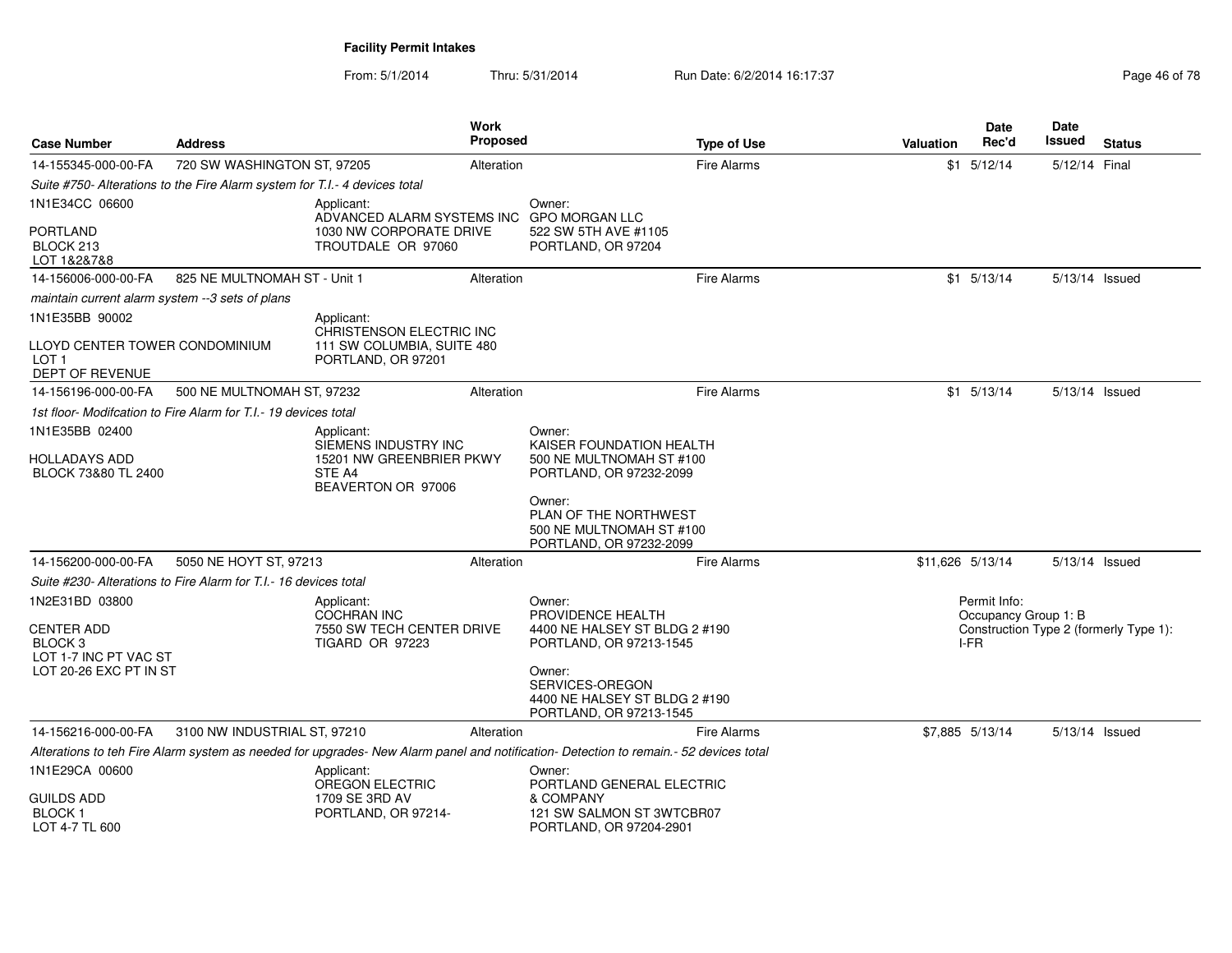From: 5/1/2014Thru: 5/31/2014 Run Date: 6/2/2014 16:17:37 Rege 47 of 78

| <b>Case Number</b>                          | <b>Address</b>          | Work                                                                                                                  | Proposed   |                                                                                                                                                                                              | <b>Type of Use</b> | <b>Valuation</b> | <b>Date</b><br>Rec'd | <b>Date</b><br>Issued | <b>Status</b> |
|---------------------------------------------|-------------------------|-----------------------------------------------------------------------------------------------------------------------|------------|----------------------------------------------------------------------------------------------------------------------------------------------------------------------------------------------|--------------------|------------------|----------------------|-----------------------|---------------|
| 14-158908-000-00-FA                         | 12407 NE MARX ST, 97230 |                                                                                                                       | Alteration |                                                                                                                                                                                              | <b>Fire Alarms</b> |                  | $$1$ 5/20/14         | 5/20/14 Issued        |               |
| aes radio install--1 plan                   |                         |                                                                                                                       |            |                                                                                                                                                                                              |                    |                  |                      |                       |               |
| 1N2E23BB 01200                              |                         | Applicant:<br>STANLEY CONVERGENT<br>SECURITY SOLUTIONS INC.<br>15495 SW SEQUOIA PKWY STE 10<br>PORTLAND OR 97224-6101 |            | Owner:<br>PACIFIC REALTY ASSOCIATES<br>15350 SW SEQUOIA PKWY #300<br>TIGARD, OR 97224-7175<br>Owner:<br>LTD PARTNERSHIP<br>15350 SW SEQUOIA PKWY #300<br>TIGARD, OR 97224-7175               |                    |                  |                      |                       |               |
| 14-158945-000-00-FA                         | 12239 NE MARX ST, 97230 |                                                                                                                       | Alteration |                                                                                                                                                                                              | Fire Alarms        |                  | $$1$ 5/20/14         | 5/20/14 Issued        |               |
| aes radio-1 plan                            |                         |                                                                                                                       |            |                                                                                                                                                                                              |                    |                  |                      |                       |               |
| 1N2E23BB 01300                              |                         | Applicant:                                                                                                            |            | Owner:                                                                                                                                                                                       |                    |                  |                      |                       |               |
| PACIFIC BUSINESS PARK<br>LOT 8&9&10 TL 1300 |                         | STANLEY CONVERGENT<br>SECURITY SOLUTIONS INC.<br>15495 SW SEQUOIA PKWY STE 10<br>PORTLAND OR 97224-6101               |            | <b>PACIFIC REALTY ASSOCIATES</b><br>15350 SW SEQUOIA PKWY #300<br>TIGARD, OR 97224-7175                                                                                                      |                    |                  |                      |                       |               |
|                                             |                         |                                                                                                                       |            | Owner:<br>LTD PARTNERSHIP<br>15350 SW SEQUOIA PKWY #300<br>TIGARD, OR 97224-7175                                                                                                             |                    |                  |                      |                       |               |
| 14-158980-000-00-FA                         | 12302 NE MARX ST, 97230 |                                                                                                                       | Alteration |                                                                                                                                                                                              | <b>Fire Alarms</b> |                  | $$1$ 5/20/14         | 5/20/14 Issued        |               |
| aes radio-1 plan<br>1N2E23BC 00600          |                         | Applicant:<br>STANLEY CONVERGENT<br>SECURITY SOLUTIONS INC.<br>15495 SW SEQUOIA PKWY STE 10<br>PORTLAND OR 97224-6101 |            | Owner:<br><b>PACIFIC REALTY ASSOCIATES</b><br>15350 SW SEQUOIA PKWY #300<br>TIGARD, OR 97224-7175<br>Owner:<br><b>LTD PARTNERSHIP</b><br>15350 SW SEQUOIA PKWY #300                          |                    |                  |                      |                       |               |
| 14-158993-000-00-FA                         | 5208 NE 122ND AVE       |                                                                                                                       | Alteration | TIGARD, OR 97224-7175                                                                                                                                                                        | <b>Fire Alarms</b> |                  | $$1$ 5/20/14         | 5/20/14 Issued        |               |
| aes radio -1 plan                           |                         |                                                                                                                       |            |                                                                                                                                                                                              |                    |                  |                      |                       |               |
| 1N2E23BB 01300                              |                         | Applicant:<br>STANLEY CONVERGENT<br>SECURITY SOLUTIONS INC.<br>15495 SW SEQUOIA PKWY STE 10<br>PORTLAND OR 97224-6101 |            | Owner:<br><b>PACIFIC REALTY ASSOCIATES</b><br>15350 SW SEQUOIA PKWY #300<br>TIGARD, OR 97224-7175<br>Owner:<br><b>LTD PARTNERSHIP</b><br>15350 SW SEQUOIA PKWY #300<br>TIGARD, OR 97224-7175 |                    |                  |                      |                       |               |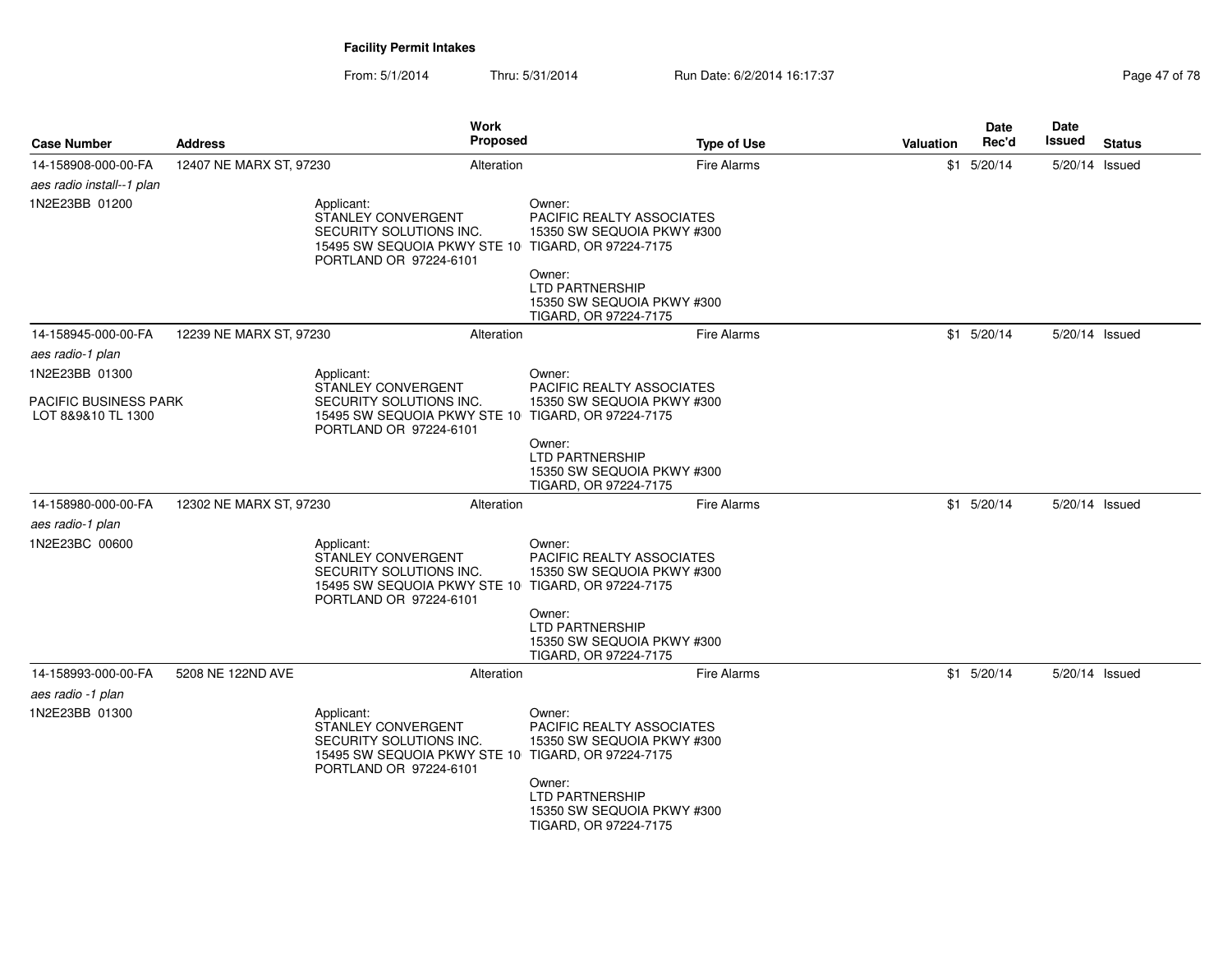| <b>Case Number</b>                                                                                    | <b>Address</b>                                                          |                                                                                                                                | <b>Work</b><br><b>Proposed</b> |                                                                                                                                                                        | <b>Type of Use</b> | <b>Valuation</b> | <b>Date</b><br>Rec'd                 | Date<br>Issued | <b>Status</b>                              |
|-------------------------------------------------------------------------------------------------------|-------------------------------------------------------------------------|--------------------------------------------------------------------------------------------------------------------------------|--------------------------------|------------------------------------------------------------------------------------------------------------------------------------------------------------------------|--------------------|------------------|--------------------------------------|----------------|--------------------------------------------|
| 14-159008-000-00-FA                                                                                   | 5600 NE HASSALO ST, 97213                                               |                                                                                                                                | Alteration                     |                                                                                                                                                                        | <b>Fire Alarms</b> |                  | $$1$ 5/20/14                         | 5/20/14 Issued |                                            |
| aes radio-1 plan                                                                                      |                                                                         |                                                                                                                                |                                |                                                                                                                                                                        |                    |                  |                                      |                |                                            |
| 1N2E31 00100                                                                                          |                                                                         | Applicant:<br>STANLEY CONVERGENT<br>SECURITY SOLUTIONS INC.<br>15495 SW SEQUOIA PKWY STE 10 #200-WMI<br>PORTLAND OR 97224-6101 |                                | Owner:<br><b>PACIFIC REALTY ASSOCIATES</b><br>15115 SW SEQUOIA PKWY<br>PORTLAND, OR 97224                                                                              |                    |                  |                                      |                |                                            |
| 14-160765-000-00-FA                                                                                   | 3905 SE 91ST AVE, 97266                                                 |                                                                                                                                | Alteration                     |                                                                                                                                                                        | <b>Fire Alarms</b> |                  | $$1$ 5/23/14                         | 5/23/14 Issued |                                            |
|                                                                                                       |                                                                         | install new addressable fire alarm system and remove existing system.--2 sets of plans                                         |                                |                                                                                                                                                                        |                    |                  |                                      |                |                                            |
| 1S2E09 00200                                                                                          |                                                                         | Applicant:<br>POINT MONITOR CORP                                                                                               |                                | Owner:<br><b>SCHOOL DISTRICT NO 1</b>                                                                                                                                  |                    |                  |                                      |                |                                            |
| SECTION 09 1S 2E<br>TL 200 23.86 ACRES                                                                |                                                                         | 5863 lakeview blvd<br>lake oswego or 97035                                                                                     |                                | PO BOX 3107<br>PORTLAND, OR 97208-3107                                                                                                                                 |                    |                  |                                      |                |                                            |
| 14-160786-000-00-FA                                                                                   | 1930 SW 4TH AVE - Unit 1                                                |                                                                                                                                | Alteration                     |                                                                                                                                                                        | <b>Fire Alarms</b> | \$47,618 5/23/14 |                                      | 5/23/14 Issued |                                            |
|                                                                                                       | Upgrade of Fire Alarm devices throughout building-45 devices total      |                                                                                                                                |                                |                                                                                                                                                                        |                    |                  |                                      |                |                                            |
| 1S1E03CB3 90005                                                                                       |                                                                         | Applicant:<br>SIEMENS INDUSTRY INC<br>15201 NW GREENBRIER PKWY<br>STE A4<br>BEAVERTON OR 97006                                 |                                | Owner:<br>OREGON STATE OF (LEASED<br>825 NE MULTNOMAH ST #1900<br>PORTLAND, OR 97232<br>Owner:<br><b>PACIFICORP</b><br>825 NE MULTNOMAH ST #1900<br>PORTLAND, OR 97232 |                    |                  |                                      |                |                                            |
| 14-160803-000-00-FA                                                                                   | 333 SW 5TH AVE, 97204                                                   |                                                                                                                                | Alteration                     |                                                                                                                                                                        | <b>Fire Alarms</b> |                  | $$1$ 5/23/14                         | 5/23/14 Issued |                                            |
|                                                                                                       | Basement- Alteration to the Fire Alarm system for T.I.- 8 devices total |                                                                                                                                |                                |                                                                                                                                                                        |                    |                  |                                      |                |                                            |
| 1N1E34CD 06800                                                                                        |                                                                         | Applicant:<br><b>HEIL ELECTRIC</b>                                                                                             |                                | Owner:<br>OTB LLC                                                                                                                                                      |                    |                  |                                      |                |                                            |
| PORTLAND<br>BLOCK 82<br>S 0.56' OF LOT 2<br>LOT 3&4<br>HISTORIC PROPERTY; POTENTIAL<br>ADDITIONAL TAX |                                                                         | 8425 SE STARK ST<br>PORTLAND, OR 97216                                                                                         |                                | 2712 SE 20TH AVE<br>PORTLAND, OR 97202-2231                                                                                                                            |                    |                  |                                      |                |                                            |
| 14-160813-000-00-FA                                                                                   |                                                                         | 3181 SW SAM JACKSON PARK RD - Bldg BH, 97: Alteration                                                                          |                                |                                                                                                                                                                        | <b>Fire Alarms</b> |                  | \$5,000 5/23/14                      | 5/23/14 Issued |                                            |
|                                                                                                       | Baird Hall-Upgrade Dialer for Central Station Monitoring                |                                                                                                                                |                                |                                                                                                                                                                        |                    |                  |                                      |                |                                            |
| 1S1E09 00200                                                                                          |                                                                         | Applicant:<br><b>OHSU</b><br>PORTLAND OR 97201                                                                                 |                                | Owner:<br>OREGON STATE OF<br>3181 SW SAM JACKSON PARK RD 3181 SW SAM JACKSON PARK RD<br>PORTLAND, OR 97239                                                             |                    |                  | Permit Info:<br>Occupancy Group 1: B |                | Construction Type 2 (formerly Type 1): I-A |
| 14-160821-000-00-FA                                                                                   | 3280 SW SAM JACKSON PARK RD, 97201                                      |                                                                                                                                | Alteration                     |                                                                                                                                                                        | <b>Fire Alarms</b> |                  | \$5,000 5/23/14                      | 5/23/14 Issued |                                            |
|                                                                                                       |                                                                         | Biomedical Information Center-Upgrade dialer for Central Station monitoring                                                    |                                |                                                                                                                                                                        |                    |                  |                                      |                |                                            |
| 1S1E09 00600                                                                                          |                                                                         | Applicant:<br><b>OHSU</b><br>3310 SW US VETS HOSP RD<br>PORTLAND, OR                                                           |                                | Owner:<br>OREGON STATE OF (MEDICAL<br><b>DEPT</b><br>3181 SW SAM JACKSON PARK RD<br>PORTLAND, OR 97239                                                                 |                    |                  |                                      |                |                                            |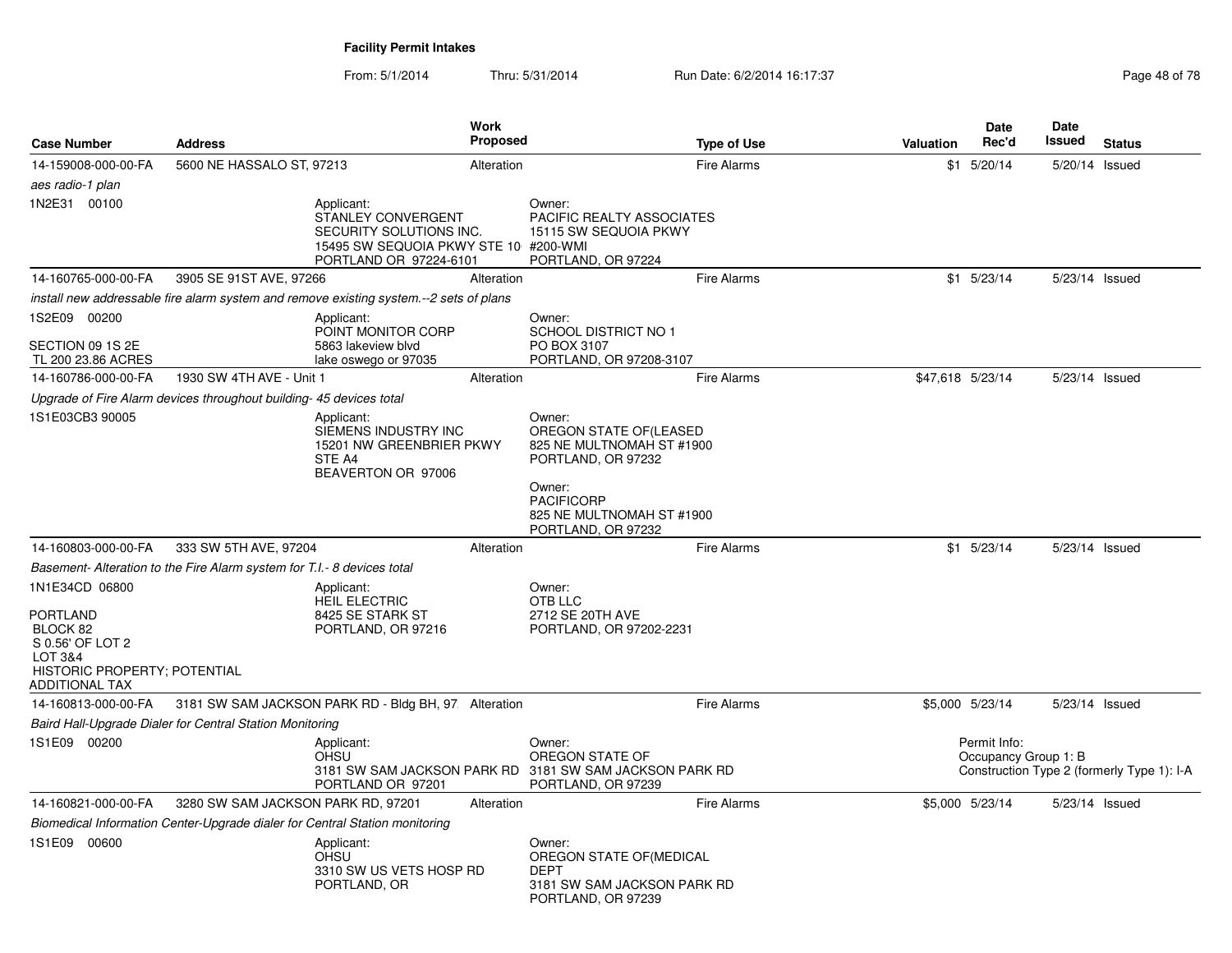From: 5/1/2014Thru: 5/31/2014 Run Date: 6/2/2014 16:17:37 Rege 49 of 78

| <b>Case Number</b>                                                                                               | <b>Address</b>                                                     | Work<br>Proposed                                                                                                        | <b>Type of Use</b>                                                                                                                                                                       | <b>Valuation</b>                                                                    | Date<br>Rec'd                        | <b>Date</b><br>Issued | <b>Status</b>                              |  |  |
|------------------------------------------------------------------------------------------------------------------|--------------------------------------------------------------------|-------------------------------------------------------------------------------------------------------------------------|------------------------------------------------------------------------------------------------------------------------------------------------------------------------------------------|-------------------------------------------------------------------------------------|--------------------------------------|-----------------------|--------------------------------------------|--|--|
| 14-160826-000-00-FA                                                                                              | 3515 SW US VETERANS HOSPITAL RD                                    | Alteration                                                                                                              | <b>Fire Alarms</b>                                                                                                                                                                       |                                                                                     | \$5,000 5/23/14                      | 5/23/14 Issued        |                                            |  |  |
|                                                                                                                  | Building 28- Upgrade Dialer for Central Staion Monitoring          |                                                                                                                         |                                                                                                                                                                                          |                                                                                     |                                      |                       |                                            |  |  |
| 1S1E09 00200A1<br>SECTION 09 1S 1E<br><b>TL 200</b><br>LAND & IMPS & R327745 (R991090552) FOR<br>AIRSPACE & IMPS | IMPS ONLY SEE R327744 (R991090550) FOR                             | Applicant:<br><b>OHSU</b><br>3181 SW SAM JACKSON PARK RD<br>#L585<br>PORTLAND OR 97239-3098                             | Owner:<br>OREGON STATE OF (LEASED<br>3181 SW SAM JACKSON PARK RD<br>PORTLAND, OR 97239-3098<br>Owner:<br>OHSU - SPACE PLANNING<br>3181 SW SAM JACKSON PARK RD<br>PORTLAND, OR 97239-3098 | Permit Info:<br>Occupancy Group 1: B<br>Construction Type 2 (formerly Type 1): II-A |                                      |                       |                                            |  |  |
|                                                                                                                  |                                                                    |                                                                                                                         | Owner:<br><b>MGMT</b><br>3181 SW SAM JACKSON PARK RD<br>PORTLAND, OR 97239-3098<br>Owner:<br>MAIL STOP PP22E<br>3181 SW SAM JACKSON PARK RD<br>PORTLAND, OR 97239-3098                   |                                                                                     |                                      |                       |                                            |  |  |
| 14-160831-000-00-FA                                                                                              | 3181 SW SAM JACKSON PARK RD, 97201                                 | Alteration                                                                                                              | <b>Fire Alarms</b>                                                                                                                                                                       |                                                                                     | \$5,000 5/23/14                      | 5/23/14 Issued        |                                            |  |  |
|                                                                                                                  |                                                                    | Biomedical Research Building- Upgrade dialer for Central Station monitoring                                             |                                                                                                                                                                                          |                                                                                     |                                      |                       |                                            |  |  |
| 1S1E09 00600<br>SECTION 09 1S 1E<br>TL 600 14.19 ACRES                                                           |                                                                    | Applicant:<br>OHSU<br>3181 SW SAM JACKSON PARK RD<br>#L585<br>PORTLAND OR 97239-3098                                    | Owner:<br>OREGON STATE OF (MEDICAL<br>DEPT<br>3181 SW SAM JACKSON PARK RD<br>PORTLAND, OR 97239                                                                                          |                                                                                     |                                      |                       |                                            |  |  |
| 14-160840-000-00-FA                                                                                              | 3375 SW TERWILLIGER BLVD, 97201                                    | Alteration                                                                                                              | <b>Fire Alarms</b>                                                                                                                                                                       |                                                                                     | \$5,000 5/23/14                      | 5/23/14 Issued        |                                            |  |  |
|                                                                                                                  | Casey Eye Institute- Upgrade dailer for Central Station Monitoring |                                                                                                                         |                                                                                                                                                                                          |                                                                                     |                                      |                       |                                            |  |  |
| 1S1E09 00200                                                                                                     |                                                                    | Applicant:<br><b>OHSU</b><br>3181 SW SAM JACKSON PARK RD 3181 SW SAM JACKSON PARK RD<br>#L585<br>PORTLAND OR 97239-3098 | Owner:<br>OREGON STATE OF<br>PORTLAND, OR 97239                                                                                                                                          |                                                                                     | Permit Info:<br>Occupancy Group 1: B |                       | Construction Type 2 (formerly Type 1): I-A |  |  |
| 14-160847-000-00-FA                                                                                              |                                                                    | 3181 SW SAM JACKSON PARK RD - Bldg DCH, 9 Alteration                                                                    | <b>Fire Alarms</b>                                                                                                                                                                       |                                                                                     | \$5,000 5/23/14                      | 5/23/14 Issued        |                                            |  |  |
|                                                                                                                  |                                                                    | Dornbechers Children's Hospital- Upgrade dialer for Central Station monitoring                                          |                                                                                                                                                                                          |                                                                                     |                                      |                       |                                            |  |  |
| 1S1E09 00200                                                                                                     |                                                                    | Applicant:<br><b>OHSU</b><br>3181 SW SAM JACKSON PARK RD 3181 SW SAM JACKSON PARK RD<br>#L585<br>PORTLAND OR 97239-3098 | Owner:<br>OREGON STATE OF<br>PORTLAND, OR 97239                                                                                                                                          |                                                                                     |                                      |                       |                                            |  |  |
| 14-160853-000-00-FA                                                                                              |                                                                    | 3181 SW SAM JACKSON PARK RD - Bldg DH, 97 Alteration                                                                    | <b>Fire Alarms</b>                                                                                                                                                                       |                                                                                     | \$5,000 5/23/14                      | 5/23/14 Issued        |                                            |  |  |
|                                                                                                                  | Dillehunt Hall- Upgrade Dialer for Central Station Monitoring      |                                                                                                                         |                                                                                                                                                                                          |                                                                                     |                                      |                       |                                            |  |  |
| 1S1E09 00200                                                                                                     |                                                                    | Applicant:<br><b>OHSU</b><br>3181 SW SAM JACKSON PARK RD 3181 SW SAM JACKSON PARK RD<br>#L585<br>PORTLAND OR 97239-3098 | Owner:<br>OREGON STATE OF<br>PORTLAND, OR 97239                                                                                                                                          |                                                                                     |                                      |                       |                                            |  |  |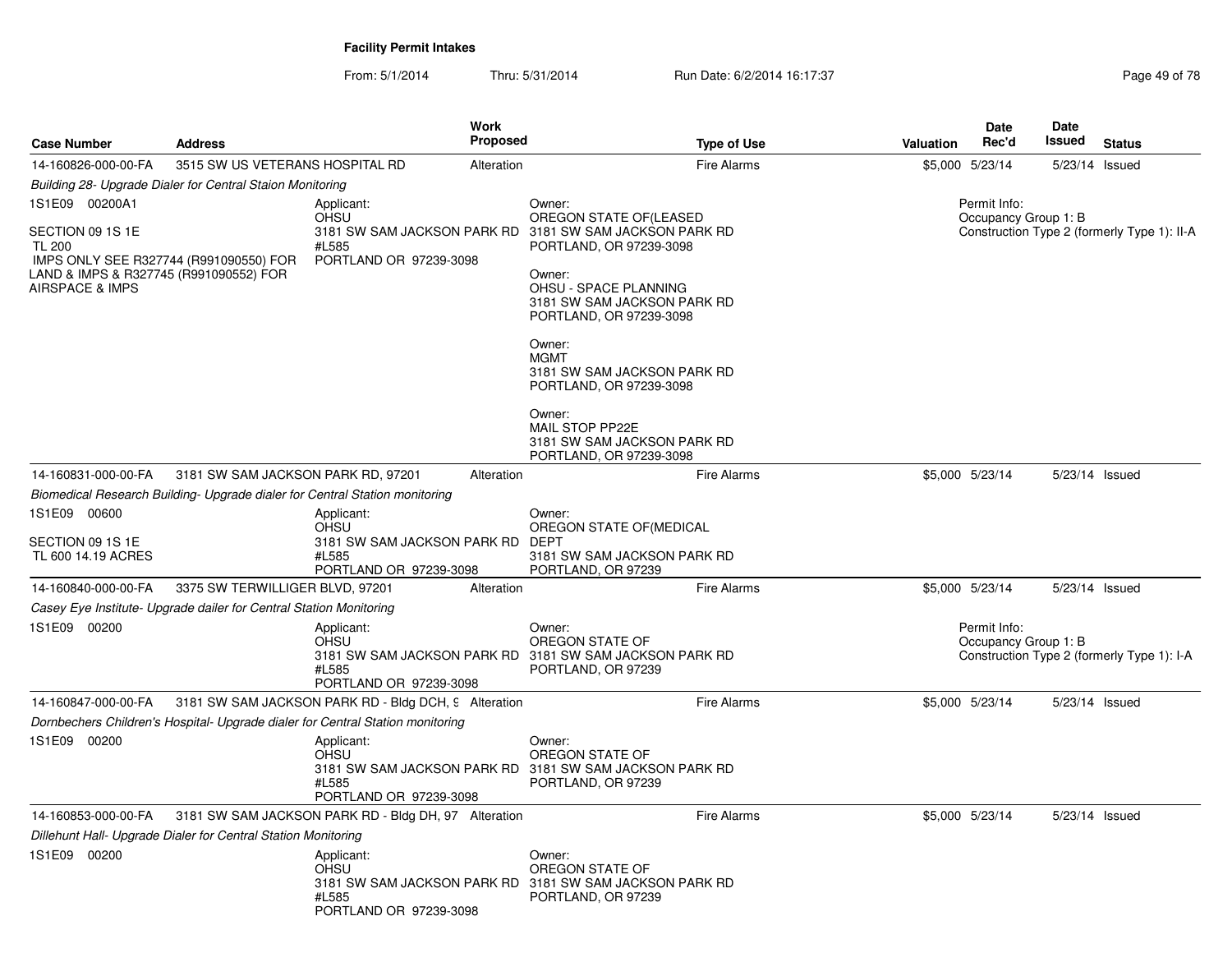| <b>Case Number</b>                                                                                                                                       | <b>Address</b>                                                          | <b>Work</b><br><b>Proposed</b>                                                                   | <b>Type of Use</b>                                                                                         | <b>Valuation</b> | Date<br>Rec'd                                                                             | <b>Date</b><br>Issued | <b>Status</b>                               |
|----------------------------------------------------------------------------------------------------------------------------------------------------------|-------------------------------------------------------------------------|--------------------------------------------------------------------------------------------------|------------------------------------------------------------------------------------------------------------|------------------|-------------------------------------------------------------------------------------------|-----------------------|---------------------------------------------|
| 14-160857-000-00-FA                                                                                                                                      | 707 SW GAINES ST, 97201                                                 | Alteration                                                                                       | <b>Fire Alarms</b>                                                                                         |                  | \$5,000 5/23/14                                                                           | 5/23/14 Issued        |                                             |
|                                                                                                                                                          | Children's Rehab- Upgrade dialer for Central Station Monitoring         |                                                                                                  |                                                                                                            |                  |                                                                                           |                       |                                             |
| 1S1E09 00600                                                                                                                                             |                                                                         | Applicant:<br>OHSU<br>3181 SW SAM JACKSON PARK RD DEPT<br>#L585<br>PORTLAND OR 97239-3098        | Owner:<br>OREGON STATE OF(MEDICAL<br>3181 SW SAM JACKSON PARK RD<br>PORTLAND, OR 97239                     |                  |                                                                                           |                       |                                             |
| 14-160862-000-00-FA                                                                                                                                      | 630 SW GAINES ST, 97201                                                 | Alteration                                                                                       | Fire Alarms                                                                                                |                  | \$5,000 5/23/14                                                                           | 5/23/14 Issued        |                                             |
|                                                                                                                                                          | Dotter- Upgrade dailer for Central Station Monitoring                   |                                                                                                  |                                                                                                            |                  |                                                                                           |                       |                                             |
| 1S1E09 00600                                                                                                                                             |                                                                         | Applicant:<br><b>OHSU</b><br>3181 SW SAM JACKSON PARK RD<br>#L585<br>PORTLAND OR 97239-3098      | Owner:<br>OREGON STATE OF (MEDICAL<br>DEPT<br>3181 SW SAM JACKSON PARK RD<br>PORTLAND, OR 97239            |                  |                                                                                           |                       |                                             |
| 14-160870-000-00-FA                                                                                                                                      | 611 SW CAMPUS DR, 97201                                                 | Alteration                                                                                       | <b>Fire Alarms</b>                                                                                         |                  | \$5,000 5/23/14                                                                           | 5/23/14 Issued        |                                             |
|                                                                                                                                                          | School of Dentistry- Upgrade dailer for Central Station monitoring      |                                                                                                  |                                                                                                            |                  |                                                                                           |                       |                                             |
| 1S1E09AC 03800                                                                                                                                           |                                                                         | Applicant:<br>OHSU<br>#L585<br>PORTLAND OR 97239-3098                                            | Owner:<br>OREGON STATE OF<br>3181 SW SAM JACKSON PARK RD 3181 SW SAM JACKSON PARK RD<br>PORTLAND, OR 97239 |                  | Permit Info:<br>Occupancy Group 1: B                                                      |                       | Construction Type 2 (formerly Type 1): II-A |
| 14-160874-000-00-FA                                                                                                                                      | 3161 SW SAM JACKSON PARK RD, 97201                                      | Alteration                                                                                       | <b>Fire Alarms</b>                                                                                         |                  | \$5,000 5/23/14                                                                           | 5/23/14 Issued        |                                             |
|                                                                                                                                                          | Emma Jones Hall- Upgrade Dailer for Central Station Monitoring          |                                                                                                  |                                                                                                            |                  |                                                                                           |                       |                                             |
| 1S1E09 00600                                                                                                                                             |                                                                         | Applicant:<br><b>OHSU</b><br>3181 SW SAM JACKSON PARK RD DEPT<br>#L585<br>PORTLAND OR 97239-3098 | Owner:<br>OREGON STATE OF(MEDICAL<br>3181 SW SAM JACKSON PARK RD<br>PORTLAND, OR 97239                     |                  | Permit Info:<br>Occupancy Group 1: B<br>Construction Type 2 (formerly Type 1):<br>$V-1HR$ |                       |                                             |
| 14-160878-000-00-FA                                                                                                                                      | 3181 SW SAM JACKSON PARK RD, 97201                                      | Alteration                                                                                       | <b>Fire Alarms</b>                                                                                         |                  | \$5,000 5/23/14                                                                           | 5/23/14 Issued        |                                             |
|                                                                                                                                                          | Energy Management Center- Upgrade dialer for Central Station Monitoring |                                                                                                  |                                                                                                            |                  |                                                                                           |                       |                                             |
| 1S1E09 00200<br>SECTION 09 1S 1E<br>TL 200 26.24 ACRES<br>LAND & IMPS SEE R327745 (R991090552)<br>FOR AIRSPACE & IMPS & R327746<br>(R991090555) FOR IMPS |                                                                         | Applicant:<br><b>OHSU</b><br>#L585<br>PORTLAND OR 97239-3098                                     | Owner:<br>OREGON STATE OF<br>3181 SW SAM JACKSON PARK RD 3181 SW SAM JACKSON PARK RD<br>PORTLAND, OR 97239 |                  | Permit Info:<br>Occupancy Group 1: B                                                      |                       | Construction Type 2 (formerly Type 1): I-A  |
| 14-160884-000-00-FA                                                                                                                                      | 840 SW GAINES ST, 97201                                                 | Alteration                                                                                       | <b>Fire Alarms</b>                                                                                         |                  | \$5,000 5/23/14                                                                           | 5/23/14 Issued        |                                             |
|                                                                                                                                                          | Gaines Hall-Upgrade Dailer for Central Station Monitoring               |                                                                                                  |                                                                                                            |                  |                                                                                           |                       |                                             |
| 1S1E09DB 03200<br>SECTION 09 1S 1E<br>TL 3200 1.63 ACRES                                                                                                 |                                                                         | Applicant:<br><b>OHSU</b><br>3181 SW SAM JACKSON PARK RD<br>#L585<br>PORTLAND OR 97239-3098      | Owner:<br>OREGON STATE OF<br>(U OF O MEDICAL SCHOOL STATE<br><b>HIGHWAY</b><br>SALEM, OR 97310-0001        |                  |                                                                                           |                       |                                             |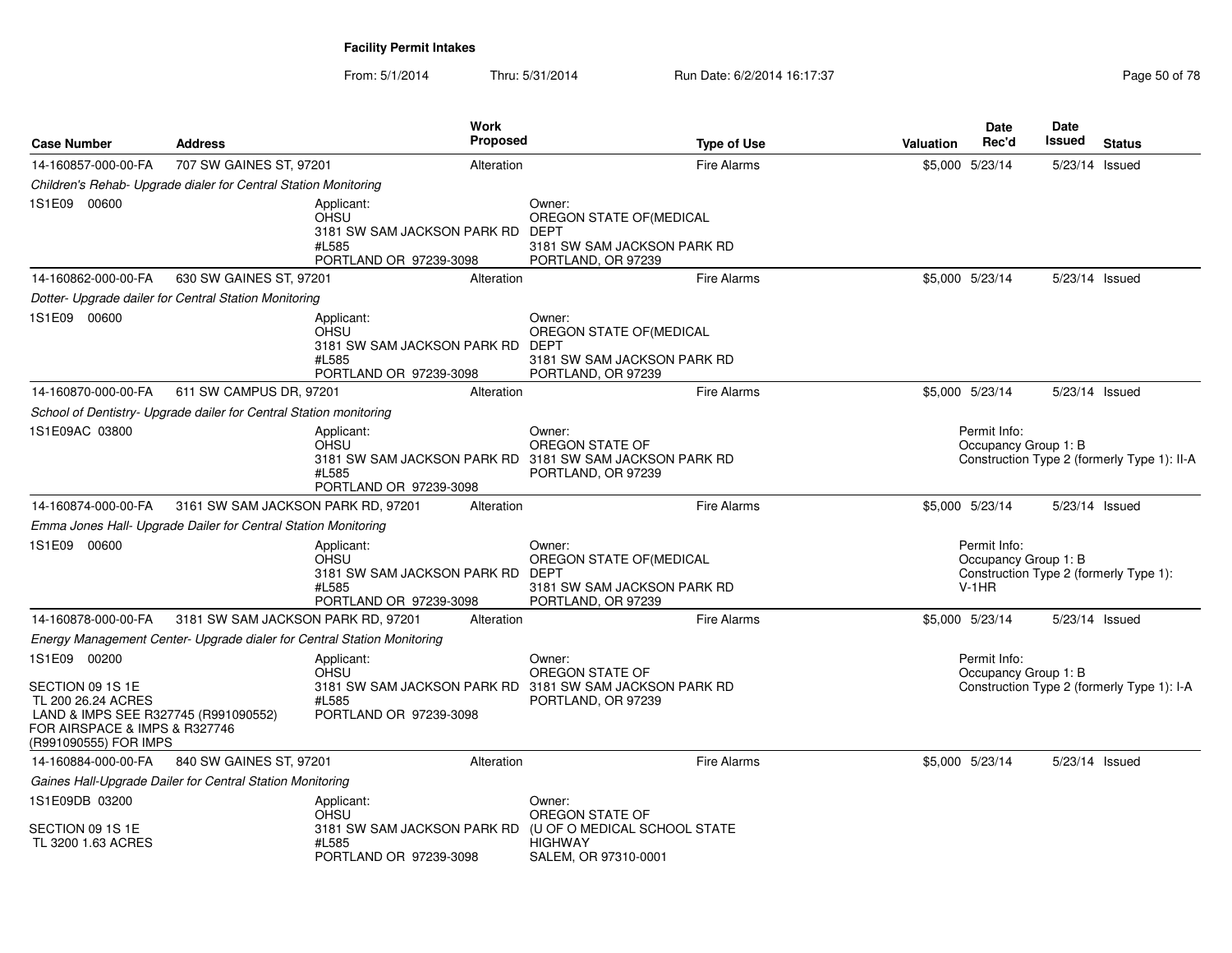| <b>Case Number</b>                     | <b>Address</b>                                                                              | Work<br><b>Proposed</b> | <b>Type of Use</b>                                                                                         | <b>Valuation</b> | <b>Date</b><br>Rec'd                    | <b>Date</b><br>Issued | <b>Status</b>                          |
|----------------------------------------|---------------------------------------------------------------------------------------------|-------------------------|------------------------------------------------------------------------------------------------------------|------------------|-----------------------------------------|-----------------------|----------------------------------------|
| 14-160899-000-00-FA                    | 3251 SW SAM JACKSON PARK RD, 97201                                                          | Alteration              | <b>Fire Alarms</b>                                                                                         |                  | \$5,000 5/23/14                         | 5/23/14 Issued        |                                        |
|                                        | Hatfield Research Center- Upgrade dailer for Central Station Monitoring                     |                         |                                                                                                            |                  |                                         |                       |                                        |
| 1S1E09AC 03700                         | Applicant:<br>OHSU                                                                          |                         | Owner:<br>OREGON STATE OF                                                                                  |                  | Permit Info:<br>Occupancy Group 1: I1.1 |                       |                                        |
| SECTION 09 1S 1E<br>TL 3700 0.07 ACRES | 3181 SW SAM JACKSON PARK RD<br>#L585<br>PORTLAND OR 97239-3098                              |                         | 3181 SW SAM JACKSON PARK RD<br>PORTLAND, OR 97239                                                          |                  | I-FR                                    |                       | Construction Type 2 (formerly Type 1): |
| 14-160906-000-00-FA                    | 808 SW CAMPUS DR, 97201                                                                     | Alteration              | <b>Fire Alarms</b>                                                                                         |                  | \$5,000 5/23/14                         | 5/23/14 Issued        |                                        |
|                                        | Kohler Pavillion- Upgrade dailer for Central Station Montoring                              |                         |                                                                                                            |                  |                                         |                       |                                        |
| 1S1E09 00600                           | Applicant:<br><b>OHSU</b><br>3181 SW SAM JACKSON PARK RD<br>#L585<br>PORTLAND OR 97239-3098 |                         | Owner:<br>OREGON STATE OF (MEDICAL<br>DEPT<br>3181 SW SAM JACKSON PARK RD<br>PORTLAND, OR 97239            |                  |                                         |                       |                                        |
| 14-161016-000-00-FA                    | 3181 SW SAM JACKSON PARK RD - Bldg LIB, 97 Alteration                                       |                         | <b>Fire Alarms</b>                                                                                         |                  | \$5,000 5/23/14                         | 5/23/14 Issued        |                                        |
|                                        | Auditorium- Upgrade Dialer for Central Station Monitoring                                   |                         |                                                                                                            |                  |                                         |                       |                                        |
| 1S1E09 00200                           | Applicant:<br>OHSU<br>#L585<br>PORTLAND OR 97239-3098                                       |                         | Owner:<br>OREGON STATE OF<br>3181 SW SAM JACKSON PARK RD 3181 SW SAM JACKSON PARK RD<br>PORTLAND, OR 97239 |                  |                                         |                       |                                        |
| 14-161019-000-00-FA                    | 3181 SW SAM JACKSON PARK RD - Bldg MAC, 9 Alteration                                        |                         | <b>Fire Alarms</b>                                                                                         |                  | \$5,000 5/23/14                         | 5/23/14 Issued        |                                        |
|                                        | Mackenzie Hall- Upgrade Dialer for Central Station Monitoring                               |                         |                                                                                                            |                  |                                         |                       |                                        |
| 1S1E09 00200                           | Applicant:<br>OHSU<br>#L585<br>PORTLAND OR 97239-3098                                       |                         | Owner:<br>OREGON STATE OF<br>3181 SW SAM JACKSON PARK RD 3181 SW SAM JACKSON PARK RD<br>PORTLAND, OR 97239 |                  |                                         |                       |                                        |
| 14-161027-000-00-FA                    | 3171 SW SAM JACKSON PARK RD, 97201                                                          | Alteration              | <b>Fire Alarms</b>                                                                                         |                  | \$5,000 5/23/14                         | 5/23/14 Issued        |                                        |
|                                        | Multnomah Pavillion- Upgrade Dialer for Central Station Monitoring                          |                         |                                                                                                            |                  |                                         |                       |                                        |
| 1S1E09 00500                           | Applicant:<br>OHSU                                                                          |                         | Owner:<br>OREGON STATE OF                                                                                  |                  |                                         |                       |                                        |
| SECTION 09 1S 1E<br>TL 500 7.41 ACRES  | #L585<br>PORTLAND OR 97239-3098                                                             |                         | 3181 SW SAM JACKSON PARK RD 3181 SW SAM JACKSON PARK RD<br>PORTLAND, OR 97239                              |                  |                                         |                       |                                        |
| 14-161031-000-00-FA                    | 3181 SW SAM JACKSON PARK RD - Bldg MRB, 9 Alteration                                        |                         | <b>Fire Alarms</b>                                                                                         |                  | \$5,000 5/23/14                         | 5/23/14 Issued        |                                        |
|                                        | Medical Research Building- Upgrade dialer for Central Station monitoring                    |                         |                                                                                                            |                  |                                         |                       |                                        |
| 1S1E09 00200                           | Applicant:<br><b>OHSU</b><br>3181 SW SAM JACKSON PARK RD<br>#L585<br>PORTLAND OR 97239-3098 |                         | Owner:<br>OREGON STATE OF<br>3181 SW SAM JACKSON PARK RD<br>PORTLAND, OR 97239                             |                  |                                         |                       |                                        |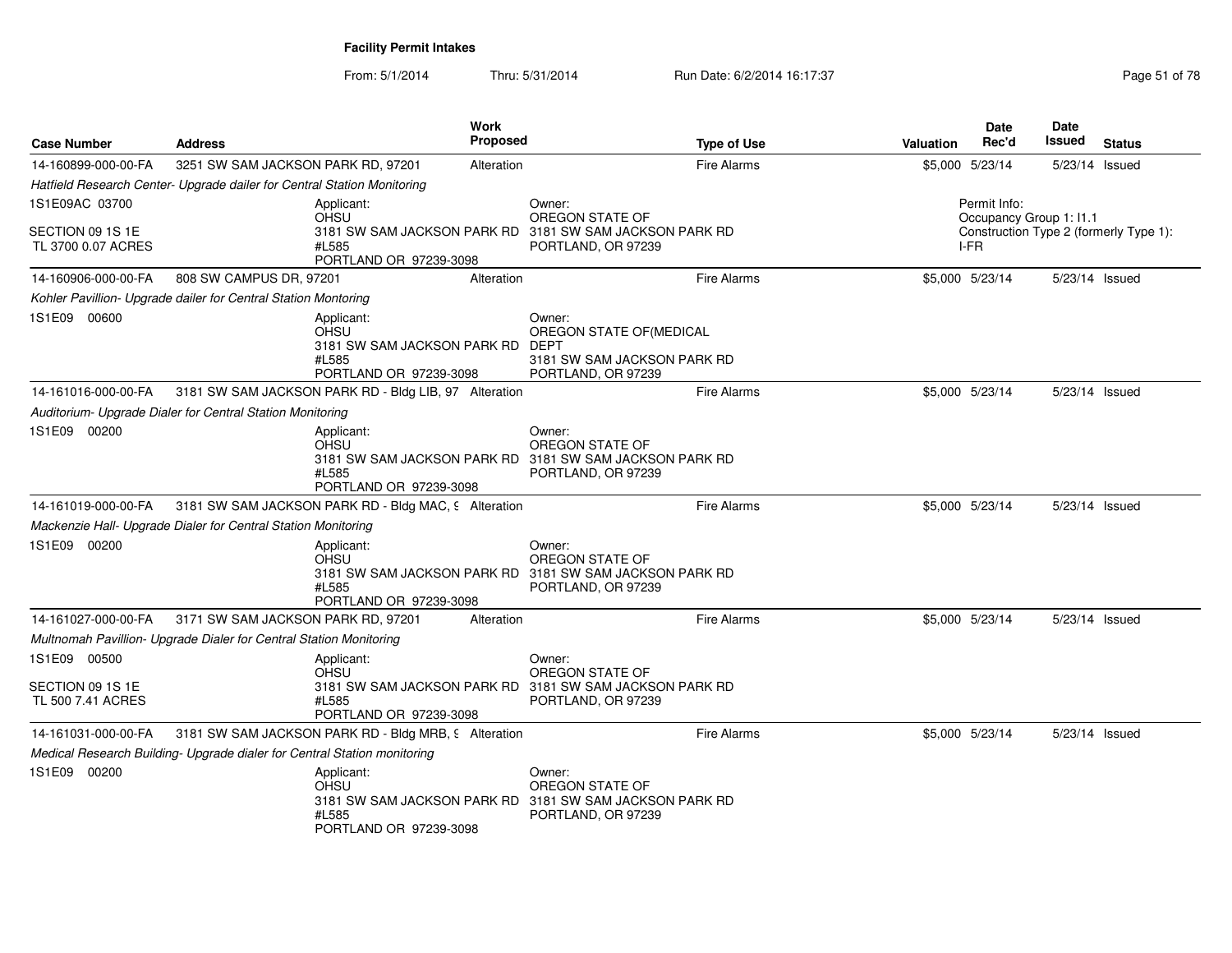| <b>Case Number</b>                                                                                                                       | <b>Address</b>                                                | Work<br><b>Proposed</b>                                                                                                 |                                                                                                       | <b>Type of Use</b> | <b>Valuation</b> | <b>Date</b><br>Rec'd                   | Date<br>Issued | <b>Status</b>                              |
|------------------------------------------------------------------------------------------------------------------------------------------|---------------------------------------------------------------|-------------------------------------------------------------------------------------------------------------------------|-------------------------------------------------------------------------------------------------------|--------------------|------------------|----------------------------------------|----------------|--------------------------------------------|
| 14-161036-000-00-FA                                                                                                                      |                                                               | 3181 SW SAM JACKSON PARK RD - Bldg OHS, 9 Alteration                                                                    |                                                                                                       | <b>Fire Alarms</b> |                  | \$5,000 5/23/14                        | 5/23/14 Issued |                                            |
|                                                                                                                                          | OHS-Upgrade dialer for Central Station Monitoring             |                                                                                                                         |                                                                                                       |                    |                  |                                        |                |                                            |
| 1S1E09 00200                                                                                                                             |                                                               | Applicant:<br><b>OHSU</b><br>3181 SW SAM JACKSON PARK RD 3181 SW SAM JACKSON PARK RD<br>#L585<br>PORTLAND OR 97239-3098 | Owner:<br>OREGON STATE OF<br>PORTLAND, OR 97239                                                       |                    |                  | Permit Info:<br>Occupancy Group 1: I-2 |                | Construction Type 2 (formerly Type 1): I-A |
| 14-161044-000-00-FA                                                                                                                      |                                                               | 3310 SW US VETERANS HOSPITAL RD, 97201<br>Alteration                                                                    |                                                                                                       | <b>Fire Alarms</b> |                  | \$5,000 5/23/14                        |                | 5/23/14 Issued                             |
|                                                                                                                                          | Physical Plant- Upgrade dialer for Central Station Monitoring |                                                                                                                         |                                                                                                       |                    |                  |                                        |                |                                            |
| 1S1E09 00600                                                                                                                             |                                                               | Applicant:<br><b>OHSU</b><br>3181 SW SAM JACKSON PARK RD<br>#L585<br>PORTLAND OR 97239-3098                             | Owner:<br>OREGON STATE OF(MEDICAL<br><b>DEPT</b><br>3181 SW SAM JACKSON PARK RD<br>PORTLAND, OR 97239 |                    |                  |                                        |                |                                            |
| 14-161054-000-00-FA                                                                                                                      | 3181 SW SAM JACKSON PARK RD, 97201                            | Alteration                                                                                                              |                                                                                                       | <b>Fire Alarms</b> |                  | \$5,000 5/23/14                        | 5/23/14 Issued |                                            |
|                                                                                                                                          | PS5- Upgrade dialer for Central Station monitoring            |                                                                                                                         |                                                                                                       |                    |                  |                                        |                |                                            |
| 1S1E09 00200                                                                                                                             |                                                               | Applicant:<br><b>OHSU</b>                                                                                               | Owner:<br>OREGON STATE OF                                                                             |                    |                  | Permit Info:<br>Occupancy Group 1: S-2 |                |                                            |
| SECTION 09 1S 1E<br>TL 200 26.24 ACRES<br>LAND & IMPS SEE R327745 (R991090552)<br>FOR AIRSPACE & IMPS & R327746<br>(R991090555) FOR IMPS |                                                               | 3181 SW SAM JACKSON PARK RD 3181 SW SAM JACKSON PARK RD<br>#L585<br>PORTLAND OR 97239-3098                              | PORTLAND, OR 97239                                                                                    |                    |                  |                                        |                | Construction Type 2 (formerly Type 1): I-A |
| 14-161061-000-00-FA                                                                                                                      |                                                               | 3181 SW SAM JACKSON PARK RD - Bldg BSC, 9 Alteration                                                                    |                                                                                                       | <b>Fire Alarms</b> |                  | \$5,000 5/23/14                        | 5/23/14 Issued |                                            |
|                                                                                                                                          | RJH- Upgrade dialer for Central Station monitoring            |                                                                                                                         |                                                                                                       |                    |                  |                                        |                |                                            |
| 1S1E09 00200                                                                                                                             |                                                               | Applicant:<br><b>OHSU</b><br>3181 SW SAM JACKSON PARK RD 3181 SW SAM JACKSON PARK RD<br>#L585<br>PORTLAND OR 97239-3098 | Owner:<br>OREGON STATE OF<br>PORTLAND, OR 97239                                                       |                    |                  | Permit Info:<br>Occupancy Group 1: B   |                | Construction Type 2 (formerly Type 1): I-B |
| 14-161065-000-00-FA                                                                                                                      |                                                               | 3181 SW SAM JACKSON PARK RD - Bldg FSC, 9 Alteration                                                                    |                                                                                                       | <b>Fire Alarms</b> |                  | \$5,000 5/23/14                        | 5/23/14 Issued |                                            |
|                                                                                                                                          | Student Center- Upgarde dialer for Central Station Monitoring |                                                                                                                         |                                                                                                       |                    |                  |                                        |                |                                            |
| 1S1E09 00200                                                                                                                             |                                                               | Applicant:<br><b>OHSU</b><br>3181 SW SAM JACKSON PARK RD 3181 SW SAM JACKSON PARK RD<br>#L585<br>PORTLAND OR 97239-3098 | Owner:<br>OREGON STATE OF<br>PORTLAND, OR 97239                                                       |                    |                  |                                        |                |                                            |
| 14-161070-000-00-FA                                                                                                                      |                                                               | 3181 SW SAM JACKSON PARK RD - Bldg OPC, 9 Alteration                                                                    |                                                                                                       | <b>Fire Alarms</b> |                  | \$5,000 5/23/14                        |                | 5/23/14 Issued                             |
|                                                                                                                                          | SJH- Upgrade Dialer for Central Station monitoring            |                                                                                                                         |                                                                                                       |                    |                  |                                        |                |                                            |
| 1S1E09 00200                                                                                                                             |                                                               | Applicant:<br><b>OHSU</b><br>3181 SW SAM JACKSON PARK RD 3181 SW SAM JACKSON PARK RD<br>#L585<br>PORTLAND OR 97239-3098 | Owner:<br>OREGON STATE OF<br>PORTLAND, OR 97239                                                       |                    |                  | Permit Info:<br>Occupancy Group 1: I-2 |                | Construction Type 2 (formerly Type 1): I-A |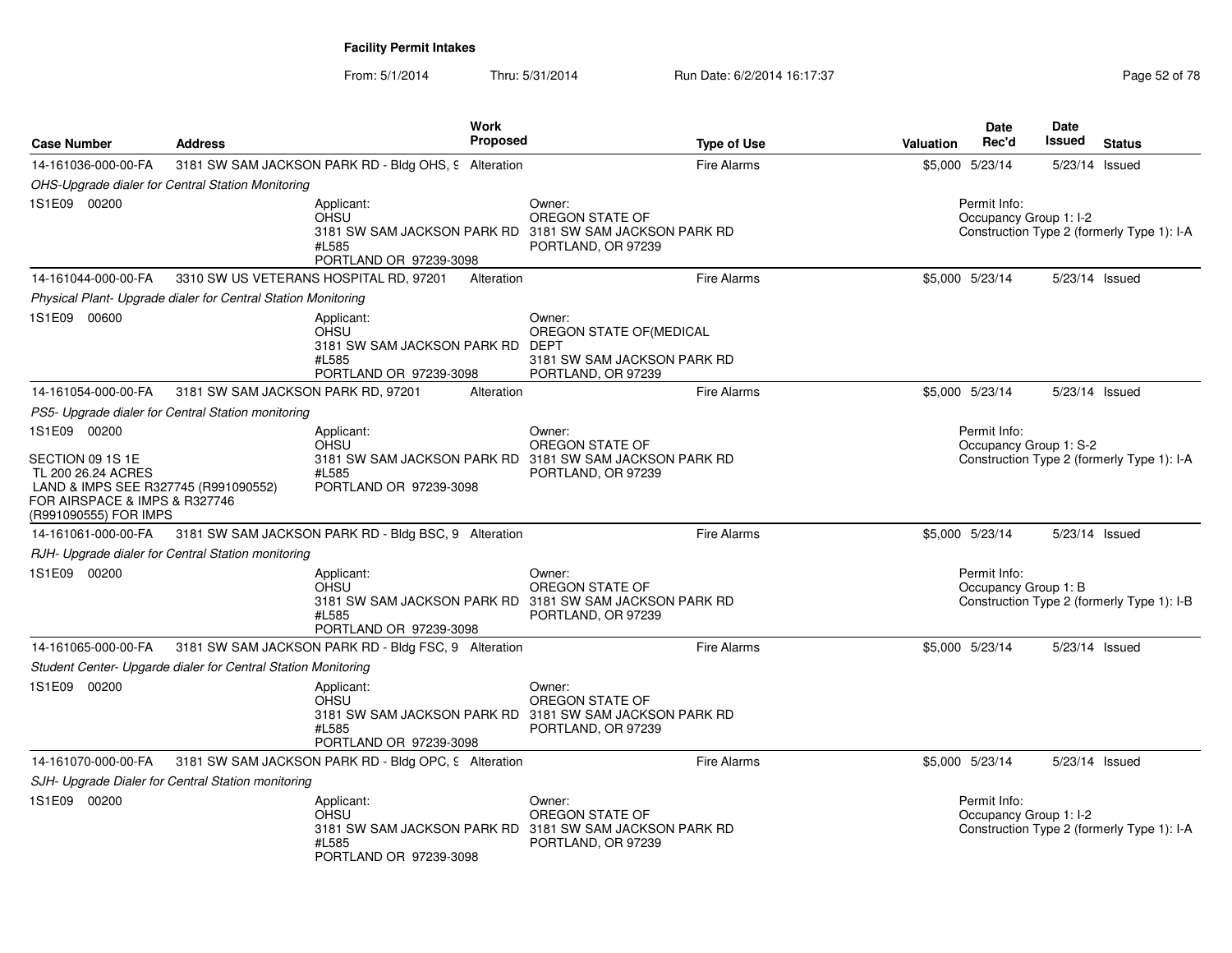From: 5/1/2014Thru: 5/31/2014 Run Date: 6/2/2014 16:17:37 Rege 53 of 78

| <b>Case Number</b>                                                                                                                                                  | <b>Address</b>                                                  | Work                                                                                        | <b>Proposed</b>                                                                                            | <b>Type of Use</b>                                                                                                                                                               | <b>Valuation</b>                     | Date<br>Rec'd                                 | Date<br>Issued                             | <b>Status</b>                                |
|---------------------------------------------------------------------------------------------------------------------------------------------------------------------|-----------------------------------------------------------------|---------------------------------------------------------------------------------------------|------------------------------------------------------------------------------------------------------------|----------------------------------------------------------------------------------------------------------------------------------------------------------------------------------|--------------------------------------|-----------------------------------------------|--------------------------------------------|----------------------------------------------|
| 14-161076-000-00-FA                                                                                                                                                 | 3455 SW US VETERANS HOSPITAL RD, 97201                          |                                                                                             | Alteration                                                                                                 | <b>Fire Alarms</b>                                                                                                                                                               |                                      | \$5,000 5/23/14                               | 5/23/14 Issued                             |                                              |
|                                                                                                                                                                     | SON- Upgrade Dialer for Central Station Monitoring              |                                                                                             |                                                                                                            |                                                                                                                                                                                  |                                      |                                               |                                            |                                              |
| 1S1E09 00600                                                                                                                                                        |                                                                 | Applicant:<br><b>OHSU</b><br>3181 SW SAM JACKSON PARK RD<br>#L585<br>PORTLAND OR 97239-3098 |                                                                                                            | Owner:<br>OREGON STATE OF (MEDICAL<br>DEPT<br>3181 SW SAM JACKSON PARK RD<br>PORTLAND, OR 97239                                                                                  |                                      | Permit Info:<br>Occupancy Group 1: B<br>II-FR |                                            | Construction Type 2 (formerly Type 1):       |
| 14-161082-000-00-FA                                                                                                                                                 |                                                                 | 3181 SW SAM JACKSON PARK RD - Bldg VIAB, § Alteration                                       |                                                                                                            | <b>Fire Alarms</b>                                                                                                                                                               |                                      | \$5,000 5/23/14                               | 5/23/14 Issued                             |                                              |
|                                                                                                                                                                     | Vollum- Upgrade Dialer for Central Station Monitoring           |                                                                                             |                                                                                                            |                                                                                                                                                                                  |                                      |                                               |                                            |                                              |
| 1S1E09 00200                                                                                                                                                        |                                                                 | Applicant:<br>OHSU<br>#L585<br>PORTLAND OR 97239-3098                                       | Owner:<br>OREGON STATE OF<br>3181 SW SAM JACKSON PARK RD 3181 SW SAM JACKSON PARK RD<br>PORTLAND, OR 97239 |                                                                                                                                                                                  | Permit Info:<br>Occupancy Group 1: B |                                               | Construction Type 2 (formerly Type 1): I-B |                                              |
| 14-161426-000-00-FA                                                                                                                                                 | 538 SW 6TH AVE, 97204                                           |                                                                                             | Alteration                                                                                                 | <b>Fire Alarms</b>                                                                                                                                                               |                                      | $$1$ 5/27/14                                  | 5/28/14 Issued                             |                                              |
|                                                                                                                                                                     | 10th floor- alterations to Fire Alarm for T.I.- 4 devices total |                                                                                             |                                                                                                            |                                                                                                                                                                                  |                                      |                                               |                                            |                                              |
| 1N1E34CC 07900                                                                                                                                                      |                                                                 | Applicant:                                                                                  |                                                                                                            | Owner:                                                                                                                                                                           |                                      |                                               |                                            |                                              |
| <b>PORTLAND</b><br>BLOCK 174<br>LOT 5&6                                                                                                                             |                                                                 | POINT MONITOR CORP<br>5863 LAKEVIEW BLVD #100<br>LAKE OSWEGO OR 97035-7058                  |                                                                                                            | PORTLAND CASCADE BUILDING<br><b>LLC</b><br><b>166 KINGS HIGHWAY N</b><br>WESTPORT, CT 06880-2423                                                                                 |                                      |                                               |                                            |                                              |
| 14-161980-000-00-FA                                                                                                                                                 | 123 NE 3RD AVE, 97232                                           |                                                                                             | Alteration                                                                                                 | <b>Fire Alarms</b>                                                                                                                                                               |                                      | $$1$ 5/28/14                                  | 5/28/14 Issued                             |                                              |
| add notification to TI space---3 sets pf plans                                                                                                                      |                                                                 |                                                                                             |                                                                                                            |                                                                                                                                                                                  |                                      |                                               |                                            |                                              |
| 1N1E34DA 02800<br><b>EAST PORTLAND</b><br>BLOCK 68<br>INC PT VAC ST LOT 1&8<br>LOT 2&3&6&7<br>INC PT VAC ST LOT 4&5; HISTORIC<br>PROPERTY; POTENTIAL ADDITIONAL TAX |                                                                 | Applicant:<br>POINT MONITOR CORP<br>5863 lakeview blvd<br>lake oswego or 97035              |                                                                                                            | Owner:<br>BRIDGEHEAD DEVELOPMENT LLC<br>1001 SE WATER AVE #120<br>PORTLAND, OR 97214-2147                                                                                        |                                      | Permit Info:<br>Med.Off., Pub.Bldg.           | Occupancy Group 1: B_Bank, Off.,           | Construction Type 2 (formerly Type 1): III-A |
| 14-162431-000-00-FA                                                                                                                                                 | 4805 NE GLISAN ST, 97213                                        |                                                                                             | Alteration                                                                                                 | <b>Fire Alarms</b>                                                                                                                                                               |                                      | \$8,040 5/29/14                               | 5/29/14 Issued                             |                                              |
| Add three (3) duct detectors                                                                                                                                        |                                                                 |                                                                                             |                                                                                                            |                                                                                                                                                                                  |                                      |                                               |                                            |                                              |
| 1N2E31BD 04100<br>SECTION 31 1N 2E<br>TL 4100 9.54 ACRES                                                                                                            |                                                                 | Applicant:<br><b>TICE ELECTRIC</b><br>5405 N LAGOON AVE<br>PORTLAND, OR 97217               |                                                                                                            | Owner:<br>PROVIDENCE HEALTH<br>4400 NE HALSEY ST BLDG 2 #190<br>PORTLAND, OR 97213-1545<br>Owner:<br>SERVICES-OREGON<br>4400 NE HALSEY ST BLDG 2 #190<br>PORTLAND, OR 97213-1545 |                                      | Permit Info:<br>I-FR                          | Occupancy Group 1: I1.1                    | Construction Type 2 (formerly Type 1):       |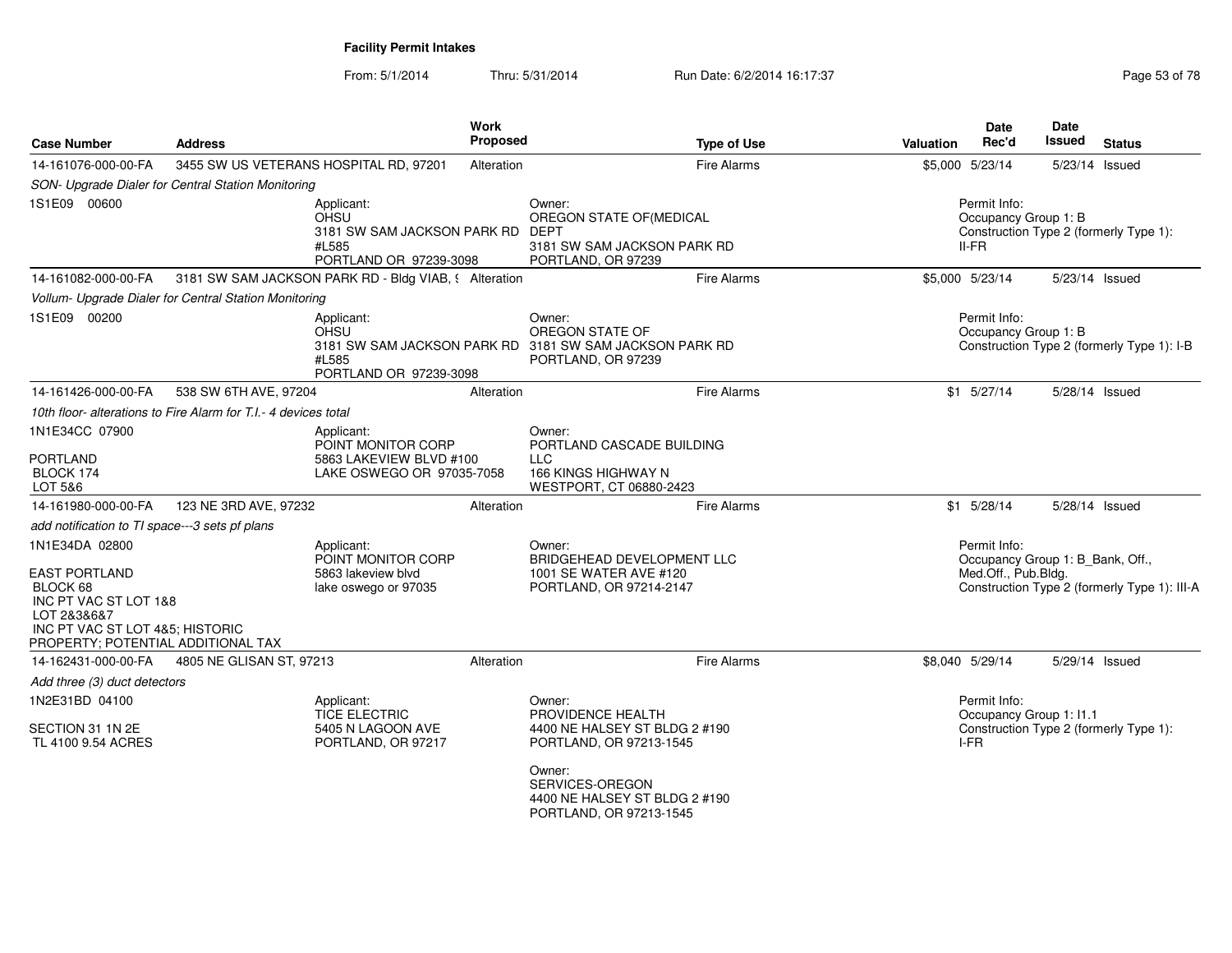| <b>Case Number</b>                                             | <b>Address</b>                                                 | <b>Work</b><br><b>Proposed</b>                                                                                                              |                                                                                                      | <b>Type of Use</b>     | Valuation                                                                                                  | <b>Date</b><br>Rec'd                   | Date<br><b>Issued</b> | <b>Status</b>                              |
|----------------------------------------------------------------|----------------------------------------------------------------|---------------------------------------------------------------------------------------------------------------------------------------------|------------------------------------------------------------------------------------------------------|------------------------|------------------------------------------------------------------------------------------------------------|----------------------------------------|-----------------------|--------------------------------------------|
| 14-163065-000-00-FA                                            | 555 SW OAK ST                                                  | Alteration                                                                                                                                  |                                                                                                      | <b>Fire Alarms</b>     |                                                                                                            | $$1$ 5/30/14                           | 5/30/14 Issued        |                                            |
|                                                                | alarm permit for security area main atrium--3 sets of plans    |                                                                                                                                             |                                                                                                      |                        |                                                                                                            |                                        |                       |                                            |
| 1N1E34CD 80000                                                 |                                                                | Applicant:                                                                                                                                  | Owner:                                                                                               |                        |                                                                                                            |                                        |                       |                                            |
| ONE ELEVEN TOWER CONDOMINIUM<br><b>GENERAL COMMON ELEMENTS</b> |                                                                | SIEMENS INDUSTRY INC<br>15201 NW Greenbriar Prkwy Suite A<br>Beaverton, OR 97006                                                            | ASSOCIATION OF UNIT OWNERS<br>OF<br>ONE ELEVEN TOWER<br>CONDOMINIUM 111 SW 5TH<br>PORTLAND, OR 97204 |                        |                                                                                                            |                                        |                       |                                            |
| 14-163228-000-00-FA                                            | 601 SW 2ND AVE, 97204                                          | Alteration                                                                                                                                  |                                                                                                      | <b>Fire Alarms</b>     |                                                                                                            | \$35,000 5/30/14                       | 5/30/14 Issued        |                                            |
|                                                                |                                                                | 22nd Floor-I.T. room-Alterations to fire alarm for Pre-action and clean agent systems                                                       |                                                                                                      |                        |                                                                                                            |                                        |                       |                                            |
| 1S1E03BA 05000<br><b>PORTLAND</b><br>BLOCK <sub>20</sub>       |                                                                | Applicant:<br>Northwest Fire Suppression Inc<br>NORTHWEST FIRE<br>SUPPRESSION INC                                                           | Owner:<br>MORRISON STREET CF LLC<br>1211 SW 5TH AVE #2230<br>PORTLAND, OR 97204                      |                        |                                                                                                            |                                        |                       |                                            |
| LOT 1-4 EXC PT IN ST & LOT 5-8                                 |                                                                | 15385 Sw Beaverton Creek Court<br>Beaverton, OR 97006                                                                                       |                                                                                                      |                        |                                                                                                            |                                        |                       |                                            |
| 14-163343-000-00-FA                                            |                                                                | 3181 SW SAM JACKSON PARK RD - Bldg OPC, 9 Alteration                                                                                        |                                                                                                      | <b>Fire Alarms</b>     |                                                                                                            | \$7,815 5/30/14                        | 5/30/14 Issued        |                                            |
|                                                                | Cafe- Alterations to the Fire Alarm for T.I. = 3 devices total |                                                                                                                                             |                                                                                                      |                        |                                                                                                            |                                        |                       |                                            |
| 1S1E09 00200                                                   |                                                                | Applicant:<br>DYNALECTRIC CO<br>5711 SW Hood Ave<br>PORTLAND, OR 97239                                                                      | Owner:<br>OREGON STATE OF<br>3181 SW SAM JACKSON PARK RD<br>PORTLAND, OR 97239                       |                        |                                                                                                            | Permit Info:<br>Occupancy Group 1: I-2 |                       | Construction Type 2 (formerly Type 1): I-A |
| 14-151970-000-00-FA                                            | 1900 SW SALMON ST, 97205                                       | Alteration                                                                                                                                  |                                                                                                      | <b>Fire Sprinklers</b> | \$39,869 5/2/14                                                                                            |                                        |                       | $5/2/14$ Issued                            |
|                                                                | Replace Fire Jocky and Main Pump and upgrade Controller        |                                                                                                                                             |                                                                                                      |                        |                                                                                                            |                                        |                       |                                            |
| 1N1E33CD 09200                                                 |                                                                | Applicant:<br>SIMPLEX GRINNELL<br>6305 SW Rosewood St Suite A<br>Lake Oswego, OR 97035                                                      | Owner:<br>MULTNOMAH ATHLETIC CLUB<br>1849 SW SALMON ST<br>PORTLAND, OR 97205-1726                    |                        | Permit Info:<br>Occupancy Group 1: A-3_Assembly -<br>General<br>Construction Type 2 (formerly Type 1): I-A |                                        |                       |                                            |
| 14-153082-000-00-FA                                            | 700 SW 5TH AVE                                                 | Alteration                                                                                                                                  |                                                                                                      | <b>Fire Sprinklers</b> |                                                                                                            | $$1$ 5/6/14                            |                       | $5/6/14$ Issued                            |
|                                                                |                                                                | replace exiasting sprinklers with concealed s[rinklers add approx 2 sprinklers under the new platform---3 sets of plans                     |                                                                                                      |                        |                                                                                                            |                                        |                       |                                            |
| 1S1E03BB1 90001                                                |                                                                | Applicant:<br>EXPRESS FIRE SYSTEMS INC<br>1913 41ST ST<br>WASHOUGAL, WA 98671                                                               | Owner:<br>PIONEER PLACE LIMITED<br><b>PARTNERSHIP</b><br>PO BOX 617905<br>CHICAGO, IL 60661-7905     |                        |                                                                                                            | Permit Info:<br>Occupancy Group 1: M   |                       | Construction Type 2 (formerly Type 1): I-A |
| 14-154849-000-00-FA                                            | 0615 SW PALATINE HILL RD, 97219                                | Alteration                                                                                                                                  |                                                                                                      | <b>Fire Sprinklers</b> |                                                                                                            | $$1$ 5/9/14                            |                       | 5/9/14 Issued                              |
| 1S1E27D 00100                                                  |                                                                | install new 13R sprinkler system during remodel work starts at existing riser---3 sets of plans<br>Applicant:<br><b>WESTERN STATES FIRE</b> | Owner:<br>LEWIS & CLARK COLLEGE                                                                      |                        |                                                                                                            |                                        |                       |                                            |
| SECTION 27 1S 1E                                               | TL 100 85.50 ACRES SPLIT LEVY (R709301280 13896 FIR ST #B      | <b>PROTECTION</b><br>OREGON CITY, OR 97045                                                                                                  | 0615 SW PALATINE HILL RD MSC<br>31<br>PORTLAND, OR 97219                                             |                        |                                                                                                            |                                        |                       |                                            |
|                                                                |                                                                |                                                                                                                                             | Owner:<br><b>BUSINESS OFFICE</b><br>0615 SW PALATINE HILL RD MSC<br>31<br>PORTLAND, OR 97219         |                        |                                                                                                            |                                        |                       |                                            |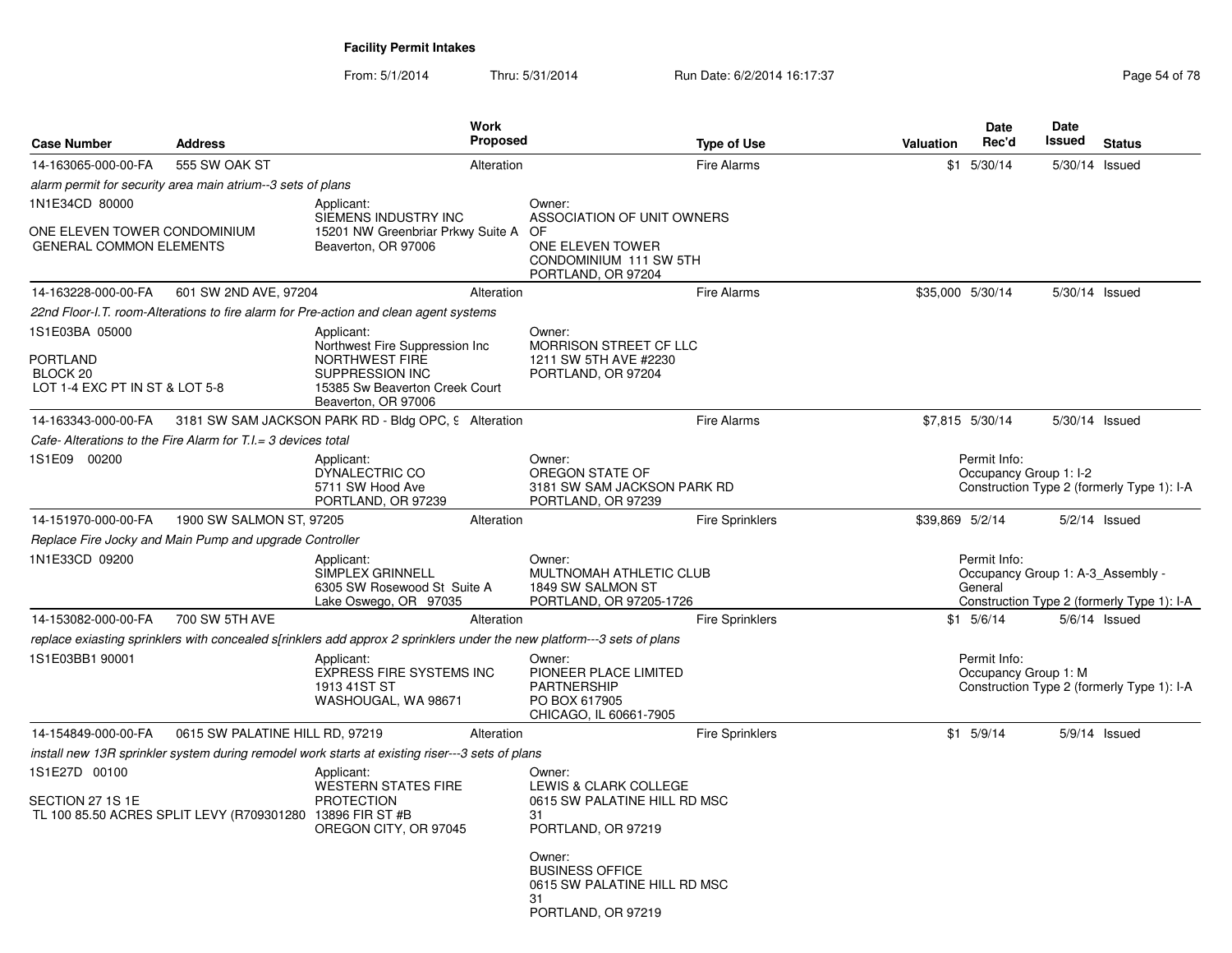From: 5/1/2014Thru: 5/31/2014 Run Date: 6/2/2014 16:17:37 Rege 55 of 78

| <b>Case Number</b>                                                                                                                    | <b>Address</b>                                                         | <b>Work</b><br><b>Proposed</b>                                                                     |                                                                                                                                                                                   | <b>Type of Use</b>     | <b>Valuation</b> | <b>Date</b><br>Rec'd                                                    | Date<br>Issued | <b>Status</b>                          |
|---------------------------------------------------------------------------------------------------------------------------------------|------------------------------------------------------------------------|----------------------------------------------------------------------------------------------------|-----------------------------------------------------------------------------------------------------------------------------------------------------------------------------------|------------------------|------------------|-------------------------------------------------------------------------|----------------|----------------------------------------|
| 14-154874-000-00-FA                                                                                                                   | 888 SW 5TH AVE                                                         | Alteration                                                                                         |                                                                                                                                                                                   | <b>Fire Sprinklers</b> |                  | $$1$ 5/9/14                                                             |                | 5/9/14 Under Inspection                |
|                                                                                                                                       |                                                                        | relocate sprinklers due to new walls, add 2 sprinklers to assure proper coverage---3 sets of plans |                                                                                                                                                                                   |                        |                  |                                                                         |                |                                        |
| 1S1E03BB 90003<br>PIONEER PLACE CONDOMINIUM<br>LOT <sub>3</sub>                                                                       |                                                                        | Applicant:<br>EXPRESS FIRE SYSTEMS INC<br>1913 41ST ST<br>WASHOUGAL, WA 98671                      | Owner:<br>PIONEER PLACE LIMITED<br><b>PARTNERSHIP</b><br>PO BOX 617905<br>CHICAGO, IL 60661-7905                                                                                  |                        |                  | Permit Info:<br>Occupancy Group 1: B<br>I-FR                            |                | Construction Type 2 (formerly Type 1): |
| 14-155296-000-00-FA                                                                                                                   | 333 SW 5TH AVE, 97204                                                  | Alteration                                                                                         |                                                                                                                                                                                   | <b>Fire Sprinklers</b> |                  | \$2,201 5/12/14                                                         |                | 5/12/14 Issued                         |
|                                                                                                                                       | Basement-Add/Relocate as needed for T.I.- 19 heads total               |                                                                                                    |                                                                                                                                                                                   |                        |                  |                                                                         |                |                                        |
| 1N1E34CD 06800<br><b>PORTLAND</b><br>BLOCK 82<br>S 0.56' OF LOT 2<br>LOT 3&4<br>HISTORIC PROPERTY; POTENTIAL<br><b>ADDITIONAL TAX</b> |                                                                        | Applicant:<br><b>WYATT FIRE PROTECTION</b><br>9095 SW BURNHAM<br><b>TIGARD, OR 97223</b>           | Owner:<br>OTB LLC<br>2712 SE 20TH AVE<br>PORTLAND, OR 97202-2231                                                                                                                  |                        |                  |                                                                         |                |                                        |
| 14-155308-000-00-FA                                                                                                                   | 101 SW MAIN ST, 97204                                                  | Alteration                                                                                         |                                                                                                                                                                                   | Fire Sprinklers        |                  | \$1,000 5/12/14                                                         | 5/12/14 Final  |                                        |
|                                                                                                                                       | Suite #905- Alter Fire Sprinklers as needed for T.I.- 6 heads total    |                                                                                                    |                                                                                                                                                                                   |                        |                  |                                                                         |                |                                        |
| 1S1E03BD 00300<br><b>PORTLAND</b><br>BLOCK 11<br><b>LOT 1-4</b><br>LOT 5-8 EXC PT IN STS                                              |                                                                        | Applicant:<br>FIRE SYSTEMS WEST<br>600 SE MARITIME AVE STE # 300<br>VANCOUVER, WA 98661            | Owner:<br><b>KBSH ONE MAIN PLACE LLC</b><br>14850 QUORUM DR #500<br>DALLAS, TX 75254<br>Owner:<br><b>DUFF</b><br>14850 QUORUM DR #500<br>DALLAS, TX 75254<br>Owner:<br>PHELPS LLC |                        |                  | Permit Info:<br>Occupancy Group 1: B_Bank, Off.,<br>Med.Off., Pub.Bldg. |                |                                        |
|                                                                                                                                       |                                                                        |                                                                                                    | 14850 QUORUM DR #500<br>DALLAS, TX 75254                                                                                                                                          |                        |                  |                                                                         |                |                                        |
| 14-155310-000-00-FA                                                                                                                   | 720 SW WASHINGTON ST, 97205                                            | Alteration                                                                                         |                                                                                                                                                                                   | <b>Fire Sprinklers</b> |                  | \$2,100 5/12/14                                                         | 5/12/14 Final  |                                        |
|                                                                                                                                       | Suite #750- Alterations to the Fire Sprinklers for T.I.- 6 heads total |                                                                                                    |                                                                                                                                                                                   |                        |                  |                                                                         |                |                                        |
| 1N1E34CC 06600<br><b>PORTLAND</b><br>BLOCK <sub>213</sub><br>LOT 1&2&7&8                                                              |                                                                        | Applicant:<br>PATRIOT FIRE PROTECTION<br>4708 NE MINNEHAHA ST<br>VANCOUVER, WA 98661               | Owner:<br><b>GPO MORGAN LLC</b><br>522 SW 5TH AVE #1105<br>PORTLAND, OR 97204                                                                                                     |                        |                  |                                                                         |                |                                        |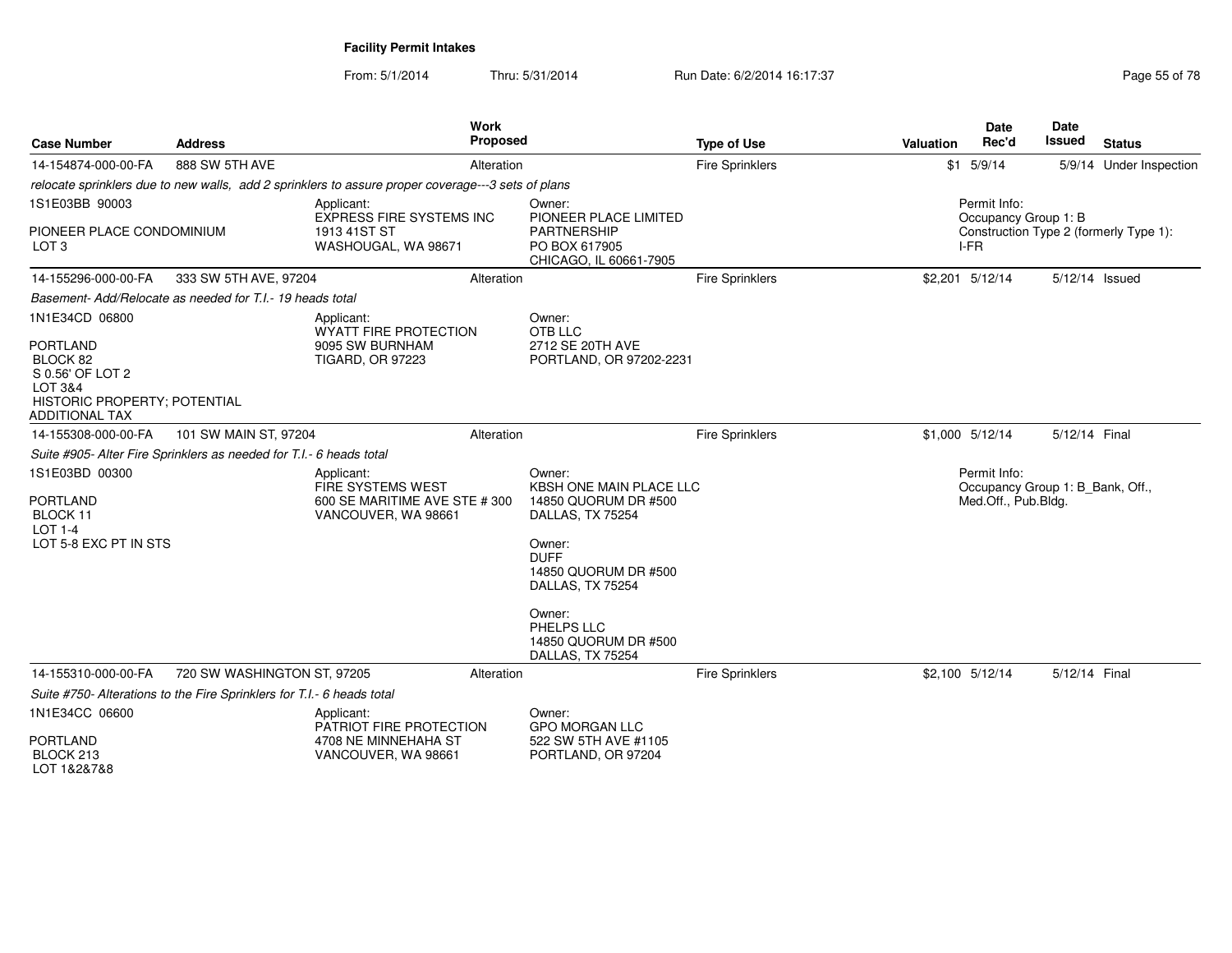| <b>Case Number</b>                       | <b>Address</b>                                              |                                                                                          | Work<br>Proposed | <b>Type of Use</b>                                                                                                                                 | Valuation | Date<br>Rec'd                                           | Date<br>Issued | <b>Status</b>                               |
|------------------------------------------|-------------------------------------------------------------|------------------------------------------------------------------------------------------|------------------|----------------------------------------------------------------------------------------------------------------------------------------------------|-----------|---------------------------------------------------------|----------------|---------------------------------------------|
| 14-156204-000-00-FA                      | 8530 NE ALDERWOOD RD, 97220                                 |                                                                                          | Alteration       | <b>Fire Sprinklers</b>                                                                                                                             |           | $$1$ 5/13/14                                            | 5/18/14 Final  |                                             |
|                                          |                                                             |                                                                                          |                  | SPRINKLER - INSTALL 26 NEW PENDENT SPRINKLERS DROPPED FROM MECH. TEES ON (E) 2" GRID LINES ABOVE. 7 NEW UPRIGHTS ADDED @ DEMISING WALL FOR SPACING |           |                                                         |                |                                             |
| 1N2E16B 02100                            |                                                             | Applicant:<br><b>BASIC FIRE PROTECTION</b><br>8135 NE MLK Jr Blvd<br>PORTLAND, OR 97211  |                  | Owner:<br>PORT OF PORTLAND (LEASED<br>PO BOX 320099<br>ALEXANDRIA, VA 22320-4099                                                                   |           |                                                         |                |                                             |
|                                          |                                                             |                                                                                          |                  | Owner:<br>NEW TOWER TRUST CO (PHASE<br>$\vert \vert$<br>PO BOX 320099<br>ALEXANDRIA, VA 22320-4099                                                 |           |                                                         |                |                                             |
|                                          |                                                             |                                                                                          |                  | Owner:<br><b>PTA K#111</b><br>PO BOX 320099<br>ALEXANDRIA, VA 22320-4099                                                                           |           |                                                         |                |                                             |
| 14-156238-000-00-FA                      | 3800 SE 22ND AVE, 97202                                     |                                                                                          | Alteration       | <b>Fire Sprinklers</b>                                                                                                                             |           | \$1,000 5/13/14                                         |                | 5/13/14 Issued                              |
|                                          | Cafe- Alterations to Fire Sprinkler for T.I.- 8 heads total |                                                                                          |                  |                                                                                                                                                    |           |                                                         |                |                                             |
| 1S1E11DA 04300<br>SECTION 11 1S 1E       |                                                             | Applicant:<br>T & L COMMUNICATIONS INC<br>PO BOX 87387                                   |                  | Owner:<br>FRED MEYER STORES INC<br>1014 VINE ST 7TH FLOOR                                                                                          |           | Permit Info:<br>Factory, Low Hazard                     |                | Occupancy Group 1: F-2 Industrial Plant -   |
| TL 4300 5.37 ACRES                       |                                                             | VANCOUVER, WA 986877387                                                                  |                  | CINCINNATI, OH 45202-1141                                                                                                                          |           |                                                         |                | Construction Type 2 (formerly Type 1): V-B  |
| 14-156503-000-00-FA                      | 111 SW 5TH AVE, 97204-3626                                  |                                                                                          | Alteration       | Fire Sprinklers                                                                                                                                    |           | $$1 \quad 5/14/14$                                      |                | 5/14/14 Issued                              |
|                                          | add 4 relocate 1 fire sprijkler heads---2 sets of plans     |                                                                                          |                  |                                                                                                                                                    |           |                                                         |                |                                             |
| 1N1E34CD 01300                           |                                                             | Applicant:<br>AFP SYSTEMS INC<br>19435 SW 129TH AVE<br><b>TUALATIN, OR 970627070</b>     |                  |                                                                                                                                                    |           | Permit Info:<br>Occupancy Group 1: B                    |                | Construction Type 2 (formerly Type 1): I-A  |
| 14-157621-000-00-FA                      | 4650 SW MACADAM AVE, 97201                                  |                                                                                          | Alteration       | <b>Fire Sprinklers</b>                                                                                                                             |           | $$1$ 5/16/14                                            |                | 5/21/14 Issued                              |
|                                          |                                                             | SPRINKLER - RELOCATE HEADS TO MAINTAIN COVERAGE AROUND NEW WALLS & CEILINGS              |                  |                                                                                                                                                    |           |                                                         |                |                                             |
| 1S1E15BA 00900<br>SECTION 15 1S 1E       |                                                             | Applicant:<br><b>CROSSFIRE SPRINKLER CO</b><br>17400 SE 82ND DR                          |                  | Owner:<br>PCC JOHNS LANDING LLC<br>4650 SW MACADAM AVE #440                                                                                        |           | Permit Info:<br>Occupancy Group 1: B                    |                | Construction Type 2 (formerly Type 1):      |
| TL 900 1.00 ACRES<br>14-157625-000-00-FA | 12000 SW 49TH AVE, 97219                                    | CLACKAMAS OR 97015                                                                       | Alteration       | PORTLAND, OR 97239-4262<br><b>Fire Sprinklers</b>                                                                                                  |           | I-FR<br>$$1$ 5/16/14                                    |                | 5/21/14 Issued                              |
|                                          |                                                             | SPRINKLER - RELOCATE HEADS TO MAINTAIN COVERAGE AROUND NEW WALLS & CEILINGS              |                  |                                                                                                                                                    |           |                                                         |                |                                             |
| 1S1E31D 00200                            |                                                             | Applicant:                                                                               |                  | Owner:                                                                                                                                             |           | Permit Info:                                            |                |                                             |
|                                          |                                                             | CROSSFIRE SPRINKLER CO<br>17400 SE 82ND DR<br>CLACKAMAS OR 97015                         |                  | PORTLAND COMMUNITY<br><b>COLLEGE DIST</b><br>PO BOX 6119<br>ALOHA, OR 97007-0119                                                                   |           | Occupancy Group 1: B Bank, Off.,<br>Med.Off., Pub.Bldg. |                | Construction Type 2 (formerly Type 1): II-B |
| 14-157631-000-00-FA                      |                                                             | 3181 SW SAM JACKSON PARK RD - Bldg MAC, 9 Alteration                                     |                  | <b>Fire Sprinklers</b>                                                                                                                             |           | $$1$ 5/16/14                                            |                | 5/20/14 Issued                              |
|                                          |                                                             |                                                                                          |                  | SPRINKLER - MODIFY SPRINKLERS AND PIPING IN 1197B, 1191A, 1197A, AND 1197B FOR NEW HAZARD CLASSIFICATION                                           |           |                                                         |                |                                             |
| 1S1E09 00200                             |                                                             | Applicant:<br><b>BASIC FIRE PROTECTION</b><br>8135 NE MLK Jr. Blvd<br>PORTLAND, OR 97211 |                  | Owner:<br>OREGON STATE OF<br>3181 SW SAM JACKSON PARK RD<br>PORTLAND, OR 97239                                                                     |           |                                                         |                |                                             |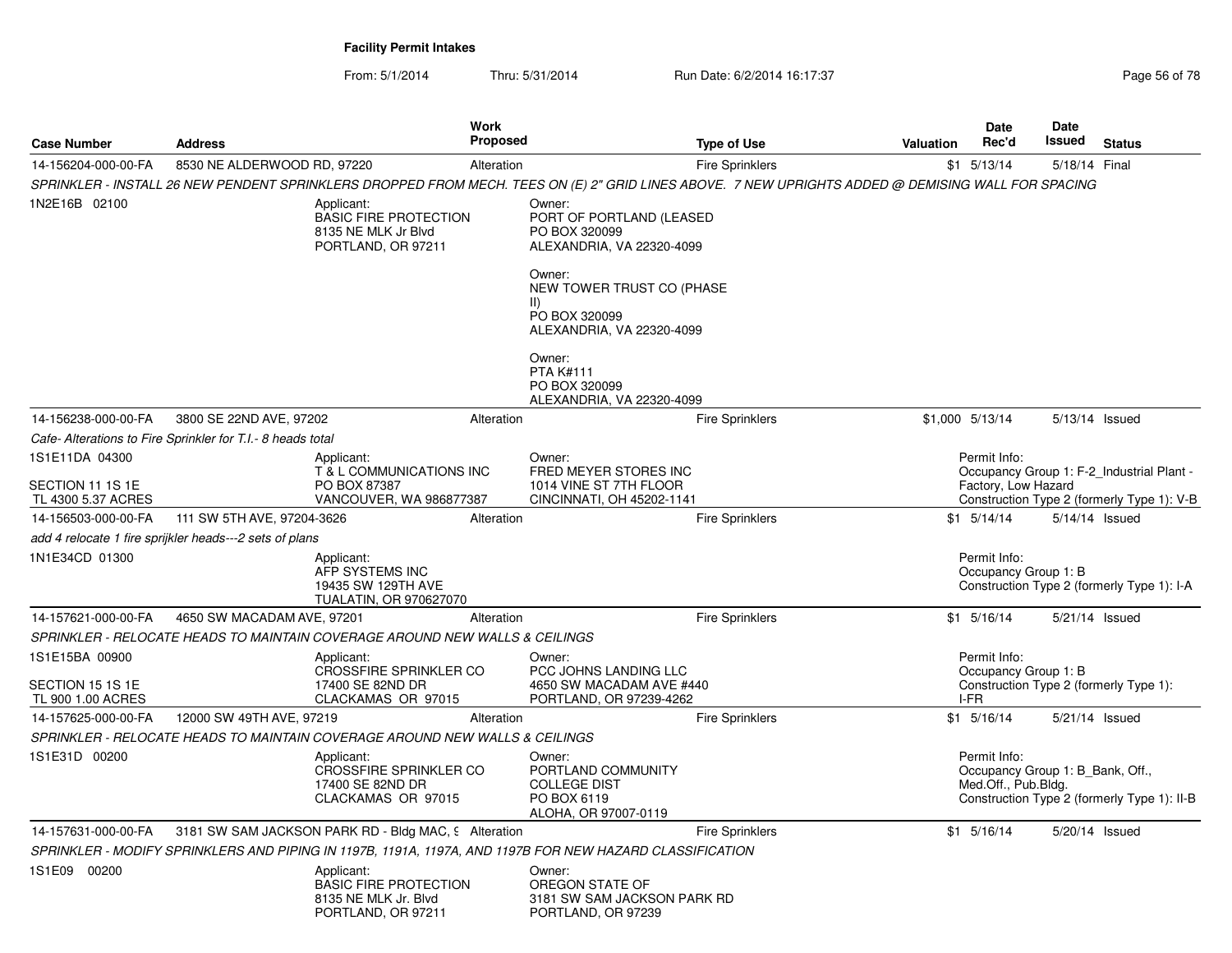From: 5/1/2014Thru: 5/31/2014 Run Date: 6/2/2014 16:17:37 Rege 57 of 78

| 4400 NE HALSEY ST - Bldg D<br>SPRINKLER - RELOCATE 43 SPRINKLERS IN SUITE 289 FOR TI<br>Applicant:<br><b>BASIC FIRE PROTECTION</b><br>8135 N.E. MLK JR. BLVD<br>PORTLAND, OR 97211<br>2545 SW TERWILLIGER BLVD, 97201<br>Suite #521- Alterations to Fire Sprinklers for T.I.- 12 heads total<br>Applicant:<br><b>BILL JOHNSON</b><br>RISER FIRE PROTECTION LLC | Alteration<br>Alteration | <b>Fire Sprinklers</b><br>Owner:<br>DAVIS BUSINESS CENTER LLC<br>4400 NE HALSEY ST BLDG 2 #190<br>PORTLAND, OR 97213<br><b>Fire Sprinklers</b>                                                                                                                      |                                                                                           | $$1$ $5/16/14$<br>Permit Info:        | 5/20/14 Issued                                                             |                                                                                                                                                                                                                                                    |
|----------------------------------------------------------------------------------------------------------------------------------------------------------------------------------------------------------------------------------------------------------------------------------------------------------------------------------------------------------------|--------------------------|---------------------------------------------------------------------------------------------------------------------------------------------------------------------------------------------------------------------------------------------------------------------|-------------------------------------------------------------------------------------------|---------------------------------------|----------------------------------------------------------------------------|----------------------------------------------------------------------------------------------------------------------------------------------------------------------------------------------------------------------------------------------------|
|                                                                                                                                                                                                                                                                                                                                                                |                          |                                                                                                                                                                                                                                                                     |                                                                                           |                                       |                                                                            |                                                                                                                                                                                                                                                    |
|                                                                                                                                                                                                                                                                                                                                                                |                          |                                                                                                                                                                                                                                                                     |                                                                                           |                                       |                                                                            |                                                                                                                                                                                                                                                    |
|                                                                                                                                                                                                                                                                                                                                                                |                          |                                                                                                                                                                                                                                                                     | Occupancy Group 1: B<br>Construction Type 2 (formerly Type 1):<br>I-FR<br>\$1,800 5/18/14 |                                       |                                                                            |                                                                                                                                                                                                                                                    |
|                                                                                                                                                                                                                                                                                                                                                                |                          |                                                                                                                                                                                                                                                                     |                                                                                           |                                       |                                                                            | 5/18/14 Under Inspection                                                                                                                                                                                                                           |
|                                                                                                                                                                                                                                                                                                                                                                |                          |                                                                                                                                                                                                                                                                     |                                                                                           |                                       |                                                                            |                                                                                                                                                                                                                                                    |
| PO BOX 2319<br>BATTLE GROUND, WA 98604                                                                                                                                                                                                                                                                                                                         |                          | Owner:<br>TERWILLIGER PLAZA INC<br>2545 SW TERWILLIGER BLVD<br>PORTLAND, OR 97201-6302                                                                                                                                                                              |                                                                                           | Permit Info:<br>Occupancy Group 1: R1 |                                                                            | Construction Type 2 (formerly Type 1): I-A                                                                                                                                                                                                         |
| 808 SW CAMPUS DR, 97201                                                                                                                                                                                                                                                                                                                                        | Alteration               | Fire Sprinklers                                                                                                                                                                                                                                                     |                                                                                           | \$2,700 5/18/14                       | 5/18/14 Issued                                                             |                                                                                                                                                                                                                                                    |
| 4th floor, Vault #3- alteration to Fire Sprinklers for T.I.- 4 heads total                                                                                                                                                                                                                                                                                     |                          |                                                                                                                                                                                                                                                                     |                                                                                           |                                       |                                                                            |                                                                                                                                                                                                                                                    |
| Applicant:<br><b>BASIC FIRE PROTECTION</b><br>8135 NE M L KING BLVD<br>PORTLAND, OR 97211                                                                                                                                                                                                                                                                      |                          | Owner:<br>OREGON STATE OF (MEDICAL<br><b>DEPT</b><br>3181 SW SAM JACKSON PARK RD<br>PORTLAND, OR 97239                                                                                                                                                              |                                                                                           |                                       |                                                                            |                                                                                                                                                                                                                                                    |
| 10000 SE MAIN ST, 97216                                                                                                                                                                                                                                                                                                                                        | Alteration               | <b>Fire Sprinklers</b>                                                                                                                                                                                                                                              |                                                                                           | \$9,000 5/18/14                       | 5/18/14 Issued                                                             |                                                                                                                                                                                                                                                    |
| 3T MRI- Alterations to the Fire Sprinklers for T.I.- 34 heads total                                                                                                                                                                                                                                                                                            |                          |                                                                                                                                                                                                                                                                     |                                                                                           |                                       |                                                                            |                                                                                                                                                                                                                                                    |
| Applicant:<br>PORTLAND, OR 97211                                                                                                                                                                                                                                                                                                                               |                          | Owner:<br>PORTLAND ADVENTIST MEDICAL<br>10123 SE MARKET ST<br>PORTLAND, OR 97216-2532                                                                                                                                                                               |                                                                                           | Permit Info:                          |                                                                            |                                                                                                                                                                                                                                                    |
|                                                                                                                                                                                                                                                                                                                                                                |                          | Owner:<br><b>CENTER</b><br>10123 SE MARKET ST<br>PORTLAND, OR 97216-2532                                                                                                                                                                                            |                                                                                           |                                       |                                                                            |                                                                                                                                                                                                                                                    |
| 3251 SW SAM JACKSON PARK RD, 97201                                                                                                                                                                                                                                                                                                                             | Alteration               | <b>Fire Sprinklers</b>                                                                                                                                                                                                                                              |                                                                                           |                                       |                                                                            |                                                                                                                                                                                                                                                    |
| Sound Booth- Alteration to Fire Sprinklers for T.I.- 1 head total                                                                                                                                                                                                                                                                                              |                          |                                                                                                                                                                                                                                                                     |                                                                                           |                                       |                                                                            |                                                                                                                                                                                                                                                    |
| Applicant:<br>PORTLAND, OR 97211                                                                                                                                                                                                                                                                                                                               |                          | Owner:<br>OREGON STATE OF<br>3181 SW SAM JACKSON PARK RD<br>PORTLAND, OR 97239                                                                                                                                                                                      |                                                                                           |                                       |                                                                            |                                                                                                                                                                                                                                                    |
| 4805 NE GLISAN ST, 97213                                                                                                                                                                                                                                                                                                                                       | Alteration               | <b>Fire Sprinklers</b>                                                                                                                                                                                                                                              |                                                                                           |                                       |                                                                            |                                                                                                                                                                                                                                                    |
|                                                                                                                                                                                                                                                                                                                                                                |                          |                                                                                                                                                                                                                                                                     |                                                                                           |                                       |                                                                            |                                                                                                                                                                                                                                                    |
| Applicant:                                                                                                                                                                                                                                                                                                                                                     |                          | Owner:<br>PROVIDENCE HEALTH<br>4400 NE HALSEY ST BLDG 2 #190                                                                                                                                                                                                        |                                                                                           |                                       |                                                                            |                                                                                                                                                                                                                                                    |
|                                                                                                                                                                                                                                                                                                                                                                | PORTLAND, OR 97211       | <b>BASIC FIRE PROTECTION</b><br>8135 NE M L KING BLVD<br><b>BASIC FIRE PROTECTION</b><br>8135 NE M L KING BLVD<br>Unit 3G, post-partum- Alterations to the Fire Sprinkler System for T.I.- 122 heads total<br><b>BASIC FIRE PROTECTION</b><br>8135 NE M L KING BLVD |                                                                                           |                                       | \$1,620 5/18/14<br>Permit Info:<br>I-FR<br>\$8,000 5/18/14<br>Permit Info: | Occupancy Group 1: I-2 Hospital<br>5/18/14 Issued<br>Occupancy Group 1: 11.1<br>Construction Type 2 (formerly Type 1):<br>5/18/14 Issued<br>Occupancy Group 1: I1.1<br>Construction Type 2 (formerly Type 1):<br>$I-FR$<br>PORTLAND, OR 97213-1545 |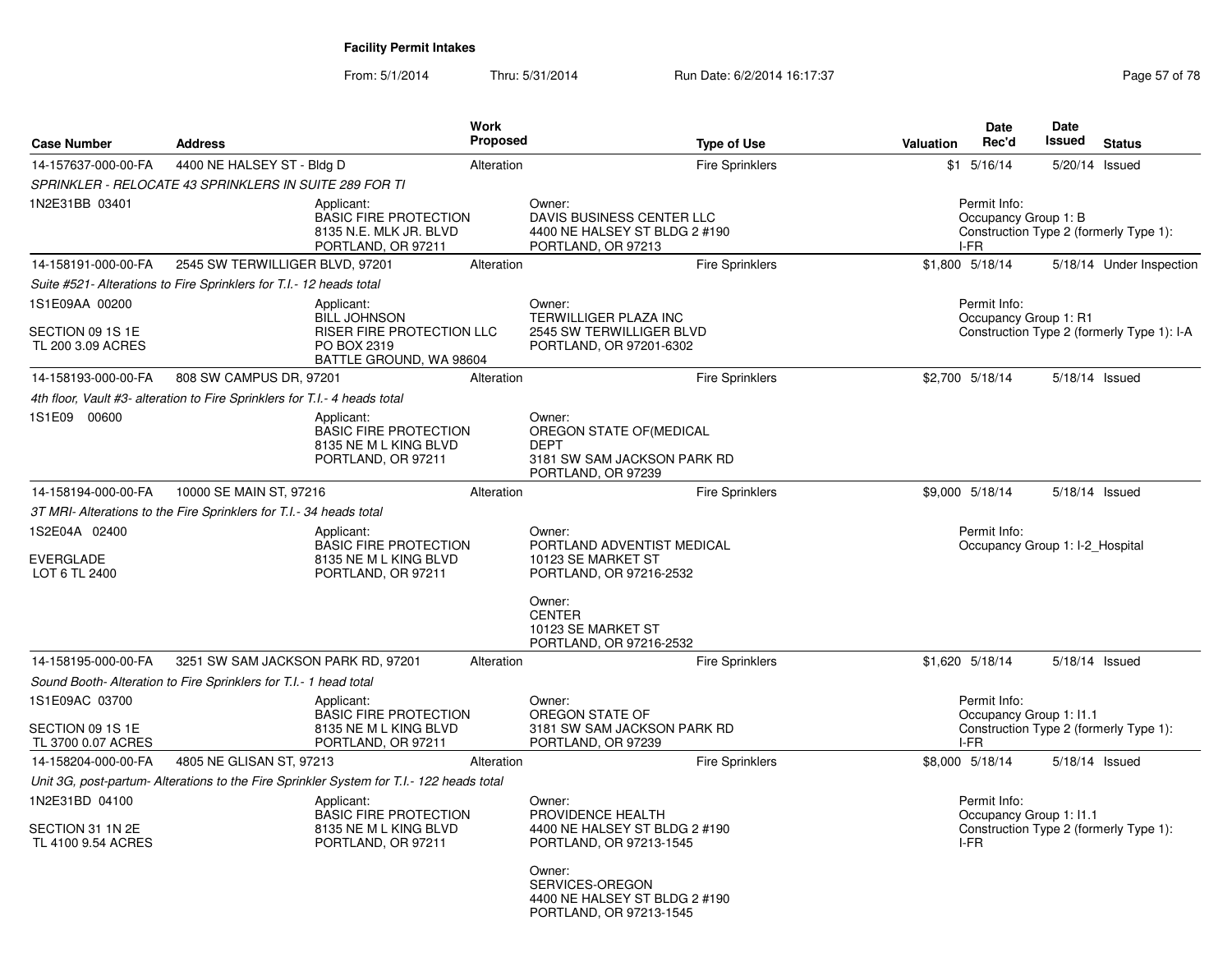| <b>Case Number</b>                                                                                                             | <b>Address</b>                                                             |                                                                                                                                           | <b>Work</b><br><b>Proposed</b> |                                                                                                                                                         | <b>Type of Use</b>     | <b>Valuation</b> | Date<br>Rec'd                          | <b>Date</b><br>Issued | <b>Status</b>                                                                   |
|--------------------------------------------------------------------------------------------------------------------------------|----------------------------------------------------------------------------|-------------------------------------------------------------------------------------------------------------------------------------------|--------------------------------|---------------------------------------------------------------------------------------------------------------------------------------------------------|------------------------|------------------|----------------------------------------|-----------------------|---------------------------------------------------------------------------------|
| 14-158206-000-00-FA                                                                                                            |                                                                            | 3181 SW SAM JACKSON PARK RD - Bldg OHS, 9 Alteration                                                                                      |                                |                                                                                                                                                         | <b>Fire Sprinklers</b> |                  | $$1$ 5/18/14                           |                       | 5/18/14 Issued                                                                  |
|                                                                                                                                | Upgrade Fire Sprinklers to QR in five areas- 7B, 9B, 12B, 13D & 14D-       |                                                                                                                                           |                                |                                                                                                                                                         |                        |                  |                                        |                       |                                                                                 |
| 1S1E09 00200                                                                                                                   |                                                                            | Applicant:<br><b>BASIC FIRE PROTECTION</b><br>8135 NE M L KING BLVD<br>PORTLAND, OR 97211                                                 |                                | Owner:<br>OREGON STATE OF<br>3181 SW SAM JACKSON PARK RD<br>PORTLAND, OR 97239                                                                          |                        |                  | Permit Info:<br>Occupancy Group 1: I-2 |                       | Construction Type 2 (formerly Type 1): I-A                                      |
| 14-158207-000-00-FA                                                                                                            | 308 SW 2ND AVE, 97204                                                      |                                                                                                                                           | Alteration                     |                                                                                                                                                         | <b>Fire Sprinklers</b> |                  | $$1,725$ 5/18/14                       |                       | 5/18/14 Issued                                                                  |
|                                                                                                                                | 1st floor-Mail Room- Alteration to Fire Sprinklers for T.I.- 7 heads total |                                                                                                                                           |                                |                                                                                                                                                         |                        |                  |                                        |                       |                                                                                 |
| 1N1E34CD 04600                                                                                                                 |                                                                            | Applicant:<br>MCKINSTRY CO<br>16790 NE MASON ST. STE 100<br>PORTLAND, OR 97230                                                            |                                | Owner:<br><b>NGP DUNCAN PLAZA</b><br>PO BOX 4900 DEPT #360<br>SCOTTSDALE, AZ 85261-4900                                                                 |                        |                  | Permit Info:                           |                       | Occupancy Group 1: A-2_Restaurant<br>Construction Type 2 (formerly Type 1): I-A |
|                                                                                                                                |                                                                            |                                                                                                                                           |                                | Owner:<br>PORTLAND LLC<br>PO BOX 4900 DEPT #360<br>SCOTTSDALE, AZ 85261-4900                                                                            |                        |                  |                                        |                       |                                                                                 |
| 14-158208-000-00-FA                                                                                                            | 3100 NW INDUSTRIAL ST, 97210                                               |                                                                                                                                           | Alteration                     |                                                                                                                                                         | Fire Sprinklers        |                  | \$30,000 5/18/14                       |                       | 5/18/14 Issued                                                                  |
|                                                                                                                                |                                                                            | Alterations to Fire Sprinkler System for T.I.- 81 heads and new backflow device on fire service U/G                                       |                                |                                                                                                                                                         |                        |                  |                                        |                       |                                                                                 |
| 1N1E29CA 00600<br><b>GUILDS ADD</b><br><b>BLOCK1</b><br>LOT 4-7 TL 600                                                         |                                                                            | Applicant:<br><b>VIKING SPRINKLER</b><br>3245 NW FRONT AVE<br>PORTLAND, OR 97210                                                          |                                | Owner:<br>PORTLAND GENERAL ELECTRIC<br>CO<br>121 SW SALMON ST 3WTCBR07<br>PORTLAND, OR 97204-2901                                                       |                        |                  |                                        |                       |                                                                                 |
| 14-158210-000-00-FA                                                                                                            | 14510 N LOMBARD ST                                                         |                                                                                                                                           | Alteration                     |                                                                                                                                                         | <b>Fire Sprinklers</b> |                  | \$62,000 5/18/14                       |                       | 5/18/14 Issued                                                                  |
|                                                                                                                                |                                                                            | Remove and Replace Main and Jockey Fire Pumps and related Controllers.                                                                    |                                |                                                                                                                                                         |                        |                  |                                        |                       |                                                                                 |
| 2N1W26 00205<br>RAMSEY LAKE IND'L PARK<br>LOT <sub>2</sub><br>4&5 TL 205<br><b>ENTERPRISE ZONE</b><br>POTENTIAL ADDITIONAL TAX |                                                                            | Applicant:<br><b>WESTERN STATES FIRE</b><br><b>PROTECTION</b><br>13896 FIR ST #B<br>OREGON CITY, OR 97045                                 |                                | Owner:<br>PORT OF PORTLAND(LEASED<br>PO BOX 320099<br>ALEXANDRIA, VA 22320<br>Owner:<br>MEPT RIVERGATE IV LLC<br>PO BOX 320099<br>ALEXANDRIA, VA 22320  |                        |                  |                                        |                       |                                                                                 |
| 14-158211-000-00-FA                                                                                                            | 3500 N INTERSTATE AVE, 97227                                               |                                                                                                                                           | Alteration                     |                                                                                                                                                         | Fire Sprinklers        |                  | \$17,000 5/18/14                       |                       | 5/18/14 Issued                                                                  |
|                                                                                                                                | 2nd Floor- Alteration to Fire Sprinklers for T.I.- 97 heads total          |                                                                                                                                           |                                |                                                                                                                                                         |                        |                  |                                        |                       |                                                                                 |
| 1N1E22CC 12100                                                                                                                 |                                                                            | Applicant:<br><b>BASIC FIRE PROTECTION</b><br>8135 NE MARTIN LUTHER KING JR 500 NE MULTNOMAH ST #100<br><b>BLVD</b><br>PORTLAND, OR 97211 |                                | Owner:<br>KAISER FOUNDATION HEALTH<br>PORTLAND, OR 97232-2099<br>Owner:<br>PLAN OF THE NORTHWEST<br>500 NE MULTNOMAH ST #100<br>PORTLAND, OR 97232-2099 |                        |                  | Permit Info:<br>Occupancy Group 1: I-2 |                       | Construction Type 2 (formerly Type 1): I-A                                      |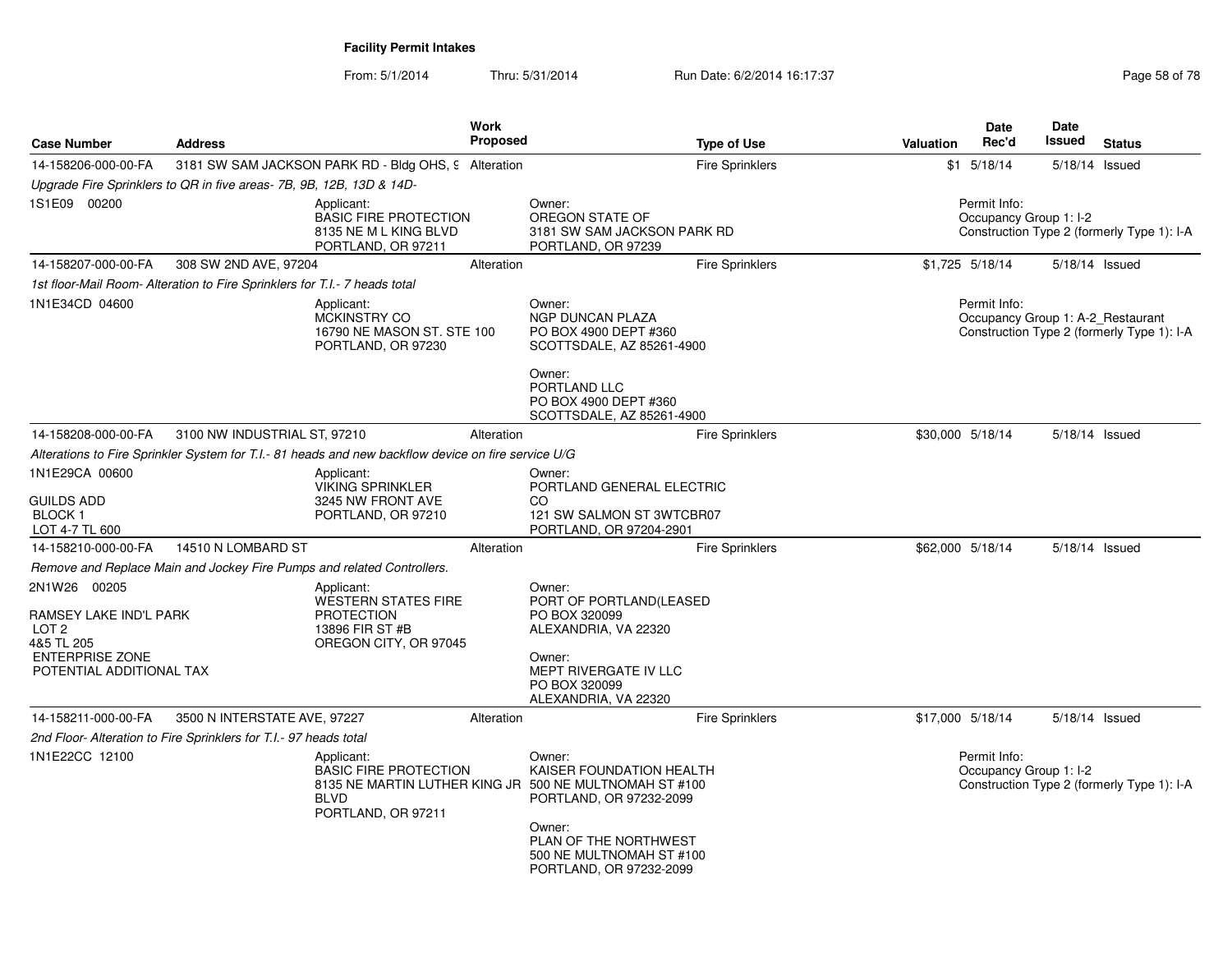From: 5/1/2014Thru: 5/31/2014 Run Date: 6/2/2014 16:17:37 Rege 59 of 78

| <b>Case Number</b>                                                                      | <b>Address</b>                                                                                                                                                         | <b>Work</b><br><b>Proposed</b>                                                   |                                                                                            | <b>Type of Use</b>     | Valuation | Date<br>Rec'd                                                           | Date<br>Issued | <b>Status</b>                               |
|-----------------------------------------------------------------------------------------|------------------------------------------------------------------------------------------------------------------------------------------------------------------------|----------------------------------------------------------------------------------|--------------------------------------------------------------------------------------------|------------------------|-----------|-------------------------------------------------------------------------|----------------|---------------------------------------------|
| 14-159032-000-00-FA                                                                     | 111 SW 5TH AVE, 97204-3626                                                                                                                                             | Alteration                                                                       |                                                                                            | <b>Fire Sprinklers</b> |           | $$1$ 5/20/14                                                            | 5/20/14 Final  |                                             |
| relocate 1 head and add 1 head- no plans                                                |                                                                                                                                                                        |                                                                                  |                                                                                            |                        |           |                                                                         |                |                                             |
| 1N1E34CD 01300                                                                          | Applicant:                                                                                                                                                             | PACIFIC FIRE SYSTEMS<br>6704 RIVIERA CT<br>WEST LINN, OR 97068                   |                                                                                            |                        |           | Permit Info:<br>Occupancy Group 1: B                                    |                | Construction Type 2 (formerly Type 1): I-A  |
| 14-159528-000-00-FA                                                                     | 26 SW SALMON ST, 97204                                                                                                                                                 | Alteration                                                                       |                                                                                            | Fire Sprinklers        |           | $$1$ $5/21/14$                                                          |                | 5/21/14 Issued                              |
|                                                                                         | add/relocate heads as needed for tenant improvement relocate 2 branchlines---3 sets of plans                                                                           |                                                                                  |                                                                                            |                        |           |                                                                         |                |                                             |
| 1S1E03BD 00200<br>PORTLAND<br>BLOCK 6<br>LOT 1-8                                        | Applicant:                                                                                                                                                             | <b>VIKING SPRINKLER</b><br>3245 NW FRONT AVE<br>PORTLAND, OR 97210               | Owner:<br>IEH PORTLAND LLC<br>121 SW SALMON ST 1WTC0402<br>PORTLAND, OR 97204-2901         |                        |           |                                                                         |                |                                             |
| 14-159537-000-00-FA                                                                     | 805 SW BROADWAY, 97205                                                                                                                                                 | Alteration                                                                       |                                                                                            | Fire Sprinklers        |           | $$1$ 5/21/14                                                            |                | 5/21/14 Under Inspection                    |
|                                                                                         | add 4 heads and relocate 3 heads to accommodate the new floor plan--2 sets of plans                                                                                    |                                                                                  |                                                                                            |                        |           |                                                                         |                |                                             |
| 1S1E03BB 04400<br>PORTLAND<br>BLOCK 210<br>LOT 1-8<br>DEFERRED ADDITIONAL TAX LIABILITY | Applicant:                                                                                                                                                             | MCKINSTRY CO LLC<br>16970 NE MASON ST, SUITE 100<br>PORTLAND OR 97230-7398       | Owner:<br>FOX TOWER L L C<br>805 SW BROADWAY #2020<br>PORTLAND, OR 97205                   |                        |           |                                                                         |                |                                             |
| 14-160276-000-00-FA                                                                     | 12000 SW 49TH AVE, 97219                                                                                                                                               | Alteration                                                                       |                                                                                            | Fire Sprinklers        |           | $$1$ 5/22/14                                                            |                | 5/22/14 Issued                              |
|                                                                                         | add/relocate ssu & ssp heads for new walls---2 sets of plans                                                                                                           |                                                                                  |                                                                                            |                        |           |                                                                         |                |                                             |
| 1S1E31D 00200                                                                           | Applicant:<br><b>COMPANY</b>                                                                                                                                           | <b>VIKING AUTOMATIC SPRINKLER</b><br>3245 NW FRONT AVE<br>PORTLAND, OR 972101580 | Owner:<br>PORTLAND COMMUNITY<br><b>COLLEGE DIST</b><br>PO BOX 6119<br>ALOHA, OR 97007-0119 |                        |           | Permit Info:<br>Occupancy Group 1: B                                    |                | Construction Type 2 (formerly Type 1): I-B  |
| 14-160773-000-00-FA                                                                     | 1120 NW COUCH ST, 97209                                                                                                                                                | Alteration                                                                       |                                                                                            | <b>Fire Sprinklers</b> |           | \$1,300 5/23/14                                                         |                | 5/23/14 Issued                              |
|                                                                                         | Suite #450- Demo all fire sprinkler drops for shell space T.I. upright protection to remain- 12 heads                                                                  |                                                                                  |                                                                                            |                        |           |                                                                         |                |                                             |
| 1N1E33DA 04900                                                                          | Applicant:<br>Delta Fire Inc.                                                                                                                                          | 14795 SW 72nd Ave<br>Portland, OR 97224                                          | Owner:<br>MEPT BREWERY BLOCK 2 LLC<br>PO BOX 320099<br>ALEXANDRIA, VA 22320-0156           |                        |           | Permit Info:<br>Occupancy Group 1: B_Bank, Off.,<br>Med.Off., Pub.Bldg. |                | Construction Type 2 (formerly Type 1): II-A |
| 14-161668-000-00-FA                                                                     | 3181 SW SAM JACKSON PARK RD - Bldg MRB, 9 Alteration                                                                                                                   |                                                                                  |                                                                                            | <b>Fire Sprinklers</b> |           | $$1$ 5/27/14                                                            |                | 5/29/14 Issued                              |
|                                                                                         | FIRE SPRINKLERS-T.I. SUITE #243: 2 SPRINKLERS REPLACED W/QR & 3 SPRINKLERS ADDED IN NEW ACT CEILINGS FROM (E) UPRIGHT SPRINKLERS. SUITE 270: RELOCATEE ONE (E) CONCEAL |                                                                                  |                                                                                            |                        |           |                                                                         |                |                                             |
| 1S1E09 00200                                                                            | Applicant:                                                                                                                                                             | <b>BASIC FIRE PROTECTION</b><br>8135 NE MLK Jr Blvd<br>PORTLAND, OR 97211        | Owner:<br>OREGON STATE OF<br>3181 SW SAM JACKSON PARK RD<br>PORTLAND, OR 97239             |                        |           |                                                                         |                |                                             |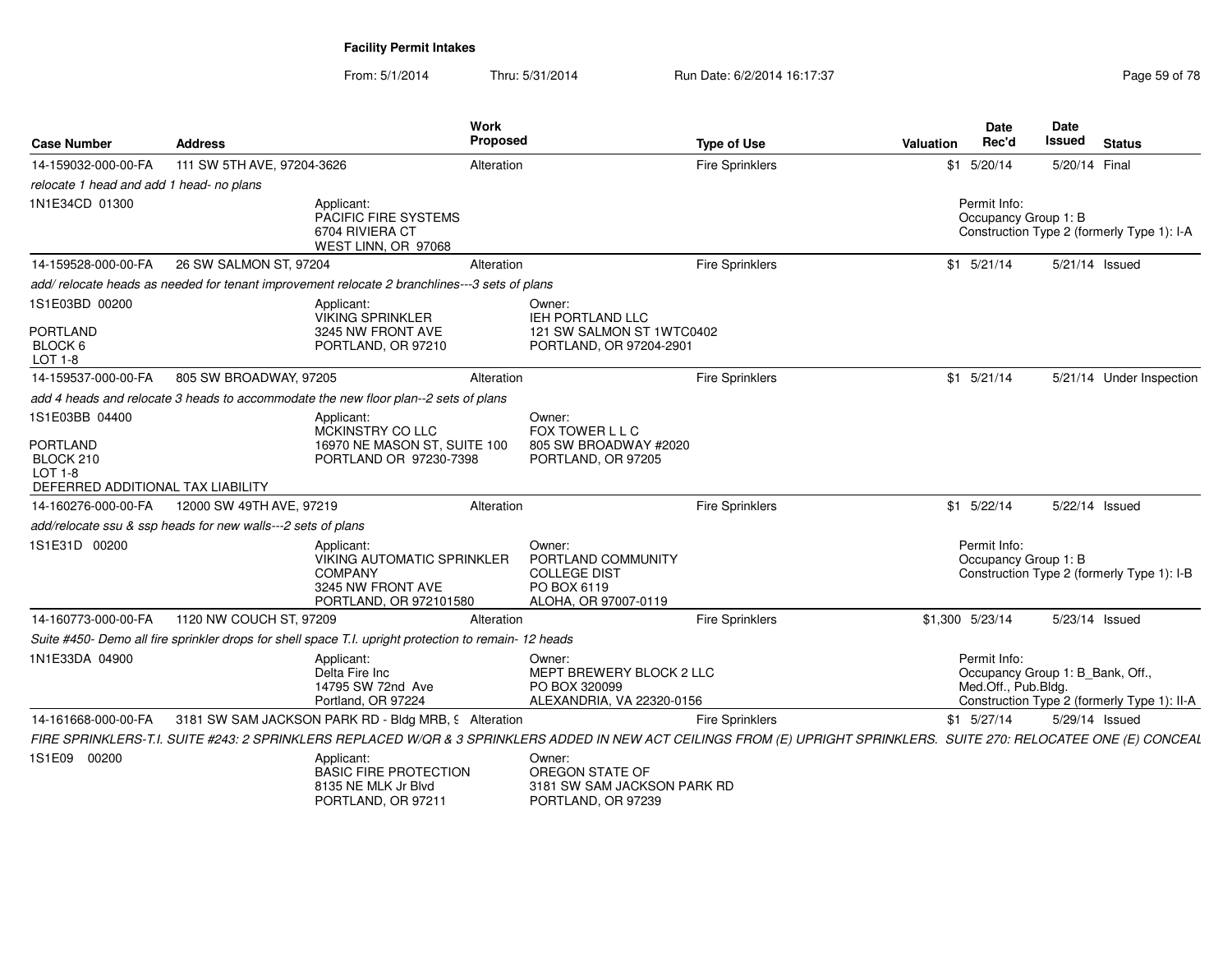| <b>Case Number</b>                                                       | <b>Address</b>                                                            |                                                                                    | Work<br>Proposed |                                                                                                                                                             | <b>Type of Use</b>     | <b>Valuation</b> | <b>Date</b><br>Rec'd                 | <b>Date</b><br>Issued | <b>Status</b>                               |
|--------------------------------------------------------------------------|---------------------------------------------------------------------------|------------------------------------------------------------------------------------|------------------|-------------------------------------------------------------------------------------------------------------------------------------------------------------|------------------------|------------------|--------------------------------------|-----------------------|---------------------------------------------|
| 14-161675-000-00-FA                                                      | 3930 SE DIVISION ST, 97202                                                |                                                                                    | Alteration       |                                                                                                                                                             | <b>Fire Sprinklers</b> |                  | $$1$ 5/27/14                         |                       | 5/29/14 Issued                              |
|                                                                          |                                                                           |                                                                                    |                  | SPRINKLER-T.I. 2 SPRINKLERS RELOCATED OUT OF NEW WALL DIVIDING (E) LARGE OFFICE INTO 2 NEW SMALLER OFFICES. SPRINKLERS RELOCATED TO BOTH SIDES OF NEW WALL. |                        |                  |                                      |                       |                                             |
| 1S1E12AA 00800                                                           |                                                                           | Applicant:<br><b>BASIC FIRE PROTECTION</b>                                         |                  | Owner:<br>PARR FINANCIAL MEDICAL LLC                                                                                                                        |                        |                  | Permit Info:<br>Occupancy Group 1: B |                       |                                             |
| RICHMOND ADD<br>BLOCK <sub>2</sub><br>LOT 1&3&5<br>NONTAXABLE BEGIN 1995 |                                                                           | 8135 NE MLK Jr Blvd<br>PORTLAND, OR 97211                                          |                  | 4400 NE HALSEY BLVD 2 #190<br>PORTLAND, OR 97213                                                                                                            |                        |                  |                                      |                       |                                             |
| 14-161877-000-00-FA                                                      | 514 SW 6TH AVE, 97204                                                     |                                                                                    | Alteration       |                                                                                                                                                             | <b>Fire Sprinklers</b> |                  | $$1$ 5/28/14                         | 5/28/14 Final         |                                             |
|                                                                          |                                                                           | add and relocate sprinklers to accommodate new tenate floor plan---2 sets of plans |                  |                                                                                                                                                             |                        |                  |                                      |                       |                                             |
| 1N1E34CC 07800                                                           |                                                                           | Applicant:<br>PATRIOT FIRE PROTECTION                                              |                  | Owner:<br><b>BANK OF CALIFORNIA</b>                                                                                                                         |                        |                  | Permit Info:<br>Occupancy Group 1: B |                       |                                             |
| PORTLAND<br>LOT 7 BLOCK 174                                              |                                                                           | 4708 NE MINNEHAHA ST<br>VANCOUVER, WA 98661                                        |                  | 121 SW MORRISON ST #200<br>PORTLAND, OR 97204                                                                                                               |                        |                  |                                      |                       | Construction Type 2 (formerly Type 1): II-B |
|                                                                          |                                                                           |                                                                                    |                  | Owner:<br><b>EXCHANGE BUILDING</b><br>121 SW MORRISON ST #200<br>PORTLAND, OR 97204                                                                         |                        |                  |                                      |                       |                                             |
| 14-161942-000-00-FA                                                      | 538 SW 6TH AVE, 97204                                                     |                                                                                    | Alteration       |                                                                                                                                                             | <b>Fire Sprinklers</b> |                  | $$1$ 5/28/14                         |                       | 5/28/14 Issued                              |
|                                                                          | relocate sprinklers to accommodate new tenate floor plan--2 sets of plans |                                                                                    |                  |                                                                                                                                                             |                        |                  |                                      |                       |                                             |
| 1N1E34CC 07900                                                           |                                                                           | Applicant:<br>PATRIOT FIRE PROTECTION                                              |                  | Owner:<br>PORTLAND CASCADE BUILDING                                                                                                                         |                        |                  |                                      |                       |                                             |
| PORTLAND<br>BLOCK 174<br>LOT 5&6                                         |                                                                           | 4708 NE MINNEHAHA ST<br>VANCOUVER, WA 98661                                        |                  | LLC<br>166 KINGS HIGHWAY N<br>WESTPORT, CT 06880-2423                                                                                                       |                        |                  |                                      |                       |                                             |
| 14-161951-000-00-FA                                                      | 514 SW 6TH AVE, 97204                                                     |                                                                                    | Alteration       |                                                                                                                                                             | <b>Fire Sprinklers</b> |                  | $$1$ 5/28/14                         |                       | 5/28/14 Issued                              |
|                                                                          | add s:rinklers to accommodate new tenate--- 2 sets of plans               |                                                                                    |                  |                                                                                                                                                             |                        |                  |                                      |                       |                                             |
| 1N1E34CC 07800                                                           |                                                                           | Applicant:                                                                         |                  | Owner:                                                                                                                                                      |                        |                  | Permit Info:                         |                       |                                             |
| PORTLAND<br>LOT 7 BLOCK 174                                              |                                                                           | PATRIOT FIRE PROTECTION<br>4708 NE MINNEHAHA ST<br>VANCOUVER, WA 98661             |                  | <b>BANK OF CALIFORNIA</b><br>121 SW MORRISON ST #200<br>PORTLAND, OR 97204                                                                                  |                        |                  | Occupancy Group 1: B                 |                       |                                             |
|                                                                          |                                                                           |                                                                                    |                  | Owner:<br><b>EXCHANGE BUILDING</b><br>121 SW MORRISON ST #200<br>PORTLAND, OR 97204                                                                         |                        |                  |                                      |                       |                                             |
| 14-161963-000-00-FA                                                      | 919 NE 19TH AVE, 97232                                                    |                                                                                    | Alteration       |                                                                                                                                                             | <b>Fire Sprinklers</b> |                  | $$1$ 5/28/14                         |                       | 5/28/14 Issued                              |
|                                                                          | add 12 new sprinklers heads, relocate 24---2 sets of plans                |                                                                                    |                  |                                                                                                                                                             |                        |                  |                                      |                       |                                             |
| 1N1E35AC 00100                                                           |                                                                           | Applicant:<br>VANPORT FIRE SPRINKLERS INC                                          |                  | Owner:<br>WESTON INVESTMENT CO LLC                                                                                                                          |                        |                  | Permit Info:<br>Occupancy Group 1: B |                       |                                             |
| SULLIVANS ADD<br><b>BLOCK 36 TL 100</b>                                  |                                                                           | 6101 NE 127TH AVE<br>VANCOUVER, WA 98682                                           |                  | 2154 NE BROADWAY RM 200<br>PORTLAND, OR 97232-1590                                                                                                          |                        |                  |                                      |                       | Construction Type 2 (formerly Type 1): II-A |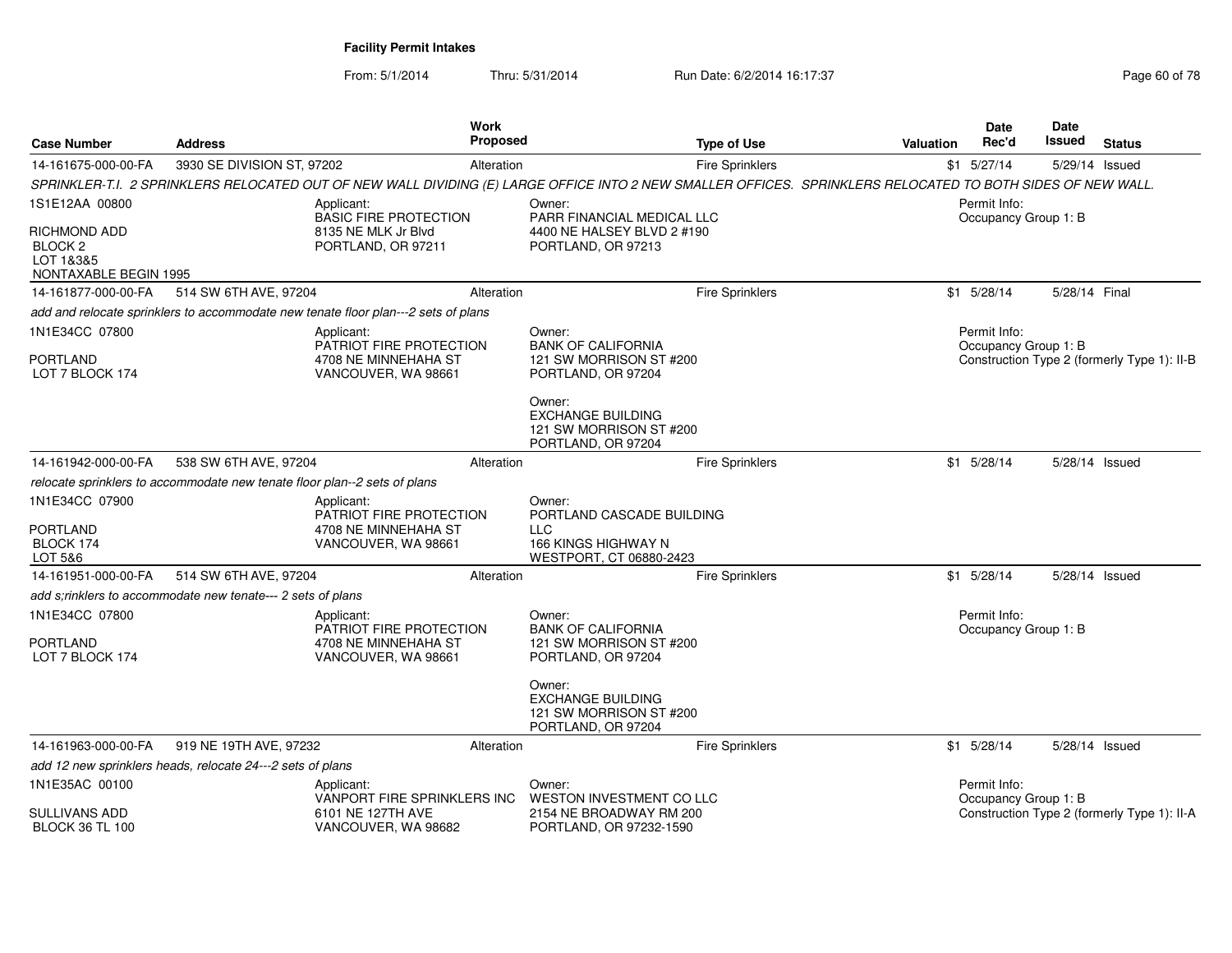From: 5/1/2014Thru: 5/31/2014 Run Date: 6/2/2014 16:17:37

| <b>Case Number</b>                                                                         | <b>Address</b>                                                    |                                                                                                                                                          | Work<br><b>Proposed</b> |                                                                                                                                                                                     | <b>Type of Use</b>     |                                                                                                                | Valuation       | <b>Date</b><br>Rec'd | Date<br>Issued | <b>Status</b> |
|--------------------------------------------------------------------------------------------|-------------------------------------------------------------------|----------------------------------------------------------------------------------------------------------------------------------------------------------|-------------------------|-------------------------------------------------------------------------------------------------------------------------------------------------------------------------------------|------------------------|----------------------------------------------------------------------------------------------------------------|-----------------|----------------------|----------------|---------------|
| 14-162532-000-00-FA                                                                        | 501 N GRAHAM ST, 97227                                            |                                                                                                                                                          | Alteration              |                                                                                                                                                                                     | <b>Fire Sprinklers</b> |                                                                                                                |                 | \$1,400 5/29/14      | 5/29/14 Issued |               |
|                                                                                            | Suite #565- Alteration to Fire Sprinklers for T.I.- 4 heads total |                                                                                                                                                          |                         |                                                                                                                                                                                     |                        |                                                                                                                |                 |                      |                |               |
| 1N1E27AC 01000<br><b>ABENDS ADD</b><br><b>BLOCK 1 TL 1000</b>                              |                                                                   | Applicant:<br>FIRE SYSTEMS WEST<br>600 SE MARITIME AV #300<br>VANCOUVER, WA 98661                                                                        |                         | Owner:<br><b>LEGACY HEALTH SYSTEM</b><br>1919 NW LOVEJOY ST<br>PORTLAND, OR 97209                                                                                                   |                        |                                                                                                                |                 |                      |                |               |
| 14-154352-000-00-FA                                                                        | 837 SW 11TH AVE, 97205                                            |                                                                                                                                                          | Alteration              |                                                                                                                                                                                     |                        | <b>Fixed Extinguishing Systems</b>                                                                             |                 | $$1$ 5/8/14          | 5/13/14 Issued |               |
|                                                                                            |                                                                   | FIXED SYSTEM - CHANGE NOZZLE COVERAGE FOR NEW APPLIANCES                                                                                                 |                         |                                                                                                                                                                                     |                        |                                                                                                                |                 |                      |                |               |
| 1S1E04AA 00400<br><b>PORTLAND</b><br>BLOCK 259<br>LOT 3&4                                  |                                                                   | Applicant:<br>UNIVERSAL FIRE EQUIPMENT<br>18260 SW 100TH CT<br>TUALATIN OR 97062                                                                         |                         | Owner:<br><b>EASTERN WESTERN</b><br><b>CORPORATION</b><br>PO BOX 3228<br>PORTLAND, OR 97208-3228                                                                                    |                        |                                                                                                                |                 |                      |                |               |
| 14-163236-000-00-FA                                                                        | 601 SW 2ND AVE, 97204                                             |                                                                                                                                                          | Alteration              |                                                                                                                                                                                     |                        | <b>Fixed Extinguishing Systems</b>                                                                             |                 | $$1$ 5/30/14         | 5/30/14 Issued |               |
| 22nd floor - I.T. Room- Clean Agent System                                                 |                                                                   |                                                                                                                                                          |                         |                                                                                                                                                                                     |                        |                                                                                                                |                 |                      |                |               |
| 1S1E03BA 05000<br><b>PORTLAND</b><br>BLOCK <sub>20</sub><br>LOT 1-4 EXC PT IN ST & LOT 5-8 |                                                                   | Applicant:<br>Northwest Fire Suppression Inc<br><b>NORTHWEST FIRE</b><br><b>SUPPRESSION INC</b><br>15385 Sw Beaverton Creek Court<br>Beaverton, OR 97006 |                         | Owner:<br>MORRISON STREET CF LLC<br>1211 SW 5TH AVE #2230<br>PORTLAND, OR 97204                                                                                                     |                        |                                                                                                                |                 |                      |                |               |
|                                                                                            | 14-139337-REV-01-FA  707 SW WASHINGTON ST, 97205                  |                                                                                                                                                          | Alteration              |                                                                                                                                                                                     | Mechanical             |                                                                                                                |                 | \$5/19/14            | 5/22/14 Final  |               |
|                                                                                            |                                                                   | B2/ INSTALL 2 - 3TON UNITS INSTEAD OF THE 1 - 5 TON FREESTANDING AC UNIT, CONNECT TO EXISTING CONDENSER, FOR OFF HOURS USE                               |                         |                                                                                                                                                                                     |                        |                                                                                                                |                 |                      |                |               |
| 1N1E34CC 04600                                                                             |                                                                   | Applicant:<br><b>BARRY SEVY</b><br>1623 SE 6TH AVE<br>PORTLAND, OR 97214                                                                                 |                         | Owner:<br><b>UBCT PARTNERSHIP</b><br>111 SW COLUMBIA ST #1380<br>PORTLAND, OR 97201                                                                                                 |                        | CCB - Contractor:<br>AIR RITE CONTROL INC<br>1623 SE 6TH AVE<br>PORTLAND, OR 97214-3502                        |                 |                      |                |               |
| 14-151183-000-00-FA                                                                        | 5025 SE 28TH AVE, 97202                                           |                                                                                                                                                          | Alteration              |                                                                                                                                                                                     | Mechanical             |                                                                                                                | \$17,300 5/1/14 |                      | 5/19/14 Issued |               |
|                                                                                            | <b>F11/ RELOCATION OF GRILLES FOR NEW LAYOUT</b>                  |                                                                                                                                                          |                         |                                                                                                                                                                                     |                        |                                                                                                                |                 |                      |                |               |
| 1S1E13BC 04800                                                                             |                                                                   | Applicant:<br><b>CAROL GOSS</b><br>SODERSTROM ARCHITECTS<br>1200 NW NAITO PKW SUITE 410<br>PORTLAND OR 97209                                             |                         | Owner:<br>KAISER FOUNDATION HEALTH<br>500 NE MULTNOMAH ST #100<br>PORTLAND, OR 97232-2099<br>Owner:<br>PLAN OF THE NORTHWEST<br>500 NE MULTNOMAH ST #100<br>PORTLAND, OR 97232-2099 |                        | CCB - Contractor:<br>TOTAL MECHANICAL INC<br>1498 SE TECH CENTER PLACE<br><b>STE 180</b><br>VANCOUVER WA 98683 |                 |                      |                |               |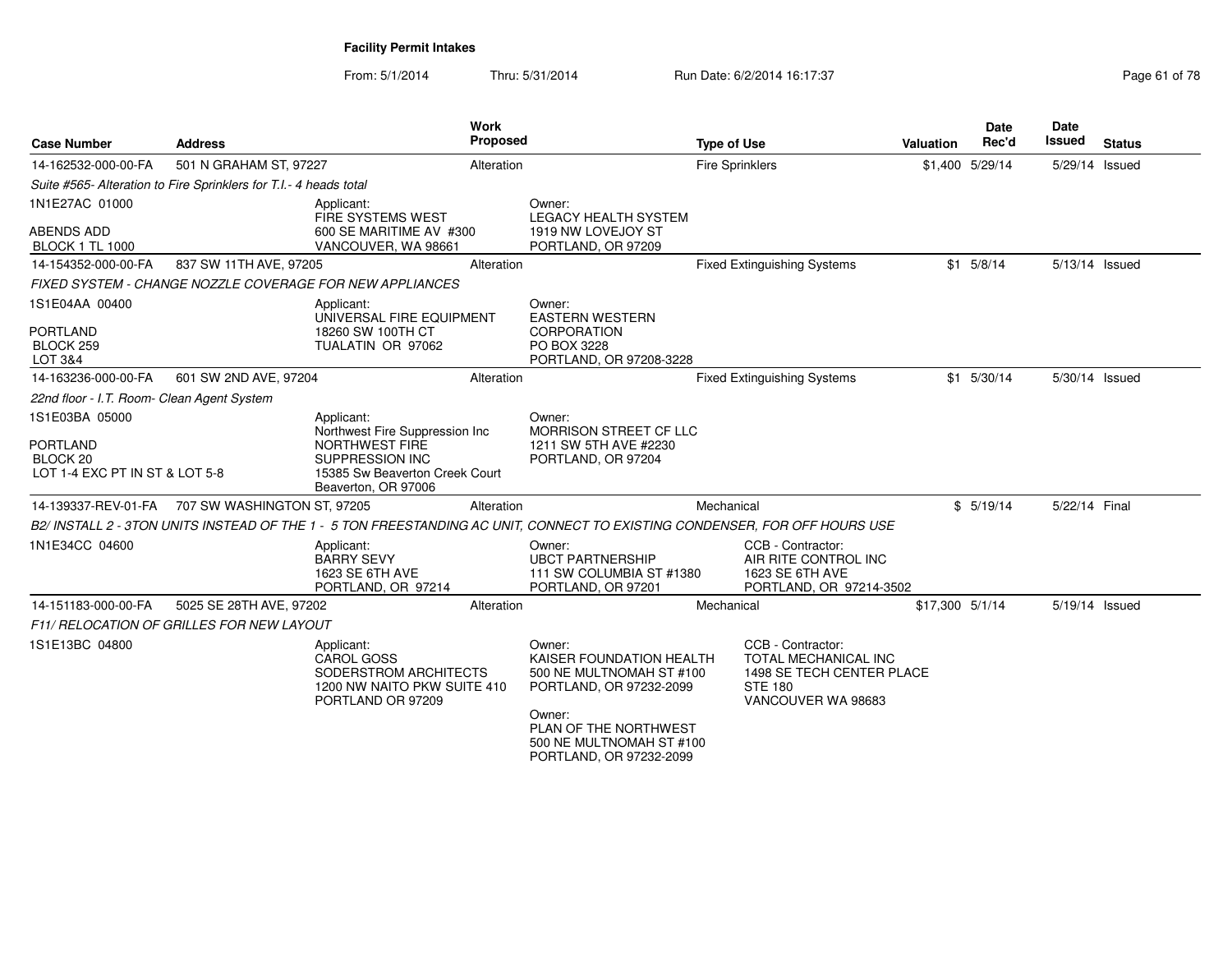|                                                                                                  |                                           |                                                                                                    | Proposed   |                                                                                                                               | <b>Type of Use</b>                                                                                        | Valuation        | Rec'd                                        | Issued         | <b>Status</b>                          |
|--------------------------------------------------------------------------------------------------|-------------------------------------------|----------------------------------------------------------------------------------------------------|------------|-------------------------------------------------------------------------------------------------------------------------------|-----------------------------------------------------------------------------------------------------------|------------------|----------------------------------------------|----------------|----------------------------------------|
| 14-151225-000-00-FA                                                                              | 0615 SW PALATINE HILL RD, 97219           |                                                                                                    | Alteration |                                                                                                                               | Mechanical                                                                                                | \$64,500 5/1/14  |                                              | 5/12/14 Issued |                                        |
|                                                                                                  |                                           | F15/ HVAC UPGRADES TO INCLUDE HEAT RECOVERY VENITLATOR, DUCTWORK AND LOUVERS                       |            |                                                                                                                               |                                                                                                           |                  |                                              |                |                                        |
| 1S1E27D 00100                                                                                    |                                           | Applicant:                                                                                         |            | Owner:                                                                                                                        | CCB - Contractor:                                                                                         |                  |                                              |                |                                        |
| SECTION 27 1S 1E                                                                                 | TL 100 85.50 ACRES SPLIT LEVY (R709301280 | Eddie Stoyan<br><b>ALLIANT SYSTEMS LLC</b><br>1600 NW 167th Pl, #330<br>Portland, OR 97006         |            | LEWIS & CLARK COLLEGE<br>0615 SW PALATINE HILL RD MSC<br>31<br>PORTLAND, OR 97219                                             | ALLIANT SYSTEMS LLC<br>1600 NW 167TH PL SUITE 330<br>BEAVERTON OR 97005                                   |                  |                                              |                |                                        |
|                                                                                                  |                                           |                                                                                                    |            | Owner:<br><b>BUSINESS OFFICE</b><br>0615 SW PALATINE HILL RD MSC<br>31                                                        |                                                                                                           |                  |                                              |                |                                        |
|                                                                                                  |                                           |                                                                                                    |            | PORTLAND, OR 97219                                                                                                            |                                                                                                           |                  |                                              |                |                                        |
| 14-152142-000-00-FA                                                                              | 14015 NE GLISAN ST, 97230                 |                                                                                                    | Alteration |                                                                                                                               | Mechanical                                                                                                | \$19.532 5/2/14  |                                              |                | 5/7/14 Under Inspection                |
| 1N2E35A 00200                                                                                    |                                           |                                                                                                    |            | B1/ DRIVING RANGE OFFICE/ WATER DAMAGE REPAIR - INSTALL A 2 TON HEAT PUMP AND 2 INDOOR 15K BTU UNITS IN OFFICE AREA<br>Owner: | CCB - Contractor:                                                                                         |                  |                                              |                |                                        |
| SECTION 35 1N 2E<br>TL 200 4.50 ACRES                                                            |                                           | Applicant:<br>Lydia Neill<br><b>METRO (MERC)</b><br>600 NE Grand Avenue<br>Portland, OR 97232-2736 |            | METRO(LEASED COURSE CO<br>600 NE GRAND AVE<br>PORTLAND, OR 97232-2736                                                         | RELIANT PLUMBING AND MECH.<br>11575 SW PACIFIC HWY H219<br><b>TIGARD OR 97223</b>                         |                  |                                              |                |                                        |
| 14-153090-000-00-FA                                                                              |                                           | 3181 SW SAM JACKSON PARK RD - Bldg DCH, 9 Alteration                                               |            |                                                                                                                               | Mechanical                                                                                                | \$115,700 5/6/14 |                                              | 5/15/14 Issued |                                        |
|                                                                                                  |                                           | F11/8TH FLOOR, OR #2 COMPLETE REMODEL - NEW HVAC CEILING SYSTEM                                    |            |                                                                                                                               |                                                                                                           |                  |                                              |                |                                        |
| 1S1E09 00200                                                                                     |                                           | Applicant:<br>MARCUS MORGAN<br>PKA ARCHITECTS<br>6969 SW HAMPTON ST.<br>PORTLAND, OR 97239         |            | Owner:<br>OREGON STATE OF<br>3181 SW SAM JACKSON PARK RD HOFFMAN CONSTRUCTION CO<br>PORTLAND, OR 97239                        | CCB - Contractor:<br><b>THOMAS SMITH</b><br>OF OREGON<br>805 SW BROADWAY SUITE 2100<br>PORTLAND, OR 97205 |                  |                                              |                |                                        |
| 14-153527-000-00-FA                                                                              | 501 N DIXON ST, 97227                     |                                                                                                    | Alteration |                                                                                                                               | Mechanical                                                                                                | \$115,307 5/7/14 |                                              | 5/12/14 Issued |                                        |
|                                                                                                  |                                           | B1/ COOLING TOWER UPGRADE, REPLACE 2 COOLING TOWERS WITH SAME SIZE AND PERFORMANCE                 |            |                                                                                                                               |                                                                                                           |                  |                                              |                |                                        |
| 1N1E27DC 06600                                                                                   |                                           | Applicant:                                                                                         |            | Owner:                                                                                                                        | CCB - Contractor:                                                                                         |                  |                                              |                |                                        |
| ELIZABETH IRVINGS ADD<br><b>BLOCK 18 TL 6600</b>                                                 |                                           | EUGENE BREED<br>ARCTIC SHEET METAL<br>2310 NE COLUMBIA BLVD<br>PORTLAND, OR 97221                  |            | SCHOOL DISTRICT NO 1(LEASED<br>PO BOX 3107<br>PORTLAND, OR 97208-3107                                                         | ARCTIC SHEET METAL INC<br>2310 NE COLUMBIA BLVD<br>PORTLAND, OR 97211-1965                                |                  |                                              |                |                                        |
|                                                                                                  |                                           |                                                                                                    |            | Owner:<br><b>MULTNOMAH COUNTY</b><br>PO BOX 3107<br>PORTLAND, OR 97208-3107                                                   |                                                                                                           |                  |                                              |                |                                        |
| 14-153558-000-00-FA                                                                              | 1515 SW 5TH AVE, 97201                    |                                                                                                    | Alteration |                                                                                                                               | Mechanical                                                                                                |                  | \$9,060 5/7/14                               |                | <b>Under Review</b>                    |
|                                                                                                  |                                           |                                                                                                    |            | B1/ SUITE 1000 & 1032 THE OREGONIAN - NEW 4 TON SPLIT SYSTEM SERVICE ROOM 120, CONDENSER UNIT ON THE ROOF                     |                                                                                                           |                  |                                              |                |                                        |
| 1S1E03BC 03700<br><b>PORTLAND</b><br>BLOCK 164<br>LOT $1-8$<br>DEFERRED ADDITIONAL TAX LIABILITY |                                           | Applicant:<br>ZAK TUTTLE<br>HUNTER DAVISSON, INC.<br>1800 SE PERSHING ST.<br>PORTLAND, OR 97202    |            | Owner:<br>WESTON INVESTMENT CO LLC<br>2154 NE BROADWAY RM 200<br>PORTLAND, OR 97232-1590                                      | CCB - Contractor:<br>HUNTER DAVISSON INC<br>1800 SE PERSHING ST<br>PORTLAND, OR 97202-2338                |                  | Permit Info:<br>Occupancy Group 1: B<br>I-FR |                | Construction Type 2 (formerly Type 1): |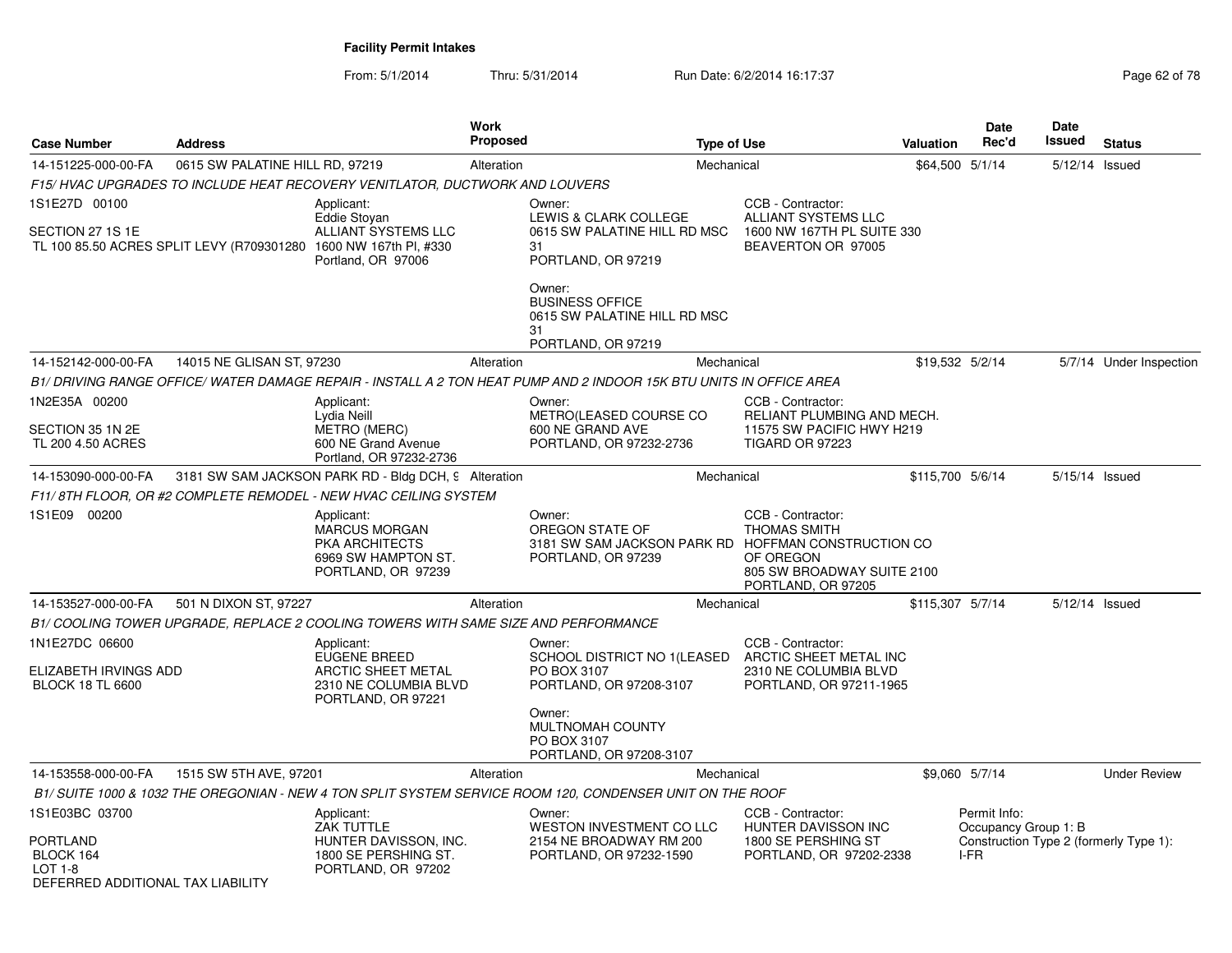From: 5/1/2014Thru: 5/31/2014 Run Date: 6/2/2014 16:17:37 Rege 63 of 78

| <b>Case Number</b>                                                                                               | <b>Address</b>                                | Work<br>Proposed                                                                                                                                               |                                                                                                                                                                                     | <b>Type of Use</b>                                                                                                                        | <b>Valuation</b>   | Date<br>Rec'd                                                           | <b>Date</b><br>Issued | <b>Status</b>                          |
|------------------------------------------------------------------------------------------------------------------|-----------------------------------------------|----------------------------------------------------------------------------------------------------------------------------------------------------------------|-------------------------------------------------------------------------------------------------------------------------------------------------------------------------------------|-------------------------------------------------------------------------------------------------------------------------------------------|--------------------|-------------------------------------------------------------------------|-----------------------|----------------------------------------|
| 14-153569-000-00-FA                                                                                              | 530 SW 5TH AVE, 97204                         | Alteration                                                                                                                                                     |                                                                                                                                                                                     | Mechanical                                                                                                                                |                    | \$16,050 5/7/14                                                         | 5/16/14 Issued        |                                        |
|                                                                                                                  |                                               | B1/ SUITE 900 RALLY MARKETING - RELOCATE 2 WSHP, THERMOSTATS & DUCTWORK                                                                                        |                                                                                                                                                                                     |                                                                                                                                           |                    |                                                                         |                       |                                        |
| 1N1E34CD 09600<br><b>PORTLAND</b><br>BLOCK 63<br>LOT 5&6<br><b>HISTORIC PROPERTY</b><br>POTENTIAL ADDITIONAL TAX |                                               | Applicant:<br><b>ZAK TUTTLE</b><br>HUNTER DAVISSON, INC.<br>1800 SE PERSHING ST.<br>PORTLAND, OR 97202                                                         | Owner:<br>RGOF YEON BUILDING LLC<br>551 FIFTH AVE 23RD FLOOR<br>NEW YORK, NY 10176                                                                                                  | CCB - Contractor:<br><b>HUNTER DAVISSON INC</b><br>1800 SE PERSHING ST<br>PORTLAND, OR 97202-2338                                         |                    | Permit Info:<br>Occupancy Group 1: B_Bank, Off.,<br>Med.Off., Pub.Bldg. |                       |                                        |
| 14-153577-000-00-FA                                                                                              | 888 SW 5TH AVE                                | Alteration                                                                                                                                                     |                                                                                                                                                                                     | Mechanical                                                                                                                                |                    | \$15,000 5/7/14                                                         |                       | 5/12/14 Under Inspection               |
|                                                                                                                  |                                               | B1/ SUITE 1170 PROPEL INSURANCE - ADD 1 NEW VAV BOX TO CONFERENCE ROOM, EXHAUST FAN AND RELOCATE AND ADD DIFFUSERS                                             |                                                                                                                                                                                     |                                                                                                                                           |                    |                                                                         |                       |                                        |
| 1S1E03BB 90003<br>PIONEER PLACE CONDOMINIUM<br>LOT <sub>3</sub>                                                  |                                               | Applicant:<br>ANTONIJA KRIZANAC<br><b>MCKINSTRY</b><br>16790 NE MASON ST. SUITE 100<br>PORTLAND, OR 97230                                                      | Owner:<br>PIONEER PLACE LIMITED<br><b>PARTNERSHIP</b><br>PO BOX 617905<br>CHICAGO, IL 60661-7905                                                                                    | CCB - Contractor:<br>MCKINSTRY CO LLC<br>16970 NE MASON ST. SUITE 100<br>PORTLAND OR 97230-7398                                           |                    | Permit Info:<br>Occupancy Group 1: B<br>I-FR                            |                       | Construction Type 2 (formerly Type 1): |
| 14-153805-000-00-FA                                                                                              | 1825 SW BROADWAY, 97201                       | Alteration                                                                                                                                                     |                                                                                                                                                                                     | Mechanical                                                                                                                                | \$150,000 5/7/14   |                                                                         |                       | <b>Under Review</b>                    |
|                                                                                                                  |                                               | F13/ FLOORS 1-3 EAST HALL MECHANICAL VENTILATION HVAC DUCTWORK FOR HALLWAYS AND ADD NEW RTU                                                                    |                                                                                                                                                                                     |                                                                                                                                           |                    |                                                                         |                       |                                        |
| 1S1E04DA 06300<br><b>PORTLAND</b><br>BLOCK 200<br>99.88% NONTAXABLE                                              |                                               | Applicant:<br><b>TOM ARNICH</b><br>PSU FACILITIES AND PLANNING<br><b>PO BOX 751</b><br>Portland, OR 97207-0751                                                 | Owner:<br>OREGON STATE OF(BRD HIGHER<br>ED)<br><b>PO BOX 751</b><br>PORTLAND, OR 97207-0751                                                                                         |                                                                                                                                           |                    |                                                                         |                       |                                        |
| 14-154273-000-00-FA                                                                                              | 500 NE MULTNOMAH ST, 97232                    | Alteration                                                                                                                                                     |                                                                                                                                                                                     | Mechanical                                                                                                                                |                    | \$20,000 5/8/14                                                         |                       | 5/15/14 Issued                         |
|                                                                                                                  | F4/ REMODEL OF EXISTING DUAL DUCT HVAC ZONING |                                                                                                                                                                |                                                                                                                                                                                     |                                                                                                                                           |                    |                                                                         |                       |                                        |
| 1N1E35BB 02400<br>HOLLADAYS ADD<br>BLOCK 73&80 TL 2400                                                           |                                               | Applicant:<br><b>WARREN TYLER</b><br><b>PKA ARCHITECTS</b><br>6969 SW HAMPTON ST<br>PORTLAND, OR 97210                                                         | Owner:<br>KAISER FOUNDATION HEALTH<br>500 NE MULTNOMAH ST #100<br>PORTLAND, OR 97232-2099<br>Owner:<br>PLAN OF THE NORTHWEST<br>500 NE MULTNOMAH ST #100<br>PORTLAND, OR 97232-2099 | CCB - Contractor:<br>TOTAL MECHANICAL INC<br>1498 SE TECH CENTER PLACE<br><b>STE 180</b><br>VANCOUVER WA 98683                            |                    |                                                                         |                       |                                        |
| 14-154547-000-00-FA                                                                                              | 1015 NW 22ND AVE, 97210                       | Alteration                                                                                                                                                     |                                                                                                                                                                                     | Mechanical                                                                                                                                | \$3,272,695 5/8/14 |                                                                         |                       | <b>Under Review</b>                    |
|                                                                                                                  |                                               | F13/ BOILER REPLACEMENT PROJECT, REPLACE 3 BOILERS WITH FULL REDUNDANCY, NEW FUEL TANKS IN NEW LOCATION, NEW FUEL PUMP ROOM LOCATED IN MECH ROOM, REMOVE OLD L |                                                                                                                                                                                     |                                                                                                                                           |                    |                                                                         |                       |                                        |
| 1N1E33BA 07800<br><b>COUCHS ADD</b><br>TL 7800 BLOCK 304                                                         |                                               | Applicant:<br><b>ROGER LEMONS</b><br><b>HARDER MECHANICAL</b><br>2148 NE MLK JR. BLVD<br>PORTLAND, OR 97212                                                    | Owner:<br><b>GOOD SAMARITAN HOSPITAL</b><br>1919 NW LOVEJOY ST<br>PORTLAND, OR 97209                                                                                                | CCB - Contractor:<br><b>KEITH EBMEYER</b><br><b>HARDER MECHANICAL</b><br><b>CONTRACTORS INC</b><br>PO BOX 5118<br>PORTLAND, OR 97208-5118 |                    |                                                                         |                       |                                        |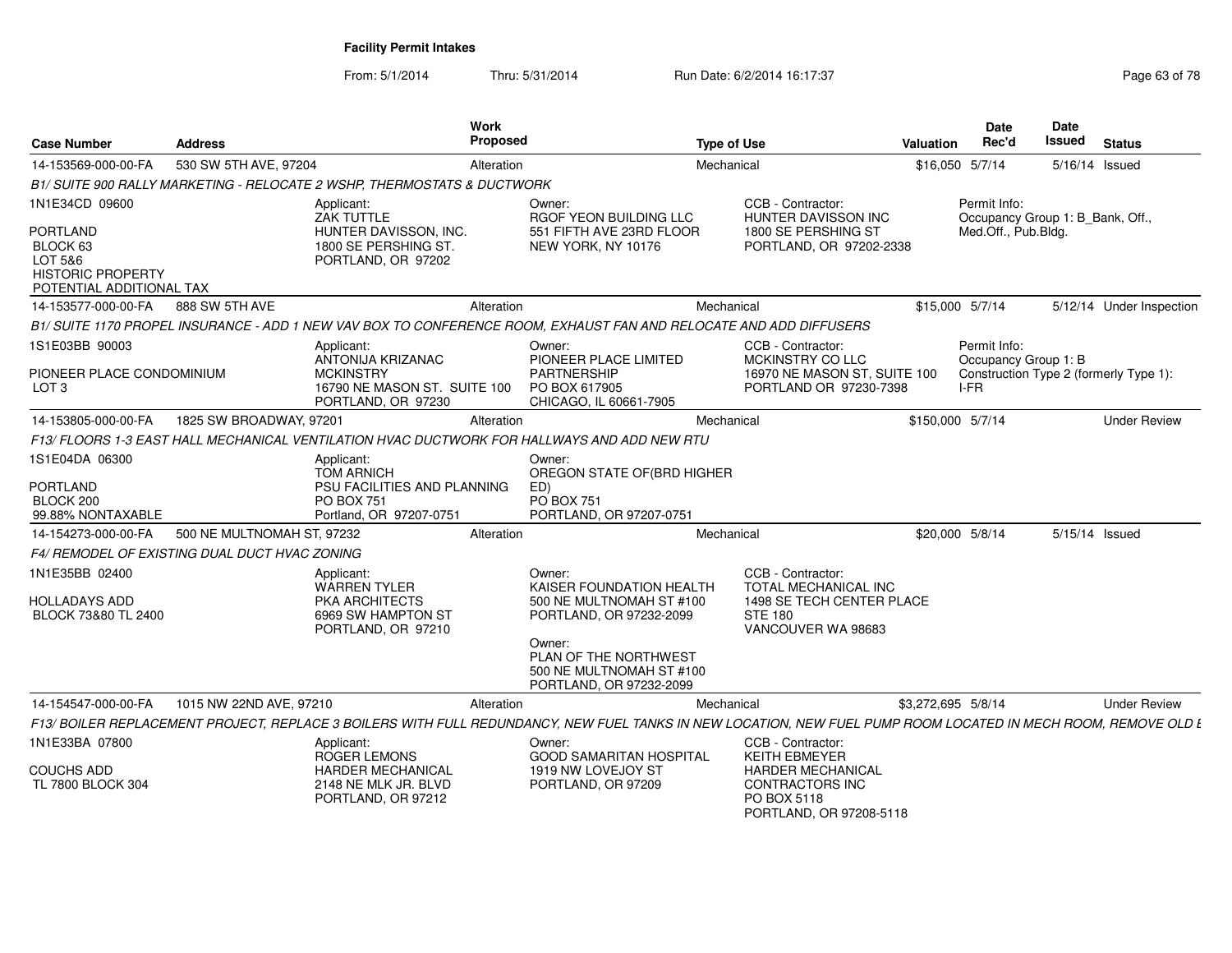| <b>Case Number</b>                                                                                  | <b>Address</b>              |                                                                                                                    | <b>Work</b><br><b>Proposed</b> | <b>Type of Use</b>                                                                                                                                                                                                                                               |                                                                                                                             | <b>Valuation</b> | Date<br>Rec'd                        | Date<br><b>Issued</b> | <b>Status</b>                               |
|-----------------------------------------------------------------------------------------------------|-----------------------------|--------------------------------------------------------------------------------------------------------------------|--------------------------------|------------------------------------------------------------------------------------------------------------------------------------------------------------------------------------------------------------------------------------------------------------------|-----------------------------------------------------------------------------------------------------------------------------|------------------|--------------------------------------|-----------------------|---------------------------------------------|
| 14-154741-000-00-FA                                                                                 | 514 SW 6TH AVE, 97204       |                                                                                                                    | Alteration                     | Mechanical                                                                                                                                                                                                                                                       |                                                                                                                             | \$7,000 5/9/14   |                                      | 5/16/14 Final         |                                             |
|                                                                                                     |                             | B1/2ND FLOOR AZUMANO CORP DUCTWORK AND EXHAUST FAN IN SERVER ROOM                                                  |                                |                                                                                                                                                                                                                                                                  |                                                                                                                             |                  |                                      |                       |                                             |
| 1N1E34CC 07800<br><b>PORTLAND</b><br>LOT 7 BLOCK 174                                                |                             | Applicant:<br><b>CLINT LATIMER</b><br><b>OHAC</b><br>19300 SW 118TH AVE<br>TUALATIN, OR 97062                      |                                | Owner:<br><b>BANK OF CALIFORNIA</b><br>121 SW MORRISON ST #200<br>PORTLAND, OR 97204<br>Owner:<br><b>EXCHANGE BUILDING</b><br>121 SW MORRISON ST #200<br>PORTLAND, OR 97204                                                                                      | CCB - Contractor:<br>OHAC INC<br>PO BOX 241<br>DUNDEE OR 97115                                                              |                  | Permit Info:<br>Occupancy Group 1: B |                       | Construction Type 2 (formerly Type 1): II-B |
| 14-154743-000-00-FA                                                                                 | 538 SW 6TH AVE, 97204       |                                                                                                                    | Alteration                     | Mechanical                                                                                                                                                                                                                                                       |                                                                                                                             |                  | \$790 5/9/14                         |                       | 5/16/14 Issued                              |
|                                                                                                     |                             | B1/ 10TH FLOOR AZUMANO INTERNATIONAL, DUCTWORK MODIFICATIONS                                                       |                                |                                                                                                                                                                                                                                                                  |                                                                                                                             |                  |                                      |                       |                                             |
| 1N1E34CC 07900<br>PORTLAND<br>BLOCK 174<br>LOT 5&6                                                  |                             | Applicant:<br><b>CLINT LATIMER</b><br><b>OHAC</b><br>19300 SW 118TH AVE<br>TUALATIN, OR 97062                      |                                | Owner:<br>PORTLAND CASCADE BUILDING<br><b>LLC</b><br>166 KINGS HIGHWAY N<br>WESTPORT, CT 06880-2423                                                                                                                                                              | CCB - Contractor:<br>OHAC INC<br>PO BOX 241<br>DUNDEE OR 97115                                                              |                  |                                      |                       |                                             |
| 14-154809-000-00-FA                                                                                 | 614 SW 11TH AVE, 97205      |                                                                                                                    | Alteration                     | Mechanical                                                                                                                                                                                                                                                       |                                                                                                                             | \$17,582 5/9/14  |                                      | 5/16/14 Final         |                                             |
|                                                                                                     |                             |                                                                                                                    |                                | B1/ SENTINEL HOTEL FORMALLY THE GOVERNOR HOTEL - INSTALL TWO 2-TON AND ONE 3-TON DUCTLESS SPLIT SYSTEMS TO THE ROOFTOP MECHANICAL ROOMS                                                                                                                          |                                                                                                                             |                  |                                      |                       |                                             |
| 1N1E33DD 04300<br>PORTLAND<br>BLOCK 252<br>HISTORIC PROPERTY 15 YR 2004<br>POTENTIAL ADDITIONAL TAX |                             | Applicant:<br><b>MEGAN BUSSCHAU</b><br>USA MECHANICAL INC<br>1132 CEDAR FALLS RD<br>WASHOUGAL WA 98671             |                                | Owner:<br>PORTLAND GOVERNOR HOTEL<br>1900 N AKARD ST<br>DALLAS, TX 75201-2300<br>Owner:<br><b>ACQUISITION LLC</b><br>1900 N AKARD ST<br>DALLAS, TX 75201-2300                                                                                                    | CCB - Contractor:<br><b>USA Mechanical Inc</b><br>1132 Cedar Falls Road<br>Washougal, WA 98671                              |                  | Permit Info:                         |                       | Occupancy Group 1: R-1 Hotel or Motel       |
| 14-154860-000-00-FA                                                                                 | 8530 NE ALDERWOOD RD, 97220 |                                                                                                                    | Alteration                     | Mechanical                                                                                                                                                                                                                                                       |                                                                                                                             | \$58,559 5/9/14  |                                      |                       | 5/19/14 Under Inspection                    |
|                                                                                                     |                             | B1/ INSTALL NEW 15 TON ROOFTOP UNIT WITH ASSOCIATED GAS PIPING & EXHAUST FAN                                       |                                |                                                                                                                                                                                                                                                                  |                                                                                                                             |                  |                                      |                       |                                             |
| 1N2E16B 02100                                                                                       |                             | Applicant:<br><b>BRIAN SCHAIN</b><br>PORTLAND MECHANICAL<br>CONTRACTORS<br>2000 SE HANNA DR<br>MILWAUKIE, OR 97222 |                                | Owner:<br>PORT OF PORTLAND (LEASED<br>PO BOX 320099<br>ALEXANDRIA, VA 22320-4099<br>Owner:<br>NEW TOWER TRUST CO (PHASE<br>$\parallel$<br>PO BOX 320099<br>ALEXANDRIA, VA 22320-4099<br>Owner:<br><b>PTA K#111</b><br>PO BOX 320099<br>ALEXANDRIA, VA 22320-4099 | CCB - Contractor:<br>PORTLAND MECH CONSTRUCTN<br>INC DBA PTLD MECH CONTR.<br>2000 HANNA HARVESTER DR<br>MILWAUKIE, OR 97222 |                  |                                      |                       |                                             |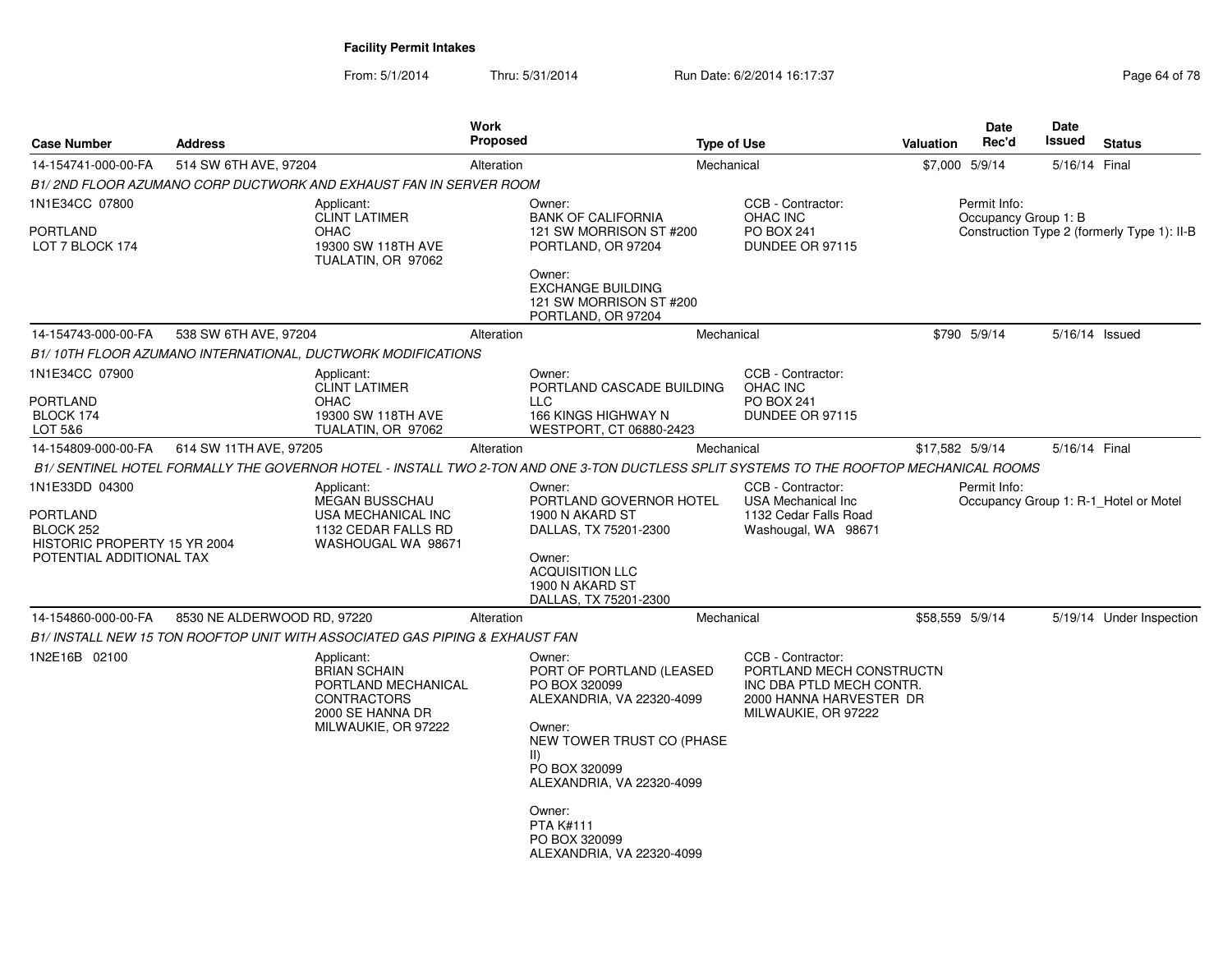| <b>Case Number</b>                                                                         | <b>Address</b>               | <b>Work</b><br>Proposed                                                                                   | <b>Type of Use</b>                                                                                                                                      |                                                                                                               | Valuation | <b>Date</b><br>Rec'd                         | <b>Date</b><br><b>Issued</b> | <b>Status</b>                                                                           |
|--------------------------------------------------------------------------------------------|------------------------------|-----------------------------------------------------------------------------------------------------------|---------------------------------------------------------------------------------------------------------------------------------------------------------|---------------------------------------------------------------------------------------------------------------|-----------|----------------------------------------------|------------------------------|-----------------------------------------------------------------------------------------|
| 14-155101-000-00-FA                                                                        | 421 SW 5TH AVE, 97204        | Alteration                                                                                                | Mechanical                                                                                                                                              |                                                                                                               |           | \$1,200 5/9/14                               |                              | <b>Under Review</b>                                                                     |
|                                                                                            |                              | B1/6 LIKE FOR LIKE REPLACEMENT WSHP'S ON 1ST THRU 4TH FLOORS *** NO PLANS***                              |                                                                                                                                                         |                                                                                                               |           |                                              |                              |                                                                                         |
| 1N1E34CC 04100                                                                             |                              | Applicant:<br>ANDY HART                                                                                   | Owner:<br>MULTNOMAH COUNTY(LEASED                                                                                                                       | CCB - Contractor:<br><b>ANDREW HART</b>                                                                       |           |                                              |                              |                                                                                         |
| PORTLAND<br>BLOCK 175<br>LOT 3&4<br>LAND & IMPS SEE R566916 (R667717901)<br>FOR OTHER IMPS |                              | 15886 PARK PLACE CT.<br>OREGON CITY, OR 97045                                                             | 401 N DIXON ST<br>PORTLAND, OR 97227-1865<br>Owner:<br>JPMORGAN CHASE BANK NA<br>401 N DIXON ST<br>PORTLAND, OR 97227-1865                              | A ABSOLUTE COMFORT HEATING<br>& COOLI*<br>15886 PARK PLACE CT<br>OREGON CITY, OR 97045                        |           |                                              |                              |                                                                                         |
| 14-155338-000-00-FA                                                                        | 4400 NE HALSEY ST - Bldg D   | Alteration                                                                                                | Mechanical                                                                                                                                              |                                                                                                               |           | \$25,000 5/12/14                             | 5/14/14 Issued               |                                                                                         |
|                                                                                            |                              | F11/ SUITE 289 - 7,745 SQ FT TI - REVISE EXISTING DUCTWORK AND RE-BALANCE                                 |                                                                                                                                                         |                                                                                                               |           |                                              |                              |                                                                                         |
| 1N2E31BB 03401                                                                             |                              | Applicant:<br><b>RICK SANDERS</b><br>4400 NE HALSEY BLDG 1 SUITE<br>160<br>PORTLAND, OR 97213             | Owner:<br>DAVIS BUSINESS CENTER LLC<br>4400 NE HALSEY ST BLDG 2 #190<br>PORTLAND, OR 97213                                                              | Primary Contractor:<br><b>DALE HAMMETT</b><br>AMERICAN HEATING INC<br>5035 SE 24TH AVE<br>PORTLAND OR 97202   |           | Permit Info:<br>Occupancy Group 1: B<br>I-FR |                              | Construction Type 2 (formerly Type 1):                                                  |
| 14-155451-000-00-FA                                                                        | 3800 SE 22ND AVE, 97202      | Alteration                                                                                                | Mechanical                                                                                                                                              |                                                                                                               |           | \$38,000 5/12/14                             |                              | <b>Under Review</b>                                                                     |
|                                                                                            |                              |                                                                                                           | F6/ FRED MEYER MAIN OFFICE KITCHEN REMODEL - INSTALL NEW TYPE 1 GREASE HOOD, EXHAUST FAN, GREASE DUCT, MAKE-UP AIR UNIT, RADIANT GAS BROILER & COOK-TOP |                                                                                                               |           |                                              |                              |                                                                                         |
| 1S1E11DA 04300<br>SECTION 11 1S 1E<br>TL 4300 5.37 ACRES                                   |                              | Applicant:<br>Mark Secomb<br>ALPINE BUILDING SERVICES INC<br>10905 NE KNOTT ST<br>PORTLAND, OR 97220      | Owner:<br>FRED MEYER STORES INC<br>1014 VINE ST 7TH FLOOR<br>CINCINNATI, OH 45202-1141                                                                  | CCB - Contractor:<br>JAMES W SECOMB<br>ALPINE BUILDING SERVICES INC<br>1025 NE 91ST AVE<br>PORTLAND, OR 97220 |           | Permit Info:<br>Factory, Low Hazard          |                              | Occupancy Group 1: F-2 Industrial Plant -<br>Construction Type 2 (formerly Type 1): V-B |
| 14-155578-000-00-FA                                                                        | 720 SW WASHINGTON ST, 97205  | Alteration                                                                                                | Mechanical                                                                                                                                              |                                                                                                               |           | \$7,200 5/12/14                              |                              | 5/16/14 Under Inspection                                                                |
|                                                                                            |                              | B1/ SUITE 750 - RELOCATE FAN COIL, 2 CONSOLE HEATERS AND DUCTWORK                                         |                                                                                                                                                         |                                                                                                               |           |                                              |                              |                                                                                         |
| 1N1E34CC 06600<br>PORTLAND<br>BLOCK 213<br>LOT 1&2&7&8                                     |                              | Applicant:<br>ZAK TUTTLE<br>HUNTER DAVISSON, INC.<br>1800 SE PERSHING ST.<br>PORTLAND, OR 97202           | Owner:<br><b>GPO MORGAN LLC</b><br>522 SW 5TH AVE #1105<br>PORTLAND, OR 97204                                                                           | CCB - Contractor:<br>HUNTER DAVISSON INC<br>1800 SE PERSHING ST<br>PORTLAND, OR 97202-2338                    |           |                                              |                              |                                                                                         |
| 14-156418-000-00-FA                                                                        |                              | 3181 SW SAM JACKSON PARK RD - Bldg OHS, 9 Alteration                                                      | Mechanical                                                                                                                                              |                                                                                                               |           | \$211,328 5/14/14                            |                              | <b>Under Review</b>                                                                     |
|                                                                                            |                              |                                                                                                           | F6/ OHS-SOUTH 5B REMODEL - REUSE OF TU'S & MAIN TRUNK LINES AS REQ'D. REMODEL OF SUPPLY & RETURN SECONDARY LINES. FSD'S REPLACED AS REQ'D               |                                                                                                               |           |                                              |                              |                                                                                         |
| 1S1E09 00200                                                                               |                              | Applicant:<br>Vanessa Robinson<br><b>MAHLUM ARCHITECTS</b><br>1231 NW Hoyt, #102<br>Portland, OR 97209    | Owner:<br>OREGON STATE OF<br>3181 SW SAM JACKSON PARK RD<br>PORTLAND, OR 97239                                                                          | Primary Contractor:<br><b>TO BID</b>                                                                          |           | Permit Info:<br>Occupancy Group 1: I-2       |                              | Construction Type 2 (formerly Type 1): I-A                                              |
| 14-156753-000-00-FA                                                                        | 2801 N GANTENBEIN AVE, 97227 | Alteration                                                                                                | Mechanical                                                                                                                                              |                                                                                                               |           | \$31,934 5/14/14                             | 5/27/14 Issued               |                                                                                         |
|                                                                                            |                              | B1/ MAMMOGRAPHY DEPARTMENT - REVISE DUCTWORK, REMOVE 3 TU'S AND ADD 2 NEW TU'S                            |                                                                                                                                                         |                                                                                                               |           |                                              |                              |                                                                                         |
| 1N1E27AC 01100                                                                             |                              | Applicant:<br><b>NOLAN DOYLE</b>                                                                          | Owner:<br><b>EMANUEL HOSPITAL</b>                                                                                                                       | CCB - Contractor:<br>TOTAL MECHANICAL INC                                                                     |           | Permit Info:<br>Occupancy Group 1: I-2       |                              |                                                                                         |
| ABENDS ADD<br><b>BLOCK 4</b><br>LOT 1-18 TL 1100                                           |                              | TOTAL MECHANICAL INC<br>1498 SE TECH CENTER PL SUITE PORTLAND, OR 97209-1503<br>180<br>VANCOUVER, WA98683 | 1919 NW LOVEJOY ST                                                                                                                                      | 1498 SE TECH CENTER PLACE<br><b>STE 180</b><br>VANCOUVER WA 98683                                             |           |                                              |                              | Construction Type 2 (formerly Type 1): I-A                                              |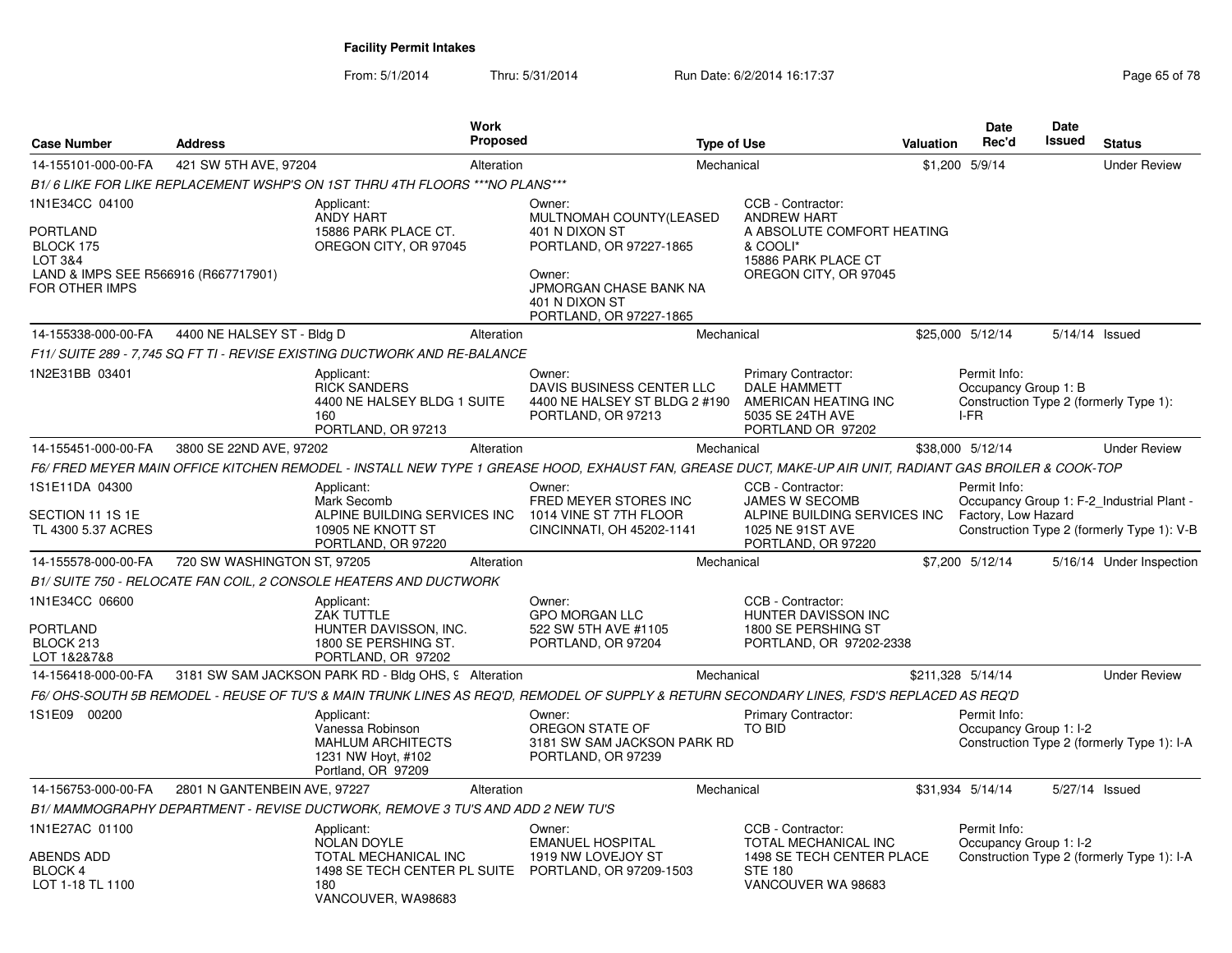| <b>Case Number</b>                                                                                                                                                  | <b>Address</b>                     |                                                                                                                                   | Work<br><b>Proposed</b> |                                                                                                                                                                | <b>Type of Use</b>                                                                                                             | <b>Valuation</b> | Date<br>Rec'd                                                           | <b>Date</b><br>Issued | <b>Status</b>                                |
|---------------------------------------------------------------------------------------------------------------------------------------------------------------------|------------------------------------|-----------------------------------------------------------------------------------------------------------------------------------|-------------------------|----------------------------------------------------------------------------------------------------------------------------------------------------------------|--------------------------------------------------------------------------------------------------------------------------------|------------------|-------------------------------------------------------------------------|-----------------------|----------------------------------------------|
| 14-157071-000-00-FA                                                                                                                                                 | 3100 NW INDUSTRIAL ST, 97210       |                                                                                                                                   | Alteration              | Mechanical                                                                                                                                                     |                                                                                                                                |                  | \$358,259 5/15/14                                                       |                       | <b>Under Review</b>                          |
|                                                                                                                                                                     |                                    |                                                                                                                                   |                         | F3/ VOLUNTARY SEISMIC UPGRADE AND REMODEL - HVAC WORK INCLUDES 7 RTU'S, 14 ROOFTOP EXHAUST FANS, 9 GAS FIRED UNIT HEATERS, OUTSIDE AIR AND SINGLE ZONE SYSTEMS |                                                                                                                                |                  |                                                                         |                       |                                              |
| 1N1E29CA 00600<br><b>GUILDS ADD</b><br><b>BLOCK1</b><br>LOT 4-7 TL 600                                                                                              |                                    | Applicant:<br><b>PAUL LUKES</b><br>STREIMER SHEET METAL WORKS & COMPANY<br><b>INC</b><br>740 N KNOTT ST<br>PORTLAND, OR 972272099 |                         | Owner:<br>PORTLAND GENERAL ELECTRIC<br>121 SW SALMON ST 3WTCBR07<br>PORTLAND, OR 97204-2901                                                                    | CCB - Contractor:<br><b>PAUL LUKES</b><br>STREIMER SHEET METAL WORKS<br><b>INC</b><br>740 N KNOTT ST<br>PORTLAND, OR 972272099 |                  |                                                                         |                       |                                              |
| 14-157201-000-00-FA                                                                                                                                                 | 100 SW MAIN ST, 97204              |                                                                                                                                   | Alteration              | Mechanical                                                                                                                                                     |                                                                                                                                |                  | \$19,105 5/15/14                                                        |                       | 5/19/14 Issued                               |
|                                                                                                                                                                     |                                    | F5/ 13TH & 16TH FLOOR INTERFACE - INSTALL 1 FAN COIL UNIT, DUCTWORK, DIFFUSERS AND CONTROLS                                       |                         |                                                                                                                                                                |                                                                                                                                |                  |                                                                         |                       |                                              |
| 1S1E03BD 00600<br>PORTLAND<br>BLOCK 10<br>LOT 1 EXC PT IN STS<br>LOT 2-8 EXC PT IN ST                                                                               |                                    | Applicant:<br>Eddie Stoyan<br>ALLIANT SYSTEMS LLC<br>1600 NW 167th Pl, #330<br>Portland, OR 97006                                 |                         | Owner:<br>AAT OREGON OFFICE I LLC<br>11455 EL CAMINO REAL #200<br>SAN DIEGO, CA 92130-2047                                                                     | CCB - Contractor:<br>ALLIANT SYSTEMS LLC<br>1600 NW 167TH PL SUITE 330<br>BEAVERTON OR 97005                                   |                  |                                                                         |                       |                                              |
| 14-157218-000-00-FA                                                                                                                                                 | 2801 N GANTENBEIN AVE, 97227       |                                                                                                                                   | Alteration              | Mechanical                                                                                                                                                     |                                                                                                                                |                  | \$102,000 5/15/14                                                       |                       | <b>Under Review</b>                          |
|                                                                                                                                                                     |                                    |                                                                                                                                   |                         | F11/ LEVEL 3 RANDALL PEDIATRIC PROCEDURE SUITES REMODEL - RECONFIGURE AIR SUPPLY SYSTEMS AND MED-GAS                                                           |                                                                                                                                |                  |                                                                         |                       |                                              |
| 1N1E27AC 00300<br>ABENDS ADD                                                                                                                                        |                                    | Applicant:<br><b>SCOTT TARRANT</b>                                                                                                |                         | Owner:<br><b>EMANUEL HOSPITAL</b><br>1919 NW LOVEJOY ST                                                                                                        | Primary Contractor:<br><b>TO BID</b>                                                                                           |                  |                                                                         |                       |                                              |
| BLOCK <sub>3</sub><br>INC PT VAC STS LOT 1-16                                                                                                                       |                                    | ZGF ARCHITECTS, LLP<br>200<br>PORTLAND, OR 97204                                                                                  |                         | 1223 SW WASHINGTON ST SUITE PORTLAND, OR 97209-1503                                                                                                            |                                                                                                                                |                  |                                                                         |                       |                                              |
| 14-157267-000-00-FA                                                                                                                                                 | 123 NE 3RD AVE, 97232              |                                                                                                                                   | Alteration              | Mechanical                                                                                                                                                     |                                                                                                                                |                  | \$15,000 5/15/14                                                        | 5/20/14 Final         |                                              |
|                                                                                                                                                                     |                                    | F16/ SUITE 016 TI - INSTALL 2 FAN COIL UNITS, DUCTWORK, REFRIGERANT PIPING AND CONTROLS                                           |                         |                                                                                                                                                                |                                                                                                                                |                  |                                                                         |                       |                                              |
| 1N1E34DA 02800<br><b>EAST PORTLAND</b><br>BLOCK 68<br>INC PT VAC ST LOT 1&8<br>LOT 2&3&6&7<br>INC PT VAC ST LOT 4&5; HISTORIC<br>PROPERTY; POTENTIAL ADDITIONAL TAX |                                    | Applicant:<br>Eddie Stovan<br>ALLIANT SYSTEMS LLC<br>1600 NW 167th Pl, #330<br>Portland, OR 97006                                 |                         | Owner:<br>BRIDGEHEAD DEVELOPMENT LLC ALLIANT SYSTEMS LLC<br>1001 SE WATER AVE #120<br>PORTLAND, OR 97214-2147                                                  | CCB - Contractor:<br>1600 NW 167TH PL SUITE 330<br>BEAVERTON OR 97005                                                          |                  | Permit Info:<br>Occupancy Group 1: B_Bank, Off.,<br>Med.Off., Pub.Bldg. |                       | Construction Type 2 (formerly Type 1): III-A |
| 14-157321-000-00-FA                                                                                                                                                 | 3171 SW SAM JACKSON PARK RD, 97201 |                                                                                                                                   | Alteration              | Mechanical                                                                                                                                                     |                                                                                                                                |                  | \$3,000 5/15/14                                                         |                       | 5/15/14 Issued                               |
| F9/ RETURN/SUPPLY, DIFFUSER WORK                                                                                                                                    |                                    |                                                                                                                                   |                         |                                                                                                                                                                |                                                                                                                                |                  |                                                                         |                       |                                              |
| 1S1E09 00500<br>SECTION 09 1S 1E<br>TL 500 7.41 ACRES                                                                                                               |                                    | Applicant:<br><b>JEROME KEYES</b><br>OHSU<br>3181 SW Sam Jackson Park Rd<br>PORTLAND, OR 97239                                    |                         | Owner:<br>OREGON STATE OF<br>3181 SW SAM JACKSON PARK RD<br>PORTLAND, OR 97239                                                                                 | CCB - Contractor:<br>SCHAFFRAN CONSTRUCTION INC<br>16916 SE FRANKLIN<br>PORTLAND, OR 97236                                     |                  |                                                                         |                       |                                              |
| 14-157404-000-00-FA                                                                                                                                                 |                                    | 3181 SW SAM JACKSON PARK RD - Bldg BSC, 9 Alteration                                                                              |                         | Mechanical                                                                                                                                                     |                                                                                                                                |                  | \$20,000 5/15/14                                                        |                       | <b>Under Review</b>                          |
|                                                                                                                                                                     |                                    | F7/2ND FLOOR MACHINE SHOP - HVAC DIFFUSERS, SUPPLY & RETURN                                                                       |                         |                                                                                                                                                                |                                                                                                                                |                  |                                                                         |                       |                                              |
| 1S1E09 00200                                                                                                                                                        |                                    | Applicant:<br>JEROME KEYES<br><b>OHSU</b><br>3181 SW Sam Jackson Park Rd<br>PORTLAND, OR 97239                                    |                         | Owner:<br>OREGON STATE OF<br>3181 SW SAM JACKSON PARK RD PO BOX 7287<br>PORTLAND, OR 97239                                                                     | CCB - Contractor:<br>APOLLO SHEET METAL INC<br>KENNEWICK, WA 99336                                                             |                  | Permit Info:<br>Occupancy Group 1: B                                    |                       | Construction Type 2 (formerly Type 1): I-B   |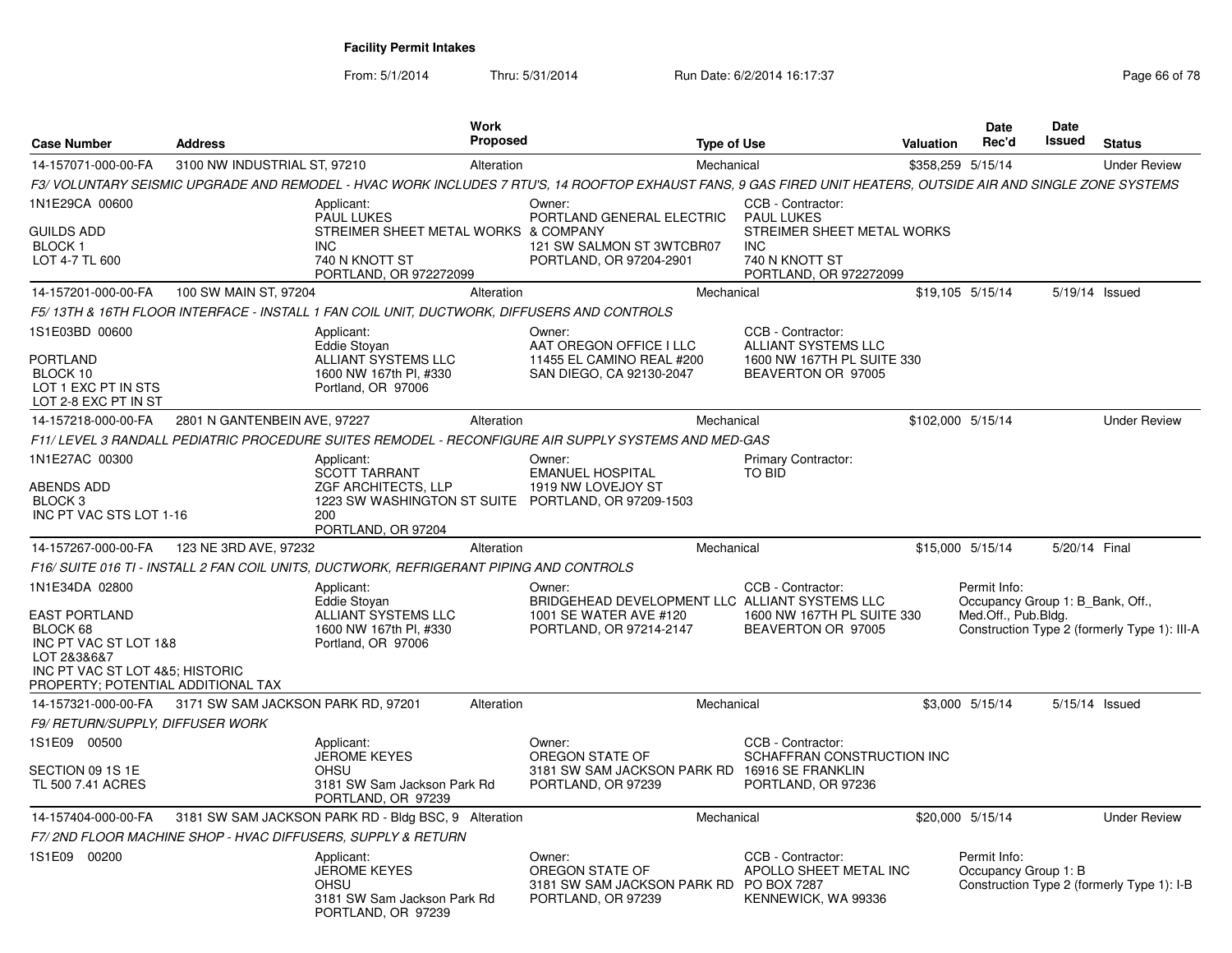From: 5/1/2014Thru: 5/31/2014 Run Date: 6/2/2014 16:17:37 Rege 67 of 78

| <b>Case Number</b>                                                                                    | <b>Address</b>                                                  |                                                                                                                                    | Work<br><b>Proposed</b> |                                                                                                                                                                                  | <b>Type of Use</b>                                                                                                   | Valuation | <b>Date</b><br>Rec'd                   | Date<br>Issued | <b>Status</b>                              |
|-------------------------------------------------------------------------------------------------------|-----------------------------------------------------------------|------------------------------------------------------------------------------------------------------------------------------------|-------------------------|----------------------------------------------------------------------------------------------------------------------------------------------------------------------------------|----------------------------------------------------------------------------------------------------------------------|-----------|----------------------------------------|----------------|--------------------------------------------|
| 14-158425-000-00-FA                                                                                   |                                                                 | 3181 SW SAM JACKSON PARK RD - Bldg OHS, 9 Alteration                                                                               |                         |                                                                                                                                                                                  | Mechanical                                                                                                           |           | \$173,945 5/19/14                      |                | <b>Under Review</b>                        |
|                                                                                                       |                                                                 |                                                                                                                                    |                         | F6/2ND FLOOR SOUTH RESPIRATION THERAPY REPLACE AIR HANDLER UNIT AND HVAC SYSTEM UPGRADE                                                                                          |                                                                                                                      |           |                                        |                |                                            |
| 1S1E09 00200                                                                                          |                                                                 | Applicant:<br>JEREMY MILLAN<br>INLINE CONSTRUCTION<br>741 SW SHINES<br>PORTLAND, OR 97234                                          |                         | Owner:<br>OREGON STATE OF<br>3181 SW SAM JACKSON PARK RD<br>PORTLAND, OR 97239                                                                                                   | CCB - Contractor:<br>ARCTIC SHEET METAL INC<br>2310 NE COLUMBIA BLVD<br>PORTLAND, OR 97211-1965<br>CCB - Contractor: |           | Permit Info:<br>Occupancy Group 1: I-2 |                | Construction Type 2 (formerly Type 1): I-A |
|                                                                                                       |                                                                 |                                                                                                                                    |                         |                                                                                                                                                                                  | IN LINE COMMERCIAL CONST<br>PO BOX 5837<br>ALOHA, OR 97006                                                           |           |                                        |                |                                            |
| 14-158438-000-00-FA                                                                                   | 100 SW MAIN ST, 97204                                           |                                                                                                                                    | Alteration              |                                                                                                                                                                                  | Mechanical                                                                                                           |           | \$3,500 5/19/14                        | 5/21/14 Issued |                                            |
|                                                                                                       | <b>B1/5TH FLOOR DEA TENANT - ADD INLINE BOOSTER EXHAUST FAN</b> |                                                                                                                                    |                         |                                                                                                                                                                                  |                                                                                                                      |           |                                        |                |                                            |
| 1S1E03BD 00600                                                                                        |                                                                 | Applicant:                                                                                                                         |                         | Owner:<br>AAT OREGON OFFICE I LLC                                                                                                                                                | CCB - Contractor:<br><b>ALLIANT SYSTEMS LLC</b>                                                                      |           |                                        |                |                                            |
| <b>PORTLAND</b><br>BLOCK 10<br>LOT 1 EXC PT IN STS<br>LOT 2-8 EXC PT IN ST                            |                                                                 | <b>Eddie Stovan</b><br>ALLIANT SYSTEMS LLC<br>1600 NW 167th Pl, #330<br>Portland, OR 97006                                         |                         | 11455 EL CAMINO REAL #200<br>SAN DIEGO, CA 92130-2047                                                                                                                            | 1600 NW 167TH PL SUITE 330<br>BEAVERTON OR 97005                                                                     |           |                                        |                |                                            |
| 14-158508-000-00-FA                                                                                   | 805 SW BROADWAY, 97205                                          |                                                                                                                                    | Alteration              |                                                                                                                                                                                  | Mechanical                                                                                                           |           | \$1,700 5/19/14                        |                | 5/28/14 Under Inspection                   |
|                                                                                                       |                                                                 | B1/ SUITE 480 - INSTALL NEW PLENUM HUNG EXHAUST FAN WITH THERMOSTAT                                                                |                         |                                                                                                                                                                                  |                                                                                                                      |           |                                        |                |                                            |
| 1S1E03BB 04400<br><b>PORTLAND</b><br>BLOCK 210<br><b>LOT 1-8</b><br>DEFERRED ADDITIONAL TAX LIABILITY |                                                                 | Applicant:<br>ANTONIJA KRIZANAC<br><b>MCKINSTRY</b><br>16790 NE MASON ST. SUITE 100<br>PORTLAND, OR 97230                          |                         | Owner:<br>FOX TOWER L L C<br>805 SW BROADWAY #2020<br>PORTLAND, OR 97205                                                                                                         | CCB - Contractor:<br>MCKINSTRY CO LLC<br>16970 NE MASON ST, SUITE 100<br>PORTLAND OR 97230-7398                      |           |                                        |                |                                            |
| 14-159752-000-00-FA                                                                                   | 4805 NE GLISAN ST, 97213                                        |                                                                                                                                    | Alteration              |                                                                                                                                                                                  | Mechanical                                                                                                           |           | \$166,472 5/21/14                      |                | <b>Under Review</b>                        |
|                                                                                                       | B1/J-WING 6TH FLOOR SF-4 CHILLED WATER COIL UPGRADE             |                                                                                                                                    |                         |                                                                                                                                                                                  |                                                                                                                      |           |                                        |                |                                            |
| 1N2E31BD 04100<br>SECTION 31 1N 2E<br>TL 4100 9.54 ACRES                                              |                                                                 | Applicant:<br><b>DAN BINDER</b><br>TOTAL MECHANICAL, INC.<br>1498 SE TECH CENTER PLACE,<br><b>SUITE 180</b><br>VANCOUVER, WA 98683 |                         | Owner:<br>PROVIDENCE HEALTH<br>4400 NE HALSEY ST BLDG 2 #190<br>PORTLAND, OR 97213-1545<br>Owner:<br>SERVICES-OREGON<br>4400 NE HALSEY ST BLDG 2 #190<br>PORTLAND, OR 97213-1545 | CCB - Contractor:<br>TOTAL MECHANICAL INC<br>1498 SE TECH CENTER PLACE<br><b>STE 180</b><br>VANCOUVER WA 98683       |           |                                        |                |                                            |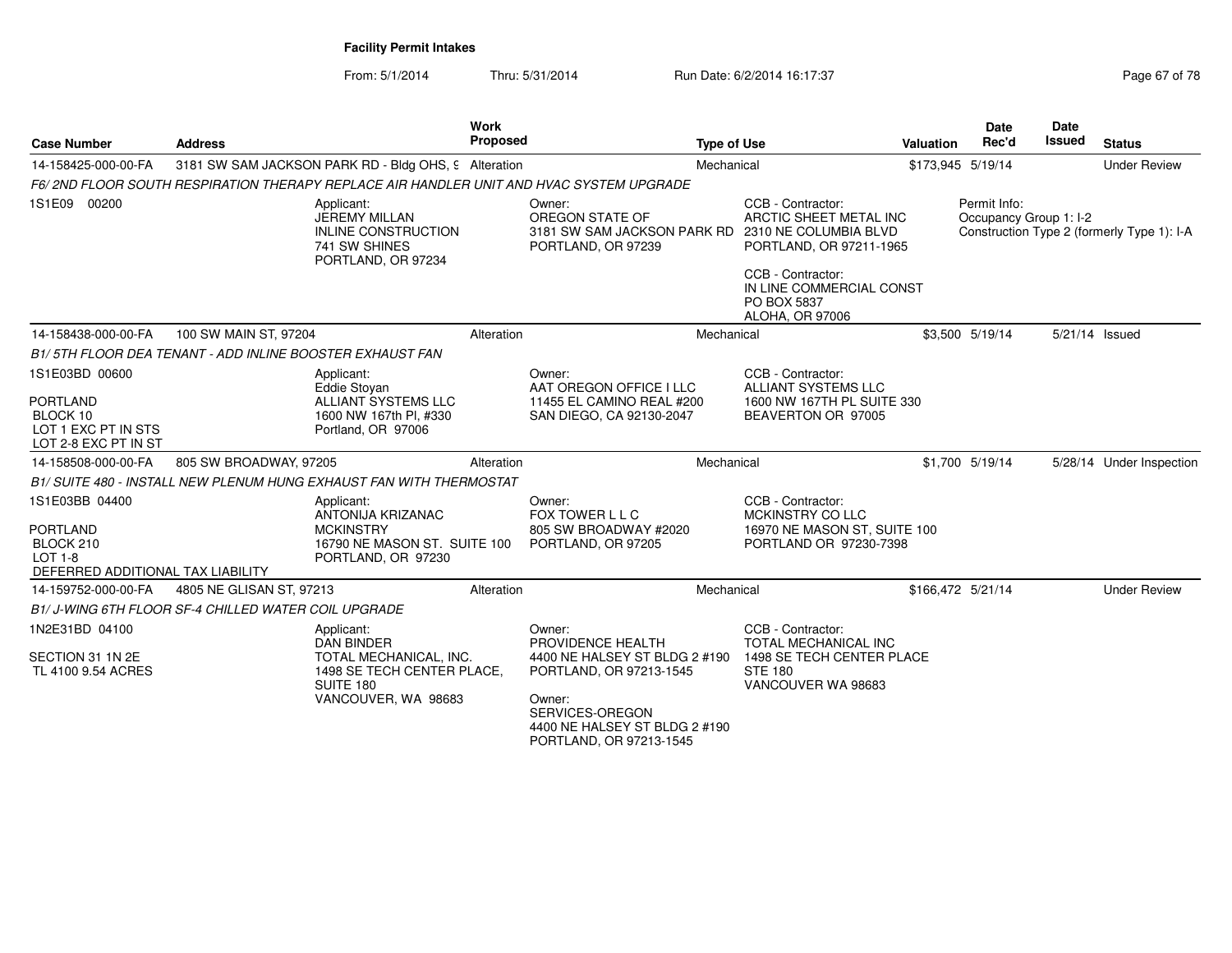| <b>Case Number</b>                                                                              | <b>Address</b>                                                                                                                  | <b>Work</b><br>Proposed |                                                                                            | <b>Type of Use</b>                                                                | Valuation | Date<br>Rec'd                          | Date<br>Issued | <b>Status</b>                               |
|-------------------------------------------------------------------------------------------------|---------------------------------------------------------------------------------------------------------------------------------|-------------------------|--------------------------------------------------------------------------------------------|-----------------------------------------------------------------------------------|-----------|----------------------------------------|----------------|---------------------------------------------|
| 14-159929-000-00-FA                                                                             | 617 SW MONTGOMERY ST, 97201                                                                                                     | Alteration              |                                                                                            | Mechanical                                                                        |           | \$70,000 5/21/14                       |                | <b>Under Review</b>                         |
|                                                                                                 | F10/USB WOODSHOP DUST COLLECTION SYSTEM                                                                                         |                         |                                                                                            |                                                                                   |           |                                        |                |                                             |
| 1S1E04DA 06100                                                                                  | Applicant:<br><b>QUINN SOIFER</b>                                                                                               |                         | Owner:<br>OREGON STATE OF (BD OF                                                           | CCB - Contractor:<br><b>HYDRO TEMP MECHANICAL INC</b>                             |           |                                        |                |                                             |
| <b>PORTLAND</b><br>BLOCK 189<br>LOT 3&4                                                         | PORTLAND STATE UNIVERSITY<br>617 SW MONTGOMERY STE 202<br><b>PO BOX 751</b><br>PORTLAND OR 97207-0752                           |                         | <b>HIGHER EDUCATION</b><br><b>PO BOX 751</b><br>PORTLAND, OR 97207                         | 28465 SW BOBERG RD<br>WILSONVILLE, OR 970709280                                   |           |                                        |                |                                             |
|                                                                                                 |                                                                                                                                 |                         | Owner:<br><b>CAMPUS PLANNING OFFICE</b><br><b>PO BOX 751</b><br>PORTLAND, OR 97207         |                                                                                   |           |                                        |                |                                             |
| 14-160325-000-00-FA                                                                             | 705 N KILLINGSWORTH ST, 97217                                                                                                   | Alteration              |                                                                                            | Mechanical                                                                        |           | \$27,699 5/22/14                       | 5/30/14 Issued |                                             |
|                                                                                                 | B1/ TEB CLASSROOM REMODEL - ADJUST EXISTING HVAC SYSTEM FOR REMODEL                                                             |                         |                                                                                            |                                                                                   |           |                                        |                |                                             |
| 1N1E15CD 12300                                                                                  | Applicant:<br><b>NANCY MERRYMAN</b><br><b>MERRYMAN BARNES</b><br>ARCHITECTS, INC.<br>1231 NW HOYT ST #403<br>PORTLAND, OR 97210 |                         | Owner:<br>PORTLAND COMMUNITY<br><b>COLLEGE DIST</b><br>PO BOX 6119<br>ALOHA, OR 97007-0119 | CCB - Contractor:<br>APOLLO SHEET METAL INC<br>PO BOX 7287<br>KENNEWICK, WA 99336 |           | Permit Info:<br>Occupancy Group 1: B   |                | Construction Type 2 (formerly Type 1): II-B |
|                                                                                                 |                                                                                                                                 |                         | Owner:<br>PROCUREMENT AND RISK SVCS<br>PO BOX 6119<br>ALOHA, OR 97007-0119                 |                                                                                   |           |                                        |                |                                             |
| 14-160360-000-00-FA                                                                             | 705 N KILLINGSWORTH ST, 97217                                                                                                   | Alteration              |                                                                                            | Mechanical                                                                        |           | \$20,000 5/22/14                       | 5/30/14 Issued |                                             |
|                                                                                                 | B1/ JH CLASSROOM REMODEL - ADJUST EXISTING HVAC SYSTEMS FOR REMODEL                                                             |                         |                                                                                            |                                                                                   |           |                                        |                |                                             |
| 1N1E15CD 12300<br><b>WEST PIEDMONT</b><br>BLOCK <sub>3</sub><br>LOT 10-16<br>E 77' OF LOT 17&18 | Applicant:<br>NANCY MERRYMAN<br>MERRYMAN BARNES<br>ARCHITECTS, INC.<br>1231 NW HOYT ST #403<br>PORTLAND, OR 97210               |                         | Owner:<br>PORTLAND COMMUNITY<br><b>COLLEGE DIST</b><br>PO BOX 6119<br>ALOHA, OR 97007-0119 | CCB - Contractor:<br>APOLLO SHEET METAL INC<br>PO BOX 7287<br>KENNEWICK, WA 99336 |           | Permit Info:<br>Occupancy Group 1: B   |                | Construction Type 2 (formerly Type 1): II-B |
|                                                                                                 |                                                                                                                                 |                         | Owner:<br>PROCUREMENT AND RISK SVCS<br>PO BOX 6119<br>ALOHA, OR 97007-0119                 |                                                                                   |           |                                        |                |                                             |
| 14-161453-000-00-FA                                                                             | 2801 N GANTENBEIN AVE, 97227                                                                                                    | Alteration              |                                                                                            | Mechanical                                                                        |           | \$180,150 5/27/14                      |                | <b>Under Review</b>                         |
|                                                                                                 | F2/HVAC WORK FOR NEW REMODEL, ROOF PENETRATIONS, ETC                                                                            |                         |                                                                                            |                                                                                   |           |                                        |                |                                             |
| 1N1E27AC 01100                                                                                  | Applicant:<br>Dave Guthrie                                                                                                      |                         | Owner:<br><b>EMANUEL HOSPITAL</b>                                                          | CCB - Contractor:<br><b>SKANSKA USA</b>                                           |           | Permit Info:<br>Occupancy Group 1: I-2 |                |                                             |
| <b>ABENDS ADD</b><br>BLOCK 4<br>LOT 1-18 TL 1100                                                | ZGF Architects, LLP<br>1223 SW WashingtonSt. #200<br>Portland, OR 97205                                                         |                         | 1919 NW LOVEJOY ST<br>PORTLAND, OR 97209-1503                                              | 222 SW Columbia St., Suite 300<br>Portland, OR 97201                              |           |                                        |                | Construction Type 2 (formerly Type 1): I-A  |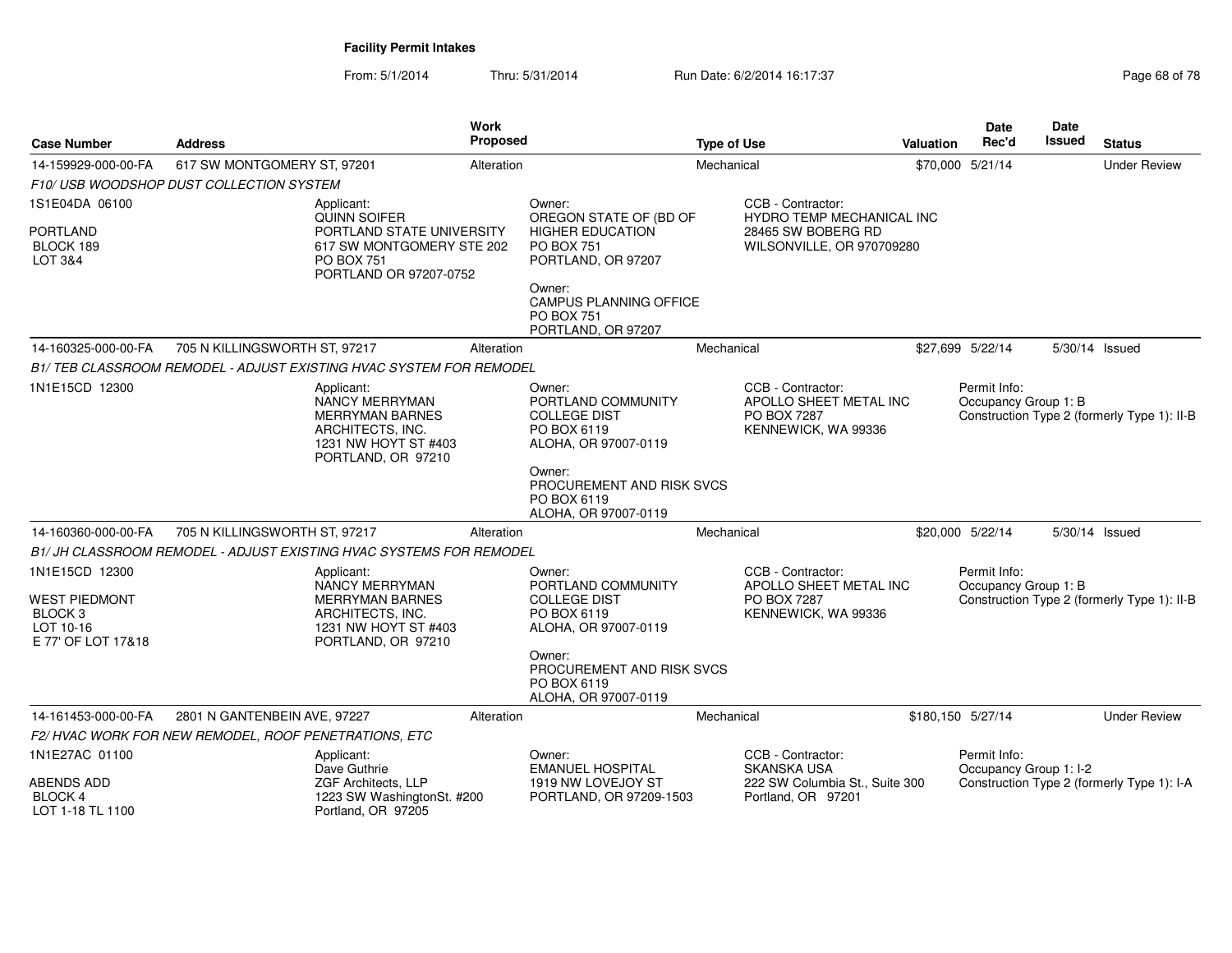| <b>Case Number</b>                                                                                                        | <b>Address</b>               |                                                                                                                | <b>Work</b><br><b>Proposed</b> |                                                                                          | <b>Type of Use</b>                                                                                | <b>Valuation</b> | Date<br>Rec'd                                                           | <b>Date</b><br>Issued | <b>Status</b>                                |
|---------------------------------------------------------------------------------------------------------------------------|------------------------------|----------------------------------------------------------------------------------------------------------------|--------------------------------|------------------------------------------------------------------------------------------|---------------------------------------------------------------------------------------------------|------------------|-------------------------------------------------------------------------|-----------------------|----------------------------------------------|
| 14-162067-000-00-FA                                                                                                       | 1825 NE GLISAN ST, 97232     |                                                                                                                | Alteration                     | Mechanical                                                                               |                                                                                                   |                  | \$12,000 5/28/14                                                        |                       | <b>Under Review</b>                          |
| B1/ INSTALL NEW WALK IN COOLER AND FREEZER                                                                                |                              |                                                                                                                |                                |                                                                                          |                                                                                                   |                  |                                                                         |                       |                                              |
| 1N1E35AC 00700                                                                                                            |                              | Applicant:<br><b>LEAH ORNDOFF</b><br>HENRY HIGGINS BOILED BAGELS<br>5222 NE SACRAMENTO ST<br>PORTLAND OR 97213 |                                | Owner:<br>WESTON INVESTMENT CO LLC<br>2154 NE BROADWAY RM 200<br>PORTLAND, OR 97232-1590 | CCB - Contractor:<br>DAVID TAI SEU BARTOLOME<br>13570 SE 180TH AVE<br>DAMASCUS, OR 97089          |                  | Permit Info:<br>Occupancy Group 1: B                                    |                       | Construction Type 2 (formerly Type 1): V-N   |
| 14-162354-000-00-FA                                                                                                       | 12710 SE DIVISION ST, 97236  |                                                                                                                | Alteration                     | Mechanical                                                                               |                                                                                                   |                  | \$190,000 5/28/14                                                       |                       | <b>Under Review</b>                          |
| F4/ INSTALL 47 VAV'S ON THE EXISTING RTU'S, RE-BALANCE, ETC                                                               |                              |                                                                                                                |                                |                                                                                          |                                                                                                   |                  |                                                                         |                       |                                              |
| 1S2E11BA 11400<br>SECTION 11 1S 2E<br>TL 11400 3.30 ACRES<br>POTENTIAL ADDITIONAL TAX                                     |                              | Applicant:<br><b>GREG HOCKERT</b><br>MULTNOMAH COUNTY<br>401 N. Dixon St.<br>Portland, OR 97227                |                                | Owner:<br>MULTNOMAH COUNTY<br>401 N DIXON ST<br>PORTLAND, OR 97227-1865                  | CCB - Contractor:<br>HYDRO TEMP MECHANICAL INC<br>28465 SW BOBERG RD<br>WILSONVILLE, OR 970709280 |                  | Permit Info:<br>Occupancy Group 1: B                                    |                       | Construction Type 2 (formerly Type 1): II-N  |
| 14-162841-000-00-FA                                                                                                       | 123 NE 3RD AVE, 97232        |                                                                                                                | Alteration                     | Mechanical                                                                               |                                                                                                   |                  | \$85,000 5/29/14                                                        |                       | <b>Under Review</b>                          |
|                                                                                                                           |                              | F10/ INSTALL 5 FAN COIL UNITS. DUCTWORK. REGRIGERAND PIPING. CONTROLS                                          |                                |                                                                                          |                                                                                                   |                  |                                                                         |                       |                                              |
| 1N1E34DA 02800<br><b>EAST PORTLAND</b>                                                                                    |                              | Applicant:<br>Eddie Stoyan<br>ALLIANT SYSTEMS LLC                                                              |                                | Owner:<br>BRIDGEHEAD DEVELOPMENT LLC ALLIANT SYSTEMS LLC<br>1001 SE WATER AVE #120       | CCB - Contractor:<br>1600 NW 167TH PL SUITE 330                                                   |                  | Permit Info:<br>Occupancy Group 1: B_Bank, Off.,<br>Med.Off., Pub.Bldg. |                       |                                              |
| BLOCK 68<br>INC PT VAC ST LOT 1&8<br>LOT 2&3&6&7<br>INC PT VAC ST LOT 4&5; HISTORIC<br>PROPERTY; POTENTIAL ADDITIONAL TAX |                              | 1600 nw 167th pl. ste. 330<br>Beaverton, OR 97006                                                              |                                | PORTLAND, OR 97214-2147                                                                  | BEAVERTON OR 97005                                                                                |                  |                                                                         |                       | Construction Type 2 (formerly Type 1): III-A |
| 14-162879-000-00-FA                                                                                                       | 1120 NW COUCH ST, 97209      |                                                                                                                | Alteration                     | Mechanical                                                                               |                                                                                                   |                  | \$2,000 5/29/14                                                         |                       | <b>Under Review</b>                          |
|                                                                                                                           |                              | B2/ PROVIDE AND INSTALL 2 RA TRANSFER OPENINGS IN NEW DEMISING WALL                                            |                                |                                                                                          |                                                                                                   |                  |                                                                         |                       |                                              |
| 1N1E33DA 04900                                                                                                            |                              | Applicant:<br>Eddie Stovan<br>ALLIANT SYSTEMS LLC<br>1600 NW 167th Pl, #330<br>Portland, OR 97006              |                                | Owner:<br>MEPT BREWERY BLOCK 2 LLC<br>PO BOX 320099<br>ALEXANDRIA, VA 22320-0156         | CCB - Contractor:<br>ALLIANT SYSTEMS LLC<br>1600 NW 167TH PL SUITE 330<br>BEAVERTON OR 97005      |                  | Permit Info:<br>Occupancy Group 1: B Bank, Off.,<br>Med.Off., Pub.Bldg. |                       | Construction Type 2 (formerly Type 1): II-A  |
| 14-163137-000-00-FA                                                                                                       | 1025 SW WASHINGTON ST, 97205 |                                                                                                                | Alteration                     | Mechanical                                                                               |                                                                                                   |                  | \$29,900 5/30/14                                                        |                       | <b>Under Review</b>                          |
|                                                                                                                           |                              | F10/16 TON HEAT PUMP, RESTROOM VENTING, DUCTLESS HEAT PUMP SYTEM                                               |                                |                                                                                          |                                                                                                   |                  |                                                                         |                       |                                              |
| 1N1E34CC 05100                                                                                                            |                              | Applicant:<br>ANDERSEN HEATING                                                                                 |                                | Owner:<br>1122 STARK INVESTMENT LLC<br>2455 NW MARSHALL ST #1<br>PORTLAND, OR 97210      | CCB - Contractor:<br>ANDERSEN HEATING                                                             |                  |                                                                         |                       |                                              |
| 14-163162-000-00-FA                                                                                                       | 501 N DIXON ST, 97227        |                                                                                                                | Alteration                     | Mechanical                                                                               |                                                                                                   |                  | \$47,970 5/30/14                                                        |                       | <b>Under Review</b>                          |
| <b>B1/ REPLACE 4 EVAPORATORS</b>                                                                                          |                              |                                                                                                                |                                |                                                                                          |                                                                                                   |                  |                                                                         |                       |                                              |
| 1N1E27DC 06600                                                                                                            |                              | Applicant:                                                                                                     |                                | Owner:                                                                                   | CCB - Contractor:                                                                                 |                  |                                                                         |                       |                                              |
| ELIZABETH IRVINGS ADD<br><b>BLOCK 18 TL 6600</b>                                                                          |                              | <b>KRISTIN WELLS</b><br>PORTLAND PUBLIC SCHOOLS<br>501 N DIXON ST<br>PORTLAND, OR 97277                        |                                | SCHOOL DISTRICT NO 1(LEASED<br>PO BOX 3107<br>PORTLAND, OR 97208-3107                    | IN LINE COMMERCIAL CONST<br>PO BOX 5837<br>ALOHA, OR 97006                                        |                  |                                                                         |                       |                                              |
|                                                                                                                           |                              |                                                                                                                |                                | Owner:<br>MULTNOMAH COUNTY<br>PO BOX 3107<br>PORTLAND, OR 97208-3107                     |                                                                                                   |                  |                                                                         |                       |                                              |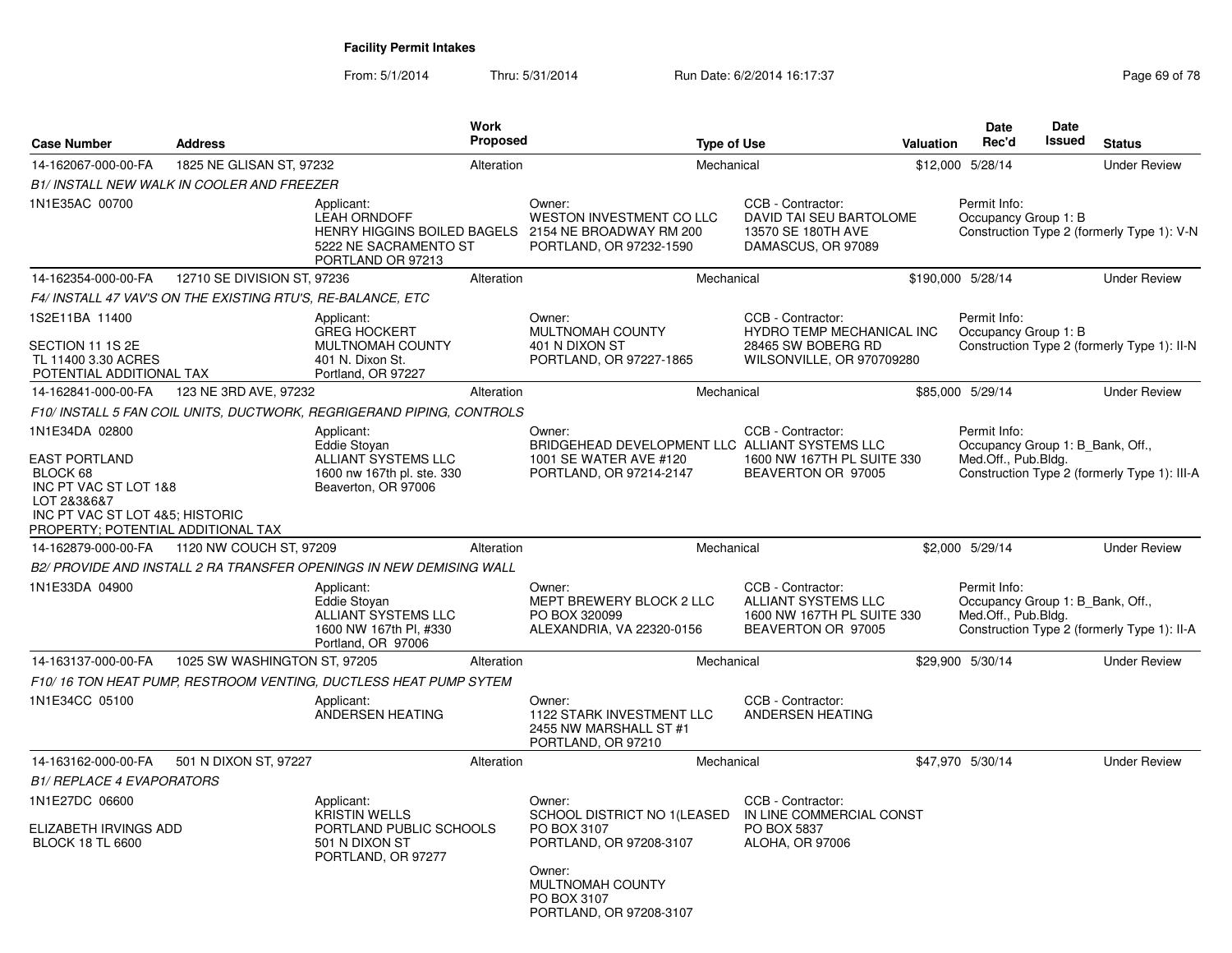| <b>Case Number</b>                                        | <b>Address</b>                                                                   |                                                                                                       | <b>Proposed</b>                                                                                     | <b>Type of Use</b> |                                                                       | <b>Valuation</b> | Date<br>Rec'd                        | <b>Date</b><br>Issued | <b>Status</b>                               |
|-----------------------------------------------------------|----------------------------------------------------------------------------------|-------------------------------------------------------------------------------------------------------|-----------------------------------------------------------------------------------------------------|--------------------|-----------------------------------------------------------------------|------------------|--------------------------------------|-----------------------|---------------------------------------------|
| 14-163232-000-00-FA                                       | 538 SW 6TH AVE, 97204                                                            | Alteration                                                                                            |                                                                                                     | Mechanical         |                                                                       |                  | \$7,600 5/30/14                      |                       | <b>Under Review</b>                         |
|                                                           | B1/ SUITE 700 - ADD DUCTLESS AC TO SERVER ROOM                                   |                                                                                                       |                                                                                                     |                    |                                                                       |                  |                                      |                       |                                             |
| 1N1E34CC 07900<br><b>PORTLAND</b><br>BLOCK 174<br>LOT 5&6 | OHAC                                                                             | Applicant:<br><b>CLINT LATIMER</b><br>19300 SW 118TH AVE<br>TUALATIN, OR 97062                        | Owner:<br>PORTLAND CASCADE BUILDING<br><b>LLC</b><br>166 KINGS HIGHWAY N<br>WESTPORT, CT 06880-2423 |                    | CCB - Contractor:<br>OHAC INC<br><b>PO BOX 241</b><br>DUNDEE OR 97115 |                  |                                      |                       |                                             |
| 14-163286-000-00-FA                                       | 538 SW 6TH AVE, 97204                                                            | Alteration                                                                                            |                                                                                                     | Mechanical         |                                                                       |                  | \$1,000 5/30/14                      |                       | <b>Under Review</b>                         |
|                                                           | B1/ SUITE 820/830 MOVE GRILLES AND ADD RETURN, MOVE THERMOSTAT                   |                                                                                                       |                                                                                                     |                    |                                                                       |                  |                                      |                       |                                             |
| 1N1E34CC 07900<br><b>PORTLAND</b><br>BLOCK 174<br>LOT 5&6 | <b>OHAC</b>                                                                      | Applicant:<br><b>Clint Latimer</b><br>PO Box 241<br>Dundee, OR 97115                                  | Owner:<br>PORTLAND CASCADE BUILDING<br><b>LLC</b><br>166 KINGS HIGHWAY N<br>WESTPORT, CT 06880-2423 |                    | CCB - Contractor:<br>OHAC INC<br><b>PO BOX 241</b><br>DUNDEE OR 97115 |                  |                                      |                       |                                             |
| 14-151134-000-00-FA                                       | 111 SW 5TH AVE, 97204-3626                                                       | Alteration                                                                                            |                                                                                                     | Plumbing           |                                                                       |                  | \$5/1/14                             | 5/1/14 Final          |                                             |
|                                                           | Plumbing Renovation at US Bank Tower 26th Floor                                  |                                                                                                       |                                                                                                     |                    |                                                                       |                  |                                      |                       |                                             |
| 1N1E34CD 01300                                            |                                                                                  | Applicant:<br>West Coast Central Plmbing, LLC<br>12714 SE Majestic Ln.<br>Clackamas, OR 97086         |                                                                                                     |                    |                                                                       |                  | Permit Info:<br>Occupancy Group 1: B |                       | Construction Type 2 (formerly Type 1): I-A  |
| 14-151519-000-00-FA                                       | 409 SW 11TH AVE, 97205                                                           | Alteration                                                                                            |                                                                                                     | Plumbing           |                                                                       |                  | \$5/1/14                             | 5/22/14 Issued        |                                             |
|                                                           | Plumbing Renovation at Mark Spencer HotelRms 116, 117, 216-616, 217-617, 218-618 |                                                                                                       |                                                                                                     |                    |                                                                       |                  |                                      |                       |                                             |
| 1N1E33DD 02000<br><b>PORTLAND</b><br>BLOCK 255<br>LOT 1&2 |                                                                                  | Applicant:<br>MILWAUKIE PLUMBING CO dba<br>MP PLUMBING CO<br><b>PO BOX 393</b><br>CLACKAMAS, OR 97015 | Owner:<br>PETER A NATHAN<br>2455 NW MARSHALL ST #1<br>PORTLAND, OR 97210                            |                    |                                                                       |                  |                                      |                       |                                             |
| 14-151831-000-00-FA                                       | 514 SW 6TH AVE, 97204                                                            | Alteration                                                                                            |                                                                                                     | Plumbing           |                                                                       |                  | \$5/2/14                             |                       | <b>Under Review</b>                         |
|                                                           |                                                                                  | Plumbing Renovation at Exchange Building 1st Floor For Azumano TravelDemo WC, Lav                     |                                                                                                     |                    |                                                                       |                  |                                      |                       |                                             |
| 1N1E34CC 07800<br><b>PORTLAND</b><br>LOT 7 BLOCK 174      |                                                                                  |                                                                                                       | Owner:<br><b>BANK OF CALIFORNIA</b><br>121 SW MORRISON ST #200<br>PORTLAND, OR 97204                |                    |                                                                       |                  | Permit Info:<br>Occupancy Group 1: B |                       | Construction Type 2 (formerly Type 1): II-B |
|                                                           |                                                                                  |                                                                                                       | Owner:<br><b>EXCHANGE BUILDING</b><br>121 SW MORRISON ST #200<br>PORTLAND, OR 97204                 |                    |                                                                       |                  |                                      |                       |                                             |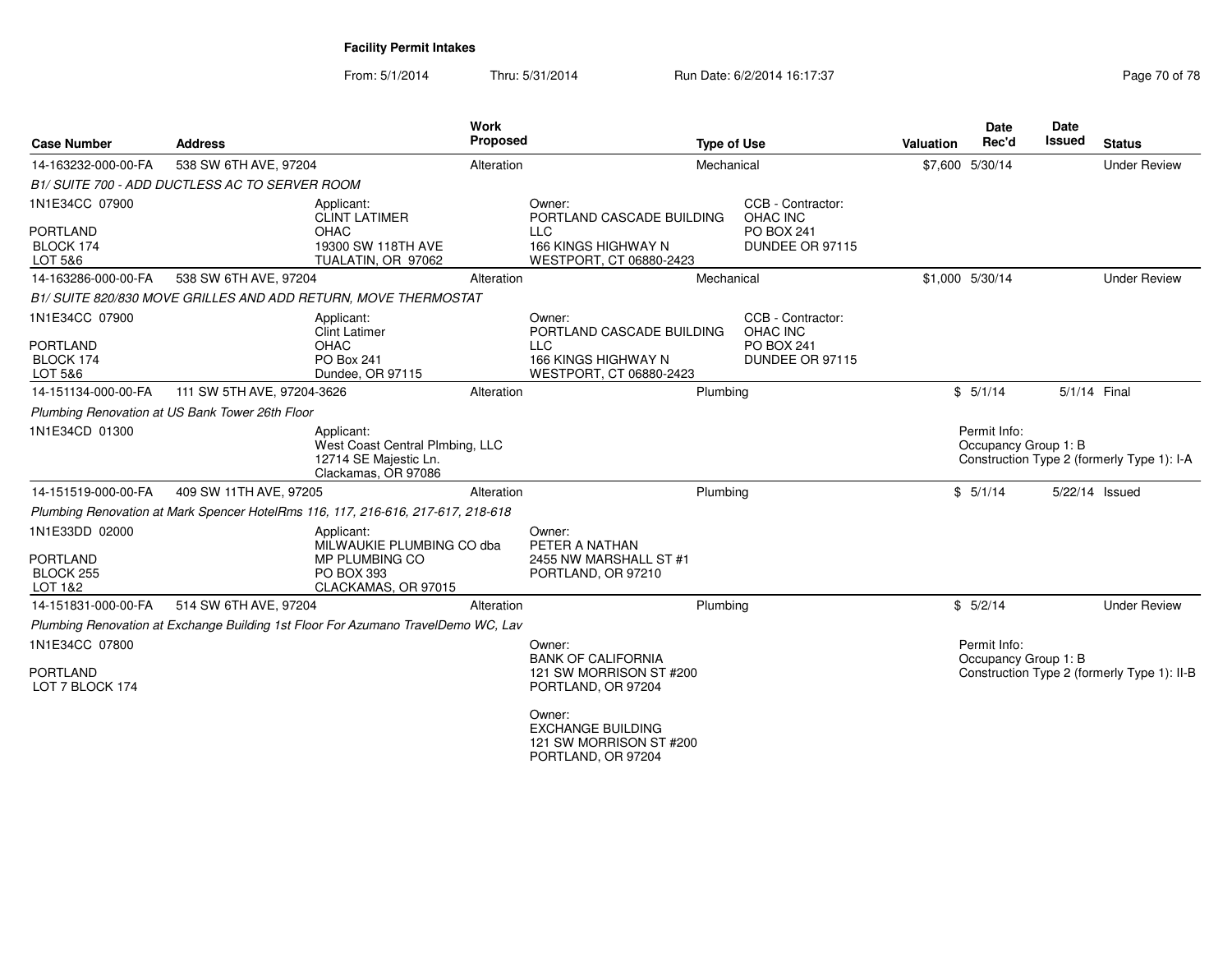|                                                                   |                                                                                    |                                                                                                            | <b>Work</b>     |                                                                                                     |                                                                                                                                                     |                                      | <b>Date</b>                                 | <b>Date</b>   |                                             |
|-------------------------------------------------------------------|------------------------------------------------------------------------------------|------------------------------------------------------------------------------------------------------------|-----------------|-----------------------------------------------------------------------------------------------------|-----------------------------------------------------------------------------------------------------------------------------------------------------|--------------------------------------|---------------------------------------------|---------------|---------------------------------------------|
| <b>Case Number</b>                                                | <b>Address</b>                                                                     |                                                                                                            | <b>Proposed</b> |                                                                                                     | <b>Type of Use</b>                                                                                                                                  | Valuation                            | Rec'd                                       | Issued        | <b>Status</b>                               |
| 14-151871-000-00-FA                                               | 514 SW 6TH AVE, 97204                                                              |                                                                                                            | Alteration      |                                                                                                     | Plumbing                                                                                                                                            |                                      | \$5/2/14                                    | 5/13/14 Final |                                             |
|                                                                   |                                                                                    |                                                                                                            |                 |                                                                                                     | Plumbing Renovation at Exchange Building 2nd Floor for Azumano TravelDemo WC, Uri; Install WC, Uri, Sink (Change Mens and Womens RR, Add Breakroom) |                                      |                                             |               |                                             |
| 1N1E34CC 07800<br>PORTLAND<br>LOT 7 BLOCK 174                     | Applicant:<br>JAMES ROOD PLUMBING INC<br>125 S 1ST AVE #542<br>Hillsboro, OR 97123 |                                                                                                            |                 | Owner:<br><b>BANK OF CALIFORNIA</b><br>121 SW MORRISON ST #200<br>PORTLAND, OR 97204                |                                                                                                                                                     | Permit Info:<br>Occupancy Group 1: B |                                             |               | Construction Type 2 (formerly Type 1): II-B |
|                                                                   |                                                                                    |                                                                                                            |                 | Owner:<br><b>EXCHANGE BUILDING</b><br>121 SW MORRISON ST #200<br>PORTLAND, OR 97204                 |                                                                                                                                                     |                                      |                                             |               |                                             |
| 14-151889-000-00-FA                                               | 538 SW 6TH AVE, 97204                                                              |                                                                                                            | Alteration      |                                                                                                     | Plumbing                                                                                                                                            |                                      | \$5/2/14                                    |               | 5/29/14 Under Inspection                    |
|                                                                   |                                                                                    | Plumbing Renovation at Cascade Building 10th Floor For Azumano Travel Break room Sink                      |                 |                                                                                                     |                                                                                                                                                     |                                      |                                             |               |                                             |
| 1N1E34CC 07900<br>PORTLAND<br>BLOCK 174<br>LOT 5&6                |                                                                                    | Applicant:<br>JAMES ROOD PLUMBING INC<br>125 S 1ST AVE #542<br>Hillsboro, OR 97123                         |                 | Owner:<br>PORTLAND CASCADE BUILDING<br><b>LLC</b><br>166 KINGS HIGHWAY N<br>WESTPORT, CT 06880-2423 |                                                                                                                                                     |                                      |                                             |               |                                             |
| 14-151908-000-00-FA                                               | 919 NE 19TH AVE, 97232                                                             |                                                                                                            | Alteration      |                                                                                                     | Plumbing                                                                                                                                            |                                      | \$5/2/14                                    |               | 5/27/14 Under Inspection                    |
|                                                                   | Plumbing Renovation at Lloyd Corp Plaza Suite 275Breakroom Sink                    |                                                                                                            |                 |                                                                                                     |                                                                                                                                                     |                                      |                                             |               |                                             |
| 1N1E35AC 00100                                                    |                                                                                    | Applicant:<br><b>BEAVERTON PLUMBING INC</b>                                                                |                 | Owner:<br>WESTON INVESTMENT CO LLC                                                                  |                                                                                                                                                     |                                      | Permit Info:<br>Occupancy Group 1: B        |               |                                             |
| SULLIVANS ADD<br><b>BLOCK 36 TL 100</b>                           |                                                                                    | 13980 SW TV HWY<br>BEAVERTON, OR 97005                                                                     |                 | 2154 NE BROADWAY RM 200<br>PORTLAND, OR 97232-1590                                                  |                                                                                                                                                     |                                      |                                             |               | Construction Type 2 (formerly Type 1): II-A |
| 14-151925-000-00-FA                                               | 805 SW BROADWAY, 97205                                                             |                                                                                                            | Alteration      |                                                                                                     | Plumbing                                                                                                                                            |                                      | \$5/2/14                                    |               | 5/16/14 Under Inspection                    |
|                                                                   |                                                                                    | Plumbing Renovation at Fox Tower Suite 480 for Crystal & Co. TIDemo Sink and DW; Install Sink, DW          |                 |                                                                                                     |                                                                                                                                                     |                                      |                                             |               |                                             |
| 1S1E03BB 04400<br>PORTLAND                                        |                                                                                    | Applicant:<br>ALLIANT SYSTEMS LLC<br>1600 NW 167TH PL STE 330                                              |                 | Owner:<br>FOX TOWER L L C<br>805 SW BROADWAY #2020                                                  |                                                                                                                                                     |                                      |                                             |               |                                             |
| BLOCK 210<br>LOT 1-8<br>DEFERRED ADDITIONAL TAX LIABILITY         |                                                                                    | BEAVERTON, OR 97006                                                                                        |                 | PORTLAND, OR 97205                                                                                  |                                                                                                                                                     |                                      |                                             |               |                                             |
| 14-151950-000-00-FA                                               | 3119 SE HOLGATE BLVD, 97202                                                        |                                                                                                            | Alteration      |                                                                                                     | Plumbing                                                                                                                                            |                                      | \$5/2/14                                    |               | <b>Under Review</b>                         |
|                                                                   |                                                                                    | Plumbing Renovation at Grout Elementary SchoolRemove 1 inch Cold Water Pipe in Basement                    |                 |                                                                                                     |                                                                                                                                                     |                                      |                                             |               |                                             |
| 1S1E12CD 11100                                                    |                                                                                    |                                                                                                            |                 | Owner:<br><b>SCHOOL DISTRICT NO 1</b>                                                               |                                                                                                                                                     |                                      | Permit Info:<br>Occupancy Group 1: E_School |               |                                             |
| CANONGATE<br>BLOCK <sub>3</sub><br>INC 1/2 VAC CORA ST N OF & ADJ |                                                                                    |                                                                                                            |                 | PO BOX 3107<br>PORTLAND, OR 97208-3107                                                              |                                                                                                                                                     |                                      |                                             |               | Construction Type 2 (formerly Type 1): I-B  |
| 14-152720-000-00-FA                                               | 1037 SW BROADWAY, 97205                                                            |                                                                                                            | Alteration      |                                                                                                     | Plumbing                                                                                                                                            |                                      | \$5/5/14                                    | 5/5/14 Final  |                                             |
|                                                                   |                                                                                    | Plumbing Renovation at Arlene Schnitzer Concert Hall to Replace Roof Drain and Overflow                    |                 |                                                                                                     |                                                                                                                                                     |                                      |                                             |               |                                             |
| 1S1E03BB 03500                                                    |                                                                                    | Applicant:                                                                                                 |                 | Owner:                                                                                              |                                                                                                                                                     |                                      |                                             |               |                                             |
| PORTLAND<br>BLOCK 208<br>LOT 1-8 TL 3500                          |                                                                                    | PORTLAND MECHANICAL<br><b>CONTRACTORS</b><br>2000 SE HANNA HARVESTER<br><b>DRIVE</b><br>MILWAUKIE OR 97222 |                 | PORTLAND CITY OF<br>777 NE M L KING BLVD<br>PORTLAND, OR 97232-2742                                 |                                                                                                                                                     |                                      |                                             |               |                                             |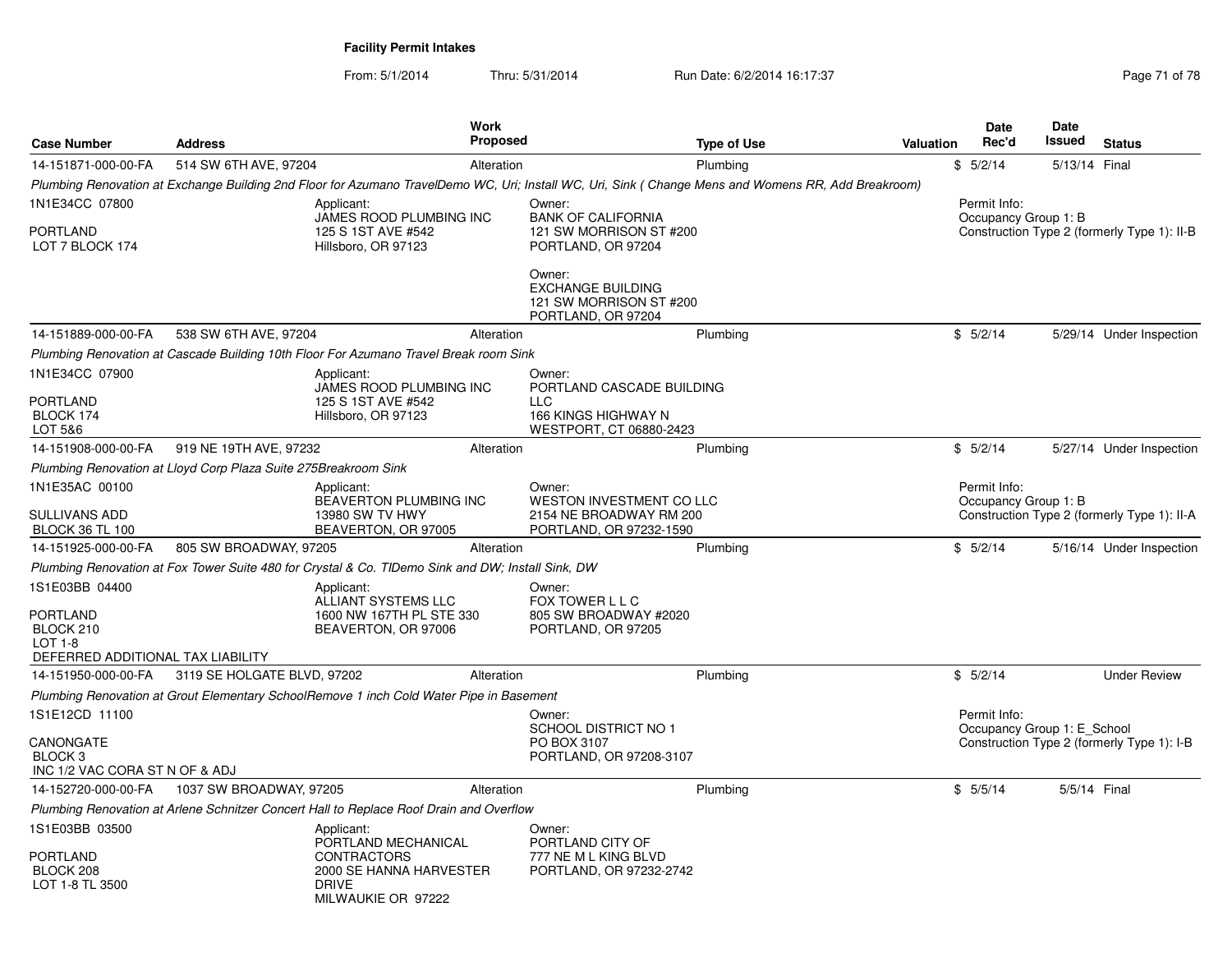| 111 SW 5TH AVE, 97204-3626<br>Plumbing Renovation at US Bank Tower 26th Floor for True TIInstall Sink and DW | Alteration        |                                                                                                                                                                                                                                                                                                         | Plumbing                                                                                                                                                                                                                                                                                                                                                                                                  |                                                                                                                                                                                                                                                                                                                                                               |                                      |                                                            |                                                                     |
|--------------------------------------------------------------------------------------------------------------|-------------------|---------------------------------------------------------------------------------------------------------------------------------------------------------------------------------------------------------------------------------------------------------------------------------------------------------|-----------------------------------------------------------------------------------------------------------------------------------------------------------------------------------------------------------------------------------------------------------------------------------------------------------------------------------------------------------------------------------------------------------|---------------------------------------------------------------------------------------------------------------------------------------------------------------------------------------------------------------------------------------------------------------------------------------------------------------------------------------------------------------|--------------------------------------|------------------------------------------------------------|---------------------------------------------------------------------|
|                                                                                                              |                   |                                                                                                                                                                                                                                                                                                         |                                                                                                                                                                                                                                                                                                                                                                                                           |                                                                                                                                                                                                                                                                                                                                                               | \$5/5/14                             |                                                            | <b>Under Review</b>                                                 |
|                                                                                                              |                   |                                                                                                                                                                                                                                                                                                         |                                                                                                                                                                                                                                                                                                                                                                                                           |                                                                                                                                                                                                                                                                                                                                                               |                                      |                                                            |                                                                     |
|                                                                                                              |                   |                                                                                                                                                                                                                                                                                                         |                                                                                                                                                                                                                                                                                                                                                                                                           |                                                                                                                                                                                                                                                                                                                                                               | Permit Info:<br>Occupancy Group 1: B |                                                            | Construction Type 2 (formerly Type 1): I-A                          |
| 321 SW SALMON ST, 97204                                                                                      | Alteration        |                                                                                                                                                                                                                                                                                                         |                                                                                                                                                                                                                                                                                                                                                                                                           |                                                                                                                                                                                                                                                                                                                                                               |                                      |                                                            | 5/7/14 Under Inspection                                             |
|                                                                                                              |                   |                                                                                                                                                                                                                                                                                                         |                                                                                                                                                                                                                                                                                                                                                                                                           |                                                                                                                                                                                                                                                                                                                                                               |                                      |                                                            |                                                                     |
| Applicant:<br>PO BOX 16307<br>PORTLAND, OR 97292                                                             |                   | Owner:<br><b>PO BOX 711</b>                                                                                                                                                                                                                                                                             |                                                                                                                                                                                                                                                                                                                                                                                                           |                                                                                                                                                                                                                                                                                                                                                               |                                      |                                                            |                                                                     |
| 9325 N VAN HOUTEN AVE, 97203                                                                                 | Alteration        |                                                                                                                                                                                                                                                                                                         |                                                                                                                                                                                                                                                                                                                                                                                                           |                                                                                                                                                                                                                                                                                                                                                               |                                      |                                                            | <b>Under Review</b>                                                 |
|                                                                                                              |                   |                                                                                                                                                                                                                                                                                                         |                                                                                                                                                                                                                                                                                                                                                                                                           |                                                                                                                                                                                                                                                                                                                                                               |                                      |                                                            |                                                                     |
|                                                                                                              |                   | Owner:<br><b>SCHOOL DISTRICT NO 1</b><br>PO BOX 3107                                                                                                                                                                                                                                                    |                                                                                                                                                                                                                                                                                                                                                                                                           |                                                                                                                                                                                                                                                                                                                                                               |                                      |                                                            |                                                                     |
|                                                                                                              |                   |                                                                                                                                                                                                                                                                                                         |                                                                                                                                                                                                                                                                                                                                                                                                           |                                                                                                                                                                                                                                                                                                                                                               |                                      | 5/8/14 Final                                               |                                                                     |
|                                                                                                              |                   |                                                                                                                                                                                                                                                                                                         |                                                                                                                                                                                                                                                                                                                                                                                                           |                                                                                                                                                                                                                                                                                                                                                               |                                      |                                                            |                                                                     |
|                                                                                                              |                   | Owner:<br>PORTLAND, OR 97239                                                                                                                                                                                                                                                                            |                                                                                                                                                                                                                                                                                                                                                                                                           |                                                                                                                                                                                                                                                                                                                                                               |                                      |                                                            |                                                                     |
| 2545 SW TERWILLIGER BLVD, 97201                                                                              | Alteration        |                                                                                                                                                                                                                                                                                                         |                                                                                                                                                                                                                                                                                                                                                                                                           |                                                                                                                                                                                                                                                                                                                                                               |                                      |                                                            | 5/13/14 Under Inspection                                            |
|                                                                                                              |                   |                                                                                                                                                                                                                                                                                                         |                                                                                                                                                                                                                                                                                                                                                                                                           |                                                                                                                                                                                                                                                                                                                                                               |                                      |                                                            |                                                                     |
| Applicant:<br>ADVANCED PLUMBING<br>P0 BX 593                                                                 |                   | Owner:                                                                                                                                                                                                                                                                                                  |                                                                                                                                                                                                                                                                                                                                                                                                           |                                                                                                                                                                                                                                                                                                                                                               | Permit Info:                         |                                                            |                                                                     |
| 5025 SE 28TH AVE, 97202                                                                                      | Alteration        |                                                                                                                                                                                                                                                                                                         |                                                                                                                                                                                                                                                                                                                                                                                                           |                                                                                                                                                                                                                                                                                                                                                               |                                      | 5/13/14 Issued                                             |                                                                     |
|                                                                                                              |                   |                                                                                                                                                                                                                                                                                                         |                                                                                                                                                                                                                                                                                                                                                                                                           |                                                                                                                                                                                                                                                                                                                                                               |                                      |                                                            |                                                                     |
| Applicant:<br><b>STE 180</b><br>VANCOUVER WA 98683                                                           |                   | Owner:<br>Owner:                                                                                                                                                                                                                                                                                        |                                                                                                                                                                                                                                                                                                                                                                                                           |                                                                                                                                                                                                                                                                                                                                                               |                                      |                                                            |                                                                     |
|                                                                                                              | PORTLAND OR 97207 | PENINSULA PLUMBING CO<br>Plumbing Renovation at Clarendon SchoolReplace Roof/roof drains and scuppers<br>3181 SW SAM JACKSON PARK RD - Bldg MAC, 9 Alteration<br>Plumbing Renovation at Kaiser Eastmoreland Dental ClinicDemo sink, install 2 sink<br>TOTAL MECHANICAL INC<br>1498 SE TECH CENTER PLACE | Plumbing Renovation at Standard Insurance Garage for Golfclubs.comDemo W/H and 2 Sinks; R/R 2 WC, 1 WH<br>STANDARD INS CO<br>PORTLAND, OR 97204<br>PORTLAND, OR 97208-3107<br>OREGON STATE OF<br>Plumbing REnovation at Terwilliger Plaza #521Demo WC, Lav, T/S; R/R WC, Lav, Shower, KS<br><b>TERWILLIGER PLAZA INC</b><br>PORTLAND, OR 97201-6302<br>PORTLAND, OR 97232-2099<br>PORTLAND, OR 97232-2099 | Plumbing<br>Plumbing<br>Plumbing<br>Plumbing Renovation at OHSU Mac HallInstall new handwash sink in kitchen area Room 1181Work Preformed by on-site Plumbers<br>3181 SW SAM JACKSON PARK RD<br>Plumbing<br>2545 SW TERWILLIGER BLVD<br>Plumbing<br>KAISER FOUNDATION HEALTH<br>500 NE MULTNOMAH ST #100<br>PLAN OF THE NORTHWEST<br>500 NE MULTNOMAH ST #100 |                                      | \$5/5/14<br>\$5/6/14<br>\$5/8/14<br>\$5/13/14<br>\$5/13/14 | Occupancy Group 1: R1<br>Construction Type 2 (formerly Type 1): I-A |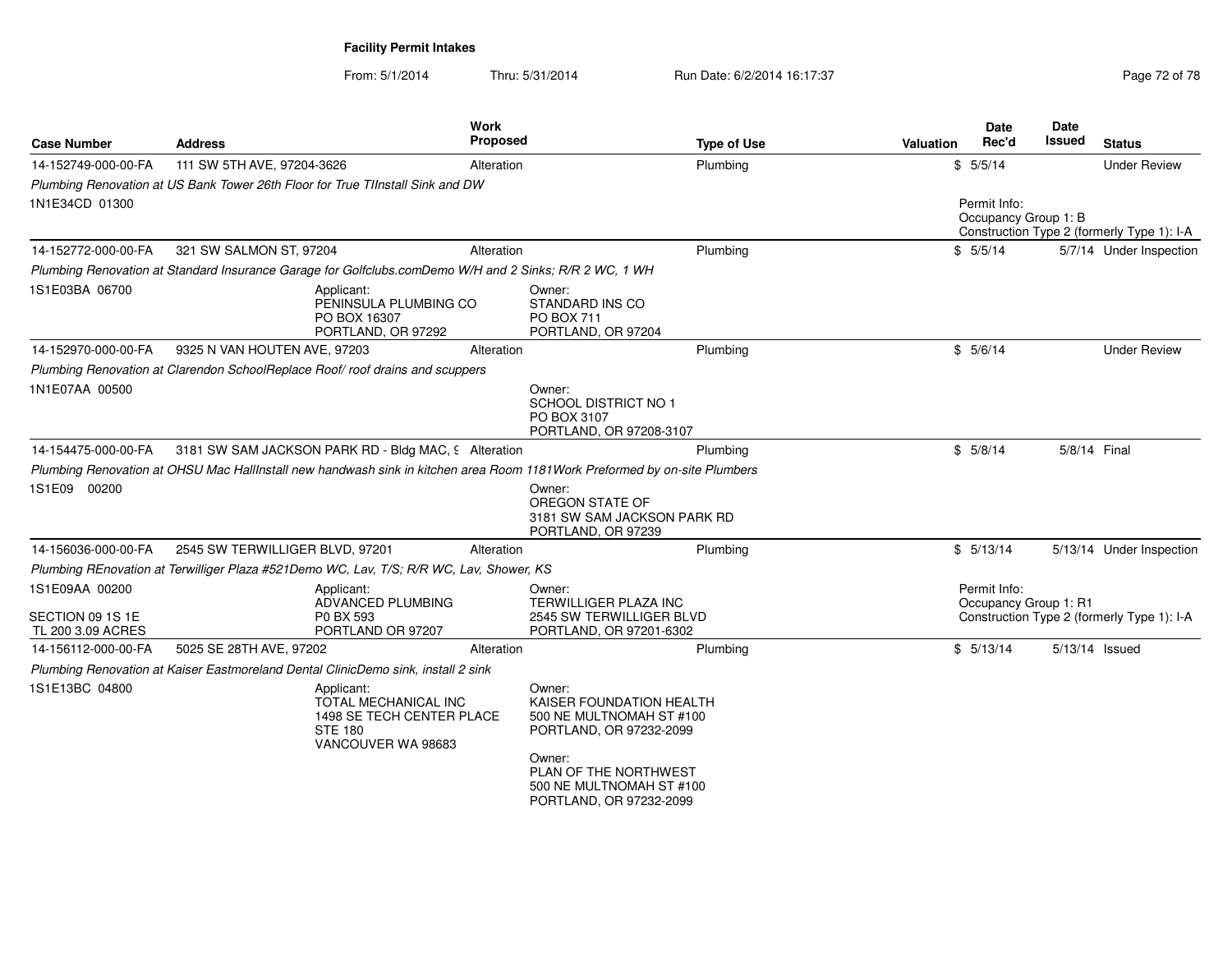| 500 NE MULTNOMAH ST, 97232<br>Plumbing<br>5/13/14<br>14-156150-000-00-FA<br>Alteration<br>\$                                                                                                              |                                                                         | 5/13/14 Issued           |
|-----------------------------------------------------------------------------------------------------------------------------------------------------------------------------------------------------------|-------------------------------------------------------------------------|--------------------------|
| Plumbing Renovation at Kaiser Building 17th FloorR/R Expansion Tank, change 2" feed to 4" feed                                                                                                            |                                                                         |                          |
| 1N1E35BB 02400<br>Applicant:<br>Owner:<br>TOTAL MECHANICAL INC<br>KAISER FOUNDATION HEALTH                                                                                                                |                                                                         |                          |
| HOLLADAYS ADD<br>1498 SE TECH CENTER PLACE<br>500 NE MULTNOMAH ST #100<br>BLOCK 73&80 TL 2400<br><b>STE 180</b><br>PORTLAND, OR 97232-2099<br>VANCOUVER WA 98683                                          |                                                                         |                          |
| Owner:<br>PLAN OF THE NORTHWEST<br>500 NE MULTNOMAH ST #100<br>PORTLAND, OR 97232-2099                                                                                                                    |                                                                         |                          |
| 837 SW 11TH AVE, 97205<br>14-156170-000-00-FA<br>\$5/13/14<br>Alteration<br>Plumbing                                                                                                                      |                                                                         | <b>Under Review</b>      |
| plumbing Renovation at Medical Dental Building Suite 625Demo Sink in NE Corner Office                                                                                                                     |                                                                         |                          |
| 1S1E04AA 00400<br>Owner:                                                                                                                                                                                  |                                                                         |                          |
| <b>EASTERN WESTERN</b><br>PORTLAND<br><b>CORPORATION</b><br>BLOCK 259<br>PO BOX 3228<br>LOT 3&4<br>PORTLAND, OR 97208-3228                                                                                |                                                                         |                          |
| 0615 SW PALATINE HILL RD, 97219<br>\$5/13/14<br>14-156202-000-00-FA<br>Alteration<br>Plumbing                                                                                                             |                                                                         | <b>Under Review</b>      |
| Plumbing Renovation at Pamplin Sports Center, Lewis and Clark CollegeDemo FD and TD in Team Room, Remove DF inHall, Demo Ice Machine in Training RoomInstall Bottle Filler in Hall, Sink in Training Room |                                                                         |                          |
| 1S1E27D 00100<br>Owner:                                                                                                                                                                                   | Permit Info:                                                            |                          |
| LEWIS & CLARK COLLEGE<br>SECTION 27 1S 1E<br>0615 SW PALATINE HILL RD MSC<br>TL 100 85.50 ACRES SPLIT LEVY (R709301280<br>II-FR<br>31<br>PORTLAND, OR 97219                                               | Occupancy Group 1: A2.1<br>Construction Type 2 (formerly Type 1):       |                          |
| Owner:<br><b>BUSINESS OFFICE</b><br>0615 SW PALATINE HILL RD MSC<br>31<br>PORTLAND, OR 97219                                                                                                              |                                                                         |                          |
| 14-156244-000-00-FA<br>3203 SE WOODSTOCK BLVD, 97202<br>\$5/13/14<br>Alteration<br>Plumbing                                                                                                               |                                                                         | 5/19/14 Under Inspection |
| Plumbing Renovation at Reed College Prexy HouseFrench Drains on East and West Side, KS, 2 Mop, 3 WC3 Lav, Elevator Sump                                                                                   |                                                                         |                          |
| Applicant:<br>Owner:<br>EVOLUTION PLUMBING LLC<br>THE REED INSTITUTE<br>7715 NE 33RD DR SUITE D<br>3203 SE WOODSTOCK BLVD<br>PORTLAND OR 97211-1942<br>PORTLAND, OR 97202-8138                            | Permit Info:<br>Occupancy Group 1: B_Bank, Off.,<br>Med.Off., Pub.Bldg. |                          |
| 14-156476-000-00-FA<br>3905 SE 91ST AVE, 97266<br>\$5/14/14<br>Alteration<br>Plumbing                                                                                                                     |                                                                         | <b>Under Review</b>      |
| Plumbing Renovation at Marshall High BLDG 14-147534A-30 new sink; B-51 new sink; B-52 ADA WC; B-53 Demo 1 WC, 1Lav, Install ADA WC, LavC-49 Demo 1 WC, 1Lav, Install ADA WC, LavCood CLRM 1DW             |                                                                         |                          |
| 1S2E09 00200<br>Owner:<br>SCHOOL DISTRICT NO 1                                                                                                                                                            |                                                                         |                          |
| SECTION 09 1S 2E<br>PO BOX 3107<br>TL 200 23.86 ACRES<br>PORTLAND, OR 97208-3107                                                                                                                          |                                                                         |                          |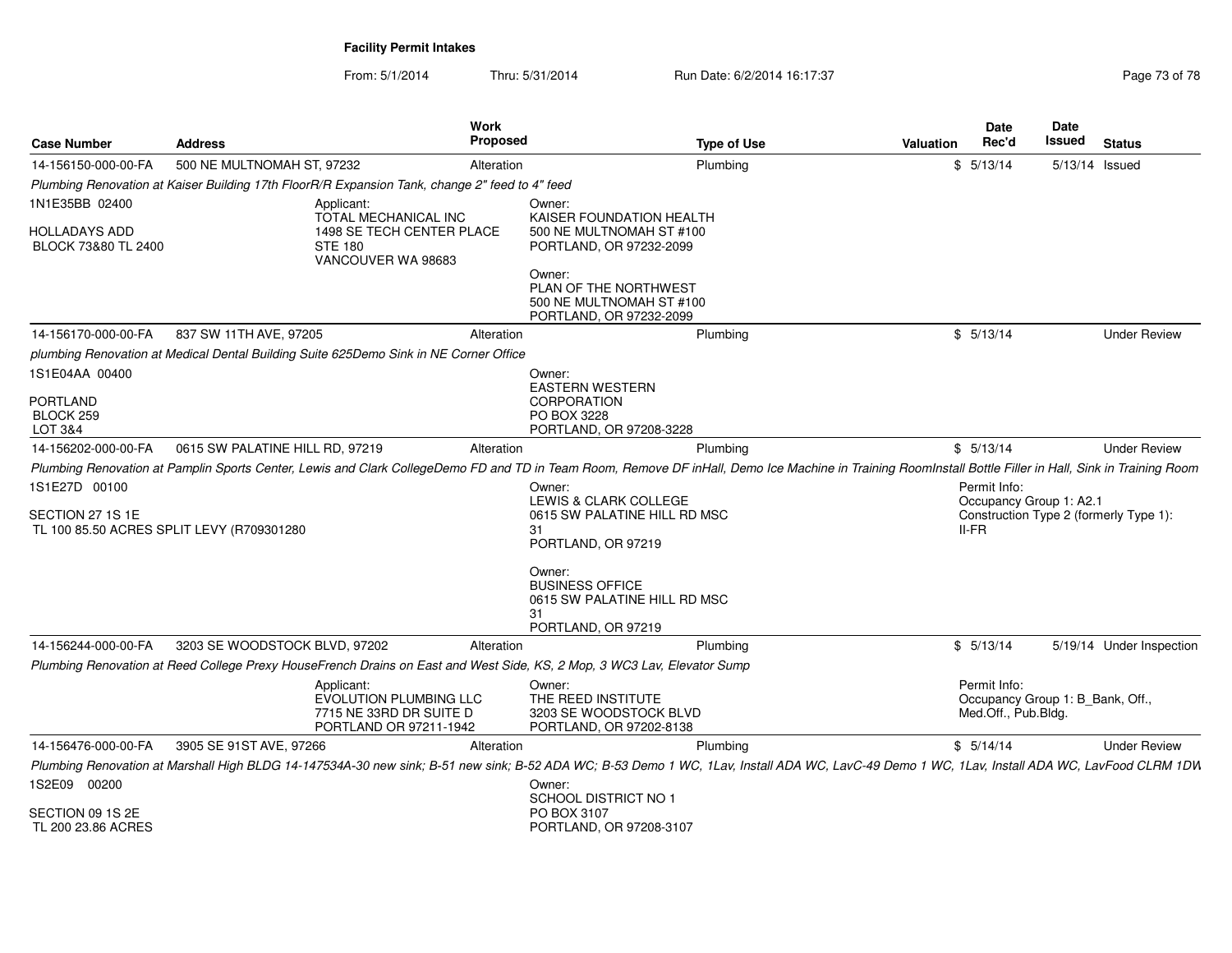| <b>Case Number</b>                                                                                                   | <b>Address</b>               |                                                                                                                          | Work<br><b>Proposed</b> |                                                                                                                                                                                                                                                         | <b>Type of Use</b> | <b>Valuation</b> | <b>Date</b><br>Rec'd                 | <b>Date</b><br>Issued | <b>Status</b>                                |
|----------------------------------------------------------------------------------------------------------------------|------------------------------|--------------------------------------------------------------------------------------------------------------------------|-------------------------|---------------------------------------------------------------------------------------------------------------------------------------------------------------------------------------------------------------------------------------------------------|--------------------|------------------|--------------------------------------|-----------------------|----------------------------------------------|
| 14-156502-000-00-FA                                                                                                  | 3653 SE 34TH AVE, 97202      |                                                                                                                          | Alteration              |                                                                                                                                                                                                                                                         | Plumbing           |                  | \$5/14/14                            |                       | $5/14/14$ Issued                             |
|                                                                                                                      |                              | Plumbing Renovation at Multnomah County SE Health Center Bldg 420Install new Sink                                        |                         |                                                                                                                                                                                                                                                         |                    |                  |                                      |                       |                                              |
| 1S1E12DB 03900                                                                                                       |                              | Applicant:<br>PORTLAND MECHANICAL<br><b>CONTRACTORS</b><br>2000 SE HANNA HARVESTER<br><b>DRIVE</b><br>MILWAUKIE OR 97222 |                         | Owner:<br><b>FACILITIES</b><br>2505 SE 11TH AVE<br>PORTLAND, OR 97202-1006<br>Owner:<br><b>PROPERTY MGMNT</b><br>2505 SE 11TH AVE<br>PORTLAND, OR 97202-1006<br>Owner:<br>MULTNOMAH COUNTY<br>2505 SE 11TH AVE<br>PORTLAND, OR 97202-1006               |                    |                  | Permit Info:<br>Occupancy Group 1: B |                       | Construction Type 2 (formerly Type 1): III-N |
| 14-156575-000-00-FA                                                                                                  | 2801 N GANTENBEIN AVE, 97227 |                                                                                                                          | Alteration              |                                                                                                                                                                                                                                                         | Plumbing           |                  | \$5/14/14                            | 5/14/14 Issued        |                                              |
|                                                                                                                      |                              | Plumbing Renovation at Legacy Emanual Hospital Mammography Dept. R/R 2 sinks                                             |                         |                                                                                                                                                                                                                                                         |                    |                  |                                      |                       |                                              |
| 1N1E27AC 01100                                                                                                       |                              | Applicant:                                                                                                               |                         | Owner:                                                                                                                                                                                                                                                  |                    |                  | Permit Info:                         |                       |                                              |
| ABENDS ADD<br><b>BLOCK 4</b><br>LOT 1-18 TL 1100                                                                     |                              | TOTAL MECHANICAL INC<br>1498 SE TECH CENTER PLACE<br><b>STE 180</b><br>VANCOUVER WA 98683                                |                         | <b>EMANUEL HOSPITAL</b><br>1919 NW LOVEJOY ST<br>PORTLAND, OR 97209-1503                                                                                                                                                                                |                    |                  | Occupancy Group 1: I-2               |                       | Construction Type 2 (formerly Type 1): I-A   |
| 14-156751-000-00-FA                                                                                                  | 7439 N CHARLESTON AVE, 97203 |                                                                                                                          | Alteration              |                                                                                                                                                                                                                                                         | Plumbing           |                  | \$5/14/14                            |                       | <b>Under Review</b>                          |
|                                                                                                                      |                              | Plumbing Renovation at James John School AnnexR/R Rain Drain Down Spouts                                                 |                         |                                                                                                                                                                                                                                                         |                    |                  |                                      |                       |                                              |
| 1N1W12AB 12100<br>P T SMITHS ADD<br>INC PT VAC ST - BLOCK 7<br>INC PT VAC STS - BLOCK 10<br>INC PT VAC ST - BLOCK 11 |                              |                                                                                                                          |                         | Owner:<br><b>SCHOOL DISTRICT NO 1</b><br>PO BOX 3107<br>PORTLAND, OR 97208-3107                                                                                                                                                                         |                    |                  |                                      |                       |                                              |
| 14-156757-000-00-FA                                                                                                  | 7439 N CHARLESTON AVE, 97203 |                                                                                                                          | Alteration              |                                                                                                                                                                                                                                                         | Plumbing           |                  | \$5/14/14                            |                       | <b>Under Review</b>                          |
| 1N1W12AB 12100<br>P T SMITHS ADD<br>INC PT VAC ST - BLOCK 7<br>INC PT VAC STS - BLOCK 10<br>INC PT VAC ST - BLOCK 11 |                              |                                                                                                                          |                         | Plumbing Renovation at James John SchoolDemo Combo Sewer, 2 WC, 2 Lav, 8 Roof DrainsInstall 2 ADA WC, 2 ADA Lav, 8 Roof Drains and Overflows, DF, Elevator sump pump<br>Owner:<br><b>SCHOOL DISTRICT NO 1</b><br>PO BOX 3107<br>PORTLAND, OR 97208-3107 |                    |                  |                                      |                       |                                              |
| 14-157951-000-00-FA                                                                                                  | 2303 SE 28TH PL, 97214       |                                                                                                                          | Alteration              |                                                                                                                                                                                                                                                         | Plumbing           |                  | \$5/16/14                            |                       | <b>Under Review</b>                          |
|                                                                                                                      |                              | Plumbing Renovation at Hosford Middle SchoolRoof Drains, ADA RR, ADA DF, Elevator Sump                                   |                         |                                                                                                                                                                                                                                                         |                    |                  |                                      |                       |                                              |
| 1S1E01CC 04900<br>VANS ADD<br><b>BLOCK 1-3 TL 4900</b>                                                               |                              |                                                                                                                          |                         | Owner:<br><b>SCHOOL DISTRICT NO 1</b><br>PO BOX 3107<br>PORTLAND, OR 97208-3107                                                                                                                                                                         |                    |                  |                                      |                       |                                              |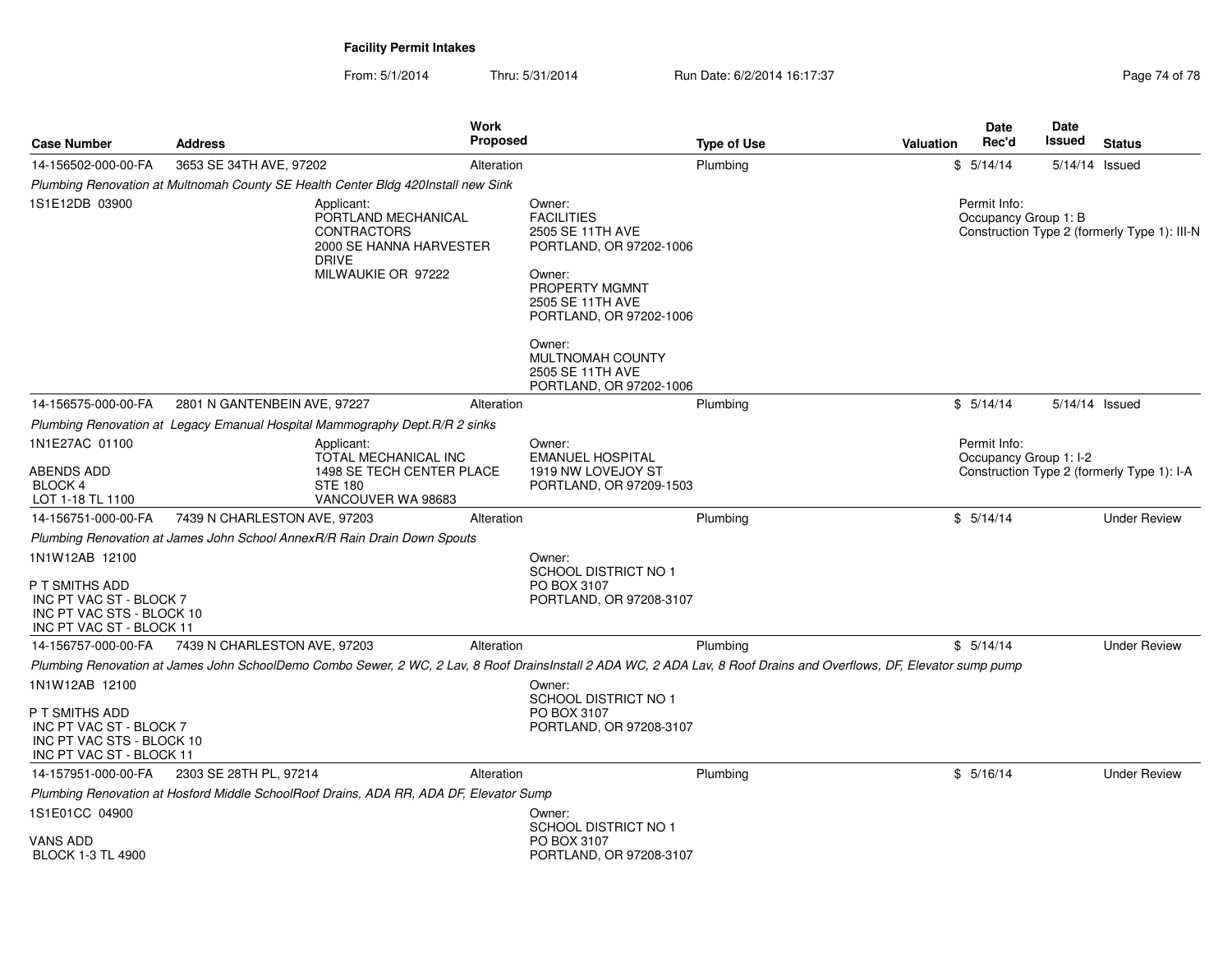| <b>Case Number</b>                                                                               | <b>Address</b>                                             |                                                                                                 | <b>Work</b><br><b>Proposed</b> |                                                                                              | <b>Type of Use</b> | Valuation | Date<br>Rec'd                        | Date<br>Issued | <b>Status</b>                                |
|--------------------------------------------------------------------------------------------------|------------------------------------------------------------|-------------------------------------------------------------------------------------------------|--------------------------------|----------------------------------------------------------------------------------------------|--------------------|-----------|--------------------------------------|----------------|----------------------------------------------|
| 14-157972-000-00-FA                                                                              | 0615 SW PALATINE HILL RD, 97219                            |                                                                                                 | Alteration                     |                                                                                              | Plumbing           |           | \$5/16/14                            |                | <b>Under Review</b>                          |
|                                                                                                  |                                                            | Plumbing Renovation at Lewis and Clark College Fields Art CenterR/R 3 comp. sink                |                                |                                                                                              |                    |           |                                      |                |                                              |
| 1S1E27D 00100                                                                                    |                                                            |                                                                                                 |                                | Owner:                                                                                       |                    |           | Permit Info:                         |                |                                              |
| SECTION 27 1S 1E                                                                                 | TL 100 85.50 ACRES SPLIT LEVY (R709301280                  |                                                                                                 |                                | LEWIS & CLARK COLLEGE<br>0615 SW PALATINE HILL RD MSC<br>31<br>PORTLAND, OR 97219            |                    |           | Occupancy Group 1: B                 |                | Construction Type 2 (formerly Type 1): III-N |
|                                                                                                  |                                                            |                                                                                                 |                                | Owner:<br><b>BUSINESS OFFICE</b><br>0615 SW PALATINE HILL RD MSC<br>31<br>PORTLAND, OR 97219 |                    |           |                                      |                |                                              |
| 14-157988-000-00-FA                                                                              | 1 SW COLUMBIA ST, 97201                                    |                                                                                                 | Alteration                     |                                                                                              | Plumbing           |           | \$5/16/14                            |                | 5/21/14 Issued                               |
|                                                                                                  |                                                            | Plumbing Renovation at Umpqua Bank Plaza Suite 430 for Spooner and MuchR/R Sink and DW          |                                |                                                                                              |                    |           |                                      |                |                                              |
| 1S1E03BD 01800                                                                                   |                                                            | Applicant:                                                                                      |                                | Owner:                                                                                       |                    |           | Permit Info:                         |                |                                              |
| PORTLAND<br>BLOCK 114<br>LOT 1-8                                                                 |                                                            | POWER PLUMBING<br>PO BOX 19418<br>PORTLAND, OR 97280                                            |                                | <b>UMPQUA PLAZA LLC</b><br>555 CALIFORNIA ST 49TH FL<br>SAN FRANCISCO, CA 94104              |                    |           | Occupancy Group 1: B                 |                | Construction Type 2 (formerly Type 1): I-B   |
| 14-158594-000-00-FA                                                                              |                                                            | 3181 SW SAM JACKSON PARK RD - Bldg BSC, 9 Alteration                                            |                                |                                                                                              | Plumbing           |           | \$5/19/14                            |                | <b>Under Review</b>                          |
|                                                                                                  | Plumbing Renovation at OHSU RJH Dental LabR/R Plaster Trap |                                                                                                 |                                |                                                                                              |                    |           |                                      |                |                                              |
| 1S1E09 00200                                                                                     |                                                            |                                                                                                 |                                | Owner:<br>OREGON STATE OF<br>3181 SW SAM JACKSON PARK RD<br>PORTLAND, OR 97239               |                    |           | Permit Info:<br>Occupancy Group 1: B |                | Construction Type 2 (formerly Type 1): I-B   |
| 14-158749-000-00-FA                                                                              | 5105 SE 66TH AVE, 97206                                    |                                                                                                 | Alteration                     |                                                                                              | Plumbing           |           | \$5/19/14                            |                | <b>Under Review</b>                          |
|                                                                                                  |                                                            | Plumbing Renovation at Arleta Elementary SchoolR/R RD, Remodel Science Rooms w/ 2 sinks and EEW |                                |                                                                                              |                    |           |                                      |                |                                              |
| 1S2E17BC 02500                                                                                   |                                                            |                                                                                                 |                                | Owner:<br>SCHOOL DISTRICT NO 1                                                               |                    |           |                                      |                |                                              |
| THIRD ELECTRIC ADD<br>BLOCK 6 EXC PT IN ST                                                       |                                                            |                                                                                                 |                                | PO BOX 3107<br>PORTLAND, OR 97208-3107                                                       |                    |           |                                      |                |                                              |
| 14-158776-000-00-FA                                                                              | 4701 SE BUSH ST, 97206                                     |                                                                                                 | Alteration                     |                                                                                              | Plumbing           |           | \$5/19/14                            |                | <b>Under Review</b>                          |
|                                                                                                  |                                                            | Plumbing Renovation at Creston SchoolDemo W/M Box, R/R roof vents, New sink in Rm 114           |                                |                                                                                              |                    |           |                                      |                |                                              |
| 1S2E07CA 09600                                                                                   |                                                            |                                                                                                 |                                | Owner:<br><b>SCHOOL DISTRICT NO 1</b>                                                        |                    |           |                                      |                |                                              |
| SECTION 07 1S 2E<br>TL 9600 8.09 ACRES<br>SEE R645272 (R992070461) FOR LEASED<br><b>SUB ACCT</b> |                                                            |                                                                                                 |                                | PO BOX 3107<br>PORTLAND, OR 97208-3107                                                       |                    |           |                                      |                |                                              |
| 14-158798-000-00-FA                                                                              | 3905 SE 91ST AVE, 97266                                    |                                                                                                 | Alteration                     |                                                                                              | Plumbing           |           | \$5/19/14                            |                | <b>Under Review</b>                          |
|                                                                                                  |                                                            | Plumbing Renovation at Marshall High SchoolArea Drains in Parking and Dropoff Areas             |                                |                                                                                              |                    |           |                                      |                |                                              |
| 1S2E09 00200                                                                                     |                                                            |                                                                                                 |                                | Owner:<br><b>SCHOOL DISTRICT NO 1</b>                                                        |                    |           |                                      |                |                                              |
| SECTION 09 1S 2E<br>TL 200 23.86 ACRES                                                           |                                                            |                                                                                                 |                                | PO BOX 3107<br>PORTLAND, OR 97208-3107                                                       |                    |           |                                      |                |                                              |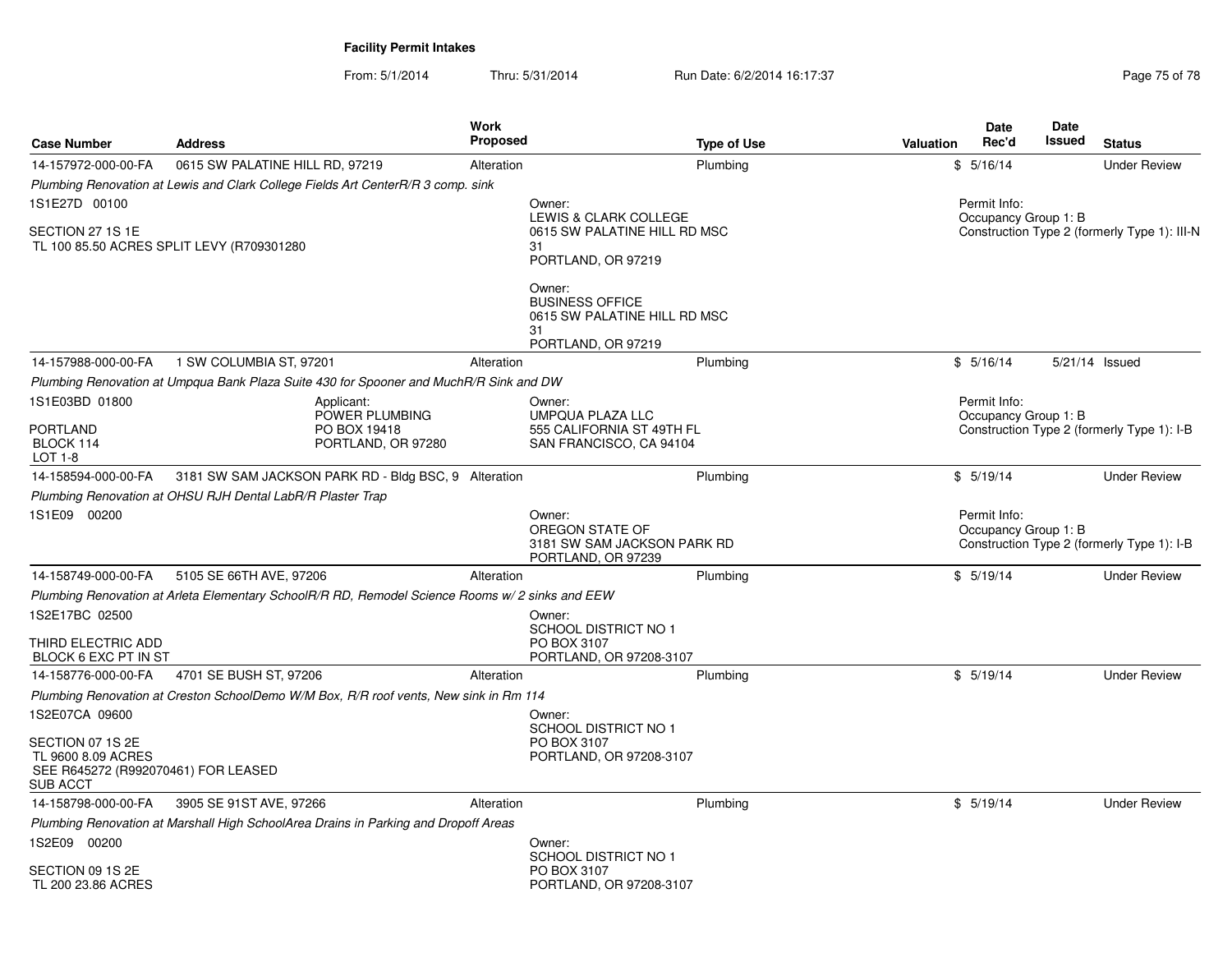From: 5/1/2014Thru: 5/31/2014 Run Date: 6/2/2014 16:17:37 Research 2010 178

| <b>Case Number</b>                                                                 | <b>Address</b>                                                                                                           | <b>Work</b><br><b>Proposed</b> | <b>Type of Use</b>                                                                        | <b>Valuation</b> | <b>Date</b><br>Rec'd                         | <b>Date</b><br><b>Issued</b> | <b>Status</b>                              |
|------------------------------------------------------------------------------------|--------------------------------------------------------------------------------------------------------------------------|--------------------------------|-------------------------------------------------------------------------------------------|------------------|----------------------------------------------|------------------------------|--------------------------------------------|
| 14-158807-000-00-FA                                                                | 1849 SW SALMON ST, 97205                                                                                                 | Alteration                     | Plumbing                                                                                  |                  | \$5/19/14                                    |                              | <b>Under Review</b>                        |
|                                                                                    | Plumbing Renovation at Multnomah Athletic ClubPool Drain, Shower Area                                                    |                                |                                                                                           |                  |                                              |                              |                                            |
| 1N1E33DC 05800                                                                     |                                                                                                                          |                                | Owner:<br>MULTNOMAH AMATEUR                                                               |                  | Permit Info:                                 |                              | Occupancy Group 1: A-3 Assembly -          |
| SECTION 33 1N 1E<br>TL 5800 2.82 ACRES                                             |                                                                                                                          |                                | ATHLETIC CLUB<br>1849 SW SALMON ST<br>PORTLAND, OR 97205-1726                             |                  | General                                      |                              | Construction Type 2 (formerly Type 1): I-A |
| 14-158813-000-00-FA                                                                | 3181 SW SAM JACKSON PARK RD - Bldg OHS, 9 Alteration                                                                     |                                | Plumbing                                                                                  |                  | \$5/19/14                                    |                              | <b>Under Review</b>                        |
|                                                                                    | Plumbing Renovation at OHSU OHS 5B RecoveryDemo 5 sinks, 2 W/C, 2 LavInstall 2 W/C, 2 Lav, 9 Sinks, 8 MGO                |                                |                                                                                           |                  |                                              |                              |                                            |
| 1S1E09 00200                                                                       |                                                                                                                          |                                | Owner:<br>OREGON STATE OF<br>3181 SW SAM JACKSON PARK RD<br>PORTLAND, OR 97239            |                  | Permit Info:<br>Occupancy Group 1: I-2       |                              | Construction Type 2 (formerly Type 1): I-A |
| 14-159472-000-00-FA                                                                | 501 SE HAWTHORNE BLVD, 97214                                                                                             | Alteration                     | Plumbing                                                                                  |                  | \$5/21/14                                    |                              | 5/21/14 Issued                             |
|                                                                                    | Plumbing Renovation at Multnomah Building 4th Floor Breakroom2-Sinks, GD, Instahot                                       |                                |                                                                                           |                  |                                              |                              |                                            |
| 1S1E02BC 07200<br><b>HAWTHORNE PK</b><br>BLOCK 131<br>LOT 1-5 EXC W 10'<br>LOT 6-8 | Applicant:<br>PORTLAND MECHANICAL<br><b>CONTRACTORS</b><br>2000 SE HANNA HARVESTER<br><b>DRIVE</b><br>MILWAUKIE OR 97222 |                                | Owner:<br>MULTNOMAH COUNTY(LEASED<br>401 N DIXON ST<br>PORTLAND, OR 97227-1865<br>Owner:  |                  | Permit Info:<br>Occupancy Group 1: B<br>I-FR |                              | Construction Type 2 (formerly Type 1):     |
|                                                                                    |                                                                                                                          |                                | MULTIPLE TENANTS<br>401 N DIXON ST<br>PORTLAND, OR 97227-1865                             |                  |                                              |                              |                                            |
| 14-159502-000-00-FA                                                                | 500 NE MULTNOMAH ST, 97232                                                                                               | Alteration                     | Plumbing                                                                                  |                  | \$5/21/14                                    |                              | 5/21/14 Issued                             |
|                                                                                    | Plumbing Renovation at Kaiser Building (KPB) 1st FloorDemo WC, Lav, WH install 5WC, 8 Lav, 2 Uri, 2 DF                   |                                |                                                                                           |                  |                                              |                              |                                            |
| 1N1E35BB 02400<br><b>HOLLADAYS ADD</b><br>BLOCK 73&80 TL 2400                      | Applicant:<br><b>TOTAL MECHANICAL INC</b><br>1498 SE TECH CENTER PLACE<br><b>STE 180</b><br>VANCOUVER WA 98683           |                                | Owner:<br>KAISER FOUNDATION HEALTH<br>500 NE MULTNOMAH ST #100<br>PORTLAND, OR 97232-2099 |                  |                                              |                              |                                            |
|                                                                                    |                                                                                                                          |                                | Owner:<br>PLAN OF THE NORTHWEST<br>500 NE MULTNOMAH ST #100                               |                  |                                              |                              |                                            |

PORTLAND, OR 97232-2099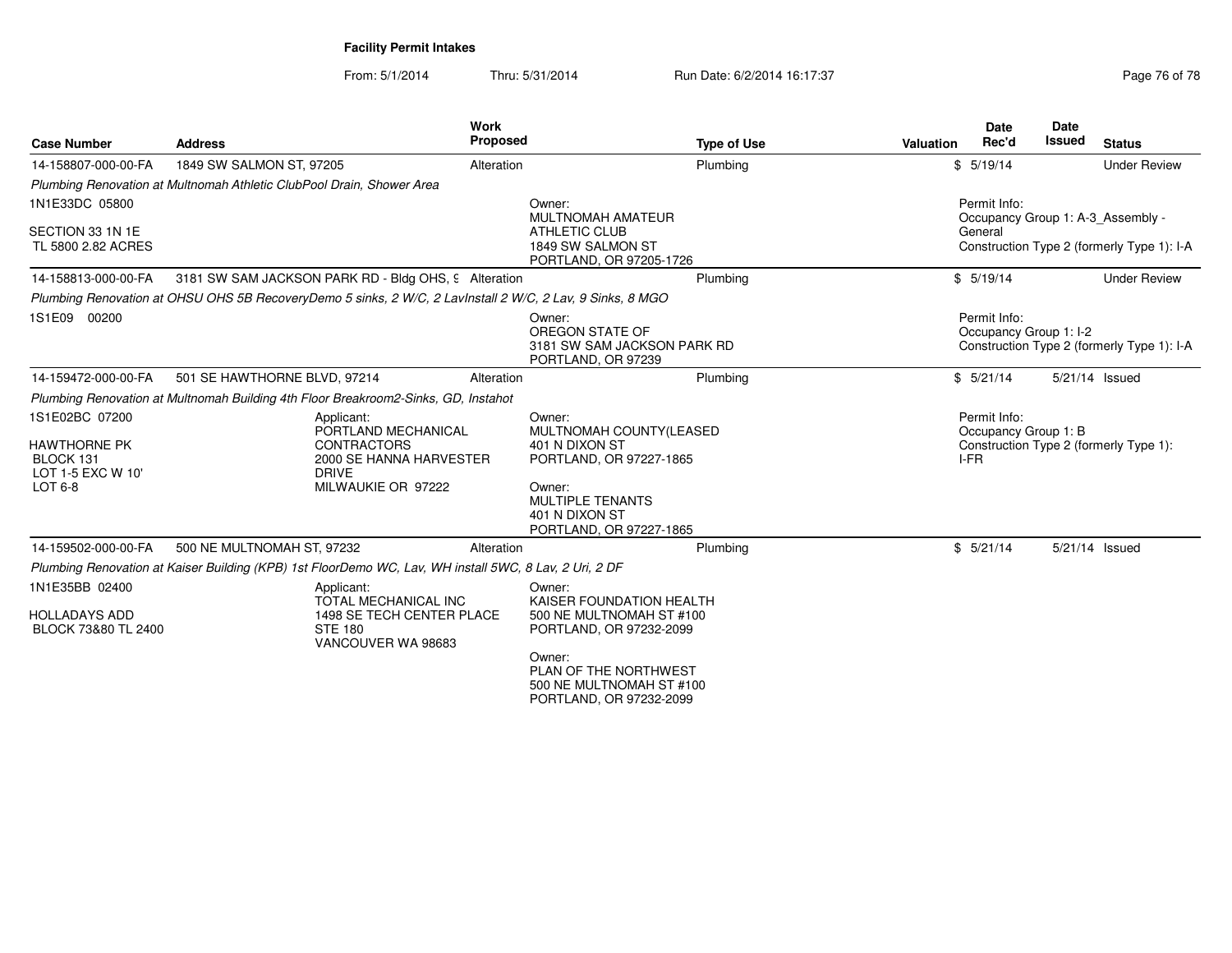| <b>Case Number</b>                                                                                                                                | <b>Address</b>                                                     |                                                                                                              | Work<br>Proposed |                                                                                                                                                                                     | <b>Type of Use</b> | Valuation | <b>Date</b><br>Rec'd                                    | <b>Date</b><br>Issued | <b>Status</b>                                                                      |
|---------------------------------------------------------------------------------------------------------------------------------------------------|--------------------------------------------------------------------|--------------------------------------------------------------------------------------------------------------|------------------|-------------------------------------------------------------------------------------------------------------------------------------------------------------------------------------|--------------------|-----------|---------------------------------------------------------|-----------------------|------------------------------------------------------------------------------------|
| 14-159749-000-00-FA                                                                                                                               | 101 SW MAIN ST, 97204                                              |                                                                                                              | Alteration       |                                                                                                                                                                                     | Plumbing           |           | \$5/21/14                                               |                       | <b>Under Review</b>                                                                |
|                                                                                                                                                   |                                                                    |                                                                                                              |                  | Plumbing Renovation at One Main Place 11th and 12th Floor11th FLR- Demo WC, Lav, Sink, DW, WH; New Sink, DW, IM12th FLR- Demo Sink; New Sink, DW, IM                                |                    |           |                                                         |                       |                                                                                    |
| 1S1E03BD 00300                                                                                                                                    |                                                                    |                                                                                                              |                  | Owner:                                                                                                                                                                              |                    |           |                                                         |                       |                                                                                    |
| <b>PORTLAND</b><br>BLOCK 11<br><b>LOT 1-4</b>                                                                                                     |                                                                    |                                                                                                              |                  | <b>KBSH ONE MAIN PLACE LLC</b><br>14850 QUORUM DR #500<br>DALLAS, TX 75254                                                                                                          |                    |           |                                                         |                       |                                                                                    |
| LOT 5-8 EXC PT IN STS                                                                                                                             |                                                                    |                                                                                                              |                  | Owner:<br><b>DUFF</b><br>14850 QUORUM DR #500<br>DALLAS, TX 75254                                                                                                                   |                    |           |                                                         |                       |                                                                                    |
|                                                                                                                                                   |                                                                    |                                                                                                              |                  | Owner:<br>PHELPS LLC<br>14850 QUORUM DR #500<br>DALLAS, TX 75254                                                                                                                    |                    |           |                                                         |                       |                                                                                    |
| 14-159827-000-00-FA                                                                                                                               | 2201 NE LLOYD BLVD, 97232                                          |                                                                                                              | Alteration       |                                                                                                                                                                                     | Plumbing           |           | \$5/21/14                                               |                       | <b>Under Review</b>                                                                |
|                                                                                                                                                   |                                                                    |                                                                                                              |                  | Plumbing Renovation at Lloyd Center for Braganza Tea TI3 Sinks, 1 Mop, 2 Ice Bins, 1 Ice Mach, 1HW Disp., 1 GIPlans not Stamped by MCHD as of 5/21/14*******Bid Estimate*********** |                    |           |                                                         |                       |                                                                                    |
| 1N1E35BA 00101                                                                                                                                    |                                                                    |                                                                                                              |                  | Owner:<br>CAPREF LLOYD CENTER LLC<br>2201 LLOYD CENTER<br>PORTLAND, OR 97232                                                                                                        |                    |           | Permit Info:<br>Station                                 |                       | Occupancy Group 1: M Store, Service<br>Construction Type 2 (formerly Type 1): II-A |
| 14-160158-000-00-FA                                                                                                                               | 1100 SE DIVISION ST, 97202                                         |                                                                                                              | Alteration       |                                                                                                                                                                                     | Plumbing           |           | \$5/22/14                                               |                       | 5/22/14 Under Inspection                                                           |
|                                                                                                                                                   | Plumbing Renovation at Jimmy's Tire Space 108 and 1112 Break sinks |                                                                                                              |                  |                                                                                                                                                                                     |                    |           |                                                         |                       |                                                                                    |
| 1S1E11BA 06400<br><b>TIBBETTS ADD</b><br>N 100' OF W 100' OF BLOCK 62                                                                             |                                                                    | Applicant:<br><b>CRAIG DEFFENBAUGH</b><br>LD PLUMBING CO<br>3472 MATHENY RD NE<br>GERVAIS, OR 97026          |                  | Owner:<br>1100 SE DIVISION LLC<br>530 OAK GROVE AVE #201<br>MENLO PARK, CA 94025-3255                                                                                               |                    |           |                                                         |                       |                                                                                    |
| 14-160387-000-00-FA                                                                                                                               | 1025 SW WASHINGTON ST, 97205                                       |                                                                                                              | Alteration       |                                                                                                                                                                                     | Plumbing           |           | \$5/22/14                                               |                       | <b>Under Review</b>                                                                |
|                                                                                                                                                   | Plumbing Renovation at Dinihanian BuildingRemodel RR on 1st Floor  |                                                                                                              |                  |                                                                                                                                                                                     |                    |           |                                                         |                       |                                                                                    |
| 1N1E34CC 05100                                                                                                                                    |                                                                    |                                                                                                              |                  | Owner:<br>1122 STARK INVESTMENT LLC<br>2455 NW MARSHALL ST #1<br>PORTLAND, OR 97210                                                                                                 |                    |           |                                                         |                       |                                                                                    |
| 14-160403-000-00-FA                                                                                                                               | 123 NE 3RD AVE, 97232                                              |                                                                                                              | Alteration       |                                                                                                                                                                                     | Plumbing           |           | \$5/22/14                                               |                       | <b>Under Review</b>                                                                |
|                                                                                                                                                   |                                                                    | Plumbing Renovation at Eastside Exchange # 107 and 208 for Sincerely Truman107- 1 Sink, 208- 2 Sinks, DW, IM |                  |                                                                                                                                                                                     |                    |           |                                                         |                       |                                                                                    |
| 1N1E34DA 02800                                                                                                                                    |                                                                    |                                                                                                              |                  | Owner:                                                                                                                                                                              |                    |           | Permit Info:                                            |                       |                                                                                    |
| <b>EAST PORTLAND</b><br>BLOCK 68<br>INC PT VAC ST LOT 1&8<br>LOT 2&3&6&7<br>INC PT VAC ST LOT 4&5; HISTORIC<br>PROPERTY; POTENTIAL ADDITIONAL TAX |                                                                    |                                                                                                              |                  | <b>BRIDGEHEAD DEVELOPMENT LLC</b><br>1001 SE WATER AVE #120<br>PORTLAND, OR 97214-2147                                                                                              |                    |           | Occupancy Group 1: B_Bank, Off.,<br>Med.Off., Pub.Bldg. |                       | Construction Type 2 (formerly Type 1): III-A                                       |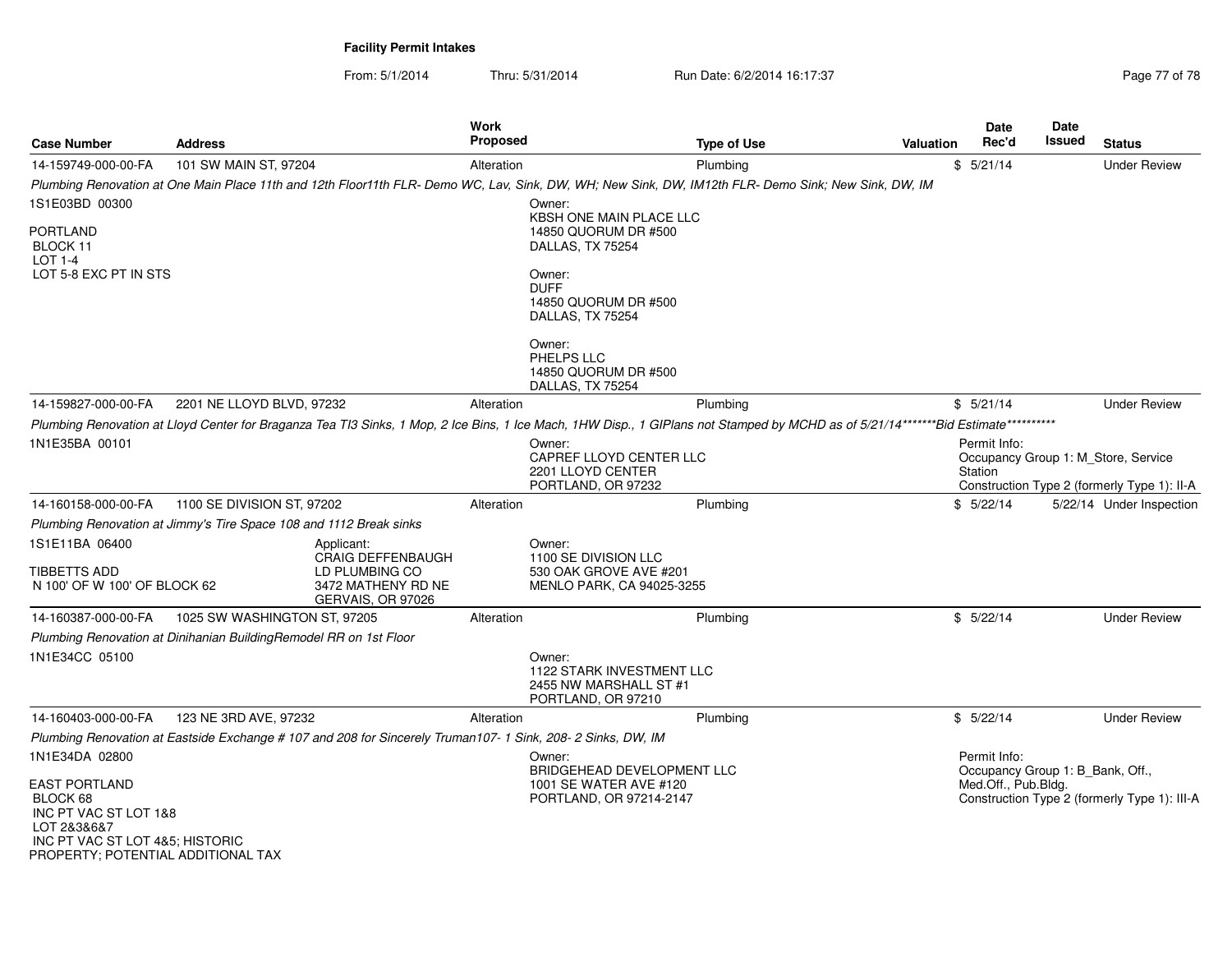From: 5/1/2014Thru: 5/31/2014 Run Date: 6/2/2014 16:17:37 Research 2010 18:00:00 Page 78 of 78

| <b>Case Number</b>                                                 | Address                                                             |                                                                                  | Work<br><b>Proposed</b> | <b>Type of Use</b>                                                                                               | Valuation                                                     | Date<br>Rec'd                         | <b>Date</b><br>Issued | <b>Status</b>                              |
|--------------------------------------------------------------------|---------------------------------------------------------------------|----------------------------------------------------------------------------------|-------------------------|------------------------------------------------------------------------------------------------------------------|---------------------------------------------------------------|---------------------------------------|-----------------------|--------------------------------------------|
| 14-161601-000-00-FA                                                | 808 SW CAMPUS DR, 97201                                             |                                                                                  | Alteration              | Plumbing                                                                                                         |                                                               | \$5/27/14                             |                       | 5/27/14 Under Inspection                   |
|                                                                    | Plumbing Renovations To KPV 6th Floor Floor Sink In Room            |                                                                                  |                         |                                                                                                                  |                                                               |                                       |                       |                                            |
| 1S1E09 00600                                                       |                                                                     | Applicant:<br>DETEMPLE COMPANY INC<br>1951 NW OVERTON<br>PORTLAND, OR 97209      |                         | Owner:<br>OREGON STATE OF (MEDICAL<br><b>DEPT</b><br>3181 SW SAM JACKSON PARK RD<br>PORTLAND, OR 97239           |                                                               |                                       |                       |                                            |
| 14-161693-000-00-FA                                                | 1825 SW BROADWAY, 97201                                             |                                                                                  | Alteration              | Plumbing                                                                                                         |                                                               | \$5/27/14                             |                       | 5/27/14 Under Inspection                   |
|                                                                    | Plumbing Renovations to Smith Center 2nd Floor Mezzanine at PSU     |                                                                                  |                         |                                                                                                                  |                                                               |                                       |                       |                                            |
| 1S1E04DA 06300                                                     |                                                                     |                                                                                  |                         | Owner:                                                                                                           |                                                               |                                       |                       |                                            |
| PORTLAND<br>BLOCK 200<br>99.88% NONTAXABLE                         |                                                                     |                                                                                  |                         | OREGON STATE OF (BRD HIGHER<br>ED)<br><b>PO BOX 751</b><br>PORTLAND, OR 97207-0751                               |                                                               |                                       |                       |                                            |
| 14-163310-000-00-FA                                                | 501 N DIXON ST, 97227                                               |                                                                                  | Alteration              | Plumbing                                                                                                         |                                                               | \$5/30/14                             | 5/30/14 Issued        |                                            |
|                                                                    | Plumbing Renovation at 501 N Dixon StRepair Drain Line in Freezer   |                                                                                  |                         |                                                                                                                  |                                                               |                                       |                       |                                            |
| 1N1E27DC 06600<br>ELIZABETH IRVINGS ADD<br><b>BLOCK 18 TL 6600</b> |                                                                     | Applicant:<br>A-ABSOLUTE COMFORT H/C<br>15886 PARK PL CT<br>OREGON CITY OR 97045 |                         | Owner:<br>SCHOOL DISTRICT NO 1(LEASED<br>PO BOX 3107<br>PORTLAND, OR 97208-3107                                  |                                                               |                                       |                       |                                            |
|                                                                    |                                                                     |                                                                                  |                         | Owner:<br>MULTNOMAH COUNTY<br>PO BOX 3107<br>PORTLAND, OR 97208-3107                                             |                                                               |                                       |                       |                                            |
| 14-163325-000-00-FA                                                | 2545 SW TERWILLIGER BLVD, 97201                                     |                                                                                  | Alteration              | Plumbing                                                                                                         |                                                               | \$5/30/14                             | 5/30/14 Issued        |                                            |
|                                                                    |                                                                     | Plumbing Renovation at Terwilliger Plaza # 1114Remodel Kitchen and Bathroom      |                         |                                                                                                                  |                                                               |                                       |                       |                                            |
| 1S1E09AA 00200<br>SECTION 09 1S 1E<br>TL 200 3.09 ACRES            |                                                                     | Applicant:<br>ADVANCED PLUMBING<br>P0 BX 593<br>PORTLAND OR 97207                |                         | Owner:<br>TERWILLIGER PLAZA INC<br>2545 SW TERWILLIGER BLVD<br>PORTLAND, OR 97201-6302                           |                                                               | Permit Info:<br>Occupancy Group 1: R1 |                       | Construction Type 2 (formerly Type 1): I-A |
| 14-163430-000-00-FA                                                | 2728 NW NELA ST, 97210                                              |                                                                                  | Alteration              | Plumbing                                                                                                         |                                                               | \$5/30/14                             | 5/30/14 Final         |                                            |
|                                                                    | Plumbing Renovation at Davis Industrial Park Bldg EInstall Mop Sink |                                                                                  |                         |                                                                                                                  |                                                               |                                       |                       |                                            |
| 1N1E29AD 01100<br>SECTION 29 1N 1E                                 |                                                                     | Applicant:<br>DEAN WARREN PLUMBING AND<br><b>REMODEL INC</b>                     |                         | Owner:<br>PACIFIC REALTY ASSOCIATES<br>15350 SW SEQUOIA PKWY #300                                                |                                                               |                                       |                       |                                            |
| TL 1100 0.78 ACRES                                                 |                                                                     | PO BOX 14701<br>PORTLAND, OR 97293                                               |                         | TIGARD, OR 97224-7175<br>Owner:<br><b>LTD PARTNERSHIP</b><br>15350 SW SEQUOIA PKWY #300<br>TIGARD, OR 97224-7175 |                                                               |                                       |                       |                                            |
| Total # of FA Alteration permit intakes: 412                       |                                                                     |                                                                                  |                         |                                                                                                                  | Total valuation of FA Alteration permit intakes: \$18,038,464 |                                       |                       |                                            |

**Total # of Facility Permit intakes: 412**

**Total valuation of Facility Permit intakes: \$18,038,464**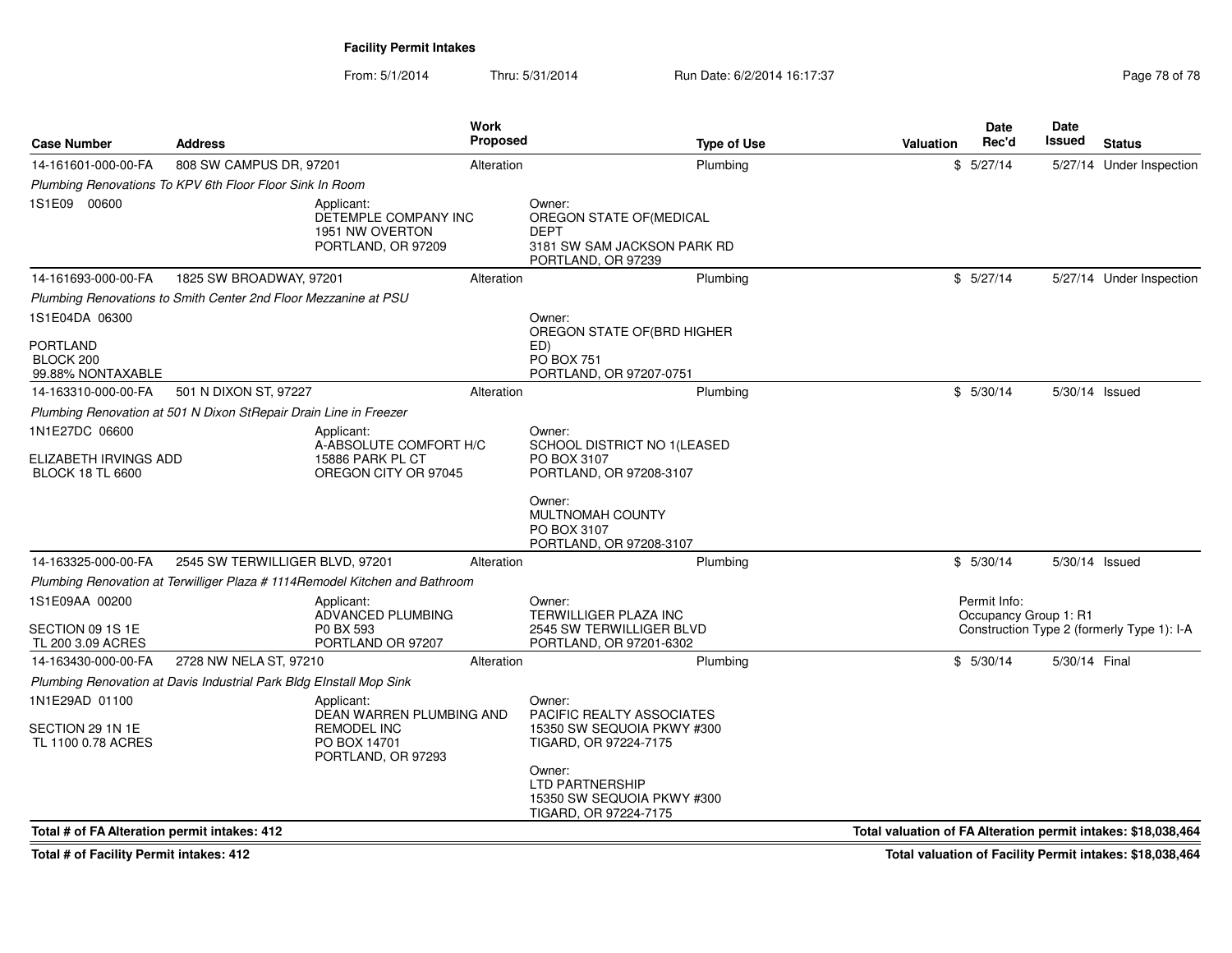# **Major Project Groups Permit Intakes**

### From: 5/1/2014Thru: 5/31/2014 Run Date: 6/2/2014 16:17:37 Page 1 of 2

| Page 1 of 2 |  |  |  |
|-------------|--|--|--|
|-------------|--|--|--|

| <b>Case Number</b>                        | <b>Address</b> |                                                                                                            | Work<br><b>Proposed</b> |                                                                                                                                                                                     | <b>Type of Use</b> |                                                                                                                    | <b>Valuation</b>    | <b>Date</b><br>Rec'd                                                                             | <b>Date</b><br><b>Issued</b> | <b>Status</b>                              |
|-------------------------------------------|----------------|------------------------------------------------------------------------------------------------------------|-------------------------|-------------------------------------------------------------------------------------------------------------------------------------------------------------------------------------|--------------------|--------------------------------------------------------------------------------------------------------------------|---------------------|--------------------------------------------------------------------------------------------------|------------------------------|--------------------------------------------|
| 08-102777-DFS-05-MG                       | 760 SW 9TH AVE |                                                                                                            | <b>New Construction</b> |                                                                                                                                                                                     |                    | Apartments/Condos (3 or more i                                                                                     |                     | \$300,000 5/5/14                                                                                 |                              | <b>Under Review</b>                        |
|                                           |                |                                                                                                            |                         | ***DFS 5: Stairs #1 & #2, Floors 1 through 8.***MAIN PERMIT FOR NEW 27-STORY MIXED USE TOWER WITH 6 LEVELS OF UNDERGROUND PARKING.                                                  |                    |                                                                                                                    |                     |                                                                                                  |                              |                                            |
| 1N1E34CC 09600                            |                | Applicant:<br><b>JEFF GARDNER</b><br>HOFFMAN CONSTRUCTION<br>805 SW BROADWAY STE 2100<br>PORTLAND OR 97205 |                         |                                                                                                                                                                                     |                    | CCB - Contractor:<br><b>ERIC HOFFMAN</b><br>HOFFMAN CONSTRUCTION<br>805 SW BROADWAY STE 2100<br>PORTLAND, OR 97205 |                     |                                                                                                  |                              |                                            |
| 08-102777-DFS-06-MG 760 SW 9TH AVE        |                |                                                                                                            | New Construction        |                                                                                                                                                                                     |                    | Apartments/Condos (3 or more i                                                                                     | \$3,357,018 5/15/14 |                                                                                                  |                              | <b>Under Review</b>                        |
|                                           |                |                                                                                                            |                         | ***DFS 6: Curtain wall level 3 thru level 10, includes 3rd party fire barrier system EJ review***MAIN PERMIT FOR NEW 27-STORY MIXED USE TOWER WITH 6 LEVELS OF UNDERGROUND PARKING. |                    |                                                                                                                    |                     |                                                                                                  |                              |                                            |
| 1N1E34CC 09600                            |                | Applicant:<br><b>JEFF GARDNER</b><br>HOFFMAN CONSTRUCTION<br>805 SW BROADWAY STE 2100<br>PORTLAND OR 97205 |                         |                                                                                                                                                                                     |                    | CCB - Contractor:<br><b>ERIC HOFFMAN</b><br>HOFFMAN CONSTRUCTION<br>805 SW BROADWAY STE 2100<br>PORTLAND, OR 97205 |                     |                                                                                                  |                              |                                            |
| 12-153461-DFS-13-MG 1061 NE 9TH AVE       |                |                                                                                                            | New Construction        |                                                                                                                                                                                     |                    | Apartments/Condos (3 or more i                                                                                     |                     | \$100,000 5/8/14                                                                                 |                              | 5/16/14 Issued                             |
| DFS 13 - 3rd floor PT Cables              |                |                                                                                                            |                         |                                                                                                                                                                                     |                    |                                                                                                                    |                     |                                                                                                  |                              |                                            |
| 1N1E35BB 02603                            |                | Applicant:<br>Gina Coplon<br><b>Turner Construction</b><br>PORTLAND OR 97232                               |                         | Owner:<br>AAT LLOYD DISTRICT LLC<br>11455 EL CAMINO REAL #200<br>700 NE MULTNOMAH ST STE 116( SAN DIEGO, CA 92130-2047                                                              |                    | CCB - Contractor:<br>TURNER CONSTRUCTION CO<br>1200 NW NAITO PARKWAY #300<br>PORTLAND, OR 972209                   |                     | Permit Info:<br>Occupancy Group 1: R-2_Residential<br>Multi-family<br>Construction Type 1: I-A   |                              | Construction Type 2 (formerly Type 1): I-A |
| 12-153461-DFS-14-MG 1061 NE 9TH AVE       |                |                                                                                                            | New Construction        |                                                                                                                                                                                     |                    | Apartments/Condos (3 or more i                                                                                     |                     | \$65,000 5/15/14                                                                                 |                              | 5/28/14 Issued                             |
| DFS 14 - 4th floor PT Cables              |                |                                                                                                            |                         |                                                                                                                                                                                     |                    |                                                                                                                    |                     |                                                                                                  |                              |                                            |
| 1N1E35BB 02603                            |                | Applicant:<br>Gina Coplon<br><b>Turner Construction</b><br>PORTLAND OR 97232                               |                         | Owner:<br>AAT LLOYD DISTRICT LLC<br>11455 EL CAMINO REAL #200<br>700 NE MULTNOMAH ST STE 116( SAN DIEGO, CA 92130-2047                                                              |                    | CCB - Contractor:<br>TURNER CONSTRUCTION CO<br>1200 NW NAITO PARKWAY #300<br>PORTLAND, OR 972209                   |                     | Permit Info:<br>Occupancy Group 1: R-2_Residential<br>Multi-family<br>Construction Type 1: I-A   |                              | Construction Type 2 (formerly Type 1): I-A |
| 12-153461-REV-05-MG  1061 NE 9TH AVE      |                |                                                                                                            | New Construction        |                                                                                                                                                                                     |                    | Apartments/Condos (3 or more i                                                                                     |                     | \$5/5/14                                                                                         |                              | 5/9/14 Issued                              |
| ***REV-5 for 3rd and 4th floor changes*** |                |                                                                                                            |                         |                                                                                                                                                                                     |                    |                                                                                                                    |                     |                                                                                                  |                              |                                            |
| 1N1E35BB 02603                            |                | Applicant:<br>RON HULD<br><b>GBD ARCHITECTS</b><br>300<br>PORTLAND, OR 97204                               |                         | Owner:<br>AAT LLOYD DISTRICT LLC<br>11455 EL CAMINO REAL #200<br>1120 NW COUCH STREET, SUITE SAN DIEGO, CA 92130-2047                                                               |                    | CCB - Contractor:<br>TURNER CONSTRUCTION CO<br>1200 NW NAITO PARKWAY #300<br>PORTLAND, OR 972209                   |                     | Permit Info:<br>Occupancy Group 1: R-2_Residential<br>Multi-family<br>Construction Type 1: I-A   |                              | Construction Type 2 (formerly Type 1): I-A |
| 12-153462-DFS-03-MG 1088 NE 7th AVE       |                |                                                                                                            | <b>New Construction</b> |                                                                                                                                                                                     |                    | Apartments/Condos (3 or more i                                                                                     |                     | \$359,260 5/21/14                                                                                |                              | 5/29/14 Issued                             |
|                                           |                |                                                                                                            |                         | DFS 3: WOOD JOISTS, BEAMS & RIM MATERIALProposed 6 story tower (5/1) mixed use residential (177 units) and 11,251 GSF, ground floor retail.                                         |                    |                                                                                                                    |                     |                                                                                                  |                              |                                            |
| 1N1E35BB 02604                            |                | Applicant:<br>Dana Hunt<br>Timber Technologies LLC<br>38686 SE RUDE RD<br><b>SANDY OR 97055</b>            |                         | Owner:<br>AAT LLOYD DISTRICT LLC<br>11455 EL CAMINO REAL #200<br>SAN DIEGO, CA 92130-2047                                                                                           |                    | CCB - Contractor:<br>TURNER CONSTRUCTION CO<br>1200 NW NAITO PARKWAY #300<br>PORTLAND, OR 972209                   |                     | Permit Info:<br>Occupancy Group 1: R-2_Residential<br>Multi-family<br>Construction Type 1: III-B |                              | Construction Type 2 (formerly Type 1): I-A |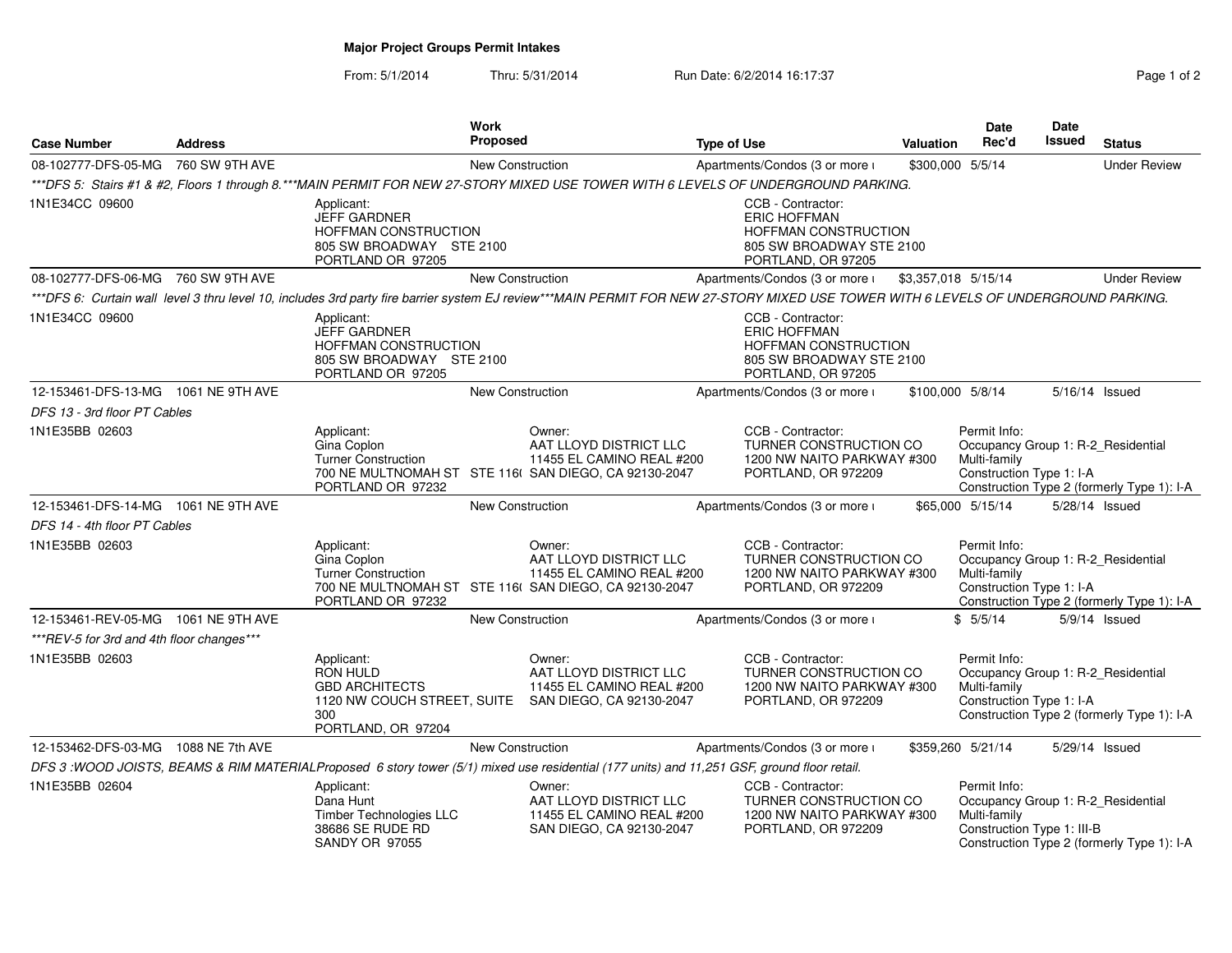# **Major Project Groups Permit Intakes**

From: 5/1/2014Thru: 5/31/2014 Run Date: 6/2/2014 16:17:37 Rege 2 of 2

| <b>Case Number</b>                                    | <b>Address</b>                                   |                                                                                                     | <b>Work</b><br><b>Proposed</b> | <b>Type of Use</b>                                                                                                                                                                                                                                                                          |                                                                    | Valuation            | <b>Date</b><br>Rec'd                                                                                                                       | Date<br><b>Issued</b> | <b>Status</b>                                                        |
|-------------------------------------------------------|--------------------------------------------------|-----------------------------------------------------------------------------------------------------|--------------------------------|---------------------------------------------------------------------------------------------------------------------------------------------------------------------------------------------------------------------------------------------------------------------------------------------|--------------------------------------------------------------------|----------------------|--------------------------------------------------------------------------------------------------------------------------------------------|-----------------------|----------------------------------------------------------------------|
| 11-140071-DFS-39-MG                                   | 0650 SW MEADE ST, 97201                          |                                                                                                     | <b>New Construction</b>        | <b>Business</b>                                                                                                                                                                                                                                                                             |                                                                    | \$87,141,784 5/6/14  |                                                                                                                                            |                       | <b>Under Review</b>                                                  |
| DFS 39 - PRECAST CONCRETE STAIRS<br>1S1E10 00200      |                                                  | Applicant:<br><b>ANN YOUNG</b><br>JE DUNN CONSTRUCTION<br>437 N COLUMBIA BLVD<br>PORTLAND, OR 97213 |                                | Owner:<br>OREGON HEALTH<br>3181 SW SAM JACKSON PARK RD 437 N COLUMBIA BLVD<br>PORTLAND, OR 97239-3011<br>Owner:<br><b>SCIENCE</b><br>3181 SW SAM JACKSON PARK RD<br>PORTLAND, OR 97239-3011<br>Owner:<br><b>UNIVERSITY</b><br>3181 SW SAM JACKSON PARK RD<br>PORTLAND, OR 97239-3011        | CCB - Contractor:<br>JE DUNN CONSTRUCTION CO<br>PORTLAND, OR 97209 |                      | Permit Info:<br>Occupancy Group 1: A-3 Assembly -<br>General<br>Construction Type 1: I-A<br>Total Square Footage - Display Only:<br>612011 |                       | Construction Type 2 (formerly Type 1): I-A                           |
| 11-140071-DFS-40-MG                                   | 0650 SW MEADE ST, 97201                          |                                                                                                     | <b>New Construction</b>        | <b>Business</b>                                                                                                                                                                                                                                                                             |                                                                    | \$87,141,784 5/21/14 |                                                                                                                                            |                       | <b>Under Review</b>                                                  |
| DFS 40 - HANDRAILS AND GUARDRAILS                     |                                                  |                                                                                                     |                                |                                                                                                                                                                                                                                                                                             |                                                                    |                      |                                                                                                                                            |                       |                                                                      |
| 1S1E10 00200                                          |                                                  | Applicant:<br>ANN YOUNG<br>JE DUNN CONSTRUCTION<br>437 N COLUMBIA BLVD<br>PORTLAND, OR 97213        |                                | Owner:<br><b>OREGON HEALTH</b><br>3181 SW SAM JACKSON PARK RD 437 N COLUMBIA BLVD<br>PORTLAND, OR 97239-3011<br>Owner:<br><b>SCIENCE</b><br>3181 SW SAM JACKSON PARK RD<br>PORTLAND, OR 97239-3011<br>Owner:<br><b>UNIVERSITY</b><br>3181 SW SAM JACKSON PARK RD<br>PORTLAND, OR 97239-3011 | CCB - Contractor:<br>JE DUNN CONSTRUCTION CO<br>PORTLAND, OR 97209 |                      | Permit Info:<br>Occupancy Group 1: A-3_Assembly -<br>General<br>Construction Type 1: I-A<br>Total Square Footage - Display Only:<br>612011 |                       | Construction Type 2 (formerly Type 1): I-A                           |
|                                                       | 11-140071-REV-13-MG  0650 SW MEADE ST, 97201     |                                                                                                     | New Construction               | <b>Business</b>                                                                                                                                                                                                                                                                             |                                                                    | \$250,000 5/1/14     |                                                                                                                                            |                       | 5/28/14 Issued                                                       |
| Demising walls for two retail tenants<br>1S1E10 00200 |                                                  | Applicant:<br><b>GEORGE HAGER</b><br><b>SERA ARCHITECTS</b><br>338 NW 5TH AVE<br>PORTLAND, OR 97209 |                                | Owner:<br><b>OREGON HEALTH</b><br>3181 SW SAM JACKSON PARK RD 437 N COLUMBIA BLVD<br>PORTLAND, OR 97239-3011<br>Owner:<br><b>SCIENCE</b><br>3181 SW SAM JACKSON PARK RD<br>PORTLAND, OR 97239-3011<br>Owner:<br><b>UNIVERSITY</b><br>3181 SW SAM JACKSON PARK RD<br>PORTLAND, OR 97239-3011 | CCB - Contractor:<br>JE DUNN CONSTRUCTION CO<br>PORTLAND, OR 97209 |                      |                                                                                                                                            |                       |                                                                      |
|                                                       | Total # of MG New Construction permit intakes: 9 |                                                                                                     |                                |                                                                                                                                                                                                                                                                                             |                                                                    |                      |                                                                                                                                            |                       | Total valuation of MG New Construction permit intakes: \$178,714,846 |

**Total # of Major Project Groups Permit intakes: 9**

**Total valuation of Major Project Groups Permit intakes: \$178,714,846**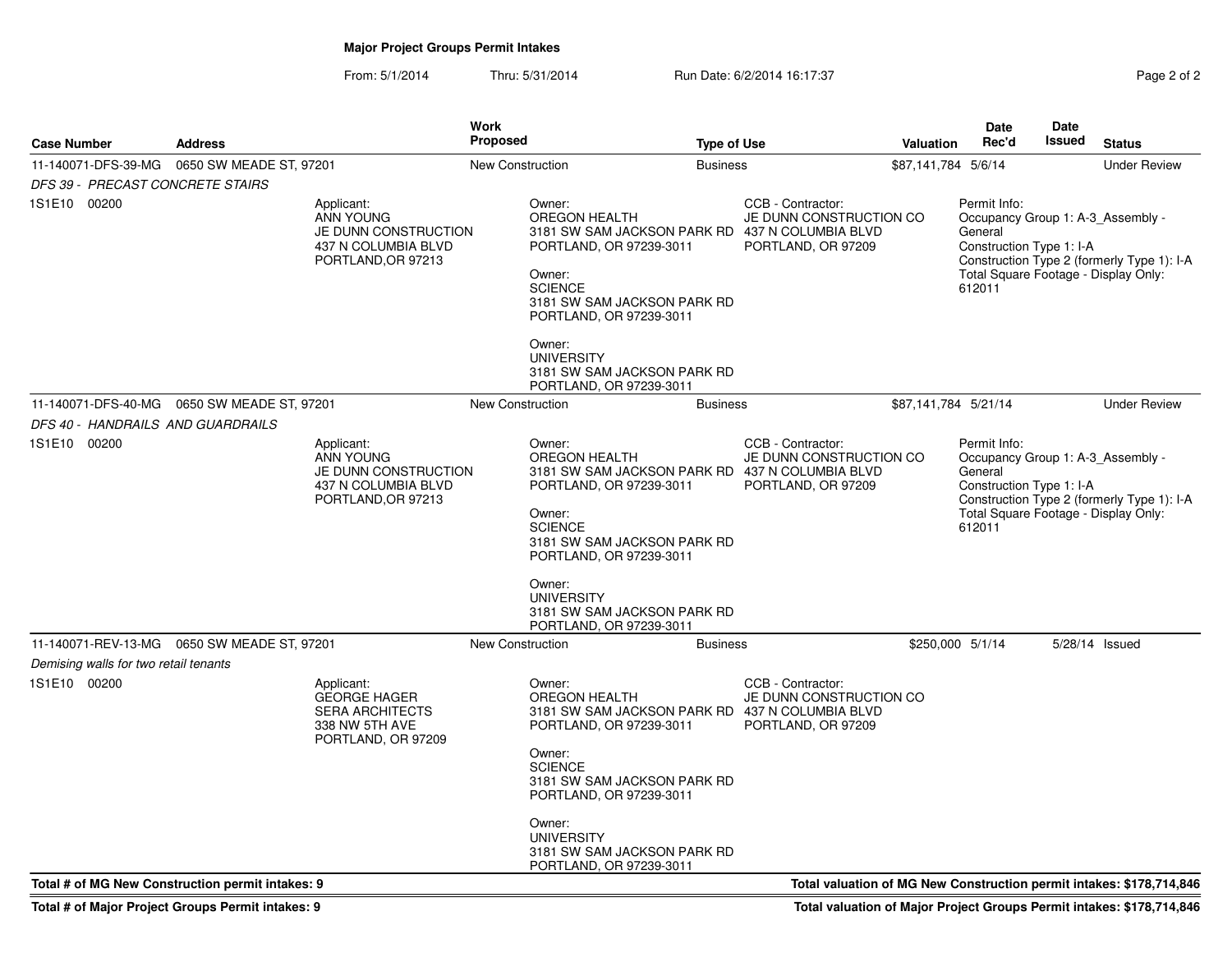**Site Development Permit Intakes**

From: 5/1/2014Thru: 5/31/2014 Run Date: 6/2/2014 16:17:37 Rage 1 of 2

| <b>Case Number</b>                               |                                                                                      | Work                                                                                                                                                                                                                                                   |                                                                                                                                                                             |                                                                                                                                                                                                                                                                                                                                                                                                                                                                                                                                                                                                                                                            | Date                                                                                                                                  | Date                                                                                                        |                          |
|--------------------------------------------------|--------------------------------------------------------------------------------------|--------------------------------------------------------------------------------------------------------------------------------------------------------------------------------------------------------------------------------------------------------|-----------------------------------------------------------------------------------------------------------------------------------------------------------------------------|------------------------------------------------------------------------------------------------------------------------------------------------------------------------------------------------------------------------------------------------------------------------------------------------------------------------------------------------------------------------------------------------------------------------------------------------------------------------------------------------------------------------------------------------------------------------------------------------------------------------------------------------------------|---------------------------------------------------------------------------------------------------------------------------------------|-------------------------------------------------------------------------------------------------------------|--------------------------|
|                                                  |                                                                                      |                                                                                                                                                                                                                                                        |                                                                                                                                                                             |                                                                                                                                                                                                                                                                                                                                                                                                                                                                                                                                                                                                                                                            |                                                                                                                                       |                                                                                                             | <b>Status</b>            |
|                                                  |                                                                                      |                                                                                                                                                                                                                                                        |                                                                                                                                                                             |                                                                                                                                                                                                                                                                                                                                                                                                                                                                                                                                                                                                                                                            |                                                                                                                                       |                                                                                                             | <b>Under Review</b>      |
|                                                  |                                                                                      |                                                                                                                                                                                                                                                        |                                                                                                                                                                             |                                                                                                                                                                                                                                                                                                                                                                                                                                                                                                                                                                                                                                                            |                                                                                                                                       |                                                                                                             |                          |
|                                                  | <b>Jeff Shoemaker</b>                                                                |                                                                                                                                                                                                                                                        |                                                                                                                                                                             |                                                                                                                                                                                                                                                                                                                                                                                                                                                                                                                                                                                                                                                            |                                                                                                                                       |                                                                                                             |                          |
|                                                  | 5415 SW Westgate Drive. Ste 100<br>Portland, OR 97221                                |                                                                                                                                                                                                                                                        |                                                                                                                                                                             |                                                                                                                                                                                                                                                                                                                                                                                                                                                                                                                                                                                                                                                            |                                                                                                                                       |                                                                                                             |                          |
| .97218                                           | Grading                                                                              |                                                                                                                                                                                                                                                        | <b>Existing Commercial Site</b>                                                                                                                                             |                                                                                                                                                                                                                                                                                                                                                                                                                                                                                                                                                                                                                                                            |                                                                                                                                       |                                                                                                             | <b>Under Review</b>      |
| Mass grade property and surcharge for building 1 |                                                                                      |                                                                                                                                                                                                                                                        |                                                                                                                                                                             |                                                                                                                                                                                                                                                                                                                                                                                                                                                                                                                                                                                                                                                            |                                                                                                                                       |                                                                                                             |                          |
|                                                  | Applicant:                                                                           | Owner:                                                                                                                                                                                                                                                 |                                                                                                                                                                             |                                                                                                                                                                                                                                                                                                                                                                                                                                                                                                                                                                                                                                                            |                                                                                                                                       |                                                                                                             |                          |
|                                                  | VLMK CONSULTING ENGINEERS<br>3933 SW KELLY AVENUE<br>PORTLAND, OR 97239              |                                                                                                                                                                                                                                                        |                                                                                                                                                                             |                                                                                                                                                                                                                                                                                                                                                                                                                                                                                                                                                                                                                                                            |                                                                                                                                       |                                                                                                             |                          |
|                                                  | Grading                                                                              |                                                                                                                                                                                                                                                        | <b>Existing Commercial Site</b>                                                                                                                                             |                                                                                                                                                                                                                                                                                                                                                                                                                                                                                                                                                                                                                                                            |                                                                                                                                       |                                                                                                             | <b>Under Review</b>      |
|                                                  |                                                                                      |                                                                                                                                                                                                                                                        |                                                                                                                                                                             |                                                                                                                                                                                                                                                                                                                                                                                                                                                                                                                                                                                                                                                            |                                                                                                                                       |                                                                                                             |                          |
|                                                  | Applicant:                                                                           | Owner:                                                                                                                                                                                                                                                 | Primary Contractor:                                                                                                                                                         |                                                                                                                                                                                                                                                                                                                                                                                                                                                                                                                                                                                                                                                            |                                                                                                                                       |                                                                                                             |                          |
|                                                  | <b>FASTER PERMITS</b><br>14334 NW EAGLERIDGE LANE                                    | PO BOX 3529                                                                                                                                                                                                                                            |                                                                                                                                                                             |                                                                                                                                                                                                                                                                                                                                                                                                                                                                                                                                                                                                                                                            |                                                                                                                                       |                                                                                                             |                          |
|                                                  | Grading                                                                              |                                                                                                                                                                                                                                                        | <b>Existing Commercial Site</b>                                                                                                                                             |                                                                                                                                                                                                                                                                                                                                                                                                                                                                                                                                                                                                                                                            |                                                                                                                                       |                                                                                                             | <b>Under Review</b>      |
|                                                  |                                                                                      |                                                                                                                                                                                                                                                        |                                                                                                                                                                             |                                                                                                                                                                                                                                                                                                                                                                                                                                                                                                                                                                                                                                                            |                                                                                                                                       |                                                                                                             |                          |
|                                                  | Applicant:<br><b>TRAVIS RUYBAL</b>                                                   | Owner:                                                                                                                                                                                                                                                 |                                                                                                                                                                             |                                                                                                                                                                                                                                                                                                                                                                                                                                                                                                                                                                                                                                                            |                                                                                                                                       |                                                                                                             |                          |
|                                                  | PORTLAND PARKS AND<br>RECREATION BUREAU                                              | 1120 SW 5TH AVE #1302                                                                                                                                                                                                                                  |                                                                                                                                                                             |                                                                                                                                                                                                                                                                                                                                                                                                                                                                                                                                                                                                                                                            |                                                                                                                                       |                                                                                                             |                          |
|                                                  | PORTLAND, OR 97204                                                                   | Owner:                                                                                                                                                                                                                                                 |                                                                                                                                                                             |                                                                                                                                                                                                                                                                                                                                                                                                                                                                                                                                                                                                                                                            |                                                                                                                                       |                                                                                                             |                          |
|                                                  |                                                                                      | 1120 SW 5TH AVE #1302                                                                                                                                                                                                                                  |                                                                                                                                                                             |                                                                                                                                                                                                                                                                                                                                                                                                                                                                                                                                                                                                                                                            |                                                                                                                                       |                                                                                                             |                          |
|                                                  |                                                                                      | Owner:<br><b>RECREATION</b><br>1120 SW 5TH AVE #1302                                                                                                                                                                                                   |                                                                                                                                                                             |                                                                                                                                                                                                                                                                                                                                                                                                                                                                                                                                                                                                                                                            |                                                                                                                                       |                                                                                                             |                          |
|                                                  | Grading                                                                              |                                                                                                                                                                                                                                                        | <b>Existing Commercial Site</b>                                                                                                                                             |                                                                                                                                                                                                                                                                                                                                                                                                                                                                                                                                                                                                                                                            |                                                                                                                                       |                                                                                                             |                          |
|                                                  |                                                                                      |                                                                                                                                                                                                                                                        |                                                                                                                                                                             |                                                                                                                                                                                                                                                                                                                                                                                                                                                                                                                                                                                                                                                            |                                                                                                                                       |                                                                                                             |                          |
|                                                  | Applicant:                                                                           | Owner:                                                                                                                                                                                                                                                 | CCB - Contractor:                                                                                                                                                           |                                                                                                                                                                                                                                                                                                                                                                                                                                                                                                                                                                                                                                                            |                                                                                                                                       |                                                                                                             |                          |
|                                                  | <b>WESTLAKE CONSULTANTS</b><br>15115 SW SEQUOIA PKWY #150<br><b>TIGARD OR 972224</b> | <b>COLLEGE DIST</b><br>PO BOX 6119<br>ALOHA, OR 97007-0119                                                                                                                                                                                             | <b>CONSTRUCTORS LP</b><br>P. O. BOX 3764<br>SEATTLE, WA 98124                                                                                                               |                                                                                                                                                                                                                                                                                                                                                                                                                                                                                                                                                                                                                                                            |                                                                                                                                       |                                                                                                             |                          |
|                                                  | <b>Address</b><br>.97218                                                             | Grading<br>Applicant:<br>Cardno WRG, Inc.<br><b>JENNIFER KIMURA</b><br>6208 N ENSIGN ST, 97217<br><b>MIKE COYLE</b><br>PORTLAND, OR 97229<br>7313 NE COLUMBIA BLVD, 97218<br>1120 SW 5TH AVE STE1302<br>11900 SW 49TH AVE, 97219<br><b>TOBY BOLDEN</b> | <b>Proposed</b><br>Owner:<br>PORT OF PORTLAND<br>GRADING, TREEE REMOVAL, MITIGATIONGOLF HOLE RECONFIGURATION FOR EXISTING GOLF COURSE<br><b>PARKS</b><br>PORTLAND COMMUNITY | <b>Type of Use</b><br><b>Existing Commercial Site</b><br>Excavation of new wetland area, erosion control associated with the excavation and final planting in the wetland and mitigation zones<br><b>COLWOOD LTD PARTNERSHIP</b><br>2155 KALAKAUA AVE #602<br>HONOLULU, HI 96815-2354<br><b>COLWOOD LTD PARTNERSHIP</b><br>2155 KALAKAUA AVE #602<br>HONOLULU, HI 96815-2354<br>GRADING IMPROVEMENTS TO THE EXISTING SHORE RAMP TO PROVIDE A 24' WIDE ROCK BASE AND SURFACE<br>TO BID<br>PORTLAND, OR 97208-3529<br>PORTLAND CITY OF (BUREAU OF<br>PORTLAND, OR 97204-1912<br>PORTLAND, OR 97204-1912<br>PORTLAND, OR 97204-1912<br><b>HOWARD S WRIGHT</b> | Valuation<br>CONSTRUCT ASPHALT CONCRETE PEDESTRIAN PATHS IN EXISTING LEARNING GARDEN; GRADING FOR NEW GRAVEL DRIVEWAY AND WORM GARDEN | Rec'd<br>\$600,000 5/1/14<br>\$2,000,000 5/1/14<br>\$60,000 5/14/14<br>\$140,000 5/14/14<br>\$6,250 5/29/14 | Issued<br>5/29/14 Issued |

**Total # of SD Grading permit intakes: 5**

**Total valuation of SD Grading permit intakes: \$2,806,250**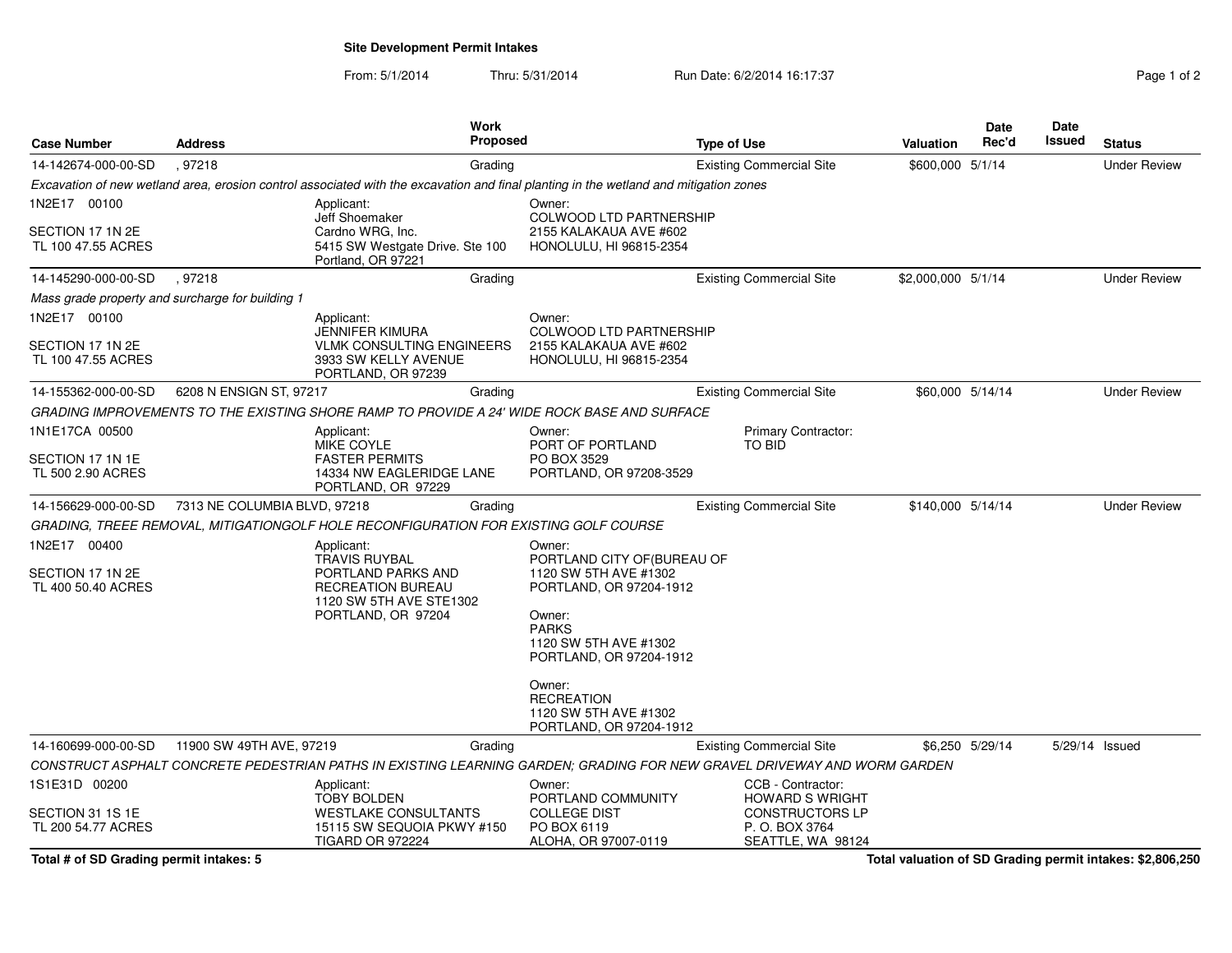## **Site Development Permit Intakes**

From: 5/1/2014Thru: 5/31/2014 Run Date: 6/2/2014 16:17:37 Rege 2 of 2

| <b>Case Number</b>                     | <b>Address</b>                                                                                                                                                           | <b>Work</b><br><b>Proposed</b>           | <b>Type of Use</b>                       | Valuation        | <b>Date</b><br>Rec'd | Date<br>Issued | <b>Status</b>       |
|----------------------------------------|--------------------------------------------------------------------------------------------------------------------------------------------------------------------------|------------------------------------------|------------------------------------------|------------------|----------------------|----------------|---------------------|
| 14-151399-000-00-SD                    | 1516 SE 117TH AVE, 97216                                                                                                                                                 | Multiple Dwellings/Single Lot Improvem   | <b>Existing Residential Site</b>         | \$150,000 5/7/14 |                      |                | <b>Under Review</b> |
|                                        | SITE WORK AND GRADING FOR NEW RESIDENTIAL SUBDIVISION                                                                                                                    |                                          |                                          |                  |                      |                |                     |
| 1S2E03AD 09900                         | Applicant:<br>DONNA KEOUGH                                                                                                                                               | Owner:<br><b>B-W CONSTRUCTION INC</b>    | CCB - Contractor:<br>BW CONSTRUCTION INC |                  |                      |                |                     |
| SECTION 03 1S 2E<br>TL 9900 0.84 ACRES | 508 NW 44TH ST<br>VANCOUVER, WA 98660                                                                                                                                    | PO BOX 66910<br>PORTLAND, OR 97290-6910  | PO BOX 66910<br>PORTLAND OR 97290        |                  |                      |                |                     |
| 14-158671-000-00-SD                    | 8525 SE CLINTON ST, 97266                                                                                                                                                | Multiple Dwellings/Single Lot Improvem   | <b>Existing Residential Site</b>         | \$10,000 5/20/14 |                      |                | <b>Under Review</b> |
|                                        | SHARED DRIVEWAY. 3 PARKING STALLS. LANDSCAPING AND UTILITIES FOR MULTIPLE DWELLING SITE                                                                                  |                                          |                                          |                  |                      |                |                     |
| 1S2E09BB 00900                         | Applicant:<br>KYM NGUYEN                                                                                                                                                 | Owner:<br>PRESCOTT MORRIS LLC            | CCB - Contractor:<br><b>ROB</b>          |                  |                      |                |                     |
| <b>JOHNSTON AC</b>                     |                                                                                                                                                                          | CONCEPT DESIGN & ASSOCIATES PO BOX 18056 | S3 DESIGN BUILD LLC                      |                  |                      |                |                     |
| BLOCK 1                                | PO BOX 8464                                                                                                                                                              | PORTLAND, OR 97218-0056                  | 13527 SW ASHBURY LN                      |                  |                      |                |                     |
| LOT 10 TL 900                          | PORTLAND OR 97207                                                                                                                                                        |                                          | <b>TIGARD, OR 97223</b>                  |                  |                      |                |                     |
|                                        | Total # of SD Multiple Dwellings/Single Lot Improvements permit intakes: 2<br>Total valuation of SD Multiple Dwellings/Single Lot Improvements permit intakes: \$160,000 |                                          |                                          |                  |                      |                |                     |

**Total # of Site Development Permit intakes: 7**

**Total valuation of Site Development Permit intakes: \$2,966,250**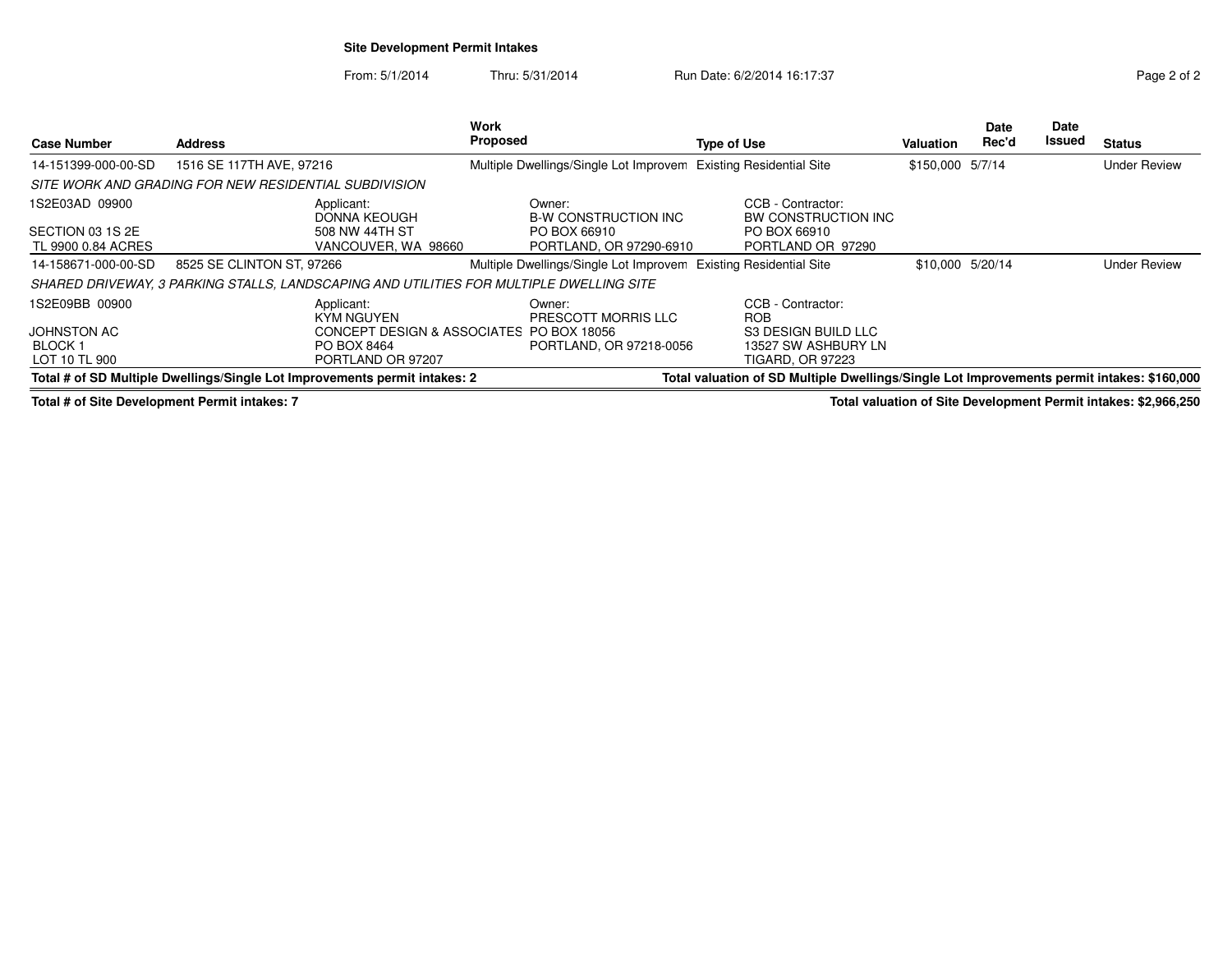From: 5/1/2014Thru: 5/31/2014 Run Date: 6/2/2014 16:17:37 Rage 1 of 5/31/2014

| Page 1 of 5 |  |  |
|-------------|--|--|

| <b>Case Number</b>                               | <b>Address</b>                     |                                                                                    | <b>Work</b><br>Proposed |                                                                                                                                                                                                              | <b>Type of Use</b>              |                                                        | Valuation           | <b>Date</b><br>Rec'd | Date<br>Issued | <b>Status</b>            |
|--------------------------------------------------|------------------------------------|------------------------------------------------------------------------------------|-------------------------|--------------------------------------------------------------------------------------------------------------------------------------------------------------------------------------------------------------|---------------------------------|--------------------------------------------------------|---------------------|----------------------|----------------|--------------------------|
| 14-156475-000-00-ZP                              | 10505 N PORTLAND RD, 97203         |                                                                                    | Commercial              |                                                                                                                                                                                                              | <b>LUR Condition Compliance</b> |                                                        | \$1,000,000 5/14/14 |                      |                | <b>Under Review</b>      |
|                                                  |                                    | INSTALLATION OF LARGE WOODY DEBRIS IN THE LOWER COLUMBIA SLOUGH FOR SALMON HABITAT |                         |                                                                                                                                                                                                              |                                 |                                                        |                     |                      |                |                          |
| 1N1E05B 01000                                    |                                    | Applicant:<br>Fred MacGregor                                                       |                         | Owner:<br>PORTLAND CITY OF (LEASED                                                                                                                                                                           |                                 |                                                        |                     |                      |                |                          |
| SECTION 05 1N 1E<br>TL 1000 22.50 ACRES          |                                    | City of Portland<br>1120 SW 5TH AVENUE, STE. 1000<br>PORTLAND OR 97204             |                         | 1120 SW 5TH AVE #1204<br>PORTLAND, OR 97204                                                                                                                                                                  |                                 |                                                        |                     |                      |                |                          |
|                                                  |                                    |                                                                                    |                         | Owner:<br>COLUMBIA STEEL CASTING<br>1120 SW 5TH AVE #1204<br>PORTLAND, OR 97204                                                                                                                              |                                 |                                                        |                     |                      |                |                          |
| 14-156481-000-00-ZP                              |                                    |                                                                                    | Commercial              |                                                                                                                                                                                                              | <b>LUR Condition Compliance</b> |                                                        | \$1,000,000 5/14/14 |                      |                | <b>Under Review</b>      |
|                                                  |                                    | INSTALLATION OF LARGE WOODY DEBRIS IN THE LOWER COLUMBIA SLOUGH FOR SALMON HABITAT |                         |                                                                                                                                                                                                              |                                 |                                                        |                     |                      |                |                          |
| 2N1W25 01600                                     |                                    | Applicant:<br>Fred MacGregor                                                       |                         | Owner:<br>PORT OF PORTLAND                                                                                                                                                                                   |                                 |                                                        |                     |                      |                |                          |
| RAMSEY LAKE IND'L PARK<br>LOT A                  |                                    | City of Portland<br>1120 SW 5TH AVENUE, STE. 1000<br>PORTLAND OR 97204             |                         | PO BOX 3529<br>PORTLAND, OR 97208                                                                                                                                                                            |                                 |                                                        |                     |                      |                |                          |
| 14-144129-000-00-ZP                              | 3181 SW SAM JACKSON PARK RD, 97201 |                                                                                    | Commercial              |                                                                                                                                                                                                              | Landscaping                     |                                                        | \$37,125 5/5/14     |                      |                | 5/5/14 Under Inspection  |
|                                                  |                                    |                                                                                    |                         | Tree Removal, Erosion Control, Tree Preservation & Installation of Orange Construction Fencing to denote approved Limits of Disturbance as per LU 14-104035 EN (Environmental Review Decision) and relocatic |                                 |                                                        |                     |                      |                |                          |
| 1S1E09 00600                                     |                                    | Applicant:<br><b>BRYAN HIGGINS</b>                                                 |                         | Owner:<br>OREGON STATE OF(MEDICAL                                                                                                                                                                            |                                 |                                                        |                     |                      |                |                          |
| SECTION 09 1S 1E<br>TL 600 14.19 ACRES           |                                    | <b>SRG PARTNERSHIP</b><br>621 SW MORRISON ST SUITE 200<br>PORTLAND OR 97205        |                         | <b>DEPT</b><br>3181 SW SAM JACKSON PARK RD<br>PORTLAND, OR 97239                                                                                                                                             |                                 |                                                        |                     |                      |                |                          |
| 14-152917-000-00-ZP                              | 8401 SE POWELL BLVD, 97266         |                                                                                    | Commercial              |                                                                                                                                                                                                              | Landscaping                     |                                                        | \$3.400 5/6/14      |                      |                | 5/6/14 Under Inspection  |
|                                                  |                                    | REMOVE ASPHALT STRIPS AND ADD RAISED BEDS TO CREATE COMMUNITY GARDEN               |                         |                                                                                                                                                                                                              |                                 |                                                        |                     |                      |                |                          |
| 1S2E09BC 10200                                   |                                    | Applicant:<br><b>ALLISON ROSE</b>                                                  |                         | Owner:<br><b>HONEYBEE &amp; DAISY LLC</b>                                                                                                                                                                    |                                 |                                                        |                     |                      |                |                          |
| SECTION 09 1S 2E<br>TL 10200 0.27 ACRES          |                                    | 4945 SE 60TH AVE<br>PORTLAND, OR 97206                                             |                         | 7411 SE POWELL BLVD<br>PORTLAND, OR 97206-2451                                                                                                                                                               |                                 |                                                        |                     |                      |                |                          |
| 14-158491-000-00-ZP                              | 809 N ROSA PARKS WAY, 97217        |                                                                                    | Commercial              |                                                                                                                                                                                                              | Landscaping                     |                                                        | \$13,375 5/19/14    |                      |                | 5/19/14 Under Inspection |
|                                                  |                                    |                                                                                    |                         | RECONFIGURE PARKING LOT, ADD LANDSCAPING, CREATE NEW APPROACH, SHORTEN UP EXISTING APPROACH                                                                                                                  |                                 |                                                        |                     |                      |                |                          |
| 1N1E15BD 09100                                   |                                    | Applicant:<br><b>WAKEFIELD GREGG</b>                                               |                         | Owner:<br><b>GROUND HOG DAY LLC</b>                                                                                                                                                                          |                                 | CCB - Contractor:<br><b>COAST SWEEPING SERVICE INC</b> |                     |                      |                |                          |
| <b>LAHOMA ADD</b><br><b>BLOCK 2</b><br>LOT 13&14 |                                    | THE eBIKE STORE<br>201 N ALBERTA ST<br>PORTLAND OR 97217                           |                         | 6533 N BORTHWICK AVE<br>PORTLAND, OR 97217-1609                                                                                                                                                              |                                 | 10505 SW TIGARD ST<br>TIGARD, OR 972234130             |                     |                      |                |                          |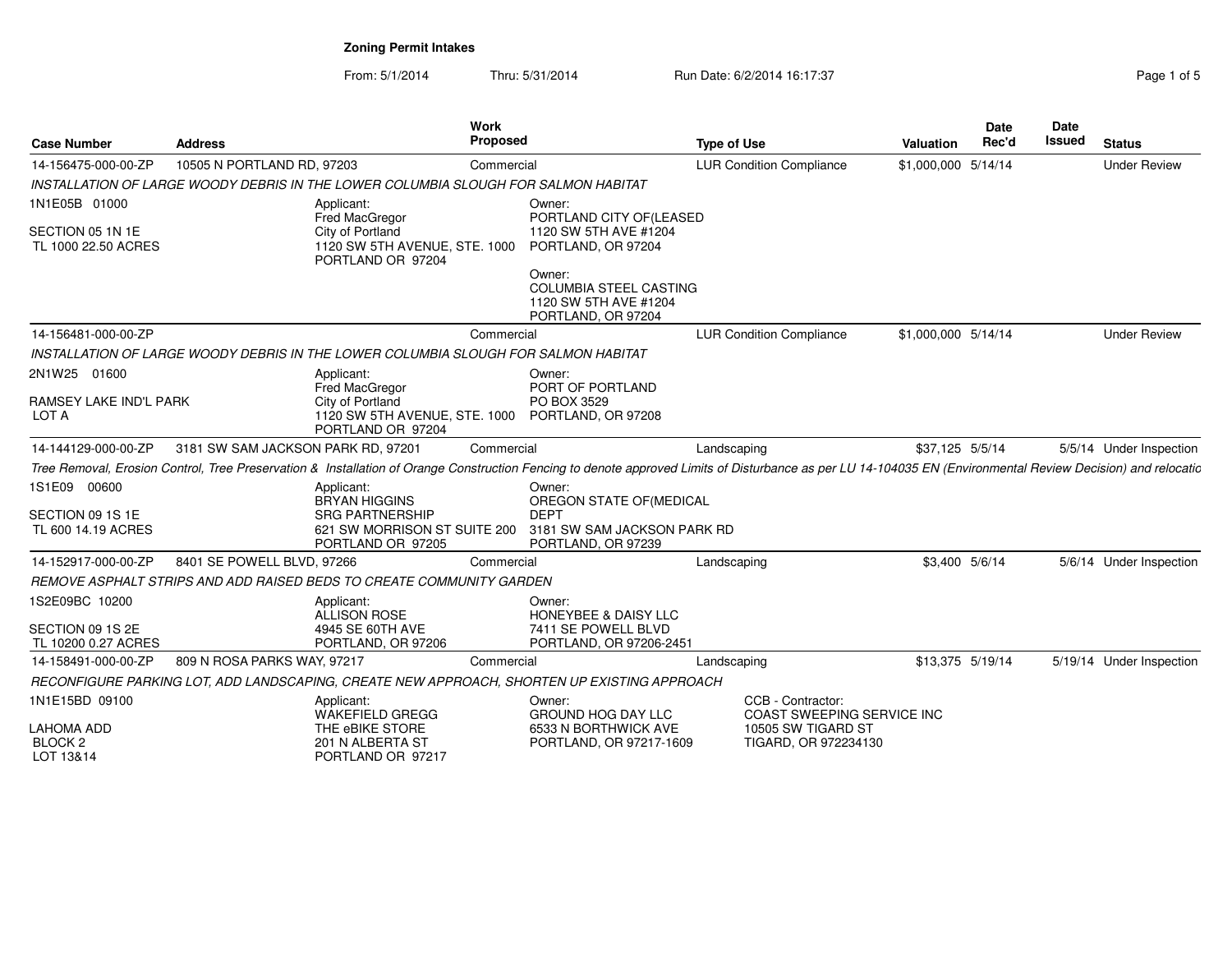| <b>Case Number</b>                                                 | <b>Address</b>                                           |                                                                                                      | <b>Work</b><br><b>Proposed</b> |                                                                                                                                                      | <b>Type of Use</b> |                                                                                      | Valuation      | <b>Date</b><br>Rec'd | <b>Date</b><br>Issued | <b>Status</b>                                                |
|--------------------------------------------------------------------|----------------------------------------------------------|------------------------------------------------------------------------------------------------------|--------------------------------|------------------------------------------------------------------------------------------------------------------------------------------------------|--------------------|--------------------------------------------------------------------------------------|----------------|----------------------|-----------------------|--------------------------------------------------------------|
| 14-162627-000-00-ZP                                                | 5739 SE DIVISION ST, 97215                               |                                                                                                      | Commercial                     |                                                                                                                                                      |                    | <b>Residential Driveway</b>                                                          |                | $$1$ 5/29/14         | 5/29/14 Issued        |                                                              |
|                                                                    | WIDEN AND EXTEND EXISTING DRIVEWAY AT SE 58th A VE       |                                                                                                      |                                |                                                                                                                                                      |                    |                                                                                      |                |                      |                       |                                                              |
| 1S2E06DD 03100                                                     |                                                          | Applicant:                                                                                           |                                | Owner:                                                                                                                                               |                    | CCB - Contractor:                                                                    |                |                      |                       |                                                              |
| HUTCHINSONS ADD<br>BLOCK 6<br>E 1/2 OF LOT 10<br>LOT <sub>11</sub> |                                                          | <b>SPENCER TATAFU</b><br>CRETEC CONCRETE, LLC<br>11947 NE BRAZEE ST<br>PORTLAND, OR 97220            |                                | SHELLEY M ALLAN-COLE<br>5739 SE DIVISION ST<br>PORTLAND, OR 97206<br>Owner:<br><b>GEORGE H III COLE</b><br>5739 SE DIVISION ST<br>PORTLAND, OR 97206 |                    | SPENCER TATAFU<br>CRETEC CONCRETE, LLC<br>11947 NE BRAZEE ST<br>PORTLAND, OR 97220   |                |                      |                       |                                                              |
| Total # of ZP Commercial permit intakes: 6                         |                                                          |                                                                                                      |                                |                                                                                                                                                      |                    |                                                                                      |                |                      |                       | Total valuation of ZP Commercial permit intakes: \$2,053,901 |
| 14-147950-000-00-ZP                                                | 9043 N OSWEGO AVE, 97203                                 |                                                                                                      | Residential                    |                                                                                                                                                      |                    | <b>Exempt Structures</b>                                                             | \$8,000 5/2/14 |                      |                       | $5/6/14$ Issued                                              |
|                                                                    | NEW 1-CAR GARAGE/FLAT LOT/***WITH NSFR 14-114648-RS***   |                                                                                                      |                                |                                                                                                                                                      |                    |                                                                                      |                |                      |                       |                                                              |
| 1N1W01DD 17300                                                     |                                                          | Applicant:<br><b>JEFF OVINGTON</b><br>METRO HOMES NW, LLC<br>211 NE WEIDLER ST<br>PORTLAND, OR 97232 |                                | Owner:<br>METRO HOMES NORTHWEST LLC AFFORDABLE NEW HOMES LLC<br>211 NE WEIDLER ST<br>PORTLAND, OR 97232-1155                                         |                    | CCB - Contractor:<br>211 NE WEIDER<br>PORTLAND, OR 97232                             |                |                      |                       |                                                              |
| 14-147965-000-00-ZP                                                | 613 NE 79TH AVE, 97213                                   |                                                                                                      | Residential                    |                                                                                                                                                      |                    | <b>Exempt Structures</b>                                                             | \$8,000 5/2/14 |                      | 5/28/14 Issued        |                                                              |
|                                                                    | ONE CAR ONE STORY GARAGE***WITH NSFR 14-129820-RS***     |                                                                                                      |                                |                                                                                                                                                      |                    |                                                                                      |                |                      |                       |                                                              |
| 1N2E32AD 13100                                                     |                                                          | Applicant:<br><b>JEFF OVINGTON</b><br>METRO HOMES NW, LLC<br>211 NE WEIDLER ST<br>PORTLAND, OR 97232 |                                | Owner:<br>ROBERT K CAHOON<br>PO BOX 33556<br>PORTLAND, OR 97292-3556                                                                                 |                    | CCB - Contractor:<br>AFFORDABLE NEW HOMES LLC<br>211 NE WEIDER<br>PORTLAND, OR 97232 |                |                      |                       |                                                              |
| 14-147973-000-00-ZP                                                | 623 NE 79TH AVE, 97213                                   |                                                                                                      | Residential                    |                                                                                                                                                      |                    | <b>Exempt Structures</b>                                                             |                | \$8,000 5/2/14       | 5/28/14 Issued        |                                                              |
|                                                                    | NEW ONE STORY ONE CAR GARAGE***WITH NSFR 14-129796-RS*** |                                                                                                      |                                |                                                                                                                                                      |                    |                                                                                      |                |                      |                       |                                                              |
| 1N2E32AD 13100                                                     |                                                          | Applicant:<br><b>JEFF OVINGTON</b><br>METRO HOMES NW, LLC<br>211 NE WEIDLER ST<br>PORTLAND, OR 97232 |                                | Owner:<br>METRO DEVELOPMENT LLC                                                                                                                      |                    | CCB - Contractor:<br>AFFORDABLE NEW HOMES LLC<br>211 NE WEIDER<br>PORTLAND, OR 97232 |                |                      |                       |                                                              |
| 14-156060-000-00-ZP                                                | 2177 SE 105TH AVE, 97216                                 |                                                                                                      | Residential                    |                                                                                                                                                      |                    | <b>Exempt Structures</b>                                                             |                | \$1,000 5/13/14      | 5/13/14 Issued        |                                                              |
|                                                                    |                                                          | ZONING PERMIT TO REDUCE SHED HEIGHT IN SETBACK TO LESS THAN 6' PER ZP VIOLATION 14-134861CC          |                                |                                                                                                                                                      |                    |                                                                                      |                |                      |                       |                                                              |
| 1S2E03CC 03700<br>SECTION 03 1S 2E<br>TL 3700 0.21 ACRES           |                                                          | Applicant:<br><b>LUIS MIRAMONTES</b><br>12515 SE IMPERIAL CREST ST<br>HAPPY VALLEY, OR 97086         |                                | Owner:<br>PEDRO CHAVEZ<br>2177 SE 105TH AVE<br>PORTLAND, OR 97216                                                                                    |                    |                                                                                      |                |                      |                       |                                                              |
|                                                                    |                                                          |                                                                                                      |                                | Owner:<br><b>JUAN CHAVEZ</b><br>2177 SE 105TH AVE<br>PORTLAND, OR 97216                                                                              |                    |                                                                                      |                |                      |                       |                                                              |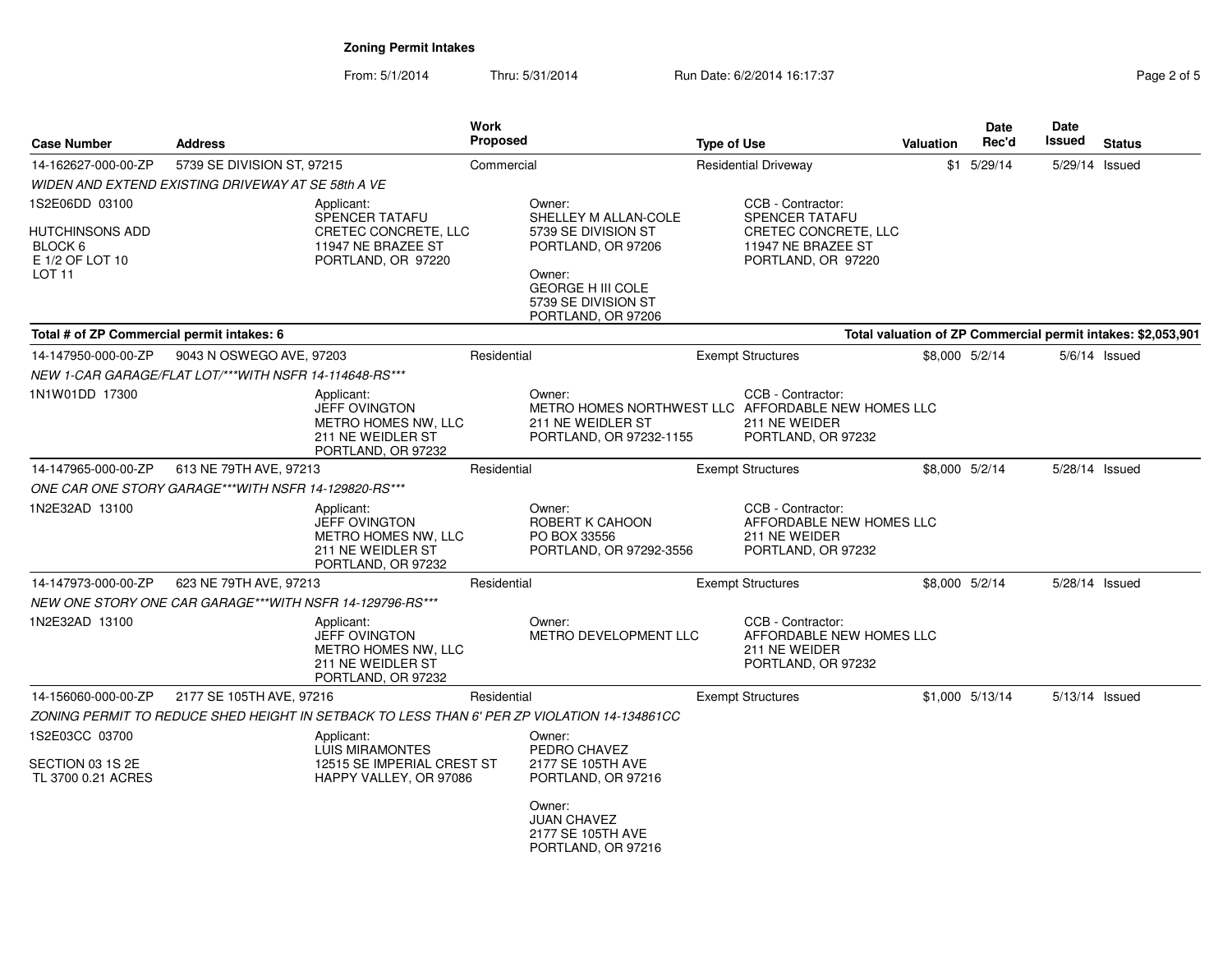From: 5/1/2014Thru: 5/31/2014 Run Date: 6/2/2014 16:17:37 Rege 3 of 5

| <b>Case Number</b><br><b>Address</b>                         |                                                 |                                                                                                          | <b>Work</b><br>Proposed                                      |                                                                                               | <b>Type of Use</b>                               | <b>Valuation</b> | <b>Date</b><br>Rec'd | Date<br>Issued | <b>Status</b>   |
|--------------------------------------------------------------|-------------------------------------------------|----------------------------------------------------------------------------------------------------------|--------------------------------------------------------------|-----------------------------------------------------------------------------------------------|--------------------------------------------------|------------------|----------------------|----------------|-----------------|
| 14-146204-REV-01-ZP                                          | 8737 SE 91ST AVE, 97266                         |                                                                                                          | Residential                                                  |                                                                                               | <b>Residential Driveway</b>                      |                  | \$3,500 5/9/14       |                | 5/9/14 Issued   |
| REVISION TO ADD 7' X 50' PAVED SECTION                       |                                                 |                                                                                                          |                                                              |                                                                                               |                                                  |                  |                      |                |                 |
| 12E28BA03300                                                 |                                                 | Applicant:<br><b>LAWRENCE BURKE</b><br>8737 SE 91ST AVE<br>HAPPY VALLEY, OR 97086                        |                                                              | Owner:<br><b>WRS PROPERTIES I LLC</b><br>PO BOX 2679<br>OREGON CITY OR 97045                  |                                                  |                  |                      |                |                 |
| 14-151224-000-00-ZP                                          | 4402 SE 16TH AVE, 97202                         |                                                                                                          | Residential                                                  |                                                                                               | <b>Residential Driveway</b>                      |                  | \$3.200 5/1/14       | 5/1/14 Final   |                 |
|                                                              | NEW RESIDENTIAL DRIVEWAY 9'X11' AND NEW CURBCUT |                                                                                                          |                                                              |                                                                                               |                                                  |                  |                      |                |                 |
| 1S1E11DC 09500                                               |                                                 | Applicant:<br><b>STEVEN J PLOUF</b>                                                                      |                                                              | Owner:<br><b>STEVEN J PLOUF</b>                                                               | CCB - Contractor:<br><b>LESIELI POUIVA HAVEA</b> |                  |                      |                |                 |
| <b>BOISES ADD</b><br>BLOCK 14<br>LOT 1&2                     |                                                 | 4402 SE 16TH AVE<br>PORTLAND, OR 97202                                                                   |                                                              | 4402 SE 16TH AVE<br>PORTLAND, OR 97202                                                        | 19511 NE HALSEY ST APT 101<br>PORTLAND, OR 97230 |                  |                      |                |                 |
|                                                              |                                                 |                                                                                                          |                                                              | Owner:<br><b>CYNTHIA K PLOUF</b><br>4402 SE 16TH AVE<br>PORTLAND, OR 97202                    |                                                  |                  |                      |                |                 |
| 14-154488-000-00-ZP                                          | 2728 SE 151ST AVE, 97236                        |                                                                                                          | Residential                                                  |                                                                                               | <b>Residential Driveway</b>                      |                  | \$300 5/8/14         |                | $5/8/14$ Issued |
|                                                              | NEW RESIDENTIAL DRIVEWAY; SEE 14-148037-CC      |                                                                                                          |                                                              |                                                                                               |                                                  |                  |                      |                |                 |
| 1S2E12BA 01100<br>Applicant:                                 |                                                 |                                                                                                          | Owner:<br>YULIA PEREMYSHLENNIKOV<br>DMITRIY PEREMYSHLENNIKOV |                                                                                               |                                                  |                  |                      |                |                 |
| G S SMITH HOMESITES<br>BLOCK <sub>2</sub><br>N 40' OF LOT 15 |                                                 | 2728 SE 151ST AVE<br>PORTLAND, OR 97236                                                                  |                                                              | 2728 SE 151ST AVE<br>PORTLAND, OR 97236                                                       |                                                  |                  |                      |                |                 |
| S 30' OF LOT 16                                              |                                                 |                                                                                                          |                                                              | Owner:<br>YULIA PEREMYSHLENNIKOV<br>2728 SE 151ST AVE<br>PORTLAND, OR 97236                   |                                                  |                  |                      |                |                 |
| 14-154964-000-00-ZP                                          | 8502 SE 16TH AVE                                |                                                                                                          | Residential                                                  |                                                                                               | <b>Residential Driveway</b>                      |                  | \$5,000 5/9/14       |                | $5/9/14$ Issued |
| <i>NEW DRIVEWAY</i>                                          |                                                 |                                                                                                          |                                                              |                                                                                               |                                                  |                  |                      |                |                 |
| 1S1E26AB 09600                                               |                                                 | Applicant:                                                                                               |                                                              | Owner:                                                                                        |                                                  |                  |                      |                |                 |
| SELLWOOD<br>BLOCK 80<br>LOT <sub>13</sub>                    |                                                 | DENNIS' SEVEN DEES LANDSCAPI JENNIFER J BENNETT<br>7355 SE JOHNSON CREEK BLVD<br>PORTLAND, OR 97206-9329 |                                                              | 8502 SE 16TH AVE<br>PORTLAND, OR 97202                                                        |                                                  |                  |                      |                |                 |
| 14-155248-000-00-ZP                                          | 2614 NE 25TH AVE, 97212                         |                                                                                                          | Residential                                                  |                                                                                               | <b>Residential Driveway</b>                      |                  | \$3,400 5/12/14      | 5/12/14 Issued |                 |
|                                                              |                                                 |                                                                                                          |                                                              | REMOVE AND REPLACE DRIVEWAY, WIDEN DRIVEWAY TO 10.5' AND APPROACH BY 3 FEET, PATHWAY TO HOUSE |                                                  |                  |                      |                |                 |
| 1N1E25BC 21600                                               |                                                 | Applicant:<br><b>KELLY A BOHLS</b>                                                                       |                                                              | Owner:<br><b>JOHN R BOHLS</b>                                                                 | CCB - Contractor:<br><b>CURB ACCENTS INC</b>     |                  |                      |                |                 |
| KNOTT ST ADD<br>BLOCK <sub>2</sub><br>LOT 11                 |                                                 | 2614 NE 25TH AVE<br>PORTLAND, OR 97212-4840                                                              |                                                              | 2614 NE 25TH AVE<br>PORTLAND, OR 97212-4840                                                   | 3001 NE 133RD COURT<br>VANCOUVER, WA 98682       |                  |                      |                |                 |
|                                                              |                                                 |                                                                                                          |                                                              | Owner:<br><b>KELLY A BOHLS</b><br>2614 NE 25TH AVE<br>PORTLAND, OR 97212-4840                 |                                                  |                  |                      |                |                 |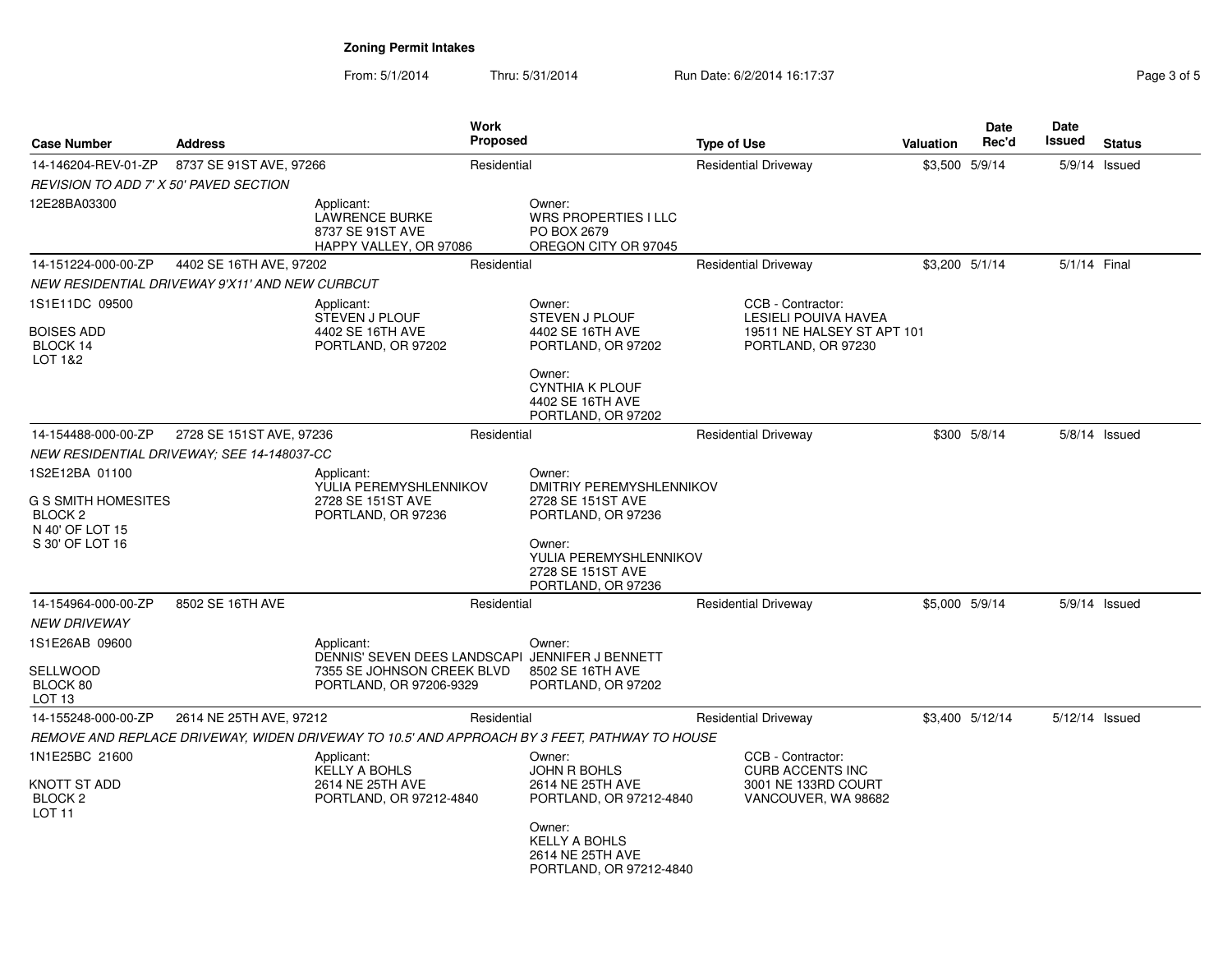From: 5/1/2014Thru: 5/31/2014 Run Date: 6/2/2014 16:17:37 Rage 4 of 5

| <b>Case Number</b>                                                  | <b>Address</b>                                        |                                                                                                   |                                                                                          | <b>Work</b><br><b>Proposed</b>                                                        |  | <b>Type of Use</b>          | <b>Valuation</b> | <b>Date</b><br>Rec'd | Date<br><b>Issued</b> | <b>Status</b> |
|---------------------------------------------------------------------|-------------------------------------------------------|---------------------------------------------------------------------------------------------------|------------------------------------------------------------------------------------------|---------------------------------------------------------------------------------------|--|-----------------------------|------------------|----------------------|-----------------------|---------------|
| 14-155431-000-00-ZP                                                 | 2216 NE 21ST AVE, 97212                               |                                                                                                   | Residential                                                                              |                                                                                       |  | <b>Residential Driveway</b> | \$10,000 5/12/14 |                      | 5/12/14 Issued        |               |
|                                                                     | NEW NINE FOOT WIDE CONCRETE DRIVEWAY AND APPROACH     |                                                                                                   |                                                                                          |                                                                                       |  |                             |                  |                      |                       |               |
| 1N1E26DA 13200<br>Applicant:<br>DILUSSO RENOVATIONS LLC             |                                                       |                                                                                                   | CCB - Contractor:<br>Owner:<br>RED SQUARE DEVELOPMENT LLC DILUSSO RENOVATIONS LLC        |                                                                                       |  |                             |                  |                      |                       |               |
| <b>IRVINGTON</b><br>BLOCK 21<br>LOT <sub>17</sub><br>S 5' OF LOT 18 |                                                       | 4415 NE SANDY BLVD #201<br>PORTLAND, OR 97213                                                     | PO BOX 3036<br>4415 NE SANDY BLVD #201<br>CLACKAMAS, OR 97015-3036<br>PORTLAND, OR 97213 |                                                                                       |  |                             |                  |                      |                       |               |
| 14-156309-000-00-ZP                                                 | 5630 SE GLADSTONE ST, 97206                           |                                                                                                   | Residential                                                                              |                                                                                       |  | <b>Residential Driveway</b> |                  | \$3,000 5/13/14      | 5/13/14 Issued        |               |
|                                                                     | NEW RESIDENTIAL DRIVEWAY 9'5" x 32' ON WEST ELEVATION |                                                                                                   |                                                                                          |                                                                                       |  |                             |                  |                      |                       |               |
| 1S2E07DD 16100                                                      |                                                       | Applicant:<br><b>JOSHUA D KAHL</b>                                                                |                                                                                          | Owner:<br><b>JOSHUA D KAHL</b>                                                        |  |                             |                  |                      |                       |               |
| <b>MYRTLE PK</b><br><b>BLOCK1</b><br><b>LOT 22</b>                  |                                                       | 5630 SE GLADSTONE ST<br>PORTLAND, OR 97206-3815                                                   |                                                                                          | 5630 SE GLADSTONE ST<br>PORTLAND, OR 97206-3815                                       |  |                             |                  |                      |                       |               |
| 14-160639-000-00-ZP                                                 | 5104 SW VIEW POINT TER, 97201                         |                                                                                                   | Residential                                                                              |                                                                                       |  | <b>Residential Driveway</b> |                  | \$500 5/23/14        | 5/23/14 Issued        |               |
|                                                                     | WIDEN EXISTING DRIVEWAY AND CURB CUT                  |                                                                                                   |                                                                                          |                                                                                       |  |                             |                  |                      |                       |               |
| 1S1E15BC 00700                                                      |                                                       | Applicant:                                                                                        |                                                                                          | Owner:                                                                                |  |                             |                  |                      |                       |               |
| TERWILLIGER HMSTD<br>BLOCK <sub>9</sub><br>LOT <sub>13</sub>        |                                                       | MICHELLE M MONTAGUE<br>5331 SW MACADAM AVE #258<br>PORTLAND, OR 97239-3871                        |                                                                                          | MICHELLE M MONTAGUE<br>5331 SW MACADAM AVE #258<br>PORTLAND, OR 97239-3871            |  |                             |                  |                      |                       |               |
|                                                                     |                                                       |                                                                                                   |                                                                                          | Owner:<br>WILLEM J VAN DER VEN<br>5331 SW MACADAM AVE #258<br>PORTLAND, OR 97239-3871 |  |                             |                  |                      |                       |               |
| 14-160713-000-00-ZP                                                 | 1532 SE TOLMAN ST, 97202                              |                                                                                                   | Residential                                                                              |                                                                                       |  | <b>Residential Driveway</b> |                  | \$9,000 5/23/14      | 5/23/14 Issued        |               |
|                                                                     |                                                       | REPLACE EXISTING ASPHALT DRIVEWAY WITH PERVIOUS PAVERS AND WIDEN CURB CUT                         |                                                                                          |                                                                                       |  |                             |                  |                      |                       |               |
| 1S1E14DC 15200                                                      |                                                       | Applicant:<br><b>CHRIS PETERSON</b>                                                               |                                                                                          | Owner:<br><b>KRISTEN G ANDERSON</b>                                                   |  |                             |                  |                      |                       |               |
| TOLMAN TR<br>BLOCK <sub>21</sub><br>LOT <sub>7</sub>                |                                                       | <b>C&amp;J LANDSCAPE</b><br>3544 NE CESEAR E CHAVEZ BVLD PORTLAND, OR 97202<br>PORTLAND, OR 97212 |                                                                                          | 1532 SE TOLMAN ST                                                                     |  |                             |                  |                      |                       |               |
|                                                                     |                                                       |                                                                                                   |                                                                                          | Owner:<br><b>SHANE BELDEN</b><br>1532 SE TOLMAN ST<br>PORTLAND, OR 97202              |  |                             |                  |                      |                       |               |
| 14-160952-000-00-ZP                                                 |                                                       |                                                                                                   | Residential                                                                              |                                                                                       |  | <b>Residential Driveway</b> |                  | \$3,200 5/23/14      | 5/23/14 Issued        |               |
|                                                                     | <b>BLOCK OFF EXISTING PORTION OF DRIVEWAY</b>         |                                                                                                   |                                                                                          |                                                                                       |  |                             |                  |                      |                       |               |
|                                                                     |                                                       | Applicant:<br>LORNA M BOWDEN<br>4066 NE 13TH AVE<br>PORTLAND, OR 97212-1307                       |                                                                                          | Owner:<br>LORNA M BOWDEN<br>4066 NE 13TH AVE<br>PORTLAND, OR 97212-1307               |  |                             |                  |                      |                       |               |